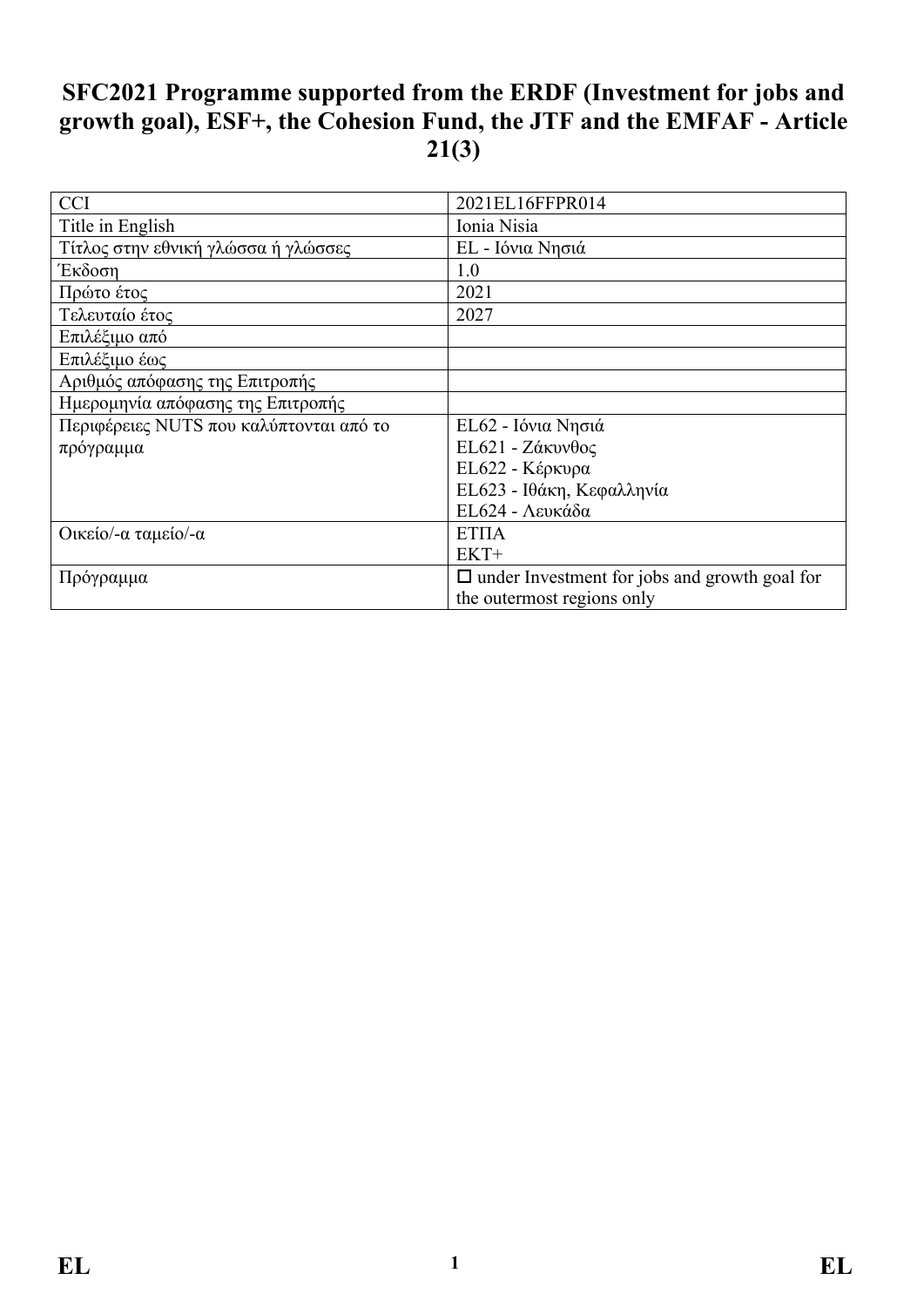## **Πίνακας περιεχομένων**

| 2.1.1. Priority: 1. Ενίσχυση της περιφερειακής ανταγωνιστικότητας μέσω της προώθησης της                |            |
|---------------------------------------------------------------------------------------------------------|------------|
|                                                                                                         |            |
| 2.1.1.1. Specific objective: RSO1.3. Enhancing sustainable growth and competitiveness of SMEs           |            |
|                                                                                                         |            |
|                                                                                                         |            |
| The related types of actions – point (d)(i) of Article 22(3) CPR and Article 6 ESF+ Regulation:         |            |
|                                                                                                         |            |
| Actions safeguarding equality, inclusion and non-discrimination – point $(d)(iv)$ of Article 22(3)      |            |
|                                                                                                         |            |
| Indication of the specific territories targeted, including the planned use of territorial tools – point |            |
|                                                                                                         |            |
| The interregional, cross-border and transnational actions – point $(d)(vi)$ of Article 22(3) CPR .50    |            |
|                                                                                                         |            |
|                                                                                                         |            |
|                                                                                                         |            |
|                                                                                                         |            |
| 2.1.1.1.3. Indicative breakdown of the programmed resources (EU) by type of intervention 52             |            |
|                                                                                                         |            |
|                                                                                                         |            |
| Table 6: Dimension 3 – territorial delivery mechanism and territorial focus 53                          |            |
|                                                                                                         |            |
| Table 8: Dimension 7 - ESF+*, ERDF, Cohesion Fund and JTF gender equality dimension  53                 |            |
| 2.1.1.1. Specific objective: RSO1.2. Reaping the benefits of digitisation for citizens, companies,      |            |
|                                                                                                         |            |
|                                                                                                         |            |
| The related types of actions – point (d)(i) of Article 22(3) CPR and Article 6 ESF+ Regulation:         |            |
|                                                                                                         |            |
|                                                                                                         | $\dots 55$ |
| Actions safeguarding equality, inclusion and non-discrimination – point $(d)(iv)$ of Article 22(3)      |            |
|                                                                                                         |            |
| Indication of the specific territories targeted, including the planned use of territorial tools – point |            |
|                                                                                                         |            |
| The interregional, cross-border and transnational actions – point $(d)(vi)$ of Article 22(3) CPR .56    |            |
|                                                                                                         |            |
|                                                                                                         |            |
|                                                                                                         |            |
|                                                                                                         |            |
| 2.1.1.1.3. Indicative breakdown of the programmed resources (EU) by type of intervention 57             |            |
|                                                                                                         |            |
|                                                                                                         |            |
| Table 6: Dimension 3 – territorial delivery mechanism and territorial focus 58                          |            |
|                                                                                                         |            |
| Table 8: Dimension 7 – ESF+*, ERDF, Cohesion Fund and JTF gender equality dimension  58                 |            |
| 2.1.1.1. Specific objective: RSO1.1. Developing and enhancing research and innovation capacities        |            |
|                                                                                                         |            |
|                                                                                                         |            |
| The related types of actions – point $(d)(i)$ of Article 22(3) CPR and Article 6 ESF+ Regulation:       |            |
|                                                                                                         |            |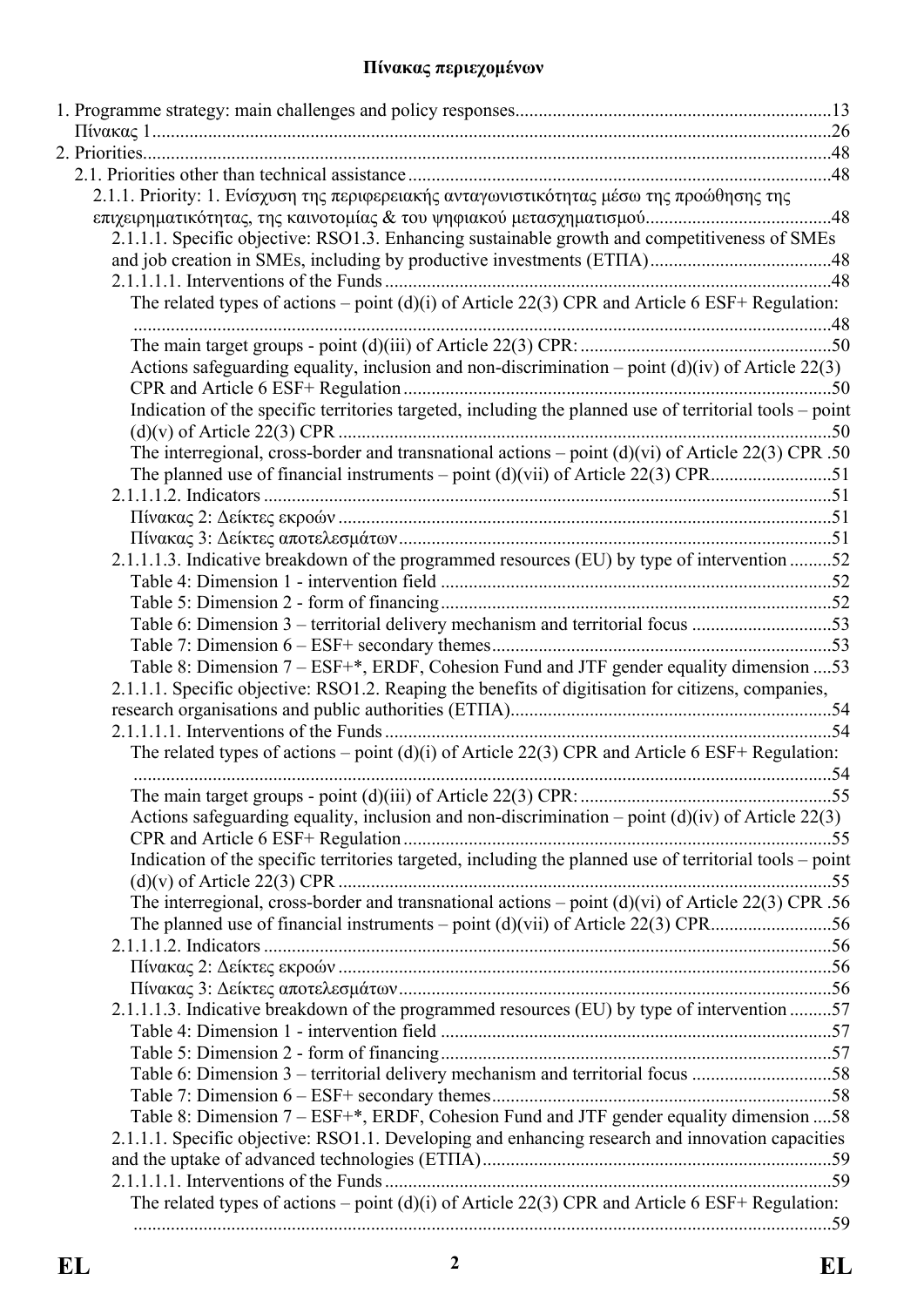| Actions safeguarding equality, inclusion and non-discrimination – point $(d)(iv)$ of Article 22(3)      |  |
|---------------------------------------------------------------------------------------------------------|--|
|                                                                                                         |  |
| Indication of the specific territories targeted, including the planned use of territorial tools - point |  |
|                                                                                                         |  |
| The interregional, cross-border and transnational actions - point $(d)(vi)$ of Article 22(3) CPR .61    |  |
|                                                                                                         |  |
|                                                                                                         |  |
|                                                                                                         |  |
|                                                                                                         |  |
| 2.1.1.1.3. Indicative breakdown of the programmed resources (EU) by type of intervention 63             |  |
|                                                                                                         |  |
|                                                                                                         |  |
|                                                                                                         |  |
|                                                                                                         |  |
| Table 8: Dimension 7 – ESF+*, ERDF, Cohesion Fund and JTF gender equality dimension 64                  |  |
| 2.1.1. Priority: 2. Προστασία του Περιβάλλοντος, Αειφόρος Ανάπτυξη, Αντιμετώπιση της                    |  |
|                                                                                                         |  |
|                                                                                                         |  |
| 2.1.1.1. Specific objective: RSO2.4. Promoting climate change adaptation and disaster risk              |  |
| prevention, resilience taking into account eco-system based approaches (ETIIA)                          |  |
|                                                                                                         |  |
| The related types of actions – point (d)(i) of Article 22(3) CPR and Article 6 ESF+ Regulation:         |  |
|                                                                                                         |  |
|                                                                                                         |  |
| Actions safeguarding equality, inclusion and non-discrimination – point $(d)(iv)$ of Article 22(3)      |  |
|                                                                                                         |  |
| Indication of the specific territories targeted, including the planned use of territorial tools – point |  |
|                                                                                                         |  |
| The interregional, cross-border and transnational actions - point $(d)(vi)$ of Article 22(3) CPR .67    |  |
|                                                                                                         |  |
|                                                                                                         |  |
|                                                                                                         |  |
|                                                                                                         |  |
| 2.1.1.1.3. Indicative breakdown of the programmed resources (EU) by type of intervention 68             |  |
|                                                                                                         |  |
|                                                                                                         |  |
|                                                                                                         |  |
|                                                                                                         |  |
| Table 8: Dimension 7 – ESF+*, ERDF, Cohesion Fund and JTF gender equality dimension 69                  |  |
| 2.1.1.1. Specific objective: RSO2.7. Enhancing protection and preservation of nature, biodiversity      |  |
|                                                                                                         |  |
| and green infrastructure, including in urban areas, and reducing all forms of pollution (ETIIA)71       |  |
|                                                                                                         |  |
| The related types of actions – point (d)(i) of Article 22(3) CPR and Article 6 ESF+ Regulation:         |  |
|                                                                                                         |  |
|                                                                                                         |  |
| Actions safeguarding equality, inclusion and non-discrimination – point $(d)(iv)$ of Article 22(3)      |  |
|                                                                                                         |  |
| Indication of the specific territories targeted, including the planned use of territorial tools – point |  |
|                                                                                                         |  |
| The interregional, cross-border and transnational actions – point (d)(vi) of Article 22(3) CPR .72      |  |
|                                                                                                         |  |
|                                                                                                         |  |
|                                                                                                         |  |
|                                                                                                         |  |
| 2.1.1.1.3. Indicative breakdown of the programmed resources (EU) by type of intervention 73             |  |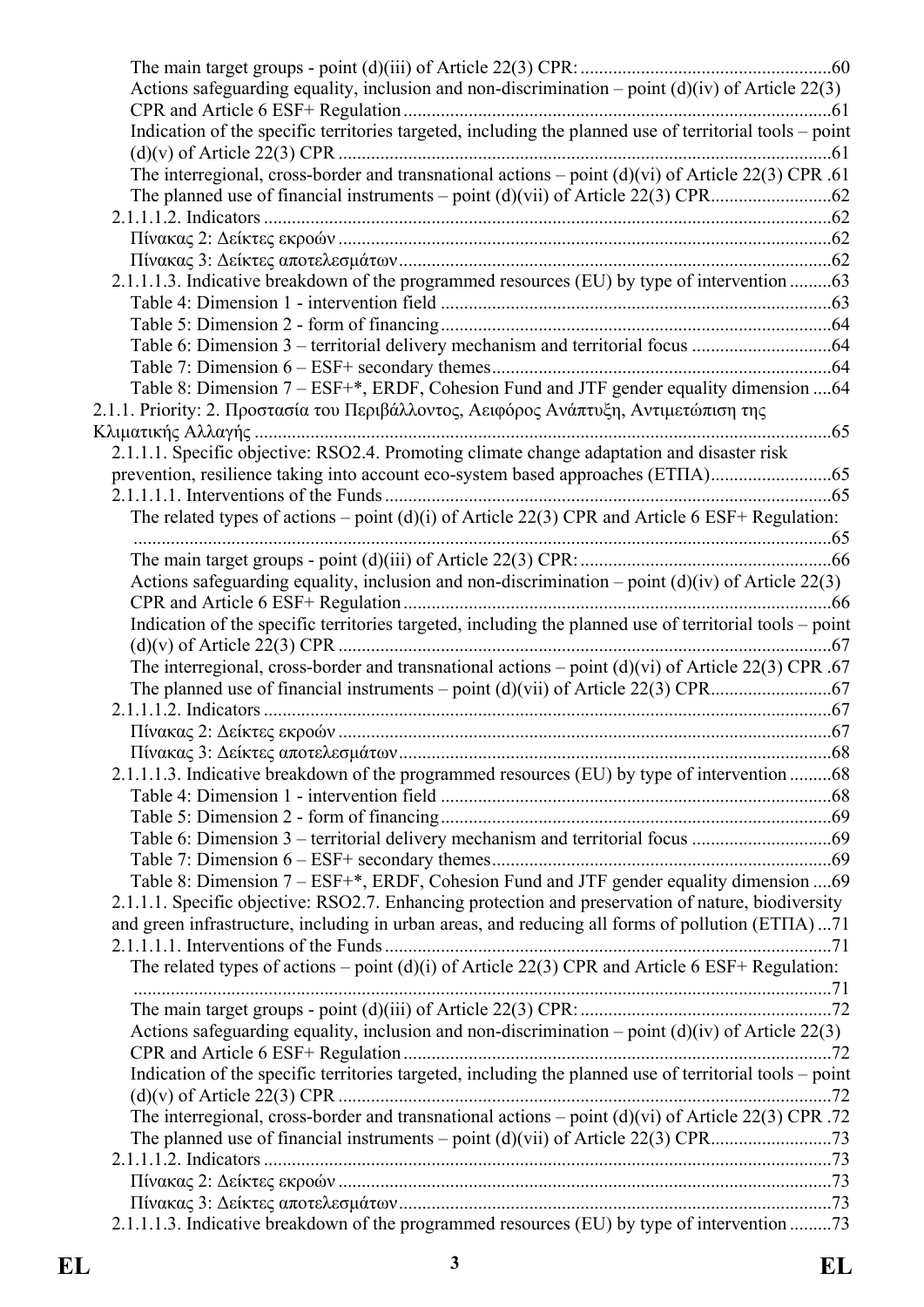| Table 6: Dimension 3 – territorial delivery mechanism and territorial focus 74                          |  |
|---------------------------------------------------------------------------------------------------------|--|
| Table 8: Dimension 7 - ESF+*, ERDF, Cohesion Fund and JTF gender equality dimension  74                 |  |
| 2.1.1.1. Specific objective: RSO2.5. Promoting access to water and sustainable water management         |  |
|                                                                                                         |  |
|                                                                                                         |  |
| The related types of actions – point (d)(i) of Article 22(3) CPR and Article 6 ESF+ Regulation:         |  |
|                                                                                                         |  |
|                                                                                                         |  |
| Actions safeguarding equality, inclusion and non-discrimination – point $(d)(iv)$ of Article 22(3)      |  |
|                                                                                                         |  |
| Indication of the specific territories targeted, including the planned use of territorial tools - point |  |
|                                                                                                         |  |
| The interregional, cross-border and transnational actions – point $(d)(vi)$ of Article 22(3) CPR .77    |  |
|                                                                                                         |  |
|                                                                                                         |  |
|                                                                                                         |  |
|                                                                                                         |  |
| 2.1.1.1.3. Indicative breakdown of the programmed resources (EU) by type of intervention 79             |  |
|                                                                                                         |  |
|                                                                                                         |  |
| Table 6: Dimension 3 – territorial delivery mechanism and territorial focus 79                          |  |
|                                                                                                         |  |
| Table 8: Dimension 7 – ESF+*, ERDF, Cohesion Fund and JTF gender equality dimension 80                  |  |
| 2.1.1.1. Specific objective: RSO2.6. Promoting the transition to a circular and resource efficient      |  |
|                                                                                                         |  |
| The related types of actions – point (d)(i) of Article 22(3) CPR and Article 6 ESF+ Regulation:         |  |
|                                                                                                         |  |
|                                                                                                         |  |
| Actions safeguarding equality, inclusion and non-discrimination – point $(d)(iv)$ of Article 22(3)      |  |
|                                                                                                         |  |
| Indication of the specific territories targeted, including the planned use of territorial tools – point |  |
|                                                                                                         |  |
| The interregional, cross-border and transnational actions – point $(d)(vi)$ of Article 22(3) CPR .82    |  |
|                                                                                                         |  |
|                                                                                                         |  |
|                                                                                                         |  |
|                                                                                                         |  |
| 2.1.1.1.3. Indicative breakdown of the programmed resources (EU) by type of intervention 83             |  |
|                                                                                                         |  |
|                                                                                                         |  |
|                                                                                                         |  |
|                                                                                                         |  |
| Table 8: Dimension 7 – ESF+*, ERDF, Cohesion Fund and JTF gender equality dimension  84                 |  |
| 2.1.1.1. Specific objective: RSO2.1. Promoting energy efficiency and reducing greenhouse gas            |  |
|                                                                                                         |  |
| The related types of actions – point (d)(i) of Article 22(3) CPR and Article 6 ESF+ Regulation:         |  |
|                                                                                                         |  |
|                                                                                                         |  |
| Actions safeguarding equality, inclusion and non-discrimination – point $(d)(iv)$ of Article 22(3)      |  |
|                                                                                                         |  |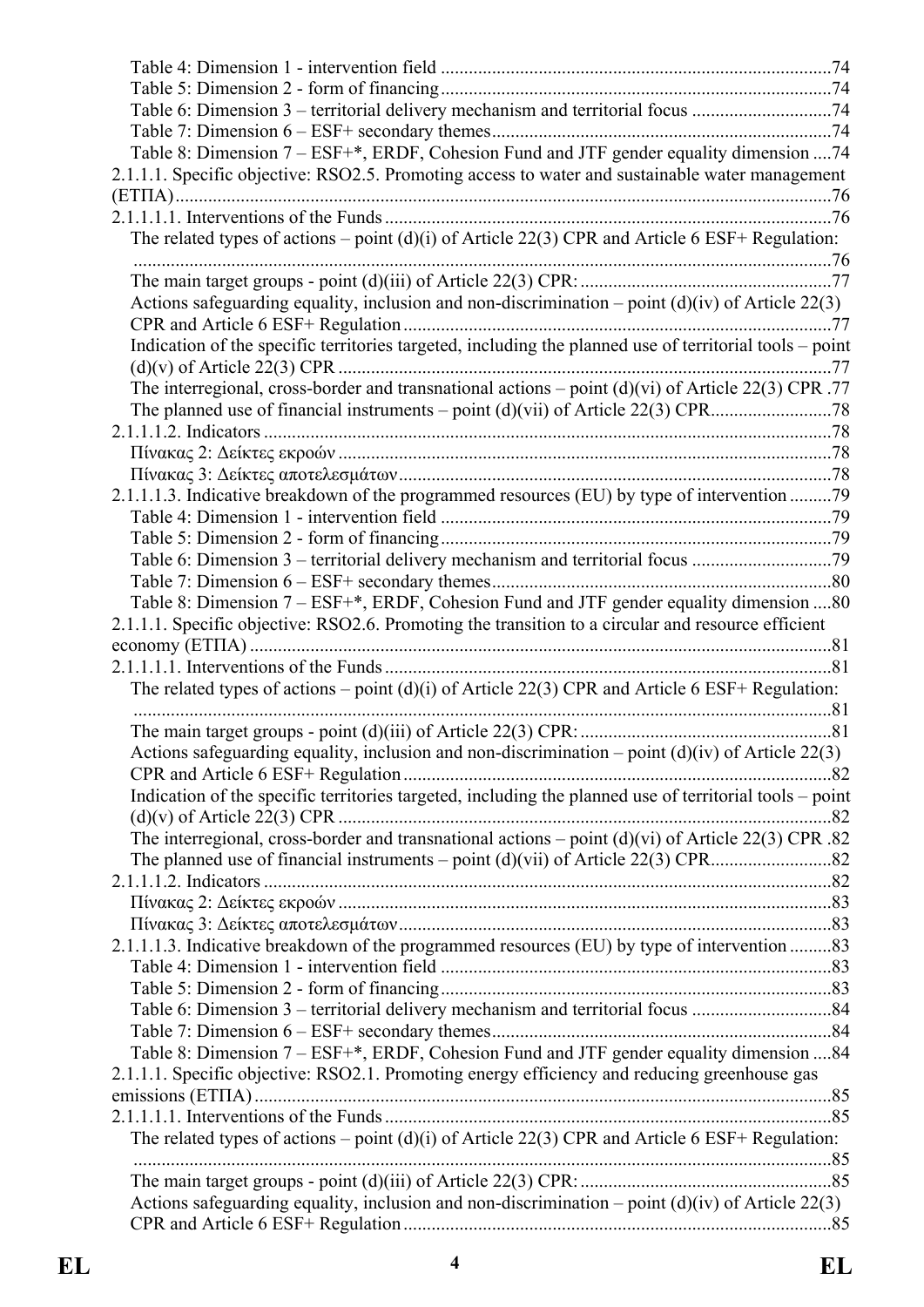|                                                                                                         | Indication of the specific territories targeted, including the planned use of territorial tools – point |
|---------------------------------------------------------------------------------------------------------|---------------------------------------------------------------------------------------------------------|
| The interregional, cross-border and transnational actions – point $(d)(vi)$ of Article 22(3) CPR .86    |                                                                                                         |
|                                                                                                         |                                                                                                         |
|                                                                                                         |                                                                                                         |
|                                                                                                         |                                                                                                         |
|                                                                                                         |                                                                                                         |
| 2.1.1.1.3. Indicative breakdown of the programmed resources (EU) by type of intervention 87             |                                                                                                         |
|                                                                                                         |                                                                                                         |
|                                                                                                         |                                                                                                         |
|                                                                                                         |                                                                                                         |
|                                                                                                         |                                                                                                         |
| Table 8: Dimension 7 – ESF+*, ERDF, Cohesion Fund and JTF gender equality dimension 88                  |                                                                                                         |
| 2.1.1.1. Specific objective: RSO2.2. Promoting renewable energy in accordance with Renewable            |                                                                                                         |
| Energy Directive (EU) 2018/2001[1], including the sustainability criteria set out therein (ETIIA)       |                                                                                                         |
|                                                                                                         |                                                                                                         |
|                                                                                                         |                                                                                                         |
| The related types of actions – point $(d)(i)$ of Article 22(3) CPR and Article 6 ESF+ Regulation:       |                                                                                                         |
|                                                                                                         |                                                                                                         |
| Actions safeguarding equality, inclusion and non-discrimination – point $(d)(iv)$ of Article 22(3)      |                                                                                                         |
| Indication of the specific territories targeted, including the planned use of territorial tools – point |                                                                                                         |
|                                                                                                         |                                                                                                         |
| The interregional, cross-border and transnational actions – point $(d)(vi)$ of Article 22(3) CPR .90    |                                                                                                         |
|                                                                                                         |                                                                                                         |
|                                                                                                         |                                                                                                         |
|                                                                                                         |                                                                                                         |
|                                                                                                         |                                                                                                         |
|                                                                                                         |                                                                                                         |
| 2.1.1.1.3. Indicative breakdown of the programmed resources (EU) by type of intervention 91             |                                                                                                         |
|                                                                                                         |                                                                                                         |
|                                                                                                         |                                                                                                         |
| Table 6: Dimension 3 – territorial delivery mechanism and territorial focus 91                          |                                                                                                         |
|                                                                                                         |                                                                                                         |
| Table 8: Dimension 7 – ESF+*, ERDF, Cohesion Fund and JTF gender equality dimension  92                 |                                                                                                         |
| 2.1.1. Priority: 2A. Προώθησης της βιώσιμης αστικής κινητικότητας (Ειδικός στόχος αστικής               |                                                                                                         |
| κινητικότητας που καθορίζεται στο άρθρο 3 παράγραφος 1 στοιχείο β) σημείο viii) του κανονισμού          |                                                                                                         |
|                                                                                                         |                                                                                                         |
| 2.1.1.1. Specific objective: RSO2.8. Promoting sustainable multimodal urban mobility, as part of        |                                                                                                         |
|                                                                                                         |                                                                                                         |
|                                                                                                         |                                                                                                         |
| The related types of actions – point (d)(i) of Article 22(3) CPR and Article 6 ESF+ Regulation:         |                                                                                                         |
|                                                                                                         |                                                                                                         |
|                                                                                                         |                                                                                                         |
| Actions safeguarding equality, inclusion and non-discrimination – point $(d)(iv)$ of Article 22(3)      |                                                                                                         |
|                                                                                                         |                                                                                                         |
| Indication of the specific territories targeted, including the planned use of territorial tools – point |                                                                                                         |
|                                                                                                         |                                                                                                         |
| The interregional, cross-border and transnational actions – point $(d)(vi)$ of Article 22(3) CPR .94    |                                                                                                         |
|                                                                                                         |                                                                                                         |
|                                                                                                         |                                                                                                         |
|                                                                                                         |                                                                                                         |
| 2.1.1.1.3. Indicative breakdown of the programmed resources (EU) by type of intervention 95             |                                                                                                         |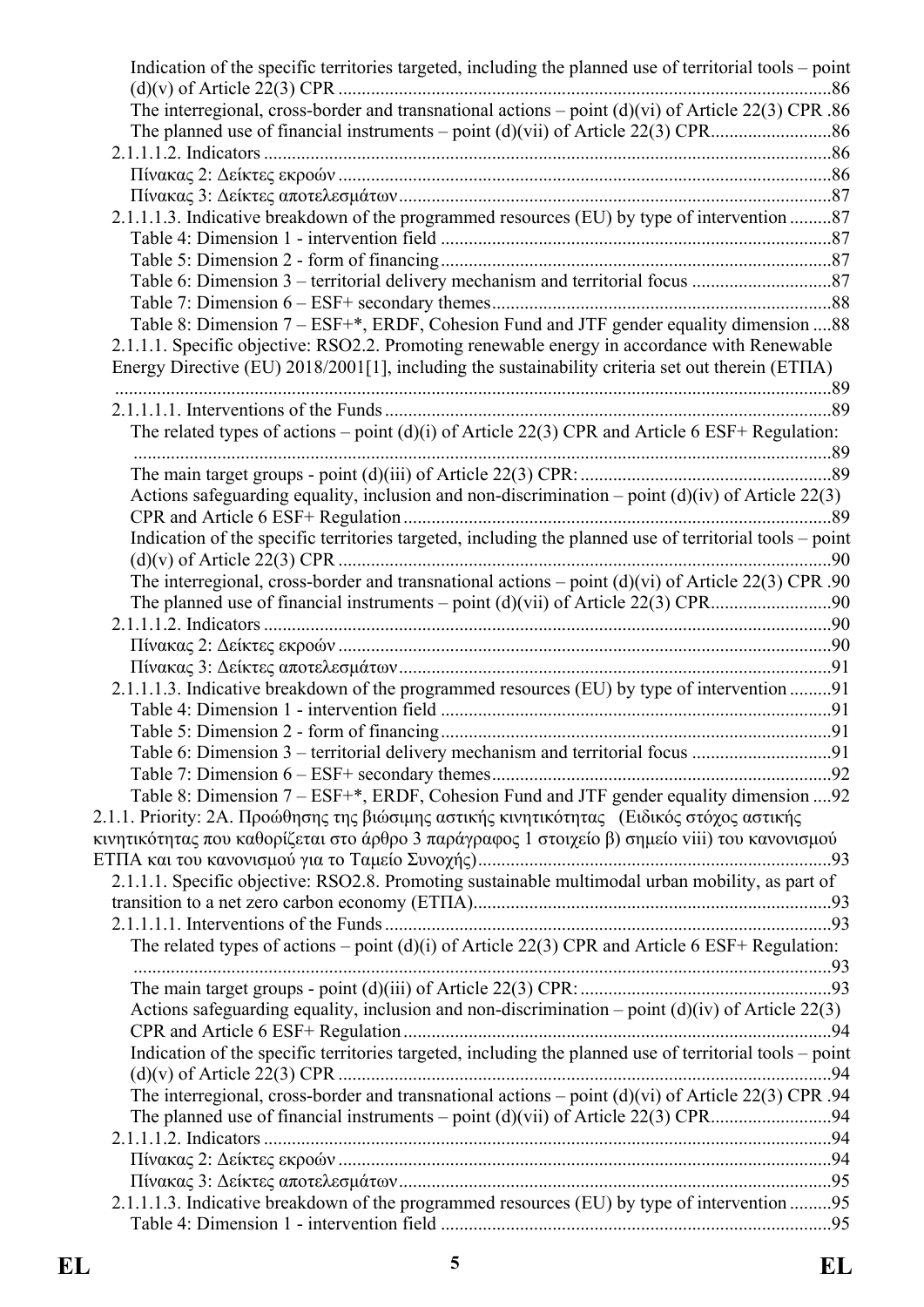| Table 6: Dimension 3 – territorial delivery mechanism and territorial focus 96                          |     |
|---------------------------------------------------------------------------------------------------------|-----|
|                                                                                                         |     |
| Table 8: Dimension 7 – ESF+*, ERDF, Cohesion Fund and JTF gender equality dimension  96                 |     |
|                                                                                                         |     |
| 2.1.1.1. Specific objective: RSO3.2. Developing and enhancing sustainable, climate resilient,           |     |
| intelligent and intermodal national, regional and local mobility, including improved access to          |     |
|                                                                                                         |     |
|                                                                                                         |     |
| The related types of actions – point (d)(i) of Article 22(3) CPR and Article 6 ESF+ Regulation:         |     |
|                                                                                                         |     |
|                                                                                                         |     |
| Actions safeguarding equality, inclusion and non-discrimination – point $(d)(iv)$ of Article 22(3)      |     |
|                                                                                                         | .99 |
| Indication of the specific territories targeted, including the planned use of territorial tools - point |     |
|                                                                                                         |     |
| The interregional, cross-border and transnational actions – point $(d)(vi)$ of Article 22(3) CPR .99    |     |
|                                                                                                         |     |
|                                                                                                         |     |
|                                                                                                         |     |
| 2.1.1.1.3. Indicative breakdown of the programmed resources (EU) by type of intervention 100            |     |
|                                                                                                         |     |
|                                                                                                         |     |
| Table 6: Dimension 3 – territorial delivery mechanism and territorial focus 101                         |     |
|                                                                                                         |     |
| Table 8: Dimension 7 – ESF+*, ERDF, Cohesion Fund and JTF gender equality dimension 101                 |     |
| 2.1.1. Priority: 4A. Ενίσχυση της κοινωνικής συνοχής με τη βελτίωση υποδομών 102                        |     |
| 2.1.1.1. Specific objective: RSO4.2. Improving equal access to inclusive and quality services in        |     |
| education, training and lifelong learning through developing accessible infrastructure, including by    |     |
| fostering resilience for distance and on-line education and training (ETITA)102                         |     |
|                                                                                                         |     |
| The related types of actions – point $(d)(i)$ of Article 22(3) CPR and Article 6 ESF+ Regulation:       |     |
|                                                                                                         |     |
|                                                                                                         |     |
| Actions safeguarding equality, inclusion and non-discrimination – point $(d)(iv)$ of Article 22(3)      |     |
| Indication of the specific territories targeted, including the planned use of territorial tools – point |     |
|                                                                                                         |     |
| The interregional, cross-border and transnational actions – point $(d)(vi)$ of Article 22(3) CPR104     |     |
|                                                                                                         |     |
|                                                                                                         |     |
|                                                                                                         |     |
|                                                                                                         |     |
| 2.1.1.1.3. Indicative breakdown of the programmed resources (EU) by type of intervention 105            |     |
|                                                                                                         |     |
|                                                                                                         |     |
| Table 6: Dimension 3 – territorial delivery mechanism and territorial focus 106                         |     |
|                                                                                                         |     |
| Table 8: Dimension 7 – ESF+*, ERDF, Cohesion Fund and JTF gender equality dimension 106                 |     |
| 2.1.1.1. Specific objective: RSO4.5. Ensuring equal access to health care and fostering resilience      |     |
| of health systems, including primary care, and promoting the transition from institutional to           |     |
|                                                                                                         |     |
|                                                                                                         |     |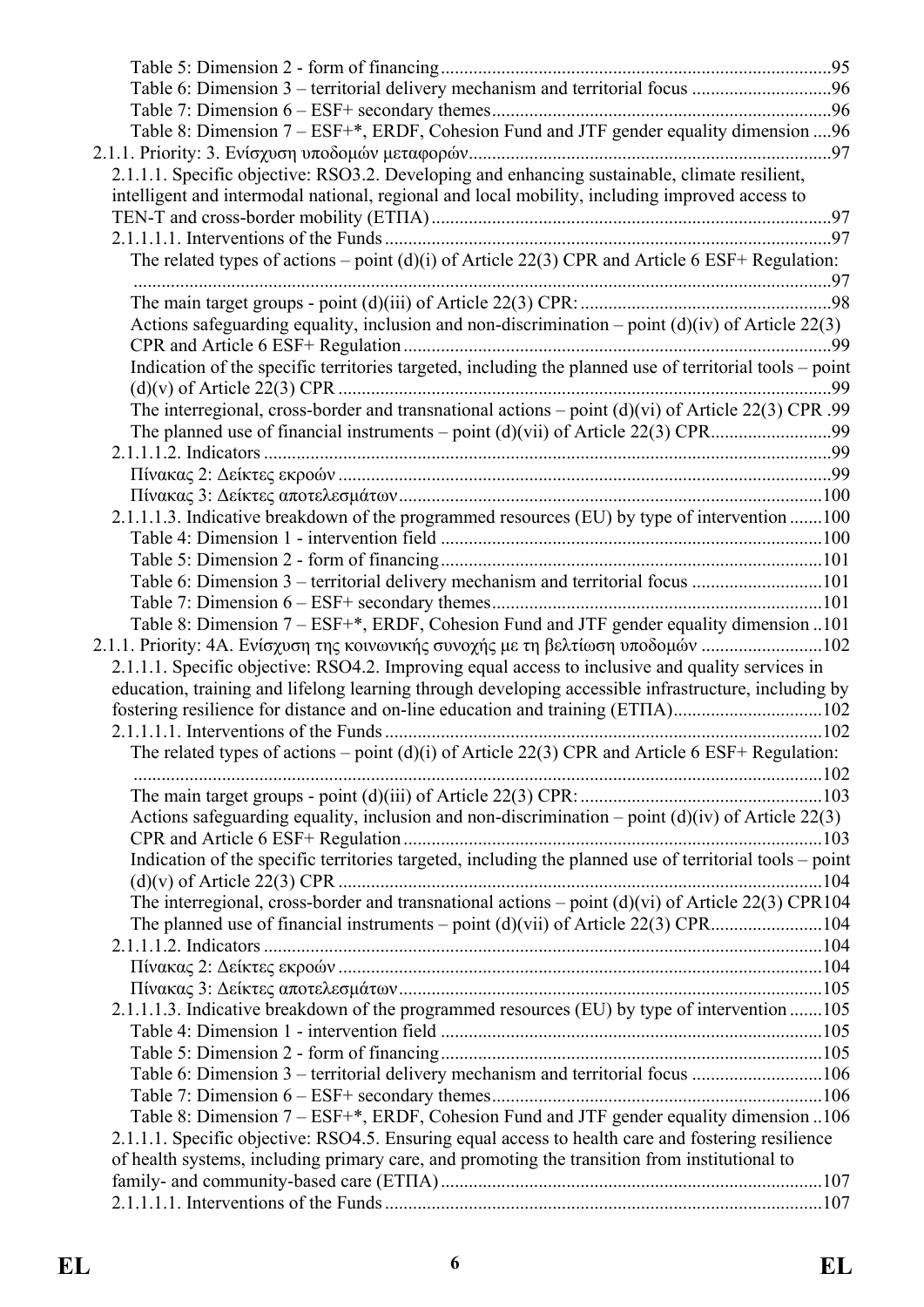| The related types of actions – point $(d)(i)$ of Article 22(3) CPR and Article 6 ESF+ Regulation:                                                                                                                                                                                           |  |
|---------------------------------------------------------------------------------------------------------------------------------------------------------------------------------------------------------------------------------------------------------------------------------------------|--|
|                                                                                                                                                                                                                                                                                             |  |
| Actions safeguarding equality, inclusion and non-discrimination – point $(d)(iv)$ of Article 22(3)                                                                                                                                                                                          |  |
| Indication of the specific territories targeted, including the planned use of territorial tools – point                                                                                                                                                                                     |  |
| The interregional, cross-border and transnational actions $-$ point (d)(vi) of Article 22(3) CPR108                                                                                                                                                                                         |  |
|                                                                                                                                                                                                                                                                                             |  |
|                                                                                                                                                                                                                                                                                             |  |
|                                                                                                                                                                                                                                                                                             |  |
| 2.1.1.1.3. Indicative breakdown of the programmed resources (EU) by type of intervention 110                                                                                                                                                                                                |  |
|                                                                                                                                                                                                                                                                                             |  |
| Table 6: Dimension 3 - territorial delivery mechanism and territorial focus 110                                                                                                                                                                                                             |  |
|                                                                                                                                                                                                                                                                                             |  |
| Table 8: Dimension 7 – ESF+*, ERDF, Cohesion Fund and JTF gender equality dimension 110<br>2.1.1.1. Specific objective: RSO4.6. Enhancing the role of culture and sustainable tourism in                                                                                                    |  |
|                                                                                                                                                                                                                                                                                             |  |
| The related types of actions – point $(d)(i)$ of Article 22(3) CPR and Article 6 ESF+ Regulation:                                                                                                                                                                                           |  |
|                                                                                                                                                                                                                                                                                             |  |
| Actions safeguarding equality, inclusion and non-discrimination – point $(d)(iv)$ of Article 22(3)                                                                                                                                                                                          |  |
| Indication of the specific territories targeted, including the planned use of territorial tools - point                                                                                                                                                                                     |  |
| The interregional, cross-border and transnational actions – point $(d)(vi)$ of Article 22(3) CPR113<br>The planned use of financial instruments – point $(d)(vi)$ of Article 22(3) CPR113                                                                                                   |  |
|                                                                                                                                                                                                                                                                                             |  |
|                                                                                                                                                                                                                                                                                             |  |
|                                                                                                                                                                                                                                                                                             |  |
| 2.1.1.1.3. Indicative breakdown of the programmed resources (EU) by type of intervention 114                                                                                                                                                                                                |  |
|                                                                                                                                                                                                                                                                                             |  |
| Table 6: Dimension 3 – territorial delivery mechanism and territorial focus 114                                                                                                                                                                                                             |  |
|                                                                                                                                                                                                                                                                                             |  |
| Table 8: Dimension 7 – ESF+*, ERDF, Cohesion Fund and JTF gender equality dimension 115<br>2.1.1. Priority: 4B. Ενίσχυση της κοινωνικής συνοχής με τη στήριξη του ανθρώπινου δυναμικού116<br>2.1.1.1. Specific objective: ESO4.10. Promoting the socio-economic integration of marginalised |  |
|                                                                                                                                                                                                                                                                                             |  |
| The related types of actions – point $(d)(i)$ of Article 22(3) CPR and Article 6 ESF+ Regulation:                                                                                                                                                                                           |  |
|                                                                                                                                                                                                                                                                                             |  |
| Actions safeguarding equality, inclusion and non-discrimination – point $(d)(iv)$ of Article 22(3)                                                                                                                                                                                          |  |
| Indication of the specific territories targeted, including the planned use of territorial tools – point                                                                                                                                                                                     |  |
|                                                                                                                                                                                                                                                                                             |  |
| The interregional, cross-border and transnational actions – point $(d)(vi)$ of Article 22(3) CPR117                                                                                                                                                                                         |  |
|                                                                                                                                                                                                                                                                                             |  |
|                                                                                                                                                                                                                                                                                             |  |
|                                                                                                                                                                                                                                                                                             |  |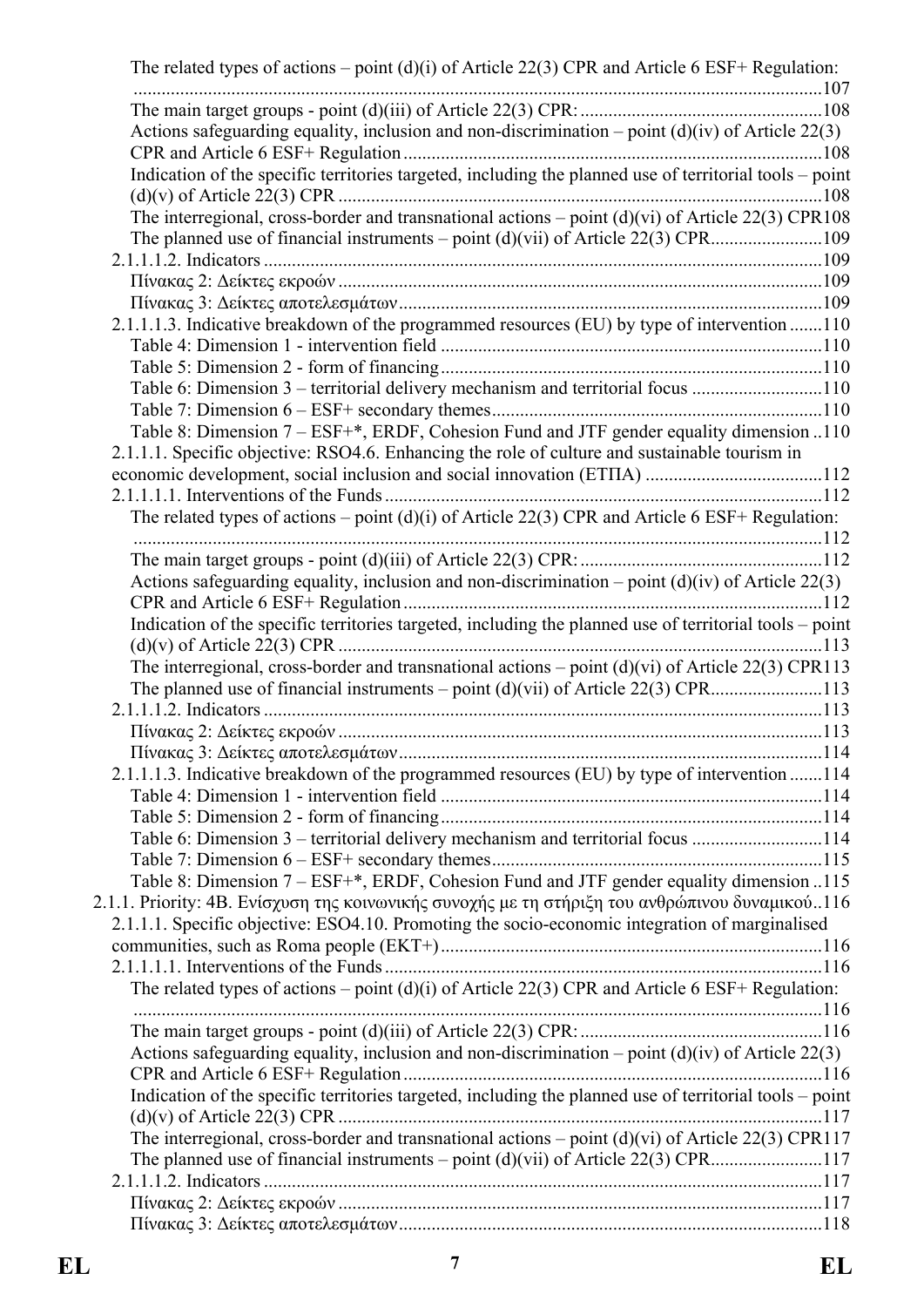| 2.1.1.1.3. Indicative breakdown of the programmed resources (EU) by type of intervention 118            |  |
|---------------------------------------------------------------------------------------------------------|--|
|                                                                                                         |  |
|                                                                                                         |  |
| Table 6: Dimension 3 – territorial delivery mechanism and territorial focus 118                         |  |
|                                                                                                         |  |
| Table 8: Dimension 7 - ESF+*, ERDF, Cohesion Fund and JTF gender equality dimension 119                 |  |
| 2.1.1.1. Specific objective: ESO4.11. Enhancing the equal and timely access to quality, sustainable     |  |
| and affordable services, including services that promote the access to housing and person-centred       |  |
| care including healthcare; modernising social protection systems, including promoting access to         |  |
| social protection, with a particular focus on children and disadvantaged groups; improving              |  |
| accessibility including for persons with disabilities, effectiveness and resilience of healthcare       |  |
|                                                                                                         |  |
|                                                                                                         |  |
| The related types of actions – point (d)(i) of Article 22(3) CPR and Article 6 ESF+ Regulation:         |  |
|                                                                                                         |  |
|                                                                                                         |  |
| Actions safeguarding equality, inclusion and non-discrimination – point $(d)(iv)$ of Article 22(3)      |  |
|                                                                                                         |  |
| Indication of the specific territories targeted, including the planned use of territorial tools – point |  |
|                                                                                                         |  |
| The interregional, cross-border and transnational actions – point $(d)(vi)$ of Article 22(3) CPR123     |  |
|                                                                                                         |  |
|                                                                                                         |  |
|                                                                                                         |  |
|                                                                                                         |  |
| 2.1.1.1.3. Indicative breakdown of the programmed resources (EU) by type of intervention 124            |  |
|                                                                                                         |  |
|                                                                                                         |  |
| Table 6: Dimension 3 – territorial delivery mechanism and territorial focus 125                         |  |
|                                                                                                         |  |
| Table 8: Dimension 7 – ESF+*, ERDF, Cohesion Fund and JTF gender equality dimension 125                 |  |
| 2.1.1.1. Specific objective: ESO4.6. Promoting equal access to and completion of quality and            |  |
| inclusive education and training, in particular for disadvantaged groups, from early childhood          |  |
| education and care through general and vocational education and training, to tertiary level, as well    |  |
| as adult education and learning, including facilitating learning mobility for all and accessibility for |  |
|                                                                                                         |  |
|                                                                                                         |  |
| The related types of actions – point (d)(i) of Article 22(3) CPR and Article 6 ESF+ Regulation:         |  |
|                                                                                                         |  |
|                                                                                                         |  |
| Actions safeguarding equality, inclusion and non-discrimination – point $(d)(iv)$ of Article 22(3)      |  |
|                                                                                                         |  |
| Indication of the specific territories targeted, including the planned use of territorial tools – point |  |
|                                                                                                         |  |
| The interregional, cross-border and transnational actions – point $(d)(vi)$ of Article 22(3) CPR128     |  |
|                                                                                                         |  |
|                                                                                                         |  |
|                                                                                                         |  |
|                                                                                                         |  |
| 2.1.1.1.3. Indicative breakdown of the programmed resources (EU) by type of intervention 129            |  |
|                                                                                                         |  |
|                                                                                                         |  |
| Table 6: Dimension 3 – territorial delivery mechanism and territorial focus 130                         |  |
|                                                                                                         |  |
| Table 8: Dimension 7 – ESF+*, ERDF, Cohesion Fund and JTF gender equality dimension 130                 |  |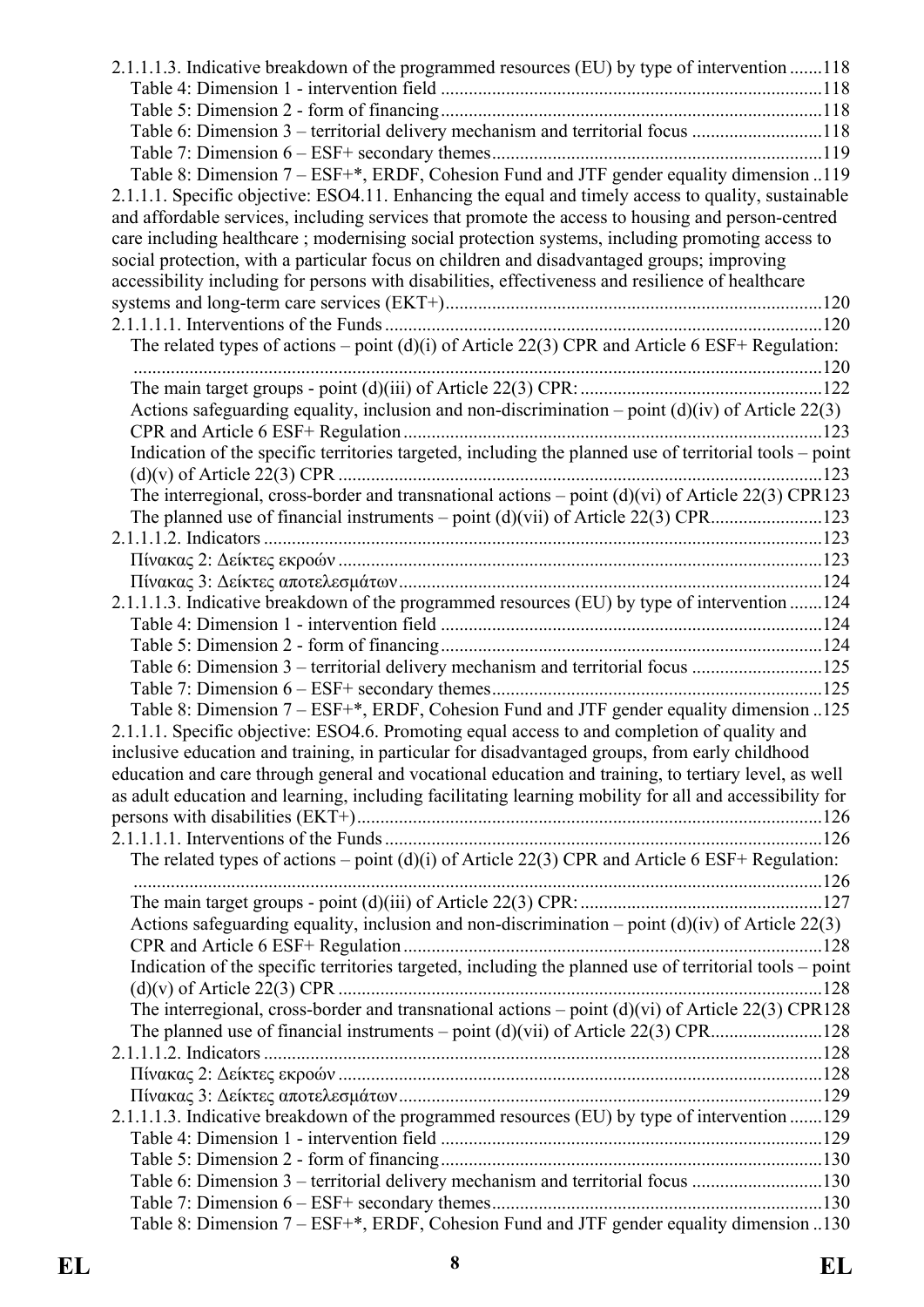| The related types of actions – point (d)(i) of Article 22(3) CPR and Article 6 ESF+ Regulation:<br>Actions safeguarding equality, inclusion and non-discrimination – point $(d)(iv)$ of Article 22(3)<br>Indication of the specific territories targeted, including the planned use of territorial tools - point<br>The interregional, cross-border and transnational actions – point $(d)(vi)$ of Article 22(3) CPR132<br>2.1.1.1.3. Indicative breakdown of the programmed resources (EU) by type of intervention 133<br>Table 6: Dimension 3 – territorial delivery mechanism and territorial focus 134<br>Table 8: Dimension 7 – ESF+*, ERDF, Cohesion Fund and JTF gender equality dimension 134<br>2.1.1.1. Specific objective: ESO4.1. Improving access to employment and activation measures of<br>Guarantee, long-term unemployed and disadvantaged groups on the labour market, and of inactive<br>people, as well as through the promotion of self-employment and the social economy; (EKT+).135<br>The related types of actions – point (d)(i) of Article 22(3) CPR and Article 6 ESF+ Regulation:<br>Actions safeguarding equality, inclusion and non-discrimination – point $(d)(iv)$ of Article 22(3)<br>Indication of the specific territories targeted, including the planned use of territorial tools - point<br>The interregional, cross-border and transnational actions – point $(d)(vi)$ of Article 22(3) CPR137<br>2.1.1.1.3. Indicative breakdown of the programmed resources (EU) by type of intervention 138<br>Table 6: Dimension 3 – territorial delivery mechanism and territorial focus 139<br>Table 8: Dimension 7 – ESF+*, ERDF, Cohesion Fund and JTF gender equality dimension 139<br>2.1.1.1. Specific objective: ESO4.12. Promoting social integration of people at risk of poverty or<br>social exclusion, including the most deprived persons and children (EKT+)140<br>The related types of actions – point (d)(i) of Article 22(3) CPR and Article 6 ESF+ Regulation:<br>Actions safeguarding equality, inclusion and non-discrimination – point $(d)(iv)$ of Article 22(3)<br>Indication of the specific territories targeted, including the planned use of territorial tools – point | 2.1.1.1. Specific objective: ESO4.8. Fostering active inclusion with a view to promoting equal<br>opportunities, non-discrimination and active participation, and improving employability, in |  |
|--------------------------------------------------------------------------------------------------------------------------------------------------------------------------------------------------------------------------------------------------------------------------------------------------------------------------------------------------------------------------------------------------------------------------------------------------------------------------------------------------------------------------------------------------------------------------------------------------------------------------------------------------------------------------------------------------------------------------------------------------------------------------------------------------------------------------------------------------------------------------------------------------------------------------------------------------------------------------------------------------------------------------------------------------------------------------------------------------------------------------------------------------------------------------------------------------------------------------------------------------------------------------------------------------------------------------------------------------------------------------------------------------------------------------------------------------------------------------------------------------------------------------------------------------------------------------------------------------------------------------------------------------------------------------------------------------------------------------------------------------------------------------------------------------------------------------------------------------------------------------------------------------------------------------------------------------------------------------------------------------------------------------------------------------------------------------------------------------------------------------------------------------------------------------------------------------------------------------------|-----------------------------------------------------------------------------------------------------------------------------------------------------------------------------------------------|--|
|                                                                                                                                                                                                                                                                                                                                                                                                                                                                                                                                                                                                                                                                                                                                                                                                                                                                                                                                                                                                                                                                                                                                                                                                                                                                                                                                                                                                                                                                                                                                                                                                                                                                                                                                                                                                                                                                                                                                                                                                                                                                                                                                                                                                                                |                                                                                                                                                                                               |  |
|                                                                                                                                                                                                                                                                                                                                                                                                                                                                                                                                                                                                                                                                                                                                                                                                                                                                                                                                                                                                                                                                                                                                                                                                                                                                                                                                                                                                                                                                                                                                                                                                                                                                                                                                                                                                                                                                                                                                                                                                                                                                                                                                                                                                                                |                                                                                                                                                                                               |  |
|                                                                                                                                                                                                                                                                                                                                                                                                                                                                                                                                                                                                                                                                                                                                                                                                                                                                                                                                                                                                                                                                                                                                                                                                                                                                                                                                                                                                                                                                                                                                                                                                                                                                                                                                                                                                                                                                                                                                                                                                                                                                                                                                                                                                                                |                                                                                                                                                                                               |  |
|                                                                                                                                                                                                                                                                                                                                                                                                                                                                                                                                                                                                                                                                                                                                                                                                                                                                                                                                                                                                                                                                                                                                                                                                                                                                                                                                                                                                                                                                                                                                                                                                                                                                                                                                                                                                                                                                                                                                                                                                                                                                                                                                                                                                                                |                                                                                                                                                                                               |  |
|                                                                                                                                                                                                                                                                                                                                                                                                                                                                                                                                                                                                                                                                                                                                                                                                                                                                                                                                                                                                                                                                                                                                                                                                                                                                                                                                                                                                                                                                                                                                                                                                                                                                                                                                                                                                                                                                                                                                                                                                                                                                                                                                                                                                                                |                                                                                                                                                                                               |  |
|                                                                                                                                                                                                                                                                                                                                                                                                                                                                                                                                                                                                                                                                                                                                                                                                                                                                                                                                                                                                                                                                                                                                                                                                                                                                                                                                                                                                                                                                                                                                                                                                                                                                                                                                                                                                                                                                                                                                                                                                                                                                                                                                                                                                                                |                                                                                                                                                                                               |  |
|                                                                                                                                                                                                                                                                                                                                                                                                                                                                                                                                                                                                                                                                                                                                                                                                                                                                                                                                                                                                                                                                                                                                                                                                                                                                                                                                                                                                                                                                                                                                                                                                                                                                                                                                                                                                                                                                                                                                                                                                                                                                                                                                                                                                                                |                                                                                                                                                                                               |  |
|                                                                                                                                                                                                                                                                                                                                                                                                                                                                                                                                                                                                                                                                                                                                                                                                                                                                                                                                                                                                                                                                                                                                                                                                                                                                                                                                                                                                                                                                                                                                                                                                                                                                                                                                                                                                                                                                                                                                                                                                                                                                                                                                                                                                                                |                                                                                                                                                                                               |  |
|                                                                                                                                                                                                                                                                                                                                                                                                                                                                                                                                                                                                                                                                                                                                                                                                                                                                                                                                                                                                                                                                                                                                                                                                                                                                                                                                                                                                                                                                                                                                                                                                                                                                                                                                                                                                                                                                                                                                                                                                                                                                                                                                                                                                                                |                                                                                                                                                                                               |  |
|                                                                                                                                                                                                                                                                                                                                                                                                                                                                                                                                                                                                                                                                                                                                                                                                                                                                                                                                                                                                                                                                                                                                                                                                                                                                                                                                                                                                                                                                                                                                                                                                                                                                                                                                                                                                                                                                                                                                                                                                                                                                                                                                                                                                                                |                                                                                                                                                                                               |  |
|                                                                                                                                                                                                                                                                                                                                                                                                                                                                                                                                                                                                                                                                                                                                                                                                                                                                                                                                                                                                                                                                                                                                                                                                                                                                                                                                                                                                                                                                                                                                                                                                                                                                                                                                                                                                                                                                                                                                                                                                                                                                                                                                                                                                                                |                                                                                                                                                                                               |  |
|                                                                                                                                                                                                                                                                                                                                                                                                                                                                                                                                                                                                                                                                                                                                                                                                                                                                                                                                                                                                                                                                                                                                                                                                                                                                                                                                                                                                                                                                                                                                                                                                                                                                                                                                                                                                                                                                                                                                                                                                                                                                                                                                                                                                                                |                                                                                                                                                                                               |  |
|                                                                                                                                                                                                                                                                                                                                                                                                                                                                                                                                                                                                                                                                                                                                                                                                                                                                                                                                                                                                                                                                                                                                                                                                                                                                                                                                                                                                                                                                                                                                                                                                                                                                                                                                                                                                                                                                                                                                                                                                                                                                                                                                                                                                                                |                                                                                                                                                                                               |  |
|                                                                                                                                                                                                                                                                                                                                                                                                                                                                                                                                                                                                                                                                                                                                                                                                                                                                                                                                                                                                                                                                                                                                                                                                                                                                                                                                                                                                                                                                                                                                                                                                                                                                                                                                                                                                                                                                                                                                                                                                                                                                                                                                                                                                                                |                                                                                                                                                                                               |  |
|                                                                                                                                                                                                                                                                                                                                                                                                                                                                                                                                                                                                                                                                                                                                                                                                                                                                                                                                                                                                                                                                                                                                                                                                                                                                                                                                                                                                                                                                                                                                                                                                                                                                                                                                                                                                                                                                                                                                                                                                                                                                                                                                                                                                                                |                                                                                                                                                                                               |  |
|                                                                                                                                                                                                                                                                                                                                                                                                                                                                                                                                                                                                                                                                                                                                                                                                                                                                                                                                                                                                                                                                                                                                                                                                                                                                                                                                                                                                                                                                                                                                                                                                                                                                                                                                                                                                                                                                                                                                                                                                                                                                                                                                                                                                                                |                                                                                                                                                                                               |  |
|                                                                                                                                                                                                                                                                                                                                                                                                                                                                                                                                                                                                                                                                                                                                                                                                                                                                                                                                                                                                                                                                                                                                                                                                                                                                                                                                                                                                                                                                                                                                                                                                                                                                                                                                                                                                                                                                                                                                                                                                                                                                                                                                                                                                                                |                                                                                                                                                                                               |  |
|                                                                                                                                                                                                                                                                                                                                                                                                                                                                                                                                                                                                                                                                                                                                                                                                                                                                                                                                                                                                                                                                                                                                                                                                                                                                                                                                                                                                                                                                                                                                                                                                                                                                                                                                                                                                                                                                                                                                                                                                                                                                                                                                                                                                                                |                                                                                                                                                                                               |  |
|                                                                                                                                                                                                                                                                                                                                                                                                                                                                                                                                                                                                                                                                                                                                                                                                                                                                                                                                                                                                                                                                                                                                                                                                                                                                                                                                                                                                                                                                                                                                                                                                                                                                                                                                                                                                                                                                                                                                                                                                                                                                                                                                                                                                                                |                                                                                                                                                                                               |  |
|                                                                                                                                                                                                                                                                                                                                                                                                                                                                                                                                                                                                                                                                                                                                                                                                                                                                                                                                                                                                                                                                                                                                                                                                                                                                                                                                                                                                                                                                                                                                                                                                                                                                                                                                                                                                                                                                                                                                                                                                                                                                                                                                                                                                                                | all jobseekers, in particular youth people, especially through the implementation of the Youth                                                                                                |  |
|                                                                                                                                                                                                                                                                                                                                                                                                                                                                                                                                                                                                                                                                                                                                                                                                                                                                                                                                                                                                                                                                                                                                                                                                                                                                                                                                                                                                                                                                                                                                                                                                                                                                                                                                                                                                                                                                                                                                                                                                                                                                                                                                                                                                                                |                                                                                                                                                                                               |  |
|                                                                                                                                                                                                                                                                                                                                                                                                                                                                                                                                                                                                                                                                                                                                                                                                                                                                                                                                                                                                                                                                                                                                                                                                                                                                                                                                                                                                                                                                                                                                                                                                                                                                                                                                                                                                                                                                                                                                                                                                                                                                                                                                                                                                                                |                                                                                                                                                                                               |  |
|                                                                                                                                                                                                                                                                                                                                                                                                                                                                                                                                                                                                                                                                                                                                                                                                                                                                                                                                                                                                                                                                                                                                                                                                                                                                                                                                                                                                                                                                                                                                                                                                                                                                                                                                                                                                                                                                                                                                                                                                                                                                                                                                                                                                                                |                                                                                                                                                                                               |  |
|                                                                                                                                                                                                                                                                                                                                                                                                                                                                                                                                                                                                                                                                                                                                                                                                                                                                                                                                                                                                                                                                                                                                                                                                                                                                                                                                                                                                                                                                                                                                                                                                                                                                                                                                                                                                                                                                                                                                                                                                                                                                                                                                                                                                                                |                                                                                                                                                                                               |  |
|                                                                                                                                                                                                                                                                                                                                                                                                                                                                                                                                                                                                                                                                                                                                                                                                                                                                                                                                                                                                                                                                                                                                                                                                                                                                                                                                                                                                                                                                                                                                                                                                                                                                                                                                                                                                                                                                                                                                                                                                                                                                                                                                                                                                                                |                                                                                                                                                                                               |  |
|                                                                                                                                                                                                                                                                                                                                                                                                                                                                                                                                                                                                                                                                                                                                                                                                                                                                                                                                                                                                                                                                                                                                                                                                                                                                                                                                                                                                                                                                                                                                                                                                                                                                                                                                                                                                                                                                                                                                                                                                                                                                                                                                                                                                                                |                                                                                                                                                                                               |  |
|                                                                                                                                                                                                                                                                                                                                                                                                                                                                                                                                                                                                                                                                                                                                                                                                                                                                                                                                                                                                                                                                                                                                                                                                                                                                                                                                                                                                                                                                                                                                                                                                                                                                                                                                                                                                                                                                                                                                                                                                                                                                                                                                                                                                                                |                                                                                                                                                                                               |  |
|                                                                                                                                                                                                                                                                                                                                                                                                                                                                                                                                                                                                                                                                                                                                                                                                                                                                                                                                                                                                                                                                                                                                                                                                                                                                                                                                                                                                                                                                                                                                                                                                                                                                                                                                                                                                                                                                                                                                                                                                                                                                                                                                                                                                                                |                                                                                                                                                                                               |  |
|                                                                                                                                                                                                                                                                                                                                                                                                                                                                                                                                                                                                                                                                                                                                                                                                                                                                                                                                                                                                                                                                                                                                                                                                                                                                                                                                                                                                                                                                                                                                                                                                                                                                                                                                                                                                                                                                                                                                                                                                                                                                                                                                                                                                                                |                                                                                                                                                                                               |  |
|                                                                                                                                                                                                                                                                                                                                                                                                                                                                                                                                                                                                                                                                                                                                                                                                                                                                                                                                                                                                                                                                                                                                                                                                                                                                                                                                                                                                                                                                                                                                                                                                                                                                                                                                                                                                                                                                                                                                                                                                                                                                                                                                                                                                                                |                                                                                                                                                                                               |  |
|                                                                                                                                                                                                                                                                                                                                                                                                                                                                                                                                                                                                                                                                                                                                                                                                                                                                                                                                                                                                                                                                                                                                                                                                                                                                                                                                                                                                                                                                                                                                                                                                                                                                                                                                                                                                                                                                                                                                                                                                                                                                                                                                                                                                                                |                                                                                                                                                                                               |  |
|                                                                                                                                                                                                                                                                                                                                                                                                                                                                                                                                                                                                                                                                                                                                                                                                                                                                                                                                                                                                                                                                                                                                                                                                                                                                                                                                                                                                                                                                                                                                                                                                                                                                                                                                                                                                                                                                                                                                                                                                                                                                                                                                                                                                                                |                                                                                                                                                                                               |  |
|                                                                                                                                                                                                                                                                                                                                                                                                                                                                                                                                                                                                                                                                                                                                                                                                                                                                                                                                                                                                                                                                                                                                                                                                                                                                                                                                                                                                                                                                                                                                                                                                                                                                                                                                                                                                                                                                                                                                                                                                                                                                                                                                                                                                                                |                                                                                                                                                                                               |  |
|                                                                                                                                                                                                                                                                                                                                                                                                                                                                                                                                                                                                                                                                                                                                                                                                                                                                                                                                                                                                                                                                                                                                                                                                                                                                                                                                                                                                                                                                                                                                                                                                                                                                                                                                                                                                                                                                                                                                                                                                                                                                                                                                                                                                                                |                                                                                                                                                                                               |  |
|                                                                                                                                                                                                                                                                                                                                                                                                                                                                                                                                                                                                                                                                                                                                                                                                                                                                                                                                                                                                                                                                                                                                                                                                                                                                                                                                                                                                                                                                                                                                                                                                                                                                                                                                                                                                                                                                                                                                                                                                                                                                                                                                                                                                                                |                                                                                                                                                                                               |  |
|                                                                                                                                                                                                                                                                                                                                                                                                                                                                                                                                                                                                                                                                                                                                                                                                                                                                                                                                                                                                                                                                                                                                                                                                                                                                                                                                                                                                                                                                                                                                                                                                                                                                                                                                                                                                                                                                                                                                                                                                                                                                                                                                                                                                                                |                                                                                                                                                                                               |  |
|                                                                                                                                                                                                                                                                                                                                                                                                                                                                                                                                                                                                                                                                                                                                                                                                                                                                                                                                                                                                                                                                                                                                                                                                                                                                                                                                                                                                                                                                                                                                                                                                                                                                                                                                                                                                                                                                                                                                                                                                                                                                                                                                                                                                                                |                                                                                                                                                                                               |  |
|                                                                                                                                                                                                                                                                                                                                                                                                                                                                                                                                                                                                                                                                                                                                                                                                                                                                                                                                                                                                                                                                                                                                                                                                                                                                                                                                                                                                                                                                                                                                                                                                                                                                                                                                                                                                                                                                                                                                                                                                                                                                                                                                                                                                                                |                                                                                                                                                                                               |  |
|                                                                                                                                                                                                                                                                                                                                                                                                                                                                                                                                                                                                                                                                                                                                                                                                                                                                                                                                                                                                                                                                                                                                                                                                                                                                                                                                                                                                                                                                                                                                                                                                                                                                                                                                                                                                                                                                                                                                                                                                                                                                                                                                                                                                                                |                                                                                                                                                                                               |  |
|                                                                                                                                                                                                                                                                                                                                                                                                                                                                                                                                                                                                                                                                                                                                                                                                                                                                                                                                                                                                                                                                                                                                                                                                                                                                                                                                                                                                                                                                                                                                                                                                                                                                                                                                                                                                                                                                                                                                                                                                                                                                                                                                                                                                                                |                                                                                                                                                                                               |  |
|                                                                                                                                                                                                                                                                                                                                                                                                                                                                                                                                                                                                                                                                                                                                                                                                                                                                                                                                                                                                                                                                                                                                                                                                                                                                                                                                                                                                                                                                                                                                                                                                                                                                                                                                                                                                                                                                                                                                                                                                                                                                                                                                                                                                                                |                                                                                                                                                                                               |  |
|                                                                                                                                                                                                                                                                                                                                                                                                                                                                                                                                                                                                                                                                                                                                                                                                                                                                                                                                                                                                                                                                                                                                                                                                                                                                                                                                                                                                                                                                                                                                                                                                                                                                                                                                                                                                                                                                                                                                                                                                                                                                                                                                                                                                                                |                                                                                                                                                                                               |  |
|                                                                                                                                                                                                                                                                                                                                                                                                                                                                                                                                                                                                                                                                                                                                                                                                                                                                                                                                                                                                                                                                                                                                                                                                                                                                                                                                                                                                                                                                                                                                                                                                                                                                                                                                                                                                                                                                                                                                                                                                                                                                                                                                                                                                                                |                                                                                                                                                                                               |  |
|                                                                                                                                                                                                                                                                                                                                                                                                                                                                                                                                                                                                                                                                                                                                                                                                                                                                                                                                                                                                                                                                                                                                                                                                                                                                                                                                                                                                                                                                                                                                                                                                                                                                                                                                                                                                                                                                                                                                                                                                                                                                                                                                                                                                                                |                                                                                                                                                                                               |  |
|                                                                                                                                                                                                                                                                                                                                                                                                                                                                                                                                                                                                                                                                                                                                                                                                                                                                                                                                                                                                                                                                                                                                                                                                                                                                                                                                                                                                                                                                                                                                                                                                                                                                                                                                                                                                                                                                                                                                                                                                                                                                                                                                                                                                                                |                                                                                                                                                                                               |  |
|                                                                                                                                                                                                                                                                                                                                                                                                                                                                                                                                                                                                                                                                                                                                                                                                                                                                                                                                                                                                                                                                                                                                                                                                                                                                                                                                                                                                                                                                                                                                                                                                                                                                                                                                                                                                                                                                                                                                                                                                                                                                                                                                                                                                                                |                                                                                                                                                                                               |  |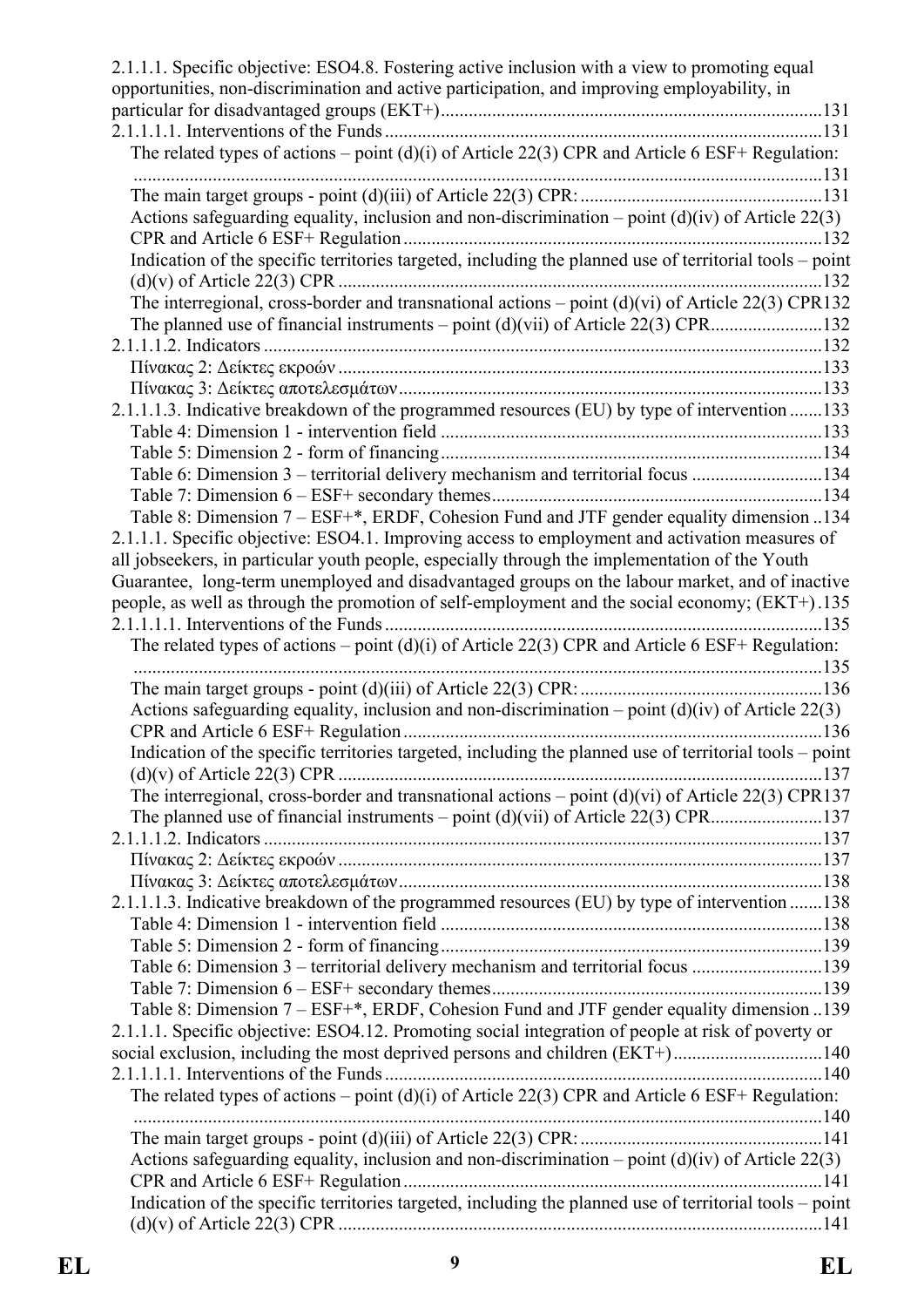| The interregional, cross-border and transnational actions – point $(d)(vi)$ of Article 22(3) CPR141                                                                                                  |  |
|------------------------------------------------------------------------------------------------------------------------------------------------------------------------------------------------------|--|
| The planned use of financial instruments – point $(d)(vi)$ of Article 22(3) CPR142                                                                                                                   |  |
|                                                                                                                                                                                                      |  |
|                                                                                                                                                                                                      |  |
|                                                                                                                                                                                                      |  |
| 2.1.1.1.3. Indicative breakdown of the programmed resources (EU) by type of intervention 142                                                                                                         |  |
|                                                                                                                                                                                                      |  |
|                                                                                                                                                                                                      |  |
| Table 6: Dimension 3 – territorial delivery mechanism and territorial focus 143                                                                                                                      |  |
|                                                                                                                                                                                                      |  |
| Table 8: Dimension 7 - ESF+*, ERDF, Cohesion Fund and JTF gender equality dimension 143                                                                                                              |  |
| 2.1.1. Priority: 5. Προώθηση της βιώσιμης και ολοκληρωμένης χωρικής ανάπτυξης144                                                                                                                     |  |
| 2.1.1.1. Specific objective: RSO5.1. Fostering the integrated and inclusive social, economic and                                                                                                     |  |
| environmental development, culture, natural heritage, sustainable tourism, and security in urban                                                                                                     |  |
|                                                                                                                                                                                                      |  |
|                                                                                                                                                                                                      |  |
| The related types of actions – point (d)(i) of Article 22(3) CPR and Article 6 ESF+ Regulation:                                                                                                      |  |
|                                                                                                                                                                                                      |  |
|                                                                                                                                                                                                      |  |
| Actions safeguarding equality, inclusion and non-discrimination – point $(d)(iv)$ of Article 22(3)                                                                                                   |  |
|                                                                                                                                                                                                      |  |
| Indication of the specific territories targeted, including the planned use of territorial tools – point                                                                                              |  |
|                                                                                                                                                                                                      |  |
| The interregional, cross-border and transnational actions – point $(d)(vi)$ of Article 22(3) CPR146                                                                                                  |  |
| The planned use of financial instruments – point $(d)(vi)$ of Article 22(3) CPR146                                                                                                                   |  |
|                                                                                                                                                                                                      |  |
|                                                                                                                                                                                                      |  |
|                                                                                                                                                                                                      |  |
| 2.1.1.1.3. Indicative breakdown of the programmed resources (EU) by type of intervention 147                                                                                                         |  |
|                                                                                                                                                                                                      |  |
|                                                                                                                                                                                                      |  |
| Table 6: Dimension 3 – territorial delivery mechanism and territorial focus 147                                                                                                                      |  |
|                                                                                                                                                                                                      |  |
| Table 8: Dimension 7 - ESF+*, ERDF, Cohesion Fund and JTF gender equality dimension 148                                                                                                              |  |
| 2.1.1.1. Specific objective: RSO5.2. Fostering the integrated and inclusive social, economic and<br>environmental local development, culture, natural heritage, sustainable tourism and security, in |  |
|                                                                                                                                                                                                      |  |
|                                                                                                                                                                                                      |  |
| The related types of actions – point $(d)(i)$ of Article 22(3) CPR and Article 6 ESF+ Regulation:                                                                                                    |  |
|                                                                                                                                                                                                      |  |
|                                                                                                                                                                                                      |  |
| Actions safeguarding equality, inclusion and non-discrimination – point $(d)(iv)$ of Article 22(3)                                                                                                   |  |
|                                                                                                                                                                                                      |  |
| Indication of the specific territories targeted, including the planned use of territorial tools – point                                                                                              |  |
|                                                                                                                                                                                                      |  |
| The interregional, cross-border and transnational actions – point $(d)(vi)$ of Article 22(3) CPR151                                                                                                  |  |
|                                                                                                                                                                                                      |  |
|                                                                                                                                                                                                      |  |
|                                                                                                                                                                                                      |  |
|                                                                                                                                                                                                      |  |
| 2.1.1.1.3. Indicative breakdown of the programmed resources (EU) by type of intervention 152                                                                                                         |  |
|                                                                                                                                                                                                      |  |
|                                                                                                                                                                                                      |  |
| Table 6: Dimension 3 – territorial delivery mechanism and territorial focus 152                                                                                                                      |  |
|                                                                                                                                                                                                      |  |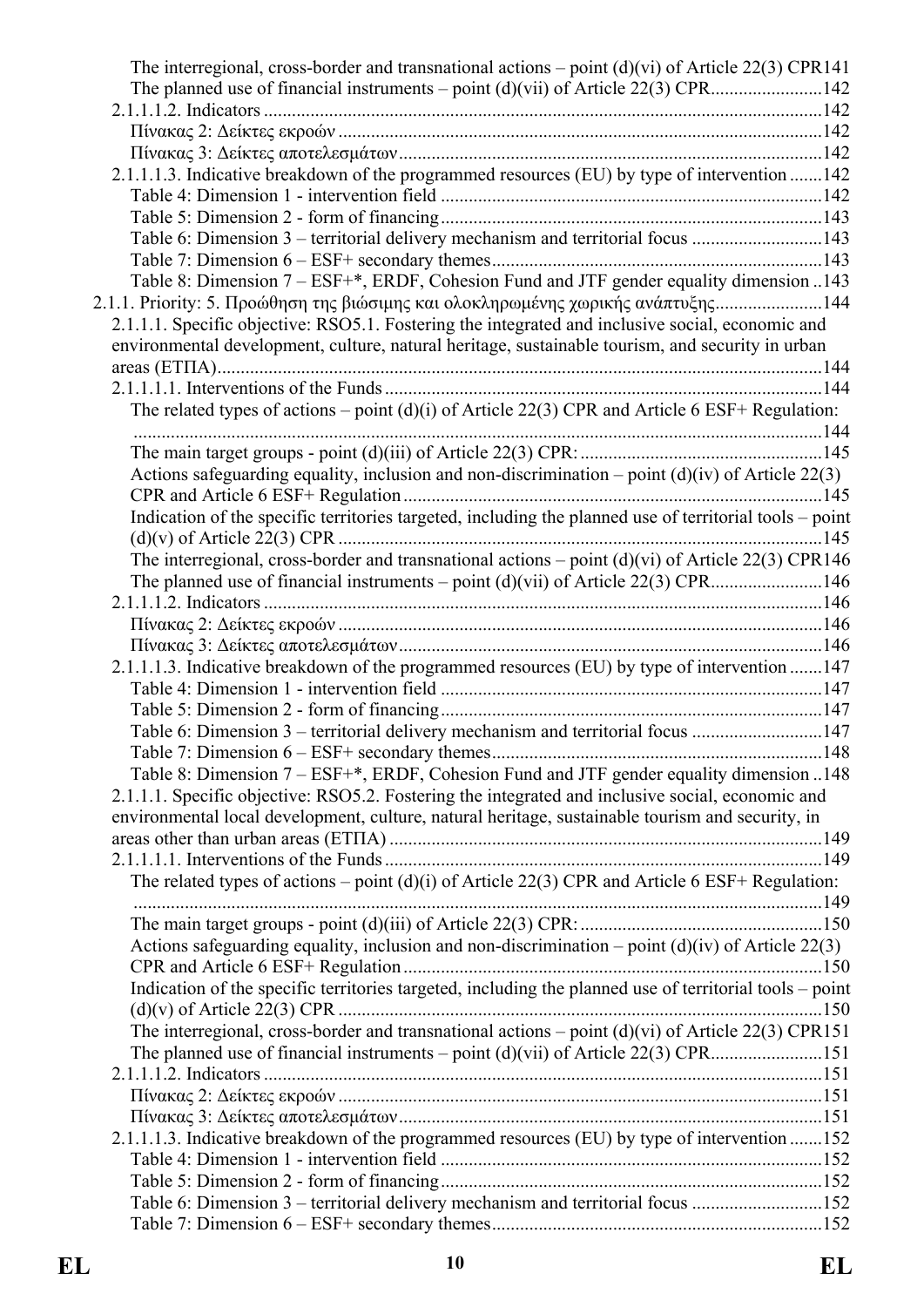| Table 8: Dimension 7 – ESF+*, ERDF, Cohesion Fund and JTF gender equality dimension 153              |  |
|------------------------------------------------------------------------------------------------------|--|
|                                                                                                      |  |
| 2.2.1. Priority for technical assistance pursuant to Article 36(4) CPR: 6. Τεχνική Βοήθεια ΕΚΤ+154   |  |
|                                                                                                      |  |
|                                                                                                      |  |
|                                                                                                      |  |
|                                                                                                      |  |
|                                                                                                      |  |
| 2.2.1.3. Indicative breakdown of the programmed resources (EU) by type of intervention 155           |  |
|                                                                                                      |  |
|                                                                                                      |  |
| Table 8: Dimension 7 – ESF+*, ERDF, Cohesion Fund and JTF gender equality dimension 156              |  |
| 2.2.1. Priority for technical assistance pursuant to Article 36(4) CPR: 7. Τεχνική Βοήθεια ΕΤΠΑ .157 |  |
|                                                                                                      |  |
|                                                                                                      |  |
|                                                                                                      |  |
|                                                                                                      |  |
|                                                                                                      |  |
| 2.2.1.3. Indicative breakdown of the programmed resources (EU) by type of intervention 158           |  |
|                                                                                                      |  |
|                                                                                                      |  |
| Table 8: Dimension 7 – ESF+*, ERDF, Cohesion Fund and JTF gender equality dimension 159              |  |
|                                                                                                      |  |
|                                                                                                      |  |
|                                                                                                      |  |
|                                                                                                      |  |
| Justification, taking into account how those amounts contribute to the achievement of policy         |  |
| objectives selected in the programme in accordance with Article $10(1)$ of the InvestEU Regulation   |  |
| Table 16A: Transfers to instruments under direct or indirect management (breakdown by year).161      |  |
| Table 16B: Transfers to instruments under direct or indirect management* (summary)161                |  |
|                                                                                                      |  |
| Table 17A: Transfers between ERDF, ESF+ and Cohesion Fund or to another Fund or Funds*               |  |
|                                                                                                      |  |
| Table 17B: Transfers between ERDF, ESF+ and Cohesion Fund or to another Fund or Funds                |  |
|                                                                                                      |  |
| Transfers between shared management funds, including between cohesion policy funds -                 |  |
|                                                                                                      |  |
|                                                                                                      |  |
| 3.3. Transfers between categories of region resulting from the mid-term review162                    |  |
| Table 19A: Transfers between categories of region resulting from the mid-term review within the      |  |
|                                                                                                      |  |
| Table 19B: Transfers between categories of region resulting from the mid-term review, to other       |  |
|                                                                                                      |  |
|                                                                                                      |  |
|                                                                                                      |  |
|                                                                                                      |  |
|                                                                                                      |  |
|                                                                                                      |  |
|                                                                                                      |  |
| Table 11: Total financial appropriations by fund and national co-financing165                        |  |
|                                                                                                      |  |
|                                                                                                      |  |
|                                                                                                      |  |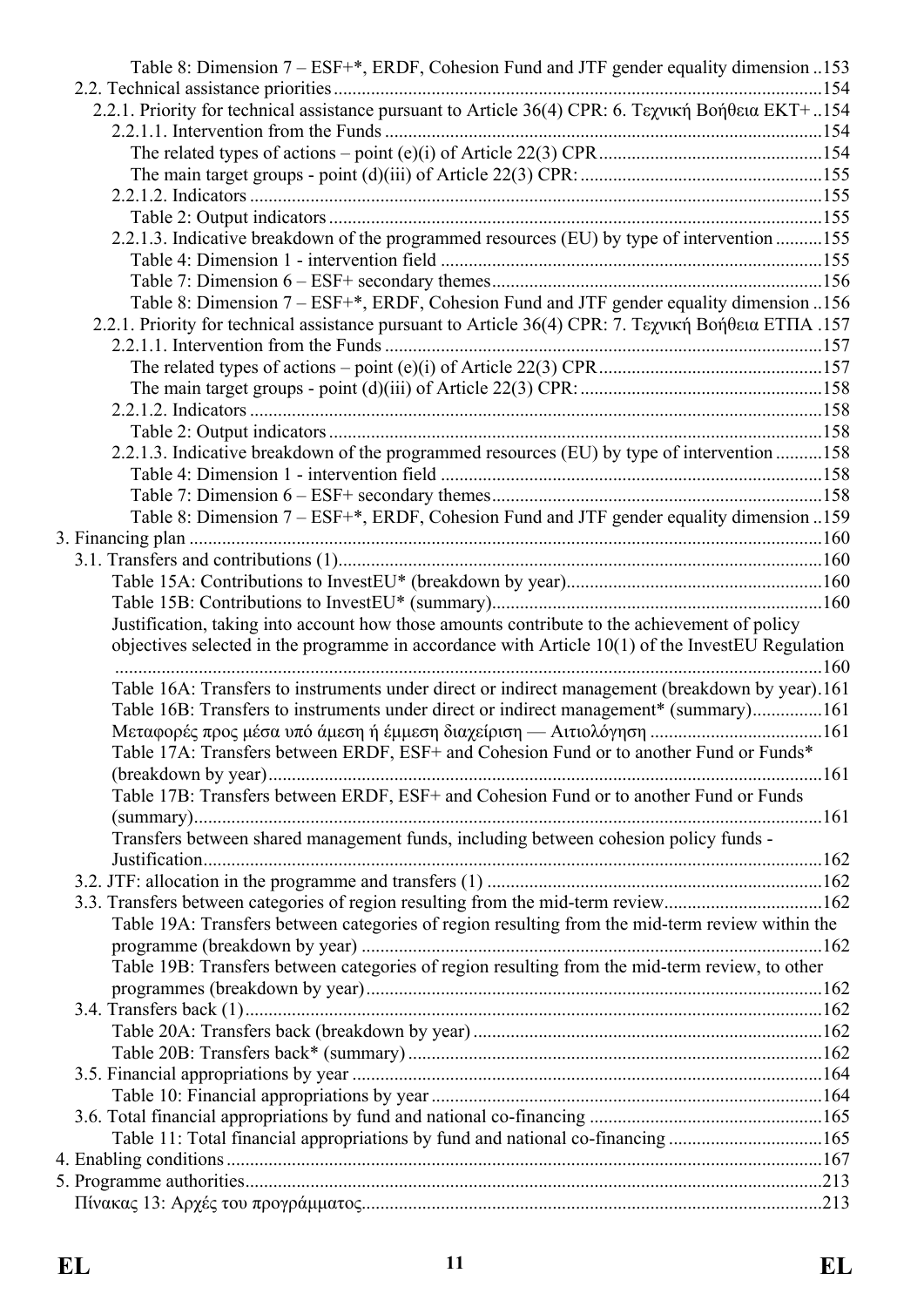| The repartition of the reimbursed amounts for technical assistance pursuant to Article 36(5) CPR if     |      |
|---------------------------------------------------------------------------------------------------------|------|
|                                                                                                         | .213 |
| 6. Partnership                                                                                          | 214  |
|                                                                                                         |      |
|                                                                                                         | .221 |
| Πίνακας 14: Χρήση μοναδιαίων δαπανών, κατ' αποκοπή ποσών, ενιαίων συντελεστών και                       |      |
|                                                                                                         | .221 |
|                                                                                                         |      |
|                                                                                                         | .222 |
|                                                                                                         | .223 |
| Γ. Υπολογισμός της τυποποιημένης κλίμακας μοναδιαίων δαπανών, κατ' αποκοπή ποσών ή ενιαίων              |      |
| συντελεστών                                                                                             | .223 |
| 1. Πηγή δεδομένων που χρησιμοποιούνται για τον υπολογισμό της τυποποιημένης κλίμακας                    |      |
| μοναδιαίων δαπανών, κατ' αποκοπή ποσών ή ενιαίων συντελεστών (ποιος παρήγαγε, συνέλεξε και              |      |
| καταχώρισε τα δεδομένα, πού αποθηκεύονται τα δεδομένα, προθεσμίες, επαλήθευση κ.λπ.)                    | .223 |
| 2. Να διευκρινιστεί για ποιον λόγο ενδείκνυνται η προτεινόμενη μέθοδος και ο προτεινόμενος              |      |
| υπολογισμός βάσει του άρθρου 94 παράγραφος 2 του ΚΚΔ για τον τύπο πράξης.                               | .223 |
| 3. Please specify how the calculations were made, in particular including any assumptions made in       |      |
| terms of quality or quantities. Where relevant, statistical evidence and benchmarks should be used and, |      |
|                                                                                                         | 223  |
| 4. Να εξηγήσετε πώς εξασφαλίσατε ότι στον υπολογισμό της τυποποιημένης κλίμακας μοναδιαίου              |      |
| κόστους, κατ' αποκοπή ποσού ή ενιαίου συντελεστή έχουν περιληφθεί μόνον επιλέξιμες δαπάνες223           |      |
| 5. Assessment of the audit authority (ies) of the calculation methodology and amounts and the           |      |
| arrangements to ensure the verification, quality, collection and storage of data                        | .224 |
|                                                                                                         | .225 |
|                                                                                                         | .225 |
|                                                                                                         |      |
| Appendix 3: List of planned operations of strategic importance with a timetable                         | .227 |
|                                                                                                         |      |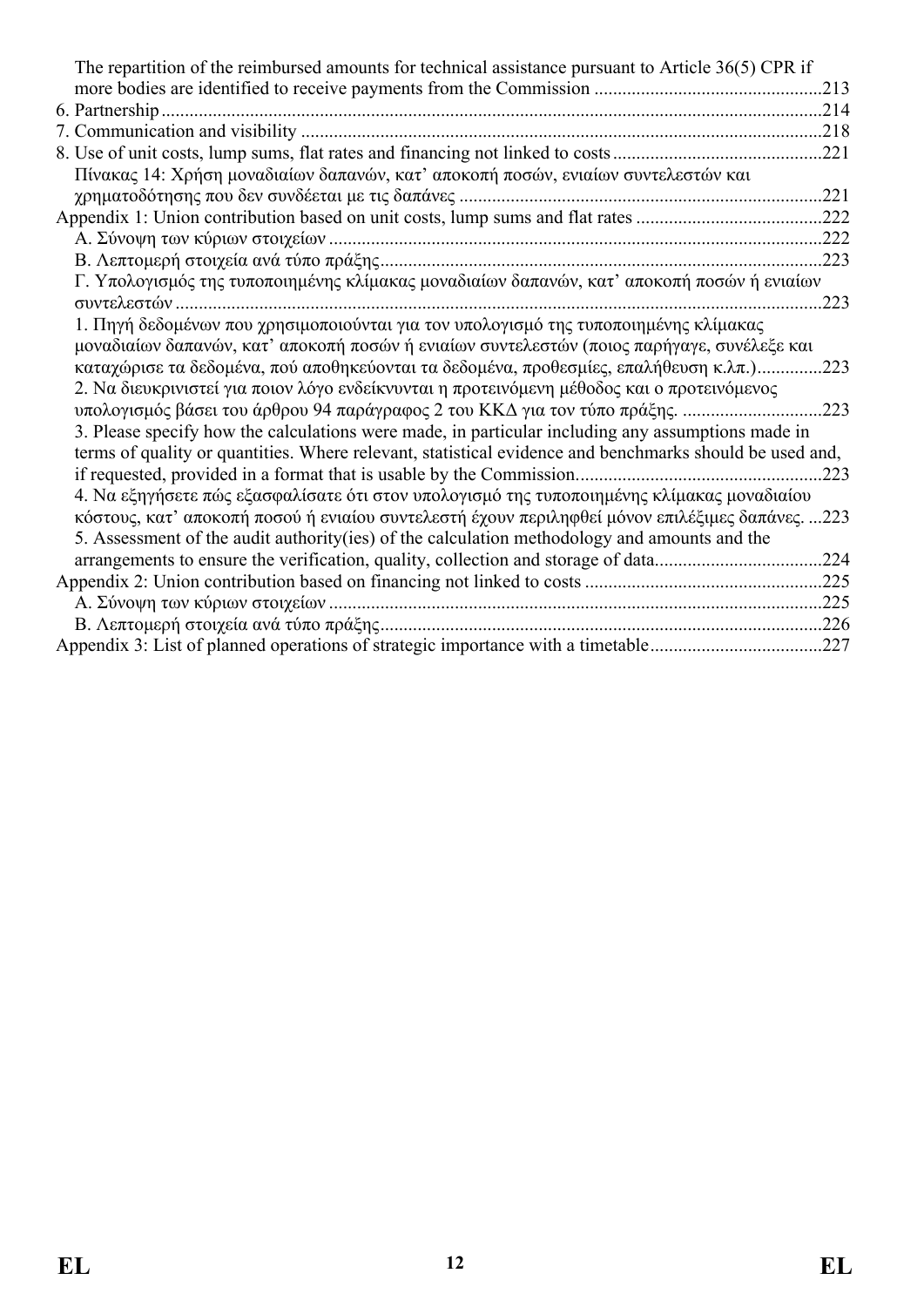<span id="page-12-0"></span>1. Programme strategy: main challenges and policy responses

Reference: points (a)(i) to (viii) and point (a)(x) of Article 22(3) and point (b) of Article 22(3) of Regulation (EU) 2021/1060 (CPR)

### **Α. ΓΕΝΙΚΑ ΣΤΟΙΧΕΙΑ Π.Ι.Ν.**

Η νησιωτική Περιφέρεια Ιόνιων Νησιών (ΠΙΝ) αποτελείται από 32 νησιά (κατοικούνται τα 14) στο δυτικό ανάπτυγμα του ελλαδικού χώρου, με συνολική έκταση 2.318 τ.χλμ (1,8% της χώρας).

Διαρθρώνεται διοικητικά σε 5 Περιφερειακές Ενότητες (Κέρκυρας, Λευκάδας, Κεφαλληνίας, Ιθάκης & Ζακύνθου) και 11 Δήμους. Η έδρα της βρίσκεται στην πόλη της Κέρκυρας.

Βασικά γεωμορφολογικά χαρακτηριστικά της είναι οι ορεινοί όγκοι με σημαντικό για τα νησιωτικά δεδομένα υψόμετρο, οι λοφοσειρές, οι λιμνοθάλασσες, καθώς και οι παράκτιες κυρίως, πεδινές εκτάσεις, που συνιστούν μια ιδιαίτερη φυσιο-γεωγραφική ταυτότητα, με τη γεωλογία να την κατατάσσει στις πλέον σεισμογενείς περιοχές της χώρας.

Ο πληθυσμός της (2011-ΕΛΣΤΑΤ) ανέρχεται σε 207.855 κατοίκους (-0,8% περίπου, κυρίως από το 2008), με τη γήρανση να αποτελεί σημαντικό ζήτημα (% πληθυσμού>70 ετών υψηλότερο από το ελληνικό και ευρωπαϊκό επίπεδο). Πρόκειται για μια από τις πλέον πυκνοκατοικημένες Περιφέρειες της χώρας (101 κατ./km2).

Σύμφωνα με το "Δείκτη Περιφερειακής Ανταγωνιστικότητας" (RCI) κατατάσσεται (2019) στην 256η θέση σε σύνολο 268 ευρ. περιφερειών (7η θέση στην ελληνική κατάταξη), στην 221η θέση με βάση το κκφλήν ΑΕΠ και στη 207η θέση σε σύνολο 240 ευρ. περιφερειών (5η θέση στη χώρα) με βάση το "Δείκτη Κοινωνικής Προόδου" (SPI).

## **Β. Η ΚΑΤΑΣΤΑΣΗ ΤΗΣ Π.Ι.Ν.**

## **Σ.Π.1 Πιο Έξυπνη Ευρώπη**

## **Έρευνα και Καινοτομία**

Στους τομείς της Έρευνας και Καινοτομίας, η Π.Ι.Ν. βελτιώνει την τρέχουσα περίοδο τη θέση της σε σχέση με άλλες Περιφέρειες της χώρας:

Στην Έρευνα, από την 13η θέση μεταξύ των ελληνικών Περιφερειών (2013) όσον αφορά τους κκ πόρους που επενδύονται σε Έρευνα & Ανάπτυξη, το 2015 βρίσκεται στη 10η θέση. Παρότι οι δαπάνες των επιχειρήσεων παραμένουν χαμηλές, καταγράφεται αύξηση κατά την περίοδο της κρίσης.

Στη δε Καινοτομία, από την 13η θέση (2011-2017), κατατάσσεται πλέον (2019) στην 9η θέση μεταξύ των ελληνικών περιφερειών, και από την 228η θέση (2015) στην 174η (2019) μεταξύ 239 Περιφερειών της Ε.Ε., σημειώνοντας σταθερή βελτίωση. Παρόλα αυτά, χαρακτηρίζεται «Moderate Innovator» (R.Ι.Scoreboard 2019), με χαμηλή προστιθέμενη αξία σε περιφερειακό επίπεδο.

Επισημαίνεται ο,τι κατά την ππ 2014-2020, εξελίσσεται ουσιαστική προσπάθεια σύζευξης τοπικής ζήτησης (ΜΜΕ) - προσφοράς (ΑΕΙ) στο πλαίσιο της RIS, με την ενθάρρυνση της έρευνας σε τομείς προτεραιότητας, ενώ η λειτουργία του Περιφερειακού Συμβουλίου Έρευνας και Καινοτομίας (ΠΣΕΚ) δημιουργεί θετικές προοπτικές.

## **Περιφερειακή οικονομία - Παραγωγικό Σύστημα**

Η ΠΙΝ παράγει σχεδόν το 2% του εθνικού ΑΕΠ (12η θέση στην Ελλάδα). Το επίπεδο ανάπτυξης του κ.κ.ΑΕΠ είναι στο 93% του εθνικού μ.ό. (αλλά στο 62% του ευρωπαϊκού). Τόσο το ΑΕΠ όσο και το κ.κ.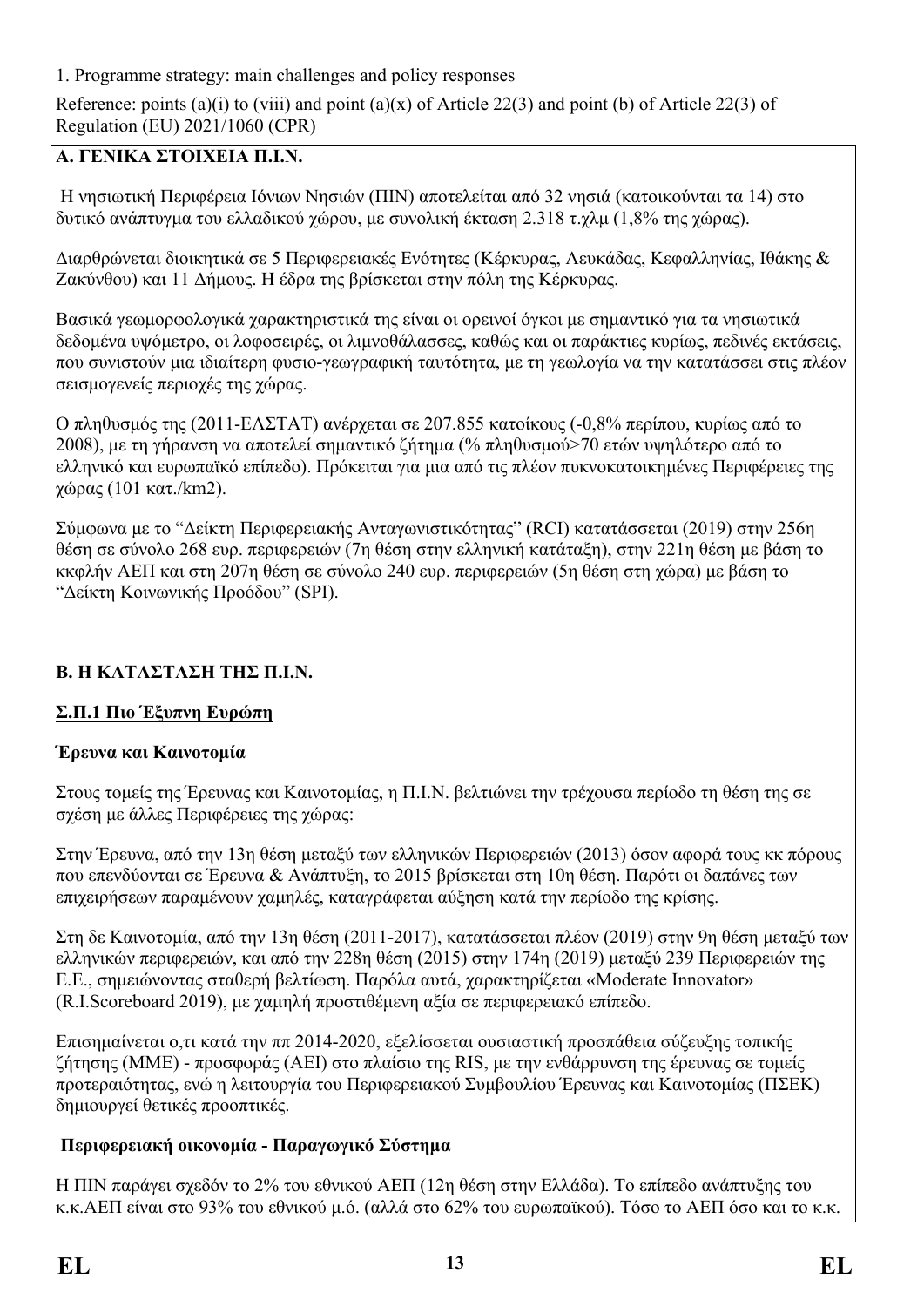ΑΕΠ μειώθηκαν κατά την τελευταία δεκαετία κατά ~4,0%, παρουσιάζοντας μία από τις υψηλότερες πτώσεις στα επίπεδα ευημερίας (ΟΟΣΑ).

Κυρίαρχο χαρακτηριστικό της περιφερειακής οικονομίας αποτελεί η υψηλή συγκέντρωση δραστηριοτήτων στον τριτογενή (87,8% της Α.Π.Α., 9 μονάδες> χώρας -2016), η φθίνουσα πορεία του δευτερογενή (8,0%) και η περιορισμένη συμμετοχή του πρωτογενή τομέα (4,1%).

Ο τομέας της επιχειρηματικότητας καταγράφει περί τις 38 χιλ.ΜΜΕ με 3,5 δις€ κύκλο εργασιών και 91,6 χιλ. απασχολούμενους (το 1,2% και 2,7% της χώρας). Ξεχωρίζουν οι κλάδοι του «τουρισμού» και του «εμπορίου» (2018).

### Ειδικότερα:

Ο **πρωτογενής τομέας** διατηρεί τις διαρθρωτικές του αδυναμίες (μικρό μέγεθος κλήρου, δυσμενής ηλικιακή διάρθρωση κ.ά.), ενώ η νησιωτικότητα και η τουριστική επέκταση ασκούν σημαντικές πιέσεις και περιορισμούς. Τα τελευταία χρόνια (2008-2016) η ανοδική εξέλιξη της ΑΠΑ συμβαδίζει με πτωτική πορεία του δείκτη των ΑΕΠΚ και της Απασχόλησης, ενώ καταγράφεται σειρά τοπικών προϊόντων με Ονομασία Προέλευσης.

Στο **δευτερογενή τομέα**, η επιχειρηματικότητα συγκεντρώνεται στους κλάδους των «κατασκευών» και της «μεταποίησης», ενώ ο αριθμός των επιχειρήσεων με >10 εργαζόμενους είναι μικρός. Σημειώνεται ότι οι ΑΕΠΚ αυξάνονται σημαντικά μετά το 2012.

Ο **τριτογενής τομέας** κυριαρχείται από τουρισμό και εμπόριο:

Τις τελευταίες δεκαετίες, ο τουρισμός αναδείχθηκε κυρίαρχος στην ΠΙΝ (~71,0% της ΑΠΑ-εκτίμηση 2018), με εξέχουσα θέση στην ελληνική τουριστική αγορά (8,3% των επισκέψεων, 10,2% των διανυκτερεύσεων, 10,8% των εισπράξεων και 28,1% των επιβατών κρουαζιέρας, ΤτΕ-2019). Η δε απασχόληση σημειώνει ανοδική πορεία, φθάνοντας το 25,1% (2019). Παρόλα αυτά, ορισμένοι δείκτες εμφανίζουν σχετική υστέρηση κυρίως έναντι άλλων νησιωτικών τουριστικών προορισμών, αλλά και της χώρας (π.χ. δείκτης GRI στο 85%-2019). Πρόκειται για ένα είδος τυποποιημένου τουρισμού (μαζικός τουρισμός), με έντονα τα στοιχεία της εποχικότητας, της εξωστρεφούς εξάρτησης και της χωρικής ανισότητας.

Το δε εμπόριο, είναι σημαντικό λόγω των αυξημένων τζίρων και της απασχόλησης. Οι περιορισμένες εξαγωγικές επιδόσεις επικεντρώνονται στους κλάδους «τροφίμων» (ιχθυηρά, έλαια κλπ) και «χημικών & πλαστικών»

Τέλος, όσον αφορά την **αγορά εργασίας**, η αναλογία των απασχολούμενων με εξειδίκευση μειώνεται σταθερά σε όλη τη διάρκεια της κρίσης (39,9% το 2018), σημαντικά κάτω από το επίπεδο της χώρας, ενώ αντίθετα το ποσοστό των ανέργων "υψηλής εξειδίκευσης" αυξάνεται διαρκώς και εντείνεται με την κρίση στο επίπεδο του 16,9% (2018)

Το παραγωγικό σύστημα της ΠΙΝ συνεχίζει να χαρακτηρίζεται από απουσία δια-τομεακών συνεργασιών, ανεπαρκή υποστήριξη του παραγωγικού δυναμικού σε θέματα καινοτομίας, ελλείψεις οργανωμένης υποστήριξης της επιχειρηματικότητας και την αυξανόμενη προσφορά μη εξειδικευμένων θέσεων εργασίας.

Μετά από την εκτεταμένη οικονομική κρίση, από το 2018 διαφαίνονται σημάδια ανάκαψης. Όμως, από τις αρχές του 2020 η εμφάνιση της πανδημίας(Covid-19), έχει δυσμενείς κοινωνικο-οικονομικές συνέπειες. Ο τουρισμός λειτούργησε στην οικονομική κρίση ως μοχλός αντίστασης, αλλά στην κρίση της πανδημίας, ο τομέας των υπηρεσιών αποδεικνύεται ο πλέον ευάλωτος (μεγάλη μείωση της τουριστικής ζήτησης, Κ.Ε. των τουριστικών κυρίως ΜΜΕ, της διεθνούς επιβατικής κίνησης των αεροδρομίων και της κρουαζιέρας, αύξηση εγγεγραμμένων ανέργων, κλπ, - Τμ.Τουρισμού Ι.Π., 2020).

Παρά τον αρχικό σχεδιασμό (ενίσχυση τομέων RIS), κατά την π.π. 2014-2020 στήριχθηκαν επιχειρήσεις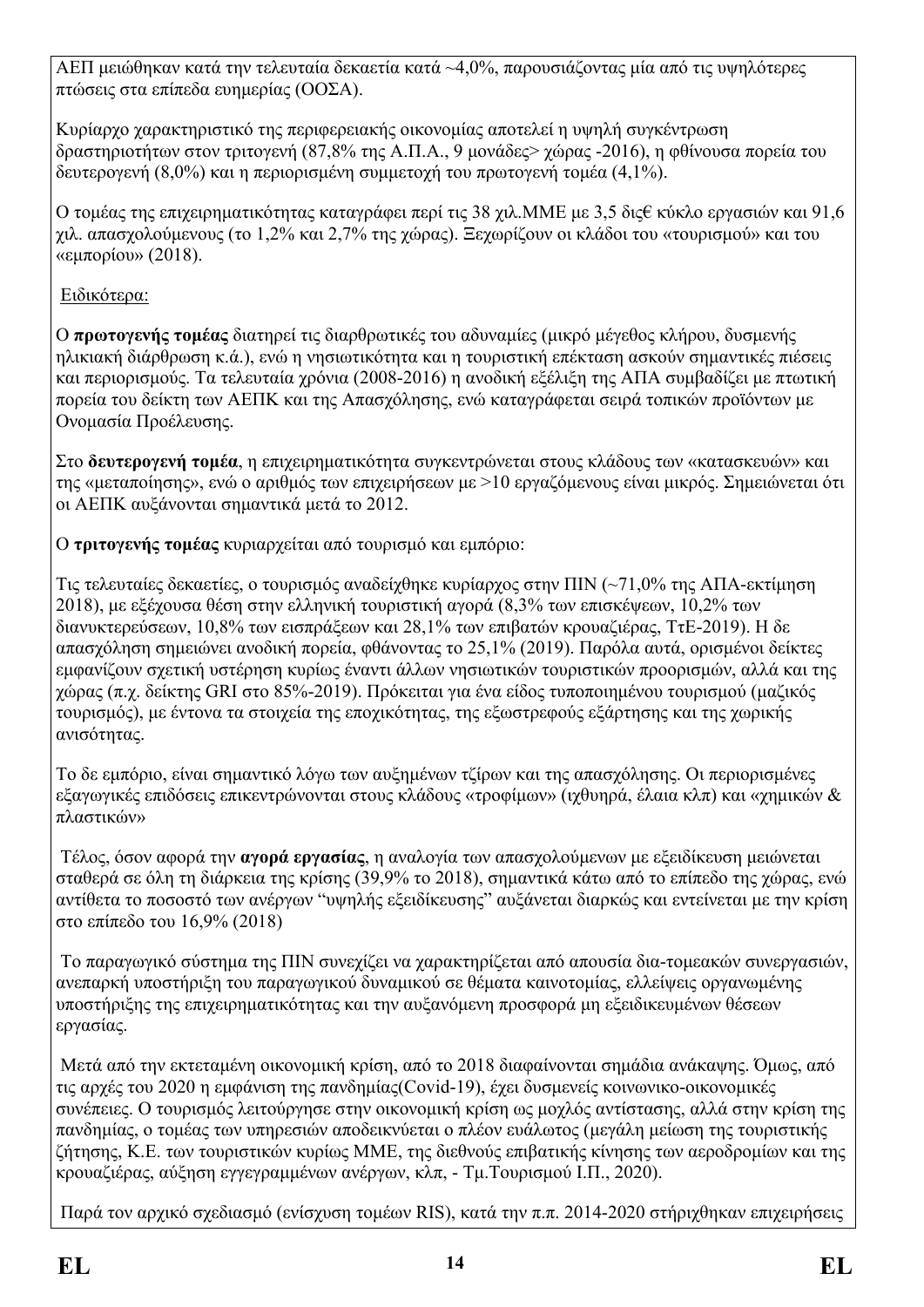της ΠΙΝ με έμφαση στην «οριζόντια» τουριστική επιχειρηματικότητα και στην αντιμετώπιση των συνεπειών της πανδημίας.

## **ΤΠΕ – Ψηφιακή Συνδεσιμότητα**

Σε ότι αφορά την ψηφιακή εποχή, η ΠIN ακολουθεί σε γενικές γραμμές τις τάσεις της χώρας, εικόνα που συνεχώς βελτιώνεται, τόσο για το δημόσιο όσο και για τον ιδιωτικό τομέα. Ωστόσο η απόσταση της χώρας από την ΕΕ28 παραμένει σημαντική (προτελευταία θέση σύμφωνα με τον DESI -2020).

Επιπρόσθετα, η υγειονομική κρίση επέφερε έντονη πίεση σε ψηφιακές υποδομές και υπηρεσίες και ανέδειξε την ανάγκη περαιτέρω αξιοποίησης των ΤΠΕ σε διάφορους τομείς (πχ τηλεργασία, τηλεκπαίδευση, τηλειατρική, κλπ).

Ωστόσο στο πλαίσιο της π.π. 2014-2020 οι πόροι του ΠΕΠ κατευθύνθηκαν σε αντικείμενα περισσότερο προσαρμοσμένα σε τοπικές ανάγκες & ιδιαιτερότητες, όπως η προβολή των πολιτιστικών και φυσικών πόρων των νησιών.

## **Σ.Π. 2 Πιο Πράσινη Ευρώπη**

## **Ενεργειακή εξοικονόμηση & ΑΠΕ**

Η ΠΙΝ καταναλώνει περίπου το 2% της εγχώριας ηλεκτρικής ενέργειας, κατά 84,4% για «εμπορική» και «οικιακή» χρήση. Μικρή (5,0%) είναι η κατανάλωση άλλων μορφών ενέργειας (ηλιακή, βιομάζα, φυσικό αέριο), ενώ το 55,9% των κατοικούμενων κατοικιών δεν έχουν ιδιαίτερη μόνωση.

Όσον δε αφορά στις ΑΠΕ, εκτός από το Αιολικό Πάρκο Κεφαλονιάς, λειτουργούν αρκετά φωτοβολταϊκά συστήματα (εγκατεστημένη ισχύς 27 MW). Επιπλέον, η προωθούμενη έρευνα και η πιθανή εκμετάλλευση υδρογονανθράκων στον θαλάσσιο χώρο, θέτει νέα δεδομένα.

Στο πλαίσιο της π.π. 2014-2020 υλοποιήθηκαν δράσεις κυρίως ενεργειακής εξοικονόμησης σε κατοικίες και δευτερευόντως σε δημόσιες υποδομές, που καλύπτουν μικρό τμήμα των ενεργειακών αναγκών της ΠΙΝ.

## **Κλιματική αλλαγή & Φυσικοί Κίνδυνοι**

Η ΠΙΝ, με ελάχιστο μερίδιο επίδρασης στην κλιματική αλλαγή, είναι ευάλωτη στις επιπτώσεις της (ΠΣΚΑ), ιδίως στον παράκτιο & θαλάσσιο χώρο (πυρκαγιές, πλημμύρες, διάβρωση). Πέραν αυτών, μεγάλη πρόκληση αποτελεί η πρόληψη και αντιμετώπιση **λοιπών κινδύνων,** κυρίως από σεισμούς (το Ιόνιο είναι περιοχή υψηλής σεισμικότητας) και από ενδεχόμενη ρύπανση του θαλάσσιου περιβάλλοντος.

Παρόλα αυτά, υστερεί στην υλοποίηση μιας συνεκτικής πολιτικής για την αντιμετώπιση καταστροφών και περιστασιακών κινδύνων, παρότι τα Περιφερειακά Σχέδια για για την Προσαρμογή στην Κλιματική Αλλαγή , τη Διαχείριση Κινδύνων Πλημμύρας και των Λεκανών Απορροής, διαμορφώνουν ένα ολοκληρωμένο πλαίσιο. Ως προς τα συστήματα έγκαιρης προειδοποίησης, εξυπηρετείται από εθνικά δίκτυα και υποδομές.

Κατά την π.π. 2014-2020 ξεκίνησε μια ολιστική και συντονισμένη αντιμετώπιση της διαχείρισης κινδύνων (κλιματικής αλλαγής & φυσικών) στο χερσαίο χώρο, που αναμένεται να τεθεί σε λειτουργία τα επόμενα χρόνια.

## **Υδάτινοι Πόροι**

Σύμφωνα με τα ΣΔΛΑΠ, παρά το γενικά πλεονασματικό υδρολογικό ισοζύγιο, η κατάσταση (ποιοτικής) υδροδότησης της ΠΙΝ είναι προβληματική εξαιτίας της γεωλογίας και της υπεράντλησης την τουριστική περίοδο, σε συνδιασμό με τα υψηλά ποσοτά απωλειών λόγω παλαιότητας των δικτύων (>30%-ΔΕΥΑ).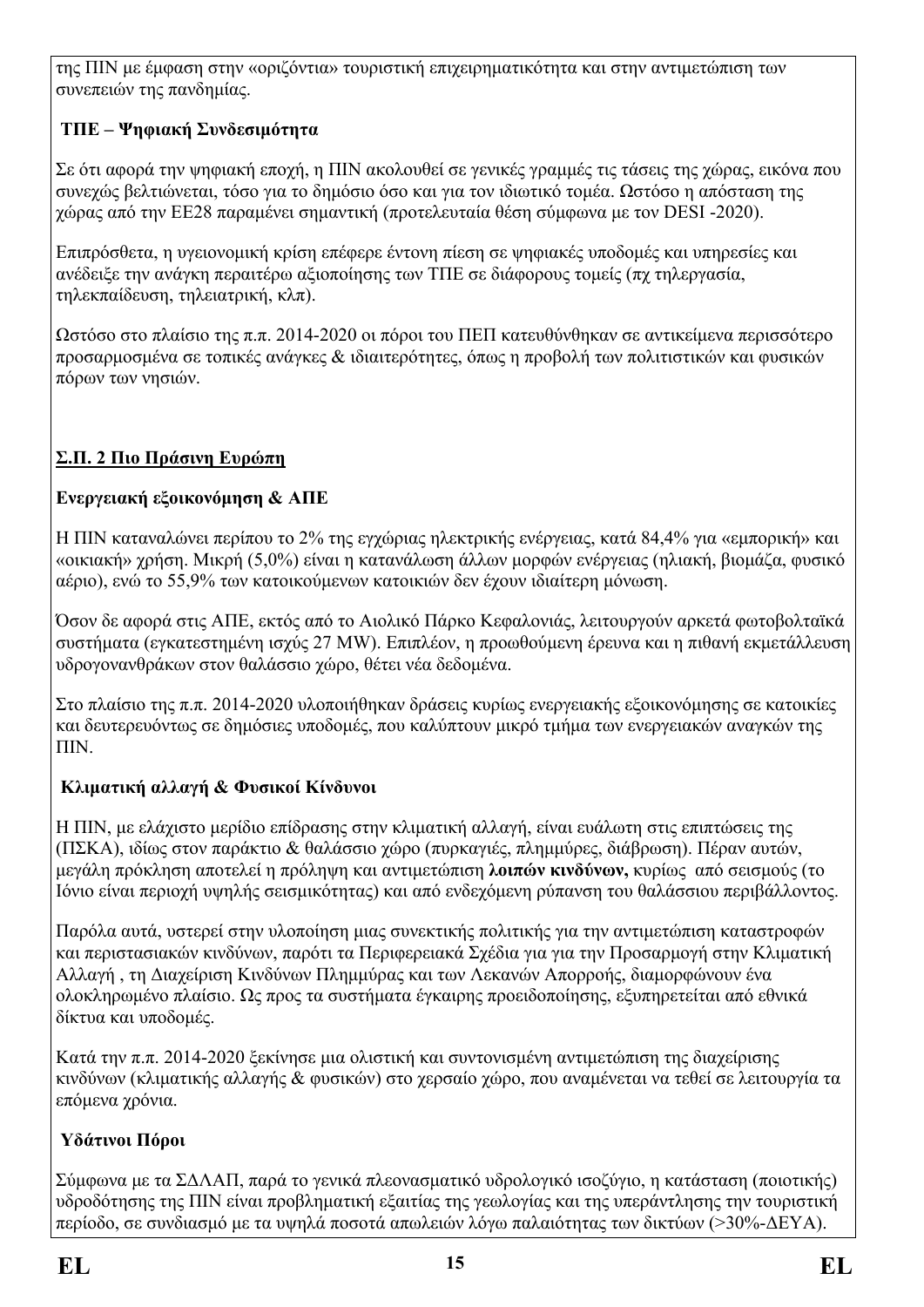Ειδικά τα υπόγεια ύδατα δέχονται διάχυτες και σημειακές πιέσεις, που σε συνδυασμό με την υπεράντληση, δημιουργούν κινδύνους υποβάθμισής τους (η κατάσταση των ΥΥΣ σε ορισμένες περιοχές Λευκάδας & Ζακύνθου χαρακτηρίζεται «κακή»). Αξίζει δε να σημειωθεί ότι δεν έχουν αξιοποιηθεί οι δυνατότητες από τις αυξημένες βροχοπτώσεις (π.χ Κέρκυρα-ταμιευτήρες).

Στο πλαίσιο των π.π. έχουν προωθηθεί διαχρονικά κατά περίπτωση παρεμβάσεις στις υποδομές υδροδότησης των νησιών, αλλά η μείωση των διαρροών, καθώς και η βιώσιμη διαχείριση των υδάτινων πόρων συνολικά, παραμένει ζητούμενο.

### **Διαχείριση Αποβλήτων - "κυκλική οικονομία"**

Η παραγόμενη ποσότητα Στερών Αποβλήτων (ΑΣΑ) στην ΠΙΝ εκτιμάται σε 130-145 χιλ. τόνους/έτος, το 50% των οποίων «παράγεται» την Κέρκυρα. Λειτουργούν 8 ΣΜΑ, 4 ΧΥΤΑ, 2 ΚΔΑΥ και 1 ΜΕΑ, ενώ βαίνουν προς υλοποίηση 4 ΜΕΑ/ΜΕΒΑ. Σε ότι δε αφορά τη βιώσιμη διαχείρισή τους, αυτή παραμένει ζητούμενο (ιδιαίτερα σε Κέρκυρα, Ζάκυνθο κ.ά.). Ενδεικτικά είναι τα αποτελέσματα διαχείρισης ΑΣΑ Π.Ι.Ν. (2019): 12% ανάκτηση με ανακύκλωση, 0,0% δΣΠ, 86,6% σε ΧΥΤΑ και 1,3% εκτροπή από ταφή.

Η διαχείριση των υγρών αποβλήτων συμβαδίζει με την Κ.Ο.91/271 (πλην Ιθάκης, λειτουργούν 21 ΕΕΛ σε ισάριθμους οικισμούς, περιλαμβανομένων των πρωτευουσών των νομών). Ωστόσο παρατηρούνται προβλήματα συμπλήρωσης εγκαταστάσεων (σε τουριστικούς οικισμούς κ.ά.), αλλά και παλαιότητας υποδομών γενικότερα.

Στο πλαίσιο της π.π. 2014-2020 και όσον αφορά στη διαχείριση των στερεών αποβλήτων, κυρίως μέσω του Τομεακού ΕΠ υλοποιούνται δράσεις άμεσης προτεραιότητας του ΠΕΣΔΑ, χωρίς ακόμη να επιτυγχάνονται οι στόχοι για επανάχρηση.

### **Βιοποικιλότητα & πράσινες υποδομές**

Η ΠΙΝ χαρακτηρίζεται από συγκριτικά υψηλό απόθεμα περιβαλλοντικών πόρων, με πλούσια βιοποικιλότητα (19 περιοχές «Natura» με συνολική έκταση 189,8 χιλ.εκτ., το 74% της οποίας αφορά σε θαλάσσιες περιοχές, 51 μικρο-νησιωτικούς υγροτόπους, 11 καταφύγια άγριας ζωής, σημαντικούς γεωμορφολογικούς σχηματισμούς κλπ), που υφίστανται πιέσεις από την οικονομική δραστηριότητα στον παράκτιο και θαλάσσιο χώρο.

Στο πλαίσιο των διαδοχικών π.π. προωθήθηκαν παρεμβάσεις προστασίας των οικοσυστημάτων, χωρίς ακόμα να επιτευχθεί μια ολιστική αντιμετώπιση.

## **Αστική Κινητικότητα**

Σημαντικό τμήμα της κυκλοφορίας και της διακίνησης συντελείται μέσα από τα 4 αστικά κέντρα, (πύλες εισόδου-εξόδου και πρωτεύουσες νομών). Πρόκεται για παράκτιες πόλεις- λιμάνια, με διαφορετικής έντασης προβλήματα παραδοσιακής και σύγχρονης αστικής πολεοδόμησης και λειτουργίας, με την αστική κυκλοφορία να αναδεικνύεται ως ένα από τα πλέον σημαντικά θέματα.

Στις προηγούμενες π.π. υλοποιήθηκαν μεμονωμένα έργα βελτίωσης της αστικής κινητικότητας ιδίως των πεζών (πεζόδρομοι) στο πλαίσιο αστικών αναπλάσεων, χωρίς αντιμετώπιση του βασικού προβλήματος.

## **Σ.Π. 3 Συνδεδεμένη Ευρώπη**

## **Υποδομές διασύνδεσης**

Στον τομέα των μεταφορών καταγράφεται βελτιούμενη "εξωτερική διασύνδεση" των πυλών εισόδουεξόδου με τα ΔΕΔ-Μ, αλλά παραμένει σημαντικό έλλειμμα στην "εσωτερική" δια-συνδεσιμότητα μικρών και μεγάλων νησιών.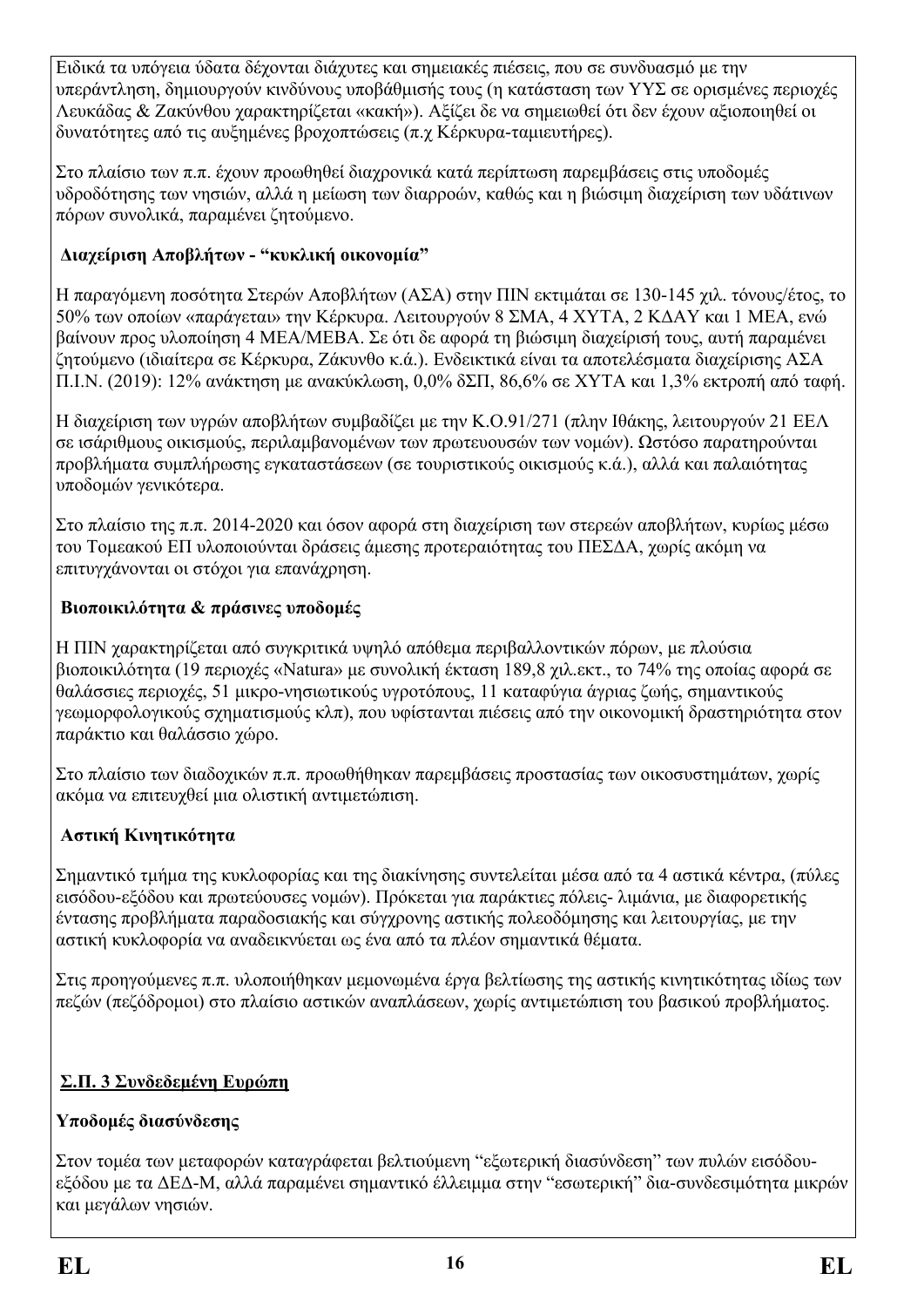Σε ότι αφορά τις μεταφορικές υποδομές, αξιοσημείωτη είναι η λειτουργία 3 αεροδρομίων (Κέρκυρα, Κεφαλλονιά, Ζάκυνθος) και 89 μικρών και μεγάλων λιμανιών κυρίως μικτών χρήσεων (επιβατικά, τουριστικά & αλιευτικά), ενώ ένα δίκτυο υδατοδρομίων είναι προς ανάπτυξη ( ΕΣΣΜ, 2019).

Το δε βασικό οδικό δίκτυο (5.233 Km) χαρακτηρίζεται από την μη ολοκλήρωσή κύριων αξόνων, με περίπου ίδια χαρακτηριστικά & προβλήματα στους νομούς. Στην οδική ασφάλεια καταγράφεται τάση μείωσης των ατυχημάτων (-8,4% 2012-2019 ΕΛΣΤΑΤ).

Το μεγαλύτερο μέρος των νησιών της ΠΙΝ καλύπτεται επαρκώς από ευρυζωνικές υπηρεσίες, αλλά οι τεχνολογικές εξελίξεις στον τομέα δημιουργούν συνεχώς νέες ανάγκες.

Παρά την απουσία «περιφερειακού σχεδίου μεταφορών», αξιοσημείωτες είναι οι παρεμβάσεις που έχουν κατά καιρούς υλοποιηθεί(στα οδικά είναι μάλλον περιπτωσιακές), ενώ πρόσφατα η υλοποίηση σημαντικών έργων διασύνδεσης με τα ΔΔΜ και μια εκτεταμένη παρέμβαση στην οδική ασφάλεια αναμένεται να ολοκληρωθούν την ππ 2021-2027.

## **Σ.Π. 4 Κοινωνική Ευρώπη**

### **Αγορά Εργασίας**

Η συμμετοχή του «οικονομικά ενεργού πληθυσμού» της Π.Ι.Ν. (93,1 χιλ. άτομα-2018 ΕΛΣΤΑΤ) παραμένει έστω και οριακά υψηλότερη από εκείνη της χώρας. Το ποσοστό απασχόλησης των ατόμων ηλικίας 20-64 ετών ανέρχεται σε 64,5% (2018-Eurostat), επίδοση άνω του μ.ο της χώρας αλλά χαμηλοτερη σε επίπεδο Ε.Ε..

Η αγορά εργασίας, που παρουσίασε ανθεκτικότητα στην οικονομική κρίση λόγω του τουρισμού, χαρακτηρίζεται από άνοδο του εκπαιδευτικού επιπέδου, έντονη στροφή στον τριτογενή τομέα, εποχικότητα και σημαντικό βαθμό αυτό-απασχόλησης, αλλά και θέσεις εργασίας χαμηλής εξειδίκευσης σε αντίθεση με τα επίπεδα δεξιοτήτων των ανέργων. Ειδικότερα, η ανεργία (15,9%-2018) είναι σταθερά χαμηλότερη από το μ.ό. της χώρας, με τάση αποκλιμάκωσης της μακροχρόνιας ανεργίας, αλλά και της ανεργίας νέων (17,2%-2018) και γυναικών (19,9%-2018), με ταυτόχρονη αυξητική τάση ανέργων υψηλού εκπαιδευτικού επιπέδου (21,2% πτυχιούχοι ΑΕΙ-2018) και «υψηλής εξειδίκευσης»(16,9%).

Η κατάσταση αναμένεται να επιδεινωθεί προσωρινά λόγω των συνεπειών της πανδημίας.

### **Κοινωνική Ένταξη**

Η ΠΙΝ αντιμετωπίζει σημαντικά κοινωνικά προβλήματα (2020-ΟΟΣΑ), καθώς σχεδόν το 8% του πληθυσμού δεν έχει πρόσβαση σε υπηρεσίες υγείας, το 54% των ανέργων είναι μακροχρόνια άνεργοι και το 19,5% των νέων στην ηλικιακή ομάδα 15-24 αποκλείονται από την εκπαίδευση ή την αγορά εργασίας (> από εθνικό μ.ο). Επίσης, το 9,4% του πληθυσμού αντιμετωπίζει σοβαρή αναπηρία και το 17,5% μέτριους περιορισμούς (Ε.Σ.Α.μεΑ.-2019), ενώ καταγράφεται πληθυσμός Ρομά (περί τα 650 άτομα, Υπ.Εργασίας-2017).

Εντούτοις, το διαρκώς εκτεινόμενο δίκτυο των 25 κοινωνικών δομών (Κέντρα Κοινότητας, ΚΔΗΦ ΑμεΑ, Κέντρα Συμβουλευτικής γυναικών, ΚΗΦΗ κλπ.) και συναφών δράσεων (π.χ. Εναρμόνισης, εκπαιδ. στήριξης μαθητών, πρόσβαση σε υπηρεσίες Υγείας κλπ), που στηρίζεται σε μεγάλο βαθμό σε πόρους της π.π.2014-20, συνέβαλε ώστε η ΠΙΝ το 2018 να καταγράψει το χαμηλότερο ποσοστό ατόμων που κινδυνεύουν από φτώχεια και κοινωνικό αποκλεισμό στη χώρα (28%- ΟΟΣΑ 2020), παρότι μια σειρά από προβλήματα παραμένουν.

Σημειώνεται,, ό,τι οι δράσεις της ππ2014-2020 βασίζονται σε σημαντικό βαθμό στην Περιφερειακή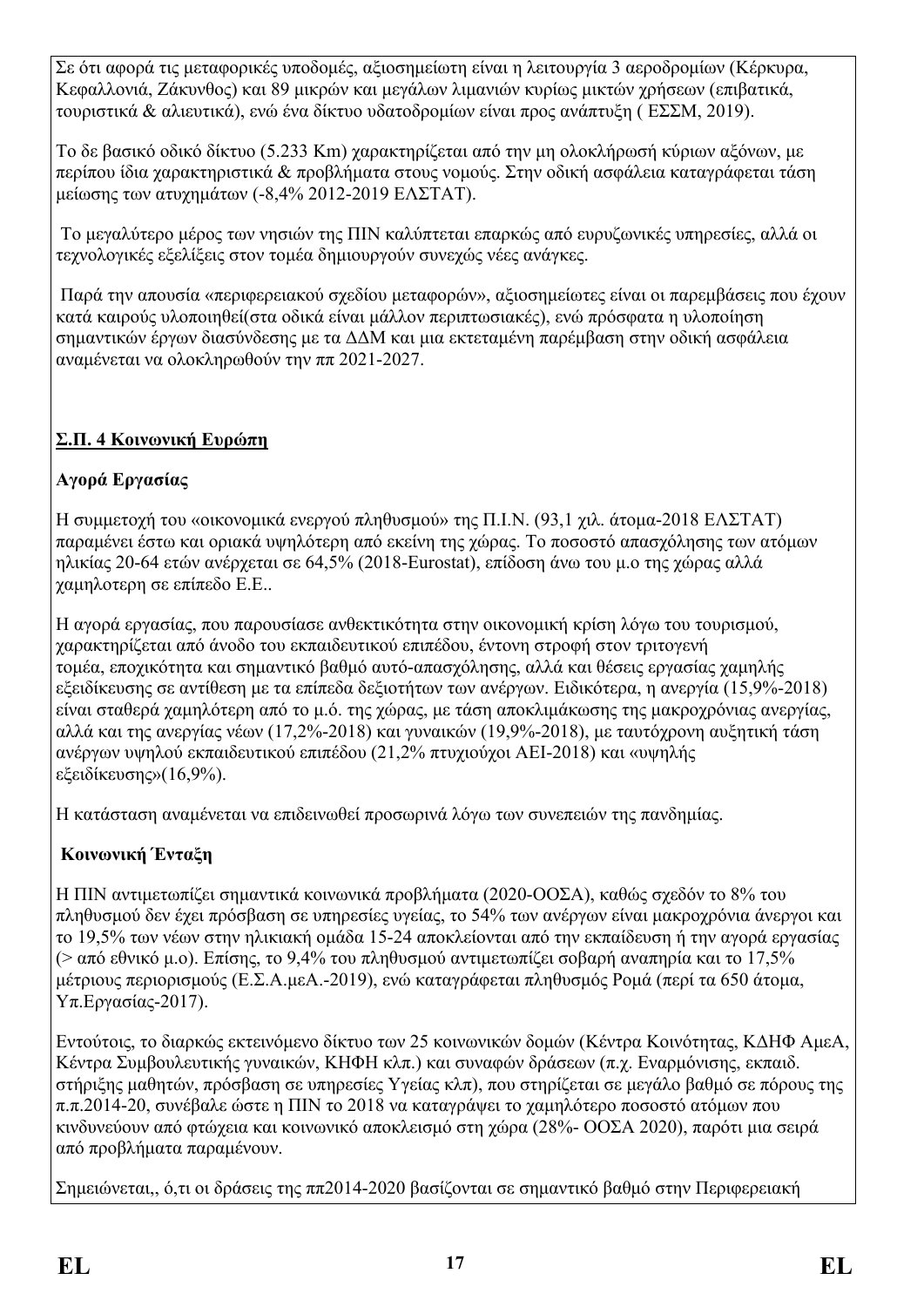Στρατηγική Κοινωνικής Ένταξης (ΠΕΣΚΕ).

## **Εκπαίδευση**

Το εκπαιδευτικό επίπεδο του πληθυσμού, παρά τη βελτίωση ορισμένων βασικών δεικτών (σημαντική άνοδος των αποφοίτων λυκειακής στο 39,3% {2018,ΕΛΣΤΑΤ} & γ'βάθμιας εκπαίδευσης στο 17,6%, σχετικά βελτιωμένες επιδόσεις στην επαγγ.κατάρτιση και στη δΒΜ κ.ά.), συνεχίζει να υστερεί έναντι των επιδόσεων της χώρας (2020-ΟΟΣΑ).

Στην ΠΙΝ (2018) λειτουργούν 270 σχολεία α'θμιας εκπαίδευσης (16.618 μαθητές), 90 σχολεία β'θμιας εκπαίδευσης (13.223 μαθητές) και το Ιόνιο Πανεπιστήμιο (με 5 Σχολές και 12 Τμήματα), καθώς και 4 δημόσια ΙΕΚ και 3 Κέντρα Εκπαίδευσης Ενηλίκων, ΟΛΑ με σημαντικά κενά σε υποδομές.

Στο πλαίσιο των διαδοχικών π.π. έχει ανανεωθεί και συμπληρωθεί σε ένα βαθμό η υποδομή των παραπάνω βαθμίδων εκπαίδευσης, ενώ (μέσω των τομεακών ΕΠ) έχουν στηριχθεί δράσεις για την ενίσχυση της διδασκαλίας, την προώθηση της δΒΜ, τα προγράμματα σπουδών, κλπ.).

## **Υγεία-πρόνοια**

Παρότι η ΠΙΝ καταλαμβάνει βελτιωμένη θέση στην κλίμακα των ευρωπαϊκών Περιφερειών, εμφανίζει αδυναμίες, όπως καταδεικνύει η 11η θέση στη χώρα με βάση τον αριθμό νοσοκ. κλινών/κάτοικο, που σχετίζεται εν μέρει με το γεγονός ότι κατά την περίοδο της κρίσης παρουσίασε την υψηλότερη μείωση αυτού του δείκτη (2020-ΟΟΣΑ). Λειτουργούν 6 Νοσοκομεία, 8 Κέντρα Υγείας και 53 Περιφερειακά Ιατρεία που καλύπτουν την υγειονομική περίθαλψη των κατοίκων της.

Οι δε προνοιακές υπηρεσίες παρέχονται από σχετικά περιορισμένο αριθμό (δημόσιων και ιδιωτικών) δομών, με συνέπεια την ανισομερή γεωγραφική κάλυψη των αναγκών.

Λαμβάνοντας υπόψη τα ιδιαίτερα χαρακτηριστικά της νησιωτικότητας και την αυξημένη εποχική ζήτηση υπηρεσιών υγείας, καταγράφονται ελλείψεις, τόσο σε υποδομές/εξοπλισμό, όσο και σε προσωπικό, ιδιαίτερα στην πρωτοβάθμια φροντίδα υγείας, αλλά και την πρόνοια.

Στο πλαίσιο των πρόσφατων π.π. υλοποιήθηκε ριζικός εκσυγχρονισμός υποδομών στη β'θμια περίθαλψη (νέα νοσοκομεία Κέρκυρας, Ζακύνθου, Λευκάδας).

## **Σ.Π. 5 Ευρώπη κοντά στους πολίτες**

## **Χωρική διάσταση**

Η νησιωτικότητα προκαλεί άνιση ανάπτυξη, χωρικές ανισότητες στην κατανομή των πόρων & στις συνθήκες διαβίωσης και διαφοροποιημένα παραγωγικά πρότυπα στα νησιά, παράλληλα με την έντονη εποχικότητα των δραστηριοτήτων. Ενδεικτικές είναι οι αποκλίσεις στον πληθυσμό (από 50,2%-Κέρκυρα έως 11,4%-Λευκάδα), στο κκφλήν ΑΠΠ (από 0,8 του μ.ο. ΠΙΝ2018-Λευκάδα έως 1,2-Ζάκυνθος), στην ΑΠΑ α'γενή (από 10,1%-Κεφαλληνία έως 1,9%-Λευκάδα το 2018) και στην ΑΠΑ σε εμπόριο-τουρισμό (από 55,0%-Ζάκυνθος έως 46,0%-Κεφαλληνία). Η ΠΙΝ αναδεικνύεται ως η λιγότερο αστικοποιημένη Περιφέρεια (36,5%, ~1/2 του εθνικού μ.ο - ΟΟΣΑ).

Το πλούσιο οικιστικό δίκτυο της ΠΙΝ κατανέμεται σε 4 βασικές ομαδοποιήσεις περιοχών: αστικές περιοχές, ενδοχώρα, μικρά νησιά, παράκτιος χώρος. Στις χωρικές αυτές ενότητες συναντώνται στοιχεία από το ιστορικό & πολιτιστικό απόθεμα των νησιών (φρούρια, αρχαιολογικοί χώροι, εκκλησίες κ.ά.), ενώ η σύγχρονη πολιτιστική δημιουργία (μουσική, εικαστικά, θέατρο, χορός κλπ.) είναι επίσης παρούσα.

Η τελευταία ενότητα, η παράκτια ζώνη (που εκτός από τις πόλεις-λιμάνια, φιλοξενεί σημαντικές τουριστικές υποδομές -μαρίνες, αγκυροβόλια- & προορισμούς), λειτουργεί ως επικαλυπτόμενος χώρος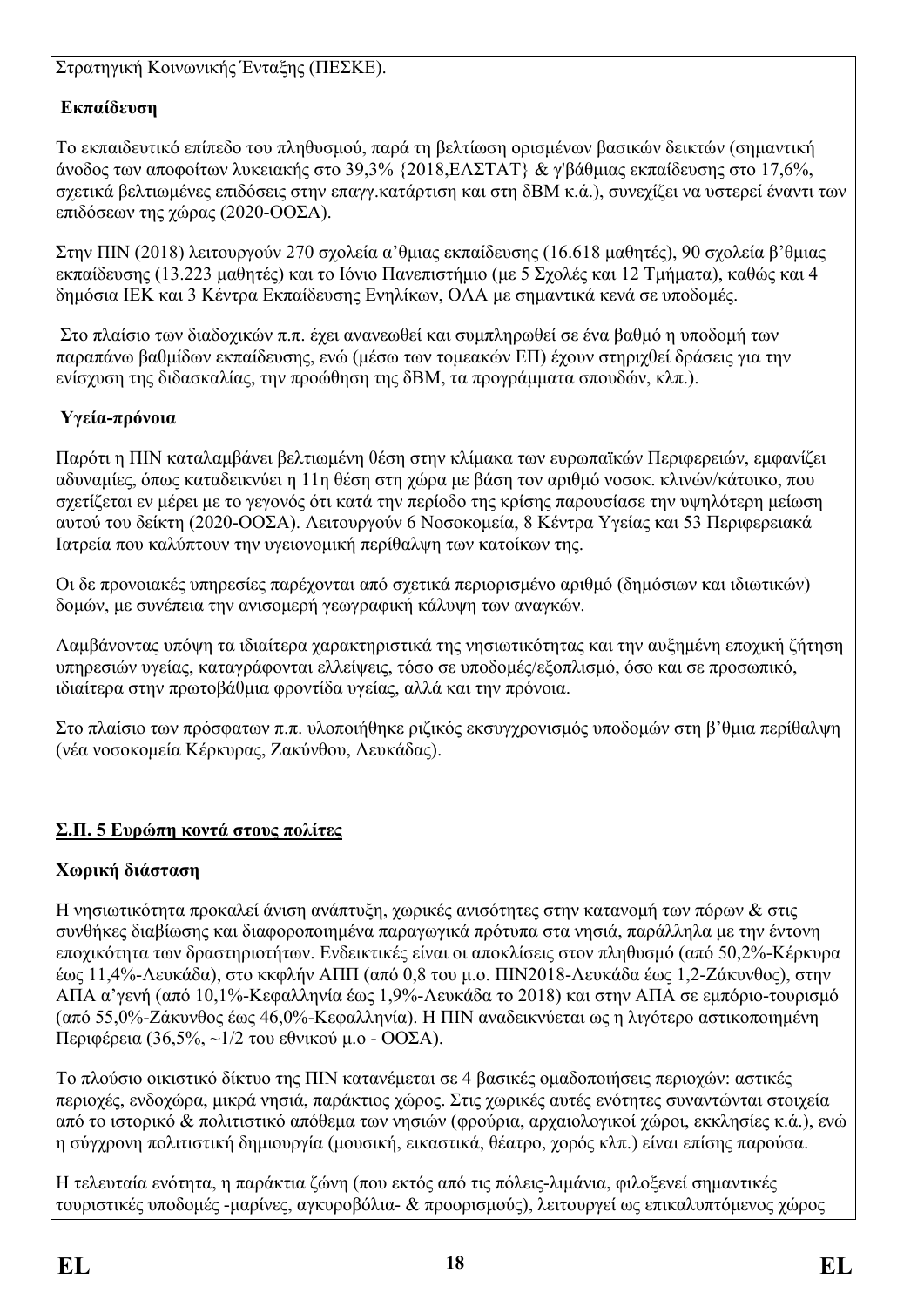του χερσαίου & θαλάσσιου οικοσυστήματος, προσθέτοντας τη «θαλάσσια οπτική» με ποικιλία νέων δραστηριοτήτων και δυνητικά αξιοποιήσιμων πόρων, ευεργετικών οικοσυστημάτων, αλλά και κινδύνων (θαλάσσια σεισμικότητα κλπ).

Κατά την ππ2014-2020 επιχειρούνται στην ΠΙΝ ολιγάριθμες στρατηγικές ΟΧΕ με εστίαση κυρίως σε προτεραιότητες της RIS, με σημαντική χρονική υστέρηση.

## **Γ. Κυριότερα ΔΙΔΑΓΜΑΤΑ**

**Στρατηγικό & διαχειριστικό επίπεδο:** οι πολλαπλές κλίμακες σχεδιασμού, οι αυξανόμενες απαιτήσεις διαχείρισης & η ανάγκη ενσωμάτωσης μιας πιο στρατηγικής προσέγγισης στη θεσμοθετημένη λειτουργία κυρίως των ΟΤΑ, καθιστά απαραίτητες: *οργανωτικές και θεσμικές βελτιώσεις των φορέων, (ΣΔΕ, νέο ΠΣΚΕ, ώριμη συνεργασία με ΕΦΕΠΑΕ, κ.ά.), απλούστευση διαδικασιών (χρήση απλοποιημένου κόστουςάρθ.53-56, διεπαφή & ηλεκτρ. διαχείριση ΟΠΣ& πιο αποτελεσματικό συντονισμό των πολιτικών (δικτύωση με βάση ΕΣΠΑ).*

**Ικανότητα Δικαιούχων:** οι αυξανόμενες απαιτήσεις διαχείρισης σε συνδυασμό με την οργανωτική αποδυνάμωση των Δικαιούχων καθιστούν αναγκαία: *τη λήψη μέτρων «BUILDING CAPACITY" (Αναπτυξιακοί Οργανισμοί-Ν4674/2020, ΜΟΔ ΑΕ, επικεντρωμένη Τ.Β. κλπ σύμφωνα με το ΕΣΠΑ)*.

**Επιμέρους πτυχές:** *ανάγκη υποστήριξης των περιφερειακών συστημάτων καινοτομίας & κοινωνικής ένταξης και ενίσχυση εταιρικής σχέσης, "κυριότητας" & συστήματος διακυβέρνησης ΟΧΕ-ΒΑΑ (δομές, έμψυχο δυναμικό & τεχνογνωσία μέσω Π.Π.).* Αναφορικά με τις παρεμβάσεις ΕΚΤ, αναμένονται τα πορίσματα των μελετών αξιολόγησης δομών.

### **Δ.ΚΥΡΙΕΣ ΑΝΑΠΤΥΞΙΑΚΕΣ ΠΡΟΚΛΗΣΕΙΣ**

Με βάση την ανάλυση που προηγήθηκε, οι κυριότερες **ΠΡΟΚΛΗΣΕΙΣ /ανάγκες** που καταγράφονται για την Π.Ι.Ν. (πέραν της «δημογραφικής» που αφορά το σύνολο της χώρας) αφορούν στα εξής:

#### **ΠΡΟΚΛΗΣΗ-1. ΙΣΧΥΡΟΠΟΙΗΣΗ ΤΗΣ ΠΑΡΑΓΩΓΙΚΗΣ ΔΥΝΑΜΙΚΟΤΗΤΑΣ & ΙΚΑΝΟΤΗΤΑΣ**

Το υφιστάμενο παραγωγικό πρότυπο που εδραιώθηκε τις τελευταίες δεκαετίες αντιμετωπίζει επιμέρους προκλήσεις για:

 Πρόκληση 1.1. ανάγκη για **Βελτίωση της ανταγωνιστικότητας του περιφερειακού παραγωγικού ιστού & προτύπου,** που προκύπτει από:

- τη σχετικά χαμηλή, ανταγωνιστικότητά της ΠΙΝ (RCI-2019) που ερμηνεύεται από σειρά παραγόντων, όπως ο σχεδόν μονομερής προσανατολισμός στον τριτογενή τομέα, σε συνδυασμό με

-την απουσία ισχυρών δια-τομεακών συνδέσεων και δικτυώσεων,

-τη συνεχιζόμενη υστέρηση σε καινοτομίες και (ψηφιακές κ.ά.) τεχνολογίες και

-τη σταθερά «μειούμενη εξειδίκευσή» των απασχολουμένων.

### **Πολιτικές**

· δημιουργία προστιθέμενης αξίας (επιχειρηματικότητα) με βάση κυρίως τις κατά τομέα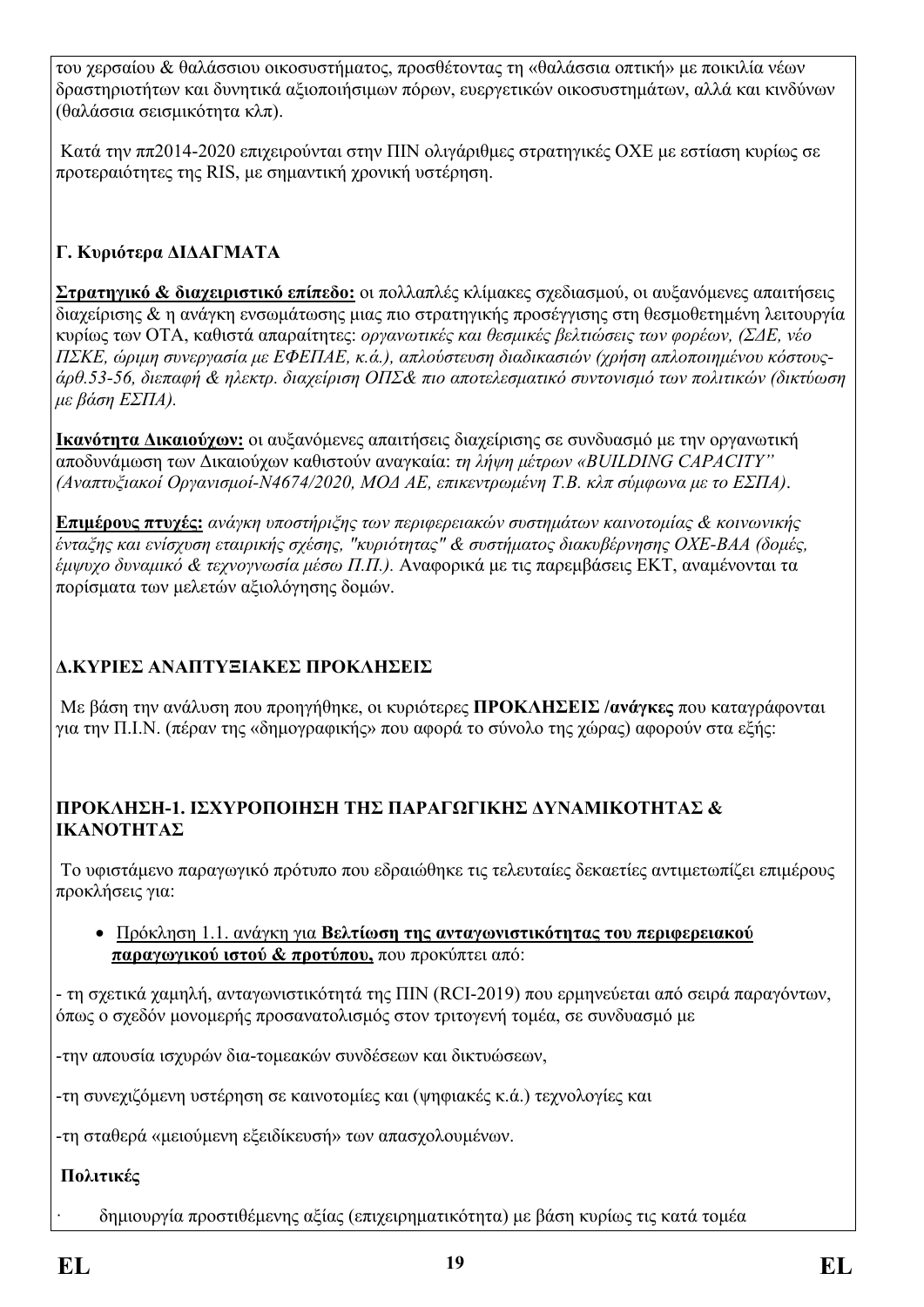προτεραιότητες της RIS,

· ενσωμάτωση στο κοινωνικο-οικονομικό σύστημα της γνώσης, της καινοτομίας & των τεχνολογικών (και ψηφιακών) εξελίξεων,

· ενίσχυση «ενδο» & «δια-τομεακών» συνεργασιών και συστημάτων-δομών στήριξης της (νεοφυούς ιδίως) επιχειρηματικότητας,

· δημιουργία συνθηκών βιώσιμης απασχόλησης, μέσω της παραγωγικής εξειδίκευσης του ανθρώπινου δυναμικού και στρατηγικών για τη συγκράτηση των νέων και των ταλέντων (ΟΟΣΑ).

#### με **Στρατηγικό ΣΤΟΧΟ** τον *Εμπλουτισμό του παραγωγικού συστήματος & προτύπου στην κατεύθυνση της «έξυπνης εξειδίκευσης» (ΣΣ1)*

 Πρόκληση 1.2. ανάγκη για **Ενίσχυση της ικανότητας προσαρμογής του παραγωγικού συστήματος,** που προκύπτει από:

-τη συχνότητα των απρόβλεπτων καταστάσεων με εκτεταμένες αρνητικές συνέπειες στην οικονομία (κατά περίπτωση ενισχύονται από τη «μονόπλευρα» εξωστρεφή τουριστική εξειδίκευση),

-τη σχετική υστέρηση σε ψηφιακές λειτουργίες και δεξιότητες (μειώνει τους βαθμούς ευελιξίας και προσαρμογής),

-την τάση για θέσεις απασχόλησης χαμηλής εξειδίκευσης (λειτουργεί αμφίσημα).

### **Πολιτικές**

· ταχύτερη ενσωμάτωση «οριζόντιων» στοιχείων της ψηφιακής οικονομίας στην παραγωγική δραστηριότητα (π.χ. ηλεκτρονικές πωλήσεις κλπ),

- · ενίσχυση ψηφιακών προσόντων του οικονομικά ενεργού πληθυσμού
- · τόνωση των ικανοτήτων (επαγγελματικών προσόντων και δεξιοτήτων) στην αγορά εργασίας
- · δημιουργία ευέλικτων συνθηκών χρηματο-οικονομικής ενίσχυσης.

με **Στρατηγικό ΣΤΟΧΟ** *τη Διαμόρφωση συνθηκών Ανθεκτικότητας του παραγωγικού συστήματος (ΣΣ2)*

#### **ΠΡΟΚΛΗΣΗ-2. ΑΝΤΙΜΕΤΩΠΙΣΗ ΑΠΟΤΕΛΕΣΜΑΤΙΚΗ ΤΩΝ ΙΔΙΟΜΟΡΦΙΩΝ ΤΗΣ ΝΗΣΙΩΤΙΚΟΤΗΤΑΣ**

Η «νησιωτικότητα» διαγράφει ένα ιδιόμορφο πλαίσιο παραγόντων «χωροκοινωνικής» τρωτότητας των νησιών (σχετική απομόνωση και στενότητα πόρων, πλούσιο-εύθραυστο περιβάλλον κ.ά.), που λειτουργούν ως πλεονεκτήματα και περιορισμοί.

Πρόκληση 2.1. ανάγκη για **Βελτιστοποίηση της διαβίωσης υπό τους περιορισμούς της νησιωτικότητας,** που προκύπτει από το γεγονός ότι:

-παρά τη βελτιούμενη «εξωτερική» διασύνδεση, παραμένει προβληματική ιδιαίτερα η «εσωτερική» προσπελασιμότητα

-οι εξελίξεις στις τεχνολογίες δημιουργούν νέες ευκαιρίες και δυνατότητες ψηφιακής και «πράσινης»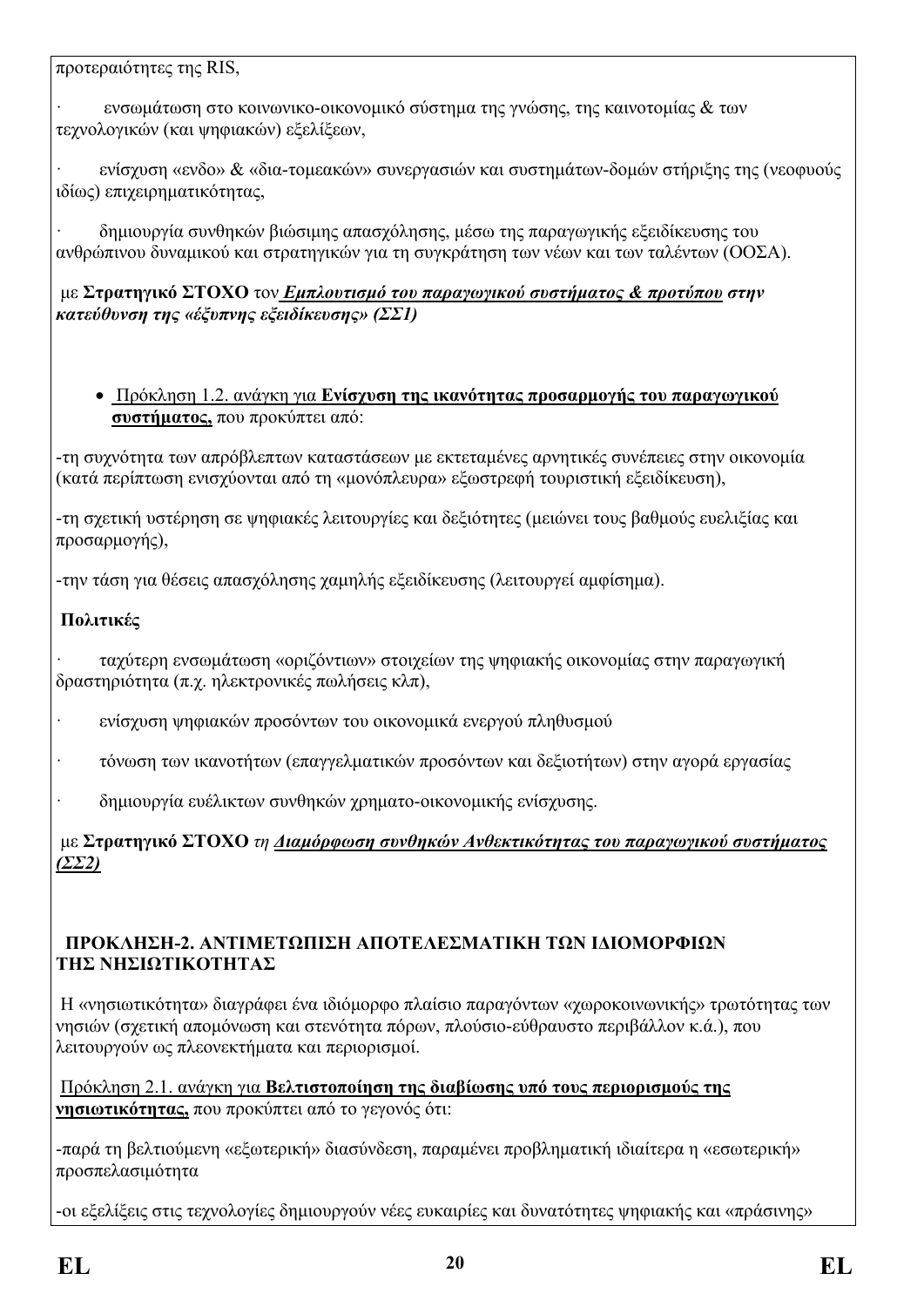#### διασυνδεσιμότητας

### **Πολιτικές**

· βελτίωση διασύνδεσης με τους γειτνιάζοντες κόμβους του ΔΕΔ- Μ και ασφαλέστερη ενδοπεριφερειακή κυκλοφορία, ιδιαίτερα στο εσωτερικό των νησιών (στοχευμένη συμπλήρωση κρίσιμων οδικών υποδομών)

· γενικευμένη πρόσβαση σε αναβαθμισμένες ψηφιακές υπηρεσίες (ενίσχυση ψηφιακών υποδομών & δικτύων, e-διακυβέρνηση κλπ),

· αναβάθμιση αστικής κινητικότητας, με την προώθηση ολοκληρωμένων «έξυπνων», «πράσινων» και «περιεκτικών» (inclusive) παρεμβάσεων στο πλαίσιο ΣΒΑΚ

με **Στρατηγικό ΣΤΟΧΟ** *τη Διασφάλιση βασικών προϋποθέσεων διαβίωσης κατοίκων & επισκεπτών (ΣΣ3)*

Πρόσκληση 2.2. ανάγκη για **Διαχείριση της «τρωτότητας**[1]**» του νησιωτικού «οικοσυστήματος».** Με δεδομένο ότι:

- η φυσική ποικιλομορφία, δέχεται τις τελευταίες δεκαετίες πιέσεις από το αναπτυξιακό πρότυπο, που χρήζουν περεταίρω αντιμετώπισης

- οι περιορισμοί σε ενεργειακούς και ποιοτικούς υδάτινους πόρους είναι διαπιστωμένοι και ιδιαίτερα εμφανείς εποχιακά, με την αυξανόμενη λόγω τουρισμού, ζήτηση

-οι εκκρεμότητες στα ζητήματα της διαχείρισης των αποβλήτων καθιστούν επιτακτική την υλοποίηση βιώσιμων και αποδεκτών λύσεων

- η εντεινόμενη κλιματική αλλαγή, η θέση και η γεωμορφολογία των νησιών τα καθιστούν ευάλωτα σε φυσικούς & ανθρωπογενείς κινδύνους με δυσμενείς επιπτώσεις

## **Πολιτικές**

· βιώσιμη αξιοποίηση χερσαίου και θαλάσσιου φυσικο-περιβαλλοντικού πλούτου (είδη, οικοσυστήματα & τοπία),

· αειφόρος αντιμετώπιση του προβλήματος διαχείρισης των υγρών και ιδιαίτερα των στερεών αποβλήτων, στην κατεύθυνση της «κυκλικής οικονομίας»,

· ορθολογική διαχείριση & εξοικονόμηση υδατικών πόρων, εξοικονόμηση και αναζήτηση εναλλακτικών πηγών ενέργειας,

· ολοκλήρωση πλαισίου προληπτικών και διαχειριστικών μέτρων με έμφαση στο θαλάσσιο και παράκτιο χώρο για μετριασμό συνεπειών (και) από την κλιματική αλλαγή

· προώθηση των απαιτούμενων χωρικών ρυθμίσεων (χωρικός σχεδιασμός) για τη διευθέτηση «συγκρούσεων» και πιέσεων ιδιαίτερα στο παράκτιο περιβάλλον.

με **Στρατηγικό ΣΤΟΧΟ** *τη Βιώσιμη αντιμετώπιση φυσικών & ανθρωπογενών πιέσεων στο νησιωτικό οικοσύστημα (ΣΣ4)*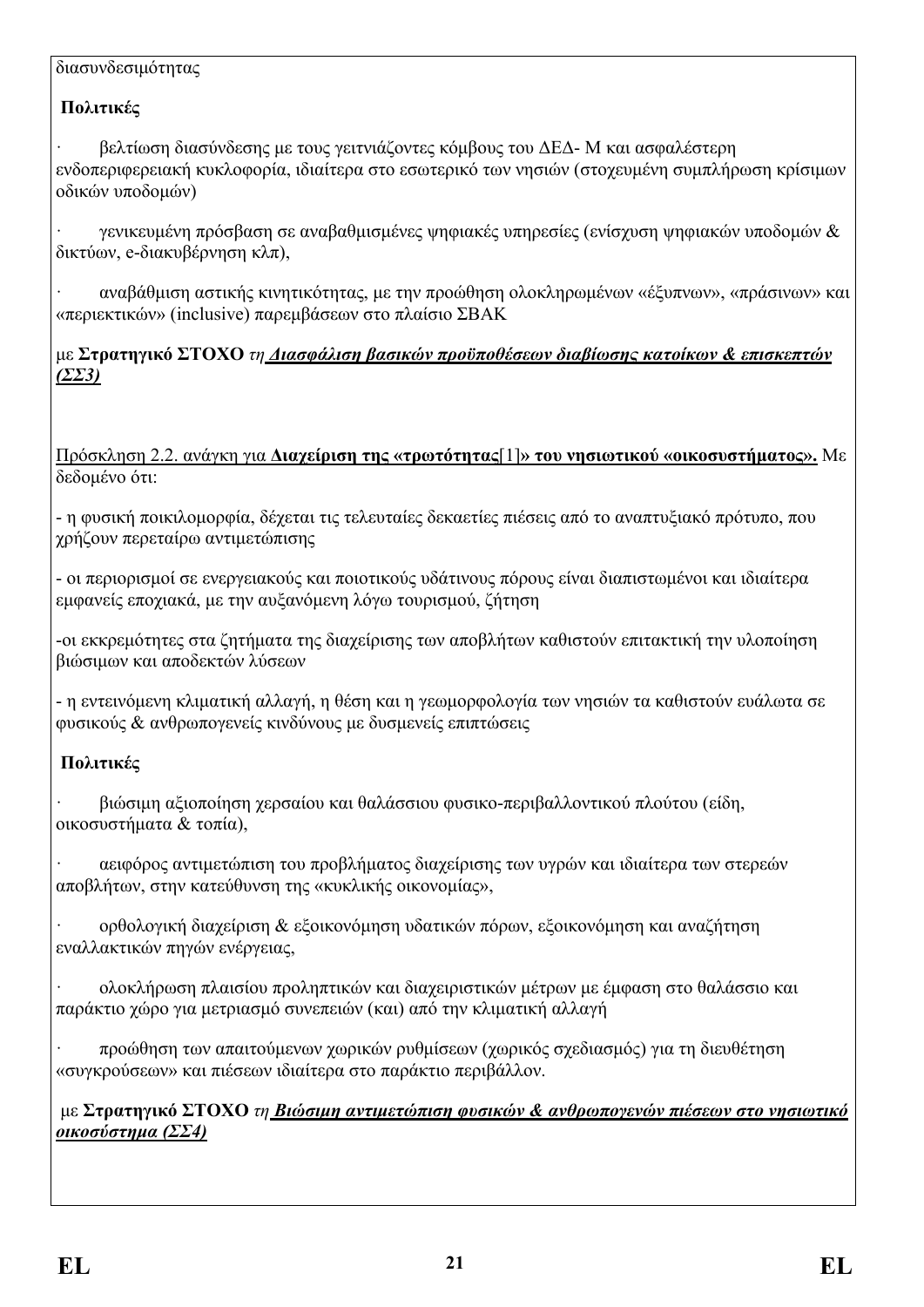## **ΠΡΟΚΛΗΣΗ-3. ΔΙΑΣΦΑΛΙΣΗ ΤΗΣ ΚΟΙΝΩΝΙΚΗΣ ΣΥΝΕΚΤΙΚΟΤΗΤΑΣ**

Στα παραπάνω, μάλλον διαρθρωτικού χαρακτήρα, προβλήματα, προστίθενται τα τελευταία χρόνια οι προκλήσεις των αλληλο-διαδεχόμενων κρίσεων, που θέτουν ζητήματα ικανοποιητικής ανταπόκρισης και προσαρμογής σε νέες και ενίοτε απρόβλεπτες καταστάσεις για το σύνολο του πληθυσμού και τις ευάλωτες ομάδες, ιδιαίτερα.

Πρόκληση 3.1.ανάγκη για **Αποκλιμάκωση των διαρθρωτικού τύπου προβλημάτων και αδυναμιών στην αγορά εργασίας.** Με δεδομένο ότι:

-η ανεργία, που παρότι αποκλιμακώνεται σταθερά μετά την κορύφωση του 2014, διατηρεί έντονα χαρακτηριστικά υψηλού εκπαιδευτικού επιπέδου και εξειδίκευσης, ενώ αυξάνεται εκ νέου (βραχυπρόθεσμα), ως συνέπεια της νέας, εξελισσόμενης διεθνούς υγειονομικής κρίσης.

## **Πολιτικές**

· διευκόλυνση της δημιουργίας θέσεων απασχόλησης & αυτό-απασχόλησης κυρίως στο πλαίσιο της RIS και της κοινωνικής οικονομίας

· ενίσχυση δεξιοτήτων λοιπών ανέργων, καλύτερη αντιστοίχιση προσφερόμενων & ζητούμενων δεξιοτήτων

#### με **Στρατηγικό ΣΤΟΧΟ** *την Αξιοποίηση του πλεονάσματος δεξιοτήτων για αναβάθμιση της Αγοράς Εργασίας(ΣΣ5)*

Πρόκληση 3.2. ανάγκη για **Εξασφάλιση βιωσιμότητας και ανταπόκρισης των κοινωνικών συστημάτω,** που προκύπτει από επιμέρους ή νέες ανάγκες:

-βιώσιμης λειτουργίας του περιφερειακού δικτύου κοινωνικών δομών που έχει συμβάλει σημαντικά στη μείωση των επιπτώσεων της φτώχειας και των κρίσεων.

-εξασφάλισης της ανθεκτικότητας των συστημάτων και υποδομών υγείας και πρόνοιας (οργάνωση, εξοπλισμός, στελέχωση).

- στον τομέα της εκπαίδευσης που προστίθενται στις χρόνιες ελλείψεις υποδομών και εξοπλισμού (σε όλες τις βαθμίδες, με έμφαση στην προσχολική και τη γ'θμια), και στην υστέρηση έναντι του εκπαιδευτικού επιπέδου της χώρας,

## **Πολιτικές**

· στοχευμένη αντιμετώπιση σημαντικών ζητημάτων όπως αυτά της στέγασης & εξοπλισμού σε όλες τις εκπαιδευτικές βαθμίδες (έμφαση σε προσχολική, γ'θμια, σύγχρονα ψηφιακά συστήματα κλπ), της δΒΜ, κλπ, για τη διευκόλυνση της πρόσβασης στη γνώση

· περεταίρω θωράκιση (στοχευμένη ενίσχυση) των συστημάτων υγείας και κοινωνικής προστασίας, για την αδιάλειπτη παροχή ποιοτικών κοινωνικών υπηρεσιών και την αποτελεσματική ανταπόκριση σε καταστάσεις αυξημένης πίεσης (κυρίως α΄θμια φροντίδα υγείας, πρόνοια, ψυχική υγεία, εξαρτήσεις, εξ αποστάσεως φροντίδα κλπ)

· διατήρηση και επέκταση της κοινωνικής ένταξης και παροχής στήριξης ευπαθών και ευάλωτων κοινωνικών ομάδων, που πλήττονται ιδιαίτερα από τη φτώχεια και τον αποκλεισμό

με **Στρατηγικό ΣΤΟΧΟ** τη *Δημιουργία συνθηκών κοινωνικής Ανθεκτικότητας, με γνώμονα την παροχή «ίσων ευκαιριών»(ΣΣ6)*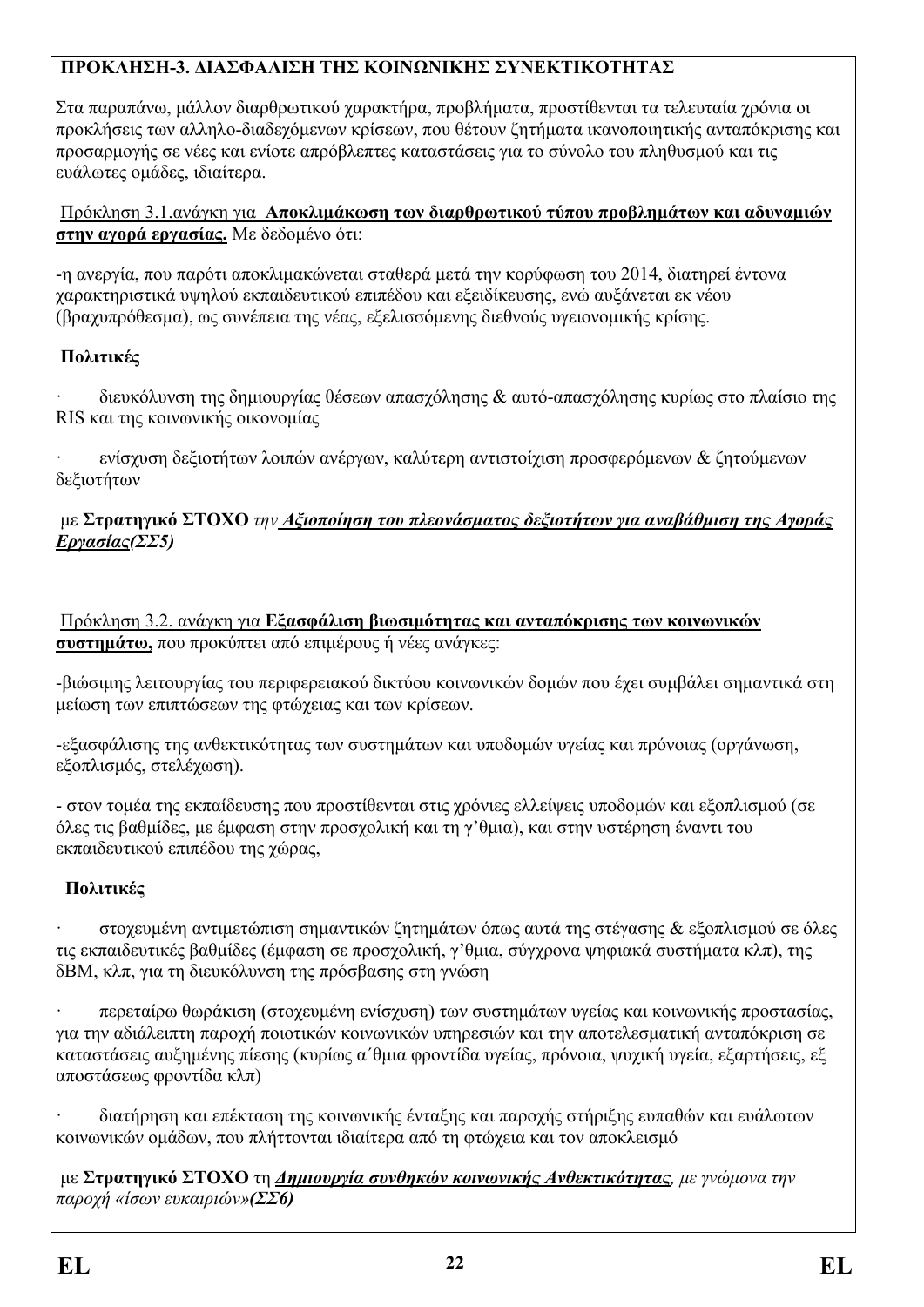### **ΠΡΟΚΛΗΣΗ-4. ΑΞΙΟΠΟΙΗΣΗ ΤΗΣ ΠΟΙΚΙΛΟΜΟΡΦΙΑΣ ΤΩΝ ΠΟΡΩΝ & ΤΗΣ ΧΩΡΙΚΗΣ ΔΙΑΦΟΡΕΤΙΚΟΤΗΤΑΣ**

Ιδιαίτερες προκλήσεις προς αξιοποίηση, αποτελούν:

-η διασπορά και ποικιλία πόρων (πολιτιστικών, φυσικών) και υποδομών (τουριστικών κ.ά.) που συμβάλει στη διαφοροποίηση των τοπικών συγκριτικών πλεονεκτημάτων των νησιών

-ο πλούσιος οικιστικός (κυρίως αστικός) ιστός που συμπληρώνεται από το διάσπαρτο απόθεμα στοιχείων της κοινής πολιτιστικής κληρονομιάς, αλλά και σύγχρονης δημιουργίας των νησιωτών

- ο θαλάσσιος χώρος-πόρος και η πρόκληση της συνεκτικής λειτουργίας του με τον παράκτιο χερσαίο χώρο.

-η συνύπαρξη στο πλαίσιο της «**Μακρο-περιφέρειας» Αδριατικής-Ιονίου**, που προκαλεί για καινοτομίες & συνεργασία, αντιμετώπιση κοινών αναγκών & προκλήσεων

Ειδικότερα:

-στον αστικό χώρο (πόλεις-πρωτεύουσες) σημαντικά ζητήματα αποτελούν η αξιοποίηση των συγκριτικών πλεονεκτημάτων των πόλεων (ιδιαίτερο πολιτιστικό & φυσικό απόθεμα) και η αντιμετώπιση περιβαλλοντικών ζητημάτων (κυκλοφορία – κινητικότητα, αστικό περιβάλλον) & κοινωνικών κ.ά. προκλήσεων (ανεργία, κοινωνική ένταξη, διακυβέρνηση)

-στον παράκτιο/θαλάσσιο χώρο κυριαρχεί η ανάγκη για αειφόρο αξιοποίηση των δυνατοτήτων που προσφέρει η θάλασσα (βιώσιμη αξιοποίηση θαλάσσιων/παράκτιων φυσικών & πολιτιστικών πόρων), αλλά και η αντιμετώπιση συνθηκών κορεσμού (τουριστικά κέντρα, πόλεις-λιμάνια, παράκτια διασύνδεση κλπ), ενώ για τα Μικρά Νησιά κυρίαρχο ζήτημα αποτελεί η διαμόρφωση ελκυστικών & σχετικά αυτόνομων συνθηκών διαβίωσης και η ανάπτυξη βιώσιμων οικονομικών δραστηριοτήτων.

-στη δε ενδοχώρα, σημαντική είναι η ανάγκη αντιμετώπισης προβλημάτων απομόνωσης, αρνητικών δημογραφικών τάσεων και γενικά προβλημάτων που αντιμετωπίζει η ελληνική ύπαιθρος, καθώς και η διατήρηση συνεκτικών και ισορροπημένων σχέσεων με τον παράκτιο & αστικό χώρο*.* 

Οι προς αξιοποίηση πόροι είναι διάσπαρτοι σε όλα τα νησιά και ενδεικτικά περιλαμβάνουν: 84 παραδοσιακούς οικισμούς (παλιά πόλη Κέρκυρας-UNESCO κ.ά.), 47 αρχαιολογικούς χώρους-μνημεία, 24 μουσεία-συλλογές, 4 μαρίνες και 15 τουριστικά αγκυροβόλια, 38 περιπατητικές διαδρομές, 25 καταδυτικούς προορισμούς κλπ Επίσης 19 περιοχές «Natura», 54 προστατευόμενα και 35 εκτός προστασίας, αξιόλογα οικοσυστήματα (Χωροταξικό 2019 κ.ά.)

## **Πολιτικές**

Οι παραπάνω Προκλήσεις επιχειρείται να αντιμετωπιστούν με μέτρα πολιτικής **ολοκληρωμένου χαρακτήρα,** με κοινή συνισταμένη την αξιοποίηση τουριστικού, πολιτιστικού και φυσικού κεφαλαίου:

- που εστιάζουν στην ολοκληρωμένη χωρική ανάπτυξη με την αξιοποίηση των τοπικών πλεονεκτημάτων με βάση το ειδικότερο προφίλ κάθε αστικής οντότητας-πόλης: «έξυπνες» (καινοτομία με βάση τη RIS, βιώσιμος αστικός τουρισμός σε συνδυασμό με άλλα ιδιαίτερα χαρακτηριστικά & πόρους κ.ά.), «όμορφες» & «βιώσιμες» (αστική αναβάθμιση, κυκλική οικονομία, βιώσιμη αξιοποίηση τοπικών πόρων) και (κοινωνικά κυρίως) «ανθεκτικές» (με απασχόληση που αξιοποιεί τις δεξιότητες, κοινωνική ένταξη & προσβασιμότητα που διατηρεί τη συνοχή, διευκόλυνση εξυπηρέτησης πολιτών) πόλεις,
- που επενδύουν στη συνδυασμένη αξιοποίηση χερσαίου και θαλάσσιου χώρου, στην κατεύθυνση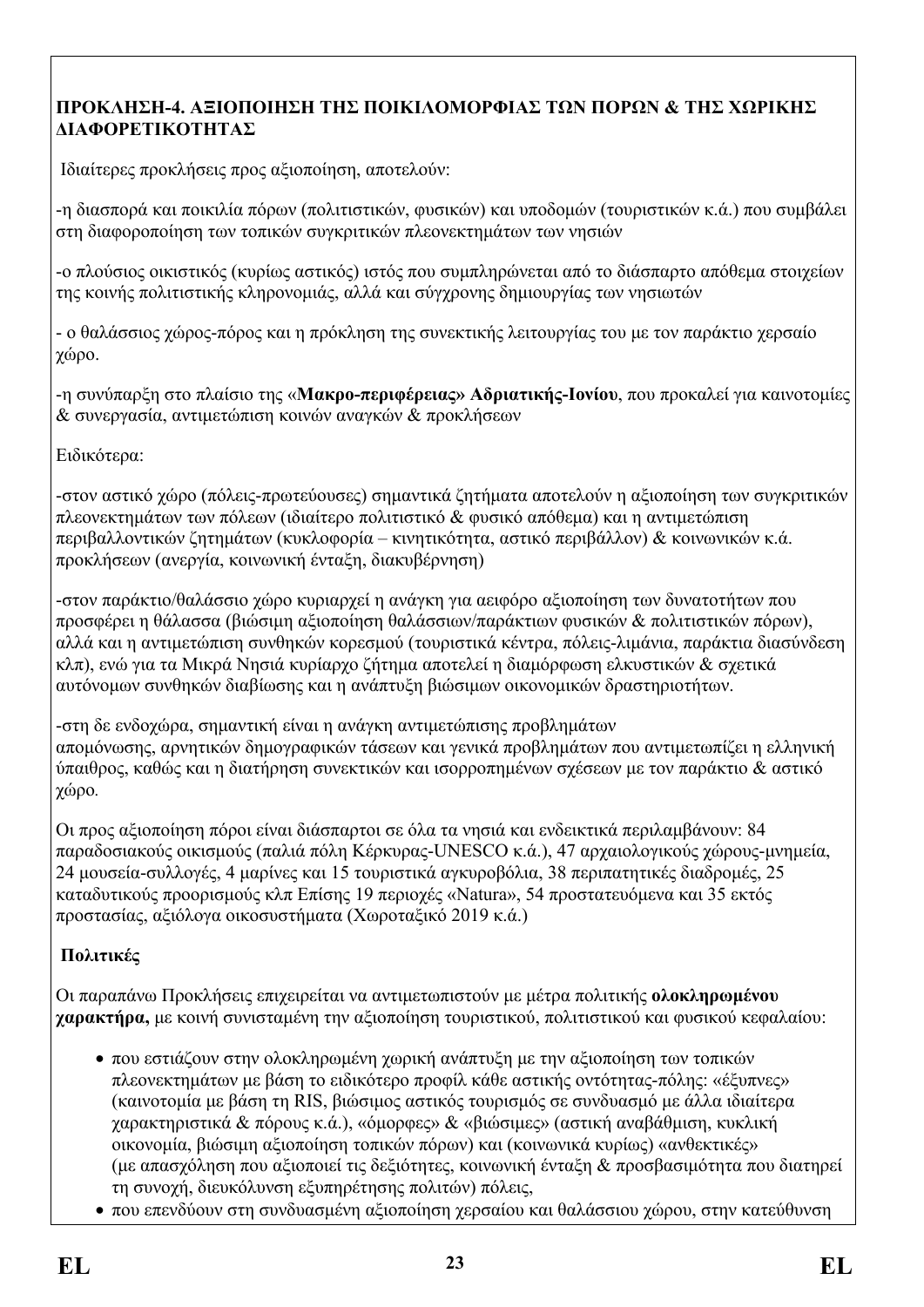της δημιουργίας ενός «έξυπνου» (καινοτομία με βάση τη RIS,.βιώσιμος θαλάσσιος και παράκτιος τουρισμός & αλιεία*)*, «ανθεκτικού» (αντιμετώπιση πολλαπλών πιέσεων & κινδύνωνβιοποικιλότητα, απασχόληση με αναβαθμισμένες δεξιότητες, κλιματική αλλαγή & τρωτότητα κ.ά,), «λειτουργικού» («διασύνδεση» με αξιοποίηση ΤΠΕ κ.ά.), «βιώσιμου» (κυκλική οικονομία, ΟΔΠΖ σε κορεσμένες περιοχές κ.ά.) και «εξωστρεφούς» (προώθηση κοινών δράσεων στους τομείς θαλάσσιας έρευνας, περιβάλλοντος, πολιτισμού, βιώσιμου τουρισμού κ.ά. στο πλαίσιο της AIR) θαλάσσιου, παράκτιου και μικρο-νησιωτικού χώρου της ΠΙΝ

 που επιδιώκουν την αναζωογόνηση της ενδοχώρας, με βάση το ειδικότερο προφίλ κάθε χωρικής ενότητας («έξυπνες», «όμορφες», «βιώσιμες» και «ανθεκτικές» κοινότητες)

με **Στρατηγικό ΣΤΟΧΟ** την *Προώθηση ολοκληρωμένων χωρικών πολιτικών ενδογενούς ανάπτυξης, μέσω τοπικών στρατηγικών(ΣΣ7):*

Σημειώνεται ότι αξιοποίηση πολιτιστικών πόρων, κληρονομιάς και σύγχρονου πολιτισμού (λόγω της μεγάλης διασποράς τους στο χώρο) μπορεί να αντιμετωπιστεί σε ένα βαθμό και εκτός των ολοκληρωμένων προσεγγίσεων (Σ.Π. 4), ενώ στην ενδοχώρα, η συμβολή του ΠΕΠ συνίσταται στην ενίσχυση του ανθρώπινου δυναμικού στο πλαίσιο ΤΑΠΤΟΚ ΠΑΑ

### **Δ.ΣΤΡΑΤΗΓΙΚΗ ΣΤΟΧΕΥΣΗ για την περίοδο 2021-2027**

Για την στρατηγική στόχευση της ΠΙΝ την περίοδο 2021-2027 αξιοποιούνται οι κατευθύνσεις & τα κείμενα/πλαίσια της πολιτικής συνοχής της ΕΕ, οι εθνικές αναπτυξιακές πολιτικές/εργαλεία (Σχέδιο Ανάπτυξης της Ελληνικής Οικονομίας, Εθνικό Πρόγραμμα Ανάπτυξης, Εθνικό Σχέδιο Ανάκαμψης και Ανθεκτικότητας, τομεακά ΕΠ, κλπ), καθώς και η Στρατηγική Αδριατικής Ιονίου – EUSAIR.

Με βάση τα παραπάνω, ορίζεται το **αναπτυξιακό όραμα** της ΠΙΝ, που είναι να καταστούν τα **«Ιόνια Νησιά: Ελκυστικός Προορισμός, Βιώσιμος Τόπος, Ανθεκτική Περιφέρεια».**

Για την προσέγγισή του, ορίζονται σχετικοί **Στρατηγικοί Στόχοι (ΣΣ),** μέσω των οποίων επιδιώκεται μια προσέγγιση στις Προκλήσεις που ήδη αναφέρθηκαν και εστιάζουν στα ακόλουθα:

Πρόκληση-1 (διασύνδεση με Σ.Π. 1 και Α.Π. 1)

· ΣΣ1.Εμπλουτισμός του παραγωγικού συστήματος & προτύπου στην κατεύθυνση της «έξυπνης εξειδίκευσης.

· ΣΣ2.Διαμόρφωση συνθηκών Ανθεκτικότητας του παραγωγικού συστήματος.

Πρόκληση-2 (διασύνδεση με Σ.Π. 2 & 3 και Α.Π. 2, 2Α & 3)

- · ΣΣ3. Διασφάλιση βασικών προϋποθέσεων διαβίωσης κατοίκων & επισκεπτών.
- · ΣΣ4. Βιώσιμη αντιμετώπιση φυσικών & ανθρωπογενών πιέσεων στο νησιωτικό οικοσύστημα.

Πρόκληση-3 (διασύνδεση με Σ.Π. 4 και Α.Π. 4Α & 4Β)

- · ΣΣ5.Αξιοποίηση του πλεονάσματος δεξιοτήτων για αναβάθμιση της Αγοράς Εργασίας.
- · ΣΣ6.Δημιουργία συνθηκών κοινωνικής Ανθεκτικότητας.

Πρόκληση-4 (διασύνδεση με Σ.Π. 5 & Σ.Π. 4 για δράσεις πολιτισμού και Α.Π. 5 & 4Α)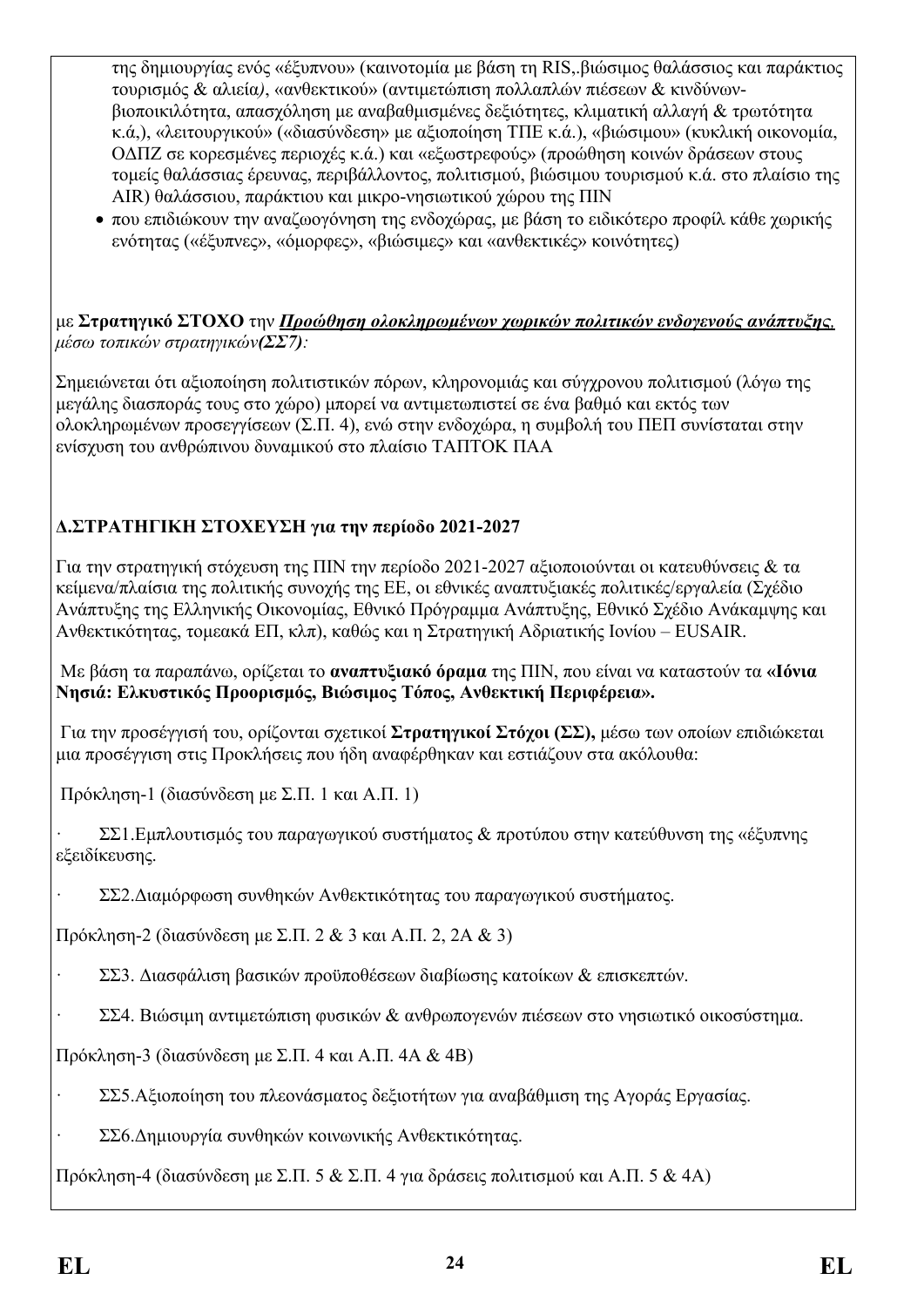· ΣΣ7. Προώθηση ολοκληρωμένων χωρικών πολιτικών ενδογενούς ανάπτυξης.

Το Π.Π. δύναται να υποστηρίξει επενδύσεις που συνδυάζουν επιτυχώς τις αρχές της αειφορίας, της αισθητικής και της συμμετοχικότητας της πρωτοβουλίας **New European Bauhaus**, με σκοπό την εξεύρεση προσιτών, χωρίς αποκλεισμούς, βιώσιμων και ελκυστικών λύσεων για τις κλιματικές προκλήσεις.

Επίσης θα συμβάλει στην προώθηση της «**γαλάζιας ανάπτυξης**», σύμφωνα με τις προτεραιότητες της Ανακοίνωσης της Επιτροπής σχετικά με μια τη "νέα προσέγγιση για τη βιώσιμη γαλάζια οικονομία στην ΕΕ - Μετασχηματισμός της γαλάζιας οικονομίας της ΕΕ για ένα βιώσιμο μέλλον, καθώς άλλωστε αποτελεί και πυλώνα προτεραιότητας για την Ελλάδα".

Ακόμη, το Π.Π. δεσμεύεται να λαμβάνει υπόψη την αρχή «**μη πρόκλησης σημαντικής βλάβης**» στις παρεμβάσεις όλων των Σ.Π. Πολιτικής. Η αρχή θα εφαρμόζεται κατά την υλοποίηση των Προγραμμάτων στη βάση οδηγιών της ΕΑΣ».

Η δε διασφάλιση της **ισότητας ευκαιριών, της ένταξης και της καταπολέμησης κάθε μορφής διακρίσεων καθώς και η διασφάλιση της προσβασιμότητας στα ΑμεΑ** διατρέχει οριζόντια το Π.Π. σύμφωνα με το άρθρο 9 «Οριζόντιες αρχές» του ΚΚΔ.

Προβλέπεται **συμπληρωματικότητα και συνέργεια** με άλλα Ενωσιακά εργαλεία (Horizon Europe, ΤΑΑ, ΕΤΘΑΥ, ΠΑΑ - Πίνακας 1)

**Η προσέγγιση της παραπάνω στοχοθεσίας προϋποθέτει τη συνδυασμένη αξιοποίηση της περιφερειακής και των τομεακών κ.ά. πολιτικών, όπως ενδεικτικά αποτυπώνεται στον Πίνακα 1 που ακολουθεί.**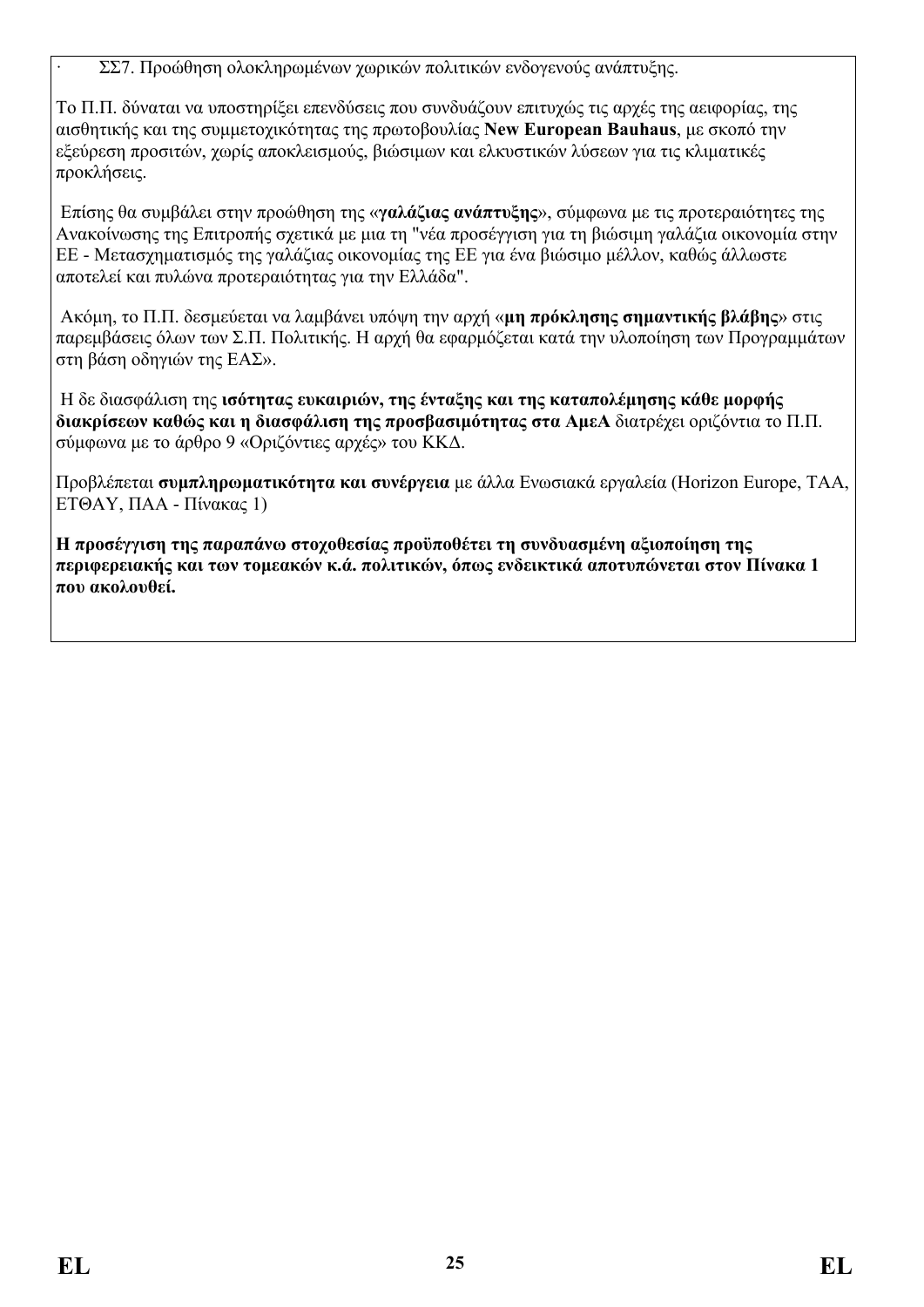## 1. Programme strategy: main challenges and policy responses

Πίνακας 1

<span id="page-25-0"></span>

| Specific objective or dedicated priority *<br>Στόχος πολιτικής ή ειδικός στόχος ΤΔΜ<br>Αιτιολόγηση (περίληψη)                                                                                                                                                                                                                                                                                                                                                                                                                                                                                                                                                                                                                                                                                                                                                                                                                                                                                                                                                                                                                                                                                                                                                                                                                                                                                                                                                                                                                                                                                                                                                                                                                                                              |
|----------------------------------------------------------------------------------------------------------------------------------------------------------------------------------------------------------------------------------------------------------------------------------------------------------------------------------------------------------------------------------------------------------------------------------------------------------------------------------------------------------------------------------------------------------------------------------------------------------------------------------------------------------------------------------------------------------------------------------------------------------------------------------------------------------------------------------------------------------------------------------------------------------------------------------------------------------------------------------------------------------------------------------------------------------------------------------------------------------------------------------------------------------------------------------------------------------------------------------------------------------------------------------------------------------------------------------------------------------------------------------------------------------------------------------------------------------------------------------------------------------------------------------------------------------------------------------------------------------------------------------------------------------------------------------------------------------------------------------------------------------------------------|
| 1. A more competitive and smarter Europe by<br>RSO1.1. Developing and enhancing research and<br>• Στον τομέα της Έρευνας και Καινοτομίας, η<br>promoting innovative and smart economic<br>innovation capacities and the uptake of advanced<br>Περιφερέρεια παρά τη βελτίωση της θέσης της με<br>transformation and regional ICT connectivity<br>technologies<br>το πέρασμα των ετών, παρεμένει σε χαμηλό<br>επίπεδο («Moderate Innovator», Regional<br>Innovation Scoreboard 2019), όπως και η<br>προστιθέμενη αξία αυτής σε περιφερειακό επίπεδο.<br>• Οι δαπάνες Ε&Α στην Περιφέρεια παραμένουν<br>κάτω του εθνικού μ.ο., ενώ ιδιαίτερα χαμηλές είναι<br>και οι επιδόσεις της σε ότι αφορά τις δαπάνες των<br>επιχειρήσεων (ΜΜΕ) στο πεδίο αυτό. • Υπάρχει<br>ανάγκη ενθάρρυνσης της δημιουργίας νέας γνώσης<br>συμβατής με τις τομεακές προτεραιότητες της RIS<br>• Υπάρχει ανάγκη αύξησης των δαπανών των<br>επιχειρήσεων της ΠΙΝ για Ε&Α, αλλά παράλληλα<br>και αξιοποίησης της ερευνητικής δραστηριότητας<br>για τη βελτίωση των προσφερόμενων προϊόντων<br>και υπηρεσιών τους. • Η ΠΙΝ θα πρέπει να<br>συμβάλλει στην εθνική δέσμευση για αύξηση της<br>δαπάνης για Έρευνα και Ανάπτυξη στο 1,81% του<br>ΑΕΠ (έναντι 1,18% το 2018) μέχρι το 2030. • Η<br>συνεργασία τοπικών ΑΕΙ,<br>επιχειρήσεων/παραγωγών (και δημόσιου τομέα)<br>εξασφαλίζει την ενσωμάτωση της γνώσης στην<br>παραγωγική διαδικασία • Η ΠΙΝ θα πρέπει να<br>στηριχθεί στην έρευνα και καινοτομία για να<br>εξελίξει και διαφοροποιήσει την οικονομία της<br>σύμφωνα με την Περιφερειακή διάσταση της<br>Εθνικής Στρατηγικής Έξυπνης Εξειδίκευσης. • Το<br>ΠΠ εστιάζει στην ενίσχυση του περιφερειακού<br>συστήματος Καινοτομίας με βάση την<br>περιφερειακή διάσταση της RIS και ειδικότερα του |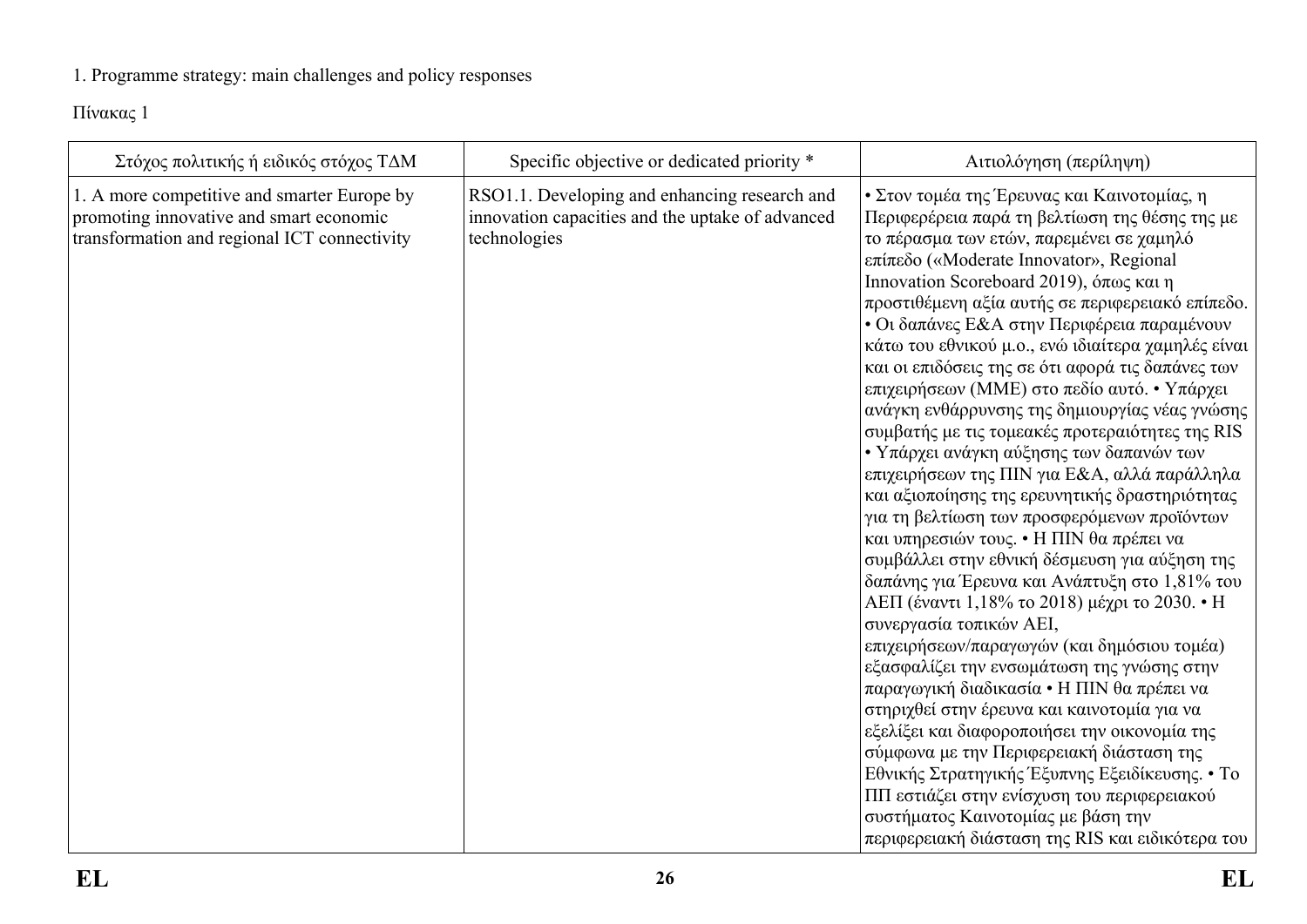| Στόχος πολιτικής ή ειδικός στόχος ΤΔΜ                                                                                                  | Specific objective or dedicated priority *                                                                                | Αιτιολόγηση (περίληψη)                                                                                                                                                                                                                                                                                                                                                                                                                                                                                                                                                                                                                                                                                                                                                                                                                                                                                                                                                                                                                                                                                                                                                                                                   |
|----------------------------------------------------------------------------------------------------------------------------------------|---------------------------------------------------------------------------------------------------------------------------|--------------------------------------------------------------------------------------------------------------------------------------------------------------------------------------------------------------------------------------------------------------------------------------------------------------------------------------------------------------------------------------------------------------------------------------------------------------------------------------------------------------------------------------------------------------------------------------------------------------------------------------------------------------------------------------------------------------------------------------------------------------------------------------------------------------------------------------------------------------------------------------------------------------------------------------------------------------------------------------------------------------------------------------------------------------------------------------------------------------------------------------------------------------------------------------------------------------------------|
|                                                                                                                                        |                                                                                                                           | τοπικού ερευνητικού δυναμικού (εργαστηριακές<br>δομές & ερευνητές, συμπράξεις ΑΕΙ-ΜΜΕ) σε<br>πεδία/αντικείμενα της περιφερειακής RIS σε<br>συμπληρωματικότητα και συνέργεια με το ΕΣΑΑ<br>(π.χ.στοχευμένη βασική & εφαρμοσμένη έρευνα με<br>βάση εθνική RIS), το Horizon (π.χ. Πυλώνας ΙΙ-<br>clusters) και το ΕΤΘΑΥ (π.χ. βιώσιμη «γαλάζια<br>οικονομία»)                                                                                                                                                                                                                                                                                                                                                                                                                                                                                                                                                                                                                                                                                                                                                                                                                                                               |
| 1. A more competitive and smarter Europe by<br>promoting innovative and smart economic<br>transformation and regional ICT connectivity | RSO1.2. Reaping the benefits of digitisation for<br>citizens, companies, research organisations and<br>public authorities | • Η ΠΙΝ ακολουθεί σε γενικές γραμμές τις τάσεις<br>της χώρας σε ότι αφορά τις χαμηλές επιδόσεις στο<br>πεδίο των ΤΠΕ. Σύμφωνα με το δείκτη ψηφιακής<br>οικονομίας και κοινωνίας (DESI) για το 2020 η<br>Ελλάδα κατατάσεται 27η σε σύνολο 28 κρατών<br>μελών, ενώ σε ό,τι αφορά στην ενσωμάτωση<br>ψηφιακών τεχνολογιών στο σύνολο της<br>οικονομίας, η Ελλάδα κατατάσσεται 24η (2020). •<br>Η κρίση της νόσου COVID-19 ανέδειξε την<br>ανάγκη περαιτέρω χρήσης των ΤΠΕ και την<br>παροχή ηλεκτρονικών υπηρεσιών σε διάφορος<br>τομείς. • Η ΠΙΝ θα πρέπει να μεταβεί σε μια νέα<br>ψηφιακή εποχή, η οποία περιλαμβάνει τον<br>ψηφιακό μετασχηματισμό τόσο των δημοσίων<br>υπηρεσιών, όσο και της περιφερειακής οικονομίας<br>και επιχειρηματικότητας. • Η συνεργασία<br>περιφερειακών και τοπικών αρχών, ΑΕΙ,<br>παραγωγικών φορέων και επιχειρήσεων θα<br>προσφέρει βελτιωμένα αποτελέσματα. • Η ΠΙΝ<br>αξιοποιώντας τις ταχύτατα εξελισσόμενες<br>δυνατότητες της ψηφιακής τεχνολογίας προωθεί &<br>συμβάλλει στον ψηφιακό μετασχηματισμό<br>αυτοδιοίκησης και επιχειρήσεων, σύμφωνα και με<br>την Περιφερειακή διάσταση της Εθνικής<br>Στρατηγικής Έξυπνης Εξειδίκευσης • Το ΠΠ<br>εστιάζει στην ενίσχυση του ψηφιακού |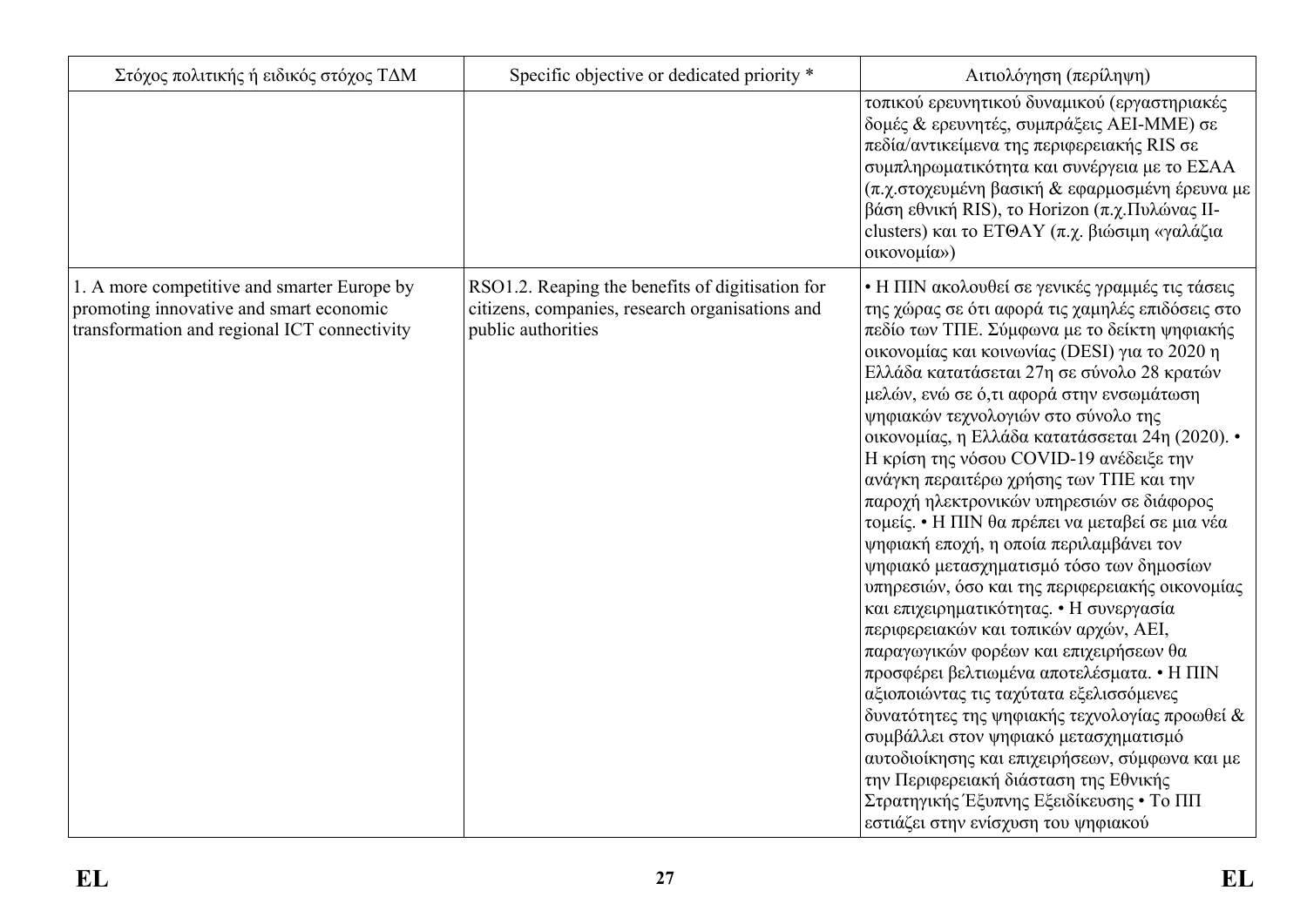| Στόχος πολιτικής ή ειδικός στόχος ΤΔΜ                                                                                                  | Specific objective or dedicated priority *                                                                                           | Αιτιολόγηση (περίληψη)                                                                                                                                                                                                                                                                                                                                                                                                                                                                                                                                                                                                                                                                                                                                                                                                                                                                                                                                                                                                                                                                                                                              |
|----------------------------------------------------------------------------------------------------------------------------------------|--------------------------------------------------------------------------------------------------------------------------------------|-----------------------------------------------------------------------------------------------------------------------------------------------------------------------------------------------------------------------------------------------------------------------------------------------------------------------------------------------------------------------------------------------------------------------------------------------------------------------------------------------------------------------------------------------------------------------------------------------------------------------------------------------------------------------------------------------------------------------------------------------------------------------------------------------------------------------------------------------------------------------------------------------------------------------------------------------------------------------------------------------------------------------------------------------------------------------------------------------------------------------------------------------------|
|                                                                                                                                        |                                                                                                                                      | μετασχηματισμού της παροχής δημόσιων<br>υπηρεσιών από την αυτοδιοίκηση στο πλαίσιο<br>BAA & OXE (π.χ. «έξυπνη πόλη/προορισμός»),<br>αλλά και του περιφερειακού παραγωγικού<br>συστήματος (π.χ. «ευφυής» τουρισμός) κατά<br>προτεραιότητα σε τομείς και πεδία της RIS, σε<br>συμπληρωματικότητα και συνέργεια με το ΕΣΑΑ<br>(π.χ. «έξυπνες πόλεις») και το Τομεακό πρόγραμμα<br>(π.χ. «οριζόντιος» ψηφιακός μετασχηματισμός<br>δημόσιου τομέα & MME)                                                                                                                                                                                                                                                                                                                                                                                                                                                                                                                                                                                                                                                                                                 |
| 1. A more competitive and smarter Europe by<br>promoting innovative and smart economic<br>transformation and regional ICT connectivity | RSO1.3. Enhancing sustainable growth and<br>competitiveness of SMEs and job creation in<br>SMEs, including by productive investments | • Η περιφερειακή οικονομία χαρακτηρίζεται από<br>υψηλή συγκέντρωση δραστηριοτήτων στον<br>τριτογενή τομέα με κυρίαρχη μορφή τον τουρισμό.<br>Το παραγωγικό πρότυπο χαρακτηρίζεται από<br>μαζικότητα, εποχικότητα, απουσία τομεακών<br>διασυνδέσων και περιορισμένη<br>ανταγωνιστικότητα. • Η ΠΙΝ υφίσταται ήδη τις<br>πρώτες κοινωνικο-οικονομικές συνέπειες της<br>κρίσης λόγω Covid-19 κυρίως στους τομείς του<br>τουρισμού και του εμπορίου (μείωση<br>διανυκτερέυσεων και κατ' επέτκαση εισπράξεων<br>στην ΠΙΝ, μείωσης της διεθνούς επιβατικής<br>κίνησης των αεροδρομίων, μηδενική κίνηση<br>τουρισμού κρουαζιέρας, αύξηση εγγεγραμμένων<br>ανέργων, κλπ). • Καταγράφεται ανάγκη ενίσχυσης<br>παραγωγικών δικτύων συνεργασίας στους τομείς<br>περιφερειακής εξειδίκευσης, ενώ υπάρχει ανάγκη<br>στήριξης της νέας επιχειρηματικότητας στην<br>κατεύθυνση της «έξυπνης εξειδίκευσης» • Η ΠΙΝ<br>αξιοποιεί τα τοπικά συγκριτικά πλεονεκτήματα για<br>την ενίσχυση της περιφερειακής οικονομίας και<br>της παραγωγής νέων προϊόντων & υπηρεσιών σε<br>τομείς προτεραιότητας, σύμφωνα και με την<br>Περιφερειακή διάσταση της Εθνικής Στρατηγικής |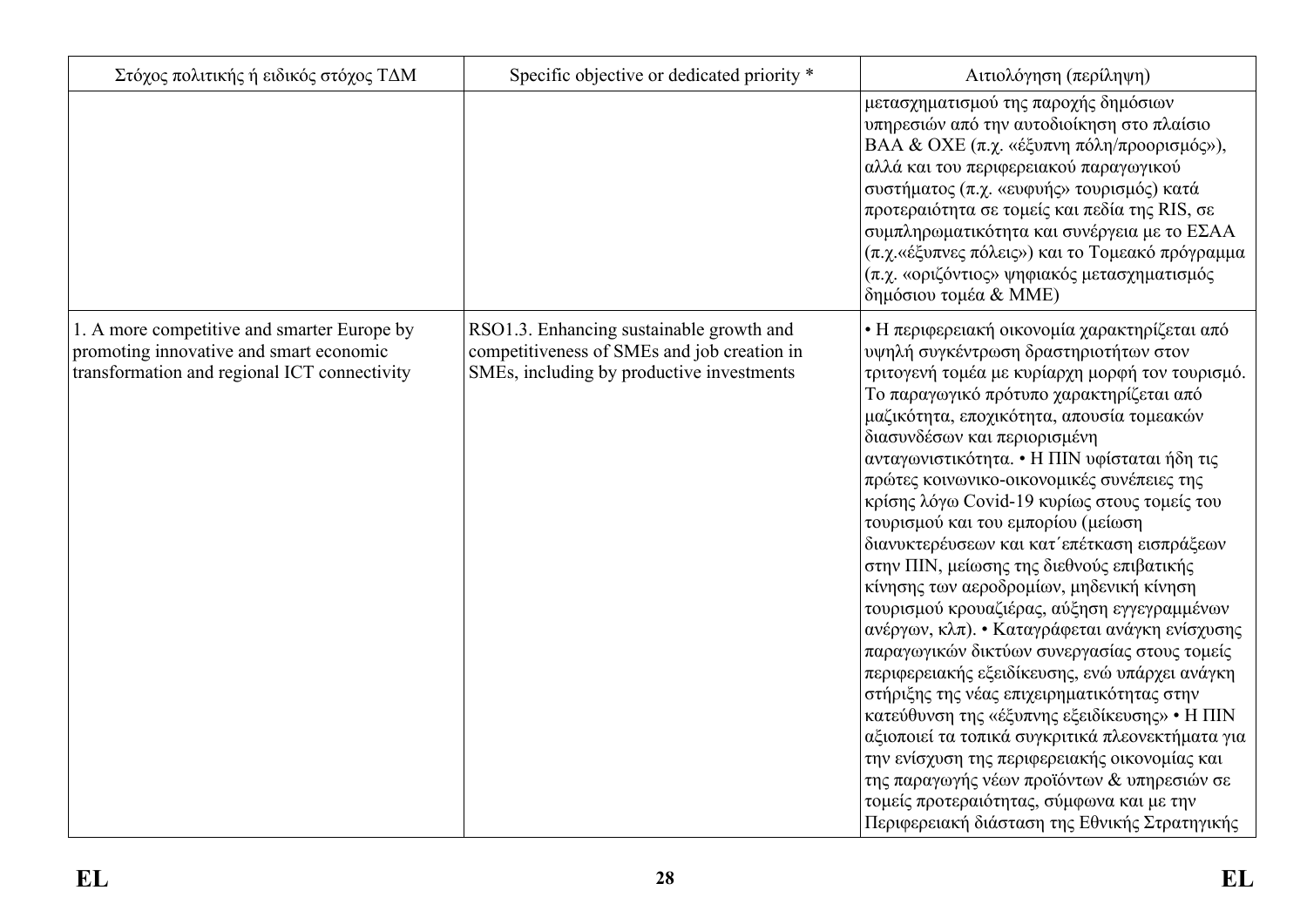| Στόχος πολιτικής ή ειδικός στόχος ΤΔΜ                                                                                                                                                                                                                                                                                | Specific objective or dedicated priority *                                   | Αιτιολόγηση (περίληψη)                                                                                                                                                                                                                                                                                                                                                                                                                                                                                                                                                                                                                                                                                                                                                                                                                                                                                                                                                                                           |
|----------------------------------------------------------------------------------------------------------------------------------------------------------------------------------------------------------------------------------------------------------------------------------------------------------------------|------------------------------------------------------------------------------|------------------------------------------------------------------------------------------------------------------------------------------------------------------------------------------------------------------------------------------------------------------------------------------------------------------------------------------------------------------------------------------------------------------------------------------------------------------------------------------------------------------------------------------------------------------------------------------------------------------------------------------------------------------------------------------------------------------------------------------------------------------------------------------------------------------------------------------------------------------------------------------------------------------------------------------------------------------------------------------------------------------|
|                                                                                                                                                                                                                                                                                                                      |                                                                              | Εξυπνης Εξειδίκευσης. • Η δε ενεργοποίηση του<br>ΠΣΕΚ και η συνεργασία με τοπικούς<br>παραγωγικούς φορείς και επιχειρήσεις θα<br>διαδραμματίσει θετικό ρόλο • Το ΠΠ ενισχύει τις<br>καινοτόμες τοπικές επιχειρηματικές πρωτοβουλίες<br>που ενσωματώνουν γνώση, καινοτομία, (ψηφιακές<br>κ.ά.) τεχνολογίες και τις τοπικές αλυσίδες αξίας-<br>δίκτυα και διαμορφώνει υποστηρικτικά συστήματα<br>οργανωμένης επιχειρηματικότητας και δομές<br>υποστήριξης της καινοτομίας, με βάση τη RIS, σε<br>συμπληρωματικότητα και συνέργεια με το<br>Τομεακό Πρόγραμμα (π.χ. «οριζόντια»<br>επιχειρηματικότητα)                                                                                                                                                                                                                                                                                                                                                                                                              |
| 2. A greener, low-carbon transitioning towards a<br>net zero carbon economy and resilient Europe by<br>promoting clean and fair energy transition, green<br>and blue investment, the circular economy, climate<br>change mitigation and adaptation risk prevention<br>and management, and sustainable urban mobility | RSO2.1. Promoting energy efficiency and reducing<br>greenhouse gas emissions | • Οι ιδιαίτερες συνθήκες της νησιωτικότητας<br>δημιουργούν περιορισμούς στη διαθεσιμότητα<br>ενεργειακών πόρων. Στην ΠΙΝ είναι εξαιρετικά<br>περιορισμένη η κατανάλωση λοιπών μορφών<br>ενέργειας (ΑΠΕ) πλην ηλεκτρισμού & πετρελαίου.<br>• Σημαντικό τμήμα του κτιριακού αποθέματος της<br>Περιφέρειας έχει κατασκευαστεί έως το 1980.<br>Πρόκειται για κτίρια που είναι θερμικά<br>απροστάτευτα. • Απαιτείται η συμβολή στους<br>στόχους της χώρας στο πλαίσιο του ΕΣΕΚ, η οποία<br>έχει θέσει ως προτεραιότητα τη βελτίωση της<br>ενεργειακής απόδοσης στην τελική κατανάλωση<br>ενέργειας κατά ποσοστό τουλάχιστον στο 38%<br>μέχρι το έτος 2030 • Υπάρχει ανάγκη ενεργειακής<br>εξοικονόμησης εκτός των άλλων (κατοικία,<br>ΜΜΕ), σε κτίρια δημόσιας χρήσης και γενικά<br>δημόσιες υποδομές και δίκτυα, για τη συνολική<br>μείωση της εξάρτησης και του λειτουργικού<br>κόστους. • Η συνεργασία των βαθμών<br>αυτοδιοίκησης και τοπικής διοίκησης θέτει τις<br>προτεραιότητες, όσον αφορά στην εξοικονόμηση |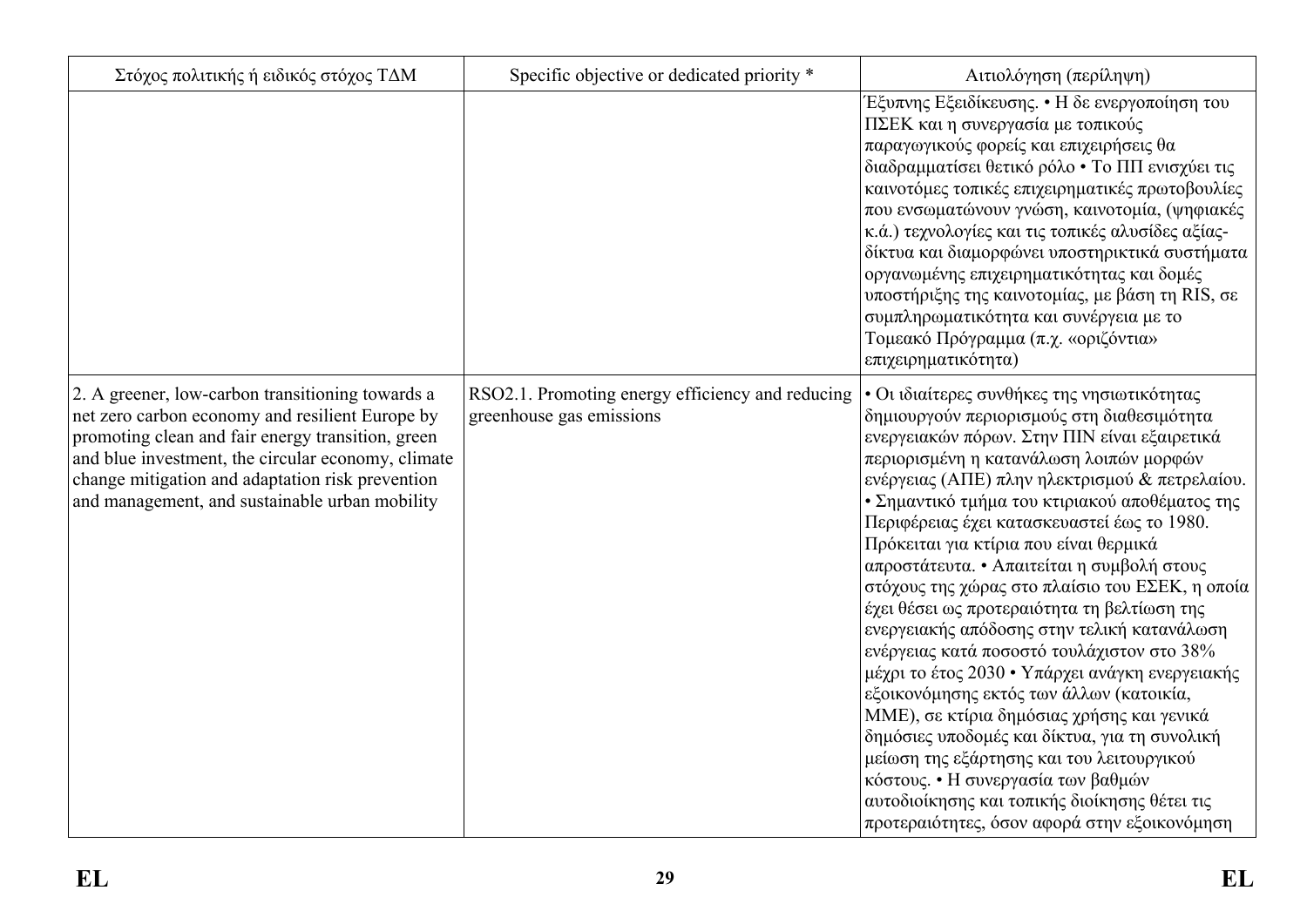| Στόχος πολιτικής ή ειδικός στόχος ΤΔΜ                                                                                                                                                                                                                                                                                | Specific objective or dedicated priority *                                                                                                                         | Αιτιολόγηση (περίληψη)                                                                                                                                                                                                                                                                                                                                                                                                                                                                                                                                                                                                                                                                                                                                                                                                                                                                                                                                                                                                                                                                                                            |
|----------------------------------------------------------------------------------------------------------------------------------------------------------------------------------------------------------------------------------------------------------------------------------------------------------------------|--------------------------------------------------------------------------------------------------------------------------------------------------------------------|-----------------------------------------------------------------------------------------------------------------------------------------------------------------------------------------------------------------------------------------------------------------------------------------------------------------------------------------------------------------------------------------------------------------------------------------------------------------------------------------------------------------------------------------------------------------------------------------------------------------------------------------------------------------------------------------------------------------------------------------------------------------------------------------------------------------------------------------------------------------------------------------------------------------------------------------------------------------------------------------------------------------------------------------------------------------------------------------------------------------------------------|
|                                                                                                                                                                                                                                                                                                                      |                                                                                                                                                                    | στο δημόσιο τομέα • Το ΠΠ εστιάζει στην<br>ενίσχυση της ενεργειακής εξοικονόμησης σε<br>τοπικές κτιριακές υποδομές και δίκτυα του<br>δημόσιου τομέα, μέσω της ενεργειακής τους<br>αναβάθμισης (με ιδιαίτερη έμφαση στην<br>ενεργειακή αυτονομία των Μικρών Νησιών), σε<br>συμπληρωματικότητα και συνέργεια με το<br>Τομεακό Πρόγραμμα (π.χ. ενεργειακή απόδοση<br>κατοικιών) και το ΕΣΑΑ (π.χ. ενεργειακή<br>εξοικονόμηση ΜΜΕ).                                                                                                                                                                                                                                                                                                                                                                                                                                                                                                                                                                                                                                                                                                   |
| 2. A greener, low-carbon transitioning towards a<br>net zero carbon economy and resilient Europe by<br>promoting clean and fair energy transition, green<br>and blue investment, the circular economy, climate<br>change mitigation and adaptation risk prevention<br>and management, and sustainable urban mobility | RSO2.2. Promoting renewable energy in<br>accordance with Renewable Energy Directive (EU)<br>2018/2001[1], including the sustainability criteria<br>set out therein | • Στην ΠΙΝ είναι εξαιρετικά περιορισμένη η<br>κατανάλωση λοιπών μορφών ενέργειας (ΑΠΕ)<br>πλην ηλεκτρισμού & πετρελαίου. Η αξιοποίηση<br>των ΑΠΕ για την ηλεκτροδότηση των νησιών (και<br>κυρίως των μικρών νησιών) παρέχει ασφάλεια και<br>αυτονομία (δεν εξαρτώνται από ορυκτά καύσιμα),<br>ενώ παράλληλα τα μετατρέπει σε «πράσινα» νησιά.<br>• Οι δράσεις οφείλουν να συμβάλλουν στο Εθνικό<br>Σχέδιο για την Ενέργεια και το Κλίμα (ΕΣΕΚ), το<br>οποίο έχει θέσει ως στόχο το μερίδιο συμμετοχής<br>των ΑΠΕ στην ακαθάριστη τελική κατανάλωση<br>ενέργειας να ανέλθει τουλάχιστον στο 30%. Επίσης<br>στο ΕΣΕΚ προβλέπεται η αξιοποίηση των<br>ενεργειακών κοινοτήτων για την ανάπτυξη<br>ενεργειακών έργων ΑΠΕ. • Μέσω του Π.Π. θα<br>στηριχθεί η Πρωτοβουλία "Grecoislands", για τη<br>μετάβαση των Μικρών Νησιών της ΠΙΝ προς μία<br>κυκλική και κλιματικά ουδέτερη οικονομία, καθώς<br>και η (πιλοτική) σύσταση Ενεργειακών<br>Κοινοτήτων (σύμφωνα και με το Νόμο 4513/2018)<br>στα Ιόνια Νησιά, για την ανάπτυξη έργων ΑΠΕ, σε<br>συμπληρωματικότητα και συνέργεια με το<br>Τομεακό Πρόγραμμα (π.χ. νησιά Z-energy, ΑΠΕ) |
| 2. A greener, low-carbon transitioning towards a                                                                                                                                                                                                                                                                     | RSO2.4. Promoting climate change adaptation and                                                                                                                    | • Τα Ιόνια Νησιά είναι ευάλωτα στις επιπτώσεις                                                                                                                                                                                                                                                                                                                                                                                                                                                                                                                                                                                                                                                                                                                                                                                                                                                                                                                                                                                                                                                                                    |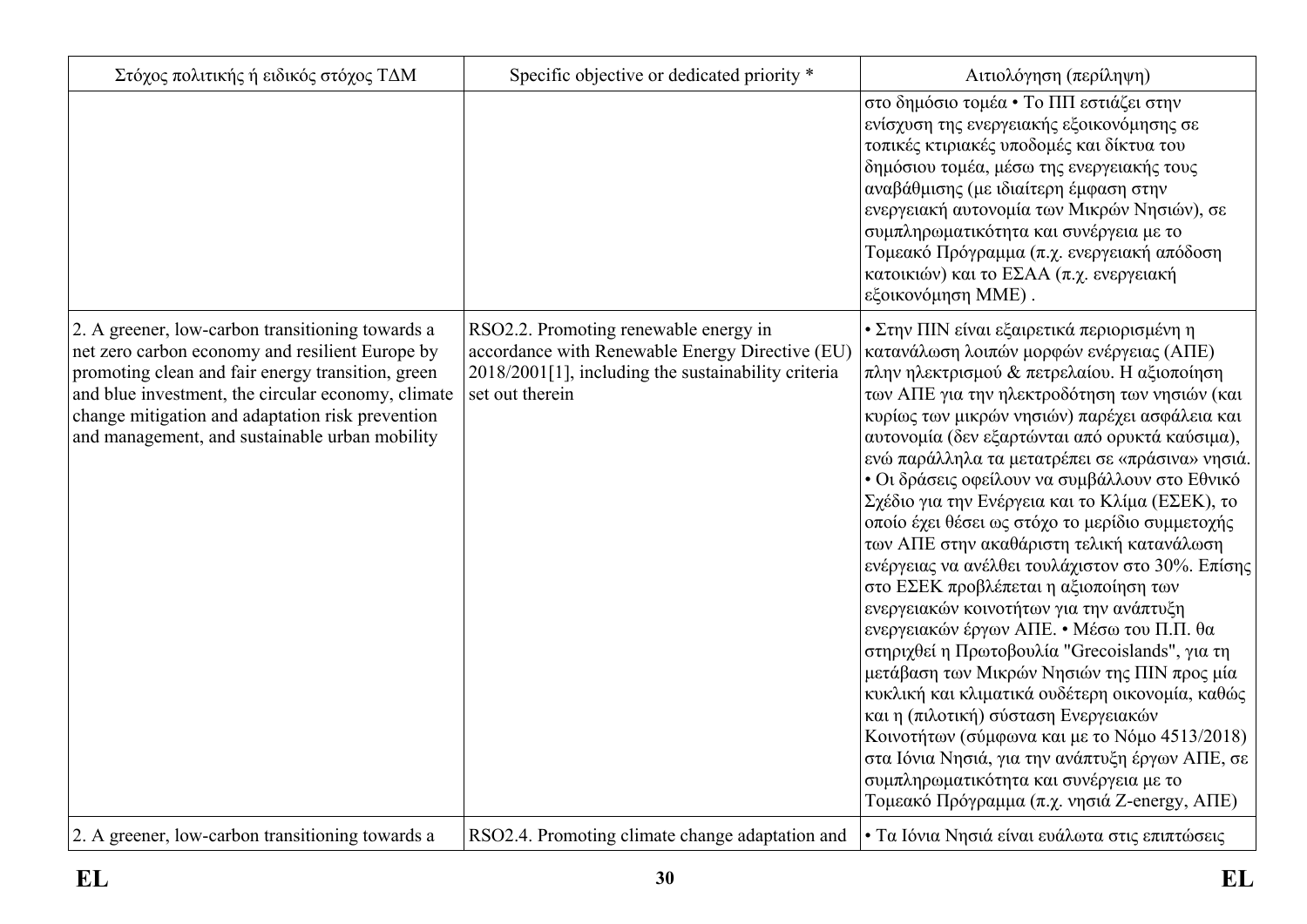| Στόχος πολιτικής ή ειδικός στόχος ΤΔΜ                                                                                                                                                                                                                            | Specific objective or dedicated priority *                                              | Αιτιολόγηση (περίληψη)                                                                                                                                                                                                                                                                                                                                                                                                                                                                                                                                                                                                                                                                                                                                                                                                                                                                                                                                                                                                                                                                                                                                                                                                                                                                                                                                                                                                                                                                                                                                                                                                                                         |
|------------------------------------------------------------------------------------------------------------------------------------------------------------------------------------------------------------------------------------------------------------------|-----------------------------------------------------------------------------------------|----------------------------------------------------------------------------------------------------------------------------------------------------------------------------------------------------------------------------------------------------------------------------------------------------------------------------------------------------------------------------------------------------------------------------------------------------------------------------------------------------------------------------------------------------------------------------------------------------------------------------------------------------------------------------------------------------------------------------------------------------------------------------------------------------------------------------------------------------------------------------------------------------------------------------------------------------------------------------------------------------------------------------------------------------------------------------------------------------------------------------------------------------------------------------------------------------------------------------------------------------------------------------------------------------------------------------------------------------------------------------------------------------------------------------------------------------------------------------------------------------------------------------------------------------------------------------------------------------------------------------------------------------------------|
| net zero carbon economy and resilient Europe by<br>promoting clean and fair energy transition, green<br>and blue investment, the circular economy, climate<br>change mitigation and adaptation risk prevention<br>and management, and sustainable urban mobility | disaster risk prevention, resilience taking into<br>account eco-system based approaches | της κλιματικής αλλαγής, ιδίως στον παράκτιο & το<br>θαλάσσιο χώρο (πυρκαγιές, πλημμύρες κ.ά.). •<br>Επίσης, λόγω θέσης & γεωμορφολογίας<br>αντιμετωπίζουν ιδιαίτερα σημαντικούς κινδύνους<br>& απειλές (σεισμοί, θαλάσσια ρύπανση). • Ανάγκη<br>συμμόρφωσης με τις απαιτήσεις του<br>Περιφερειακού Σχεδίου για την Προσαρμογή στην<br>Κλιματική Αλλαγή, καθώς και με τα Σχέδια<br>Διαχείρισης και Αξιολόγησης Κινδύνου<br>Πλημμύρας (με έμφαση σε ζώνες υψηλού<br>κινδύνου). • Στην Π.Ι.Ν. κρίνεται αναγκαία η<br>ενεργοποίηση μέτρων πρόληψης και μετριασμού<br>των συνεπειών της κλιματικής αλλαγής αλλά και<br>λοιπών κινδύνων που συνδέονται άμεσα με άλλους<br>παράγοντες (φυσικούς, ανθρωπογενείς κλπ.). • Η<br>συνεργασία κεντρικής διοίκησης, τοπικών αρχών,<br>εθελοντικών οργανώσεων και φορέων<br>γνώσης/έρευνας υπό την αρμόδια καθοδήγηση και<br>συντονισμό θα επιφέρει το προσδοκώμενο<br>αποτέλεσμα. • Ο περιφερειακός σχεδιασμός (μέσω<br>ΠΕΠ) για την αντιμετώπιση κινδύνων (μέσω ΠΕΠ)<br>εξελίσσεται στις 2 προγραμματικές περιόδους<br>2014-2020 και 2021-2027 και εστιάζει σε<br>"ολοκληρωμένη παρέμβαση και ολιστική<br>αντιμετώπιση για την αξιολόγηση κινδύνων,<br>σχεδιασμό & οργάνωση, παρακολούθηση,<br>διαχείριση & μετριασμό επιπτώσεων και<br>ευαισθητοποίηση σε τομείς διαγνωσμένης<br>επικινδυνότητας στα Ιόνια Νησιά", όπως a.<br>πυρκαγιές, πλημμύρες, διάβρωση, κατολισθήσεις<br>(κλιματική αλλαγή) b. σεισμοί, θαλάσσια ρύπανση<br>(μη κλιματικοί κίνδυνοι) • Το Π.Π. ενισχύει την<br>υλοποίηση και ενεργοποίηση ολιστικών τοπικών<br>πολιτικών πρόληψης & μετριασμού στο χερσαίο<br>και κυρίως στο θαλάσσιο-παράκτιο χώρο, |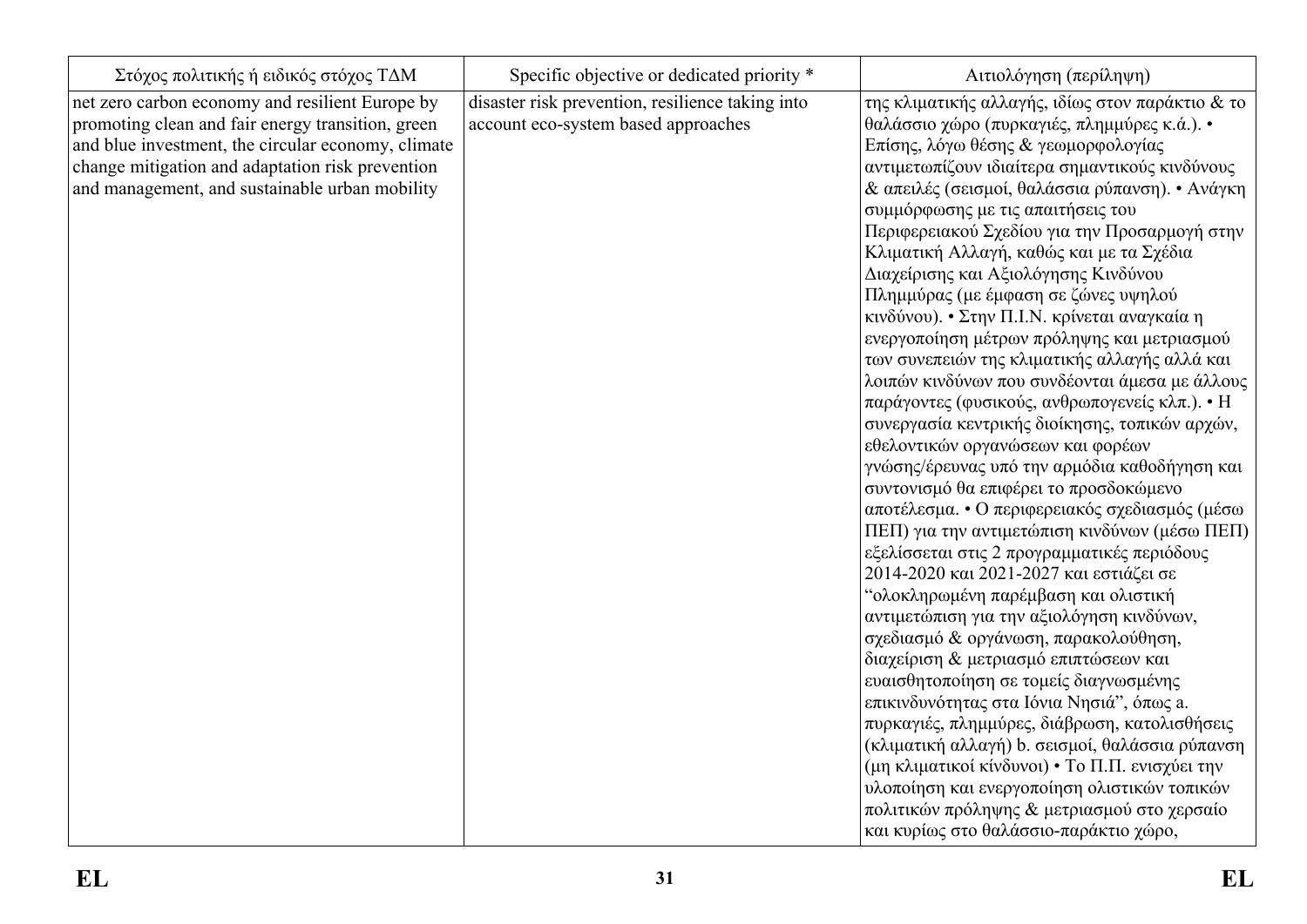| Στόχος πολιτικής ή ειδικός στόχος ΤΔΜ                                                                                                                                                                                                                                                                                | Specific objective or dedicated priority *                            | Αιτιολόγηση (περίληψη)                                                                                                                                                                                                                                                                                                                                                                                                                                                                                                                                                                                                                                                                                                                                                                                                        |
|----------------------------------------------------------------------------------------------------------------------------------------------------------------------------------------------------------------------------------------------------------------------------------------------------------------------|-----------------------------------------------------------------------|-------------------------------------------------------------------------------------------------------------------------------------------------------------------------------------------------------------------------------------------------------------------------------------------------------------------------------------------------------------------------------------------------------------------------------------------------------------------------------------------------------------------------------------------------------------------------------------------------------------------------------------------------------------------------------------------------------------------------------------------------------------------------------------------------------------------------------|
|                                                                                                                                                                                                                                                                                                                      |                                                                       | ολοκληρώνοντας και θέτοντας σε λειτουργία<br>αντίστοιχα συστήματα, που συμπληρώνονται από<br>ειδικό εξοπλισμό τοπικών μονάδων ΟΤΑ και από<br>μικρής κλίμακας έργα (π.χ. αντιπλημμυρικά), σε<br>συμπληρωματικότητα και συνέργεια με το<br>Τομεακό Πρόγραμμα (π.χ. «οριζόντιες» δράσεις<br>για την κλιματική αλλαγή, εξοπλισμός κλίμακας<br>Πολιτικής Προστασίας) και το ΕΣΑΑ (π.χ.<br>αντιπλημμυρική/πυρική προστασία μεγάλης<br>κλίμακας, Κέντρα Πολιτικής Προστασίας) • Οι<br>δράσεις συμβάλλουν στους στόχους της<br>Ευρωπαϊκής Πράσινης Συμφωνίας (Green Deal)<br>για προσαρμογή στις επιπτώσεις της κλιματικής<br>αλλαγής. • Να σημειωθεί, ό,τι τα Συστήματα<br>έγκαιρης προειδοποίησης (γραμμή 112, δίκτυα<br>σεισμογράφων, ΕθνικούΑστεροσκοπείου, κλπ),<br>ανήκουν στην αρμοδιότητα / ευθύνη του Εθνικού<br>Μηχανισμού. |
| 2. A greener, low-carbon transitioning towards a<br>net zero carbon economy and resilient Europe by<br>promoting clean and fair energy transition, green<br>and blue investment, the circular economy, climate<br>change mitigation and adaptation risk prevention<br>and management, and sustainable urban mobility | RSO2.5. Promoting access to water and sustainable<br>water management | • Παρά το πλεονασματικό υδρολογικό ισοζύγιο<br>που καταγράφεται στα νησιά της Περιφέρειας, η<br>κατάσταση υδροδότησής τους παραμένει<br>δυσχερής, όσον αφορά στην ποιότητα του πόσιμου<br>νερού, που εντείνονται από την εποχική αύξηση<br>της κατανάλωσης • Επίσης, έχουν εντοπιστεί<br>στοιχεία υποβάθμισης των υδατικών πόρων στην<br>ΠΙΝ, τόσο των πόσιμων, όσο και των<br>επιφανειακών, υπογείων και θαλάσσιων υδάτων,<br>λόγω της έλλειψης εφαρμογής αειφορικού<br>σχεδιασμού διαχείρισης. • Όσον αφορά στη<br>διαχείριση των υγρών αποβλήτων, εντοπίζονται<br>κενά σε περιορισμένες περιπτώσεις της Κοινοτικής<br>Οδηγίας (Μικρά Νησιά), σε τουριστικούς<br>οικισμούς, καθώς και προβλήματα παλαιότητα<br>ΕΕΛ και δικτύων συλλογής. • Στην ΠΙΝ υφίσταται                                                               |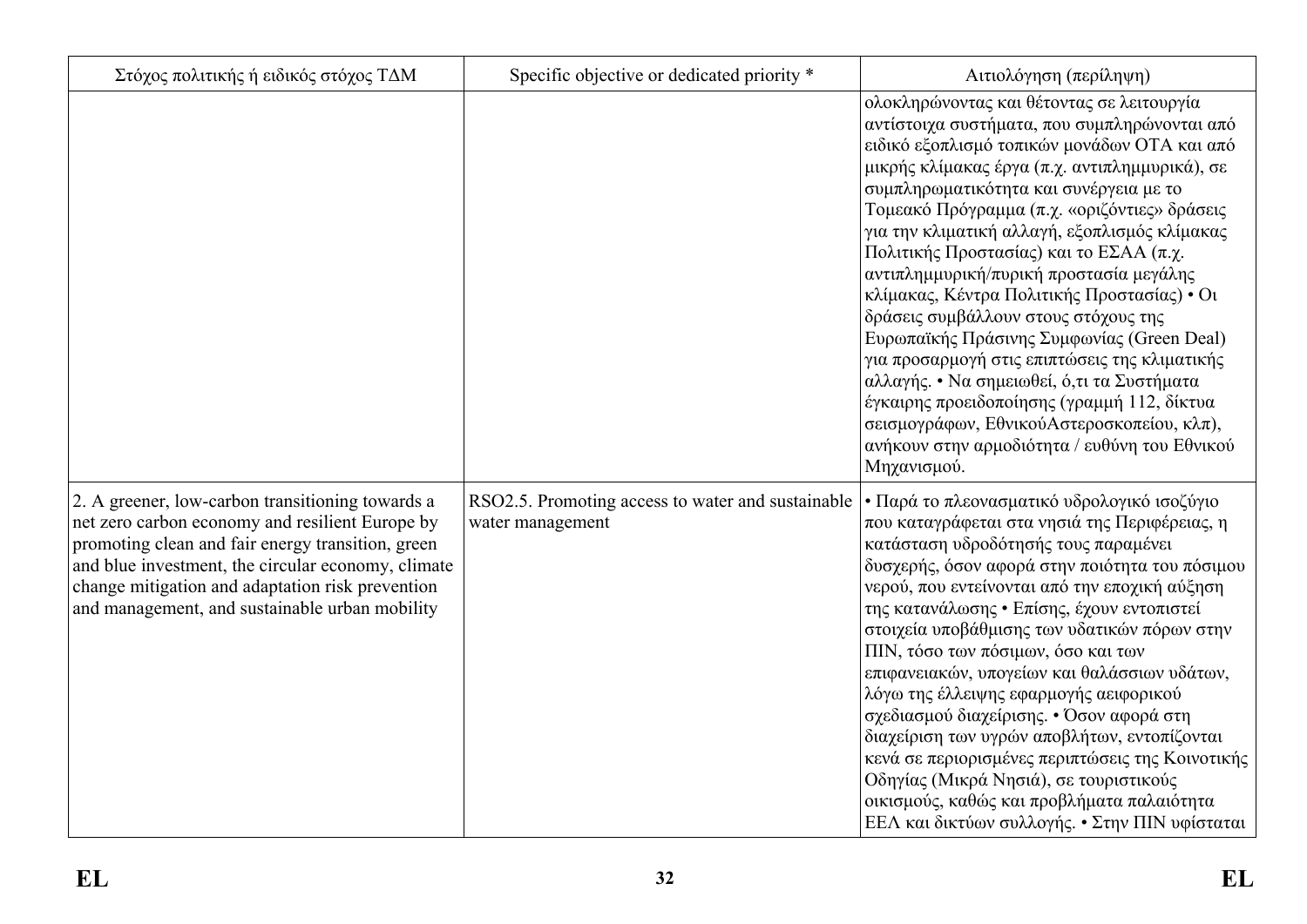| Στόχος πολιτικής ή ειδικός στόχος ΤΔΜ                                                                                                                                                                                                                                                                                | Specific objective or dedicated priority *                                       | Αιτιολόγηση (περίληψη)                                                                                                                                                                                                                                                                                                                                                                                                                                                                                                                                                                                                                                                                                                                                                                                                                                                                                                                                       |
|----------------------------------------------------------------------------------------------------------------------------------------------------------------------------------------------------------------------------------------------------------------------------------------------------------------------|----------------------------------------------------------------------------------|--------------------------------------------------------------------------------------------------------------------------------------------------------------------------------------------------------------------------------------------------------------------------------------------------------------------------------------------------------------------------------------------------------------------------------------------------------------------------------------------------------------------------------------------------------------------------------------------------------------------------------------------------------------------------------------------------------------------------------------------------------------------------------------------------------------------------------------------------------------------------------------------------------------------------------------------------------------|
|                                                                                                                                                                                                                                                                                                                      |                                                                                  | ανάγκη λήψης μέτρων που αφορούν κυρίως στο<br>πόσιμο νερό (ορθή διαχείριση των πόρων, μείωση<br>των απωλειών στα δίκτυα πόσιμου ύδατος,<br>ποιότητα νερού κλπ), καθώς και στη<br>διαχείριση/επεξεργασία των υγρών αποβλήτων, με<br>βάση τις απαιτήσεις που προκύπτουν από τα<br>Σχέδια Διαχείρισης Λεκανών Απορροής και το<br>Σχέδιο Διαχείρισης Υγρών Αποβλήτων • Ο ρόλος<br>της αυτοδιοίκησης και των ΔΕΥΑ είναι<br>σημαντικός, όσον αφορά στον προσδιορισμό των<br>αναγκών • Το Π.Π. ενισχύει τη βελτίωση των<br>δικτύων ύδρευσης και συλλογής και όπου<br>απαιτείται τη συμπλήρωσή τους, με γνώμονα την<br>εξοικονόμηση και τη βελτίωση της ποιότητας,<br>καθώς και την συμπλήρωση/αναβάθμιση<br>υποδομών ΕΕΛ στη βάση της πλήρους<br>εναρμόνισης με την Κοινοτική Οδηγία, σε<br>συμπληρωματικότητα και συνέργεια με το<br>Τομεακό Πρόγραμμα και το ΕΣΑΑ (π.χ. δράσεις<br>πόσιμου νερού μεγάλης κλίμακας-έργο Κέρκυρας,<br>επεξεργασία αστικών λυμάτων). |
| 2. A greener, low-carbon transitioning towards a<br>net zero carbon economy and resilient Europe by<br>promoting clean and fair energy transition, green<br>and blue investment, the circular economy, climate<br>change mitigation and adaptation risk prevention<br>and management, and sustainable urban mobility | RSO2.6. Promoting the transition to a circular and<br>resource efficient economy | • Η διαχείριση των αποβλήτων (με βάση τις<br>προβλέψεις του αναθεωρημένου ΠΕΣΔΑ όσον<br>αφορά στα ΑΣΑ), αποτελεί σημαντικό τομέα της<br>«κυκλικής οικονομίας» που στηρίζεται στην<br>"επανάχρηση" (Εθνική Στρατηγική για την<br>κυκλική οικονομία). • Η «κυκλική οικονομία» δεν<br>είναι ιδιαίτερα αναπτυγμένη στη χώρα (κατ'<br>επέκταση και σε περιφερειακό επίπεδο). • Στην<br>Π.Ι.Ν. είναι αναγκαία η κατά προτεραιότητα<br>αντιμετώπιση της ανάγκης ολοκληρωμένης<br>διαχείρισης στη βάση της επανάχρησης των<br>στερεών αποβλήτων (οι σημερινές επιδόσεις είναι<br>εξαιρετικά περιορισμένες). • Το Π.Π. εστιάζει σε                                                                                                                                                                                                                                                                                                                                    |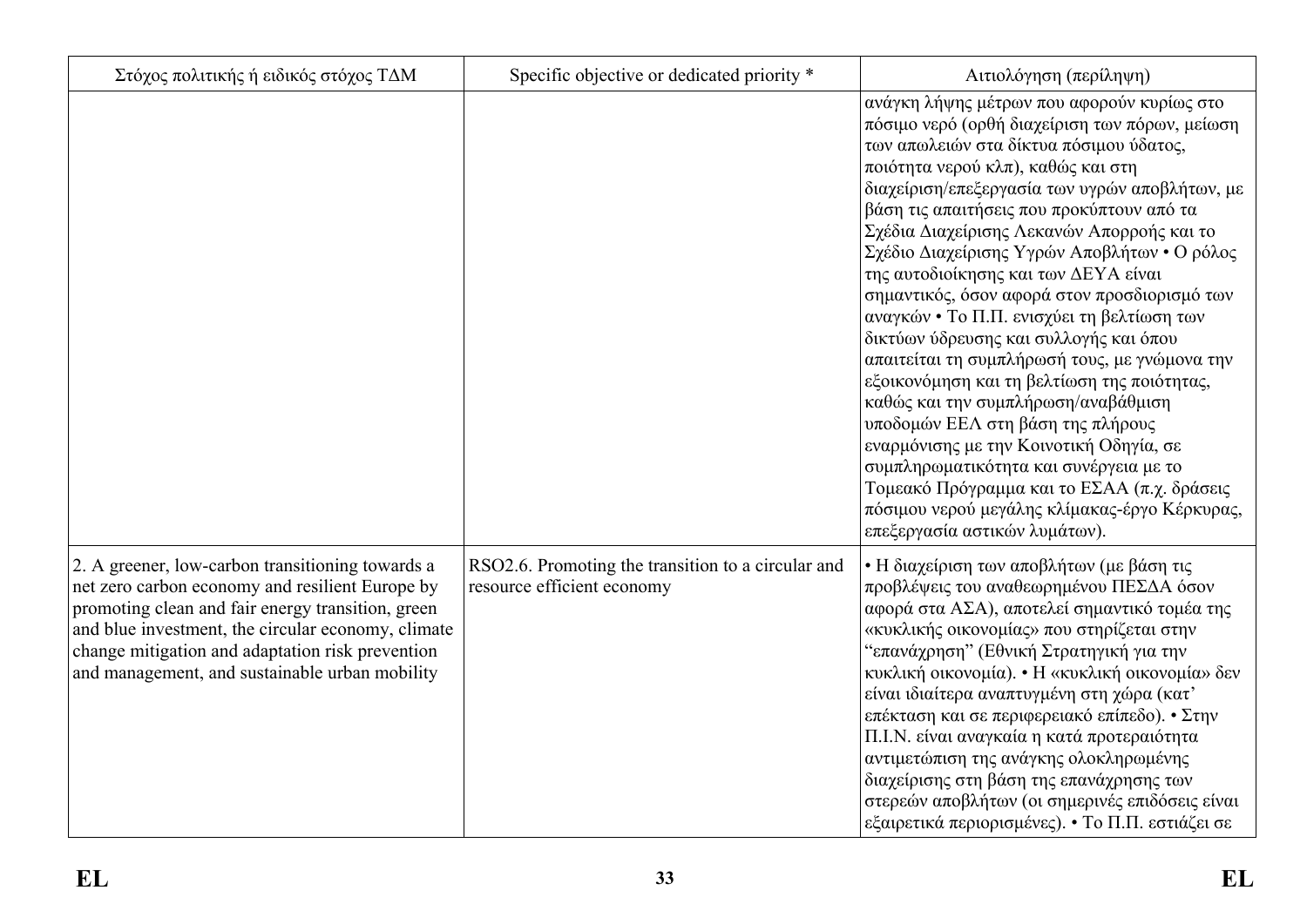| Στόχος πολιτικής ή ειδικός στόχος ΤΔΜ                                                                                                                                                                                                                                                                                | Specific objective or dedicated priority *                                                                                                                             | Αιτιολόγηση (περίληψη)                                                                                                                                                                                                                                                                                                                                                                                                                                                                                                                                                                                                                                                                                                                                                                                                                                                                                                                                                                                                                                                                                                                                                                                                                                                                                |
|----------------------------------------------------------------------------------------------------------------------------------------------------------------------------------------------------------------------------------------------------------------------------------------------------------------------|------------------------------------------------------------------------------------------------------------------------------------------------------------------------|-------------------------------------------------------------------------------------------------------------------------------------------------------------------------------------------------------------------------------------------------------------------------------------------------------------------------------------------------------------------------------------------------------------------------------------------------------------------------------------------------------------------------------------------------------------------------------------------------------------------------------------------------------------------------------------------------------------------------------------------------------------------------------------------------------------------------------------------------------------------------------------------------------------------------------------------------------------------------------------------------------------------------------------------------------------------------------------------------------------------------------------------------------------------------------------------------------------------------------------------------------------------------------------------------------|
|                                                                                                                                                                                                                                                                                                                      |                                                                                                                                                                        | συμπληρωματικές δράσεις ΠΕΣΔΑ τοπικού<br>χαρακτήρα/μικρής κλίμακας, με εστίαση στα<br>Μικρά Νησιά (πρωτοβουλία Greco-islands), όπως<br>και δρασεις για τα Πράσινα Σημεία, και τη<br>στοχευμένη ευαισθητοποίηση των κοινωνικών<br>ομάδων, σε συμπληρωματικότητα και συνέργεια με<br>το Τομεακό Πρόγραμμα (π.χ. κυκλική οικονομία)                                                                                                                                                                                                                                                                                                                                                                                                                                                                                                                                                                                                                                                                                                                                                                                                                                                                                                                                                                      |
| 2. A greener, low-carbon transitioning towards a<br>net zero carbon economy and resilient Europe by<br>promoting clean and fair energy transition, green<br>and blue investment, the circular economy, climate<br>change mitigation and adaptation risk prevention<br>and management, and sustainable urban mobility | RSO2.7. Enhancing protection and preservation of<br>nature, biodiversity and green infrastructure,<br>including in urban areas, and reducing all forms of<br>pollution | • Η περιοχή της ΠΙΝ χαρακτηρίζεται από<br>συγκριτικά υψηλό απόθεμα περιβαλλοντικών<br>πόρων, με πλούσια βιοποικιλότητα σε επίπεδο<br>ειδών, οικοσυστημάτων, τοπίων και θεωρείται ως<br>μια εκ των 13 περιοχών της Μεσογείου Θάλασσας<br>που χρήζουν ιδιαίτερης προστασίας. • Οι περιοχές<br>αναγνωρισμένης βιοποικιλότητας, που εκτείνονται<br>σε μεγάλο βαθμό στον παράκτιο και θαλάσσιο<br>χώρο, υφίστανται πιέσεις από την οικονομική<br>δραστηριότητα (τουρισμό), ενώ η έλλειψη<br>επαρκούς χωρικού σχεδιασμού δεν βοηθάει στην<br>λελογισμένη επέκταση και στην αντιμετώπιση των<br>πιέσεων του ανθρωπογενούς επί του φυσικού<br>περιβάλλοντος. • Στην ΠΙΝ υπάρχει ανάγκη<br>επίτευξης μιας ολιστικής αντιμετώπισης (γνώση,<br>διατήρηση, διαχείριση, μείωση επιπτώσεων,<br>ευαισθητοποίηση και ήπια αξιοποίηση) της<br>βιοποικιλότητας σε όλα τα επίπεδα (ειδών,<br>οικοσυστημάτων, τοπίων), προκειμένου να<br>διασφαλίζεται η προστασία τους, αλλά και να<br>παραχθεί η προσδοκώμενη προστιθέμενη αξία από<br>την ήπια αξιοποίησή τους. • Το Π.Π. εστιάζει στην<br>ενίσχυση της προστασία/διαχείριση<br>οικοσυστημάτων εκτός περιοχών NATURA, και σε<br>αστικές αναπλάσεις κατά προτεραιότητα στο<br>πλαίσιο ΒΑΑ, σε συμπληρωματικότητα και<br>συνέργεια με το Τομεακό Πρόγραμμα (π.χ. δράσεις |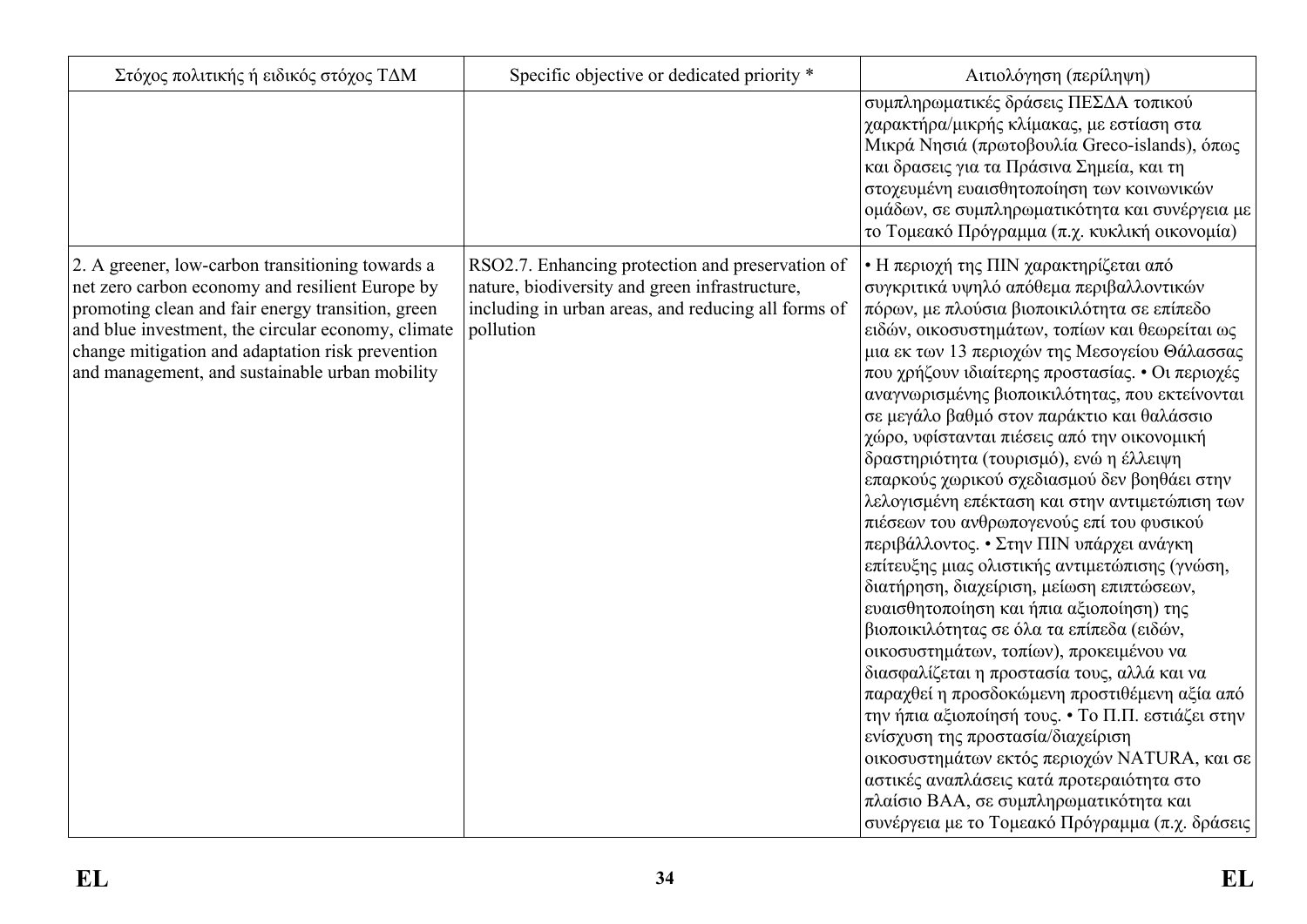| Στόχος πολιτικής ή ειδικός στόχος ΤΔΜ                                                                                                                                                                                                                                                                                | Specific objective or dedicated priority *                                                                        | Αιτιολόγηση (περίληψη)                                                                                                                                                                                                                                                                                                                                                                                                                                                                                                                                                                                                                                                                                                                                                                                                                                                                                                                                                                                                                                                                                                                                                                                                                                             |
|----------------------------------------------------------------------------------------------------------------------------------------------------------------------------------------------------------------------------------------------------------------------------------------------------------------------|-------------------------------------------------------------------------------------------------------------------|--------------------------------------------------------------------------------------------------------------------------------------------------------------------------------------------------------------------------------------------------------------------------------------------------------------------------------------------------------------------------------------------------------------------------------------------------------------------------------------------------------------------------------------------------------------------------------------------------------------------------------------------------------------------------------------------------------------------------------------------------------------------------------------------------------------------------------------------------------------------------------------------------------------------------------------------------------------------------------------------------------------------------------------------------------------------------------------------------------------------------------------------------------------------------------------------------------------------------------------------------------------------|
|                                                                                                                                                                                                                                                                                                                      |                                                                                                                   | βιοποικιλότητας σε περιοχές NATURA), το ΕΣΑΑ<br>(π.χ. χωρικός σχεδιασμός) και το ΕΤΘΑΥ (π.χ.<br>θαλάσσια-παράκτια βιοποικιλότητα, βιώσιμη<br>διαχείριση θαλασσών)                                                                                                                                                                                                                                                                                                                                                                                                                                                                                                                                                                                                                                                                                                                                                                                                                                                                                                                                                                                                                                                                                                  |
| 2. A greener, low-carbon transitioning towards a<br>net zero carbon economy and resilient Europe by<br>promoting clean and fair energy transition, green<br>and blue investment, the circular economy, climate<br>change mitigation and adaptation risk prevention<br>and management, and sustainable urban mobility | RSO2.8. Promoting sustainable multimodal urban<br>mobility, as part of transition to a net zero carbon<br>economy | • Τα αστικά κέντρα της Περιφέρειας επωμίζονται<br>αυξημένο κυκλοφοριακό φόρτο, δεν διαθέτουν<br>εναλλακτικά και ευέλικτα μέσα μετακίνησης και<br>επαρκώς αναπτυγμένο δίκτυο πεζοδιαδρόμων,<br>αντιμετωπίζουν προβλήματα στάθμευσης των<br>οχημάτων, ενώ οι υποδομές πρόσβασης ΑμεΑ<br>είναι περιορισμένες. • Αναγκαία κρίνεται η<br>ολοκληρωμένη αναβάθμιση των συνθηκών αστικής<br>κινητικότητας στις 4 πόλεις της ΠΙΝ · Στο πλαίσιο<br>των αρμοδιοτήτων της τοπικής αυτοδιοίκησης<br>εκπονούνται Σχέδια Βέλτιστης Αστικής<br>Κινητικότητας • Η τοπική αυτοδιοίκηση σε<br>συνεργασία (και) με άλλους αρμόδιους φορείς για<br>την υλοποίηση συγκοινωνιακού έργου στον αστικό<br>και περιαστικό χώρο, έχει πρωτεύοντα ρόλο • Το<br>Π.Π. ενισχύει ολοκληρωμένες ("έξυπνες",<br>"πράσινες" και «περιεκτικές»-inclusive)<br>παρεμβάσεις βελτίωσης της αστικής κινητικότητας<br>στο πλαίσιο Σχεδίων Βελτίωσης Αστικής<br>Κινητικότητας & ΒΑΑ. σε συνέργεια και<br>συμπληρωματικότητα με το ΕΣΑΑ (π.χ. υποδομή<br>ηλεκτροκίνησης/ΣΦ), • Οι δράσεις συμβάλλουν<br>στους στόχους της Ευρωπαϊκής Πράσινης<br>Συμφωνίας (Green Deal) για μείωση των καθαρών<br>εκπομπών αερίων του θερμοκηπίου (κατά<br>τουλάχιστον 55 % έως το 2030 σε σύγκριση με τα<br>επίπεδα του 1990). |
| 3. A more connected Europe by enhancing mobility RSO3.2. Developing and enhancing sustainable,                                                                                                                                                                                                                       | climate resilient, intelligent and intermodal<br>national, regional and local mobility, including                 | • Παρά το γεγονός ότι στην Περιφέρεια<br>καταγράφεται βελτιούμενη "εξωτερική<br>διασύνδεση" μέσω πυλών εισόδου-εξόδου με τα                                                                                                                                                                                                                                                                                                                                                                                                                                                                                                                                                                                                                                                                                                                                                                                                                                                                                                                                                                                                                                                                                                                                        |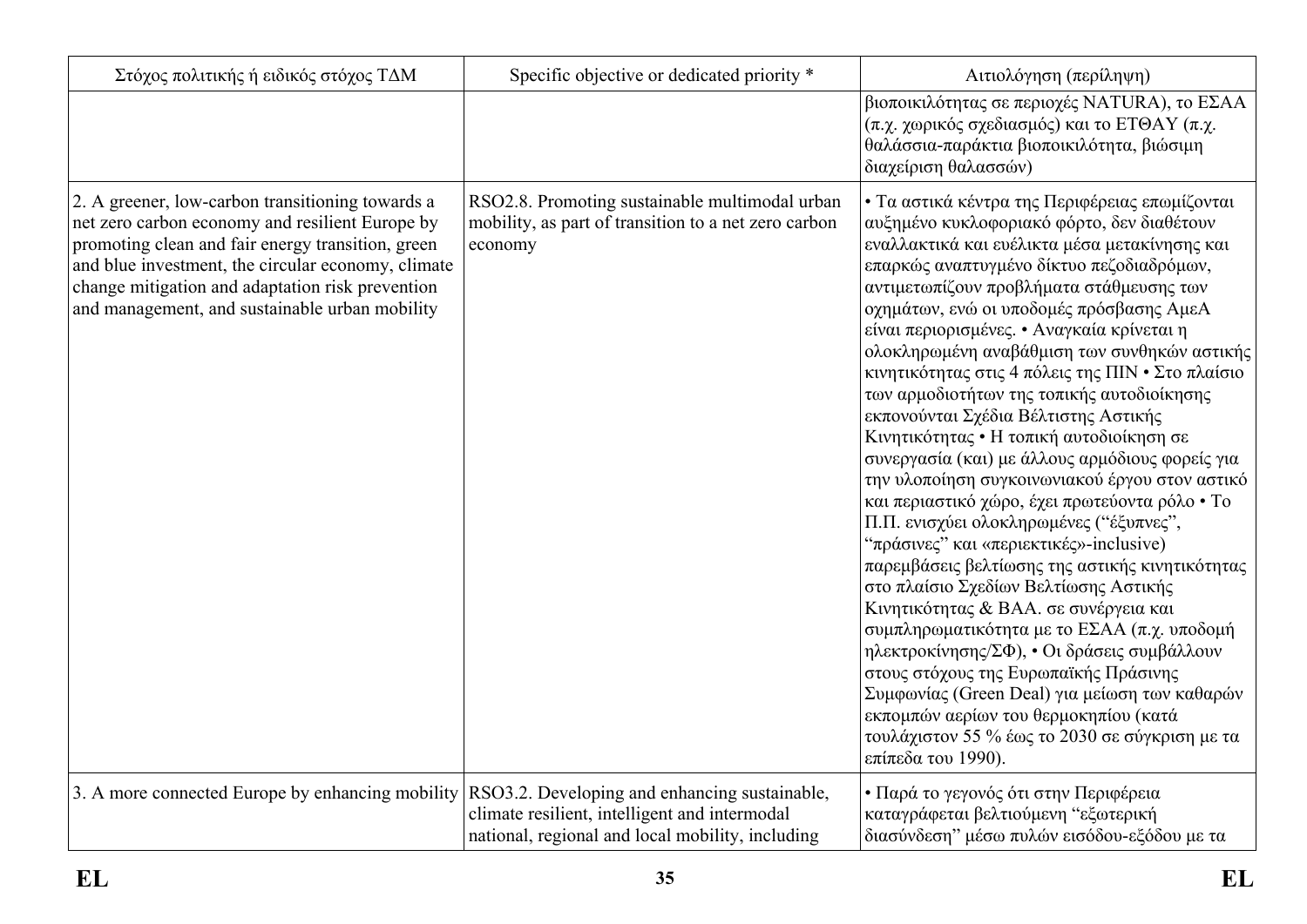| Στόχος πολιτικής ή ειδικός στόχος ΤΔΜ | Specific objective or dedicated priority *            | Αιτιολόγηση (περίληψη)                                                                                                                                                                                                                                                                                                                                                                                                                                                                                                                                                                                                                                                                                                                                                                                                                                                                                                                                                                                                                                                                                                                                                                                                                                                                                                                                                             |
|---------------------------------------|-------------------------------------------------------|------------------------------------------------------------------------------------------------------------------------------------------------------------------------------------------------------------------------------------------------------------------------------------------------------------------------------------------------------------------------------------------------------------------------------------------------------------------------------------------------------------------------------------------------------------------------------------------------------------------------------------------------------------------------------------------------------------------------------------------------------------------------------------------------------------------------------------------------------------------------------------------------------------------------------------------------------------------------------------------------------------------------------------------------------------------------------------------------------------------------------------------------------------------------------------------------------------------------------------------------------------------------------------------------------------------------------------------------------------------------------------|
|                                       | improved access to TEN-T and cross-border<br>mobility | ΔΕΔ-Μ, παραμένει σημαντικό έλλειμμα στην<br>"εσωτερική" δια-συνδεσιμότητα μικρών και<br>μεγάλων νησιών. • Επίσης, το δίκτυο μεταφορών<br>της Περιφέρειας υστερεί σε όρους ασφάλειας. Η<br>παράμετρος αυτή δημιουργεί την ανάγκη<br>βελτιώσεων, προκειμένου να διασφαλιστούν οι<br>συνθήκες ασφαλούς μετακίνησης ανθρώπων και<br>διακίνησης φορτίων προς την ενδοχώρα. • Το<br>Εθνικό Στρατηγικό Σχέδιο Μεταφορών και η<br>εξειδίκευση αυτού για την ΠΙΝ (Περιφερειακό<br>Σχέδιο Μεταφορών) θέτει το πλαίσιο<br>προτεραιοτήτων της περιφερειακής πολιτικής. • Οι<br>αυξημένες ροές προϊόντων και επιβατών<br>(περιλαμβανομένων των τουριστών), καθιστούν<br>αναγκαία την άμεση, ταχεία και ασφαλή χερσαία &<br>θαλάσσια πρόσβαση προς και από τις πύλες<br>εισόδου/εξόδου της Περιφέρειας (λιμάνια και<br>αεροδόμια) και τουριστικές περιοχές • Η<br>αυτοδιοίκηση και οι οργανισμοί λιμένων, ενίοτε σε<br>συνεργασία με τη κεντρική διοίκηση<br>συνεργάζονται στην κατεύθυνση του μετριασμού<br>των αναγκών • Με τους περιορισμένους πόρους<br>που διατίθενται για τον ΣΠ3, κατά προτεραιότητα<br>αντιμετωπίζεονται σημαντικά έργα διασύνδεσεις<br>με ΔΕΔΜ που αποτελούν εκκρεμότητες της ΠΠ<br>2014-2020 (έργα phasing). Ειδικότερα, το Π.Π.<br>εστιάζει στην υλοποίηση κρίσιμων οδικών<br>διασυνδέσεων με τα ΔΕΔ-Μ (αεροδρόμια), σε<br>στοχευμένες παρεμβάσεις για την ασφάλεια & |
|                                       |                                                       | διευκόλυνση των μετακινήσεων, καθώς και<br>βελτίωση ορισμένων λιμενικών υποδομών (πλην                                                                                                                                                                                                                                                                                                                                                                                                                                                                                                                                                                                                                                                                                                                                                                                                                                                                                                                                                                                                                                                                                                                                                                                                                                                                                             |
|                                       |                                                       | άγονης γραμμής), σε συμπληρωματικότητα και<br>συνέργεια με το Τομεακό Πρόγραμμα (π.χ. λιμάνια                                                                                                                                                                                                                                                                                                                                                                                                                                                                                                                                                                                                                                                                                                                                                                                                                                                                                                                                                                                                                                                                                                                                                                                                                                                                                      |
|                                       |                                                       | ενδο-περιφερειακής συνδεσιμότητας) και το ΕΣΑΑ<br>(π.χ. οδική ασφάλεια, αναβάθμιση περιφερειακών                                                                                                                                                                                                                                                                                                                                                                                                                                                                                                                                                                                                                                                                                                                                                                                                                                                                                                                                                                                                                                                                                                                                                                                                                                                                                   |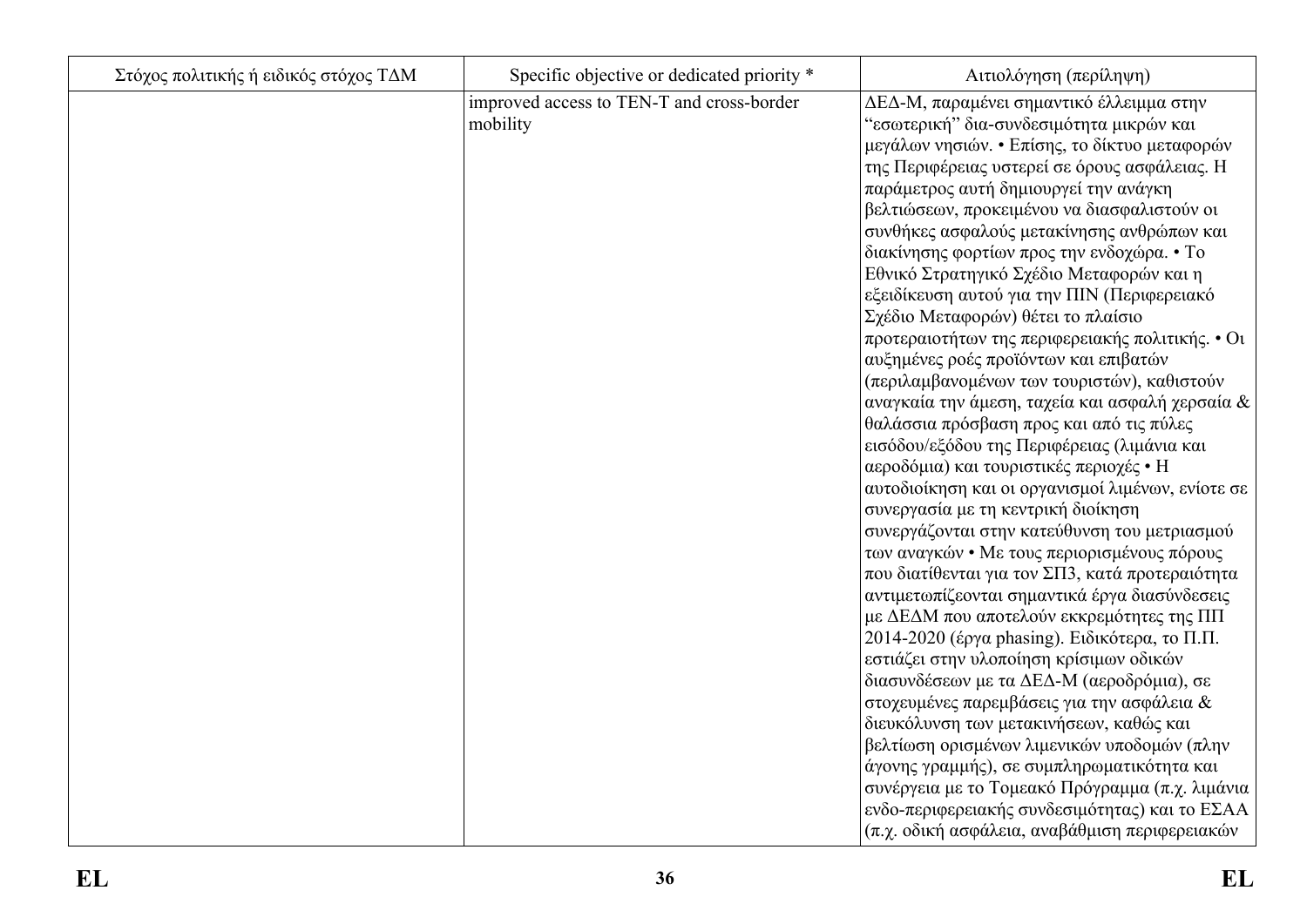| Στόχος πολιτικής ή ειδικός στόχος ΤΔΜ                                                      | Specific objective or dedicated priority *                                                                                                                                                                                                                | Αιτιολόγηση (περίληψη)                                                                                                                                                                                                                                                                                                                                                                                                                                                                                                                                                                                                                                                                                                                                                                                                                                                                                                                                                                                                                                                                                                                                      |
|--------------------------------------------------------------------------------------------|-----------------------------------------------------------------------------------------------------------------------------------------------------------------------------------------------------------------------------------------------------------|-------------------------------------------------------------------------------------------------------------------------------------------------------------------------------------------------------------------------------------------------------------------------------------------------------------------------------------------------------------------------------------------------------------------------------------------------------------------------------------------------------------------------------------------------------------------------------------------------------------------------------------------------------------------------------------------------------------------------------------------------------------------------------------------------------------------------------------------------------------------------------------------------------------------------------------------------------------------------------------------------------------------------------------------------------------------------------------------------------------------------------------------------------------|
|                                                                                            |                                                                                                                                                                                                                                                           | αεροδρομίων). • Ειδικά για την Οδική Ασφάλεια<br>στην ΠΙΝ θα αντιμετωπιστεί βασικά απο τις<br>τομεακές πολιτικές (ΕΣΑΑ) και σε άμεση<br>συνάφεια με το Εθνικό Σχέδιο Οδικής Ασφάλειας.<br>Ειδικότερα, οι δράσεις Οδικής Ασφάλειας που<br>είχαν μελετηθεί από την Εγνατία και<br>επικαιροποίησε προσφατα το ΥΠΟΜΕΔΗΜ θα<br>υλοποιηθούν απο το Ταμείο Ανάκαμψης. Το ΠΕΠ<br>θα χρηματοδοτήσει περιορισμένες και στοχευμένες<br>δράσεις οδικής ασφάλειας.                                                                                                                                                                                                                                                                                                                                                                                                                                                                                                                                                                                                                                                                                                       |
| 4. A more social and inclusive Europe<br>implementing the European Pillar of Social Rights | RSO4.2. Improving equal access to inclusive and<br>quality services in education, training and lifelong<br>learning through developing accessible<br>infrastructure, including by fostering resilience for<br>distance and on-line education and training | • Στο τομέα της εκπαίδευσης, παρά τη βελτίωση<br>των τελευταίων ετών, η ΠΙΝ συνεχίζει να υστερεί<br>έναντι της χώρας, όσον αφορά στο γενικό<br>εκπαιδευτικό επίπεδο του πληθυσμού. Οι υποδομές<br>αποτελούν έναν επιπλέον παράγοντα με επιρροή<br>στο επίπεδο εκπαίδευσης των κατοίκων. • Οι<br>ανάγκες σε εκπαιδευτικές υποδομές παραμένουν<br>πιεστικές λόγω της παλαιότητας αρκετών σχολικών<br>υποδομών, αλλά και των συνεχών<br>«αναδιαρθρώσεων» σε όλες τις βαθμίδες, ενώ η<br>χαρτογράφηση των Αναγκών προσδιορίζει τις<br>προτεραιότητες σε όλες τις βαθμίδες • Ιδιαίτερες<br>είναι οι ανάγκες στην προσχολική εκπαίδευση, οι<br>οποίες θα πρέπει να καλυφθούν λαμβάνοντας<br>υπόψη κατευθύνσεις της Ευρωπαϊκής<br>Πρωτοβουλίας «Εγγύηση για το παιδί» (Child<br>Guarantee). • Επίσης, αυξημένες είναι οι ανάγκες<br>στέγασης και εκπαιδευτικού εξοπλισμού του<br>Ιονίου Πανεπιστημίου, ιδιαίτερα μετά την<br>ενσωμάτωση του ΤΕΙ Ιονίων Νήσων. • Η τοπική<br>αυτοδιοίκηση συνεργάζεται με το περιφερειακό<br>σύστημα εκπαίδευσης στην αποτύπωση των<br>αναγκών και υλοποίηση σχετικών παρεμβάσεων,<br>ενώ σημαντικός είναι ο ρόλος του Ι.Π. Το Π.Π. |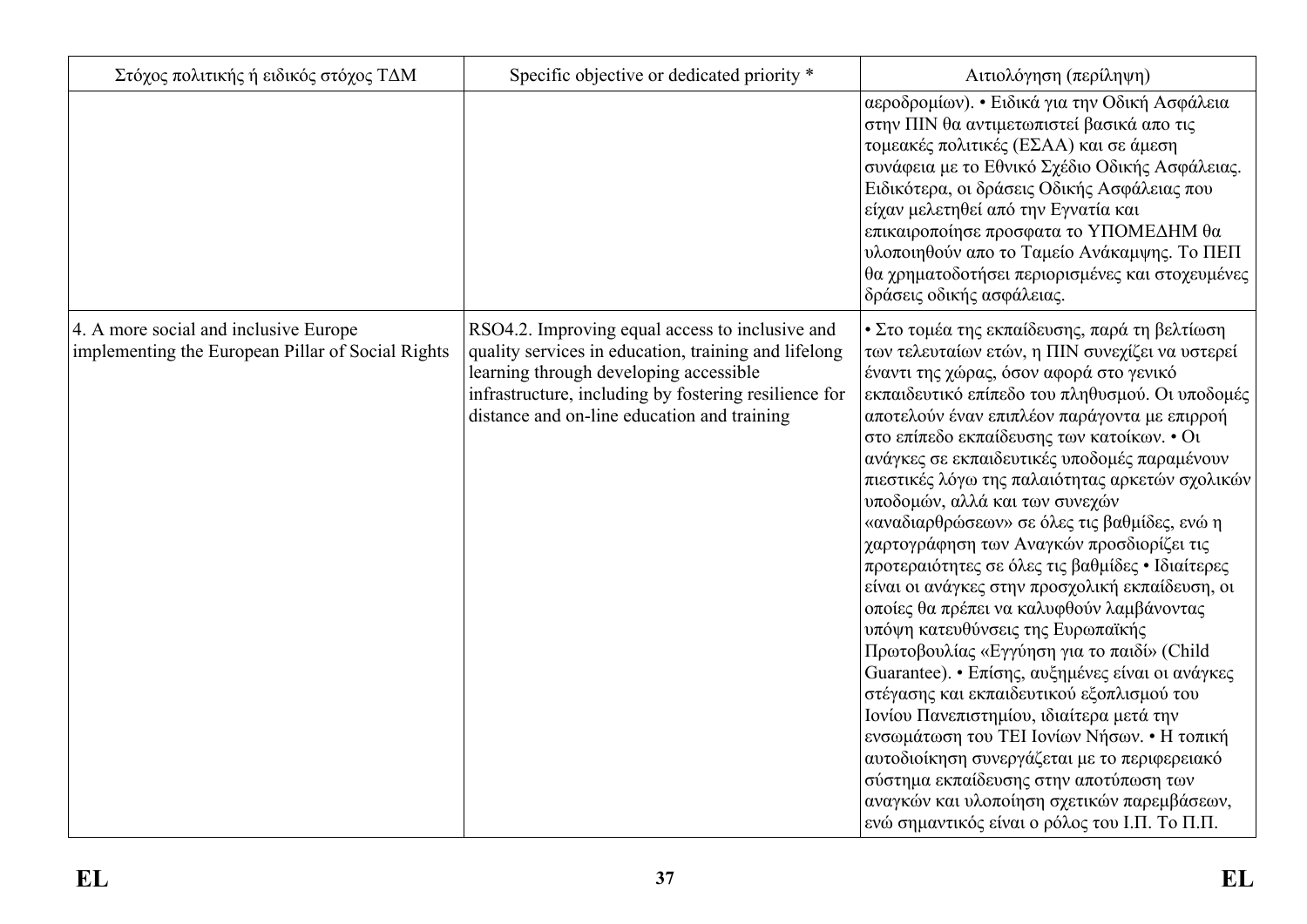| Στόχος πολιτικής ή ειδικός στόχος ΤΔΜ                                                      | Specific objective or dedicated priority *                                                                                                                                                                    | Αιτιολόγηση (περίληψη)                                                                                                                                                                                                                                                                                                                                                                                                                                                                                                                                                                                                                                                                                                                                                                                                                                                                                                                                                                                |
|--------------------------------------------------------------------------------------------|---------------------------------------------------------------------------------------------------------------------------------------------------------------------------------------------------------------|-------------------------------------------------------------------------------------------------------------------------------------------------------------------------------------------------------------------------------------------------------------------------------------------------------------------------------------------------------------------------------------------------------------------------------------------------------------------------------------------------------------------------------------------------------------------------------------------------------------------------------------------------------------------------------------------------------------------------------------------------------------------------------------------------------------------------------------------------------------------------------------------------------------------------------------------------------------------------------------------------------|
|                                                                                            |                                                                                                                                                                                                               | ενισχύει τη βελτίωση των σχολικών υποδομών (με<br>έμφαση στην προσχολική εκπαίδευση) με βάση την<br>επικαιροποίηση της αναλυτικής χαρτογράφησης &<br>προτεραιοποίησης των αναγκών, και αντιμετωπίζει<br>επείγουσες κτιριακές και εξοπλιστικές ανάγκες του<br>Ιονίου Πανεπιστημίου και της ΑΕΝ, που έχουν<br>ωριμάσει την π.π.2014-2020, σε<br>συμπληρωματικότητα και συνέργεια με το<br>Τομεακό Πρόγραμμα (π.χ. γενικά μέτρα στήριξης<br>της εκπαίδευσης εξαιρουμένων των υποδομών) και<br>το ΕΣΑΑ (π.χ. ψηφιακός μετασχηματισμός<br>εκπαίδευσης, αναβάθμιση Επαγγελματικής<br>εκπαίδευσης)                                                                                                                                                                                                                                                                                                                                                                                                           |
| 4. A more social and inclusive Europe<br>implementing the European Pillar of Social Rights | RSO4.5. Ensuring equal access to health care and<br>fostering resilience of health systems, including<br>primary care, and promoting the transition from<br>institutional to family- and community-based care | • Η ΠΙΝ υφίσταται τα γενικότερα δομικά<br>προβλήματα, που χαρακτηρίζουν το σύστημα<br>υγείας στη χώρα. Πέραν από τη σημαντική<br>βελτίωση των περισσότερων νοσοκομειακών<br>υποδομών, η πρωτοβάθμια φροντίδα υγείας<br>υστερεί, όπως και η πρόνοια, όσον αφορά<br>υποδομές, εξοπλισμό και ανθρώπινο δυναμικό • Το<br>πρόβλημα είναι πιο έντονο στις απομακρυσμένες<br>περιοχές, ενώ οι δημογραφικές κ.ά. συνθήκες<br>δημιουργούν ιδιαίτερες ανάγκες για την επαρκή<br>κάλυψη των αναγκών ευπαθών και ευάλωτων<br>ομάδων (ηλικιωμένοι, ΑμεΑ κ.ά.). • Σχεδόν το 8%<br>του πληθυσμού της ΠΙΝ δεν έχει πρόσβαση σε<br>υπηρεσίες υγείας (ΟΟΣΑ). • Ιδιαίτερη ανάγκη<br>αποτελεί η ενίσχυση της αθμιας φροντίδας υγείας<br>και η ολοκλήρωση του εκσυγχρονισμού των<br>υποδομών βθμιας φ.υ. (π.χ. Κεφαλονιά). Η<br>αξιοποίηση της τεχνολογίας μπορεί να συμβάλλει<br>στην υγειονομική κάλυψη απομακρυσμένων<br>περιοχών • Η συνεργασία ΔΥΠΕ και Νοσοκομείων<br>εξασφαλίζει τη στοχευμένη αντιμετώπιση αναγκών |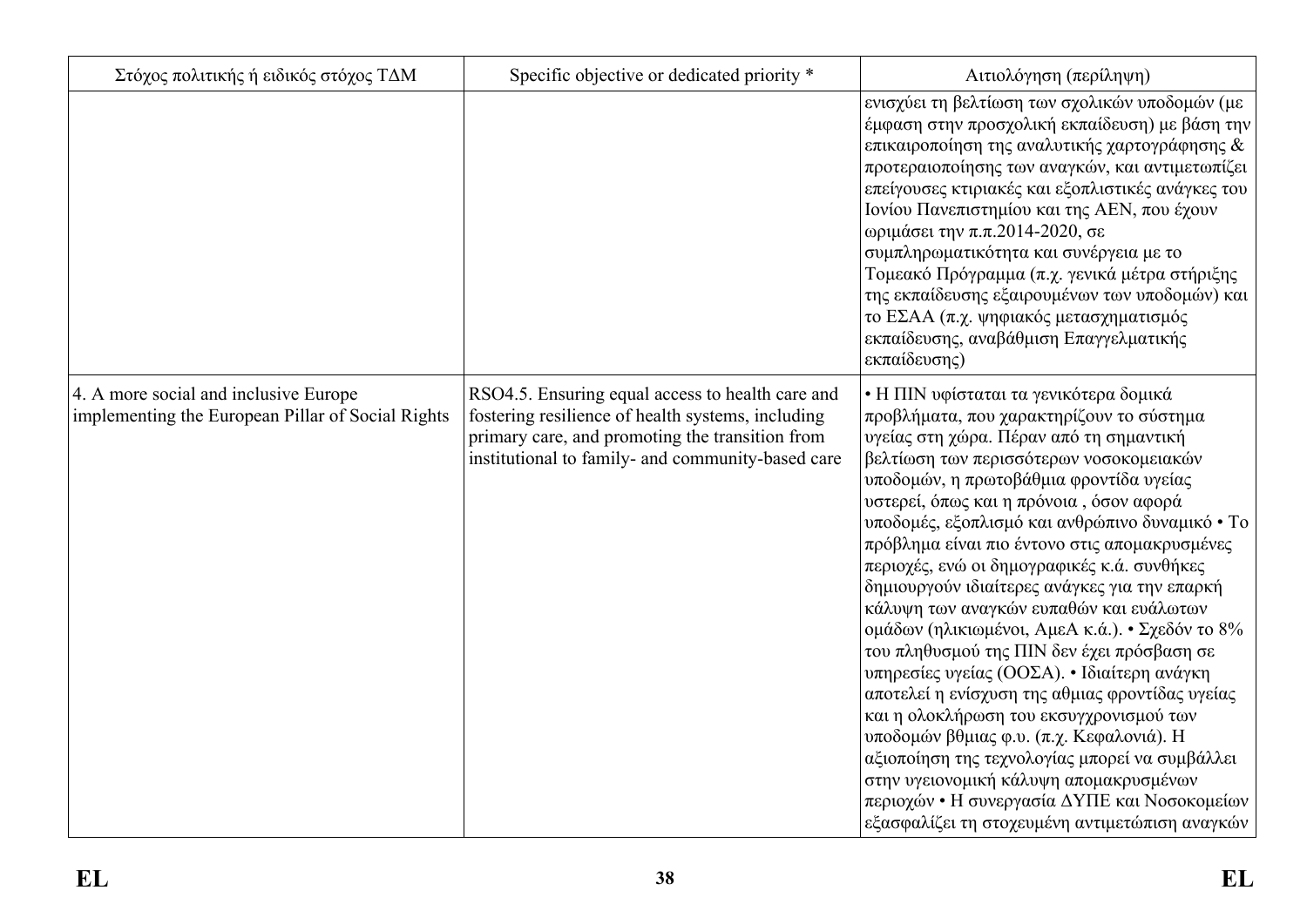| Στόχος πολιτικής ή ειδικός στόχος ΤΔΜ                                                      | Specific objective or dedicated priority *                                                                                          | Αιτιολόγηση (περίληψη)                                                                                                                                                                                                                                                                                                                                                                                                                                                                                                                                                                                                                                                                                                                                                                                                                                                                           |
|--------------------------------------------------------------------------------------------|-------------------------------------------------------------------------------------------------------------------------------------|--------------------------------------------------------------------------------------------------------------------------------------------------------------------------------------------------------------------------------------------------------------------------------------------------------------------------------------------------------------------------------------------------------------------------------------------------------------------------------------------------------------------------------------------------------------------------------------------------------------------------------------------------------------------------------------------------------------------------------------------------------------------------------------------------------------------------------------------------------------------------------------------------|
|                                                                                            |                                                                                                                                     | υγειονομικής περίθαλψης • Το Π.Π. εστιάζει στην<br>αναβάθμιση των υποδομών πρωτοβάθμιας<br>περίθαλψης (Κ.Υ. κλπ) και ενισχύει στοχευμένα<br>την ολοκλήρωση του εκσυγχρονισμού των<br>υποδομών/εξοπλισμού δευτεροβάθμιας<br>περίθαλψης σε συμπληρωματικότητα και<br>συνέργεια με το ΕΣΑΑ (π.χ. ενίσχυση συστήματος<br>υγείας, στοχευμένες υπηρεσίες ψυχικής υγείας &<br>κατ' οίκον νοσηλείας, κλπ) • Επιπρόσθετα, τα<br>τελευταία έτη, με τη συμβολή και των κοινοτικών<br>πόρων, έχει αναπτυχθεί ένα ικανοποιητικό δίκτυο<br>προστασίας (κοινωνικές δομές, υπηρεσίες κλπ)<br>στην ΠΙΝ για την προώθηση της κοινωνικής<br>ένταξης. Ωστόσο, οι προνοιακές ανάγκες σε<br>υποδομές ευπαθών ομάδων (με έμφαση στους<br>ηλικιωμένους) παραμένουν αυξημένες. • Το Π.Π.<br>ενισχύει τη στοχευμένη κάλυψη προνοιακών<br>αναγκών (κυρίως ηλικιωμένων, ειδικών &<br>ευάλωτων ομάδων) σε υποδομές-εξοπλισμό. |
| 4. A more social and inclusive Europe<br>implementing the European Pillar of Social Rights | RSO4.6. Enhancing the role of culture and<br>sustainable tourism in economic development,<br>social inclusion and social innovation | • Τα Ιόνια Νησιά αποτελούν αποτελούν διάσημο<br>τουριστικό προορισμό εντός και εκτός<br>Ελλάδας. Παράλληλα διαθέτουν πλούσιο<br>πολιτιστικό απόθεμα. Σε όλο το χώρο συναντώνται<br>στοιχεία από την κοινή πολιτιστική κληρονομιά,<br>που αντικατοπτρίζεται στο μεγάλο αριθμό<br>μνημείων πολιτιστικής κληρονομιάς (φρούρια,<br>αρχαιολογικοί χώροι, εκκλησίες κ.ά.) Τα<br>χαρακτηριστικά αυτά της Περιφέρειας μπορούν να<br>αξιοποιηθούν τόσο για την οικονομική ανάπτυξη,<br>όσο και για τη διασφάλιση της κοινωνικής συνοχής<br>των νησιών. • Οι ανάγκες προστασία και ήπιας<br>αξιοποίησης παραμένουν σημαντικές λόγω και της<br>μεγάλης διασποράς. • Το Υπουργείο Πολιτιμού με<br>τις αποκεντρωμένες υπηρεσίες του σε συνεργασία                                                                                                                                                             |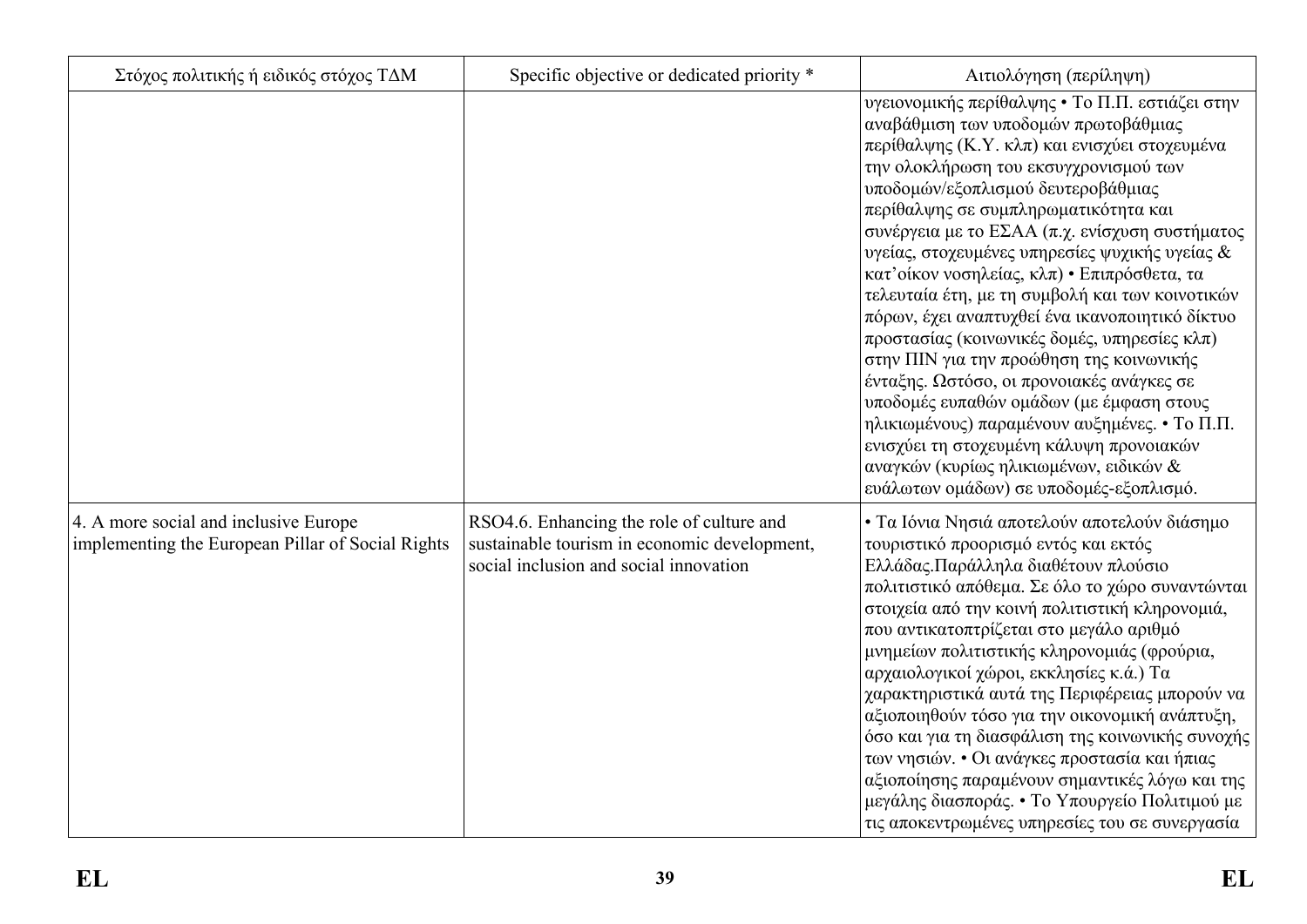| Στόχος πολιτικής ή ειδικός στόχος ΤΔΜ                                                      | Specific objective or dedicated priority *                                                                                                                                                                                                                                                                                                                               | Αιτιολόγηση (περίληψη)                                                                                                                                                                                                                                                                                                                                                                                                                                                                                                                                                                                                                                                                                                                                                                                                                                                                                                                                                                                                                                                                                                                                                                                                      |
|--------------------------------------------------------------------------------------------|--------------------------------------------------------------------------------------------------------------------------------------------------------------------------------------------------------------------------------------------------------------------------------------------------------------------------------------------------------------------------|-----------------------------------------------------------------------------------------------------------------------------------------------------------------------------------------------------------------------------------------------------------------------------------------------------------------------------------------------------------------------------------------------------------------------------------------------------------------------------------------------------------------------------------------------------------------------------------------------------------------------------------------------------------------------------------------------------------------------------------------------------------------------------------------------------------------------------------------------------------------------------------------------------------------------------------------------------------------------------------------------------------------------------------------------------------------------------------------------------------------------------------------------------------------------------------------------------------------------------|
|                                                                                            |                                                                                                                                                                                                                                                                                                                                                                          | με την αυτοδιοίκηση και άλλους εμπλεκόμενους<br>φορείς (Εκκλησία κ.ά.) αναπτύσσει σημαντικό<br>ρόλο όσον αφορά στην προστασία. • Το Π.Π.<br>ενισχύει στοχευμένα τμήματα της πολιτιστικής<br>κληρονομιάς, κυρίως εκείνα που είναι διάσπαρτα<br>στην ενδοχώρα και έχουν ωριμάσει κατά την<br>π.π.2014-2020 (άλλες πολιτισμού υλοποιούνται και<br>στο πλαίσιο των ΟΧΕ)                                                                                                                                                                                                                                                                                                                                                                                                                                                                                                                                                                                                                                                                                                                                                                                                                                                         |
| 4. A more social and inclusive Europe<br>implementing the European Pillar of Social Rights | ESO4.1. Improving access to employment and<br>activation measures of all jobseekers, in particular<br>youth people, especially through the<br>implementation of the Youth Guarantee, long-term<br>unemployed and disadvantaged groups on the<br>labour market, and of inactive people, as well as<br>through the promotion of self-employment and the<br>social economy; | •Η αγορά εργασίας στην ΠΙΝ κατά τη διάρκεια της<br>οικονομικής κρίσης παρουσίασε ανθεκτικότητα<br>λόγω του τουρισμού. Ωστόσο η κρίση που<br> δημιούργησε η πανδημία της νόσου COVID 19,<br>επιδείνωσε την κατάσταση δεδομένου ότι ο<br>τουρισμός όπως και γενικότερα ο τομέας των<br>υπηρεσιών, επλήγησαν σε σημαντικό βαθμό.<br>Ενδεικτικά αναφέρεται ότι με βάση στατιστικά<br>στοιχεία του ΟΑΕΔ, για τον μήνα Δεκ. 2020 οι<br>άνεργοι στην ΠΙΝ που αναζητούαν εργασία,<br>αυξήθηκαν κατά 8,0% έναντι του αντίστοιχου<br>μήνα το 2019. • Γενικά η αγορά εργασίας<br>χαρακτηρίζεται από έντονη εποχικότητα στην<br>απασχόληση και θέσεις εργασίας χαμηλής<br>εξειδίκευσης, ενώ καταγράφεται αυξητική τάση<br>ανέργων υψηλού εκπαιδευτικού επιπέδου, με<br>παράλληλη αύξηση μεριδίου ανέργων «υψηλής<br>εξειδίκευσης». • Το Π.Π., μέσω ενεργητικών<br>δράσεων απασχόλησης, επιδιώκει την υποστήριξη<br>των ανέργων της Περιφέρειας σε συνέργεια με<br>Τοπικές Στρατηγικές Ολοκληρωμένης Χωρικής<br>Ανάπτυξης (ΟΧΕ-ΒΑΑ/Π.Π. και<br>ΤΑΠΟΤΟΚ/ΠΑΑ) με κατά προτεραιότητα εστίαση<br>σε τομείς τηε RIS και, σε συμπληρωματικότητα<br>και συνέργεια με το Τομεακό Πρόγραμμα (π.χ.<br>προώθηση απασχόλησης γενικά για τον πληθυσμό |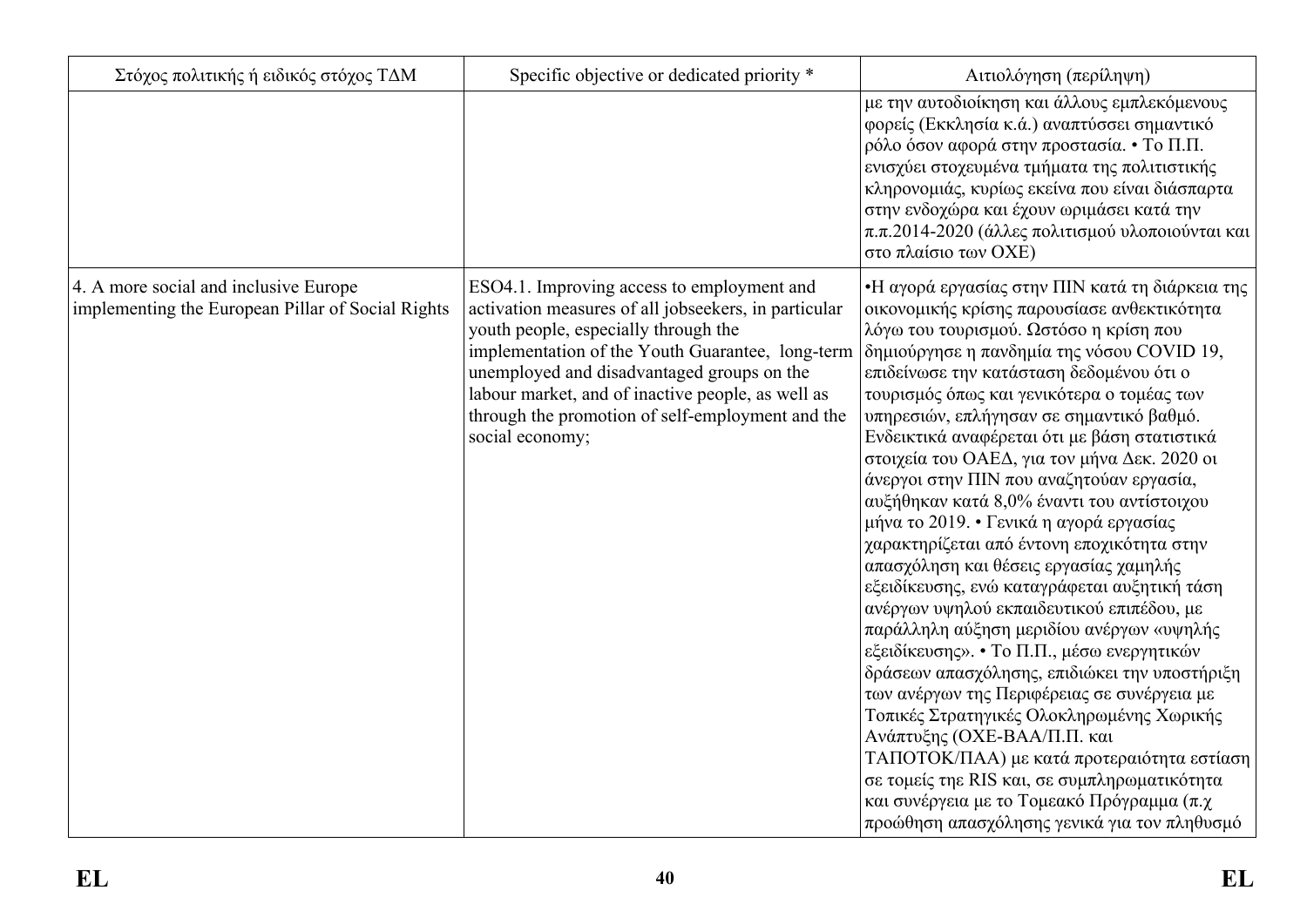| Στόχος πολιτικής ή ειδικός στόχος ΤΔΜ                                                      | Specific objective or dedicated priority *                                                                                                                                                                                                                                                                                                                                                                                 | Αιτιολόγηση (περίληψη)                                                                                                                                                                                                                                                                                                                                                                                                                                                                                                                                                                                                                                                                                                                                                                                                                                                                                                                                                                                                                       |
|--------------------------------------------------------------------------------------------|----------------------------------------------------------------------------------------------------------------------------------------------------------------------------------------------------------------------------------------------------------------------------------------------------------------------------------------------------------------------------------------------------------------------------|----------------------------------------------------------------------------------------------------------------------------------------------------------------------------------------------------------------------------------------------------------------------------------------------------------------------------------------------------------------------------------------------------------------------------------------------------------------------------------------------------------------------------------------------------------------------------------------------------------------------------------------------------------------------------------------------------------------------------------------------------------------------------------------------------------------------------------------------------------------------------------------------------------------------------------------------------------------------------------------------------------------------------------------------|
|                                                                                            |                                                                                                                                                                                                                                                                                                                                                                                                                            | ή / και στοχευμένες δράσεις για τους Νέους εκτός<br>Εκπαίδευσης, Απασχόλησης ή Κατάρτισης) και το<br>EΣΑΑ (π.χ.ΚΠΑ)                                                                                                                                                                                                                                                                                                                                                                                                                                                                                                                                                                                                                                                                                                                                                                                                                                                                                                                          |
| 4. A more social and inclusive Europe<br>implementing the European Pillar of Social Rights | ESO4.6. Promoting equal access to and completion<br>of quality and inclusive education and training, in<br>particular for disadvantaged groups, from early<br>childhood education and care through general and<br>vocational education and training, to tertiary level,<br>as well as adult education and learning, including<br>facilitating learning mobility for all and<br>accessibility for persons with disabilities | • Ο Πυλώνας Ευρωπαϊκών Δικαιωμάτων (αρχή 1)<br>προβλέπει το γενικό δικαίωμα σε εκπαίδευση και<br>κατάρτιση σε όλη τη διάρκεια του βίου ενός<br>ατόμου. • Σε ότι αφορά τις ειδικές ανάγκες των<br>ατόμων με αναπηρίες ή των ατόμων από<br>μειονεκτούντα περιβάλλοντα, όπως αναφέρεται<br>στον Πυλώνα, θα πρέπει να λαμβάνονται υπόψη,<br>έτσι ώστε να εξασφαλίζεται η πρόσβασή τους σε<br>ισότιμη βάση. Καίριας σημασίας είναι η<br>παρέμβαση σε πρώιμο στάδιο και η<br>εξατομικευμένη βοήθεια και στήριξη. • Επίσης, το<br>δικαίωμα στην εκπαίδευση για κάθε παιδί<br>προβλέπεται στην Ευρωπαϊκή Εγγύηση για το<br>Παιδί, καθώς και στο Εθνικό Σχέδιο Δράσης για τα<br>δικαιώματα του Παιδιού. Επιπλέον θα ληφθεί<br>υπόψη και το Εθνικό Σχέδιο Δράσης για τα Άτομα<br>με Αναπηρία. • Το Π.Π.Σ εστιάζει στην<br>υποστήριξη των παιδιών συμπεριλαμβανομενων<br>αυτών με αναπηρία ή/ και με ειδικές εκπαιδευτικές<br>ανάγκες για την ισότιμη προσβασή τους στην<br>εκπαίδευση, σε συμπληρωματικότητα και<br>συνέργεια με το Τομεακό Πρόγραμμα. |
| 4. A more social and inclusive Europe<br>implementing the European Pillar of Social Rights | ESO4.8. Fostering active inclusion with a view to<br>promoting equal opportunities, non-discrimination<br>and active participation, and improving<br>employability, in particular for disadvantaged<br>groups                                                                                                                                                                                                              | • Στα Ιόνια Νησιά το 54% των ανέργων είναι<br>μακροχρόνια άνεργοι και το 19,5% των νέων στην<br>ηλικιακή ομάδα 15-24 αποκλείονται από την<br>εκπαίδευση ή την αγορά εργασίας (ΟΟΣΑ).<br>Επιπλέον, το τμήμα του πληθυσμού που κινδυνεύει<br>από τη φτώχεια και τον κοινωνικό αποκλεισμό<br>ανέρχεται στο 28%. • Σύμφωνα με το Σχέδιο<br>Δράσης του Ευρωπαϊκού Πυλώνα Κοινωνικών<br>Δικαιωμάτων, το 78% των ατόμων ηλικίας 20 έως                                                                                                                                                                                                                                                                                                                                                                                                                                                                                                                                                                                                              |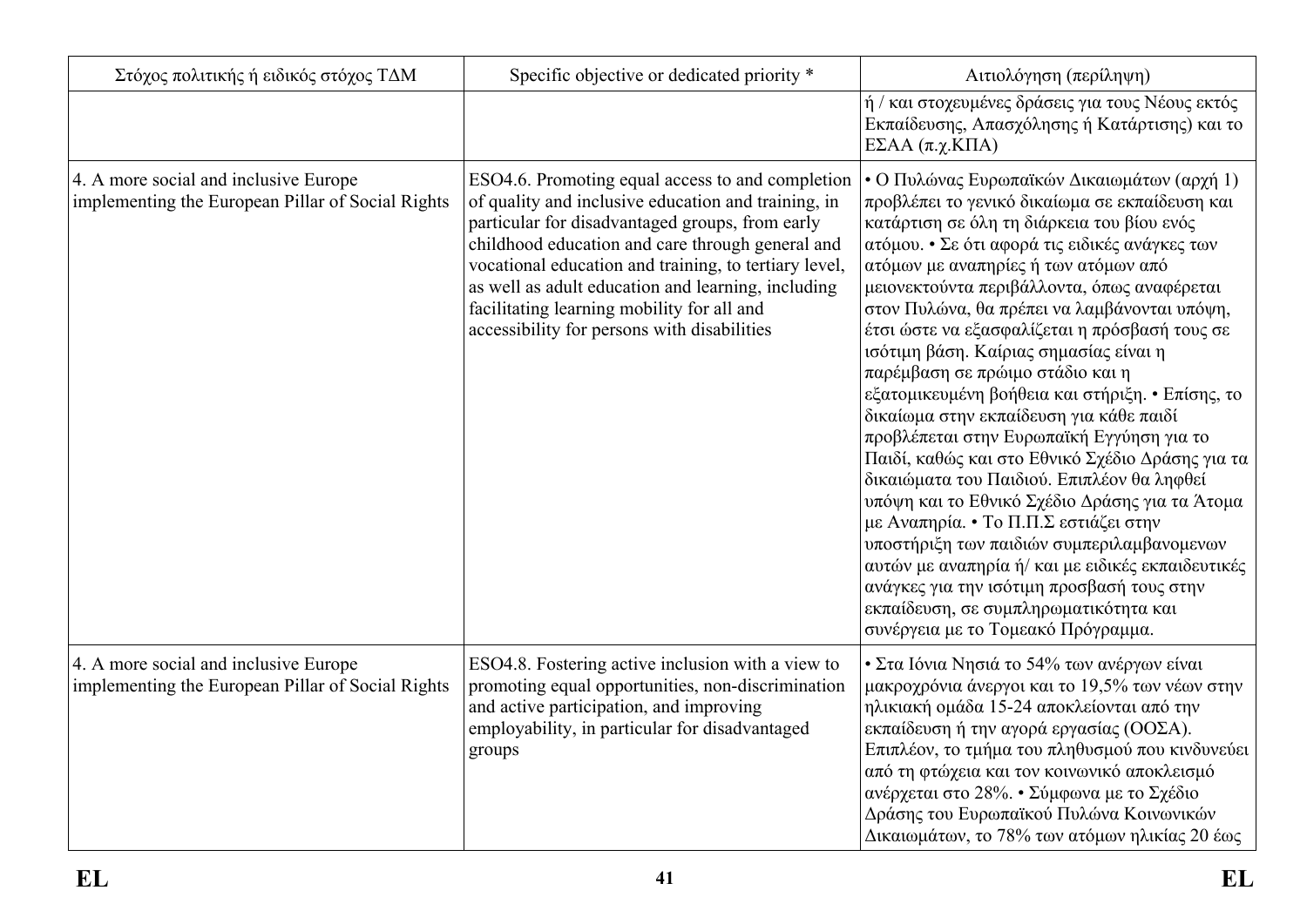| Στόχος πολιτικής ή ειδικός στόχος ΤΔΜ                                                      | Specific objective or dedicated priority *                                                                                                                                                                                                                                                                                                                                                                                                         | Αιτιολόγηση (περίληψη)                                                                                                                                                                                                                                                                                                                                                                                                                                                                                                                                                                                                    |
|--------------------------------------------------------------------------------------------|----------------------------------------------------------------------------------------------------------------------------------------------------------------------------------------------------------------------------------------------------------------------------------------------------------------------------------------------------------------------------------------------------------------------------------------------------|---------------------------------------------------------------------------------------------------------------------------------------------------------------------------------------------------------------------------------------------------------------------------------------------------------------------------------------------------------------------------------------------------------------------------------------------------------------------------------------------------------------------------------------------------------------------------------------------------------------------------|
|                                                                                            |                                                                                                                                                                                                                                                                                                                                                                                                                                                    | 64 ετών πρέπει να εργάζονται (στόχος ΕΕ έως το<br>2030). • Η ένταξη στην αγορά εργασίας, η<br>βελτίωση της απασχολησιμότητας και η πρόσβαση<br>στην απασχόληση», αποτελεί βασική στόχευση της<br>Εθνικής Στρατηγικής Κοινωνικής Ένταξης 2021-<br>2027. • Το Π.Π. έχει ως προτεραιότητα την<br>εφαρμογή ενεργητικών δράσεων για την προώθηση<br>στην απασχόληση και την κοινωνική ένταξη των<br>ευάλωτων ομάδων του πληθυσμού, αξιοποιώντας<br>και την Κ.Ο. σε συμπληρωματικότητα και<br>συνέργεια με το Τομεακό Πρόγραμμα (π.χ<br>προγράμματα, κατάρτισης, συμβουλευτικής, κλπ).                                          |
| 4. A more social and inclusive Europe<br>implementing the European Pillar of Social Rights | ESO4.10. Promoting the socio-economic<br>integration of marginalised communities, such as<br>Roma people                                                                                                                                                                                                                                                                                                                                           | • Η ένταξη των Ρομά σε κοινωνικό και οικονομικό<br>επίπεδο αποτελεί βασικό στόχο της Εθνικής<br>Στρατηγικής Κοινωνικής Ένταξης των Ρομά, όπως<br>και της Εθνικής Στρατηγικής για την Κοινωνική<br>Ένταξη 2021-2027. • Σε περιοχές της ΠΙΝ<br>υπάρχουν ομάδες Ρομά (εκτιμώμενος συνολικός<br>πληθυσμός περί τα 650 άτομα, στοιχεία 2017/<br>Υπουργείο Εργασίας) που χαρακτηρίζονται από<br>περιορισμένη κοινωνική ένταξη • Το Π.Π. εστιάζει<br>στην ανάληψη κατάλληλων μέτρων για την<br>πολύπλευρη υποστήριξη της εν λόγω κοινότητας<br>των ΡΟΜΑ προκειμένου να ενταχθεί στην<br>κοινωνία και την οικονομία της περιοχής. |
| 4. A more social and inclusive Europe<br>implementing the European Pillar of Social Rights | ESO4.11. Enhancing the equal and timely access to<br>quality, sustainable and affordable services,<br>including services that promote the access to<br>housing and person-centred care including<br>healthcare; modernising social protection systems,<br>including promoting access to social protection,<br>with a particular focus on children and<br>disadvantaged groups; improving accessibility<br>including for persons with disabilities, | • Ο πληθυσμός της Περιφέρειας ζει κυρίως σε<br>μικρές πόλεις (το ποσοστό αστικοποίησης είναι<br>36,5%, που είναι σχεδόν το μισό του εθνικού<br>μέσου όρου). Η γήρανση αποτελεί ένα σημαντικό<br>ζήτημα, καθώς το μερίδιο του πληθυσμού στην<br>ΠΙΝ άνω των 70 ετών είναι υψηλότερο σε<br>σύγκριση με τα ελληνικά επίπεδα ή/και τα επίπεδα<br>της ΕΕ (ο δείκτης εξάρτησης ηλικιωμένων το 2019<br>ήταν στο 37%, που είναι πάνω από τον εθνικό                                                                                                                                                                               |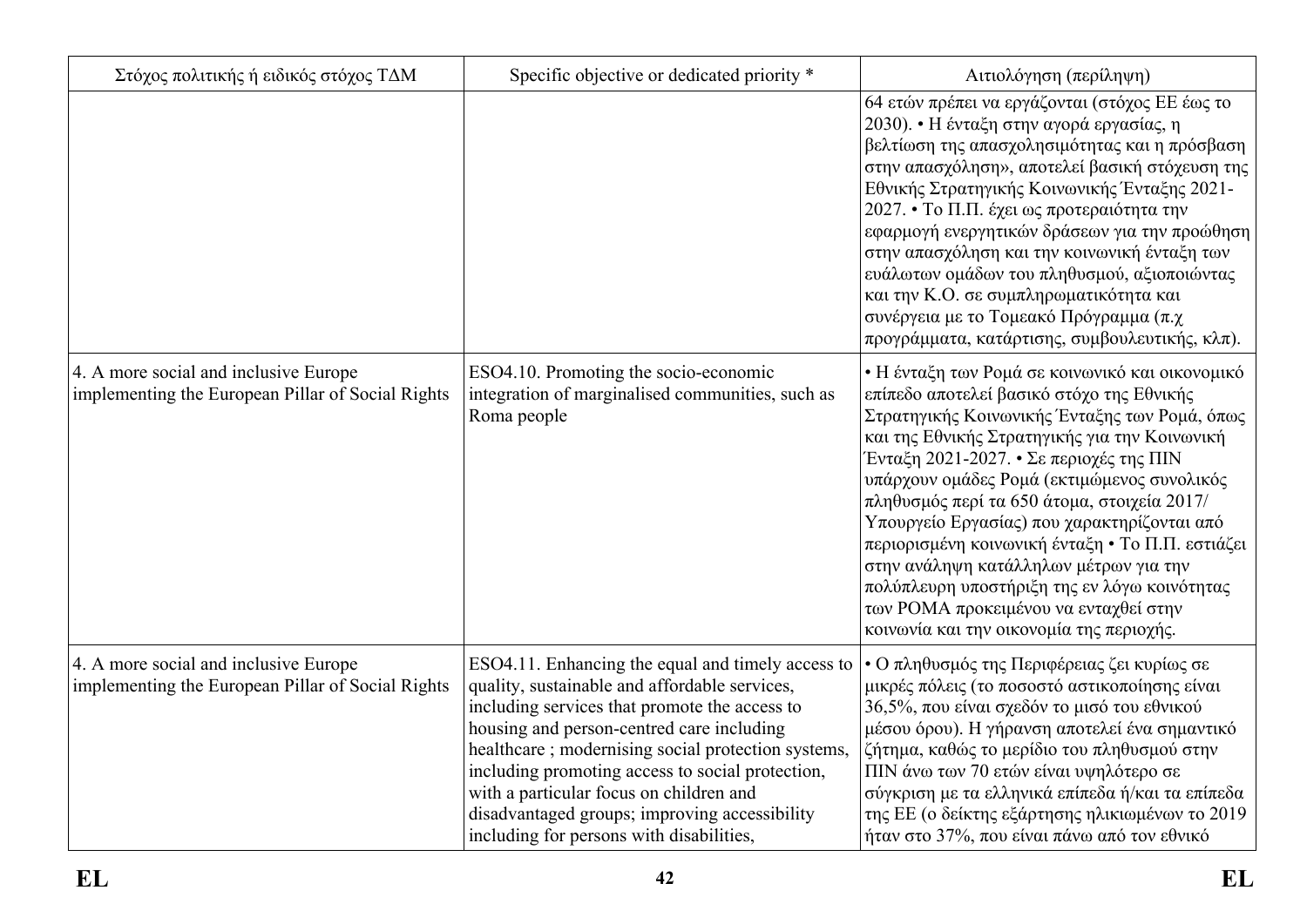| Στόχος πολιτικής ή ειδικός στόχος ΤΔΜ                                                      | Specific objective or dedicated priority *                                                                                                     | Αιτιολόγηση (περίληψη)                                                                                                                                                                                                                                                                                                                                                                                                                                                                                                                                                                                                                                                                                                                                                                                                                                                                                                                                                                                                                                                                                                                                                                                                 |  |  |
|--------------------------------------------------------------------------------------------|------------------------------------------------------------------------------------------------------------------------------------------------|------------------------------------------------------------------------------------------------------------------------------------------------------------------------------------------------------------------------------------------------------------------------------------------------------------------------------------------------------------------------------------------------------------------------------------------------------------------------------------------------------------------------------------------------------------------------------------------------------------------------------------------------------------------------------------------------------------------------------------------------------------------------------------------------------------------------------------------------------------------------------------------------------------------------------------------------------------------------------------------------------------------------------------------------------------------------------------------------------------------------------------------------------------------------------------------------------------------------|--|--|
|                                                                                            | effectiveness and resilience of healthcare systems<br>and long-term care services                                                              | μ.ο.). Το 8% του πληθυσμού δεν έχει πρόσβαση σε<br>υπηρεσίες υγείας, ενώ το 28% του πληθυσμού<br>κινδυνεύει από τη φτώχεια και τον κοινωνικό<br>αποκλεισμό. (ΟΟΣΑ). Επίσης, το 9,4% του<br>πληθυσμού της Περιφέρειας αντιμετωπίζει σοβαρή<br>αναπηρία και το 17,5% μέτριους περιορισμούς<br>(Ε.Σ.Α.μεΑ., 2019). • Μέριμνα θα πρέπει να<br>ληφθεί για την πρόσβαση σε δομές και υπηρεσίες,<br>επιμέρους ομάδων του πληθυσμού που<br>αντιμετωπίζουν ιδιαίτερες συνθήκες (όπως ΑμεΑ,<br>γυναίκες θύματα βίας, κλπ.). • Στο πλαίσιο αυτό,<br>βασική προτεραιότητα του Π.Π. αποτελεί η<br>διασφάλιση της πρόσβασης των κατοίκων και<br>ειδικά των ευάλωτων ομάδων, σε κοινωνικές<br>υπηρεσίες, σε υπηρεσίες κοινωνικής φροντίδας,<br>καθώς και σε υπηρεσίες υγείας (λαμβάνοντας<br>υπόψη βασικές Εθνικές Στρατηγικές όπως η<br>Εθνική Στρατηγική Κοινωνικής Ένταξης, η Εθνική<br>Στρατηγική για την Αποϊδρυματοποίηση, το<br>Εθνικό Σχέδιο Δράσης για την Ισότητα των<br>Φύλων, το Εθνικό Σχέδιο Δράσης για τη Δημόσια<br>Υγεία 2021-2025) για τις ευπαθείς ομάδες, σε<br>συμπληρωματικότητα και συνέργεια με το<br>Τομεακό Πρόγραμμα (π.χ συμβουλευτική στήριξη)<br>και το ΕΣΑΑ (π.χ. πρόσβαση σε κοινωνικές<br>πολιτικές) |  |  |
| 4. A more social and inclusive Europe<br>implementing the European Pillar of Social Rights | ESO4.12. Promoting social integration of people at<br>risk of poverty or social exclusion, including the<br>most deprived persons and children | • Σύμφωνα με το Σχέδιο Δράσης του Ευρωπαϊκού<br>Πυλώνα Κοινωνικών Δικαιωμάτων, ο αριθμός των<br>ατόμων που διατρέχουν κίνδυνο φτώχειας ή<br>κοινωνικού αποκλεισμού πρέπει να μειωθεί κατά<br>τουλάχιστον 15 εκατομμύρια (στόχος ΕΕ έως το<br>2030). • Η καταπολέμηση του κινδύνου της<br>φτώχειας και του προβλήματος έλλειψης στέγης ή<br>πρόσβασης σε προσιτή στέγη, αποτελεί βασικό                                                                                                                                                                                                                                                                                                                                                                                                                                                                                                                                                                                                                                                                                                                                                                                                                                 |  |  |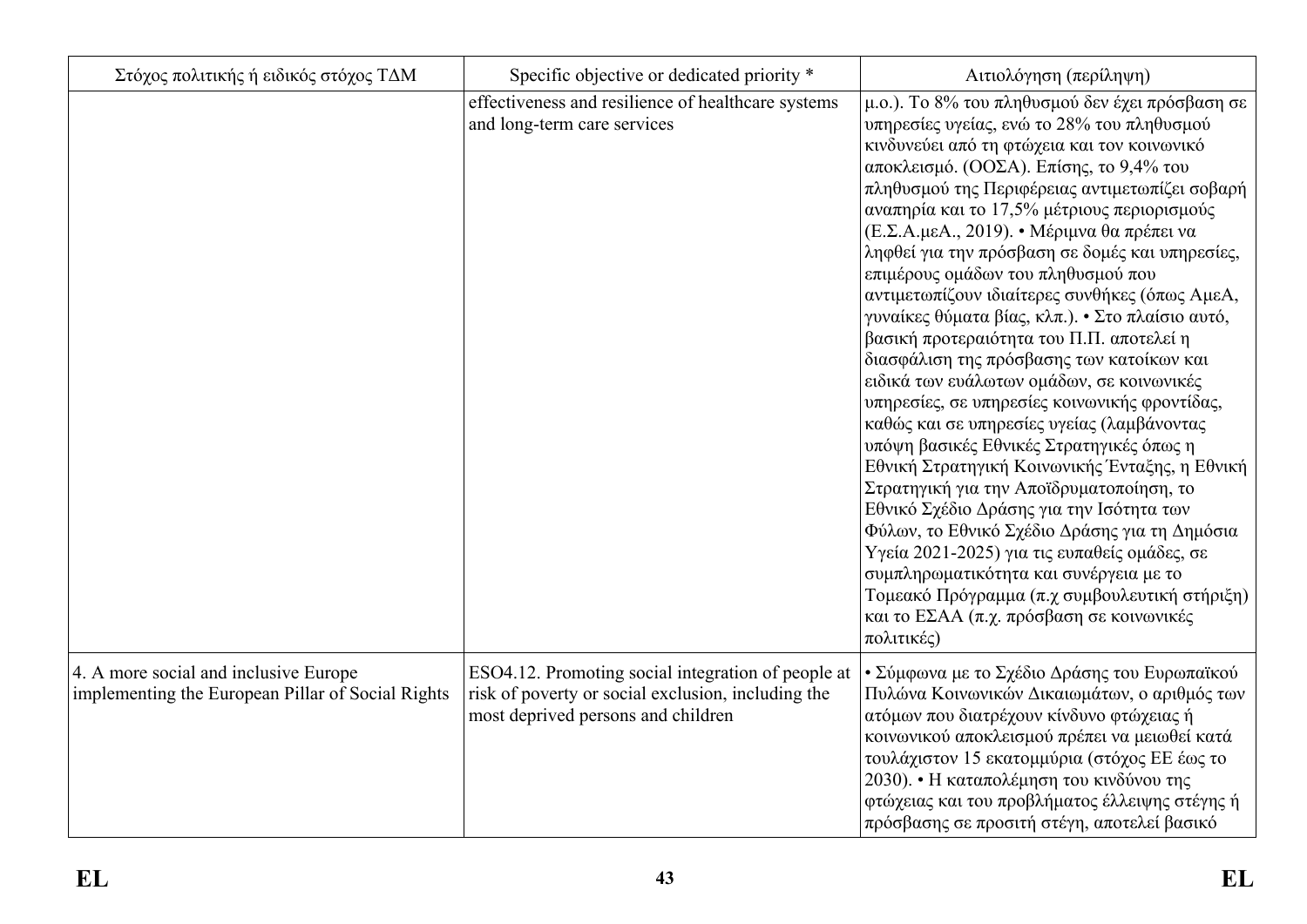| Στόχος πολιτικής ή ειδικός στόχος ΤΔΜ                                                                                                          | Specific objective or dedicated priority *                                                                                                                                          | Αιτιολόγηση (περίληψη)                                                                                                                                                                                                                                                                                                                                                                                                                                                                                                                                                                                                                                                                                                                                                                                                                                                                                                           |
|------------------------------------------------------------------------------------------------------------------------------------------------|-------------------------------------------------------------------------------------------------------------------------------------------------------------------------------------|----------------------------------------------------------------------------------------------------------------------------------------------------------------------------------------------------------------------------------------------------------------------------------------------------------------------------------------------------------------------------------------------------------------------------------------------------------------------------------------------------------------------------------------------------------------------------------------------------------------------------------------------------------------------------------------------------------------------------------------------------------------------------------------------------------------------------------------------------------------------------------------------------------------------------------|
|                                                                                                                                                |                                                                                                                                                                                     | στόχο της Εθνικής Στρατηγικής Κοινωνικής<br>Ένταξης 2021-2027. • Με βάση στοιχεία του<br>ΟΟΣΑ, το 28% του πληθυσμού κινδυνεύει από<br>φτώχεια και κοινωνικό αποκλεισμό. • Με βάση<br>στοιχεία ΕΛΣΤΑΤ (2019), η παιδική φτώχεια<br>(παιδιά ηλικίας 0-17 ετών) σε επίπεδο χώρας<br>ανέρχεται σε 21,1%, τιμή υψηλότερη του<br>ευρωπαϊκού μ.ο Η φροντίδα και στήριξη των<br>παιδιών αποτελεί βασική αρχή του Ευρωπαϊκού<br>Πυλώνα Κοινωνικών Δικαιωμάτων, της<br>Ευρωπαϊκής Εγγύησης για το Παιδί, καθώς και του<br>Εθνικού Σχεδίου Δράσης για τα δικαιώματα του<br>Παιδιού. • Το Π.Π. έχει ως βασική προτεραιότητα,<br>μέσω κατάλληλων μέτρων, την κάλυψη βασικών<br>αναγκών, αλλά και την ενεργό ένταξη ατόμων που<br>διαβιούν σε συνθήκες ακραίας φτώχειας (έμφαση<br>σε παιδιά και αστέγους), σε συμπληρωματικότητα<br>και συνέργεια με το Τομεακό Πρόγραμμα (για<br>επιστιστική βοήθεια και κάλυψη αναγκών υλικής<br>στέρησης). |
| 5. A Europe closer to citizens by fostering the<br>sustainable and integrated development of all types<br>of territories and local initiatives | RSO5.1. Fostering the integrated and inclusive<br>social, economic and environmental development,<br>culture, natural heritage, sustainable tourism, and<br>security in urban areas | Α.Στον αστικό χώρο οι προκλήσεις αφορούν στην<br>αξιοποίηση των συγκριτικών πλεονεκτημάτων των<br>πόλεων, τη διασφάλιση της αστικής αειφορίας και<br>στην αντιμετώπιση κρίσιμων κοινωνικών<br>ζητημάτων • Στις αστικές περιοχές της ΠΙΝ<br>κυριαρχεί η συγκέντρωση διοικητικών υπηρεσιών,<br>ανθρώπινου δυναμικού και σημαντικού μέρους της<br>οικονομικής δραστηριότητας. Ανάλογα δε με το<br>βαθμό συγκέντρωσης στοιχείων έλξης (πολιτιστικά<br>και τουριστικά τοπόσημα), αυτές αποτελούν εν<br>δυνάμει πόλους περαιτέρω ανάπτυξης. •<br>Προκειμένου να διαδραματίσουν το ρόλο ενός<br>τοπικού/περιφερειακού πόλου ανάπτυξης είναι<br>ανάγκη να προωθηθεί μια ολιστική στρατηγική                                                                                                                                                                                                                                              |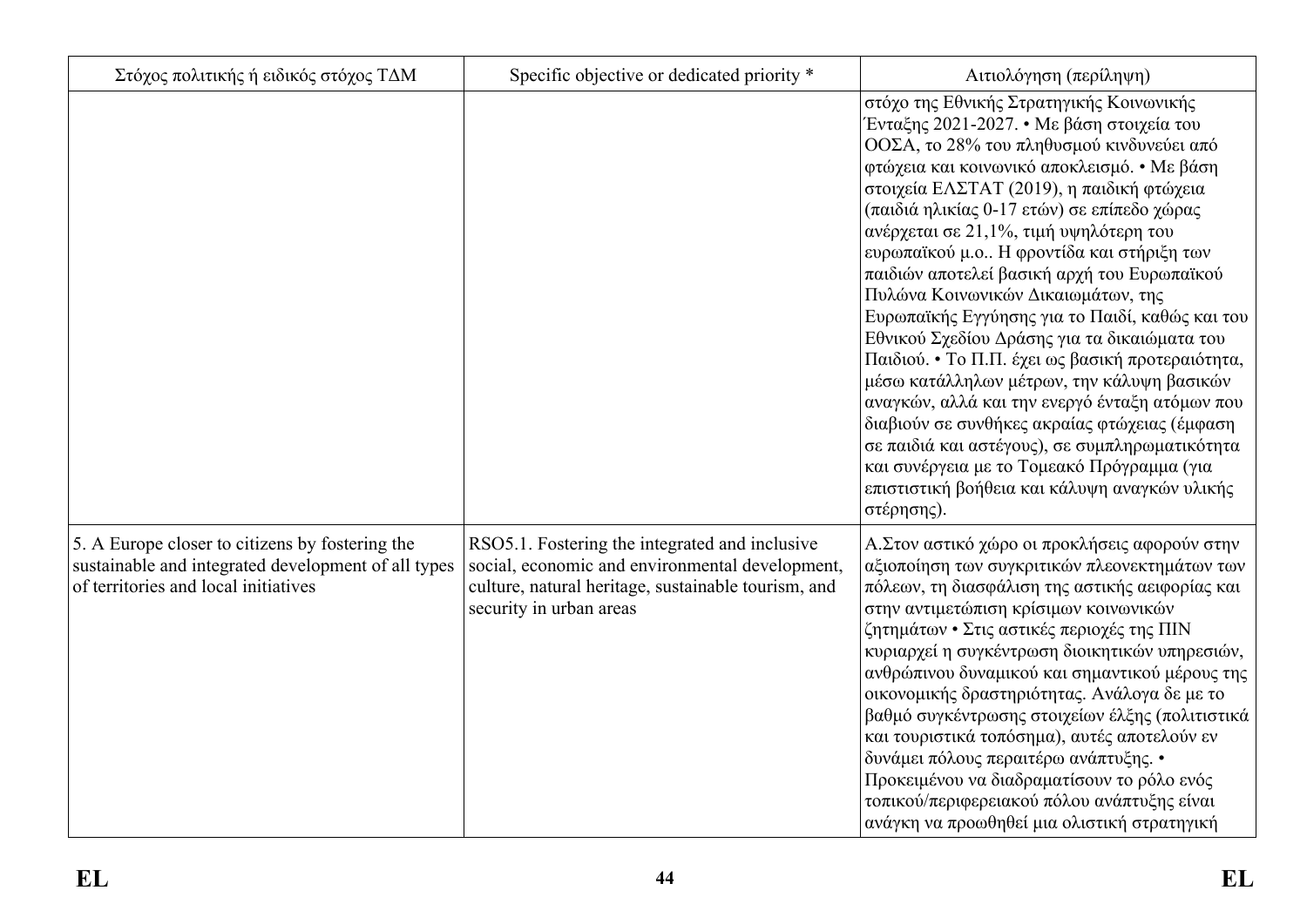| Στόχος πολιτικής ή ειδικός στόχος ΤΔΜ                                                                                                          | Specific objective or dedicated priority *                                                                                                                                                                    | Αιτιολόγηση (περίληψη)                                                                                                                                                                                                                                                                                                                                                                                                                                                                                                                                                                                                                                                                                                                                                                                                                                                                                                                                                                                                                                                                                                                                                                                                                                                                                  |
|------------------------------------------------------------------------------------------------------------------------------------------------|---------------------------------------------------------------------------------------------------------------------------------------------------------------------------------------------------------------|---------------------------------------------------------------------------------------------------------------------------------------------------------------------------------------------------------------------------------------------------------------------------------------------------------------------------------------------------------------------------------------------------------------------------------------------------------------------------------------------------------------------------------------------------------------------------------------------------------------------------------------------------------------------------------------------------------------------------------------------------------------------------------------------------------------------------------------------------------------------------------------------------------------------------------------------------------------------------------------------------------------------------------------------------------------------------------------------------------------------------------------------------------------------------------------------------------------------------------------------------------------------------------------------------------|
|                                                                                                                                                |                                                                                                                                                                                                               | παρεμβάσεων προσαρμοσμένη στα τοπικά<br>συγκριτικά πλεονεκτήματα και συνθήκες. Η RiS<br>προδιαγράφει ένα πλαίσιο που μπορεί να επεκταθεί<br>στην κατεύθυνση των «έξυπνων», «όμορφων» και<br>«ανθεκτικών» πόλεων με βάση την αστική<br>αειφορία. • Οι συνεχιζόμενες από την π.π. 2014-<br>2020 Τοπικές Στρατηγικές (ΟΧΕ-ΒΑΑ)<br>προδιαγράφουν το πλαίσιο των μέτρων πολιτικής,<br>κατά περίπτωση και είναι «ανοικτές» στην<br>αναγκαία επικαιροποίηση/αξιοποίηση. • Οι<br>Αστικές Αρχές έχουν την αρμοδιότητα του<br>σχεδιασμού και της υλοποίησης των<br>ολοκληρωμένων παρεμβάσεων • Το Π.Π. ενισχύει<br>περιορισμένο αριθμό Τοπικών Στρατηγικών για<br>την βιώσιμη αστική ανασυγκρότηση της Π.Ι.Ν. στο<br>πλαίσιο των «έξυπνων», «όμορφων/βιώσιμων» και<br>«ανθεκτικών» πόλεων/πρωτευουσών, με κατά<br>προτεραιότητα ενίσχυση της εγκεκριμένης ΒΑΑ<br>που ήδη υλοποιείται από την π.π. 2014-2020 και<br>προωθεί το συγκριτικό πλεονέκτημα του<br>πολιτισμού, σε συμπληρωματικότητα και<br>συνέργεια με το Τομεακό Πρόγραμμα (αστική<br>αναζωογόνηση), το ΕΣΑΑ (αστική ανάπλαση,<br>ψηφιακός τουριστικός/πολιτιστικός χάρτης,<br>«έξυπνες πόλεις», πολιτισμός-μοχλός ανάπτυξης<br>κλπ, διαφοροποίηση τουρισμού) και το ΕΤΘΑΥ<br>(π.χ. θαλάσσια-παράκτια βιοποικιλότητα, βιώσιμη<br>διαχείριση θαλασσών) |
| 5. A Europe closer to citizens by fostering the<br>sustainable and integrated development of all types<br>of territories and local initiatives | RSO5.2. Fostering the integrated and inclusive<br>social, economic and environmental local<br>development, culture, natural heritage, sustainable<br>tourism and security, in areas other than urban<br>areas | Β.Ο θαλάσσιος χώρος (θάλασσα, Μικρά νησιά,<br>παράκτιος χώρος), πολλαπλασιάζει τη συνολική<br>δυναμική της ΠΙΝ · Σε αυτόν συναντώνται<br>πληθυσμοί, διάσπαρτοι φυσικοί, πολιτιστικοί &<br>τουριστικοί πόροι, οικιστικές συγκεντρώσεις, οι<br>«πύλες» των νησιών, ανθρώπινες & οικονομικές                                                                                                                                                                                                                                                                                                                                                                                                                                                                                                                                                                                                                                                                                                                                                                                                                                                                                                                                                                                                               |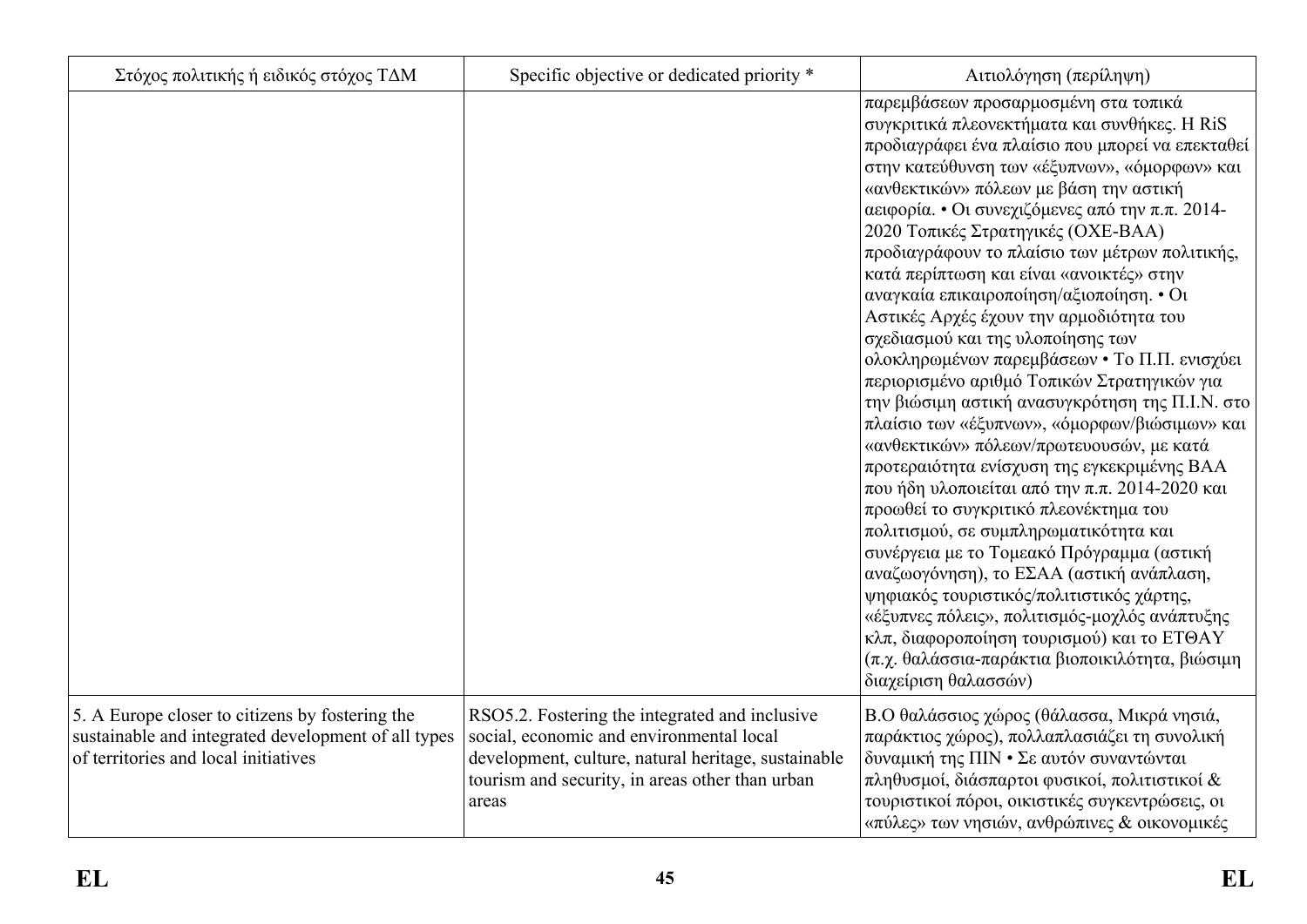| Στόχος πολιτικής ή ειδικός στόχος ΤΔΜ | Specific objective or dedicated priority * | Αιτιολόγηση (περίληψη)                           |
|---------------------------------------|--------------------------------------------|--------------------------------------------------|
|                                       |                                            | δραστηριότητες (τουρισμός, αλιεία κλπ).          |
|                                       |                                            | Ταυτόχρονα, ο χώρος δέχεται ισχυρές «πιέσεις». • |
|                                       |                                            | Προκειμένου δε, να διαδραματίσει το ρόλο ενός    |
|                                       |                                            | τοπικού/περιφερειακού συμπλέγματος ανάπτυξης     |
|                                       |                                            | και να τονωθεί η ενδοπεριφερειακή                |
|                                       |                                            | συνδεσιμότητα, είναι αναγκαία μια ολιστική       |
|                                       |                                            | στρατηγική παρεμβάσεων προσαρμοσμένη στα         |
|                                       |                                            | τοπικά συγκριτικά πλεονεκτήματα και συνθήκες. Η  |
|                                       |                                            | RiS προδιαγράφει ένα πλαίσιο («γαλάζια           |
|                                       |                                            | οικονομία» κλπ) που μπορεί να συμπληρωθεί στην   |
|                                       |                                            | κατεύθυνση της αντιμετώπισης της «τρωτότητας»,   |
|                                       |                                            | της «καίνοτομίας», της «δικτύωσης» και της       |
|                                       |                                            | «εξωστρέφειας» (EUSAIR) στη βάση της             |
|                                       |                                            | «αειφορίας». • Για τον λειτουργικό αυτό χώρο     |
|                                       |                                            | είναι αναγκαία η εκπόνηση ενιαίας Τοπικής        |
|                                       |                                            | Στρατηγικής • Η σύμπραξη ΟΤΑ & τοπικών           |
|                                       |                                            | φορέων είναι αρμόδια για το σχεδιασμό & την      |
|                                       |                                            | υλοποίησή της • Το Π.Π. ενισχύει την εκπόνηση/   |
|                                       |                                            | υλοποίηση μιάς (1) ενιαίας Τοπικής Στρατηγικής   |
|                                       |                                            | με αναφορά στον θαλάσσιο/παράκτιο χώρο και τα    |
|                                       |                                            | Μικρά νησιά, στην κατεύθυνση αξιοποίησης         |
|                                       |                                            | τοπικών συγκριτικών πλεονεκτημάτων (θάλασσα,     |
|                                       |                                            | βιώσιμος τουρισμός, πολιτισμός) σε               |
|                                       |                                            | συμπληρωματικότητα και συνέργεια με το           |
|                                       |                                            | Πρόγραμμα για τη Θάλασσα (πχ δράσεις για         |
|                                       |                                            | αλιευτικές περιοχές, κλπ) και το ΕΣΑΑ (ψηφιακός  |
|                                       |                                            | τουριστικός/πολιτιστικός χάρτης, «έξυπνες        |
|                                       |                                            | πόλεις», διαφοροποίηση τουρισμού κλπ) Η          |
|                                       |                                            | ενδοχώρα της Π.Ι.Ν. (ορεινές ζώνες, αγροτικός    |
|                                       |                                            | χώρος) χαρακτηρίζεται από διαφοροποιημένα        |
|                                       |                                            | επίπεδα ανάπτυξης, με εξάρτηση από τη            |
|                                       |                                            | μορφολογία, που διαμορφώνει το βαθμό             |
|                                       |                                            | μειονεκτικότητας. • Σημαντική είναι η παρουσία   |
|                                       |                                            | του πρωτογενούς τομέα και ενός δικτύου από       |
|                                       |                                            | κεφαλοχώρια και χωριά • Στην ενδοχώρα, ως        |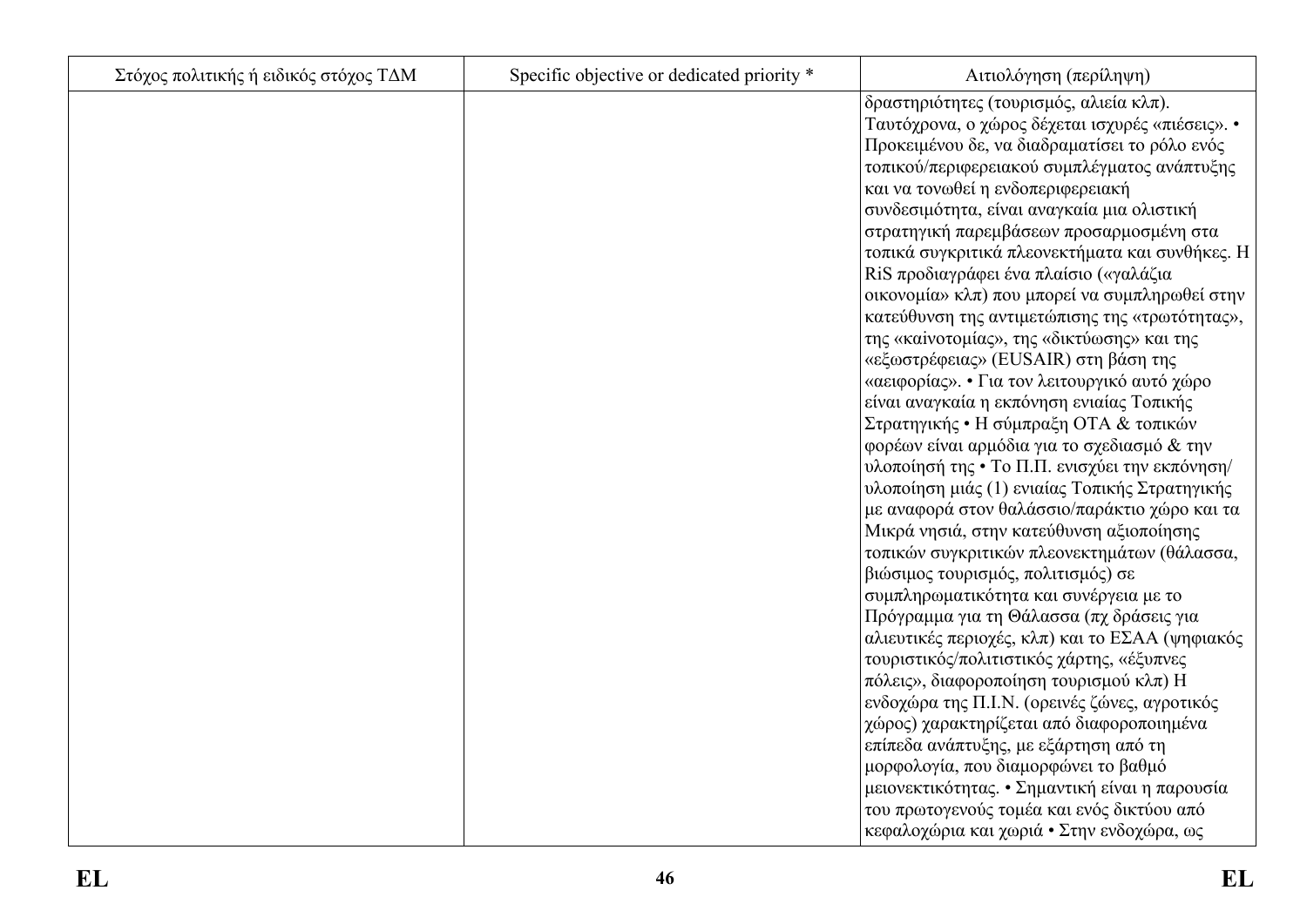| Στόχος πολιτικής ή ειδικός στόχος ΤΔΜ | Specific objective or dedicated priority * | Αιτιολόγηση (περίληψη)                                                                                                                                                                                                                                                                                                                                                                                                                                                                                                                                                              |
|---------------------------------------|--------------------------------------------|-------------------------------------------------------------------------------------------------------------------------------------------------------------------------------------------------------------------------------------------------------------------------------------------------------------------------------------------------------------------------------------------------------------------------------------------------------------------------------------------------------------------------------------------------------------------------------------|
|                                       |                                            | προκλήσεις αναδεικνύονται, η παραγωγική<br>ανασυγκρότηση, η ορθή διαχείριση των φυσικών<br>πόρων, η διαφοροποίηση της αγροτικής οικονομίας<br>∣και η αναβάθμιση του τοπικού ανθρώπινου<br>κεφαλαίου. • Οι Τοπικές Στρατηγικές ΤΑΠΤΟΚ<br>αναδεικνύουν αυτές τις προκλήσεις, • Η σύμπραξη<br>OTA & τοπικών φορέων εξασφαλίζει την «εκ των<br>κάτω» πρωτοβουλία τοπικής ανάπτυξης, Το Π.Π.<br>λειτουργεί συμπληρωματικά και ενισχύει τις<br>Τοπικές Στρατηγικές του ΠΑΑ με δράσεις<br>ανθρώπινου δυναμικού (ΣΠ4) στη βάση<br>«έξυπνης», «βιώσιμης», «ανθεκτικής» τοπικής<br>ανάπτυξης. |

\* Dedicated priorities according to ESF+ Regulation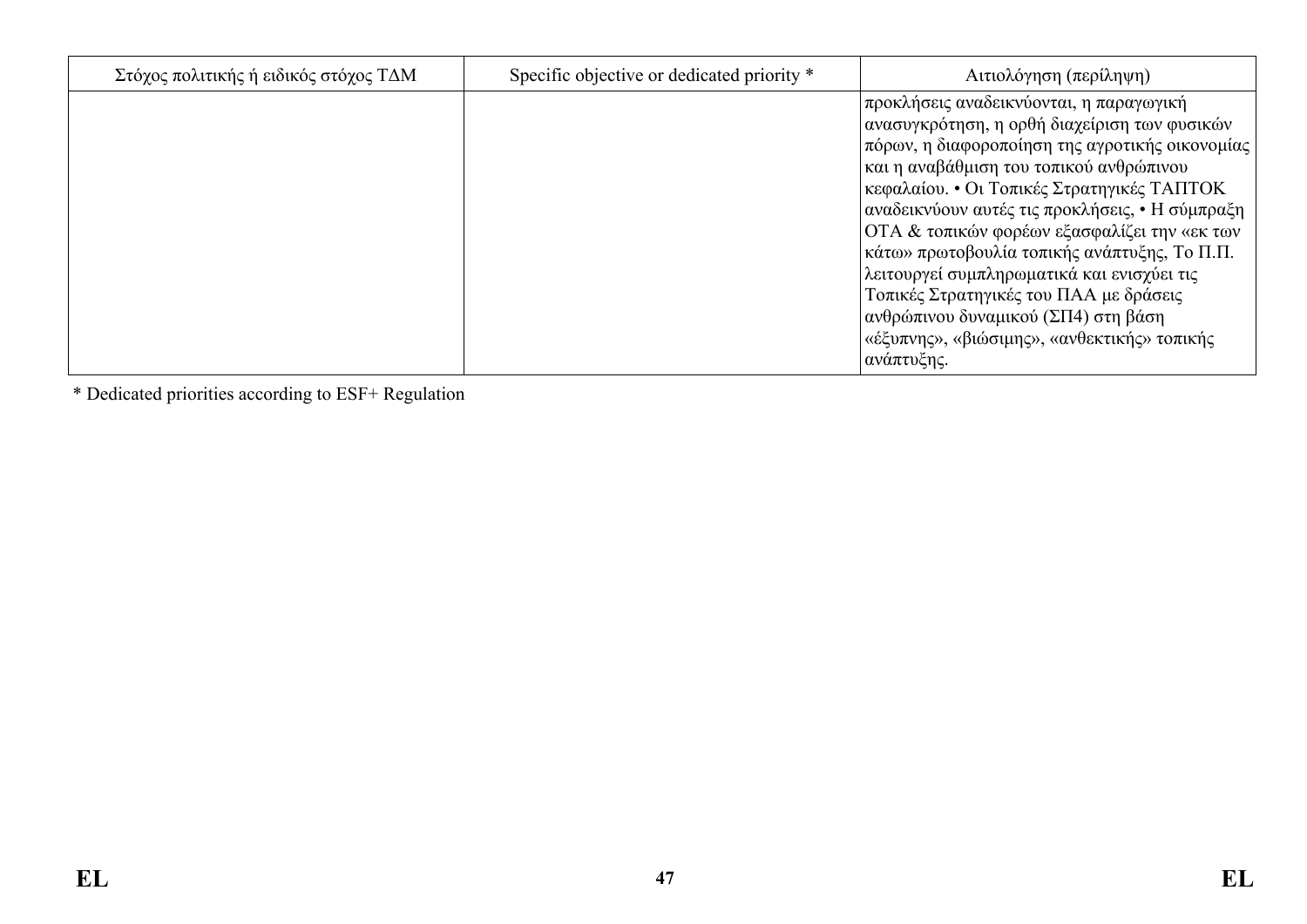2. Priorities

Reference: Article 22(2) and point (c) of Article 22(3) CPR

2.1. Priorities other than technical assistance

2.1.1. Priority: 1. Ενίσχυση της περιφερειακής ανταγωνιστικότητας μέσω της προώθησης της επιχειρηματικότητας, της καινοτομίας & του ψηφιακού μετασχηματισμού

2.1.1.1. Specific objective: RSO1.3. Enhancing sustainable growth and competitiveness of SMEs and job creation in SMEs, including by productive investments (ΕΤΠΑ)

2.1.1.1.1. Interventions of the Funds

Reference: points  $(d)(i)$ ,  $(iii)$ ,  $(iv)$ ,  $(v)$ ,  $(vi)$  and  $(vii)$  of Article 22(3) CPR

The related types of actions – point (d)(i) of Article 22(3) CPR and Article 6 ESF+ Regulation:

Ο Ειδικός Στόχος (iii) θα υποστηριχθεί από τους κάτωθι ενδεικτικά τύπους δράσεων:

## *Τύπος Δράσης 1.(iii).1: Στήριξη επενδυτικών σχεδίων ΜΜΕ για την προαγωγή της περιφερειακής οικονομίας*

Μέσω του παρόντος τύπου δράσης επιδιώκεται η στήριξη ΜΜΕ που δραστηριοποιούνται στην Περιφέρεια για την προαγωγή τομέων που συνδέονται με την περιφερειακή διάσταση της «έξυπνης εξειδίκευσης» (αγροδιατροφή & γαστρονομία, γαλάζια οικονομία, τουρισμός εμπειρίας/πολιτισμός κλπ). Επίσης, δύναται να ενισχυθούν και επενδυτικά σχέδια ΜΜΕ στο πλαίσιο των χωρικών επενδύσεων, για την στήριξη και ανάπτυξη της οικονομίας σε τομείς RIS, σε τοπικό επίπεδο. Ουσιαστικά, θα χρηματοδοτηθούν στοχευμένες δράσεις επιχειρηματικότητας (βάσει προτεραιοτήτων περιφερειακής διάστασης της RIS).

Ενδεικτικά προβλέπεται να ενισχυθούν:

- · Επενδυτικά σχέδια ΜΜΕ (σε τομείς RIS, λαμβάνοντας υπόψη και τα αποτελέσματα της διαδικασίας της επιχειρηματικής ανακάλυψης).
- · Επενδυτικά σχέδια ΜΜΕ για την αξιοποίηση των ερευνητικών αποτελεσμάτων RIS π.π. 2014-2020.

· Επενδυτικά σχέδια μικρών και πολύ μικρών επιχειρήσεων (ΜΜΕ -ΠΜΕ) στο πλαίσιο της ολοκληρωμένης χωρικής ανάπτυξης (ΟΧΕ, ΒΑ,ΤΑΠΤΟΚ), σε τομείς RIS

*Τύπος Δράσης 1.(iii).2: Δημιουργία δικτύων με επίκεντρο τους τομείς της έξυπνης εξειδίκευσης*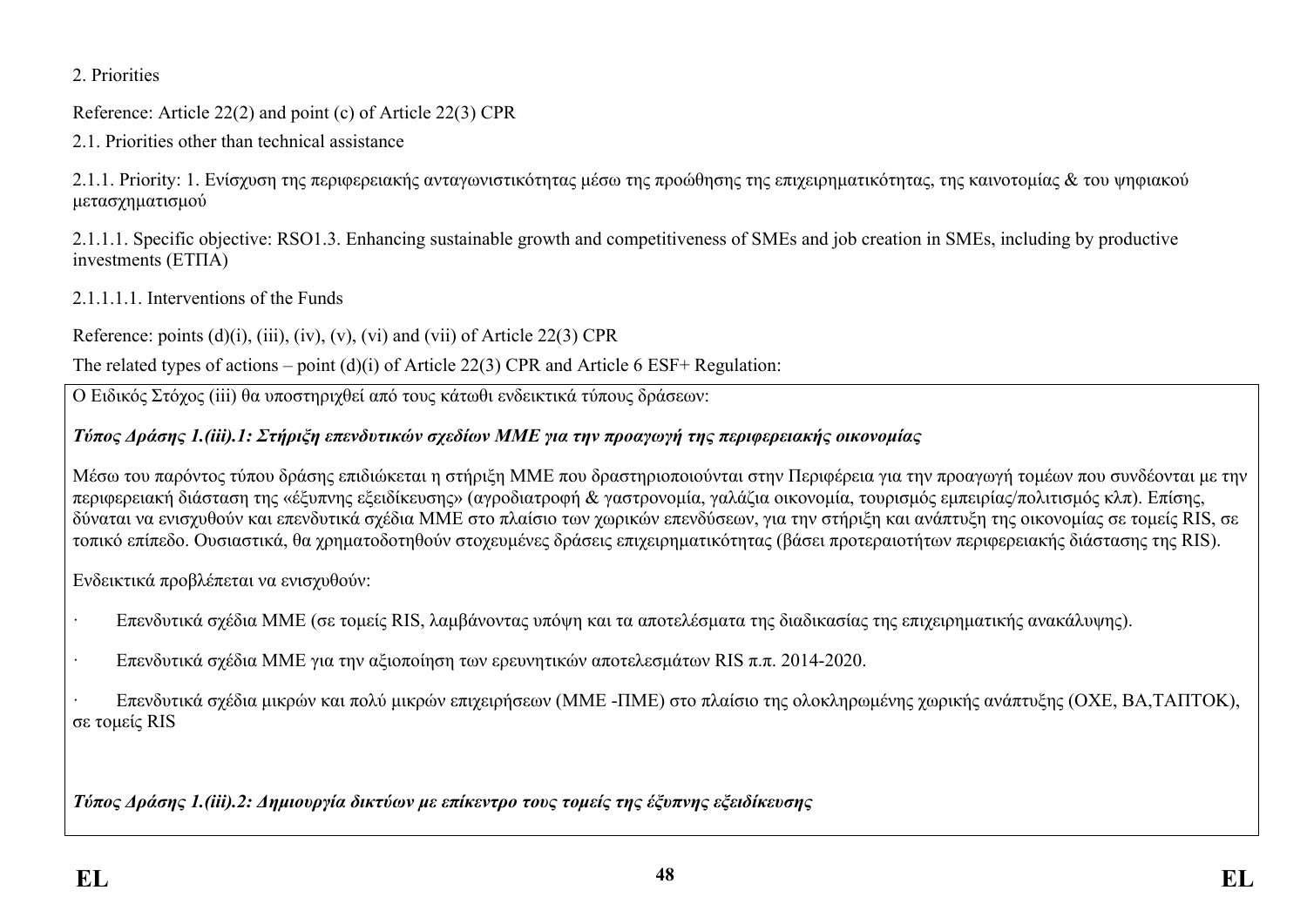Στο πλαίσιο του παρόντος τύπου δράσης επιδιώκεται η ενθάρρυνση των παραγωγικών, δια-κλαδικών επιχειρηματικών συνεργασιών μέσω της δημιουργίας παραγωγικών δικτύων, ιδιαίτερα εντός ή/και μεταξύ των τομέων της περιφερειακής οικονομίας που εμφανίζουν συγκριτικό πλεονέκτημα (τουρισμός, αγροδιατροφή κλπ). Η πολλαπλή συνεργασία αναμένεται να δημιουργήσει πρόσθετη αξία και οφέλη για τις συνεργαζόμενες επιχειρήσεις.

Ενδεικτικά προβλέπεται να ενισχυθούν:

· Δράσεις για ανάπτυξη κοινών υποδομών & υπηρεσιών, κοινή προβολή και προώθηση προϊόντων, συμβουλευτική & υποστήριξη κλπ. στο πλαίσιο συνεργασιών-δικτυώσεων και τοπικών αλυσίδων αξίας.

## *Τύπος Δράσης 1.(iii).3: Δημιουργία εκκολαπτηρίου/ων καινοτόμων επιχειρήσεων*

Στο πλαίσιο του παρόντος (πιλοτικού) τύπου δράσης επιδιώκεται η δημιουργία περιβάλλοντος στήριξης και εκκόλαψης νέων επιχειρήσεων σε τομείς προτεραιότητας με βάση την περιφερειακή διάσταση της RIS.

Ενδεικτικά προβλέπεται να ενισχυθούν:

· Εκκολαπτήριο/α καινοτόμων επιχειρήσεων που θα παρέχει/ουν: α) το απαιτούμενο περιβάλλον (κατάλληλα διαμορφωμένοι & εξοπλισμένοι χώροι) προκειμένου οι επιχειρηματικές ιδέες να υλοποιηθούν και να δοκιμαστούν σε πραγματικές συνθήκες και β) ολοκληρωμένη υποστήριξη (συμβουλευτική, προώθηση σε αγορές, κλπ) των νεοσύστατων επιχειρήσεων με στόχο να προσελκύσουν χρηματοδότηση για την περαιτέρω ανάπτυξη τους και να μετατραπούν σε βιώσιμες επιχειρήσεις.

Σημειώνεται ό,τι η δράση μπορεί να ενταχθεί κατά προτεραιότητα σε ολοκληρωμένες χωρικές παρεμβάσεις.

# *Τύπος Δράσης 1.(iii).4: Δημιουργία Επιχειρηματικών Πάρκων*

Ο συγκεκριμένος τύπος δράσης αποσκοπεί στη δημιουργία υποδομών στήριξης της επιχειρηματικότητας και βελτίωσης του επιχειρηματικού περιβάλλοντος στην Π.Ι.Ν.

Ειδικότερα, προβλέπεται:

· η παροχή ενισχύσεων για τη δημιουργία Επιχειρηματικών Πάρκων στη βάση του ισχύοντος θεσμικού πλαισίου, προκειμένου να εγκατασταθούν επιχειρήσεις.

Σύμφωνα με το εγκεκριμένο ΕΣΠΑ, σε κάθε περίπτωση τα χρηματοδοτικά εργαλεία, θα στηριχθούν από το Πρόγραμμα «Ανταγωνιστικότητα», επομένως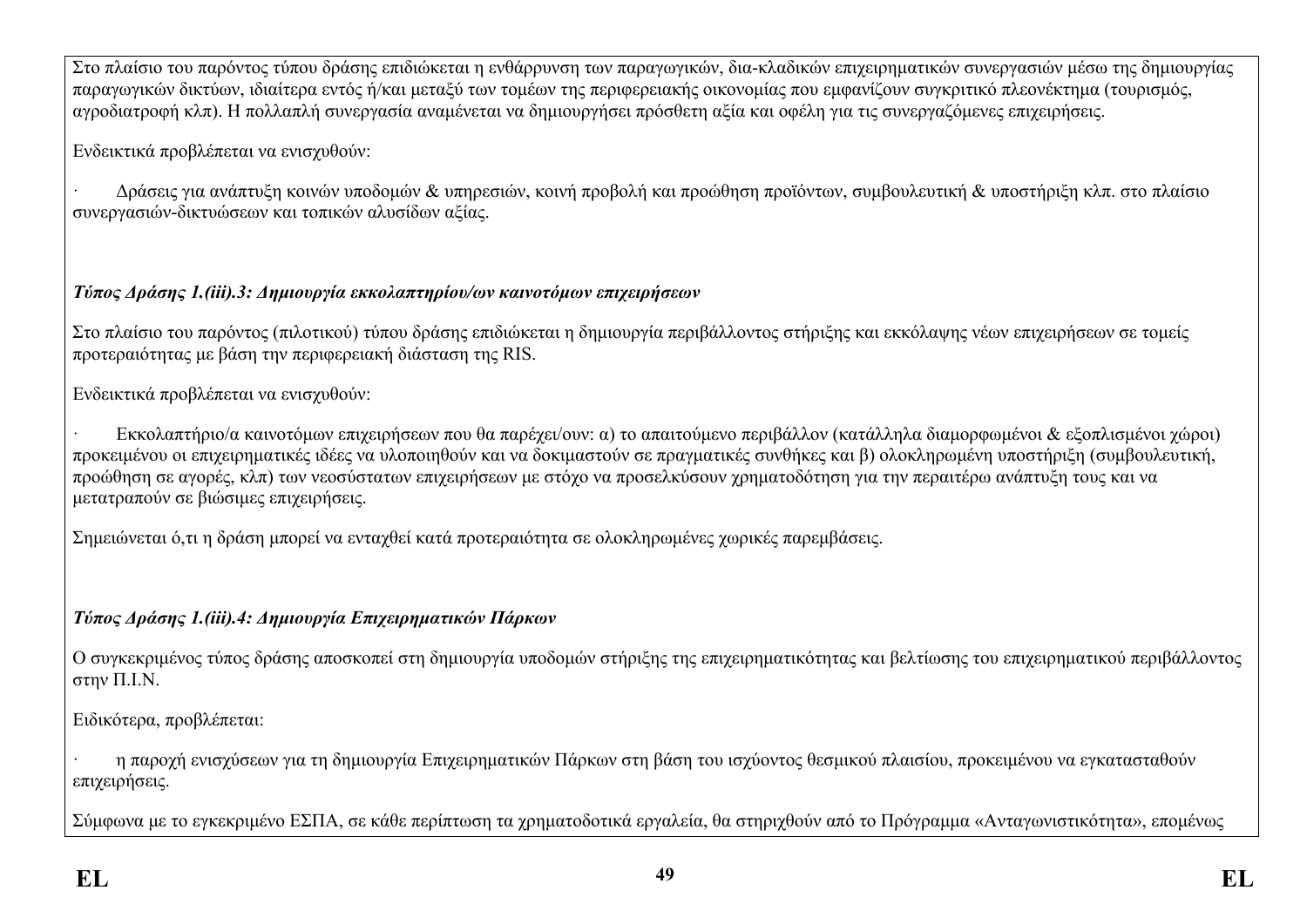The main target groups - point (d)(iii) of Article 22(3) CPR:

- Επιχειρήσεις της Περιφέρειας.
- Νέες ή υπό σύσταση επιχειρήσεις

Actions safeguarding equality, inclusion and non-discrimination – point (d)(iv) of Article 22(3) CPR and Article 6 ESF+ Regulation

Οι δράσεις που προβλέπονται στον Ειδικό Στόχο έχουν θετική συμβολή στην προώθηση των αρχών της ισότητας, της ένταξης και της μη διάκρισης, σύμφωνα και με τον Ευρωπαϊκό Πυλώνα Κοινωνικών Δικαιωμάτων.

Οι διαδικασίες, η μεθοδολογία και τα κριτήρια επιλογής των δράσεων θα είναι συνεπής με τις κατευθυντήριες αρχές που προβλέπονται στους Κανονισμούς για τη διαφύλαξη της ισότητας, της ένταξης, της απαγόρευσης των διακρίσεων και της προσβασιμότητας στα ΑμεΑ (άρθρο 9, παρ.3 και άρθρο 73 παρ.1 του ΚΚΔ).

Κατά την επιλογή και υλοποίηση των πράξεων θα λαμβάνεται υπόψη ο Χάρτης Θεμελιωδών Δικαιωμάτων, καθώς και η Σύμβαση των Ηνωμένων Εθνών για τα Άτομα με Αναπηρία..

Indication of the specific territories targeted, including the planned use of territorial tools – point  $(d)(v)$  of Article 22(3) CPR

Στο πλαίσιο του συγκεκριμένου Ειδικού Στόχου δύναται να στηριχθούν έργα στο πλαίσιο των ολοκληρωμένων χωρικών επενδύσεων.

The interregional, cross-border and transnational actions – point (d)(vi) of Article 22(3) CPR

Δεν έχει εφαρμογή.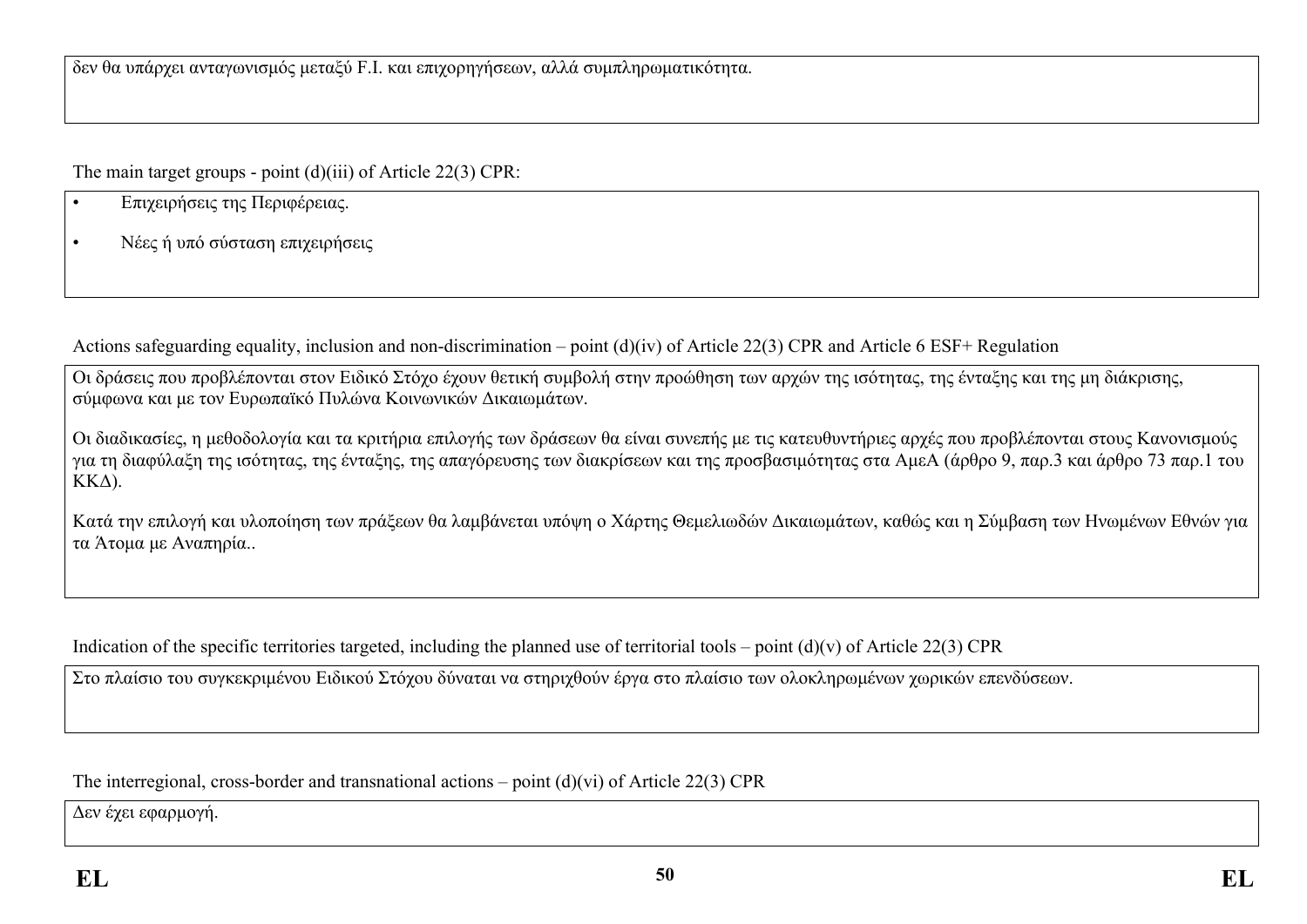## The planned use of financial instruments – point  $(d)(vi)$  of Article 22(3) CPR

Δεν προβλέπεται χρήση χρηματοδοτικών μέσων.

#### 2.1.1.1.2. Indicators

### Reference: point (d)(ii) of Article 22(3) CPR and Article 8 ERDF and CF Regulation

Πίνακας 2: Δείκτες εκροών

| Προτεραιότητα | Ειδικός<br>στόχος | Γαμείο      | Κατηγορία περιφέρειας                | Αναγνωριστικός<br>κωδικός | Indicator                                                                              | Μονάδα<br>μέτρησης | Ορόσημο<br>(2024) | Στόχος<br>(2029) |
|---------------|-------------------|-------------|--------------------------------------|---------------------------|----------------------------------------------------------------------------------------|--------------------|-------------------|------------------|
|               | RSO1.3            | <b>ΕΤΠΑ</b> | Λιγότερο αναπτυγμένες<br>περιφέρειες | RCO01                     | Υποστηριζόμενες επιχειρήσεις (εκ των οποίων: πολύ<br>μικρές, μικρές, μεσαίες, μεγάλες) | επιχειρήσεις       | 0,00              | 149,00           |
|               | RSO1.3            | EΤΠΑ        | Λιγότερο αναπτυγμένες<br>περιφέρειες | RCO02                     | Επιχειρήσεις που υποστηρίζονται με επιχορηγήσεις                                       | επιχειρήσεις       | 0,00              | 99,00            |
|               | RSO1.3            | <b>ΕΤΠΑ</b> | Λιγότερο αναπτυγμένες<br>περιφέρειες | RCO04                     | Επιχειρήσεις χωρίς χρηματοδοτική υποστήριξη                                            | επιχειρήσεις       | 0,00              | 50,00            |
|               | RSO1.3            | <b>ΕΤΠΑ</b> | Λιγότερο αναπτυγμένες<br>περιφέρειες | RCO15                     | Ικανότητες που έχουν δημιουργηθεί για την εκκόλαψη<br>επιχειρήσεων                     | επιχειρήσεις       | 0,00              | 20,00            |

Reference: point (d)(ii) of Article 22(3) CPR

Πίνακας 3: Δείκτες αποτελεσμάτων

| Προτεραιότητα | Ειδικός<br>στόχος | Ταμείο | Κατηγορία<br>περιφέρειας                                                | Αναγνωριστικός  <br>κωδικός | Indicator                                                                            | Μονάδα<br>μέτρησης | Γραμμή<br>βάσης ή<br>τιμή<br>αναφοράς | Έτος<br>  αναφοράς | Στόχος<br>(2029) | Πηγή δεδομένων   Παρατηρήσεις                       |  |
|---------------|-------------------|--------|-------------------------------------------------------------------------|-----------------------------|--------------------------------------------------------------------------------------|--------------------|---------------------------------------|--------------------|------------------|-----------------------------------------------------|--|
|               |                   |        | RSO1.3 ETΠΑ $\Lambda$ <sub>γ</sub> ότερο<br>αναπτυγμένες<br>περιφέρειες | RCR02                       | Ιδιωτικές επενδύσεις οι   ευρώ<br>  οποίες συμπληρώνουν <br>  τη δημόσια στήριξη (εκ |                    | 0,00                                  | $2021 -$<br>2029   |                  | $14.714.285,00$ Υποστηριζόμενα <sup>1</sup><br>Έργα |  |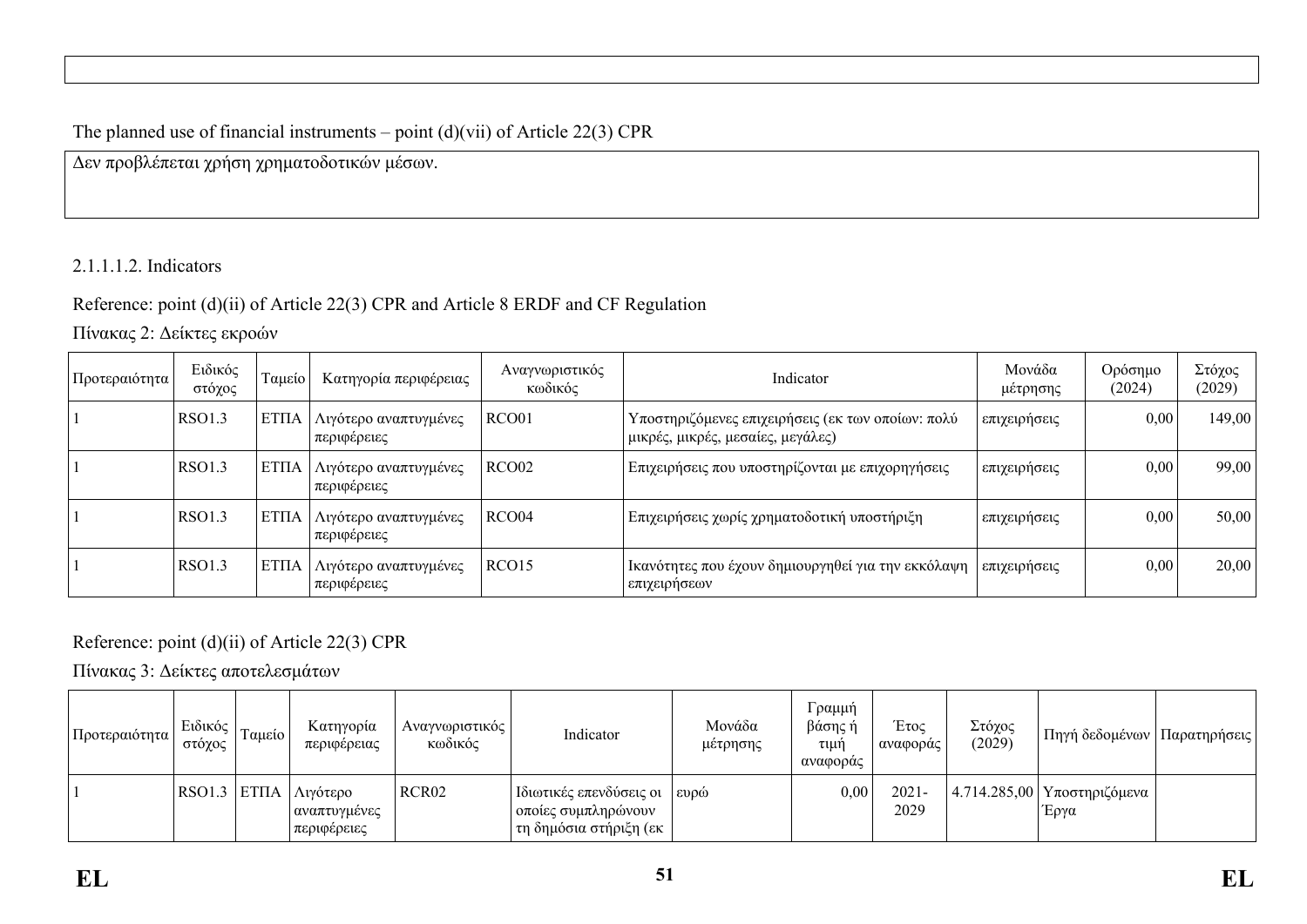|        |                                                |               | της οποίας:<br>επιχορηγήσεις,<br>χρηματοδοτικά μέσα)                                                   |                          |      |                  |                                |  |
|--------|------------------------------------------------|---------------|--------------------------------------------------------------------------------------------------------|--------------------------|------|------------------|--------------------------------|--|
| RSO1.3 | ΕΤΠΑ   Λιγότερο<br>αναπτυγμένες<br>περιφέρειες | RCR18         | MME $\pi$ ov<br>χρησιμοποιούν<br>υπηρεσίες<br>εκκολαπτηρίου μετά τη<br>δημιουργία του<br>εκκολαπτηρίου | επιχειρήσεις/έτος        | 0,00 | $2021 -$<br>2029 | 14,00   Υποστηριζόμενα<br>Έργα |  |
| RSO1.3 | ΕΤΠΑ   Λιγότερο<br>αναπτυγμένες<br>περιφέρειες | <b>PSR211</b> | ΜΜΕ που κάνουν<br>  χρήση των υπηρεσιών <br>του Επιχειρηματικού<br>Πάρκου                              | Επιχειρήσεις ανά<br>έτος | 0,00 | $2021 -$<br>2029 | 50,00   Υποστηριζόμενα<br>Έργα |  |

### 2.1.1.1.3. Indicative breakdown of the programmed resources (EU) by type of intervention

Reference: point (d)(viii) of Article 22(3) CPR

Table 4: Dimension 1 - intervention field

| Προτεραιότητα | Ειδικός<br>στόχος |             | Ταμείο   Κατηγορία περιφέρειας | Κωδικός                                                                                                                                                                                                                           | $Ποσό$ (EUR)  |
|---------------|-------------------|-------------|--------------------------------|-----------------------------------------------------------------------------------------------------------------------------------------------------------------------------------------------------------------------------------|---------------|
|               | RSO1.3            | <b>ΕΤΠΑ</b> | περιφέρειες                    | Λιγότερο αναπτυγμένες   020. Επιχειρηματική υποδομή για ΜΜΕ (συμπεριλαμβάνονται βιομηχανικά πάρκα και βιομηχανικοί χώροι)                                                                                                         | 1.700.000,00  |
|               | <b>RSO1.3</b>     | EΤΠΑ        | περιφέρειες                    | Λιγότερο αναπτυγμένες 021. Επιχειρηματική ανάπτυξη και διεθνοποίηση ΜΜΕ, συμπεριλαμβανομένων παραγωγικών επενδύσεων                                                                                                               | 8.500.000,00  |
|               | <b>RSO1.3</b>     | <b>ΕΤΠΑ</b> | περιφέρειες                    | Λιγότερο αναπτυγμένες   025. Εκκόλαψη επιχειρήσεων, υποστήριξη τεχνοβλαστών και παράγωγων επιχειρήσεων και νεοσύστατων<br>επιχειρήσεων                                                                                            | 1.275.000,00  |
|               | RSO1.3            | <b>ΕΤΠΑ</b> | περιφέρειες                    | Λιγότερο αναπτυγμένες   026. Υποστήριξη συνεργατικών σχηματισμών καινοτομίας, μεταξύ άλλων μεταξύ επιχειρήσεων,<br>  ερευνητικών οργανισμών και δημόσιων αρχών και επιχειρηματικών δικτύων που ωφελούν κατά κύριο λόγο<br>τις ΜΜΕ | 850.000,00    |
|               | RSO1.3            | Σύνολο      |                                |                                                                                                                                                                                                                                   | 12.325.000,00 |

Table 5: Dimension 2 - form of financing

|  | τεραιοτητα | 570Y00<br><b>7101KG</b> | -<br>' aueio | ηγορια περιφερειας<br>. | K@òiko@ | JR<br>ിറെ |
|--|------------|-------------------------|--------------|-------------------------|---------|-----------|
|--|------------|-------------------------|--------------|-------------------------|---------|-----------|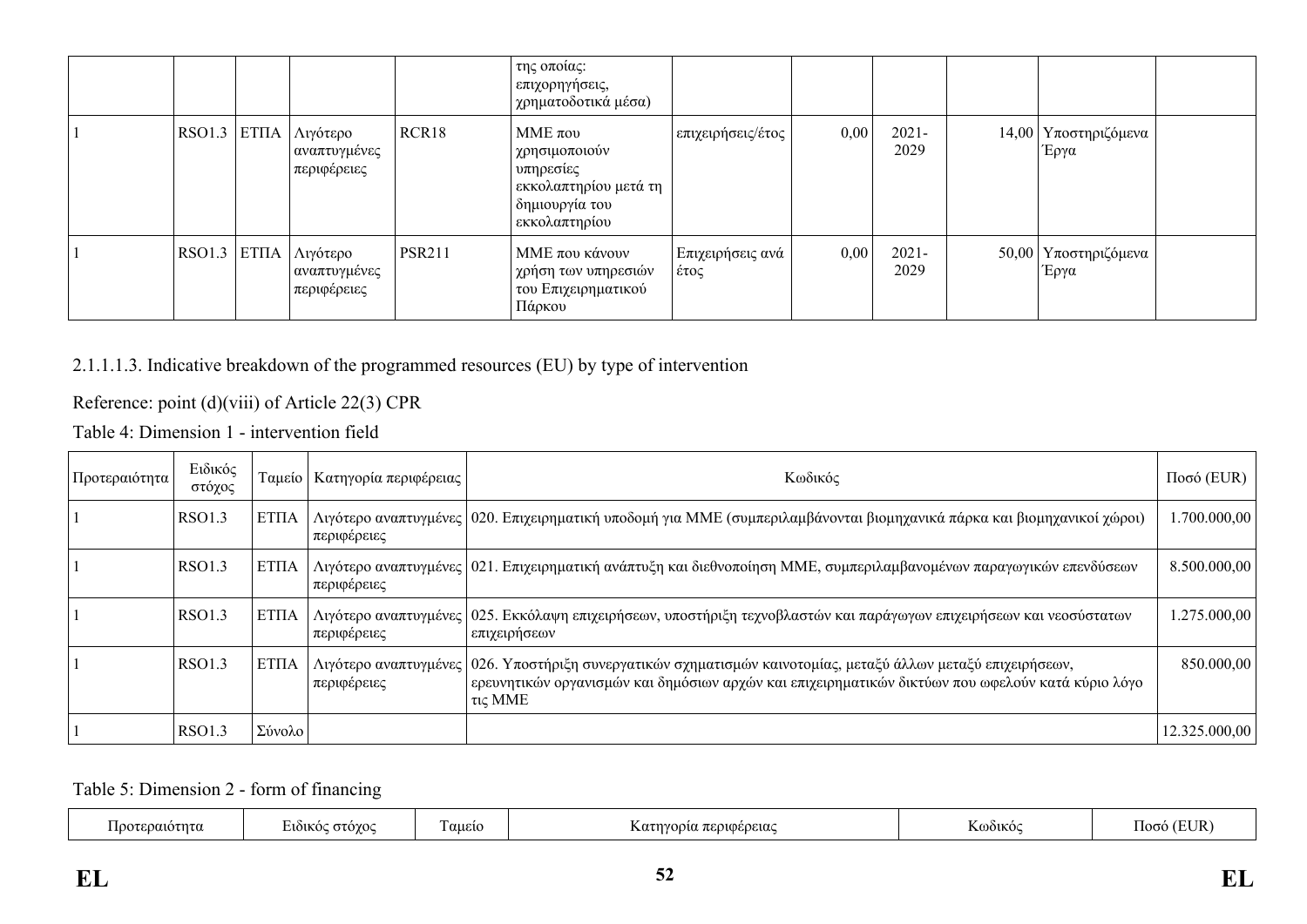| RSO1. | <b>ETIIA</b> | Λιγότερο αναπτυγμένες περιφέρειες | Կπιγορήγηση<br>.<br>UI. EIUZU<br>$\cdots$<br>$\sim$ | .000.00<br>$\sim$ $-$ |
|-------|--------------|-----------------------------------|-----------------------------------------------------|-----------------------|
| RSO1. | Σύνολο       |                                   |                                                     | .000.00               |

Table 6: Dimension 3 – territorial delivery mechanism and territorial focus

| Προτεραιότητα | Ειδικός στόχος | Ταμείο       | Κατηγορία περιφέρειας             | Κωδικός                                           | $Ποσό$ (EUR)  |
|---------------|----------------|--------------|-----------------------------------|---------------------------------------------------|---------------|
|               | RSO1.3         | <b>ETIIA</b> | Λιγότερο αναπτυγμένες περιφέρειες | $\vert$ 02. ΟΕΕ — Πόλεις, κωμοπόλεις και προάστια | 2.125.000,00  |
|               | RSO1.3         | <b>ETIIA</b> | Αιγότερο αναπτυγμένες περιφέρειες | $\vert$ 06. ΟΕΕ — Νησιά και παράκτιες περιοχές    | 1.700.000,00  |
|               | RSO1.3         | <b>ETIIA</b> | Λιγότερο αναπτυγμένες περιφέρειες | 33. Άλλες προσεγγίσεις — Καμία εδαφική στόχευση   | 8.500.000,00  |
|               | <b>RSO1.3</b>  | Σύνολο       |                                   |                                                   | 12.325.000,00 |

#### Table 7: Dimension 6 – ESF+ secondary themes

| $\overline{\phantom{a}}$<br>ט צי<br>nuur<br>wwcncw<br>,<br>.<br>$\sim$ | εραιοτητα<br>ഥറ | .10202<br>ำเkเ. | ' aueic | $\pi$ couceocuc<br>. | --<br>S@òiko | <b>TEI ID</b><br>.105 |
|------------------------------------------------------------------------|-----------------|-----------------|---------|----------------------|--------------|-----------------------|
|------------------------------------------------------------------------|-----------------|-----------------|---------|----------------------|--------------|-----------------------|

#### Table 8: Dimension 7 – ESF+\*, ERDF, Cohesion Fund and JTF gender equality dimension

| Προτεραιότητα | Ειδικός στόχος | $\sim$<br>Ι αμείο | Κατηγορία περιφέρειας             | Κωδικός                          | $Ποσό$ (EUR)  |
|---------------|----------------|-------------------|-----------------------------------|----------------------------------|---------------|
|               | RSO1.3         | <b>ΕΤΠΑ</b>       | Λιγότερο αναπτυγμένες περιφέρειες | 03. Ουδετερότητα ως προς το φύλο | 12.325.000,00 |
|               | RSO1.3         | Σύνολο            |                                   |                                  | 12.325.000,00 |

\* In principle, 40 % for the ESF+ contributes to gender tracking. 100 % is applicable when Member State chooses to use Article 6 ESF+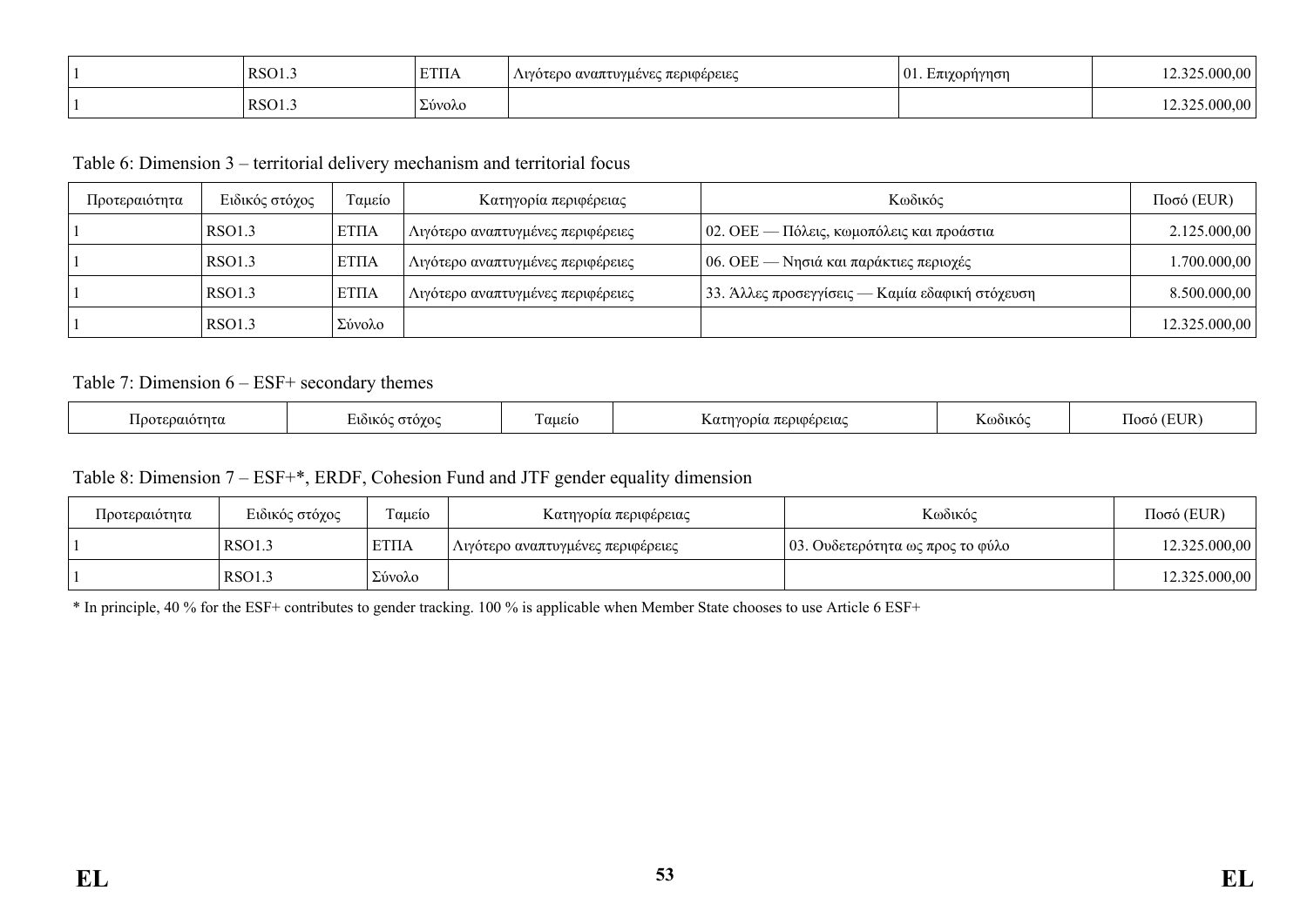## 2.1.1.1. Specific objective: RSO1.2. Reaping the benefits of digitisation for citizens, companies, research organisations and public authorities (ΕΤΠΑ)

## 2.1.1.1.1. Interventions of the Funds

Reference: points  $(d)(i)$ ,  $(iii)$ ,  $(iv)$ ,  $(v)$ ,  $(vi)$  and  $(vii)$  of Article 22(3) CPR

The related types of actions – point (d)(i) of Article 22(3) CPR and Article 6 ESF+ Regulation:

 $\boxed{\mathrm{O}}$  Ειδικός Στόγος (ii) θα υποστηριχθεί από τους κάτωθι ενδεικτικά τύπους δράσεων:

# **Τύπος Δράσης 1.(ii).1: Ψηφιακές εφαρμογές στην επιχειρηματική δραστηριότητα**

Ο συγκεκριμένος τύπος δράσης θα υλοποιηθεί στο πλαίσιο της περιφερειακής διάστασης της RIS ή/ και στο πλαίσιο των χωρικών επενδύσεων. Μέσω αυτού επιδιώκεται η ταχύτερη ενσωμάτωση στοιχείων της ψηφιακής οικονομίας στην επιχειρηματική δραστηριότητα στην Περιφέρεια. Επισημαίνεται, ό,τι η αναγκαιότητα χρήσης ψηφιακών υπηρεσιών αναδείχθηκε έντονα στο πλαίσιο της κρίσης της νόσου COVID-19, ενώ ενισχύεται από το νησιωτικό χαρακτήρα της Περιφέρειας.

Ενδεικτικά, προβλέπεται να ενισχυθούν:

· Έργα στοχευμένων ψηφιακών εφαρμογών με χρήση ΤΠΕ με βάση τη RIS (π.χ. «ευφυής τουρισμός»/επιχειρηματικότητα).

· Επενδύσεις για καινοτόμο ψηφιακό μετασχηματισμό επιχειρήσεων, για τεχνολογική αναβάθμιση και παροχή ηλεκτρονικών υπηρεσιών (πχ ηλεκτρονικό εμπόριο).

# **Τύπος Δράσης 1.(ii).2: Παροχή Ψηφιακών υπηρεσιών δημόσιου χαρακτήρα**

Ο συγκεκριμένος τύπος δράσης αφορά την υποστήριξη του ψηφιακού μετασχηματισμού της παροχής δημόσιων υπηρεσιών προς τους πολίτες & επισκέπτες προς όφελος της οικονομίας και της κοινωνίας, κυρίως με βάση την περιφερειακή εξειδίκευση της RIS ή/ και στο πλαίσιο των χωρικών επενδύσεων.

Ο εν λόγω τύπος δράσης συμβάλλει στην εξυπηρέτηση στόχων της εθνικής ψηφιακής στρατηγικής (Βίβλος Ψηφιακού Μετασχηματισμού). Σημειώνεται, ό,τι θα χρηματοδοτηθούν νέες ή σημαντικά αναβαθμισμένες υπηρεσίες και όχι ή απλή αναβάθμιση υφιστάμενων εφαρμογών.

Ενδεικτικά προβλέπεται να ενισχυθούν:

· Έργα ολοκληρωμένου χαρακτήρα για τη διεύρυνση και συμπλήρωση παρεχόμενων ηλεκτρονικών υπηρεσιών στο πλαίσιο της «ηλεκτρονικής διακυβέρνησης» (π.χ. «έξυπνες πόλεις», κλπ).

· Έργα («έξυπνα» συστήματα) ολοκληρωμένου χαρακτήρα για την ανάπτυξη ψηφιακών υπηρεσιών σε επιμέρους τομείς όπως περιβάλλον, κοινωνικές υπηρεσίες, τουρισμός, αντιμετώπιση κινδύνων, βελτιστοποίηση των υποδομών κλπ (π.χ. «έξυπνος προορισμός», «Digital Coastline»)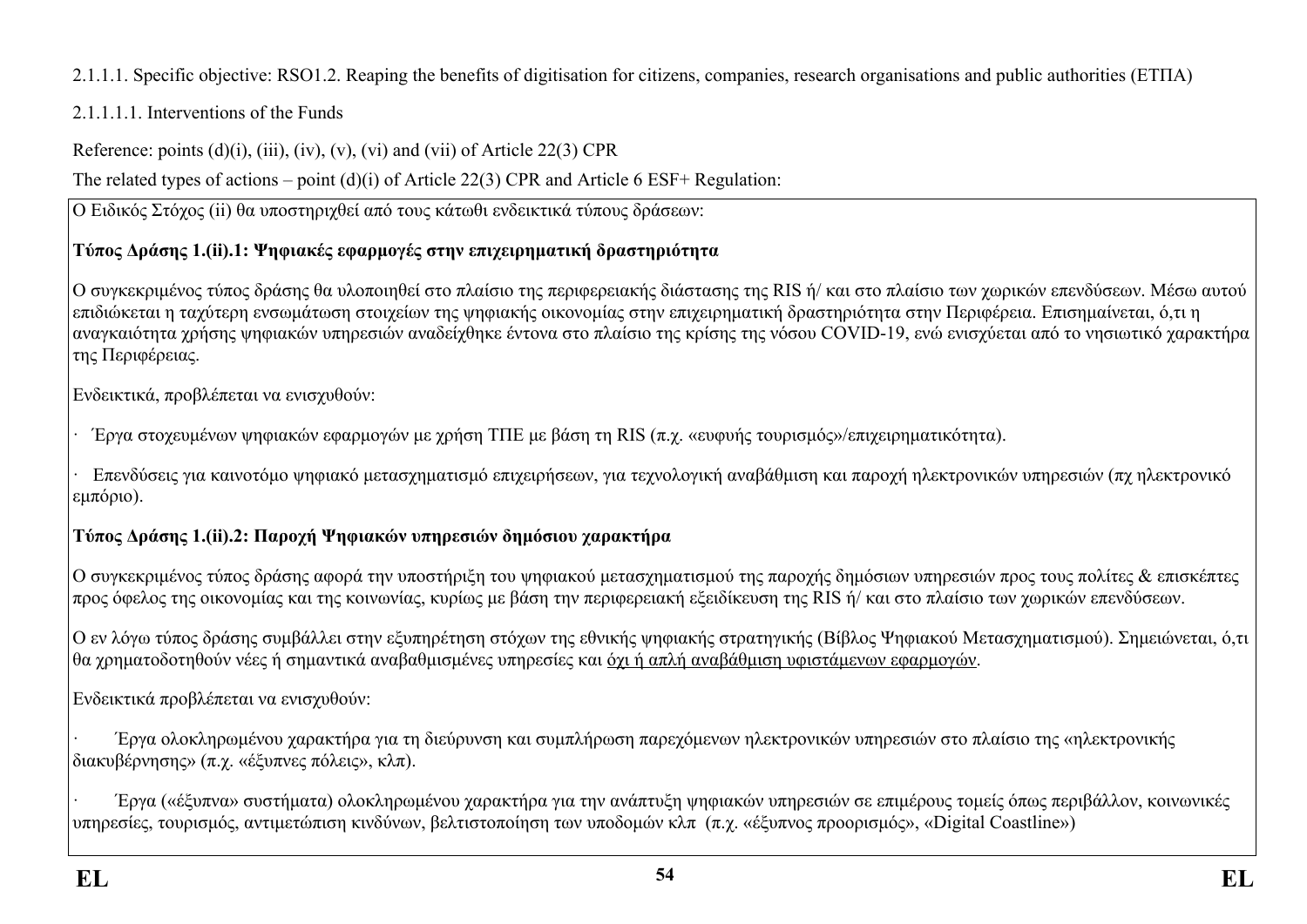Υλοποιείται κατά προτεραιότητα στο πλαίσιο ΟΧΕ & ΒΑΑ και σε συμπληρωματικότητα με ΕΣΑΑ («έξυπνες πόλεις»)

The main target groups - point (d)(iii) of Article 22(3) CPR:

Τύπος Δράσης 1.(ii).1:

• Επιχειρήσεις της Περιφέρειας.

Τύπος Δράσης 1.(ii).2:

• Κάτοικοι και επισκέπτες της Περιφέρειας.

Παραγωγικό σύστημα της Περιφέρειας.

Actions safeguarding equality, inclusion and non-discrimination – point (d)(iv) of Article 22(3) CPR and Article 6 ESF+ Regulation

Οι δράσεις που προβλέπονται στον Ειδικό Στόχο έχουν θετική συμβολή στην προώθηση των αρχών της ισότητας, της ένταξης και της μη διάκρισης, σύμφωνα και με τον Ευρωπαϊκό Πυλώνα Κοινωνικών Δικαιωμάτων.

Οι διαδικασίες, η μεθοδολογία και τα κριτήρια επιλογής των δράσεων θα είναι συνεπής με τις κατευθυντήριες αρχές που προβλέπονται στους Κανονισμούς για τη διαφύλαξη της ισότητας, της ένταξης, της απαγόρευσης των διακρίσεων και της προσβασιμότητας στα ΑμεΑ (άρθρο 9, παρ.3 και άρθρο 73 παρ.1 του ΚΚΔ).

Κατά την επιλογή και υλοποίηση των πράξεων θα λαμβάνεται υπόψη ο Χάρτης Θεμελιωδών Δικαιωμάτων, καθώς και η Σύμβαση των Ηνωμένων Εθνών για τα Άτομα με Αναπηρία..

Indication of the specific territories targeted, including the planned use of territorial tools – point  $(d)(v)$  of Article 22(3) CPR

Στο πλαίσιο του συγκεκριμένου Ειδικού Στόχου δύναται να στηριχθούν έργα στο πλαίσιο των ολοκληρωμένων χωρικών επενδύσεων.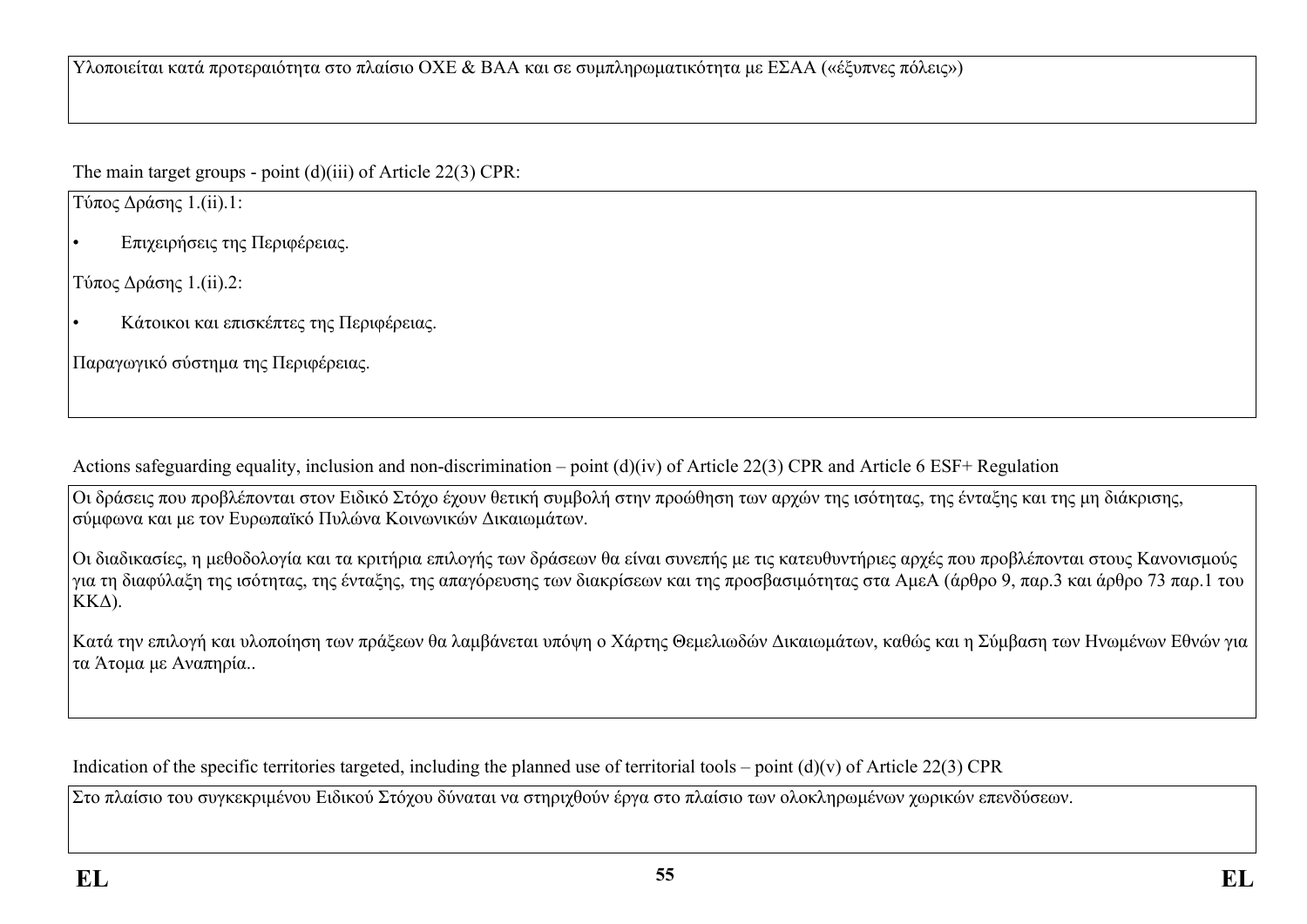Δεν έχει εφαρμογή.

## The planned use of financial instruments – point  $(d)(vii)$  of Article 22(3) CPR

Δεν προβλέπεται χρήση χρηματοδοτικών μέσων.

## 2.1.1.1.2. Indicators

## Reference: point (d)(ii) of Article 22(3) CPR and Article 8 ERDF and CF Regulation

Πίνακας 2: Δείκτες εκροών

| Προτεραιότητα | Ειδικός<br>στόχος |             | Γαμείο   Κατηγορία περιφέρειας          | Αναγνωριστικός<br>κωδικός | Indicator                                                                                                   | Μονάδα<br>μέτρησης       | Ορόσημο<br>(2024) | Στόχος<br>(2029)      |
|---------------|-------------------|-------------|-----------------------------------------|---------------------------|-------------------------------------------------------------------------------------------------------------|--------------------------|-------------------|-----------------------|
|               | RSO1.2            | <b>ΕΤΠΑ</b> | Λιγότερο<br>αναπτυγμένες<br>περιφέρειες | RCO <sub>13</sub>         | Αξία των ψηφιακών υπηρεσιών, προϊόντων και<br>  διαδικασιών που αναπτύσσονται για τις επιχειρήσεις          | ευρώ                     |                   | $0,00$   4.740.000,00 |
|               | RSO1.2            | <b>ΕΤΠΑ</b> | Λιγότερο<br>αναπτυγμένες<br>περιφέρειες | RCO <sub>14</sub>         | Δημόσιοι οργανισμοί που υποστηρίζονται για την<br>ανάπτυξη ψηφιακών υπηρεσιών, προϊόντων και<br>διαδικασιών | δημόσιοι<br>ι οργανισμοί | 1,00              | 5,00                  |

## Reference: point (d)(ii) of Article 22(3) CPR

Πίνακας 3: Δείκτες αποτελεσμάτων

| Προτεραιότητα | Ειδικός<br>στόχος | Tαμείο | Κατηγορία<br>περιφέρειας      | Αναγνωριστικός<br>κωδικός | Indicator               | Μονάδα<br>μέτρησης | ΄ραμμή<br>βάσης ή<br>τιμή<br>αναφοράς | Έτος<br>αναφοράς | Στόχος<br>(2029) | Πηγή δεδομένων                               | Παρατηρήσεις |
|---------------|-------------------|--------|-------------------------------|---------------------------|-------------------------|--------------------|---------------------------------------|------------------|------------------|----------------------------------------------|--------------|
|               |                   |        | RSO1.2 ETΠA $\Lambda$ ιγότερο | RCR <sub>02</sub>         | Ιδιωτικές επενδύσεις οι | ι ευρώ             | $0.00\,$                              | $2021 -$         |                  | $1.896.000,00$   Υποστηριζόμενα <sup> </sup> |              |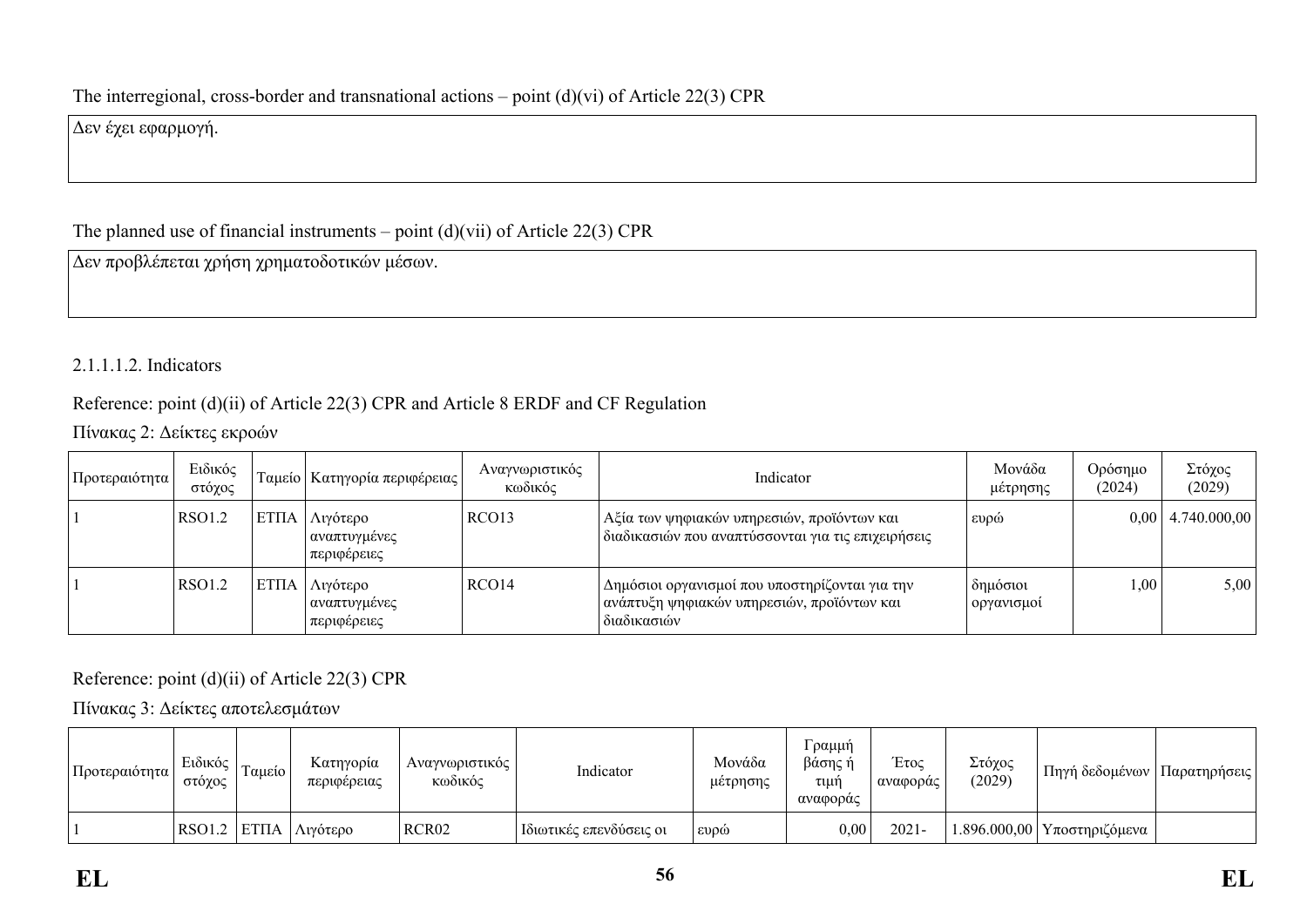|  | αναπτυγμένες<br>περιφέρειες                                 |       | οποίες συμπληρώνουν τη<br>δημόσια στήριξη (εκ της<br>οποίας: επιχορηγήσεις,<br>χρηματοδοτικά μέσα)      |              |      | 2029             | Έργα                               |  |
|--|-------------------------------------------------------------|-------|---------------------------------------------------------------------------------------------------------|--------------|------|------------------|------------------------------------|--|
|  | RSO1.2   ΕΤΠΑ   Λιγότερο<br>  αναπτυγμένες  <br>περιφέρειες | RCR11 | Χρήστες νέων και<br>  αναβαθμισμένων  <br>δημόσιων ψηφιακών-<br>υπηρεσιών, προϊόντων και<br>διαδικασιών | χρήστες/έτος | 0,00 | $2021 -$<br>2029 | 81.063,00   Υποστηριζόμενα<br>Έργα |  |

## 2.1.1.1.3. Indicative breakdown of the programmed resources (EU) by type of intervention

## Reference: point (d)(viii) of Article 22(3) CPR

#### Table 4: Dimension 1 - intervention field

| Προτεραιότητα | Ειδικός<br>στόχος | Ταμείο      | Κατηγορία<br>περιφέρειας                | Κωδικός                                                                                                                                                                                                                                                                                                   | $\Pi$ οσό (EUR) |
|---------------|-------------------|-------------|-----------------------------------------|-----------------------------------------------------------------------------------------------------------------------------------------------------------------------------------------------------------------------------------------------------------------------------------------------------------|-----------------|
|               | RSO1.2            | <b>ΕΤΠΑ</b> | Λιγότερο<br>αναπτυγμένες<br>περιφέρειες | 013. Ψηφιοποίηση των ΜΜΕ (συμπεριλαμβάνονται το ηλεκτρονικό εμπόριο, η ηλεκτρονική επιχειρηματική<br>δραστηριότητα και οι δικτυωμένες επιχειρηματικές διεργασίες, κόμβοι ψηφιακής καινοτομίας, ζωντανά<br>εργαστήρια, επιχειρηματίες του διαδικτύου και νεοσύστατες επιχειρήσεις στον τομέα των ΤΠΕ, Β2Β) | 2.417.530,00    |
|               | <b>RSO1.2</b>     | <b>ΕΤΠΑ</b> | Λιγότερο<br>αναπτυγμένες<br>περιφέρειες | 016. Λύσεις ΤΠΕ, ηλεκτρονικές υπηρεσίες και εφαρμογές για κυβερνήσεις                                                                                                                                                                                                                                     | 2.550.000,00    |
|               | RSO1.2            | <b>ΕΤΠΑ</b> | Λιγότερο<br>αναπτυγμένες<br>περιφέρειες | 019. Υπηρεσίες και εφαρμογές ηλεκτρονικής υγείας (συμπεριλαμβάνονται η ηλεκτρονική περίθαλψη, το<br>διαδίκτυο των πραγμάτων για τη φυσική δραστηριότητα και η υποβοηθούμενη από το περιβάλλον αυτόνομη<br>διαβίωση)                                                                                       | 1.637.548,00    |
|               | <b>RSO1.2</b>     | Σύνολο      |                                         |                                                                                                                                                                                                                                                                                                           | 6.605.078,00    |

## Table 5: Dimension 2 - form of financing

| Προτεραιότητα | Ειδικός στόχος | Ταμείο      | Κατηγορία περιφέρειας             | Κωδικός         | $Ποσό$ (EUR) |
|---------------|----------------|-------------|-----------------------------------|-----------------|--------------|
|               | RSO1.2         | <b>ΈΤΠΑ</b> | Λιγότερο αναπτυγμένες περιφέρειες | 01. Eπιχορήγηση | 6.605.078,00 |
|               | RSO1.2         | Σύνολο      |                                   |                 | 6.605.078,00 |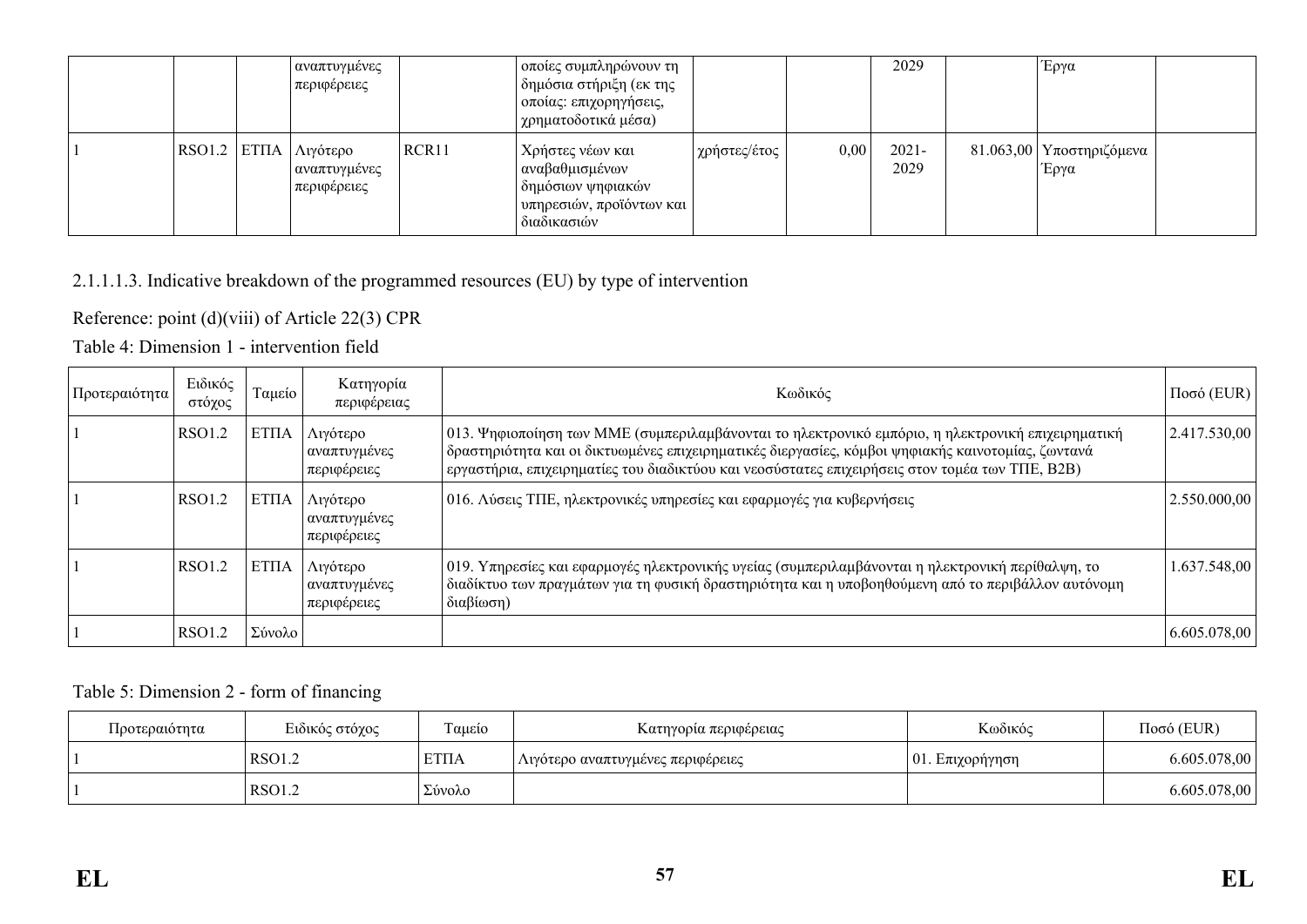| Προτεραιότητα | Ειδικός στόχος | Ταμείο       | Κατηγορία περιφέρειας             | Κωδικός                                         | $Ποσό$ (EUR) |
|---------------|----------------|--------------|-----------------------------------|-------------------------------------------------|--------------|
|               | RSO1.2         | <b>ETIIA</b> | Λιγότερο αναπτυγμένες περιφέρειες | 02. ΟΕΕ — Πόλεις, κωμοπόλεις και προάστια       | .700.000,00  |
|               | RSO1.2         | <b>ETIIA</b> | Λιγότερο αναπτυγμένες περιφέρειες | $ 06.$ ΟΕΕ — Νησιά και παράκτιες περιοχές       | 1.275.000,00 |
|               | RSO1.2         | <b>ETIIA</b> | Λιγότερο αναπτυγμένες περιφέρειες | 33. Άλλες προσεγγίσεις — Καμία εδαφική στόχευση | 3.630.078,00 |
|               | RSO1.2         | Σύνολο       |                                   |                                                 | 6.605.078,00 |

Table 6: Dimension 3 – territorial delivery mechanism and territorial focus

Table 7: Dimension 6 – ESF+ secondary themes

| .wtnto<br>`IOv | <b>GTOYO</b><br>7101K<br>. . | $\sim$<br>™u£10<br>7.I I | COELOC.<br>----<br>. . | K (001.KOC | TR.<br>ഥസ |
|----------------|------------------------------|--------------------------|------------------------|------------|-----------|
|----------------|------------------------------|--------------------------|------------------------|------------|-----------|

Table 8: Dimension 7 – ESF+\*, ERDF, Cohesion Fund and JTF gender equality dimension

| Προτεραιότητα | Ειδικός στόχος | $\sim$<br>Γαμείο | Κατηγορία περιφέρειας             | Κωδικός                          | $Ποσό$ (EUR) |
|---------------|----------------|------------------|-----------------------------------|----------------------------------|--------------|
|               | <b>RSO1.2</b>  | <b>ΕΤΠΑ</b>      | Λιγότερο αναπτυγμένες περιφέρειες | 03. Ουδετερότητα ως προς το φύλο | 6.605.078,00 |
|               | <b>RSO1.2</b>  | ' Σύνολο         |                                   |                                  | 6.605.078,00 |

\* In principle, 40 % for the ESF+ contributes to gender tracking. 100 % is applicable when Member State chooses to use Article 6 ESF+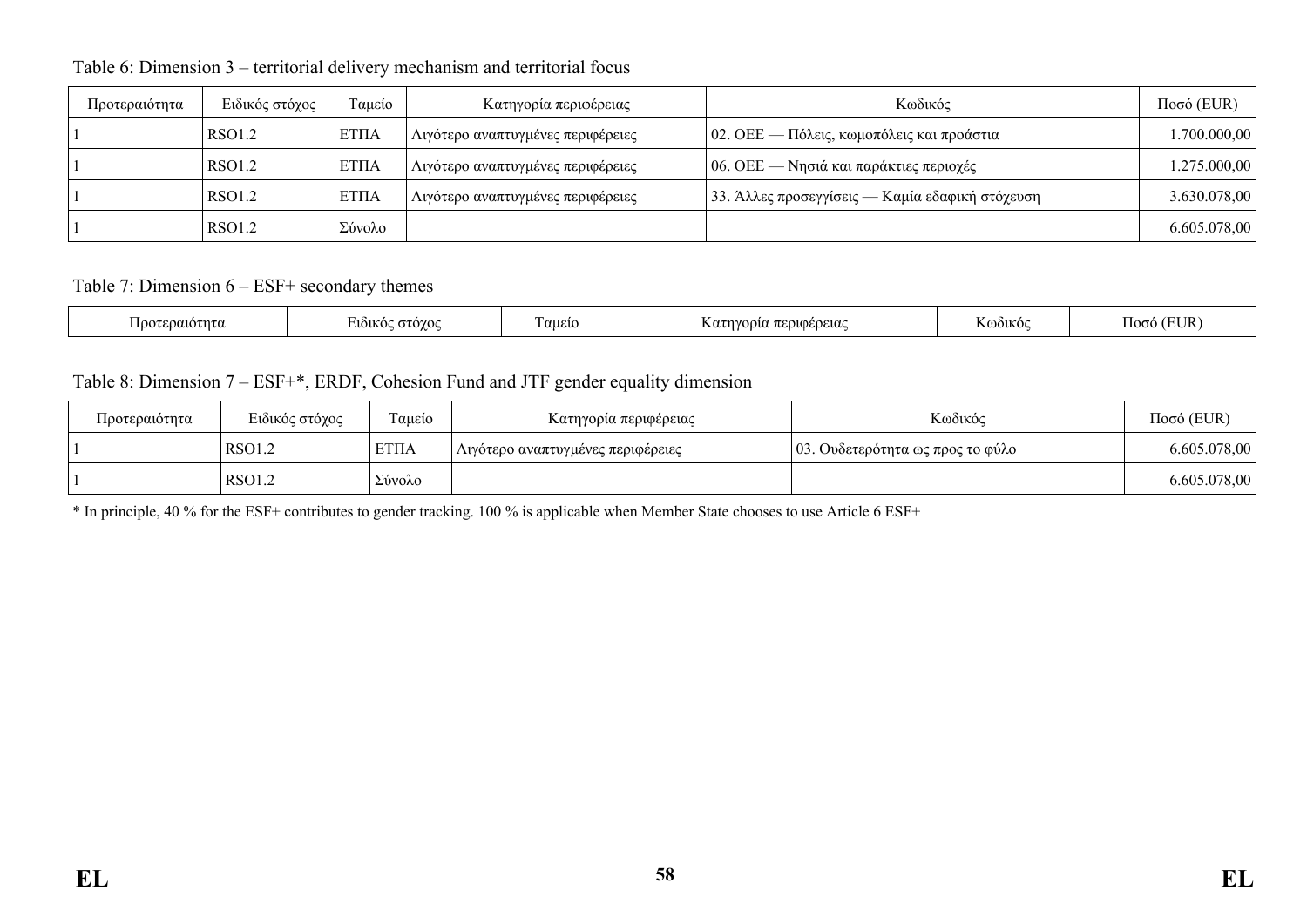## 2.1.1.1. Specific objective: RSO1.1. Developing and enhancing research and innovation capacities and the uptake of advanced technologies (ΕΤΠΑ)

## 2.1.1.1.1. Interventions of the Funds

Reference: points  $(d)(i)$ ,  $(iii)$ ,  $(iv)$ ,  $(v)$ ,  $(vi)$  and  $(vii)$  of Article 22(3) CPR

The related types of actions – point (d)(i) of Article 22(3) CPR and Article 6 ESF+ Regulation:

Ο Ειδικός Στόχος (i) θα υποστηριχθεί από τους κάτωθι ενδεικτικά τύπους δράσεων:

## Τύπος Δράσης 1.(i).1: Στήριξη ερευνητικών φορέων για την προαγωγή της ερευνητικής δραστηριότητας και της καινοτομίας στην Περιφέρεια

Μέσω του παρόντος τύπου δράσης επιδιώκεται η υποστήριξη ερευνητικών/ ακαδημαϊκών φορέων της Περιφέρειας για την ανάπτυξη ικανοτήτων και υλοποίηση έργων τοπικού χαρακτήρα, με σκοπό την αξιοποίηση των αποτελεσμάτων τους στην κατεύθυνση κάλυψης της περιφερειακής διάστασης της Στρατηγικής Έξυπνης Εξειδίκευσης.

Ενδεικτικά προβλέπεται να ενισχυθούν:

- · Ερευνητικά έργα δημόσιου χαρακτήρα των ακαδημαϊκών φορέων & ερευνητικών κέντρων της Περιφέρειας σε τομείς RIS (ενδεικτικά: «αγροδιατροφή», «γαλάζια οικονομία», «βιομηχανία της εμπειρίας», κλπ).
- Ερευνητικές υποδομές/εξοπλισμός ερευνητικών κέντρων της Περιφέρειας, με δραστηριοποίηση σε τομείς RIS, **που δεν περιλαμβάνονται στον «Οδικό Χάρτη»**,

# *Τύπος Δράσης 1.(i).2: Κινητοποίηση επιχειρήσεων για επενδύσεις στην Ε&Α*

Μέσω του συγκεκριμένου τύπου δράσης επιδιώκεται η αύξηση των επενδύσεων σε έρευνα και ανάπτυξη από τις επιχειρήσεις στην Περιφέρεια (οι επιδόσεις των οποίων παραμένουν χαμηλές), σε τομείς της περιφερειακής διάστασης τηςRIS. Επίσης θα στηριχθεί η έρευνα σε συνεργασία με ερευνητικούς φορείς για προϊόντα και υπηρεσίες στο πλαίσιο της αντιμετώπισης κρίσεων στο τομέα της υγείας (πχ covid-19). Σημειώνεται, ό,τι η βασική έρευνα (TRL1-3) δεν θα αποτελεί προτεραιότητα για σχετικές επενδύσεις, εκτός εάν ανταποκρίνεται σε ανάγκη που εντοπίζεται στην περιφερειακή διάσταση της RIS μέσω της διαδικασίας επιχειρηματικής ανακάλυψης, ιδίως σε σχέση με τις ανάγκες της επιχείρησης και τις κοινωνικές ανάγκες.

Ενδεικτικά προβλέπεται να ενισχυθούν:

 Δράσεις συνεργασίας επιχειρήσεων της Περιφέρειας και ερευνητικών φορέων σε θέματα έρευνας και καινοτομίας (υλοποίηση κοινών Ε&Α έργων, έργα μεταφοράς τεχνολογίας προς τις επιχειρήσεις κλπ.) σε τομείς της RIS και πεδία της επιχειρηματικής ανακάλυψης (ενδεικτικά: «αγροδιατροφή», «γαλάζια οικονομία», «βιομηχανία της εμπειρίας», κλπ).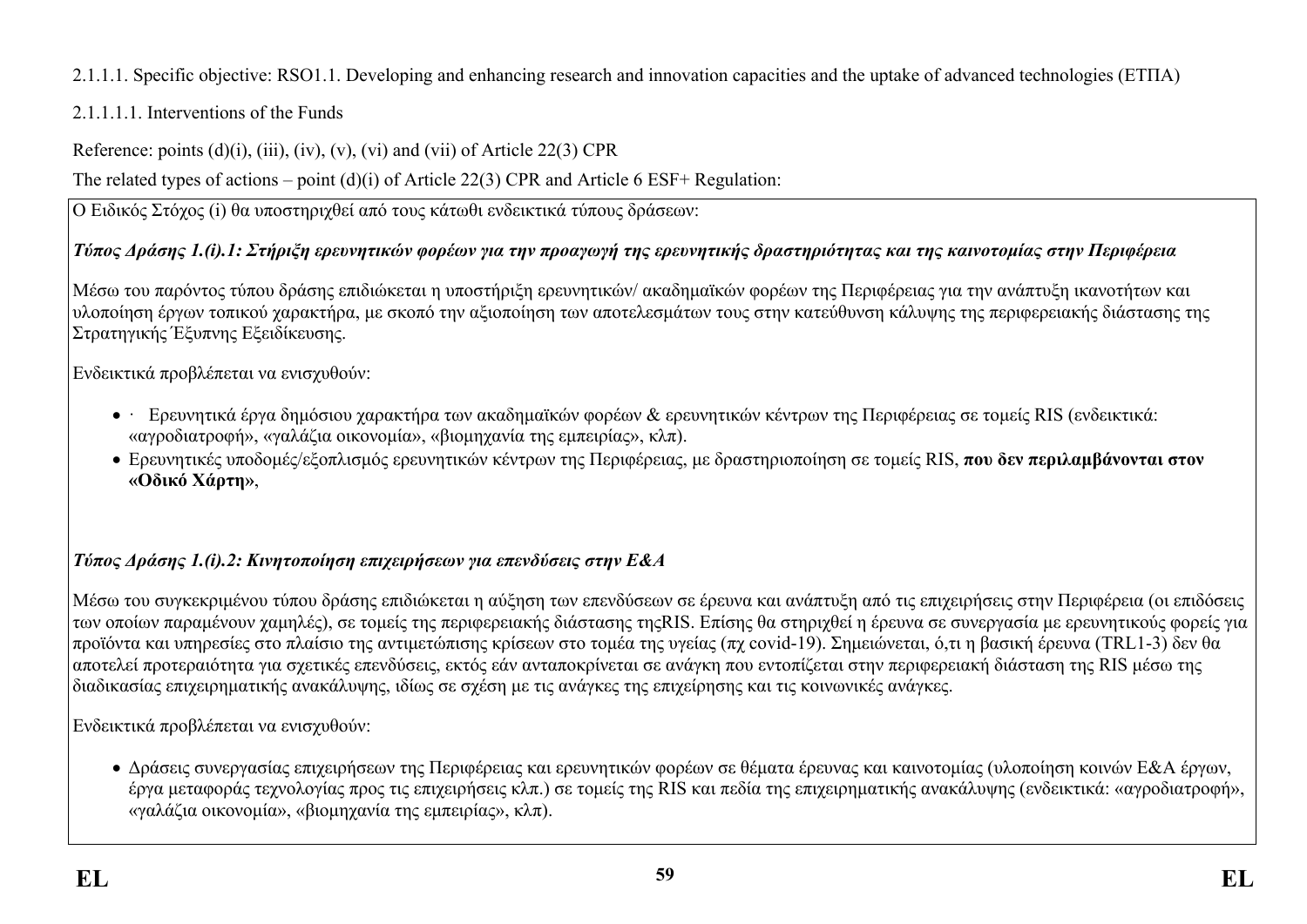## *Τύπος Δράσης 1.(i).3: Δημιουργία δομής για προώθηση της καινοτομίας στην Περιφέρεια*

Ο συγκεκριμένος τύπος δράσης επιδιώκει την υποστήριξη του περιφερειακού συστήματος καινοτομίας της ΠΙΝ, που παρά τη βελτίωση παραμένει αδύναμο. Σημειώνεται, ό,τι η αναγκαιότητα της Δομής έχει αναδειχθεί από σχετική εμπειρογνωμοσύνη της ΕΕ (2012).

Ενδεικτικά προβλέπεται να ενισχυθεί:

 Η δημιουργία δομής για την υποστήριξη της καινοτομίας στην Π.Ι.Ν. με βασική δραστηριότητα την υποστήριξη του περιφερειακού συστήματος διακυβέρνησης της RIS, του σχετικού μηχανισμού παρακολούθησης, καθώς και της διαδικασίας «επιχειρηματικής ανακάλυψης», καθώς και η διάχυση των αποτελεσμάτων, η παρακίνηση για έρευνα και καινοτομία (π.χ. διαγωνισμοί, βραβεία κλπ).

Στον ειδικό στόχο είναι δυνατόν να αναπτυχθούν και ενδεχόμενες δράσεις έρευνας σε συνεργασία με ερευνητικά κέντρα/ΑΕΙ ή/και με ΜΜΕ κ.ά. στο πλαίσιο της ΜακροΠεριφέρειας (Πυλώνας -1-), με έμφαση στη "γαλάζια οικονομία" (π.χ. βιο-τεχνολογία, δραστηριότητες «ανοικτής" & "βαθειάς" θάλασσας», "γαλάζιες τεχνολογίες" κλπ). Σημαντικές κρίνονται ενδεχόμενες συνέργειες με "Horizon Europe", ενώ διασφαλίζεται η μη ύπαρξη αλληλοεπικαλύψεων με ΕΤΘΑΥ.

Η "βασική έρευνα" δεν αποτελεί προτεραιότητα για επενδύσεις στο ΕΤΠΑ, εκτός εάν ανταποκρίνεται σε ανάγκη που εντοπίζεται στη RIS μέσω της διαδικασίας επιχειρηματικής ανακάλυψης, ιδίως σε σχέση με τις ανάγκες της επιχείρησης και τις κοινωνικές ανάγκες.

Επισημαίνεται ότι όλες οι επενδύσεις στο πλαίσιο του παρόντος ειδικού στόχου (συμπεριλαμβανομένων των ερευνητικών υποδομών) είναι σύμφωνες με τη RIS (περιφερειακή διάσταση).

The main target groups - point (d)(iii) of Article 22(3) CPR:

Τύπος Δράσης 1.(i).1:

- Ακαδημαϊκοί / ερευνητικοί φορείς της ΠΙΝ.
- Επιστήμονες/ ερευνητές.

Τύπος Δράσης 1.(i).2: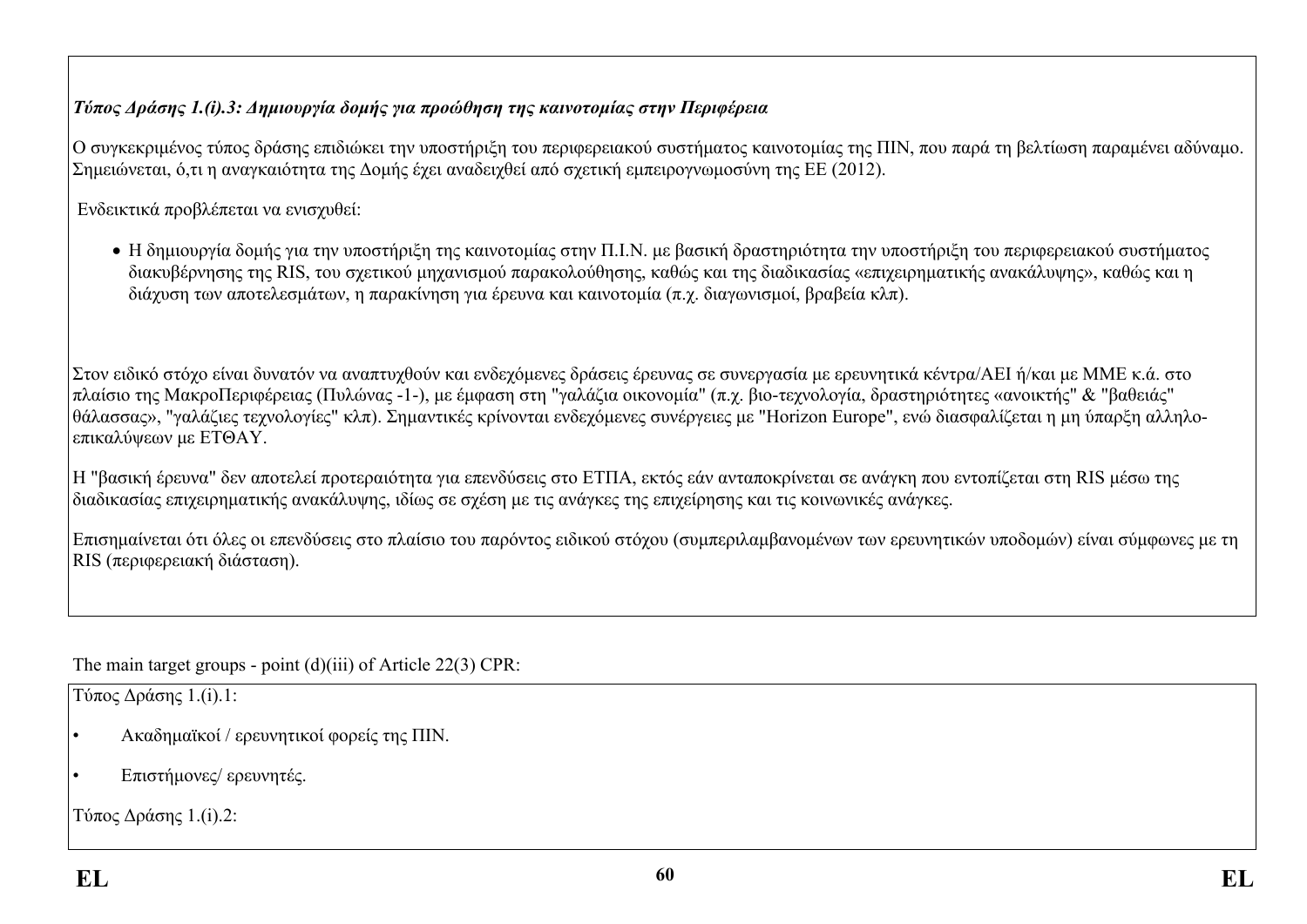• ΜΜΕ της Περιφέρειας με έμφαση σε αυτές που δραστηριοποιούνται σε παραγωγικούς τομείς εξειδίκευσης της Περιφέρειας.

- Ακαδημαϊκοί / ερευνητικοί φορείς
- Επιστήμονες/ ερευνητές.

Τύπος Δράσης 1.(i).3:

Ερευνητικό και παραγωγικό σύστημα της Περιφέρειας.

Actions safeguarding equality, inclusion and non-discrimination – point (d)(iv) of Article 22(3) CPR and Article 6 ESF+ Regulation

Οι δράσεις που προβλέπονται στον Ειδικό Στόχο έχουν θετική συμβολή στην προώθηση των αρχών της ισότητας, της ένταξης και της μη διάκρισης, σύμφωνα και με τον Ευρωπαϊκό Πυλώνα Κοινωνικών Δικαιωμάτων.

Οι διαδικασίες, η μεθοδολογία και τα κριτήρια επιλογής των δράσεων θα είναι συνεπής με τις κατευθυντήριες αρχές που προβλέπονται στους Κανονισμούς για τη διαφύλαξη της ισότητας, της ένταξης, της απαγόρευσης των διακρίσεων και της προσβασιμότητας στα ΑμεΑ (άρθρο 9, παρ.3 και άρθρο 73 παρ.1 του ΚΚΔ).

Κατά την επιλογή και υλοποίηση των πράξεων θα λαμβάνεται υπόψη ο Χάρτης Θεμελιωδών Δικαιωμάτων, καθώς και η Σύμβαση των Ηνωμένων Εθνών για τα Άτομα με Αναπηρία..

Indication of the specific territories targeted, including the planned use of territorial tools – point  $(d)(v)$  of Article 22(3) CPR

Δεν έχει εφαρμογή.

The interregional, cross-border and transnational actions – point (d)(vi) of Article 22(3) CPR

Δεν έχει εφαρμογή.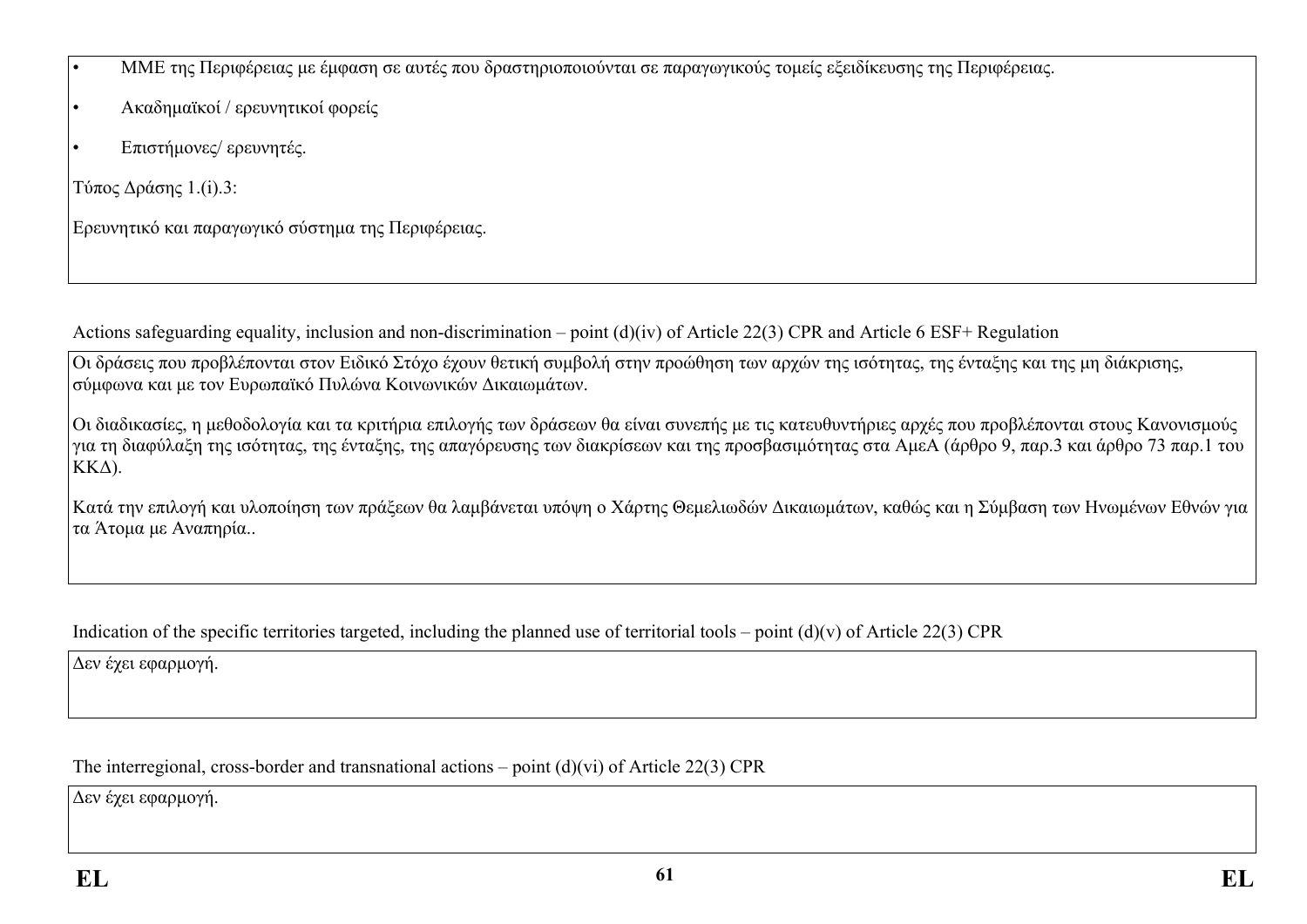### The planned use of financial instruments – point  $(d)(vi)$  of Article 22(3) CPR

Δεν προβλέπεται χρήση χρηματοδοτικών μέσων.

## 2.1.1.1.2. Indicators

## Reference: point (d)(ii) of Article 22(3) CPR and Article 8 ERDF and CF Regulation

Πίνακας 2: Δείκτες εκροών

| Προτεραιότητα | Ειδικός<br>στόχος | Ταμείο      | Κατηγορία περιφέρειας                | Αναγνωριστικός<br>κωδικός | Indicator                                                                              | Μονάδα<br>μέτρησης | Ορόσημο<br>(2024) | Στόχος<br>(2029) |
|---------------|-------------------|-------------|--------------------------------------|---------------------------|----------------------------------------------------------------------------------------|--------------------|-------------------|------------------|
|               | <b>RSO1.1</b>     | <b>ΕΤΠΑ</b> | Λιγότερο αναπτυγμένες<br>περιφέρειες | RCO01                     | Υποστηριζόμενες επιχειρήσεις (εκ των οποίων: πολύ<br>μικρές, μικρές, μεσαίες, μεγάλες) | επιχειρήσεις       | 0,00              | 14,00            |
|               | <b>RSO1.1</b>     | EΤΠΑ        | Λιγότερο αναπτυγμένες<br>περιφέρειες | RCO <sub>02</sub>         | Επιχειρήσεις που υποστηρίζονται με επιχορηγήσεις                                       | επιχειρήσεις       | 0,00              | 14,00            |
|               | <b>RSO1.1</b>     | <b>ΕΤΠΑ</b> | Λιγότερο αναπτυγμένες<br>περιφέρειες | RC006                     | Ερευνητές που εργάζονται σε υποστηριζόμενες<br>ερευνητικές εγκαταστάσεις               | ετήσια ΙΠΑ         | 0,00              | 72,00            |
|               | <b>RSO1.1</b>     | <b>ΕΤΠΑ</b> | Λιγότερο αναπτυγμένες<br>περιφέρειες | RCO <sub>08</sub>         | Ονομαστική αξία εξοπλισμού έρευνας και<br>καινοτομίας                                  | ευρώ               | 0,00              | 1.575.000,00     |
|               | <b>RSO1.1</b>     | <b>ΕΤΠΑ</b> | Λιγότερο αναπτυγμένες<br>περιφέρειες | RCO10                     | Επιχειρήσεις που συνεργάζονται με ερευνητικούς<br>οργανισμούς                          | επιχειρήσεις       | 0,00              | 14,00            |
|               | <b>RSO1.1</b>     | <b>ΕΤΠΑ</b> | Λιγότερο αναπτυγμένες<br>περιφέρειες | <b>PSO210</b>             | Δομές στήριξης επιχειρήσεων για παραγωγή<br>καινοτομίας                                | Αριθμός            | 1,00              | 1,00             |

Reference: point (d)(ii) of Article 22(3) CPR

Πίνακας 3: Δείκτες αποτελεσμάτων

| Προτεραιότητα | $\mathbf{r}$<br>Ειδικός<br>στόχος | Γαμείο ' | Κατηγορία<br>περιφέρειας | Αναγνωριστικός<br>Κωδικός | $\mathbf{r} = \mathbf{r}$<br>Indicator | Μονάδα<br>μέτρησης | ι ραμμή<br>βάσης ι<br>τιμή<br>αναφοράς | $\sqrt{2}$<br>Eτος<br>αναφοράς | Στόχος<br>(2029) | $\overline{ }$<br>. Πηγή δεδομένων | Παρατηρήσεις |
|---------------|-----------------------------------|----------|--------------------------|---------------------------|----------------------------------------|--------------------|----------------------------------------|--------------------------------|------------------|------------------------------------|--------------|
|---------------|-----------------------------------|----------|--------------------------|---------------------------|----------------------------------------|--------------------|----------------------------------------|--------------------------------|------------------|------------------------------------|--------------|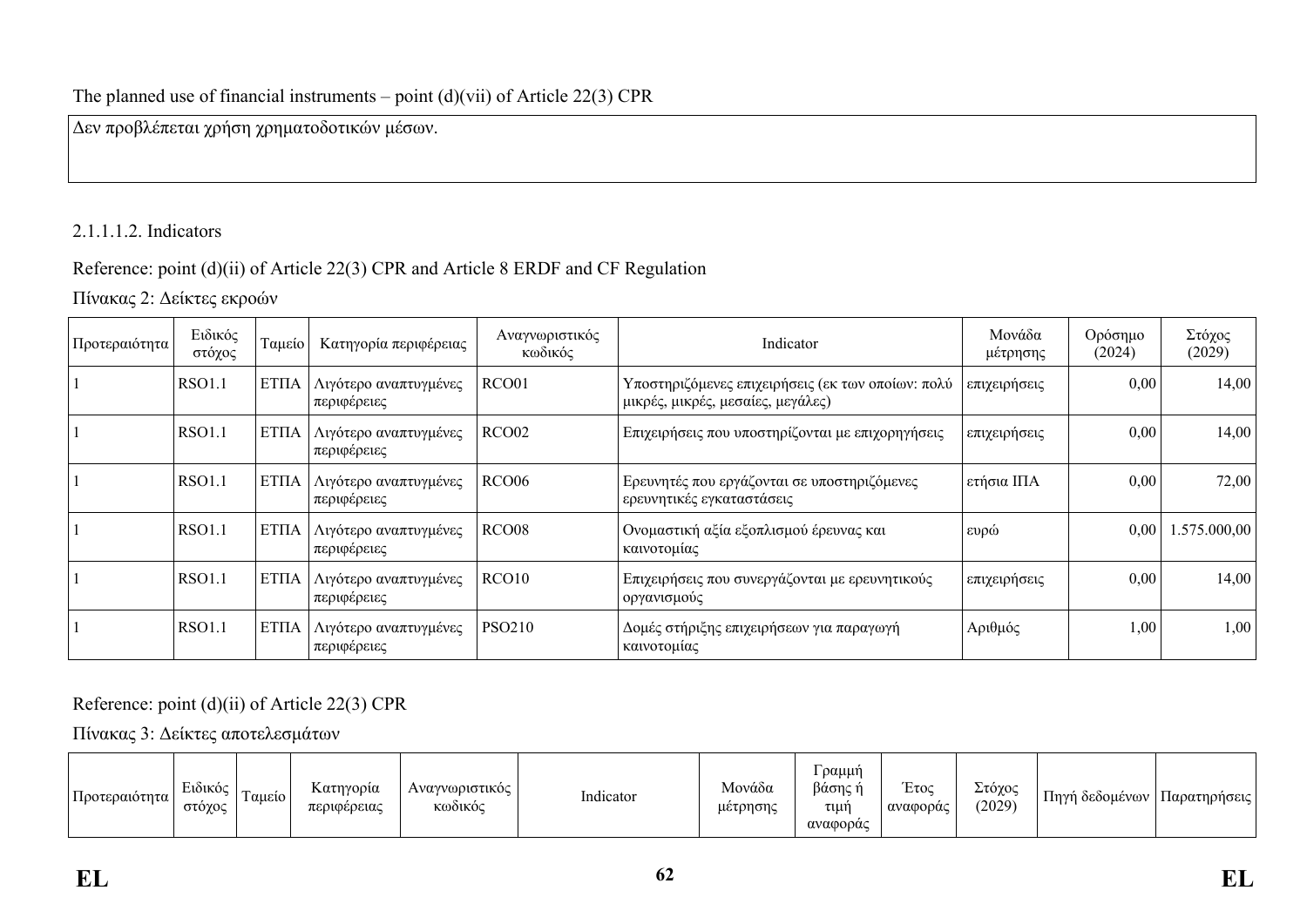| <b>RSO1.1</b> | ETITA | Λιγότερο<br>αναπτυγμένες<br>περιφέρειες        | RCR <sub>02</sub> | Ιδιωτικές επενδύσεις οι<br>οποίες συμπληρώνουν τη<br>δημόσια στήριξη (εκ της<br>οποίας: επιχορηγήσεις,<br>χρηματοδοτικά μέσα) | $\log$       | 0,00 | $2021 -$<br>2029 | 771.429,00 Υποστηριζόμενα<br>Έργα |  |
|---------------|-------|------------------------------------------------|-------------------|-------------------------------------------------------------------------------------------------------------------------------|--------------|------|------------------|-----------------------------------|--|
| <b>RSO1.1</b> | ETITA | Λιγότερο<br>αναπτυγμένες<br>περιφέρειες        | RCR <sub>08</sub> | Εκδόσεις από<br>υποστηριζόμενα έργα                                                                                           | δημοσιεύσεις | 0,00 | $2021 -$<br>2029 | 36,00 Υποστηριζόμενα<br>Έργα      |  |
| <b>RSO1.1</b> |       | ΕΤΠΑ   Λιγότερο<br>αναπτυγμένες<br>περιφέρειες | <b>RCR102</b>     | Θέσεις έρευνας που<br>δημιουργήθηκαν στις<br>υποστηριζόμενες<br>οντότητες                                                     | ετήσια ΙΠΑ   | 0,00 | $2021 -$<br>2029 | 24,00 Υποστηριζόμενα<br>Έργα      |  |
| <b>RSO1.1</b> | ETITA | Λιγότερο<br>αναπτυγμένες<br>περιφέρειες        | <b>PSR210</b>     | ΜΜΕ που υποστηρίζονται<br>για την ανάπτυξη<br>καινοτομιών στους τομείς<br>Περιφερειακής<br>εξειδίκευσης                       | Αριθμός      | 0,00 | $2021 -$<br>2029 | 113,00   Υποστηριζόμενα<br>Έργα   |  |

## 2.1.1.1.3. Indicative breakdown of the programmed resources (EU) by type of intervention

## Reference: point (d)(viii) of Article 22(3) CPR

Table 4: Dimension 1 - intervention field

| Προτεραιότητα | Ειδικός<br>στόχος | Ταμείο       | Κατηγορία<br>περιφέρειας                | Κωδικός                                                                                                                                                                                                                                              | $\vert$ Ποσό (EUR) $\vert$ |
|---------------|-------------------|--------------|-----------------------------------------|------------------------------------------------------------------------------------------------------------------------------------------------------------------------------------------------------------------------------------------------------|----------------------------|
|               | <b>RSO1.1</b>     | <b>ETIIA</b> | Λιγότερο<br>αναπτυγμένες<br>περιφέρειες | 004. Επενδύσεις σε πάγια περιουσιακά στοιχεία, συμπεριλαμβανομένης υποδομής για έρευνα, δημόσιων<br>ερευνητικών κέντρων και τριτοβάθμιας εκπαίδευσης που συνδέονται άμεσα με δραστηριότητες έρευνας και<br>καινοτομίας                               | 1.338.750,00               |
|               | <b>RSO1.1</b>     | <b>ETIIA</b> | Λιγότερο<br>αναπτυγμένες<br>περιφέρειες | 012. Δραστηριότητες έρευνας και καινοτομίας σε δημόσια ερευνητικά κέντρα, στον τομέα της τριτοβάθμιας<br>εκπαίδευσης και σε κέντρα ικανοτήτων, συμπεριλαμβανομένης της δικτύωσης (βιομηχανική έρευνα,<br>πειραματική ανάπτυξη, μελέτες σκοπιμότητας) | 3.123.750,00               |
|               | <b>RSO1.1</b>     | <b>ΕΤΠΑ</b>  | Λιγότερο<br>αναπτυγμένες<br>περιφέρειες | 028. Μεταφορά τεχνολογίας και συνεργασία μεταξύ των επιχειρήσεων, των ερευνητικών κέντρων και του<br>τομέα της τριτοβάθμιας εκπαίδευσης                                                                                                              | 3.400.000,00               |
|               | <b>RSO1.1</b>     | Σύνολο       |                                         |                                                                                                                                                                                                                                                      | 7.862.500,00               |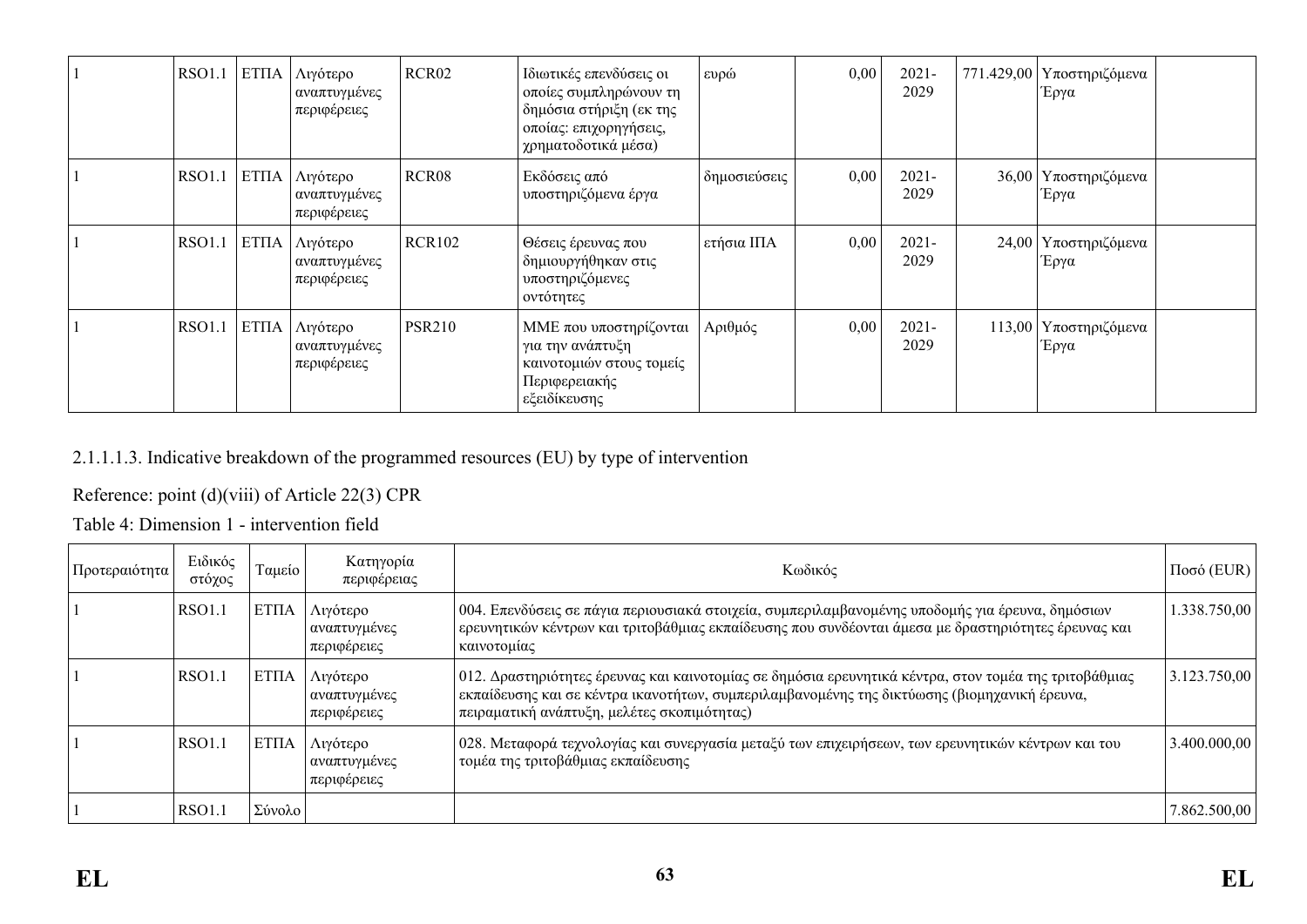#### Table 5: Dimension 2 - form of financing

| Προτεραιότητα | Ειδικός στόχος | Ταμείο      | Κατηγορία περιφέρειας             | Κωδικός             | $Ποσό$ (EUR) |
|---------------|----------------|-------------|-----------------------------------|---------------------|--------------|
|               | $\vert$ RSO1.  | <b>ΕΤΠΑ</b> | Λιγότερο αναπτυγμένες περιφέρειες | $ 01$ . Επιχορήγηση | 7.862.500,00 |
|               | RSO1.          | Σύνολο      |                                   |                     | 7.862.500,00 |

#### Table 6: Dimension 3 – territorial delivery mechanism and territorial focus

| Προτεραιότητα | Ειδικός στόχος | Ταμείο      | Κατηγορία περιφέρειας             | Κωδικός                                         | $Ποσό$ (EUR) |
|---------------|----------------|-------------|-----------------------------------|-------------------------------------------------|--------------|
|               | RSO1.1         | <b>ΈΤΠΑ</b> | Λιγότερο αναπτυγμένες περιφέρειες | 33. Άλλες προσεγγίσεις — Καμία εδαφική στόχευση | 7.862.500,00 |
|               | <b>RSO1.1</b>  | Σύνολο      |                                   |                                                 | 7.862.500,00 |

#### Table 7: Dimension 6 – ESF+ secondary themes

| $\overline{\phantom{a}}$<br>EI IR)<br>$1000^\circ$<br>αμεις<br>$\sim$ $\sim$ $\sim$ $\sim$ $\sim$<br>ารทรย<br>UOEOEUX<br>. יחמר<br>വധ<br>101K<br>DLKO<br>.<br>$\overline{\phantom{a}}$ |  |
|----------------------------------------------------------------------------------------------------------------------------------------------------------------------------------------|--|
|----------------------------------------------------------------------------------------------------------------------------------------------------------------------------------------|--|

#### Table 8: Dimension 7 – ESF+\*, ERDF, Cohesion Fund and JTF gender equality dimension

| Προτεραιότητα | Ειδικός στόχος | Γαμείο       | Κατηγορία περιφέρειας             | Κωδικός                          | $Ποσό$ (EUR) |
|---------------|----------------|--------------|-----------------------------------|----------------------------------|--------------|
|               | <b>RSO1.1</b>  | <b>ETIIA</b> | Λιγότερο αναπτυγμένες περιφέρειες | 03. Ουδετερότητα ως προς το φύλο | 7.862.500,00 |
|               | RSO1.1         | Σύνολο       |                                   |                                  | 7.862.500,00 |

\* In principle, 40 % for the ESF+ contributes to gender tracking. 100 % is applicable when Member State chooses to use Article 6 ESF+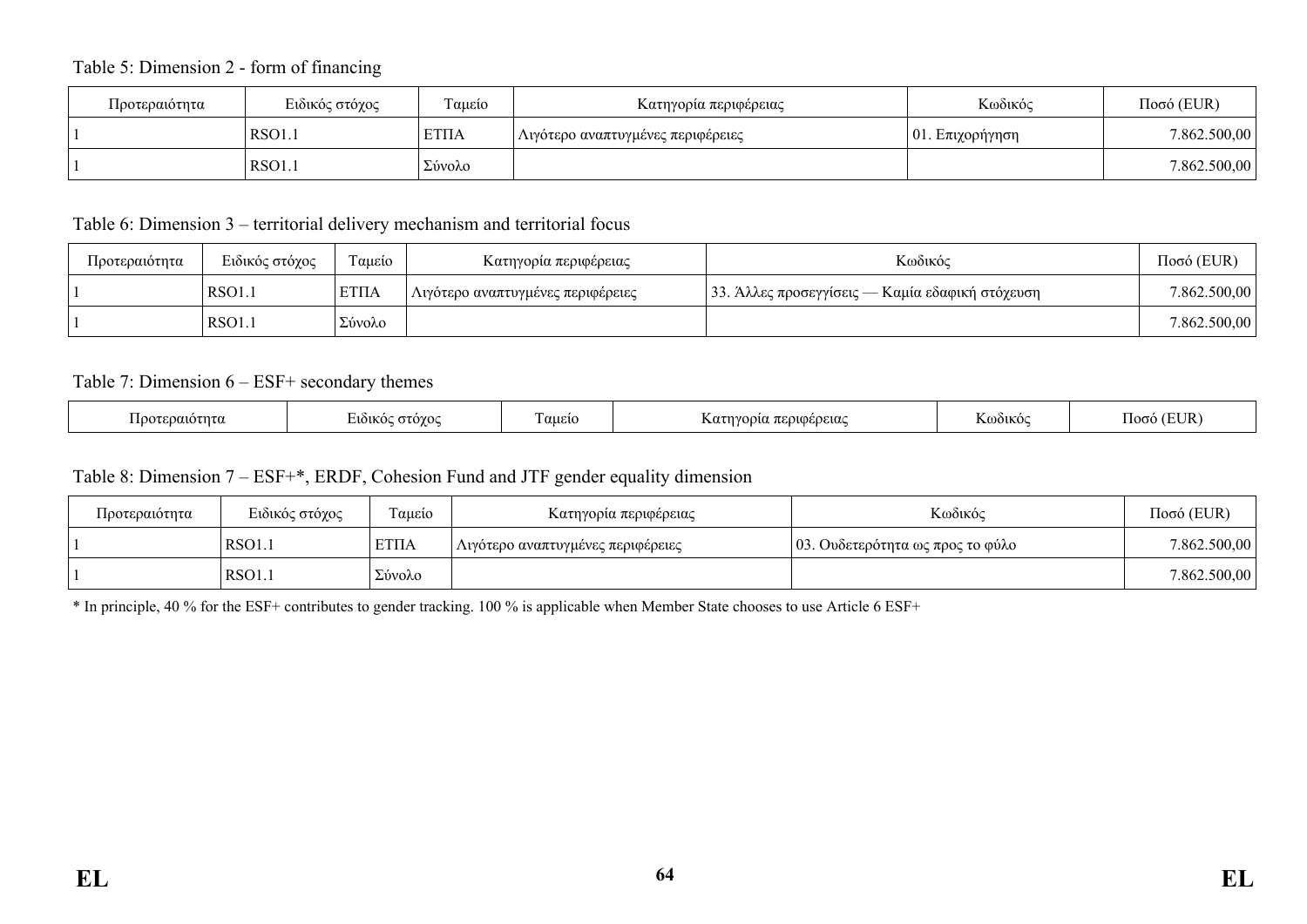2.1.1. Priority: 2. Προστασία του Περιβάλλοντος, Αειφόρος Ανάπτυξη, Αντιμετώπιση της Κλιματικής Αλλαγής

2.1.1.1. Specific objective: RSO2.4. Promoting climate change adaptation and disaster risk prevention, resilience taking into account eco-system based approaches (ΕΤΠΑ)

2.1.1.1.1. Interventions of the Funds

Reference: points  $(d)(i)$ ,  $(iii)$ ,  $(iv)$ ,  $(v)$ ,  $(vi)$  and  $(vii)$  of Article 22(3) CPR

The related types of actions – point (d)(i) of Article 22(3) CPR and Article 6 ESF+ Regulation:

Ο Ειδικός Στόχος (iv) θα υποστηριχθεί από τους κάτωθι ενδεικτικά τύπους δράσεων:

## *Τύπος Δράσης 2.(***iv***).1: Πρόληψη και αντιμετώπιση κινδύνων που συνδέονται με το κλίμα*

Ο συγκεκριμένος τύπος δράσης επικεντρώνεται στην πρόληψη και διαχείριση κινδύνων που συνδέονται άμεσα με την κλιματική αλλαγή, φαινόμενα που έχουν καταστρεπτικές συνέπειες στο αστικό και το φυσικό περιβάλλον, επηρεάζοντας παράλληλα αρνητικά και το επίπεδο διαβίωσης των κατοίκων. Ιδιαίτερα σημαντικοί κίνδυνοι και απειλές για την Περιφέρεια Ιονίων Νήσων, αποτελούν πρωτίστως οι πυρκαγιές και οι πλημμύρες και ακολούθως η διάβρωση των ακτών/ΑΣΘ, η ξηρασία κλπ Οι παρεμβάσεις που θα υλοποιηθούν λειτουργούν υποστηρικτικά στις αντίστοιχες της π.π. 2014-2020 και είναι σε άμεση συνάφεια με τους στόχους του περιφερειακού σχεδιασμού (Περιφερειακό Σχέδιο για την Προσαρμογή στην Κλιματική Αλλαγή, Σχέδια Διαχείρισης Κινδύνων Πλημμύρας με το σχεδιασμό να εστιάζει σε ζώνες υψηλού κινδύνου- προβλέψεις του α.π.135202/13-2-2018 εγγράφου του ΥΠΕΝ, περιπτώσεις (Α έως Δ)»).

Ενδεικτικά θα στηριχθούν:

· Δράσεις ολοκληρωμένης παρέμβασης και ολιστικής αντιμετώπισης για την αξιολόγηση κινδύνων το σχεδιασμό & οργάνωση, παρακολούθηση, διαχείριση & μετριασμό επιπτώσεων και ευαισθητοποίηση σε τομείς διαγνωσμένης επικινδυνότητας στα Ιόνια Νησιά (πυρκαγιές, πλημμύρες, διάβρωση κλπ) (μεταφορά από π.π. 2014-2020).

 Δράσεις για την πρόληψη & προστασία (π.χ. τοπικής κλίμακας αντιπλημμυρικά και αντιδιαβρωτικά έργα, αντιμετώπιση κατολισθήσεων, ειδικός εξοπλισμός για φορείς τοπικής αυτοδιοίκησης).

# *Τύπος Δράσης 2.(***iv***).2: Διαχείριση κινδύνων μη σχετιζόμενων με το κλίμα*

Ο συγκεκριμένος τύπος δράσης αφορά την αντιμετώπιση κινδύνων που δεν συνδέονται άμεσα ή εξολοκλήρου με την κλιματική αλλαγή, αλλά με άλλους φυσικούς ή/ και ανθρωπογενείς παράγοντες. Ιδιαίτερα σημαντικοί κίνδυνοι και απειλές για την Περιφέρεια Ιονίων Νήσων αποτελούν πρωτίστως η σεισμική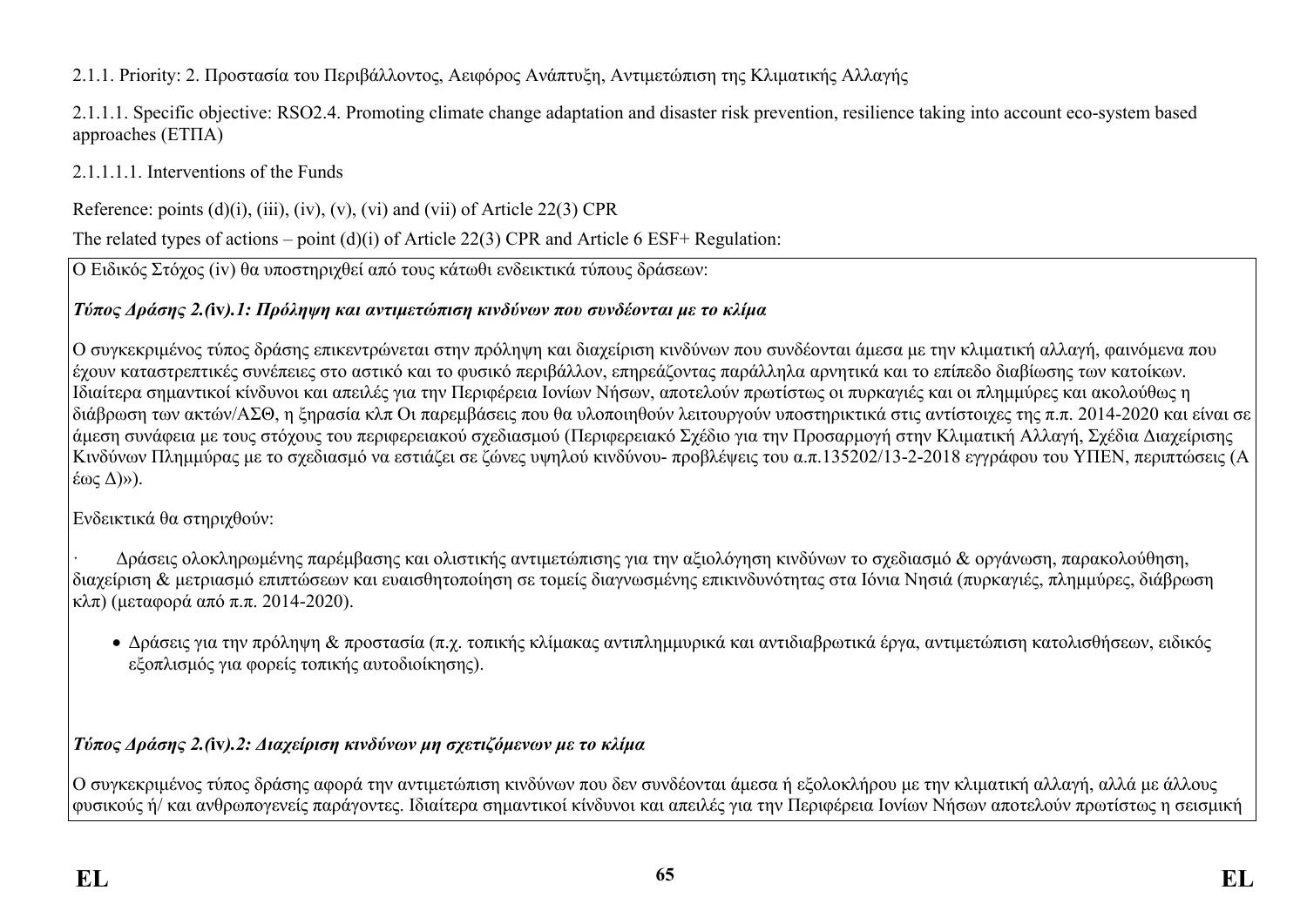δραστηριότητα και ακολούθως η ρύπανση/μόλυνση ιδιαίτερα του θαλάσσιου χώρου και των παράκτιων περιοχών.

Σημειώνεται, ότι για τη σεισμική δραστηριότητα στο χερσαίο χώρο υπήρχε πρόβλεψη στην ππ 2014-2020, ενώ στην ππ 2021-2027 οι δράσεις αφορούν τον θαλάσσιο χώρο. Παράλληλα, υπάρχει πρόβλεψη και για την πρόληψη της θαλάσσιας ρύπανσης.

Στο πλαίσιο αυτό, και σε συνέργεια με αντίστοιχες δράσεις της π.π. 2014-2020 στο χερσαίο χώρο, θα στηριχθούν:

- Δράσεις ολοκληρωμένης παρέμβασης και ολιστικής αντιμετώπισης για την αξιολόγηση κινδύνων, την πρόληψη και προστασία, το σχεδιασμό & οργάνωση, παρακολούθηση, διαχείριση & μετριασμό επιπτώσεων και ευαισθητοποίηση σε τομείς διαγνωσμένης επικινδυνότητας στο θαλάσσιο/παράκτιο χώρο των Ιονίων Νήσων (σεισμοί, θαλάσσια ρύπανση).
- Δράσεις για την αποτύπωση και παρακολούθηση της τρωτότητας του δημόσιου κτιριακού αποθέματος έναντι του σεισμικού κινδύνου, ιδίως σε κεντρικό και νότιο Ιόνιο

Επιπρόσθετα, αναφέρεται ότι για ορισμένα από τα παραπάνω θέματα που άπτονται του θαλάσσιου χώρου θα επιδιωχθούν συνεργασίες και στο πλαίσιο της Στρατηγικής της EUSAIR (π.χ. παρακολούθηση και πρόβλεψη της κατανομής των ξενικών ειδών, συνεργασία για την αντιμετώπιση θαλάσσιας ρύπανσης κλπ).

The main target groups - point (d)(iii) of Article 22(3) CPR:

- Πληθυσμός της Περιφέρειας.
- Επισκέπτες της Περιφέρειας.
- Παραγωγικό σύστημα της Περιφέρειας.

Actions safeguarding equality, inclusion and non-discrimination – point (d)(iv) of Article 22(3) CPR and Article 6 ESF+ Regulation

Οι διαδικασίες και τα κριτήρια επιλογής των δράσεων θα είναι συνεπή με τις κατευθυντήριες αρχές που προβλέπονται από τους Κανονισμούς για τη διαφύλαξη της ισότητας, της ένταξης και της απαγόρευσης των διακρίσεων, λαμβάνοντας υπόψη και τον Χάρτη των Θεμελιωδών Δικαιωμάτων της Ευρωπαϊκής Ένωσης, καθώς και τη Σύμβαση των Ηνωμένων Εθνών για τα Άτομα με Αναπηρία.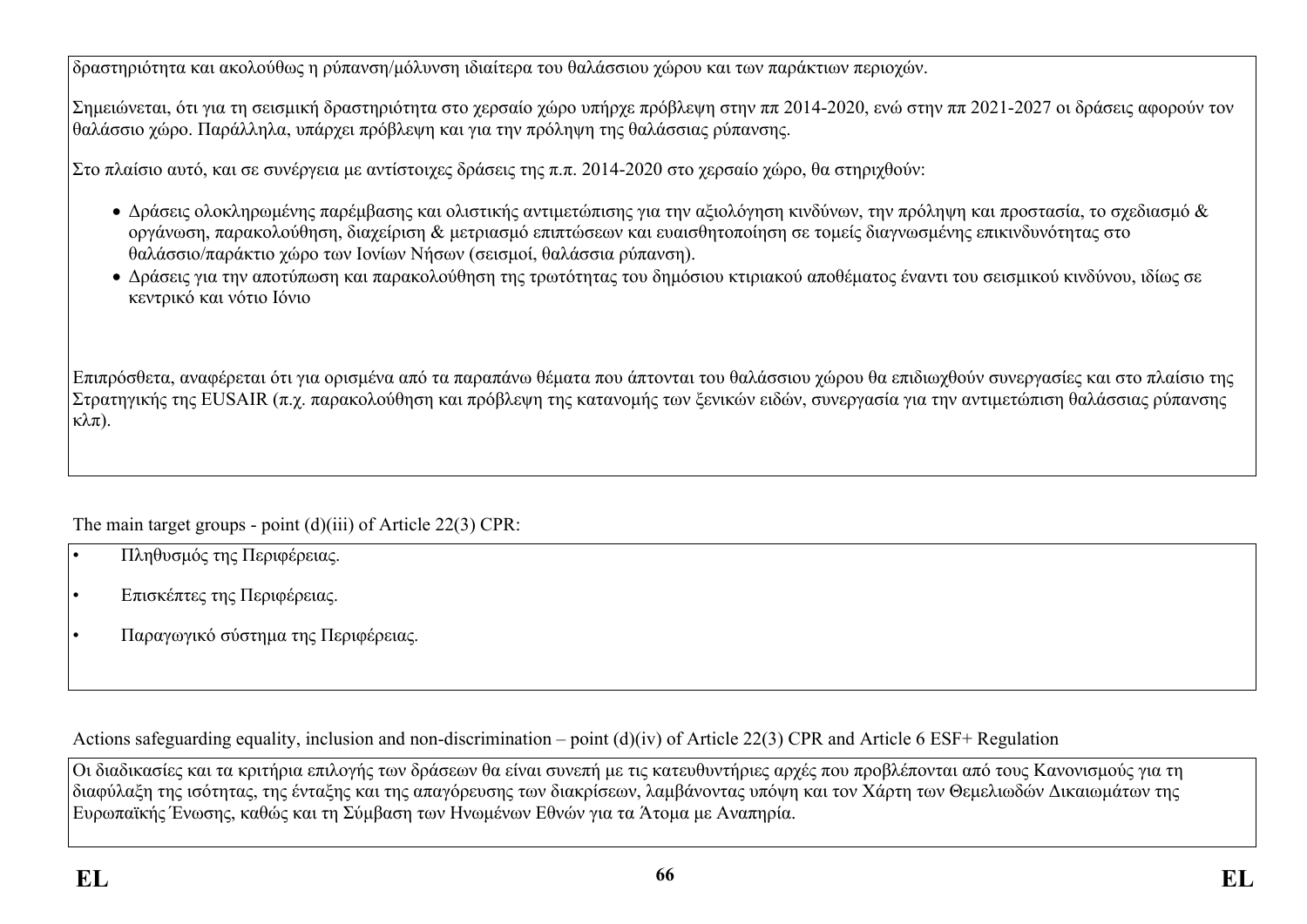Οι διαδικασίες, η μεθοδολογία και τα κριτήρια επιλογής των δράσεων θα είναι συνεπής με τις κατευθυντήριες αρχές που προβλέπονται στους Κανονισμούς για τη διαφύλαξη της ισότητας, της ένταξης, της απαγόρευσης των διακρίσεων και της προσβασιμότητας στα ΑμεΑ (άρθρο 9, παρ.3 και άρθρο 73 παρ.1 του ΚΚΔ).

Indication of the specific territories targeted, including the planned use of territorial tools – point  $(d)(v)$  of Article 22(3) CPR

Δεν έχει εφαρμογή.

The interregional, cross-border and transnational actions – point (d)(vi) of Article 22(3) CPR

Δύναται να στηριχθούν συνεργασίες και στο πλαίσιο της Στρατηγικής της ΜακροΠεριφέρειας (Eusair).

The planned use of financial instruments – point  $(d)(\n{\rm vii})$  of Article 22(3) CPR

Δεν προβλέπεται η χρήση χρηματοδοτικών εργαλείων

2.1.1.1.2. Indicators

Reference: point (d)(ii) of Article 22(3) CPR and Article 8 ERDF and CF Regulation

Πίνακας 2: Δείκτες εκροών

| <sub>ι</sub> Προτεραιότητα | Ειδικός<br>στόχος | Ταμείο       | Κατηγορία<br>περιφέρειας                | Αναγνωριστικός<br>κωδικός | Indicator                                                                                                                                         | Μονάδα<br>μέτρησης | Ορόσημο<br>(2024) | $\left \sum$ τόχος (2029) |
|----------------------------|-------------------|--------------|-----------------------------------------|---------------------------|---------------------------------------------------------------------------------------------------------------------------------------------------|--------------------|-------------------|---------------------------|
|                            | RSO2.4            | <b>ETIIA</b> | Λιγότερο<br>αναπτυγμένες<br>περιφέρειες | RCO <sub>24</sub>         | Επενδύσεις σε νέα ή αναβαθμισμένα συστήματα παρακολούθησης,<br>' ετοιμότητας, προειδοποίησης και ανταπόκρισης σε περίπτωση<br>φυσικών καταστροφών | ευρώ               | 2.800,000,00      | 2.800.000,00              |
|                            | RSO2.4            | EΤΠΑ         | Λιγότερο                                | RCO <sub>25</sub>         | Αντιπλημμυρικά έργα σε ακτές, όχθες ποταμών και λιμνών που                                                                                        | ' χλμ.             | 0,00              | 0,32                      |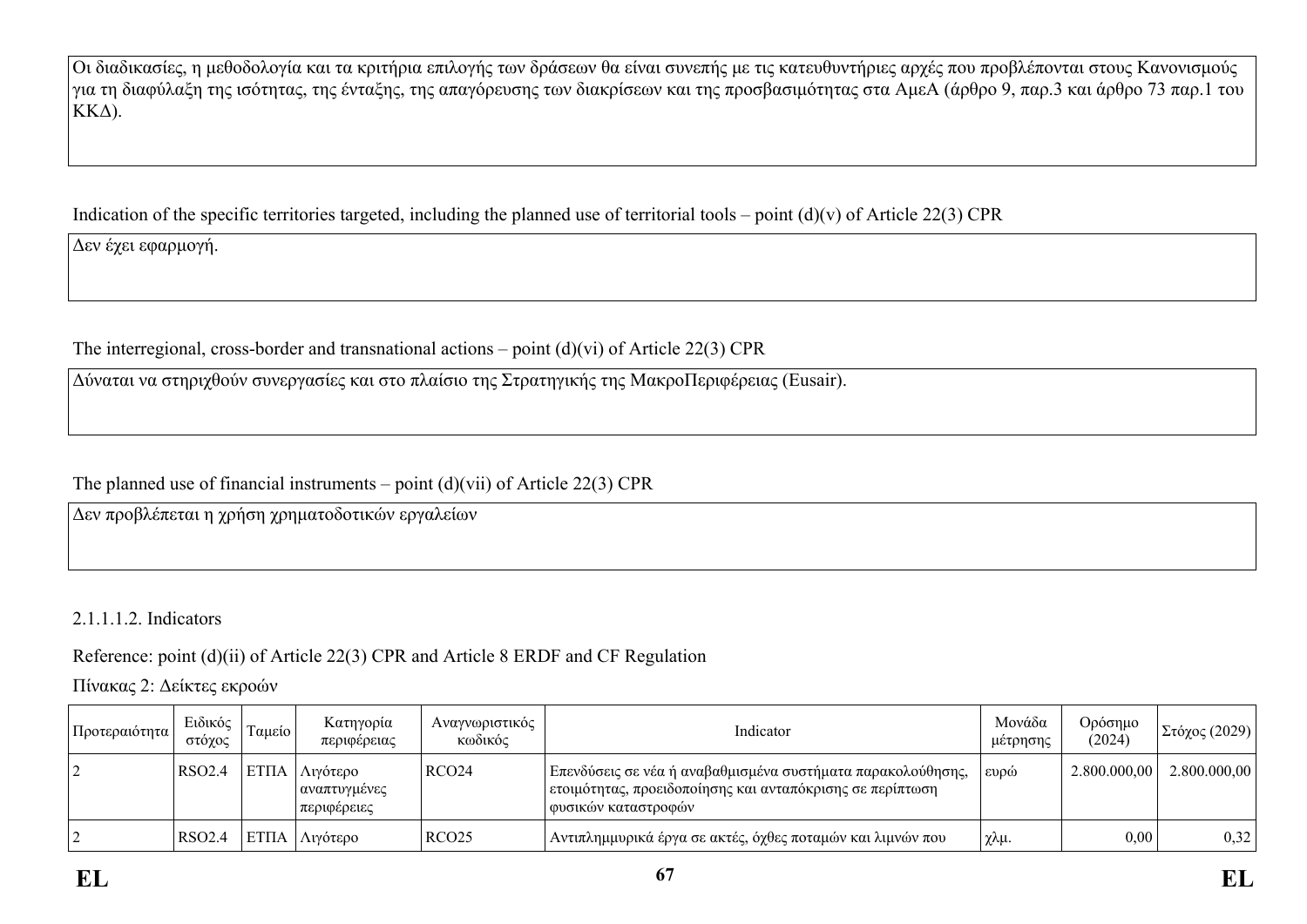|        | αναπτυγμένες <br>ι περιφέρειες                     |        | κατασκευάστηκαν ή ενισχύθηκαν πρόσφατα                                                                                                                                                                                                                    |      |                        |
|--------|----------------------------------------------------|--------|-----------------------------------------------------------------------------------------------------------------------------------------------------------------------------------------------------------------------------------------------------------|------|------------------------|
| RSO2.4 | ΕΤΠΑ   Λιγότερο<br>  αναπτυγμένες<br>  περιφέρειες | RCO122 | Επενδύσεις σε νέα ή αναβαθμισμένα συστήματα παρακολούθησης,<br>  ετοιμότητας, προειδοποίησης και ανταπόκρισης έναντι φυσικών  <br>  κινδύνων που δεν συνδέονται με την κλιματική αλλαγή και<br>  κινδύνων που συνδέονται με τις ανθρώπινες δραστηριότητες | ευρώ | $0,00$   10.000.000,00 |

## Reference: point (d)(ii) of Article 22(3) CPR

Πίνακας 3: Δείκτες αποτελεσμάτων

| Προτεραιότητα  | Ειδικός<br>στόχος | Ταμείο       | Κατηγορία<br>περιφέρειας                | Αναγνωριστικός<br>κωδικός | Indicator                                                                                                                                                                                        | Μονάδα<br>μέτρησης | Γραμμή<br>βάσης ή<br>τιμή<br>αναφοράς | Έτος<br>αναφοράς | Στόχος<br>(2029) | Πηγή δεδομένων                     | Παρατηρήσεις |
|----------------|-------------------|--------------|-----------------------------------------|---------------------------|--------------------------------------------------------------------------------------------------------------------------------------------------------------------------------------------------|--------------------|---------------------------------------|------------------|------------------|------------------------------------|--------------|
| 2              | <b>RSO2.4</b>     | <b>ETITA</b> | Λιγότερο<br>αναπτυγμένες<br>περιφέρειες | RCR35                     | Πληθυσμός που ωφελείται από<br>αντιπλημμυρικά μέτρα                                                                                                                                              | άτομα              | 0,00                                  | $2021 -$<br>2029 | 600,00           | Υποστηριζόμενα<br>Έργα             |              |
| 2              | RSO2.4            | ETITA        | Λιγότερο<br>αναπτυγμένες<br>περιφέρειες | RCR36                     | Πληθυσμός που ωφελείται από<br>μέτρα προστασίας από<br>ανεξέλεγκτες πυρκαγιές                                                                                                                    | <sub>ι</sub> άτομα | 0,00                                  | 2021-<br>2029    |                  | 207.855,00   Υποτηριζόμενα<br>Έργα |              |
| $\overline{2}$ | <b>RSO2.4</b>     | <b>ETITA</b> | Λιγότερο<br>αναπτυγμένες<br>περιφέρειες | RCR <sub>96</sub>         | Πληθυσμός που επωφελείται<br>από μέτρα προστασίας από<br>φυσικούς κινδύνους που δεν<br>συνδέονται με την κλιματική<br>αλλαγή και κινδύνους που<br>συνδέονται με τις ανθρώπινες<br>δραστηριότητες | άτομα              | 0,00                                  | $2021 -$<br>2029 | 207.855,00       | Υποστηριζόμενα<br>Έργα             |              |

## 2.1.1.1.3. Indicative breakdown of the programmed resources (EU) by type of intervention

Reference: point (d)(viii) of Article 22(3) CPR

Table 4: Dimension 1 - intervention field

| Προτεραιότητα | $\mathbf{r}$<br>Ειδικός<br>στοχος | $\sim$<br>$1$ aueto $'$ | Κατηγορία<br>περιφέρειας | $\mathbf{r}$<br>Κωδικός                                                                                  | 'EI ID<br>11000 |
|---------------|-----------------------------------|-------------------------|--------------------------|----------------------------------------------------------------------------------------------------------|-----------------|
|               | RSO <sub>2</sub> .                | -----<br>L 1 1 /        | Λιγοτερο                 | 1058.<br>Προσαρμογή στα μέτρα για την αντιμετώπιση της κλιματικής αλλαγής και πρόληψη και διαχείριση των | .295.000,00     |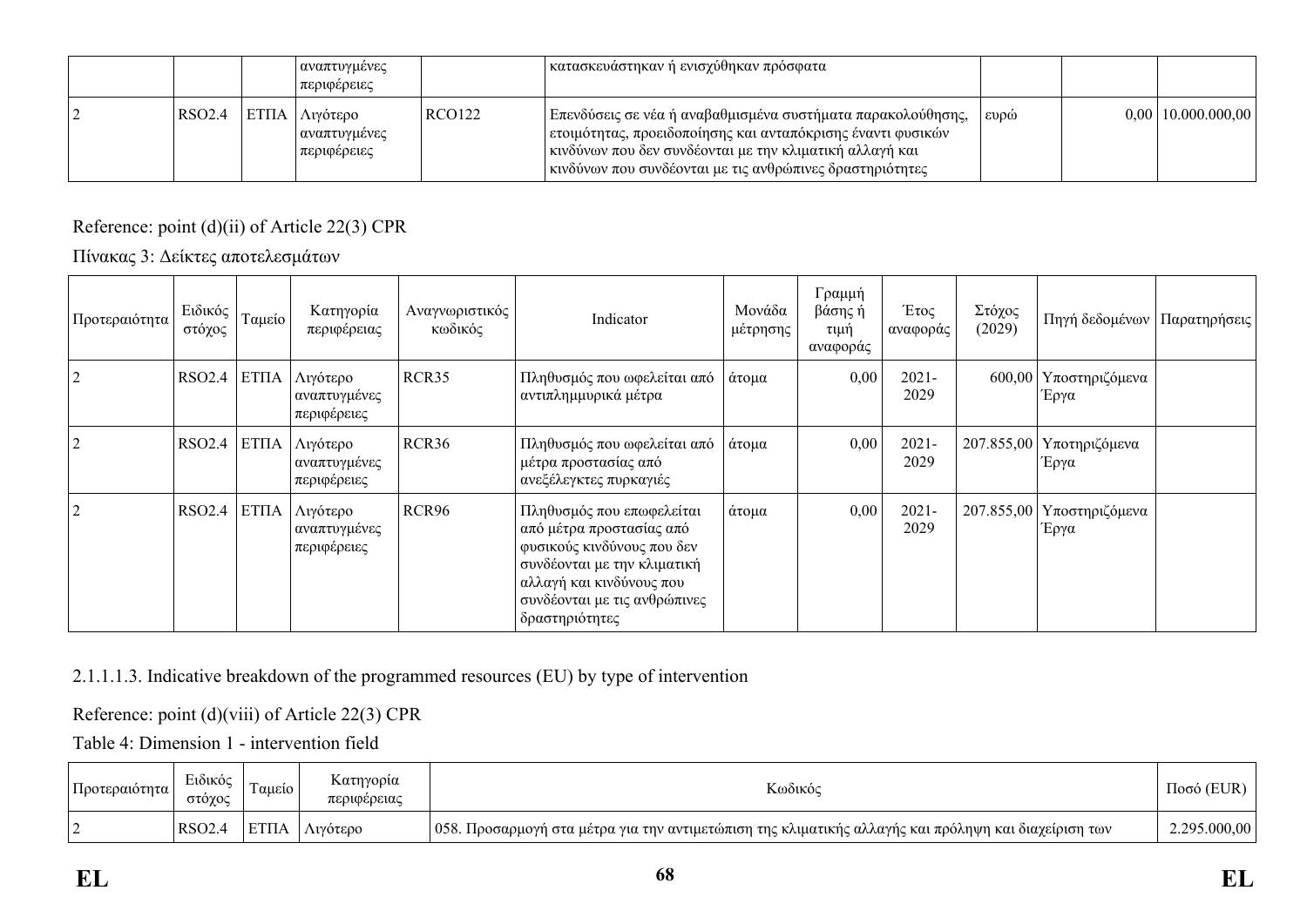|                    |              | αναπτυγμένες<br>περιφέρειες             | κινδύνων που συνδέονται με το κλίμα: πλημμύρες και κατολισθήσεις (συμπεριλαμβανομένων της<br>ευαισθητοποίησης, της πολιτικής προστασίας και των συστημάτων διαχείρισης καταστροφών, των υποδομών και<br>των προσεγγίσεων με βάση το οικοσύστημα)                                                                                                                               |               |
|--------------------|--------------|-----------------------------------------|--------------------------------------------------------------------------------------------------------------------------------------------------------------------------------------------------------------------------------------------------------------------------------------------------------------------------------------------------------------------------------|---------------|
| RSO <sub>2.4</sub> | <b>ΕΤΠΑ</b>  | Λιγότερο<br>αναπτυγμένες<br>περιφέρειες | 059. Προσαρμογή στα μέτρα για την αντιμετώπιση της κλιματικής αλλαγής και πρόληψη και διαχείριση των<br>κινδύνων που συνδέονται με το κλίμα: πυρκαγιές (συμπεριλαμβανομένων της ευαισθητοποίησης, της πολιτικής<br>προστασίας και των συστημάτων διαχείρισης καταστροφών, των υποδομών και των προσεγγίσεων με βάση το<br>οικοσύστημα)                                         | 2.380.000,00  |
| RSO <sub>2.4</sub> | <b>ETIIA</b> | Λιγότερο<br>αναπτυγμένες<br>περιφέρειες | 061. Πρόληψη και διαχείριση φυσικών κινδύνων μη σχετιζόμενων με το κλίμα (π.χ. σεισμοί) και κινδύνων που<br>  συνδέονται με ανθρώπινες δραστηριότητες (π.χ. τεχνολογικά ατυχήματα), συμπεριλαμβανομένων των<br>  δραστηριοτήτων ευαισθητοποίησης, της πολιτικής προστασίας και των συστημάτων, υποδομών και βασισμένων<br>στο οικοσύστημα προσεγγίσεων διαχείρισης καταστροφών | 8.500.000,00  |
| RSO <sub>2.4</sub> | Σύνολο       |                                         |                                                                                                                                                                                                                                                                                                                                                                                | 13.175.000,00 |

### Table 5: Dimension 2 - form of financing

| Προτεραιότητα | Ειδικός στόχος | Γαμείο      | Κατηγορία περιφέρειας             | Κωδικός         | $Ποσό$ (EUR)  |
|---------------|----------------|-------------|-----------------------------------|-----------------|---------------|
| ╺             | RSO2.4         | <b>ΕΤΠΑ</b> | Λιγότερο αναπτυγμένες περιφέρειες | 01. Eπιχορήγηση | 3.175.000,00  |
|               | RSO2.4         | Σύνολο      |                                   |                 | 13.175.000,00 |

#### Table 6: Dimension 3 – territorial delivery mechanism and territorial focus

| Προτεραιότητα | Ειδικός στόχος | Γαμείο       | Κατηγορία περιφέρειας               | Κωδικός                                         | $\Pi$ οσό (EUR) |
|---------------|----------------|--------------|-------------------------------------|-------------------------------------------------|-----------------|
|               | <b>RSO2.4</b>  | <b>ETIIA</b> | ! Λιγότερο αναπτυγμένες περιφέρειες | 33. Άλλες προσεγγίσεις — Καμία εδαφική στόχευση | 13.175.000,00   |
|               | RSO2.4         | Σύνολο       |                                     |                                                 | 13.175.000,00   |

### Table 7: Dimension 6 – ESF+ secondary themes

| . IOO*<br>ιιοτητα | $\sim$ 0.10% $\sim$<br>ിറി¥റ∉<br>$\sim$ | $\overline{\phantom{a}}$<br>αuείo | . περιφερειας<br>.<br>$\sim$<br>. | <b>KOO1KO</b> | TITID<br>ഥന |
|-------------------|-----------------------------------------|-----------------------------------|-----------------------------------|---------------|-------------|
|                   |                                         |                                   |                                   |               |             |

## Table 8: Dimension 7 – ESF+\*, ERDF, Cohesion Fund and JTF gender equality dimension

| Προτεραιότητα | $\mathbf{r}$<br>ιδικός στόγος<br>$\sim$ | $\sim$<br>Ι αμείο    | Κατηγορία περιφέρειας                          | Κωδικό                                       | 'EUR<br>1000 ( |
|---------------|-----------------------------------------|----------------------|------------------------------------------------|----------------------------------------------|----------------|
|               | RSO <sub>2</sub>                        | <b>DOUT</b><br>L HIA | λιγότερο αναπτυγμένες περιφέρειες<br>$1$ L $1$ | 03<br>. Ουδετερότητα ως προς το φύλο-<br>. . | $0.00^+$       |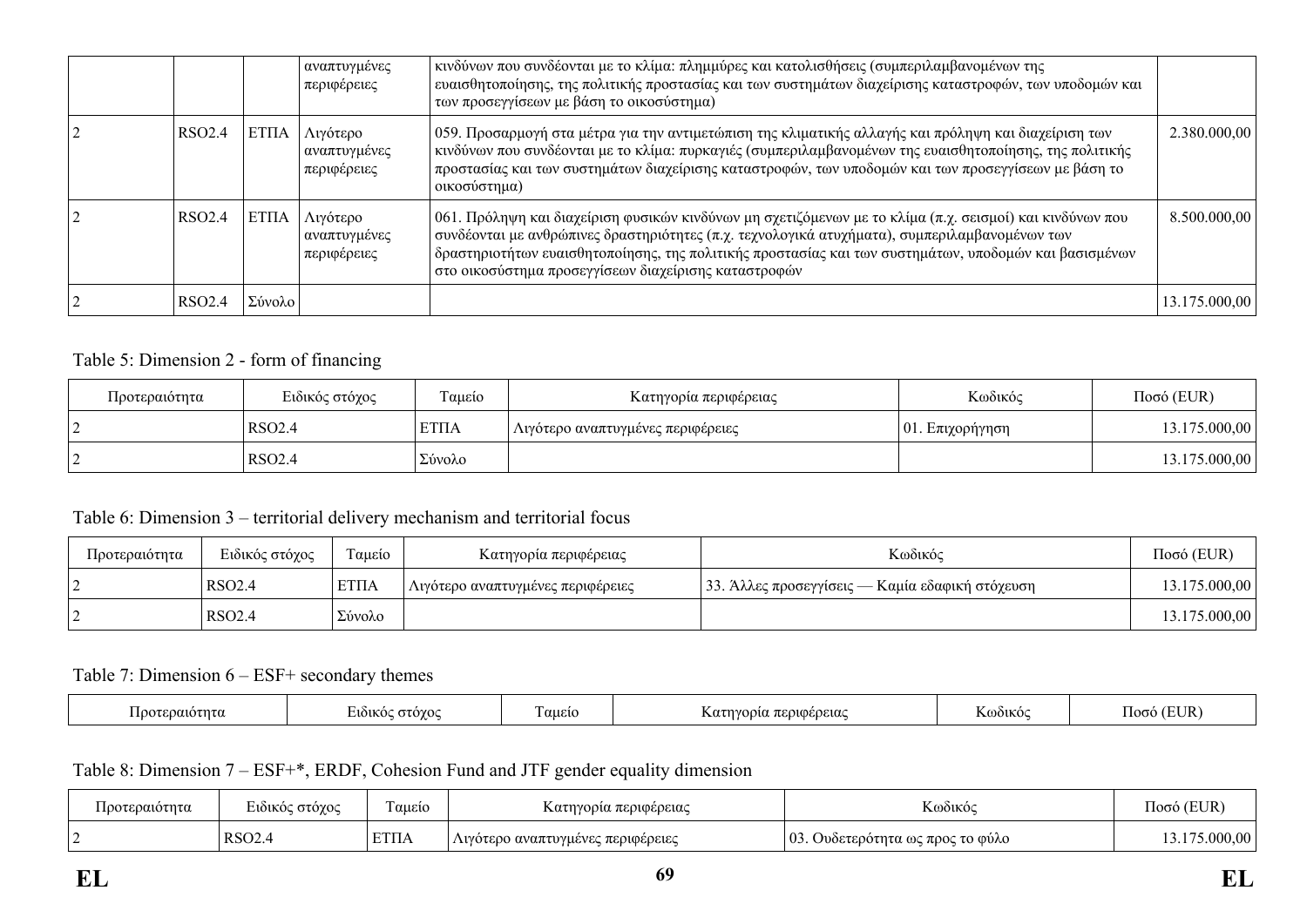| RSO <sub>2</sub><br>Σύνολο | .000.00<br><b>T.</b> |
|----------------------------|----------------------|
|----------------------------|----------------------|

\* In principle, 40 % for the ESF+ contributes to gender tracking. 100 % is applicable when Member State chooses to use Article 6 ESF+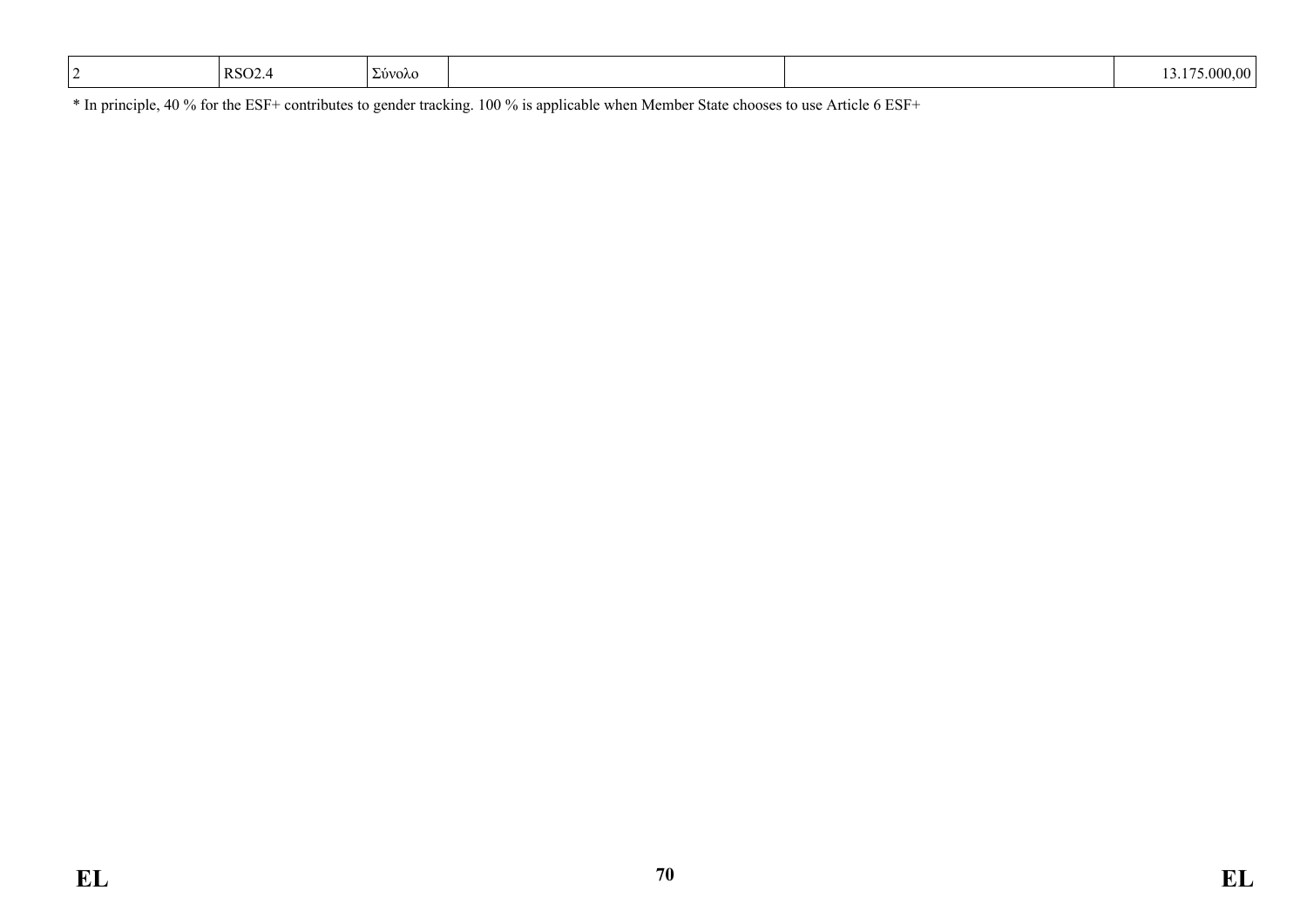#### 2.1.1.1. Specific objective: RSO2.7. Enhancing protection and preservation of nature, biodiversity and green infrastructure, including in urban areas, and reducing all forms of pollution (ΕΤΠΑ)

## 2.1.1.1.1. Interventions of the Funds

Reference: points  $(d)(i)$ ,  $(iii)$ ,  $(iv)$ ,  $(v)$ ,  $(vi)$  and  $(vii)$  of Article 22(3) CPR

The related types of actions – point (d)(i) of Article 22(3) CPR and Article 6 ESF+ Regulation:

Ο Ειδικός Στόχος (vii) θα υποστηριχθεί από τους κάτωθι ενδεικτικά τύπους δράσεων:

# *Τύπος Δράσης 2.(vii).1: Δράσεις βελτίωσης του αστικού περιβάλλοντος*

Ο συγκεκριμένος τύπος δράσης στοχεύει στη βελτίωση της περιβαλλοντικής εικόνας και αποτυπώματος των αστικών κέντρων της Περιφέρειας.

Στο πλαίσιο αυτό ενδεικτικά θα ενισχυθούν:

· Δράσεις για την προστασία και αναβάθμιση ελεύθερων/ κοινόχρηστων αστικών χώρων (όπως αναπλάσεις όψεων και ανακαίνιση κτιρίων πρωτίστως για την εγκατάσταση δημόσιων λειτουργιών, αναπλάσεις δημοσίων χώρων κλπ).

Υλοποιούνται κατά προτεραιότητα στο πλαίσιο Ολοκληρωμένων Χωρικών Επενδύσεων (ΒΑΑ).

# *Τύπος Δράσης 2.(vii).2: Δράσεις προστασίας οικοσυστημάτων και περιοχών φυσικού κάλλους (εκτός NATURA)*

Μέσω του συγκεκριμένου τύπου δράσης επιδιώκεται η προστασία των περιοχών φυσικού κάλλους της Περιφέρειας (χερσαίου, θαλάσσιου και υποθαλάσσιου) εκτός των περιοχών NATURA (η κάλυψη των περιοχών αυτών προβλέπεται από το τομεακό Πρόγραμμα για το περιβάλλον). Επισημαίνεται, ό,τι η έλλειψη γνώσης σχετικά με την κατάσταση διατήρησης των ειδών και των τύπων οικοτόπων καθιστά αδύνατο τον προσδιορισμό των αναγκών και τον καθορισμό μέτρων για τη διατήρηση και τη διαχείρισή τους. Ως εκ τούτου, βασική προτεραιότητα για την επόμενη περίοδο είναι η εφαρμογή της πρωτογενούς συλλογής δεδομένων.

Στο πλαίσιο αυτό θα ενισχυθούν ενδεικτικά:

 Σχέδια διαχείρισης, προστασίας και ήπιας αξιοποίησης για επιμέρους οικοσυστήματα (εκτός περιοχών NATURA) με έμφαση στην πρωτογενή συλλογή δεδομένων.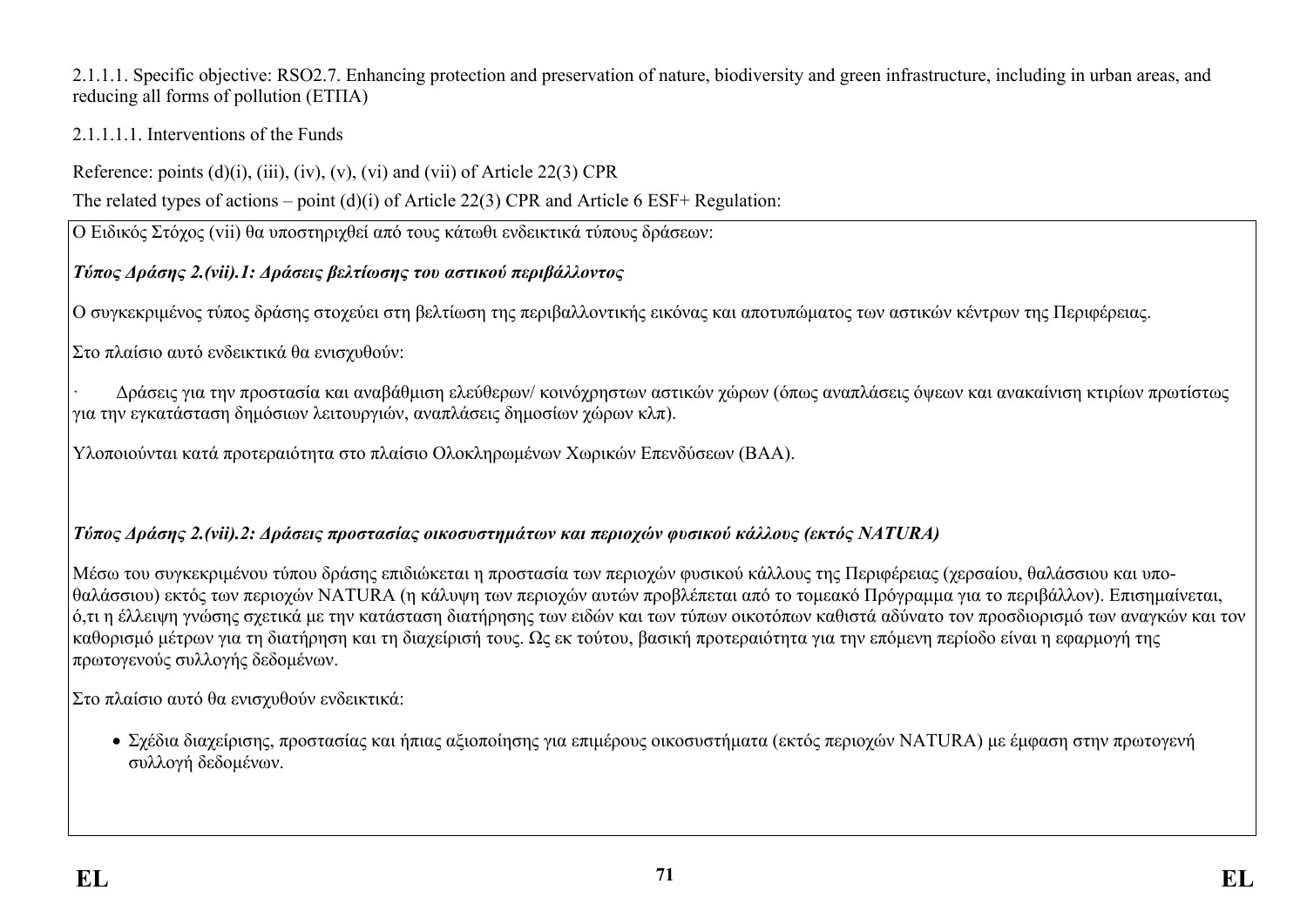Επισημαίνεται ότι δράσεις βιοποικιλότητας τοπικής εμβέλειας σε αστικές και αγροτικές περιοχές υποστηρίζονται από το Π.Π. και υλοποιούνται κατά προτεραιότητα στο πλαίσιο Ολοκληρωμένων Χωρικών Επενδύσεων.

The main target groups - point (d)(iii) of Article 22(3) CPR:

- Πληθυσμός της Περιφέρειας
- Επισκέπτες της Περιφέρειας

Actions safeguarding equality, inclusion and non-discrimination – point (d)(iv) of Article 22(3) CPR and Article 6 ESF+ Regulation

Οι διαδικασίες και τα κριτήρια επιλογής των δράσεων θα είναι συνεπή με τις κατευθυντήριες αρχές που προβλέπονται από τους Κανονισμούς για τη διαφύλαξη της ισότητας, της ένταξης και της απαγόρευσης των διακρίσεων, λαμβάνοντας υπόψη και τον Χάρτη των Θεμελιωδών Δικαιωμάτων της Ευρωπαϊκής Ένωσης, καθώς και τη Σύμβαση των Ηνωμένων Εθνών για τα Άτομα με Αναπηρία.

Οι διαδικασίες, η μεθοδολογία και τα κριτήρια επιλογής των δράσεων θα είναι συνεπής με τις κατευθυντήριες αρχές που προβλέπονται στους Κανονισμούς για τη διαφύλαξη της ισότητας, της ένταξης, της απαγόρευσης των διακρίσεων και της προσβασιμότητας στα ΑμεΑ (άρθρο 9, παρ.3 και άρθρο 73 παρ.1 του ΚΚΔ)

Indication of the specific territories targeted, including the planned use of territorial tools – point  $(d)(v)$  of Article 22(3) CPR

Στο πλαίσιο του συγκεκριμένου Ειδικού Στόχου δύναται να στηριχθούν έργα στο πλαίσιο των ολοκληρωμένων χωρικών επενδύσεων

The interregional, cross-border and transnational actions – point  $(d)(vi)$  of Article 22(3) CPR

Δεν έχει εφαρμογή.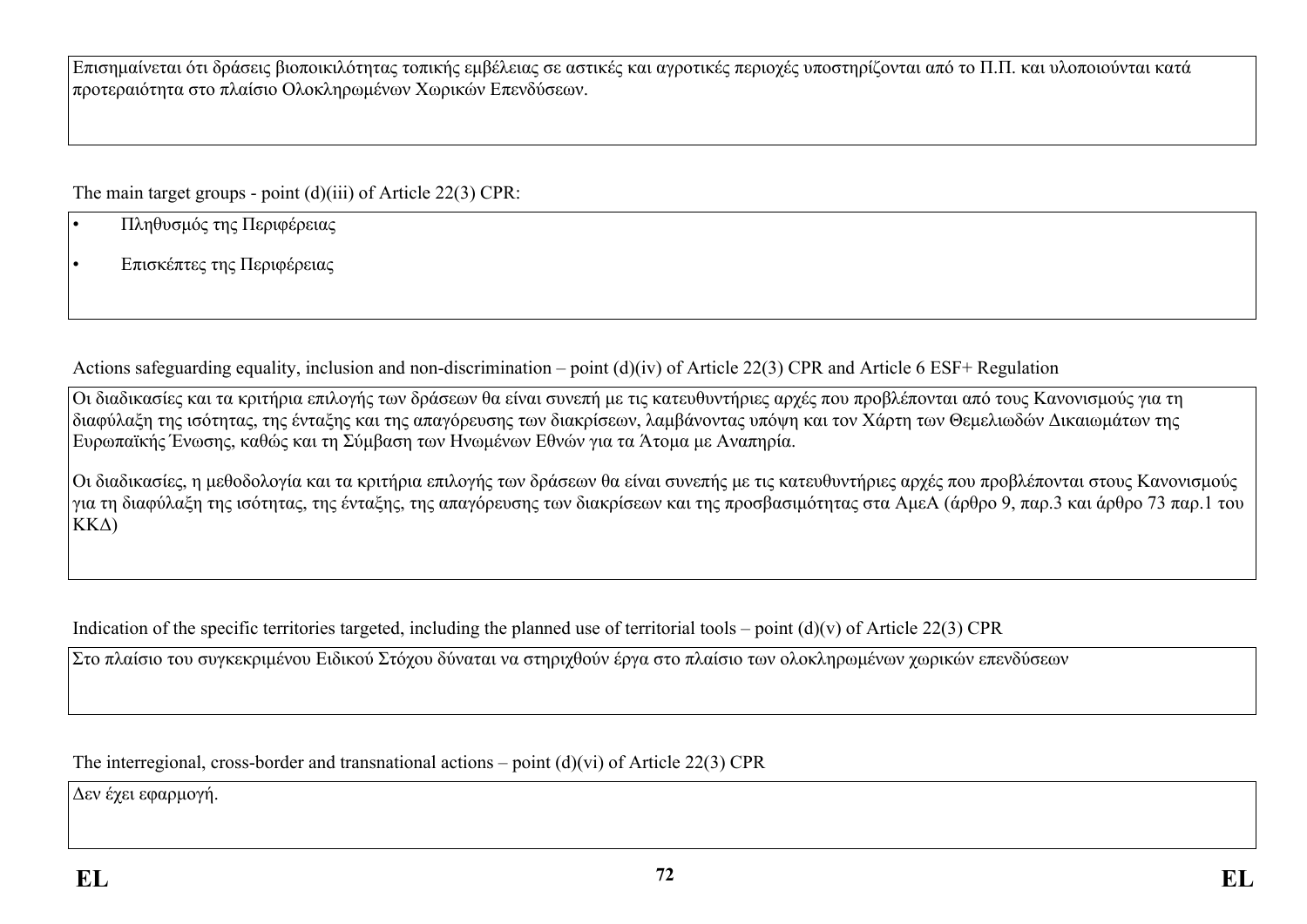### The planned use of financial instruments – point  $(d)(vii)$  of Article 22(3) CPR

Δεν θα χρησιμοποιηθούν χρηματοδοτικά εργαλεία

# 2.1.1.1.2. Indicators

### Reference: point (d)(ii) of Article 22(3) CPR and Article 8 ERDF and CF Regulation

Πίνακας 2: Δείκτες εκροών

| Προτεραιότητα | Ειδικός<br>στόχος  | Γαμείο       | Κατηγορία περιφέρειας                | Αναγνωριστικός<br>κωδικός | Indicator                                                                 | Μονάδα<br>μέτρησης   | Ορόσημο<br>(2024) | Στόχος<br>(2029) |
|---------------|--------------------|--------------|--------------------------------------|---------------------------|---------------------------------------------------------------------------|----------------------|-------------------|------------------|
|               | RSO <sub>2.7</sub> | <b>ΕΤΠΑ</b>  | Λιγότερο αναπτυγμένες<br>περιφέρειες | RCO114                    | Ανοιχτοί χώροι που δημιουργούνται ή<br>αποκαθίστανται σε αστικές περιοχές | τετραγωνικά<br>μέτρα | 0,00              | 64.035,00        |
|               | <b>RSO2.7</b>      | <b>ETIIA</b> | Λιγότερο αναπτυγμένες<br>περιφέρειες | <b>PSO211</b>             | Σχέδια Διαχείρισης Οικοσυστημάτων                                         | Αριθμός              | 0,00              | 4,00             |

Reference: point (d)(ii) of Article 22(3) CPR

Πίνακας 3: Δείκτες αποτελεσμάτων

| Προτεραιότητα  | Ειδικός<br>στόχος | Ταμείο      | Κατηγορία<br>περιφέρειας                   | Αναγνωριστικός<br>κωδικός | Indicator                                             | Μονάδα<br>μέτρησης | Γραμμή βάσης<br>ή τιμή<br>αναφοράς | Έτος<br>αναφοράς   | Στόχος<br>(2029) | Πηγή δεδομένων   Παρατηρήσεις      |  |
|----------------|-------------------|-------------|--------------------------------------------|---------------------------|-------------------------------------------------------|--------------------|------------------------------------|--------------------|------------------|------------------------------------|--|
| $\overline{2}$ | <b>RSO2.7</b>     | <b>ΕΤΠΑ</b> | Λιγότερο<br>  αναπτυγμένες <br>περιφέρειες | <b>PSR213</b>             | Πληθυσμός που<br>ωφελείται από<br>αστικές αναπλάσεις  | Άτομα              |                                    | $0,00$   2021-2029 |                  | 24.000,00   Υποστηριζόμενα<br>Έργα |  |
| 2              | <b>RSO2.7</b>     | <b>ΕΤΠΑ</b> | Λιγότερο<br>  αναπτυγμένες<br>περιφέρειες  | <b>PSR214</b>             | Περιοχές που<br>καλύπτονται από<br>Σχέδια Διαχείρισης | Εκταρια            |                                    | $0,00$   2021-2029 |                  | 73.194,40   Υποστηριζόμενα<br>Έργα |  |

2.1.1.1.3. Indicative breakdown of the programmed resources (EU) by type of intervention

Reference: point (d)(viii) of Article 22(3) CPR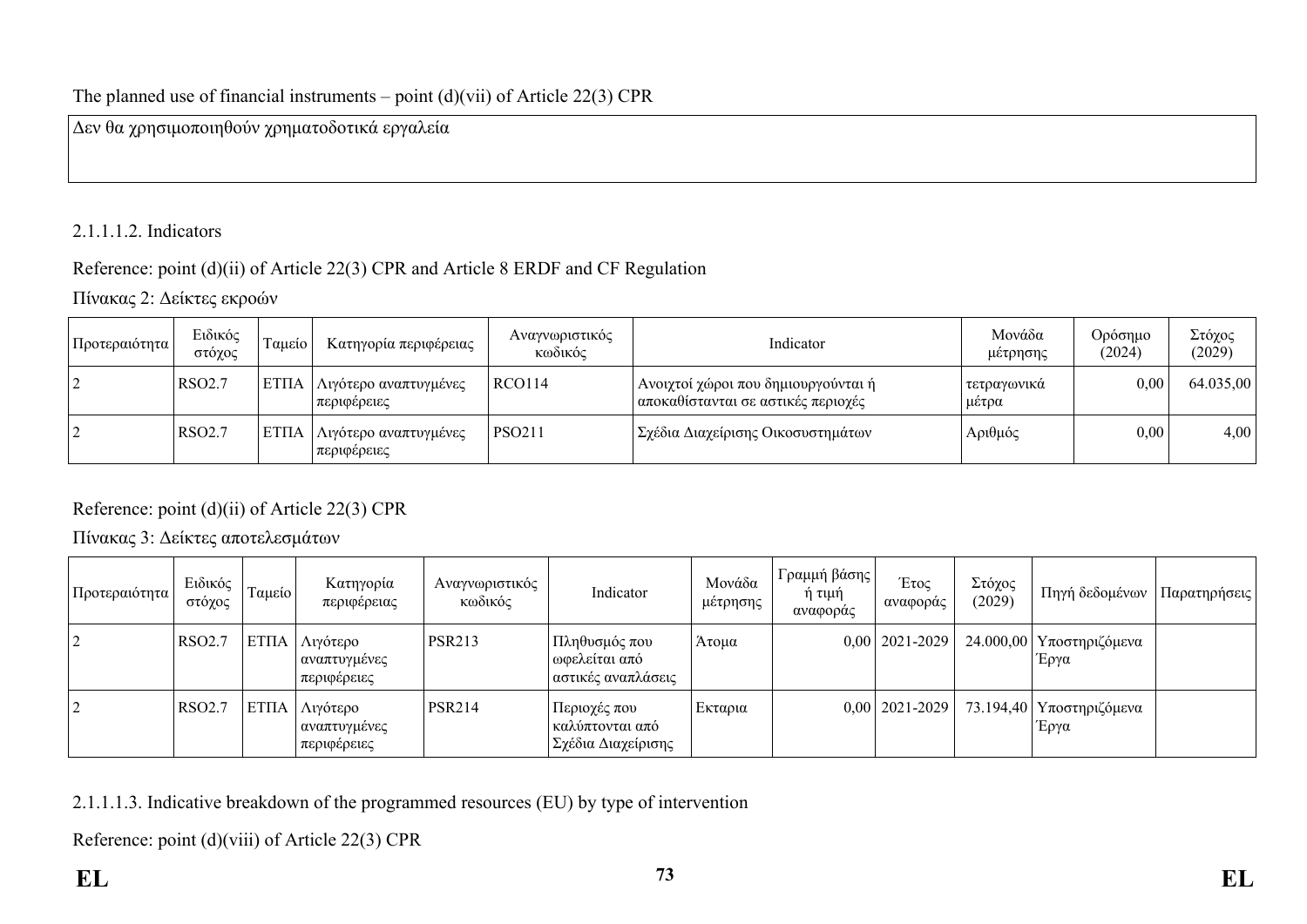## Table 4: Dimension 1 - intervention field

| Προτεραιότητα | Ειδικός<br>στόχος  | Γαμείο       | Κατηγορία περιφέρειας                  | Κωδικός                                                                                                                    | $\vert$ Ποσό (EUR) $\vert$ |
|---------------|--------------------|--------------|----------------------------------------|----------------------------------------------------------------------------------------------------------------------------|----------------------------|
|               | RSO <sub>2.7</sub> | <b>ETIIA</b> | Λιγότερο αναπτυγμένες<br>  περιφέρειες | 079. Προστασία της φύσης και της βιοποικιλότητας, φυσική κληρονομιά και φυσικοί πόροι,<br>  πράσινες και γαλάζιες υποδομές | 8.071.457,00               |
|               | RSO <sub>2.7</sub> | Σύνολο       |                                        |                                                                                                                            | 8.071.457,00               |

### Table 5: Dimension 2 - form of financing

| Προτεραιότητα | Ειδικός στόχος     | Ταμείο      | Κατηγορία περιφέρειας             | Κωδικός             | $Ποσό$ (EUR) |
|---------------|--------------------|-------------|-----------------------------------|---------------------|--------------|
|               | RSO <sub>2.7</sub> | <b>ΕΤΠΑ</b> | Λιγότερο αναπτυγμένες περιφέρειες | $ 01$ . Επιχορήγηση | 8.071.457,00 |
|               | RSO2.7             | Σύνολο      |                                   |                     | 8.071.457,00 |

### Table 6: Dimension 3 – territorial delivery mechanism and territorial focus

| Προτεραιότητα | Ειδικός στόχος     | Ταμείο       | Κατηγορία περιφέρειας             | Κωδικός                                           | $Ποσό$ (EUR) |
|---------------|--------------------|--------------|-----------------------------------|---------------------------------------------------|--------------|
|               | RSO <sub>2.7</sub> | <b>ETIIA</b> | Αιγότερο αναπτυγμένες περιφέρειες | $\vert$ 02. ΟΕΕ — Πόλεις, κωμοπόλεις και προάστια | 4.505.000,00 |
|               | RSO <sub>2.7</sub> | <b>ΕΤΠΑ</b>  | Λιγότερο αναπτυγμένες περιφέρειες | $\sim$ 06. OEE — Νησιά και παράκτιες περιοχές     | .700.000,00  |
|               | <b>RSO2.7</b>      | <b>ΕΤΠΑ</b>  | Λιγότερο αναπτυγμένες περιφέρειες | 33. Άλλες προσεγγίσεις — Καμία εδαφική στόχευση   | 1.866.457,00 |
|               | RSO <sub>2.7</sub> | Σύνολο       |                                   |                                                   | 8.071.457,00 |

#### Table 7: Dimension 6 – ESF+ secondary themes

| ' αμείς<br>$\sim$ $\sim$ $\sim$ $\sim$ $\sim$ $\sim$<br>Ποοτε<br>.wo⁄<br>rt nu<br>лын | 3010000101<br>$\mathcal{L}$ $U$ $U$ $V$<br>cuciu<br>766.LZM | S@òiko | TITD<br>ിറയ<br>$\overline{\phantom{a}}$ |
|---------------------------------------------------------------------------------------|-------------------------------------------------------------|--------|-----------------------------------------|
|---------------------------------------------------------------------------------------|-------------------------------------------------------------|--------|-----------------------------------------|

## Table 8: Dimension 7 – ESF+\*, ERDF, Cohesion Fund and JTF gender equality dimension

| Προτεραιότητα | Ειδικός στόχος     | $\sim$<br>Γαμείο | Κατηγορία περιφέρειας             | Κωδικός                          | $Ποσό$ (EUR) |
|---------------|--------------------|------------------|-----------------------------------|----------------------------------|--------------|
|               | RSO <sub>2.7</sub> | <b>ΈΤΠΑ</b>      | Λιγότερο αναπτυγμένες περιφέρειες | 03. Ουδετερότητα ως προς το φύλο | 8.071.457,00 |
|               | RSO <sub>2.7</sub> | Σύνολο           |                                   |                                  | 8.071.457,00 |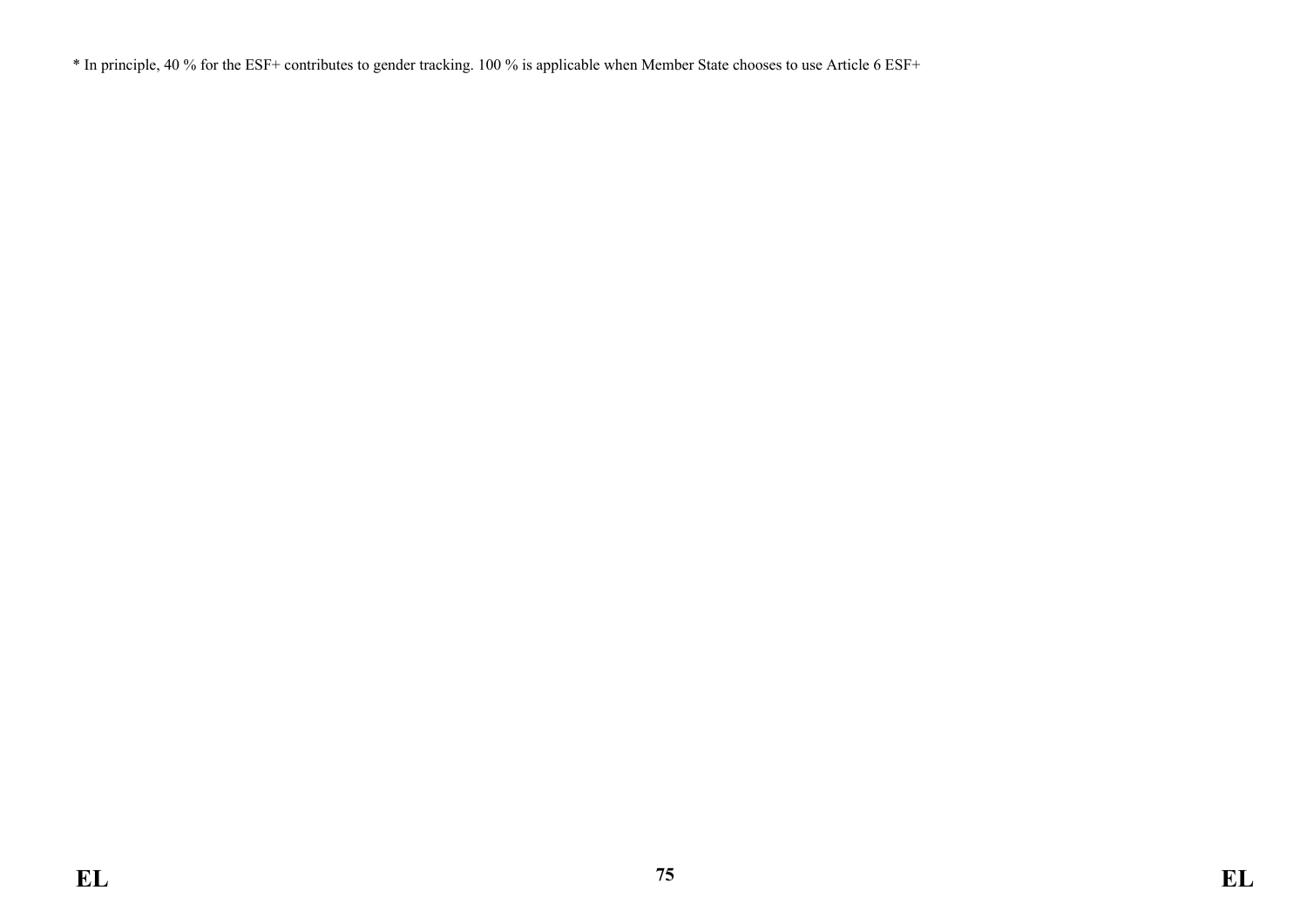# 2.1.1.1. Specific objective: RSO2.5. Promoting access to water and sustainable water management (ΕΤΠΑ)

# 2.1.1.1.1. Interventions of the Funds

Reference: points  $(d)(i)$ ,  $(iii)$ ,  $(iv)$ ,  $(v)$ ,  $(vi)$  and  $(vii)$  of Article 22(3) CPR

The related types of actions – point (d)(i) of Article 22(3) CPR and Article 6 ESF+ Regulation:

Ο Ειδικός Στόχος (v) θα υποστηριχθεί από τους κάτωθι ενδεικτικά τύπους δράσεων:

# *Τύπος Δράσης 2.(***v***).1: Δράσεις στον τομέα των Υδάτων*

Μέσω του συγκεκριμένου τύπου δράσης επιδιώκεται η διασφάλιση της ποιοτικής και ποσοτικής επάρκειας πόσιμου νερού με έμφαση στη μείωση των διαρροών λόγω της παλαιότητας των δικτύων της Περιφέρειας.

Στο πλαίσιο αυτό θα στηριχθούν ενδεικτικά:

 Έργα υδροδότησης, αντικατάστασης παλαιωμένων δικτύων ύδρευσης, προμήθεια και εγκατάσταση «έξυπνων» συστημάτων εντοπισμού των διαρροών στα δίκτυα, προμήθεια εξοπλισμού των κεντρικών υδραγωγείων.

Για τις δράσεις που θα στηριχθούν από το Πρόγραμμα, θα ληφθεί υπόψη και το Εθνικό Επιχειρησιακό Σχέδιο Πόσιμου Νερού. Ουσιαστικά οι ανάγκες στον τομέα των υδάτων θα προσεγγίζονται σταδιακά και σε άμεση συνάφεια και συμπληρωματικότητα μεταξύ των περιφερειακών και εθνικών στρατηγικών. Να επισημανθεί, ότι για τις δράσεις που σχετίζονται με το πόσιμο νερό, θα τηρηθούν οι πρόνοιες της Οδηγίας (ΕΕ) 2020/2184, η οποία εισάγει υψηλότερα πρότυπα για το πόσιμο νερό.

Παράλληλα, το σύνολο των παρεμβάσεων στον τομέα των υδάτων, θα βρίσκονται σε άμεση συσχέτιση με τα master plans που εκπονούνται ανά ΠΕ.

# *Τύπος Δράσης 2.(v).2: Διαχείριση λυμάτων*

Ο συγκεκριμένος τύπος δράσης επιδιώκει την αντιμετώπιση εκκρεμοτήτων του συστήματος διαχείρισης των υγρών αποβλήτων (λύματα, αποχέτευση) για την κάλυψη των αναγκών της Περιφέρειας.

Στο πλαίσιο αυτό περιλαμβάνονται ενδεικτικά δράσεις όπως:

· Κατασκευή / αναβάθμιση υποδομών διαχείρισης λυμάτων (ΕΕΛ και δίκτυα συλλογής).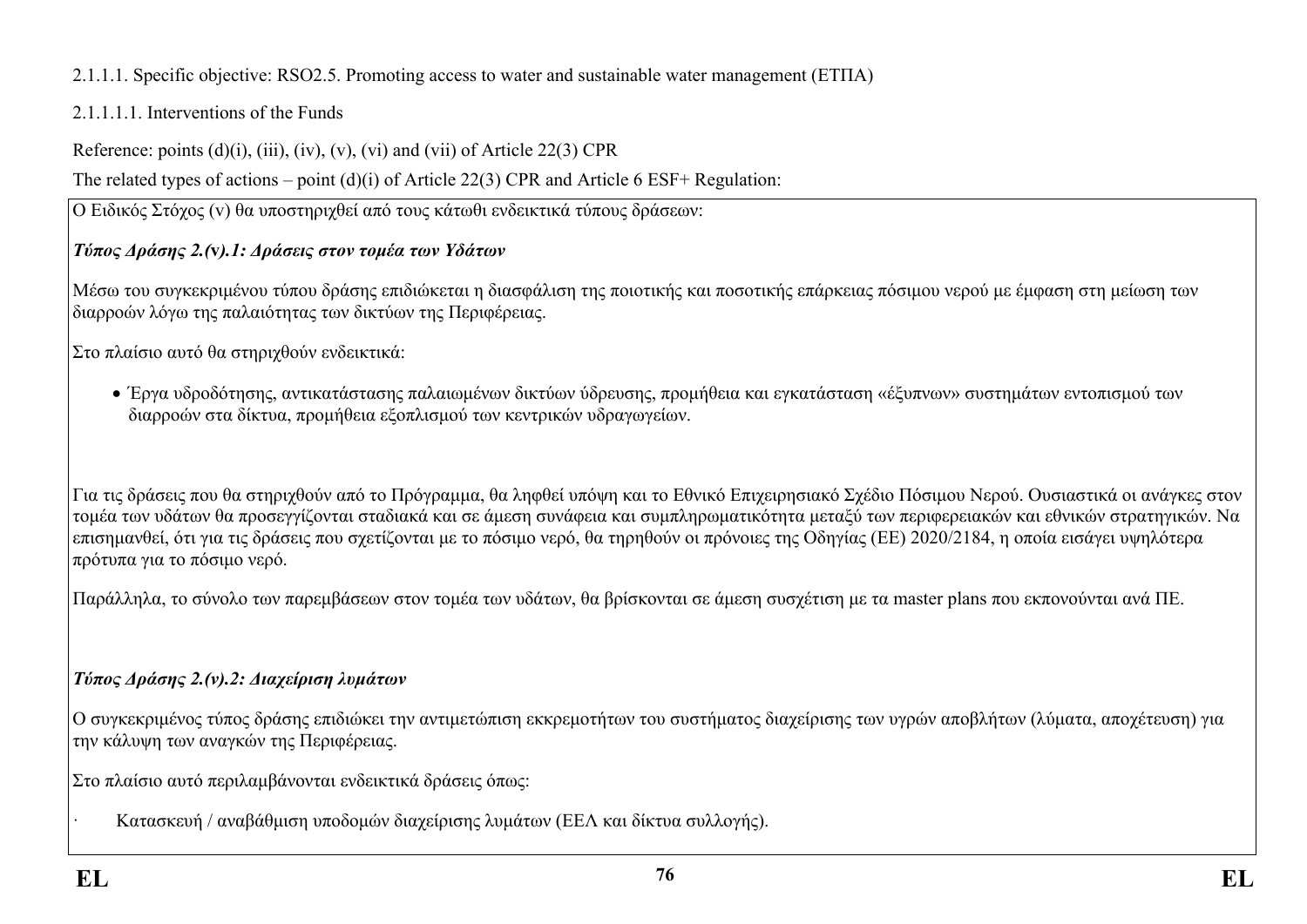Κατά προτεραιότητα θα καλυφθούν οι απαιτήσεις της σχετικής Κοινοτικής Οδηγίας όσον αφορά στην Γ΄ Κατηγορία (π.χ. Ιθάκη)

Για τις δράσεις που θα στηριχθούν από το Πρόγραμμα, θα ληφθεί υπόψη η σχετική Κοινοτική Οδηγία, το Σχέδιο Διαχείρισης Υγρών Αποβλήτων, καθώς και οι τουριστικές περιοχές και υποδομές στην Περιφέρεια που καταγράφουν περιβαλλοντικά προβλήματα.

The main target groups - point (d)(iii) of Article 22(3) CPR:

- Πληθυσμός της Περιφέρειας.
- Επισκέπτες της Περιφέρειας.

Actions safeguarding equality, inclusion and non-discrimination – point (d)(iv) of Article 22(3) CPR and Article 6 ESF+ Regulation

Οι διαδικασίες και τα κριτήρια επιλογής των δράσεων θα είναι συνεπή με τις κατευθυντήριες αρχές που προβλέπονται από τους Κανονισμούς για τη διαφύλαξη της ισότητας, της ένταξης και της απαγόρευσης των διακρίσεων, λαμβάνοντας υπόψη και τον Χάρτη των Θεμελιωδών Δικαιωμάτων της Ευρωπαϊκής Ένωσης, καθώς και τη Σύμβαση των Ηνωμένων Εθνών για τα Άτομα με Αναπηρία.

Οι διαδικασίες, η μεθοδολογία και τα κριτήρια επιλογής των δράσεων θα είναι συνεπής με τις κατευθυντήριες αρχές που προβλέπονται στους Κανονισμούς για τη διαφύλαξη της ισότητας, της ένταξης, της απαγόρευσης των διακρίσεων και της προσβασιμότητας στα ΑμεΑ (άρθρο 9, παρ.3 και άρθρο 73 παρ.1 του ΚΚΔ)

Indication of the specific territories targeted, including the planned use of territorial tools – point  $(d)(v)$  of Article 22(3) CPR

Δεν έχει εφαρμογή.

The interregional, cross-border and transnational actions – point  $(d)(vi)$  of Article 22(3) CPR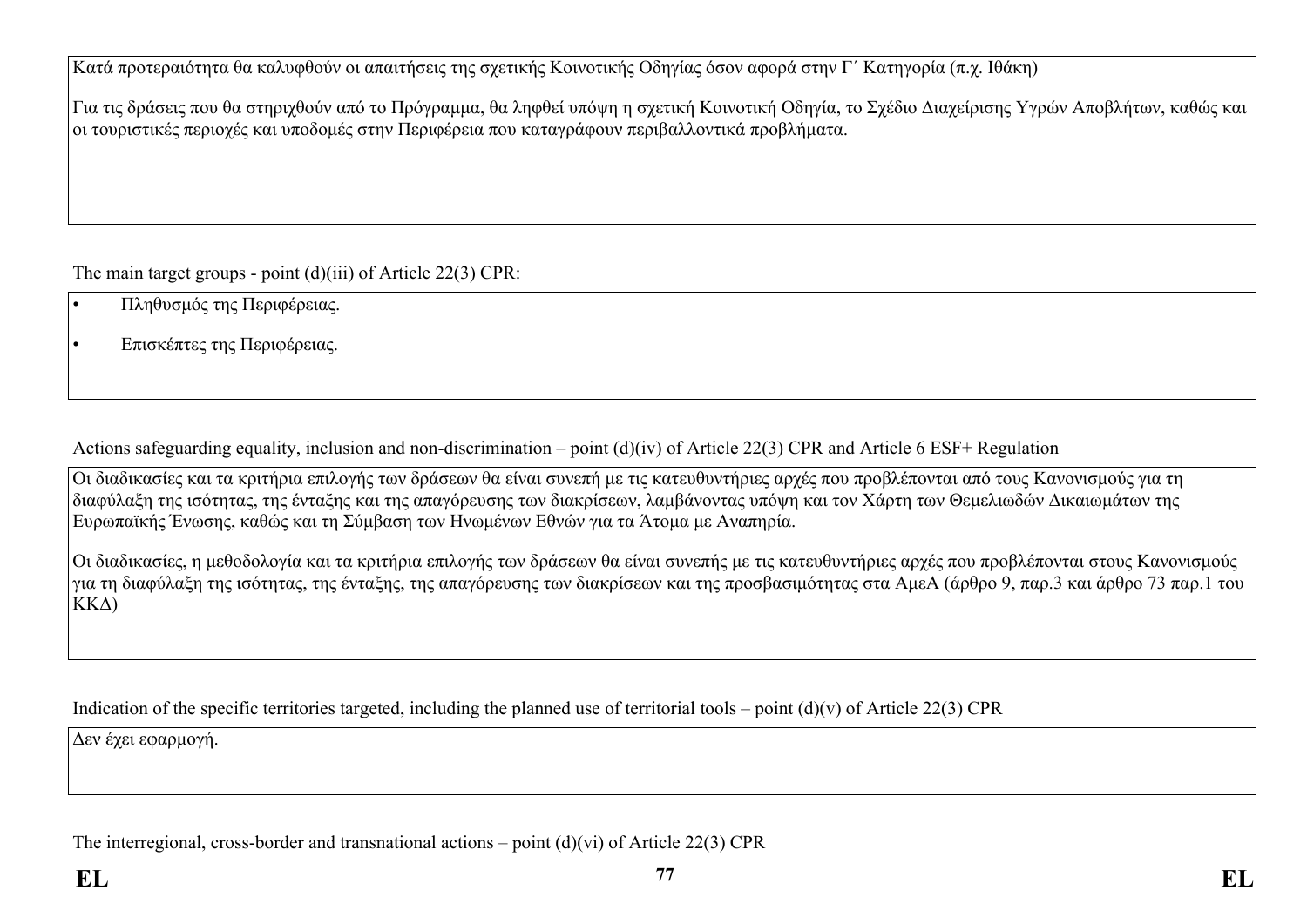## Δεν έχει εφαρμογή.

# The planned use of financial instruments – point  $(d)(vi)$  of Article 22(3) CPR

Δεν θα χρησιμοποιηθούν χρηματοδοτικά εργαλεία

## 2.1.1.1.2. Indicators

# Reference: point (d)(ii) of Article 22(3) CPR and Article 8 ERDF and CF Regulation

# Πίνακας 2: Δείκτες εκροών

| Προτεραιότητα | Ειδικός<br>στόγος  | Tausio | - Κατηγορία περιφέρειας <sup>+</sup>                  | Αναγνωριστικός<br>κωδικός | Indicator                                                                                        | Μονάδα<br>μέτρησης | Ορόσημο<br>(2024) | Στόχος<br>(2029) |
|---------------|--------------------|--------|-------------------------------------------------------|---------------------------|--------------------------------------------------------------------------------------------------|--------------------|-------------------|------------------|
|               | RSO <sub>2.5</sub> |        | ΕΤΠΑ   Λιγότερο αναπτυγμένες   RCO30<br>  περιφέρειες |                           | Μήκος νέων ή αναβαθμισμένων σωλήνων για τα<br>! συστήματα διανομής των δημόσιων δικτύων ύδρευσης | χλμ.               | 0.00              | 13,73            |
|               | RSO <sub>2.5</sub> |        | ΕΤΠΑ   Λιγότερο αναπτυγμένες   RCO31<br>περιφέρειες   |                           | ' Μήκος νέων ή αναβαθμισμένων σωλήνων για το δημόσιο-<br>δίκτυο συλλογής λυμάτων                 | γλμ.               | 0,00              | 20,00            |

## Reference: point (d)(ii) of Article 22(3) CPR

# Πίνακας 3: Δείκτες αποτελεσμάτων

| Προτεραιότητα | Ειδικός<br>στόχος  | Ταμείο      | Κατηγορία<br>περιφέρειας                      | Αναγνωριστικός<br>κωδικός | Indicator                                                                                               | Μονάδα<br>μέτρησης | Γραμμή<br>βάσης ή τιμή  <br>αναφοράς | Έτος<br>αναφοράς   | Στόχος<br>(2029) | Πηγή δεδομένων                     | Παρατηρήσεις |
|---------------|--------------------|-------------|-----------------------------------------------|---------------------------|---------------------------------------------------------------------------------------------------------|--------------------|--------------------------------------|--------------------|------------------|------------------------------------|--------------|
|               | RSO <sub>2.5</sub> | <b>ΕΤΠΑ</b> | Λιγότερο  <br>  αναπτυγμένες  <br>περιφέρειες | RCR41                     | Πληθυσμός συνδεδεμένος<br>σε βελτιωμένο δημόσιο<br>δίκτυο ύδρευσης                                      | άτομα              |                                      | $0,00$   2021-2029 |                  | 69.181,00   Υποστηριζόμενα<br>Έργα |              |
|               | RSO <sub>2.5</sub> | <b>ΕΤΠΑ</b> | Λιγότερο<br>αναπτυγμένες<br>περιφέρειες       | RCR42                     | <sup>ι</sup> Πληθυσμός συνδεδεμένος<br>σε τουλάχιστον<br>δευτερεύον δημόσιο<br>ι σύστημα επεξεργασίας ι | άτομα              |                                      | $0,00$   2021-2029 |                  | 3.180,00   Υποστηριζόμενα<br>Έργα  |              |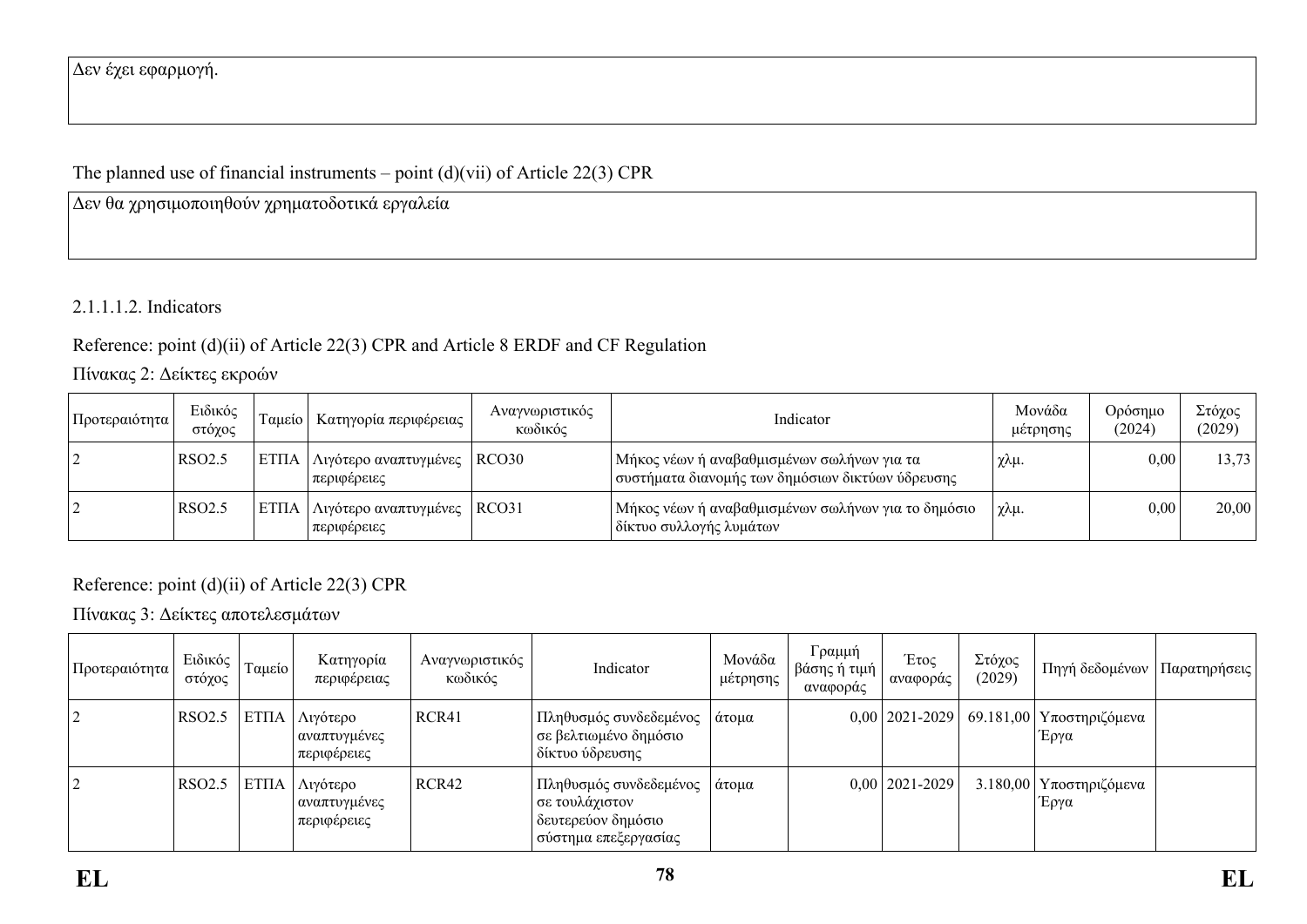| ADHATOV |
|---------|
|---------|

## 2.1.1.1.3. Indicative breakdown of the programmed resources (EU) by type of intervention

Reference: point (d)(viii) of Article 22(3) CPR

## Table 4: Dimension 1 - intervention field

| Προτεραιότητα | Ειδικός<br>στόχος  | Ταμείο      | Κατηγορία<br>περιφέρειας                | Κωδικός                                                                                                                                                                                                              | $\Pi$ οσό (EUR) |
|---------------|--------------------|-------------|-----------------------------------------|----------------------------------------------------------------------------------------------------------------------------------------------------------------------------------------------------------------------|-----------------|
|               | RSO <sub>2.5</sub> | EΤΠΑ        | Λιγότερο<br>αναπτυγμένες<br>περιφέρειες | 062. Παροχή νερού για ανθρώπινη κατανάλωση (άντληση, επεξεργασία, υποδομές αποθήκευσης και<br>διανομής, μέτρα αύξησης της απόδοσης, παροχή πόσιμου νερού)                                                            | 7.703.282,00    |
|               | RSO <sub>2.5</sub> | EΤΠΑ        | Λιγότερο<br>αναπτυγμένες<br>περιφέρειες | 064. Διαχείριση υδάτων και διατήρηση υδάτινων πόρων (συμπεριλαμβάνονται η διαχείριση λεκάνης<br>απορροής ποταμού, ειδικά μέτρα για την προσαρμογή στην κλιματική αλλαγή, επαναχρησιμοποίηση, μείωση<br>των διαρροών) | 1.700.000,00    |
|               | RSO <sub>2.5</sub> | <b>ΕΤΠΑ</b> | Λιγότερο<br>αναπτυγμένες<br>περιφέρειες | 065. Συλλογή και επεξεργασία λυμάτων                                                                                                                                                                                 | 4.250.000,00    |
|               | <b>RSO2.5</b>      | Σύνολο      |                                         |                                                                                                                                                                                                                      | 13.653.282,00   |

### Table 5: Dimension 2 - form of financing

| Προτεραιότητα | Ειδικός στόχος     | Ταμείο      | Κατηγορία περιφέρειας             | Κωδικός             | $Ποσό$ (EUR)  |
|---------------|--------------------|-------------|-----------------------------------|---------------------|---------------|
|               | RSO <sub>2.5</sub> | <b>ΕΤΠΑ</b> | Λιγότερο αναπτυγμένες περιφέρειες | $ 01$ . Επιχορήγηση | 13.653.282,00 |
|               | RSO <sub>2.5</sub> | Σύνολο      |                                   |                     | 13.653.282,00 |

### Table 6: Dimension 3 – territorial delivery mechanism and territorial focus

| Προτεραιότητα | Ειδικός στόχος     | Γαμείο      | Κατηγορία περιφέρειας             | Κωδικός                                         | $Ποσό$ (EUR)  |
|---------------|--------------------|-------------|-----------------------------------|-------------------------------------------------|---------------|
|               | <b>RSO2.5</b>      | <b>ΕΤΠΑ</b> | Λιγότερο αναπτυγμένες περιφέρειες | 33. Άλλες προσεγγίσεις — Καμία εδαφική στόχευση | 13.653.282,00 |
|               | RSO <sub>2.5</sub> | Σύνολο      |                                   |                                                 | 13.653.282,00 |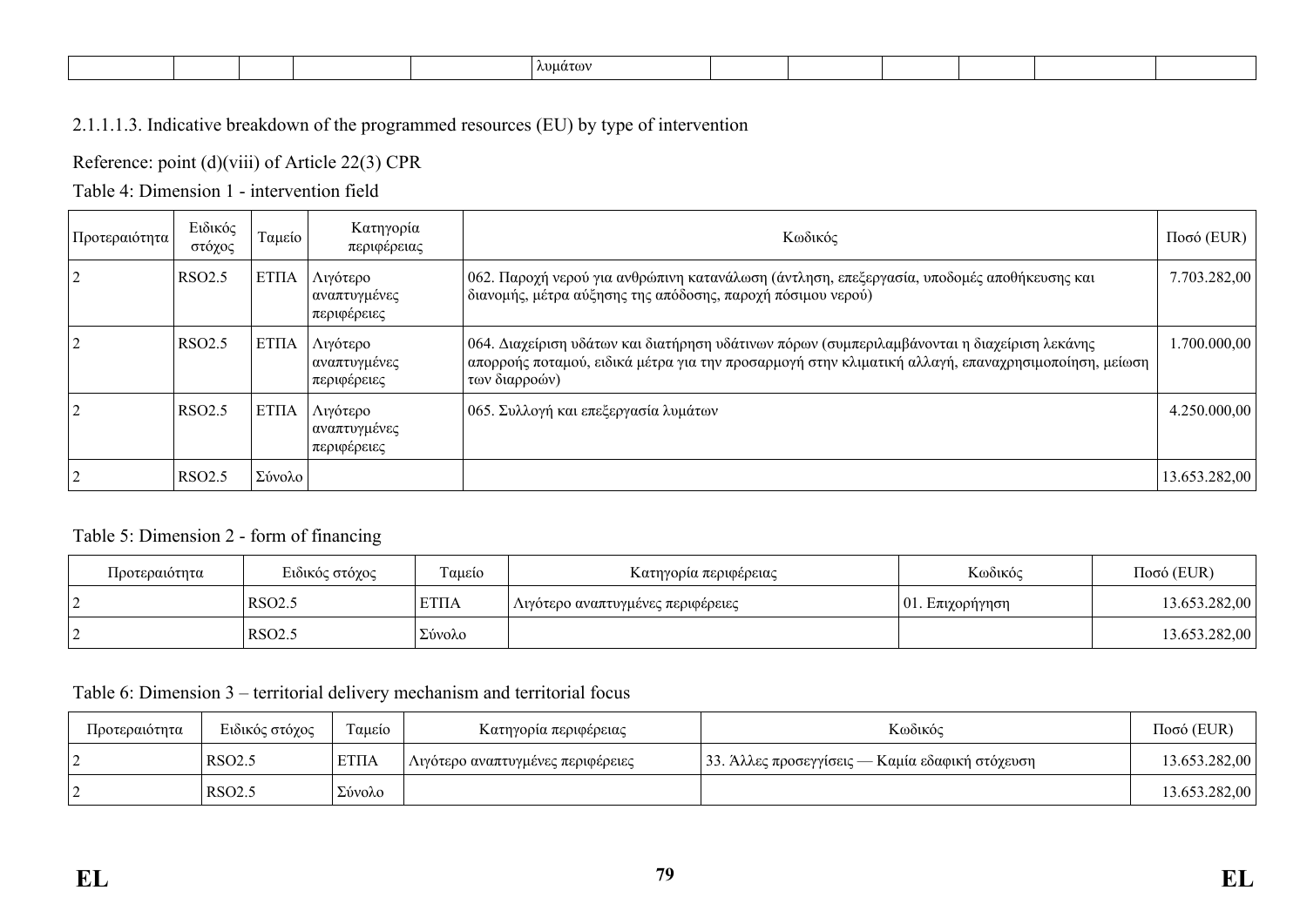### Table 7: Dimension 6 – ESF+ secondary themes

| `OO1OTNTI<br>πτι | . στονοι<br><b>EIÒIKOC</b><br>$\sim$ | $\sim$<br>αμειο | OUOEOEUAC<br>ινορια<br>$\Lambda$ $\alpha$<br>76 G.L | K@òikoq | (EH<br>` logó . |
|------------------|--------------------------------------|-----------------|-----------------------------------------------------|---------|-----------------|
|                  |                                      |                 |                                                     |         |                 |

#### Table 8: Dimension 7 – ESF+\*, ERDF, Cohesion Fund and JTF gender equality dimension

| Προτεραιότητα | Ειδικός στόχος     | Γαμείο       | Κατηγορία περιφέρειας             | Κωδικός                          | $Ποσό$ (EUR)  |
|---------------|--------------------|--------------|-----------------------------------|----------------------------------|---------------|
|               | RSO <sub>2.5</sub> | <b>ETIIA</b> | Λιγότερο αναπτυγμένες περιφέρειες | 03. Ουδετερότητα ως προς το φύλο | 13.653.282,00 |
|               | RSO <sub>2.5</sub> | Σύνολο       |                                   |                                  | 13.653.282,00 |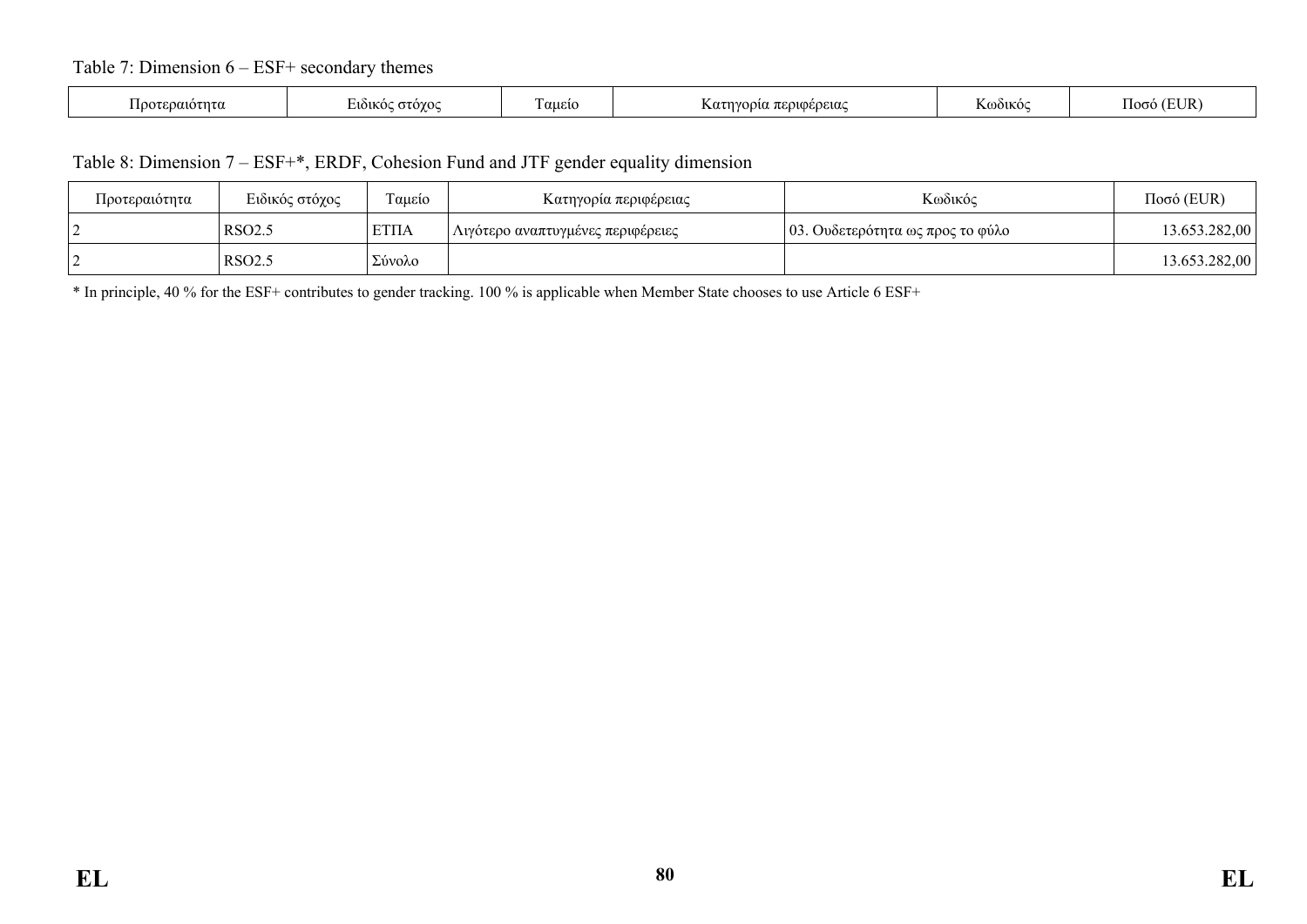# 2.1.1.1. Specific objective: RSO2.6. Promoting the transition to a circular and resource efficient economy (ΕΤΠΑ)

# 2.1.1.1.1. Interventions of the Funds

Reference: points  $(d)(i)$ ,  $(iii)$ ,  $(iv)$ ,  $(v)$ ,  $(vi)$  and  $(vii)$  of Article 22(3) CPR

The related types of actions – point (d)(i) of Article 22(3) CPR and Article 6 ESF+ Regulation:

Ο Ειδικός Στόχος (vi) θα υποστηριχθεί από τους κάτωθι ενδεικτικά τύπους δράσεων:

# *Τύπος Δράσης 2.(vi).1: Δράσεις στον τομέα των στερεών αποβλήτων*

Ο συγκεκριμένος τύπος δράσης στοχεύει στην βελτίωση του συστήματος διαχείρισης στερεών αποβλήτων στην Περιφέρεια, λαμβάνοντας υπόψη τις αρχές της κυκλικής οικονομίας. Έμφαση θα δοθεί στα Μικρά Νησιά και σε Περιφερειακές ενότητες που καταγράφουν πιο έντονο το πρόβλημα διαχείρισης.

Στο πλαίσιο αυτό θα στηριχθούν ενδεικτικά:

- Συμπληρωματικές δράσεις που προβλέπονται στον Περιφερειακό Σχεδιασμό (ΠΕΣΔΑ) με έμφαση στα πράσινα σημεία και την ευαισθητοποίηση
- Συμβολή στην Πρωτοβουλία "Grecoislands" (δράσεις επανάχρησης-κυκλικής οικονομίας στα Μικρά Νησιά της ΠΙΝ)

Ευρύτερες δράσεις κυκλικής οικονομίας χρηματοδοτούνται από το τομεακό πρόγραμμα.

Σημειώνεται ότι μικρής κλίμακας τοπικές υποδομές διαχείρισης αποβλήτων και κυρίως προμήθειες τοπικού χαρακτήρα, δύνανται να υλοποιούνται εφόσον συνάδουν με ένα ολοκληρωμένο σχέδιο για την διαχείριση και επίτευξη των στόχων της ανακύκλωσης στην Περιφέρεια (ΠΕΣΔΑ).

The main target groups - point (d)(iii) of Article 22(3) CPR:

- Πληθυσμός της Περιφέρειας
- Επισκέπτες της Περιφέρειας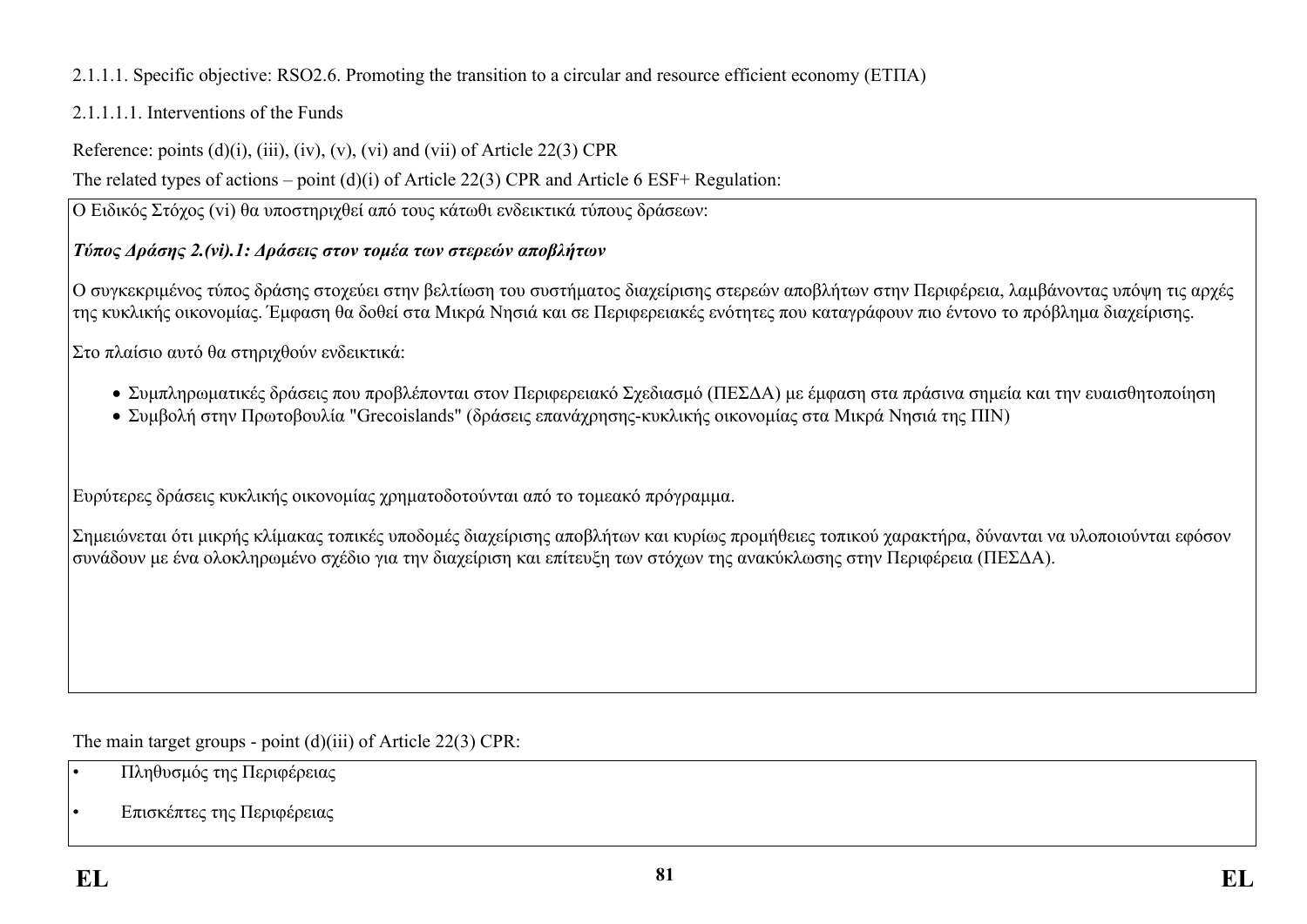Actions safeguarding equality, inclusion and non-discrimination – point (d)(iv) of Article 22(3) CPR and Article 6 ESF+ Regulation

Οι διαδικασίες και τα κριτήρια επιλογής των δράσεων θα είναι συνεπή με τις κατευθυντήριες αρχές που προβλέπονται από τους Κανονισμούς για τη διαφύλαξη της ισότητας, της ένταξης και της απαγόρευσης των διακρίσεων, λαμβάνοντας υπόψη και τον Χάρτη των Θεμελιωδών Δικαιωμάτων της Ευρωπαϊκής Ένωσης, καθώς και τη Σύμβαση των Ηνωμένων Εθνών για τα Άτομα με Αναπηρία.

Οι διαδικασίες, η μεθοδολογία και τα κριτήρια επιλογής των δράσεων θα είναι συνεπής με τις κατευθυντήριες αρχές που προβλέπονται στους Κανονισμούς για τη διαφύλαξη της ισότητας, της ένταξης, της απαγόρευσης των διακρίσεων και της προσβασιμότητας στα ΑμεΑ (άρθρο 9, παρ.3 και άρθρο 73 παρ.1 του ΚΚΔ)

Indication of the specific territories targeted, including the planned use of territorial tools – point  $(d)(v)$  of Article 22(3) CPR

Δεν έχει εφαρμογή.

### The interregional, cross-border and transnational actions – point (d)(vi) of Article 22(3) CPR

Δεν έχει εφαρμογή.

The planned use of financial instruments – point (d)(vii) of Article 22(3) CPR

Δεν θα χρησιμοποιηθούν χρηματοδοτικά εργαλεία

2.1.1.1.2. Indicators

Reference: point (d)(ii) of Article 22(3) CPR and Article 8 ERDF and CF Regulation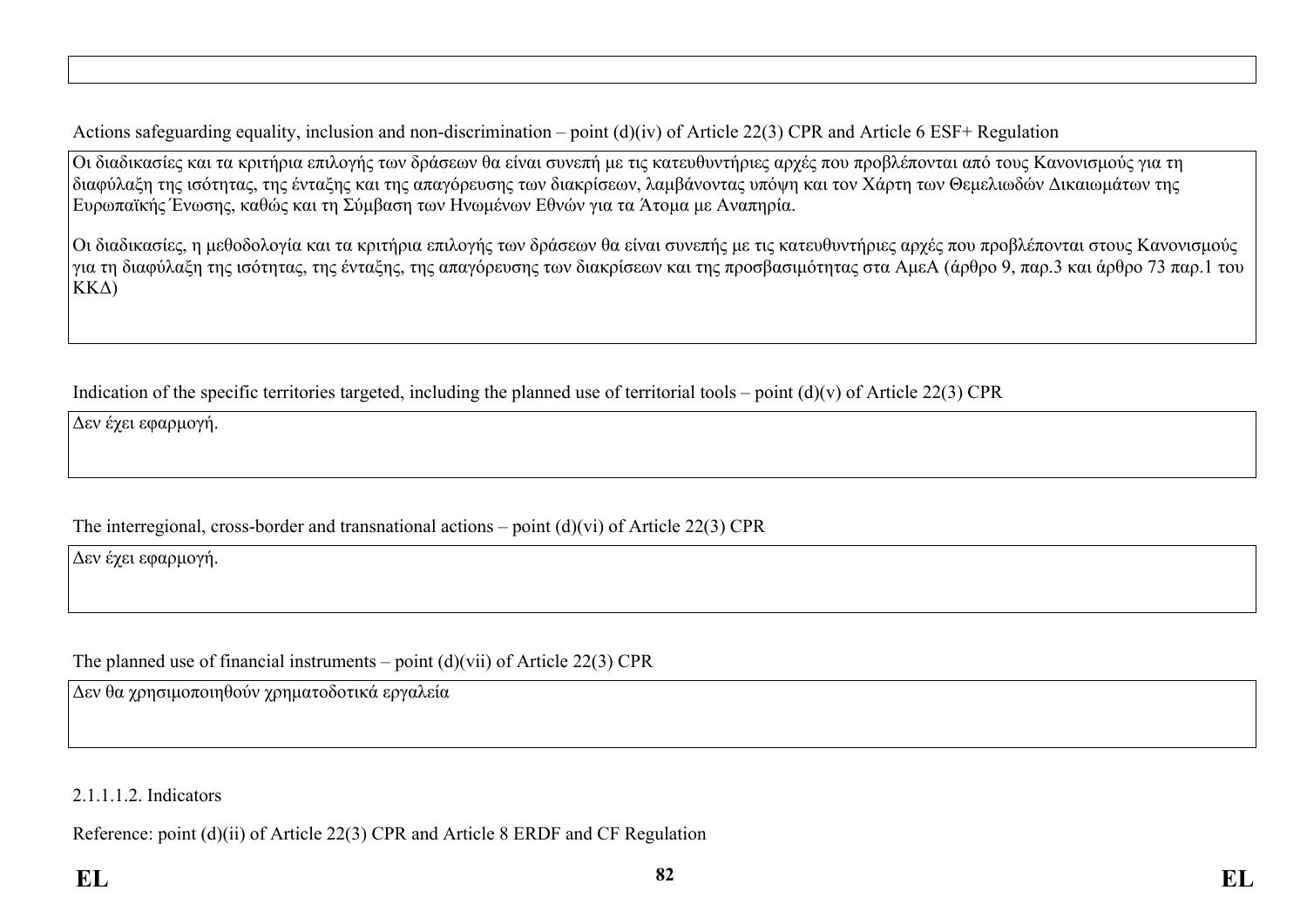### Πίνακας 2: Δείκτες εκροών

| Προτεραιότητα | Ειδικός<br>στόχος  | Ταμείο | Κατηγορία περιφέρειας                       | Αναγνωριστικός<br>Κωδικός | Indicator                                                       | Μονάδα<br>μέτρησης | <b>Ορόσημο</b><br>(2024) | Στόχος<br>(2029)      |
|---------------|--------------------|--------|---------------------------------------------|---------------------------|-----------------------------------------------------------------|--------------------|--------------------------|-----------------------|
|               | RSO <sub>2.6</sub> |        | ΕΤΠΑ   Λιγότερο αναπτυγμένες<br>περιφέρειες | <b>RCO107</b>             | Επενδύσεις σε εγκαταστάσεις για χωριστή <br>  συλλογή αποβλήτων | EDO                |                          | $0,00$   2.000.000,00 |

Reference: point (d)(ii) of Article 22(3) CPR

Πίνακας 3: Δείκτες αποτελεσμάτων

| Προτεραιότητα | Ειδικός<br>στόχος  | Ταμείο | Κατηγορία<br>περιφέρειας                         | Αναγνωριστικός<br>κωδικός | Indicator                                | Μονάδα<br>μέτρησης | Γραμμή βάσης <sup>1</sup><br>ή τιμή<br>αναφοράς | Έτος<br>αναφοράς | Στόχος<br>(2029) | Πηγή δεδομένων                                          | Παρατηρήσεις |
|---------------|--------------------|--------|--------------------------------------------------|---------------------------|------------------------------------------|--------------------|-------------------------------------------------|------------------|------------------|---------------------------------------------------------|--------------|
|               | RSO <sub>2.6</sub> |        | ΕΤΠΑ   Λιγότερο<br>  αναπτυγμένες<br>περιφέρειες | <b>RCR103</b>             | Απόβλητα που<br>  συλλένονται<br>γωριστά | τόνοι/έτος         |                                                 |                  |                  | $0.00$   2021-2029   12.216,00   Υποστηριζόμενα<br>Έργα |              |

## 2.1.1.1.3. Indicative breakdown of the programmed resources (EU) by type of intervention

## Reference: point (d)(viii) of Article 22(3) CPR

Table 4: Dimension 1 - intervention field

| Προτεραιότητα | Ειδικός<br>στόχος  | Γαμείο       | Κατηγορία περιφέρειας                  | Κωδικός                                                                                                              | $\Pi$ οσό (EUR) |
|---------------|--------------------|--------------|----------------------------------------|----------------------------------------------------------------------------------------------------------------------|-----------------|
|               | RSO <sub>2.6</sub> | <b>ETITA</b> | Λιγότερο αναπτυγμένες<br>  περιφέρειες | 067. Διαχείριση οικιακών αποβλήτων: μέτρα πρόληψης, ελαχιστοποίησης, διαλογής,<br>  επαναχρησιμοποίησης, ανακύκλωσης | .700.000,00     |
|               | RSO <sub>2.6</sub> | Σύνολο       |                                        |                                                                                                                      | 1.700.000,00    |

#### Table 5: Dimension 2 - form of financing

| Προτεραιότητα | Ειδικός στόχος     | Ταμείο      | Κατηγορία περιφέρειας             | Κωδικός             | $Ποσό$ (EUR) |
|---------------|--------------------|-------------|-----------------------------------|---------------------|--------------|
|               | RSO <sub>2.6</sub> | <b>ΕΤΠΑ</b> | Λιγότερο αναπτυγμένες περιφέρειες | $ 01$ . Επιχορήγηση | .700.000,00  |
|               | RSO <sub>2.6</sub> | Σύνολο      |                                   |                     | .700.000,00  |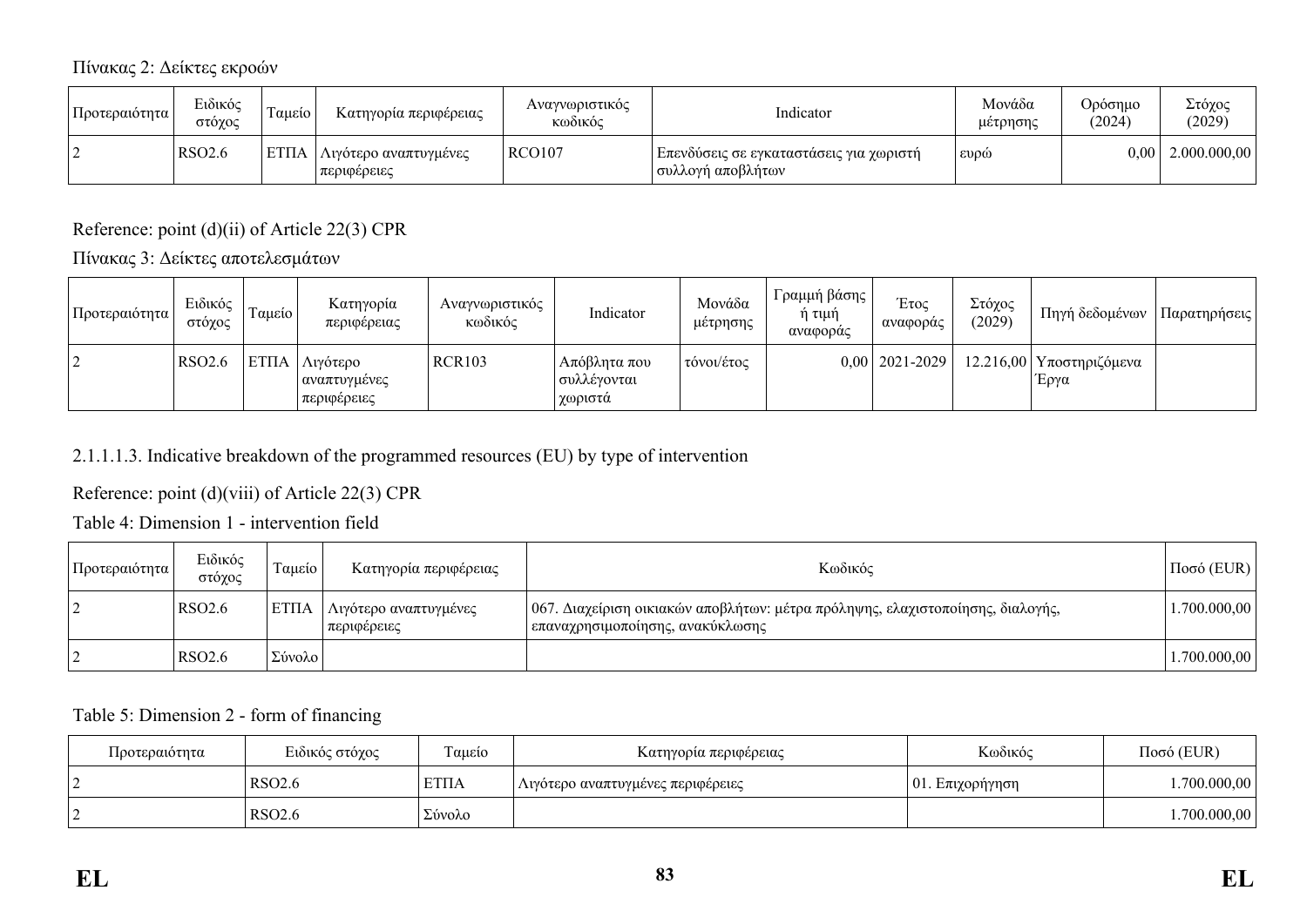| Προτεραιότητα | Ειδικός στόχος     | m<br>Ταμείο | Κατηγορία περιφέρειας             | Κωδικός                                         | $Ποσό$ (EUR) |
|---------------|--------------------|-------------|-----------------------------------|-------------------------------------------------|--------------|
|               | RSO <sub>2.6</sub> | <b>ΕΤΠΑ</b> | Λιγότερο αναπτυγμένες περιφέρειες | 33. Άλλες προσεγγίσεις — Καμία εδαφική στόχευση | .700.000,00  |
|               | <b>RSO2.6</b>      | Σύνολο      |                                   |                                                 | .700.000,00  |

### Table 6: Dimension 3 – territorial delivery mechanism and territorial focus

Table 7: Dimension 6 – ESF+ secondary themes

|  | $\gamma$ tnt $\alpha$<br>ഥറ | . στονοι<br><b>EIÒIKOC</b> | $\sim$<br>. aueio | .ηνορία περιφέρειας<br>$\sim$<br>៶៶ | <b>`OLKO</b> C | $\overline{\phantom{a}}$<br>חז די<br>عقاء<br>$\overline{\phantom{a}}$ |  |
|--|-----------------------------|----------------------------|-------------------|-------------------------------------|----------------|-----------------------------------------------------------------------|--|
|--|-----------------------------|----------------------------|-------------------|-------------------------------------|----------------|-----------------------------------------------------------------------|--|

### Table 8: Dimension 7 – ESF+\*, ERDF, Cohesion Fund and JTF gender equality dimension

| Προτεραιότητα | Ειδικός στόχος     | $\sim$<br>Γαμείο | Κατηγορία περιφέρειας             | Κωδικός                          | $Ποσό$ (EUR) |
|---------------|--------------------|------------------|-----------------------------------|----------------------------------|--------------|
|               | RSO <sub>2.6</sub> | <b>ΕΤΠΑ</b>      | Λιγότερο αναπτυγμένες περιφέρειες | 03. Ουδετερότητα ως προς το φύλο | .700.000,00  |
|               | <b>RSO2.6</b>      | Σύνολο           |                                   |                                  | 1.700.000,00 |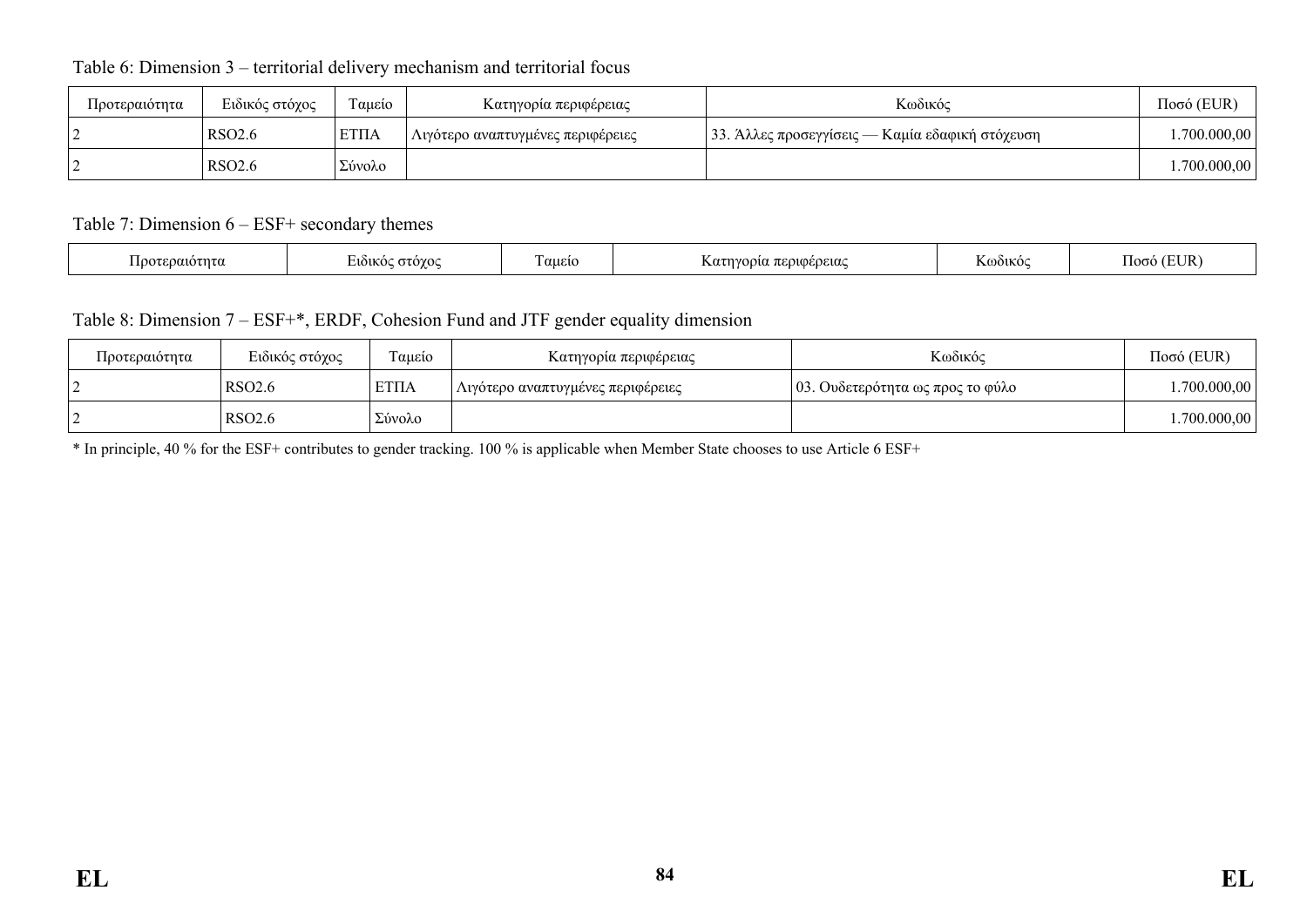# 2.1.1.1. Specific objective: RSO2.1. Promoting energy efficiency and reducing greenhouse gas emissions (ΕΤΠΑ)

# 2.1.1.1.1. Interventions of the Funds

Reference: points  $(d)(i)$ ,  $(iii)$ ,  $(iv)$ ,  $(v)$ ,  $(vi)$  and  $(vii)$  of Article 22(3) CPR

The related types of actions – point (d)(i) of Article 22(3) CPR and Article 6 ESF+ Regulation:

Ο Ειδικός Στόχος (i) θα υποστηριχθεί από τους κάτωθι ενδεικτικά τύπους δράσεων:

# *Τύπος Δράση 2.(i).1: Εξοικονόμηση ενέργειας σε δημόσιες υποδομές*

Μέσω του παρόντος τύπου δράσης επιδιώκεται ο περιορισμός της κατανάλωσης ενέργειας και γενικότερα η βελτίωση του ενεργειακού αποτυπώματος των δημοσίων υποδομών στην Περιφέρεια, σε συνδυασμό (όπου είναι εφικτό) με τη χρήση ΑΠΕ (αιολική και ηλιακή). Προτεραιότητα θα δοθεί σε υποδομές των τομέων υγείας, παιδείας, κλπ. Οι δράσεις που θα υλοποιηθούν αναμένεται να συμβάλλουν στην προτεραιότητα του ΕΣΕΚ για τη «Βελτίωση ενεργειακής απόδοσης δημοσίων κτιρίων».

Ενδεικτικές δράσεις που θα στηριχθούν:

 Ενεργειακή θωράκιση δημόσιων υποδομών (δημόσια κτίρια και δίκτυα-πχ έξυπνου φωτισμού) περιφερειακής/τοπικής κλίμακας μέσω παρεμβάσεων στο «κέλυφος», αναβάθμισης εξοπλισμού, εγκατάστασης «έξυπνων συστημάτων» και ΑΠΕ μικρής κλίμακας, καθώς και προώθησης βιοκλιματικού σχεδιασμού τους (περιλαμβάνεται και μεταφορά πράξεων από π.π. 2014-2020).

The main target groups - point (d)(iii) of Article 22(3) CPR:

- Δημόσιοι φορείς της Περιφέρειας.
- Χρήστες των δημοσίων υποδομών (εργαζόμενοι, επισκέπτες κλπ.)

Actions safeguarding equality, inclusion and non-discrimination – point (d)(iv) of Article 22(3) CPR and Article 6 ESF+ Regulation

Οι διαδικασίες και τα κριτήρια επιλογής των δράσεων θα είναι συνεπή με τις κατευθυντήριες αρχές που προβλέπονται από τους Κανονισμούς για τη διαφύλαξη της ισότητας, της ένταξης και της απαγόρευσης των διακρίσεων.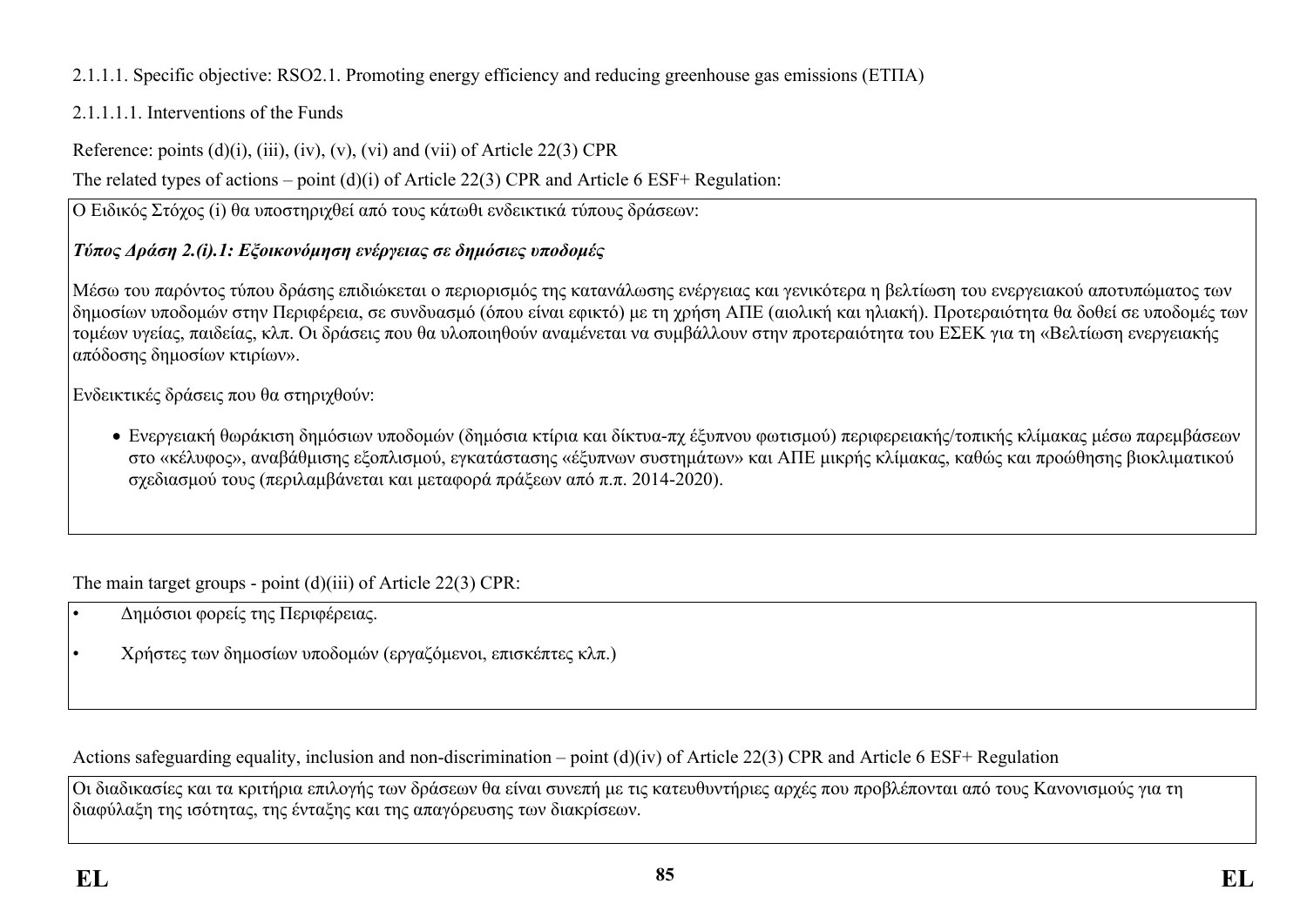Οι διαδικασίες, η μεθοδολογία και τα κριτήρια επιλογής των δράσεων θα είναι συνεπής με τις κατευθυντήριες αρχές που προβλέπονται στους Κανονισμούς για τη διαφύλαξη της ισότητας, της ένταξης, της απαγόρευσης των διακρίσεων και της προσβασιμότητας στα ΑμεΑ (άρθρο 9, παρ.3 και άρθρο 73 παρ.1 του ΚΚΔ).

Indication of the specific territories targeted, including the planned use of territorial tools – point  $(d)(v)$  of Article 22(3) CPR

Δεν έχει εφαρμογή

The interregional, cross-border and transnational actions – point (d)(vi) of Article 22(3) CPR

Δεν έχει εφαρμογή.

The planned use of financial instruments – point  $(d)(vi)$  of Article 22(3) CPR

Δεν έχει εφαρμογή.

2.1.1.1.2. Indicators

Reference: point (d)(ii) of Article 22(3) CPR and Article 8 ERDF and CF Regulation

Πίνακας 2: Δείκτες εκροών

| Προτεραιότητα | Ειδικός<br>στόχος | $\overline{\phantom{a}}$<br>Γαμείο | Κατηγορία περιφέρειας                   | Αναγνωριστικός<br>Κωδικός | Indicator                                            | Μονάδα<br>μέτρησης     | Ορόσημο<br>(2024) | Στόχος<br>(2029) |
|---------------|-------------------|------------------------------------|-----------------------------------------|---------------------------|------------------------------------------------------|------------------------|-------------------|------------------|
|               | <b>RSO2.1</b>     | <b>ETIIA</b>                       | Λιγότερο αναπτυγμένες <br>  περιφέρειες | RCO <sub>19</sub>         | Δημόσια κτίρια με βελτιωμένη<br>  ενεργειακή απόδοση | τετραγωνικά<br>' μέτρα | 35.000,00         | 62.112,00        |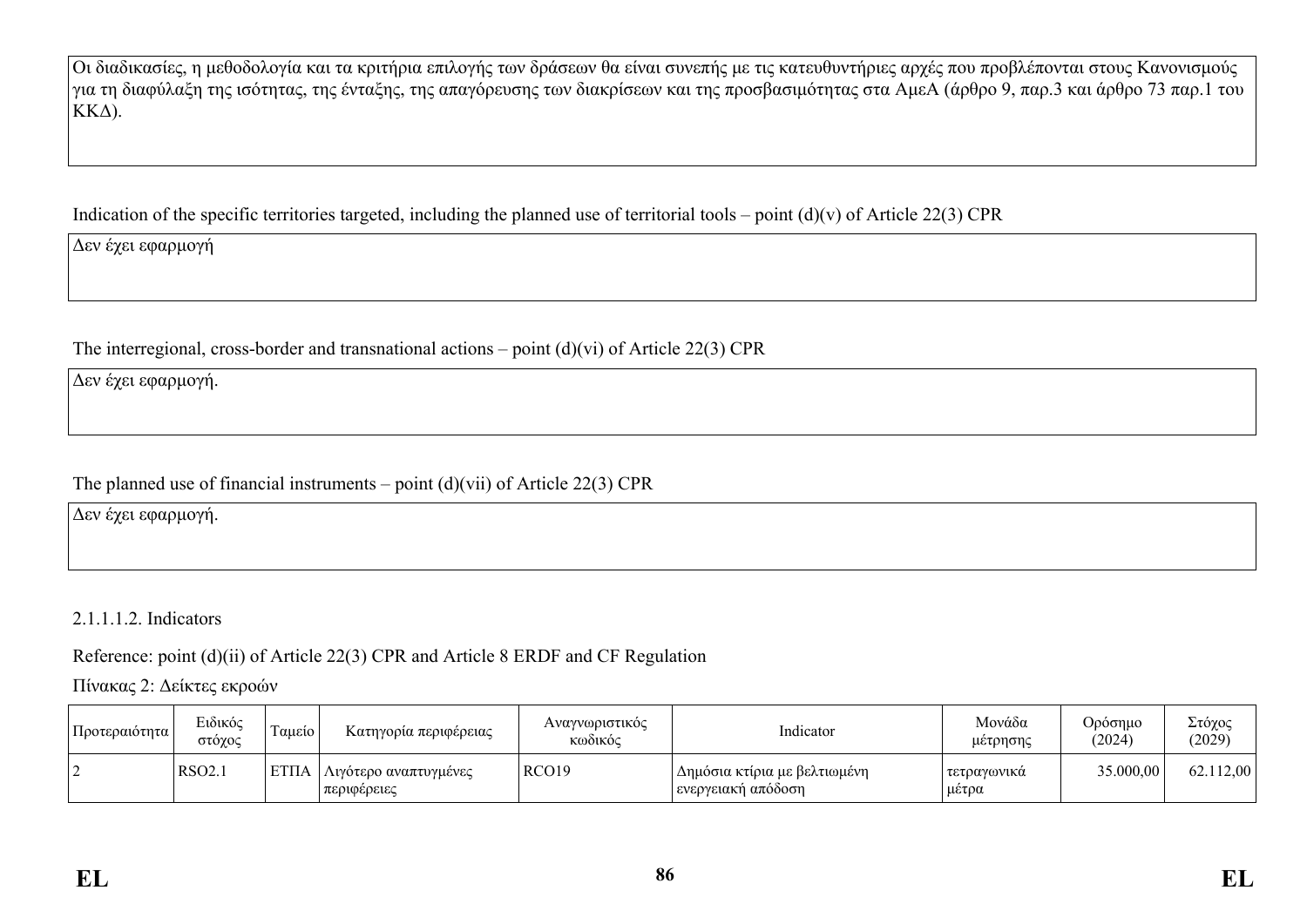# Reference: point (d)(ii) of Article 22(3) CPR

Πίνακας 3: Δείκτες αποτελεσμάτων

| Προτεραιότητα  | Ειδικός<br>στόχος | Ταμείο             | Κατηγορία<br>περιφέρειας                | Αναγνωριστικός<br>κωδικός | Indicator                                                                                                                  | Μονάδα<br>μέτρησης | Γραμμή<br>βάσης ή τιμή<br>αναφοράς | Έτος<br>αναφοράς | Στόχος<br>(2029) | Πηγή δεδομένων                     | Παρατηρήσεις |
|----------------|-------------------|--------------------|-----------------------------------------|---------------------------|----------------------------------------------------------------------------------------------------------------------------|--------------------|------------------------------------|------------------|------------------|------------------------------------|--------------|
| $\overline{2}$ | <b>RSO2.1</b>     | ET <sub>II</sub> A | Λιγότερο<br>αναπτυγμένες<br>περιφέρειες | RCR <sub>26</sub>         | Ετήσια κατανάλωση  <br>  πρωτογενούς ενέργειας (εκ<br>της οποίας: κατοικίες,<br>δημόσια κτίρια,<br>! επιχειρήσεις, άλλα) ∶ | MWh/έτος           | 19.379,00                          | $2021 -$<br>2029 |                  | 11.627,00   Υποστηριζόμενα<br>Έργα |              |

## 2.1.1.1.3. Indicative breakdown of the programmed resources (EU) by type of intervention

Reference: point (d)(viii) of Article 22(3) CPR

Table 4: Dimension 1 - intervention field

| Προτεραιότητα | Ειδικός<br>στόγος  | Ταμείο | Κατηγορία περιφέρειας                  | Κωδικός                                                                                                                             | $Ποσό$ (EUR) |
|---------------|--------------------|--------|----------------------------------------|-------------------------------------------------------------------------------------------------------------------------------------|--------------|
|               | RSO2.1             | l ΕΤΠΑ | Λιγότερο αναπτυγμένες<br>  περιφέρειες | 044. Ανακαίνιση για ενεργειακή απόδοση ή μέτρα ενεργειακής απόδοσης σε δημόσια υποδομή, έργα<br>  επίδειξης και υποστηρικτικά μέτρα | 8.500.000,00 |
|               | RSO <sub>2</sub> . | Σύνολο |                                        |                                                                                                                                     | 8.500.000,00 |

Table 5: Dimension 2 - form of financing

| Προτεραιότητα | Ειδικός στόχος     | Ταμείο            | Κατηγορία περιφέρειας             | Κωδικός         | $Ποσό$ (EUR) |
|---------------|--------------------|-------------------|-----------------------------------|-----------------|--------------|
|               | RSO <sub>2.1</sub> | <sup>'</sup> ΕΤΠΑ | Λιγότερο αναπτυγμένες περιφέρειες | 01. Eπιχορήγηση | 8.500.000,00 |
|               | RSO <sub>2.1</sub> | Σύνολο            |                                   |                 | 8.500.000,00 |

Table 6: Dimension 3 – territorial delivery mechanism and territorial focus

| . Ιροτεραιότητα | $\mathbf{r}$<br>: στόγος<br>LUOUKOC | $\sim$<br>Γαμείο | ηγορια περιφερειας<br>Katn        | T.T<br>K@òikô                                                                         | (EUR<br>.looó |
|-----------------|-------------------------------------|------------------|-----------------------------------|---------------------------------------------------------------------------------------|---------------|
|                 | $\text{RSO2}$ .                     | <b>ETIIA</b>     | Λιγότερο αναπτυγμένες περιφέρειες | $\bigcap$<br>. προσεγγίσεις -<br>Καμία εδαφική στόγευση<br><b>LIVIVO</b><br><u>JJ</u> | 00            |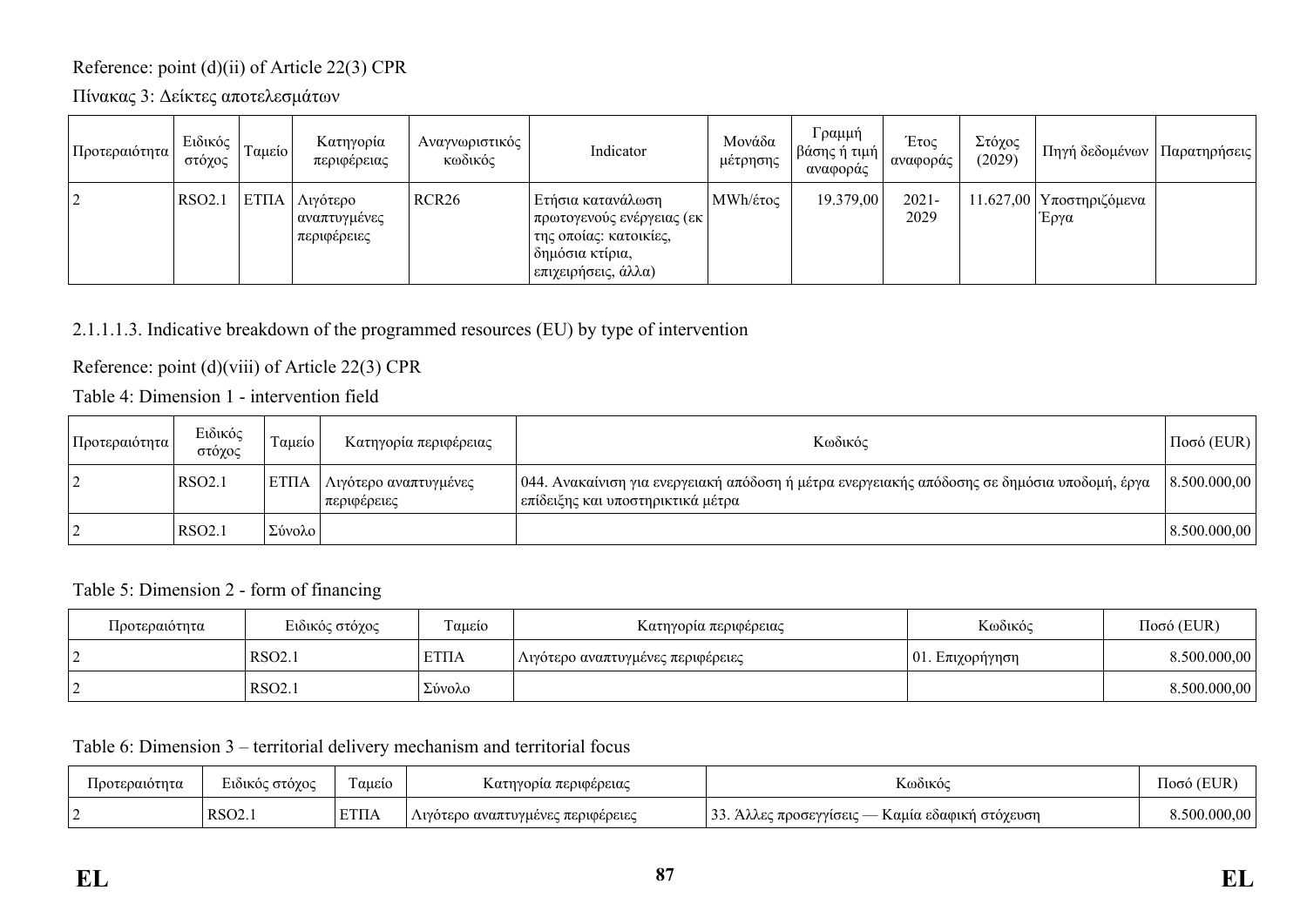| RSO <sub>2</sub><br>Σύνολο<br>$\cdots$ | -500 |  |
|----------------------------------------|------|--|
|----------------------------------------|------|--|

Table 7: Dimension 6 – ESF+ secondary themes

| ີ $\gamma$ າາດ $\tau$ ກ $\tau$ ດ | $\Omega$<br>лоіко<br>$\sim$ | $\overline{\phantom{a}}$<br>αμείο | . περιφερειας<br>VOO1A<br>$\Lambda$ $0\tau$ | $\mathbf{v}_{0}$ $_{0}$ | TI ID.<br>ഥന<br>$\ldots$ |
|----------------------------------|-----------------------------|-----------------------------------|---------------------------------------------|-------------------------|--------------------------|
|                                  |                             |                                   |                                             |                         |                          |

## Table 8: Dimension 7 – ESF+\*, ERDF, Cohesion Fund and JTF gender equality dimension

| Προτεραιότητα | Ειδικός στόχος     | Γαμείο      | Κατηγορία περιφέρειας             | Κωδικός                          | $Ποσό$ (EUR) |
|---------------|--------------------|-------------|-----------------------------------|----------------------------------|--------------|
|               | RSO2.1             | <b>ΕΤΠΑ</b> | Λιγότερο αναπτυγμένες περιφέρειες | 03. Ουδετερότητα ως προς το φύλο | 8.500.000,00 |
|               | RSO <sub>2.1</sub> | Σύνολο      |                                   |                                  | 8.500.000,00 |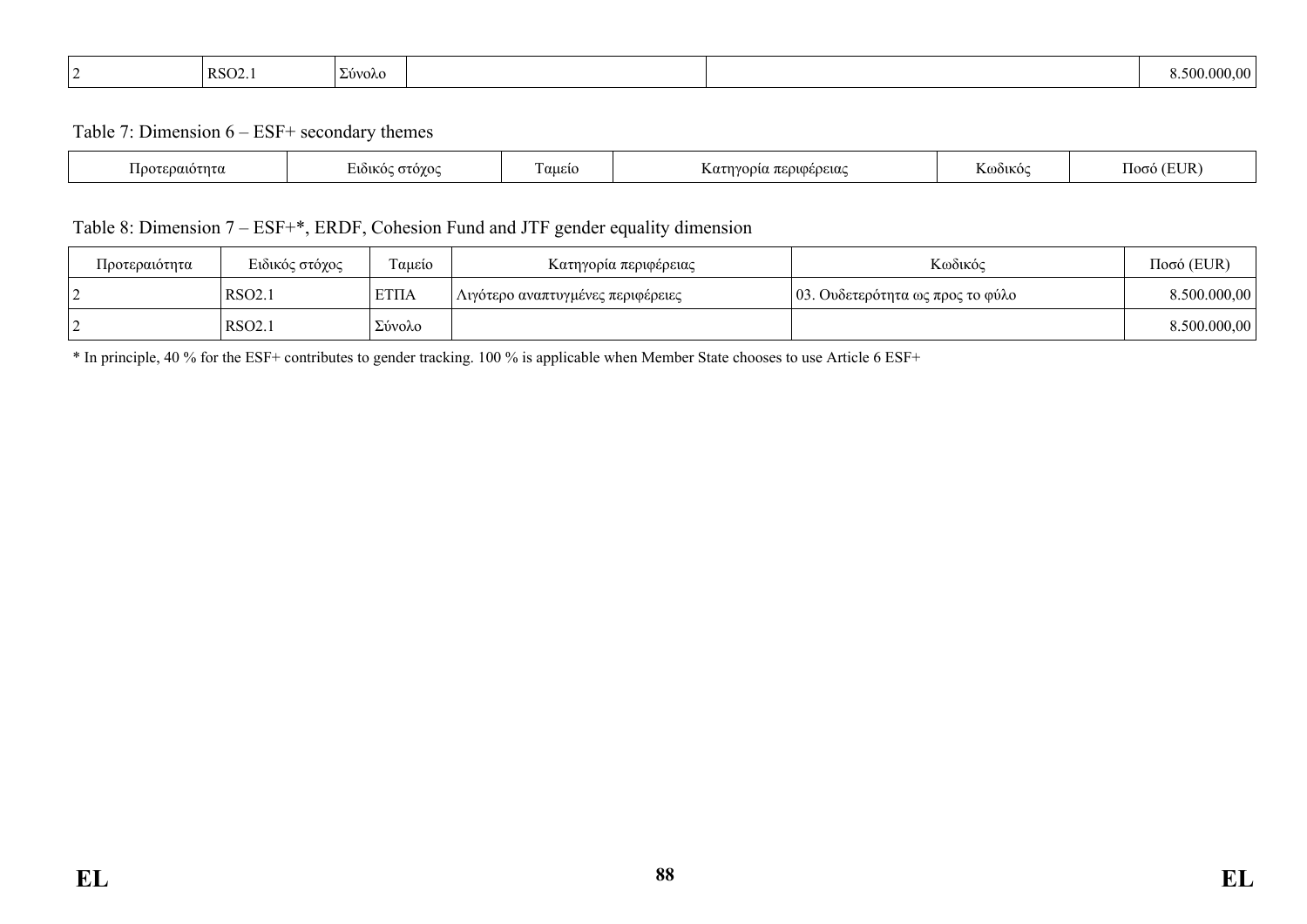2.1.1.1. Specific objective: RSO2.2. Promoting renewable energy in accordance with Renewable Energy Directive (EU) 2018/2001[1], including the sustainability criteria set out therein (ΕΤΠΑ)

## 2.1.1.1.1. Interventions of the Funds

Reference: points  $(d)(i)$ ,  $(iii)$ ,  $(iv)$ ,  $(v)$ ,  $(vi)$  and  $(vii)$  of Article 22(3) CPR

The related types of actions – point (d)(i) of Article 22(3) CPR and Article 6 ESF+ Regulation:

Ο Ειδικός Στόχος (ii) θα υποστηριχθεί από τους κάτωθι ενδεικτικά τύπους δράσεων:

# *Τύπος Δράση 2.(ii).1: Ενεργειακές Κοινότητες*

Μέσω του συγκεκριμένου τύπου δράσης θα υποστηριχθεί η δημιουργία Ενεργειακών Κοινοτήτων (Ε.Κοιν.) στην Περιφέρεια, σύμφωνα με το οικείο θεσμικό πλαίσιο (Ν. 4513/2018). Έμφαση θα δoθεί και σε σχετικές παρεμβάσεις στα Μικρά Νησιά στο πλαίσιο της πρωτοβουλίας Grecoislands. Σημειώνεται ότι η υποστήριξη ανάπτυξης ενεργειακών έργων ΑΠΕ από ενεργειακές κοινότητες προβλέπεται και στο Εθνικό Σχέδιο για την Ενέργεια και το Κλίμα (Προώθηση διεσπαρμένων συστημάτων ΑΠΕ και ενδυνάμωση συμμετοχικού ρόλου τοπικών κοινωνιών – καταναλωτών). Οι μορφές ΑΠΕ που θα προωθηθούν αφορούν την αιολική και ηλιακή ενέργεια, θα τηρηθεί δε η αρχή Do No Significant Harm (DNSH).

Ενδεικτικές δράσεις που θα στηριχθούν:

· Δημιουργία Ενεργειακών Κοινοτήτων (Ε.Κοιν.) στην Περιφέρεια (συμπεριλαμβάνονται και τα Μικρά Νησιά στο πλαίσιο της Πρωτοβουλίας "Grecoislands") - πιλοτική δράση)

Δύναται να στηριχθούν παρεμβάσεις και στο πλαίσιο ολοκληρωμένων χωρικών επενδύσεων (ΟΧΕ-ΒΑΑ).

The main target groups - point (d)(iii) of Article 22(3) CPR:

- Πληθυσμός της Περιφέρειας.
- Παραγωγικό σύστημα της Περιφέρειας.

Actions safeguarding equality, inclusion and non-discrimination – point (d)(iv) of Article 22(3) CPR and Article 6 ESF+ Regulation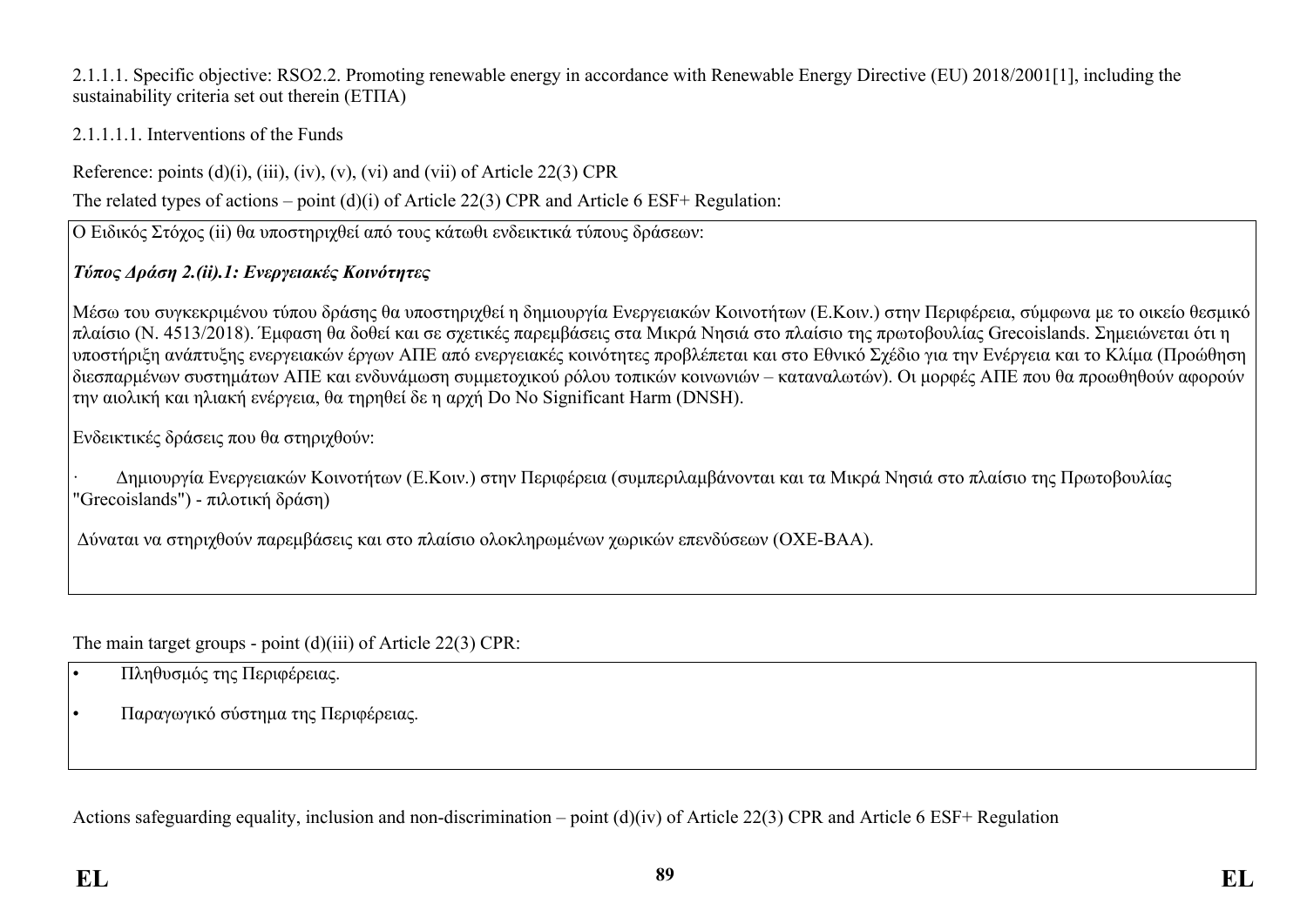Οι διαδικασίες και τα κριτήρια επιλογής των δράσεων θα είναι συνεπή με τις κατευθυντήριες αρχές που προβλέπονται από τους Κανονισμούς για τη διαφύλαξη της ισότητας, της ένταξης και της απαγόρευσης των διακρίσεων, λαμβάνοντας υπόψη και τον Χάρτη των Θεμελιωδών Δικαιωμάτων της Ευρωπαϊκής Ένωσης, καθώς και τη Σύμβαση των Ηνωμένων Εθνών για τα Άτομα με Αναπηρία.

Οι διαδικασίες, η μεθοδολογία και τα κριτήρια επιλογής των δράσεων θα είναι συνεπής με τις κατευθυντήριες αρχές που προβλέπονται στους Κανονισμούς για τη διαφύλαξη της ισότητας, της ένταξης, της απαγόρευσης των διακρίσεων και της προσβασιμότητας στα ΑμεΑ (άρθρο 9, παρ.3 και άρθρο 73 παρ.1 του ΚΚΔ)

Indication of the specific territories targeted, including the planned use of territorial tools – point  $(d)(v)$  of Article 22(3) CPR

Στο πλαίσιο του συγκεκριμένου Ειδικού Στόχου δύναται να στηριχθούν έργα στο πλαίσιο των ολοκληρωμένων χωρικών επενδύσεων.

### The interregional, cross-border and transnational actions – point (d)(vi) of Article 22(3) CPR

Δεν έχει εφαρμογή.

# The planned use of financial instruments – point (d)(vii) of Article 22(3) CPR

Δεν προβλέπεται χρήση χρηματοδοτικών μέσων.

### 2.1.1.1.2. Indicators

## Reference: point (d)(ii) of Article 22(3) CPR and Article 8 ERDF and CF Regulation

Πίνακας 2: Δείκτες εκροών

| . | EIÒIKO(<br>070700<br>$\sim$ | αμειο | . περιφερειας<br>Kατην<br>vovw | $\alpha$ is set if $\alpha$ and $\alpha$<br>$\Lambda V 0$ <sup>r</sup><br><b>ՀԱՏԱԼԵՐ</b><br>$\rightarrow$<br>KQOIKOC | Indicator | Μοναδα μετρησης | ooonuc<br>,,<br>(2024) | $-10YC$<br>$\overline{\phantom{a}}$<br>(2029)<br>--- |
|---|-----------------------------|-------|--------------------------------|----------------------------------------------------------------------------------------------------------------------|-----------|-----------------|------------------------|------------------------------------------------------|
|---|-----------------------------|-------|--------------------------------|----------------------------------------------------------------------------------------------------------------------|-----------|-----------------|------------------------|------------------------------------------------------|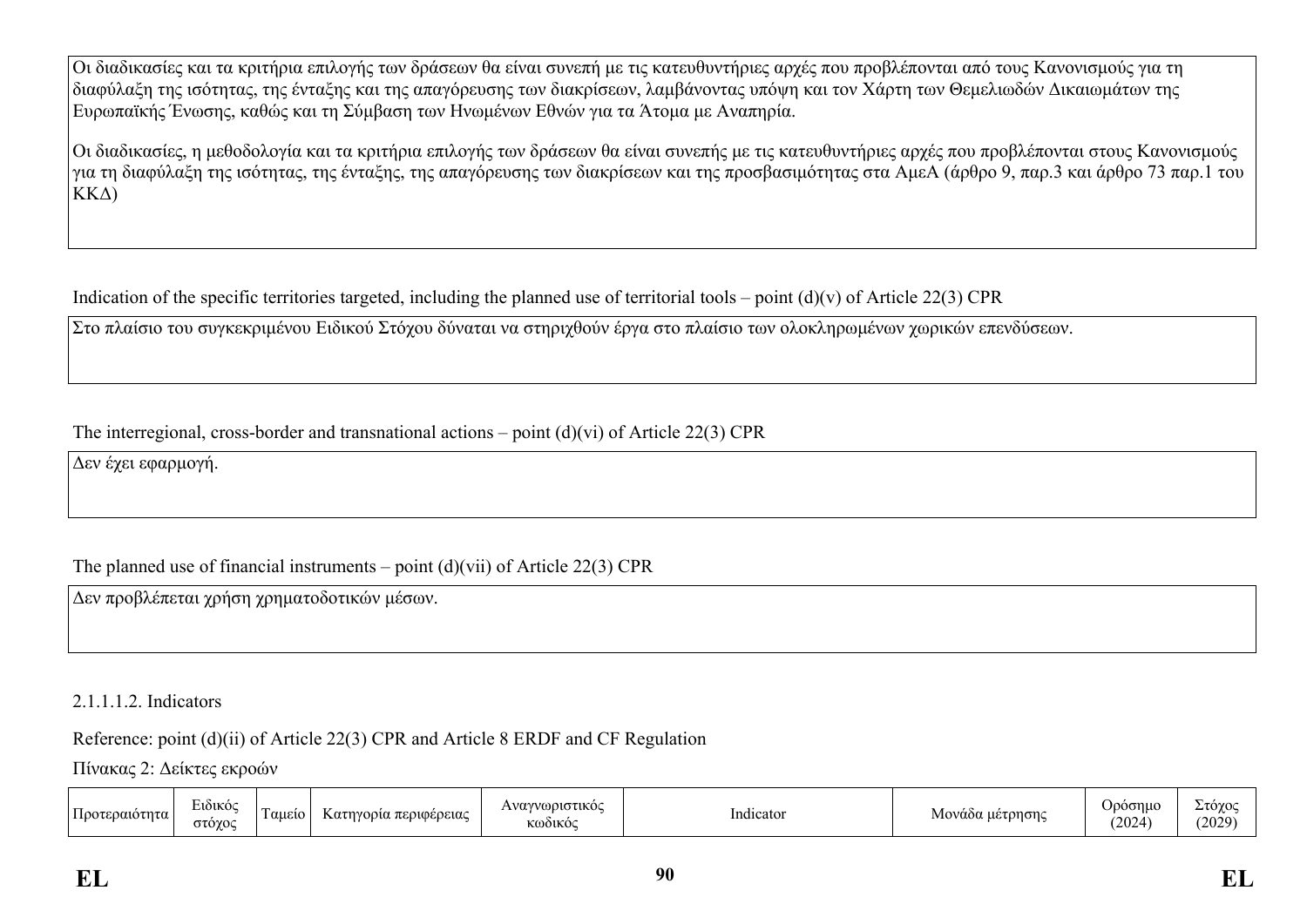| RSO2.2 | <b>DOD</b> | Λιγότερο αναπτυγμένες<br>OUDEDELEC | RCO97 | Κοινότητες ανανεώσιμων πηγών <br>  ενέργειας που υποστηρίζονται | κοινότητες ανανεώσιμων_<br>  πηγών ενέργειας | 0.00 | $3,00^{-5}$ |
|--------|------------|------------------------------------|-------|-----------------------------------------------------------------|----------------------------------------------|------|-------------|
|        |            | ルムい                                |       |                                                                 |                                              |      |             |

### Reference: point (d)(ii) of Article 22(3) CPR

Πίνακας 3: Δείκτες αποτελεσμάτων

| Προτεραιότητα  | Ειδικός<br>στόχος | Ταμείο | Κατηγορία<br>περιφέρειας                           | Αναγνωριστικός<br>κωδικός | Indicator                                                           | Μονάδα<br>μέτρησης | Γραμμή<br>βάσης ή τιμή<br>αναφοράς | Έτος<br>αναφοράς | Στόχος<br>(2029) | Πηγή δεδομένων                                         | Παρατηρήσεις |
|----------------|-------------------|--------|----------------------------------------------------|---------------------------|---------------------------------------------------------------------|--------------------|------------------------------------|------------------|------------------|--------------------------------------------------------|--------------|
| $\overline{2}$ | RSO2.2            |        | ΕΤΠΑ   Λιγότερο<br>  αναπτυγμένες<br>  περιφέρειες | <b>PSR212</b>             | Πληθυσμός που<br>καλύπτεται από<br>  ανανεώσιμες πηγές<br>ενέργειας | Άτομα              |                                    |                  |                  | $0.00$   2012-2029   8.291,00   Υποστηριζόμενα<br>Έργα |              |

# 2.1.1.1.3. Indicative breakdown of the programmed resources (EU) by type of intervention

# Reference: point (d)(viii) of Article 22(3) CPR

Table 4: Dimension 1 - intervention field

| Προτεραιότητα | Ειδικός στόχος | Γαμείο       | Κατηγορία περιφέρειας               | Κωδικός                                   | $Ποσό$ (EUR) |
|---------------|----------------|--------------|-------------------------------------|-------------------------------------------|--------------|
|               | RSO2.2         | <b>ETIIA</b> | Aιγότερο αναπτυγμένες περιφέρειες   | 047. Ανανεώσιμες πηγές ενέργειας: αιολική | 425.000,00   |
|               | RSO2.2         | <b>ΕΤΠΑ</b>  | ι Λιγότερο αναπτυγμένες περιφέρειες | 048. Ανανεώσιμες πηγές ενέργειας: ηλιακή  | 425.000,00   |
|               | RSO2.2         | Σύνολο       |                                     |                                           | 850.000,00   |

# Table 5: Dimension 2 - form of financing

| Προτεραιότητα | Ειδικός στόχος     | Γαμείο       | Κατηγορία περιφέρειας                 | Κωδικός             | $Ποσό$ (EUR) |
|---------------|--------------------|--------------|---------------------------------------|---------------------|--------------|
|               | RSO <sub>2.2</sub> | <b>ETIIA</b> | ' Λιγότερο αναπτυγμένες περιφέρειες - | $ 01$ . Επιχορήγηση | 850.000,00   |
|               | RSO <sub>2.2</sub> | Σύνολο       |                                       |                     | 850.000,00   |

Table 6: Dimension 3 – territorial delivery mechanism and territorial focus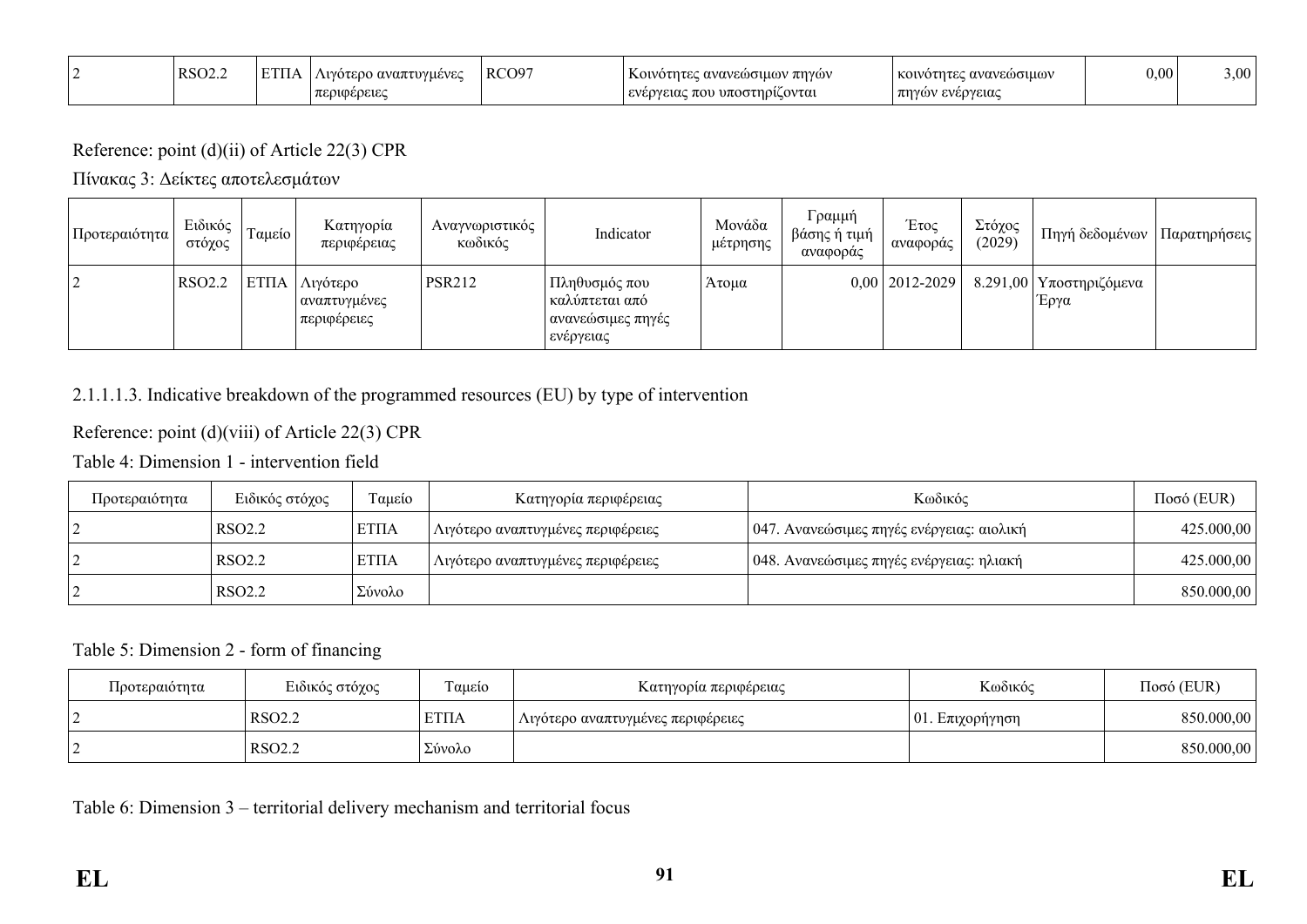| Προτεραιότητα | Ειδικός στόχος     | Ταμείο       | Κατηγορία περιφέρειας             | Κωδικός                                           | $Ποσό$ (EUR) |
|---------------|--------------------|--------------|-----------------------------------|---------------------------------------------------|--------------|
|               | RSO <sub>2.2</sub> | <b>ETIIA</b> | Λιγότερο αναπτυγμένες περιφέρειες | $\vert$ 02. ΟΕΕ — Πόλεις, κωμοπόλεις και προάστια | 255.000,00   |
|               | RSO <sub>2.2</sub> | <b>ETIIA</b> | Αιγότερο αναπτυγμένες περιφέρειες | 06. ΟΕΕ — Νησιά και παράκτιες περιοχές            | 255.000,00   |
|               | RSO <sub>2.2</sub> | <b>ETIIA</b> | Λιγότερο αναπτυγμένες περιφέρειες | 33. Άλλες προσεγγίσεις — Καμία εδαφική στόχευση   | 340.000,00   |
|               | RSO <sub>2.2</sub> | Σύνολο       |                                   |                                                   | 850.000,00   |

Table 7: Dimension 6 – ESF+ secondary themes

|  | :೧೧1೧1<br>τu | $\lambda$<br>$\overline{\phantom{a}}$ | $\overline{\phantom{0}}$<br>αμείο | OEOEIAC | $\lambda$ 114 $\alpha$<br>յւռ∪∖<br>n. | Ιk<br>105. |
|--|--------------|---------------------------------------|-----------------------------------|---------|---------------------------------------|------------|
|--|--------------|---------------------------------------|-----------------------------------|---------|---------------------------------------|------------|

Table 8: Dimension 7 – ESF+\*, ERDF, Cohesion Fund and JTF gender equality dimension

| Προτεραιότητα | Ειδικός στόχος     | Γαμείο      | Κατηγορια περιφέρειας             | Κωδικός                          | $Ποσό$ (EUR) |
|---------------|--------------------|-------------|-----------------------------------|----------------------------------|--------------|
|               | RSO <sub>2.2</sub> | <b>ΕΤΠΑ</b> | Λιγότερο αναπτυγμένες περιφέρειες | 03. Ουδετερότητα ως προς το φύλο | 850.000,00   |
|               | RSO <sub>2.2</sub> | Σύνολο      |                                   |                                  | 850.000,00   |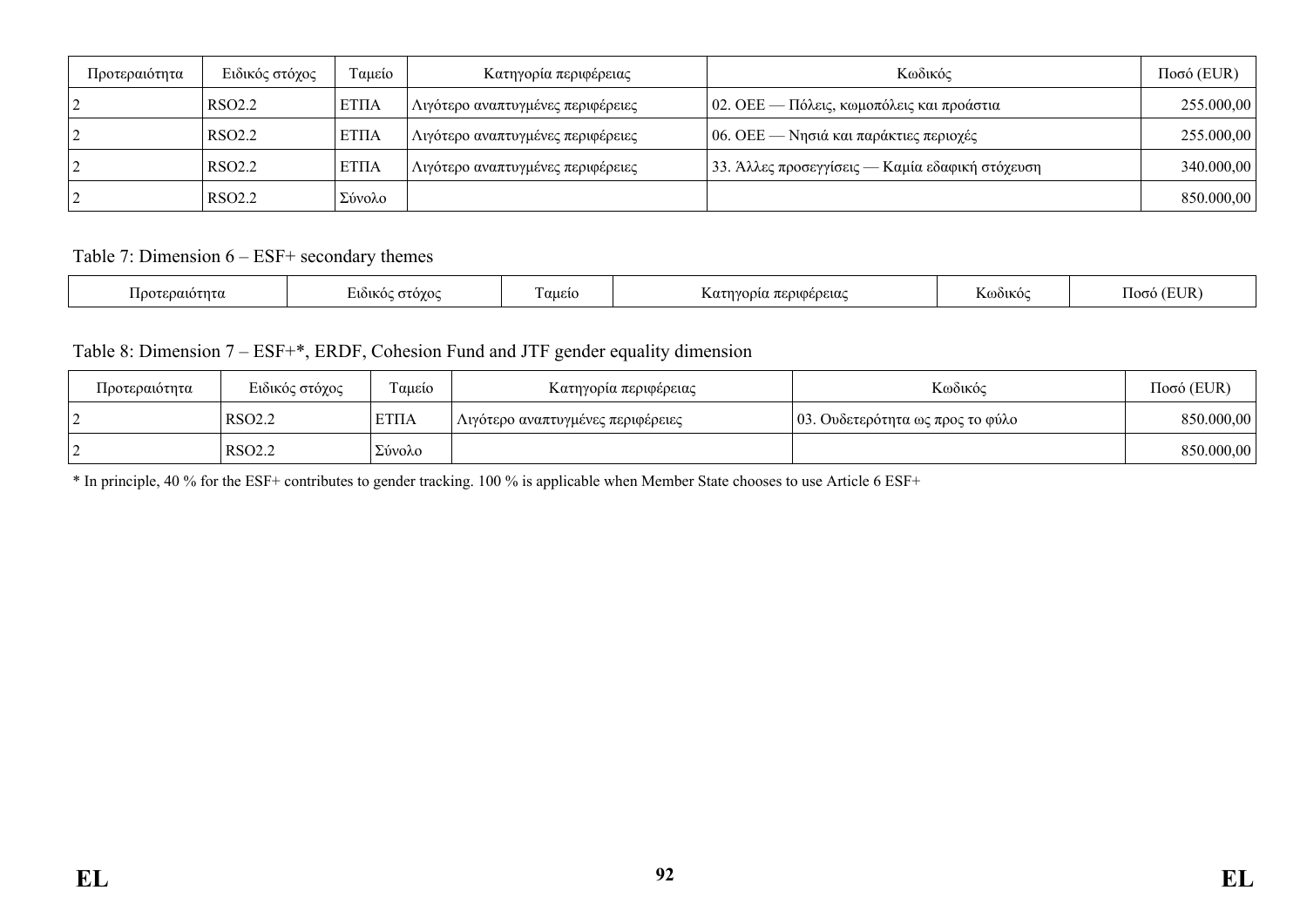2.1.1. Priority: 2A. Προώθησης της βιώσιμης αστικής κινητικότητας (Ειδικός στόχος αστικής κινητικότητας που καθορίζεται στο άρθρο 3 παράγραφος 1 στοιχείο β) σημείο viii) του κανονισμού ΕΤΠΑ και του κανονισμού για το Ταμείο Συνοχής)

2.1.1.1. Specific objective: RSO2.8. Promoting sustainable multimodal urban mobility, as part of transition to a net zero carbon economy (ΕΤΠΑ)

2.1.1.1.1. Interventions of the Funds

Reference: points  $(d)(i)$ ,  $(iii)$ ,  $(iv)$ ,  $(v)$ ,  $(vi)$  and  $(vii)$  of Article 22(3) CPR

The related types of actions – point (d)(i) of Article 22(3) CPR and Article 6 ESF+ Regulation:

Ο Ειδικός Στόχος (viii) θα υποστηριχθεί από τους κάτωθι ενδεικτικά τύπους δράσεων:

*Τύπος Δράσης 2Α.(viii).1: Δράσεις στο πλαίσιο της βιώσιμης αστικής κινητικότητας*

Ο συγκεκριμένος τύπος δράσης στοχεύει στην στήριξη της βιώσιμης αστικής κινητικότητας στην Περιφέρειας, για την μείωση των εκπομπών άνθρακα. Έμφαση θα δοθεί σε δράσεις που περιλαμβάνονται στα Σχέδια Βιώσιμης Αστικής Κινητικότητας (ΣΒΑΚ).

Στο πλαίσιο αυτό ενδεικτικά θα στηριχθούν ολοκληρωμένες παρεμβάσεις αστικής κινητικότητας οι οποίες θα περιλαμβάνουν (ενδεικτικά):

· Δράσεις αποσυμφόρησης κυκλοφοριακού φόρτου με «έξυπνα» συστήματα διαχείρισης της κυκλοφορίας.

· «Έξυπνες» και «Πράσινες» αστικές μεταφορές τοπικής εμβέλειας - ηλεκτροκίνηση (αστικά ΚΤΕΛ)

Υλοποιούνται κατά προτεραιότητα στο πλαίσιο Ολοκληρωμένων Χωρικών Επενδύσεων (ΒΑΑ).

The main target groups - point (d)(iii) of Article 22(3) CPR:

- Πληθυσμός της Περιφέρειας.
- Επισκέπτες της Περιφέρειας.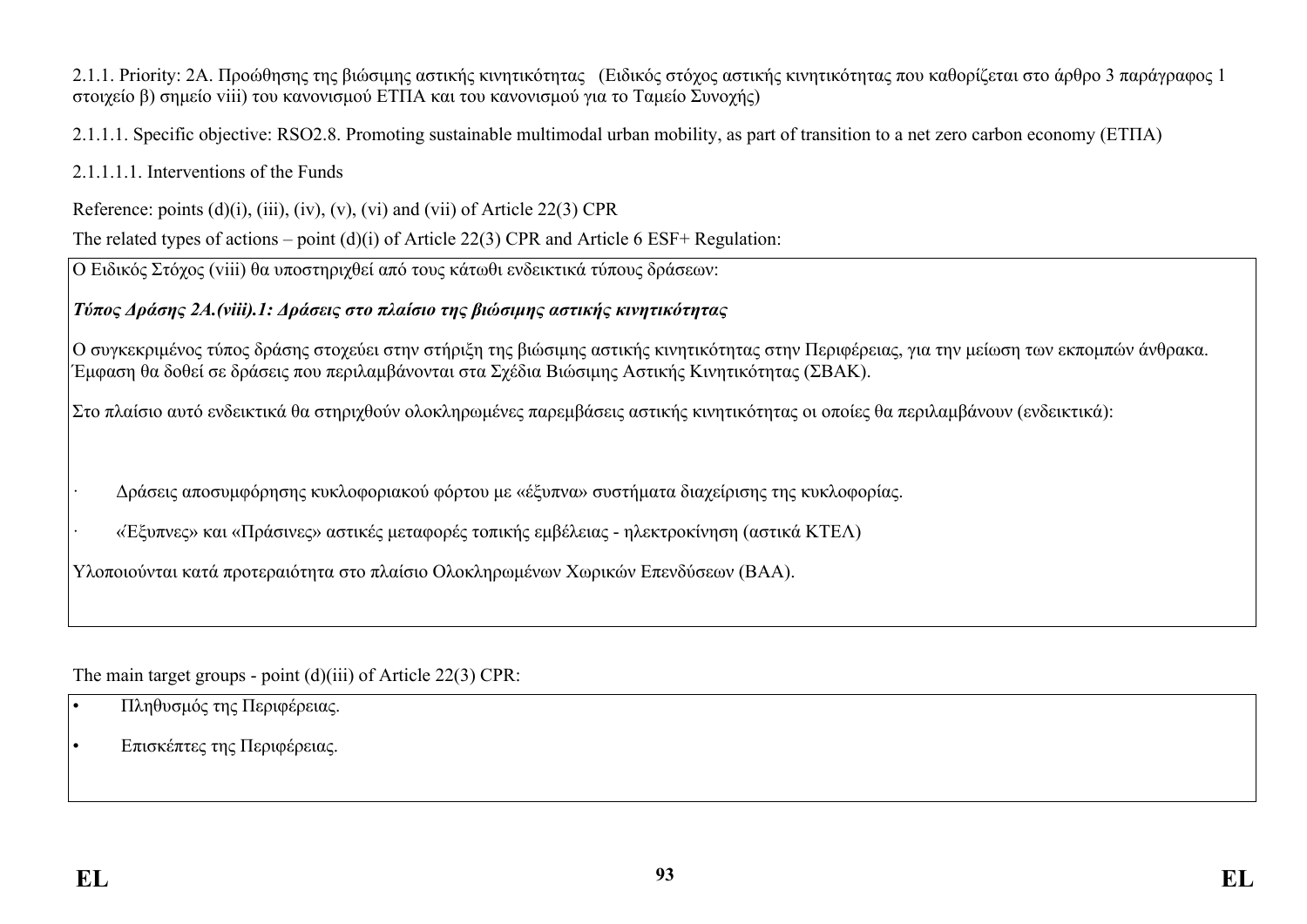Actions safeguarding equality, inclusion and non-discrimination – point (d)(iv) of Article 22(3) CPR and Article 6 ESF+ Regulation

Οι διαδικασίες και τα κριτήρια επιλογής των δράσεων θα είναι συνεπή με τις κατευθυντήριες αρχές που προβλέπονται από τους Κανονισμούς για τη διαφύλαξη της ισότητας, της ένταξης και της απαγόρευσης των διακρίσεων, λαμβάνοντας υπόψη και τον Χάρτη των Θεμελιωδών Δικαιωμάτων της Ευρωπαϊκής Ένωσης, καθώς και τη Σύμβαση των Ηνωμένων Εθνών για τα Άτομα με Αναπηρία.

Οι διαδικασίες, η μεθοδολογία και τα κριτήρια επιλογής των δράσεων θα είναι συνεπής με τις κατευθυντήριες αρχές που προβλέπονται στους Κανονισμούς για τη διαφύλαξη της ισότητας, της ένταξης, της απαγόρευσης των διακρίσεων και της προσβασιμότητας στα ΑμεΑ (άρθρο 9, παρ.3 και άρθρο 73 παρ.1 του ΚΚΔ)

Indication of the specific territories targeted, including the planned use of territorial tools – point  $(d)(v)$  of Article 22(3) CPR

Στο πλαίσιο του συγκεκριμένου Ειδικού Στόχου δύναται να στηριχθούν έργα στο πλαίσιο των ολοκληρωμένων χωρικών επενδύσεων

The interregional, cross-border and transnational actions – point (d)(vi) of Article 22(3) CPR

Δεν έχει εφαρμογή.

The planned use of financial instruments – point  $(d)(vii)$  of Article 22(3) CPR

Δεν θα χρησιμοποιηθούν χρηματοδοτικά εργαλεία

2.1.1.1.2. Indicators

Reference: point (d)(ii) of Article 22(3) CPR and Article 8 ERDF and CF Regulation

Πίνακας 2: Δείκτες εκροών

| . .<br>$\cdot$ | $\mathbf{r}$<br>Προτεραιοτι<br>ιτα | EIÒIKÒC | -<br>αμειο | ρειας<br>oolα·<br>$K\alpha\tau$ | WOOLGTIKOC<br>Wα. | . .<br>Indicator | Μοναδα | 000ر | $T\Omega V$ |
|----------------|------------------------------------|---------|------------|---------------------------------|-------------------|------------------|--------|------|-------------|
|----------------|------------------------------------|---------|------------|---------------------------------|-------------------|------------------|--------|------|-------------|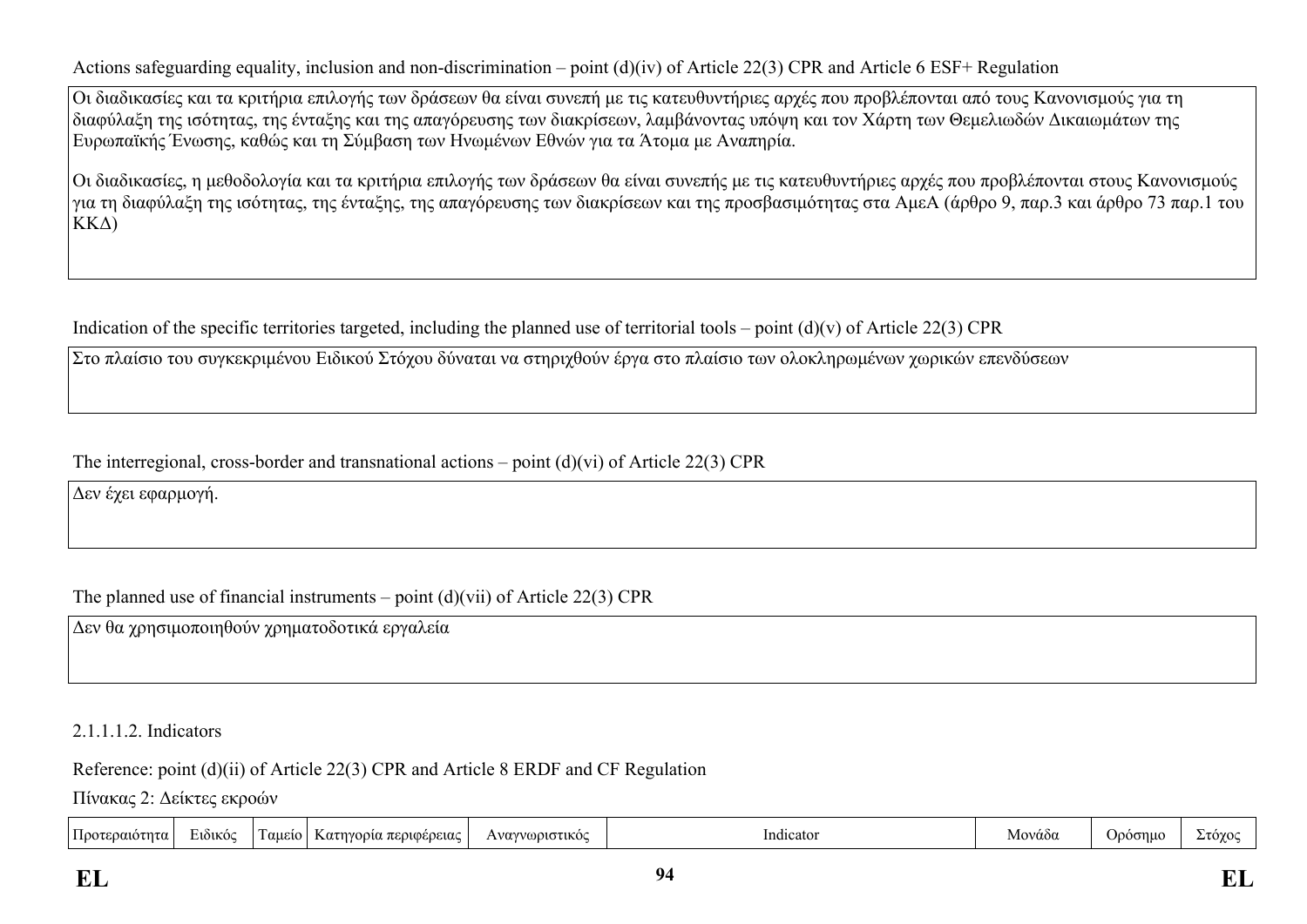|               | στόχος        |                                                       | κωδικός |                                                                                                | μέτρησης                   | (2024) | (2029) |
|---------------|---------------|-------------------------------------------------------|---------|------------------------------------------------------------------------------------------------|----------------------------|--------|--------|
| 2A            | <b>RSO2.8</b> | ΕΤΠΑ   Λιγότερο αναπτυγμένες   RCO57<br>  περιφέρειες |         | Ι Ικανότητα φιλικού προς το περιβάλλον τροχαίου υλικού<br>  μαζικών δημόσιων συγκοινωνιών      | επιβάτες                   | 0.00   | 600,00 |
| $\mathsf{2A}$ | <b>RSO2.8</b> | ΕΤΠΑ   Λιγότερο αναπτυγμένες   RCO60<br>  περιφέρειες |         | Πόλεις και κωμοπόλεις με νέα ή εκσυγχρονισμένα<br>ψηφιοποιημένα συστήματα αστικών συγκοινωνιών | πόλεις και<br>  κωμοπόλεις | 4,00   | 4,00   |

# Reference: point (d)(ii) of Article 22(3) CPR

Πίνακας 3: Δείκτες αποτελεσμάτων

| Προτεραιότητα | Ειδικός<br>στόχος | Ταμείο             | Κατηγορία<br>περιφέρειας                | Αναγνωριστικός<br>κωδικός | Indicator                                                                                    | Μονάδα<br>μέτρησης | Γραμμή<br>βάσης ή<br>τιμή<br>αναφοράς | Έτος<br>αναφοράς | Στόχος<br>(2029) | Πηγή δεδομένων   Παρατηρήσεις       |  |
|---------------|-------------------|--------------------|-----------------------------------------|---------------------------|----------------------------------------------------------------------------------------------|--------------------|---------------------------------------|------------------|------------------|-------------------------------------|--|
| 2A            | RSO2.8            | ET <sub>II</sub> A | Λιγότερο<br>αναπτυγμένες<br>περιφέρειες | RCR <sub>62</sub>         | Ετήσιος αριθμός χρηστών<br>νέων ή εκσυγχρονισμένων  <br>υπηρεσιών δημόσιων<br>  συγκοινωνιών | χρήστες/έτος       | 0,00                                  | $2021 -$<br>2029 |                  | 150.000,00   Υποστηριζόμενα<br>Έργα |  |
| 2A            | RSO2.8            | ET <sub>IIA</sub>  | Λιγότερο<br>αναπτυγμένες<br>περιφέρειες | <b>PSR215</b>             | Πληθυσμός που ωφελείται   Άτομα<br>από "έξυπνα" συστήματα<br>' διαχείρισης κυκλοφορίας       |                    | 0,00                                  | $2021 -$<br>2029 |                  | 53.031,00   Υποστηριζόμενα<br>Έργα  |  |

## 2.1.1.1.3. Indicative breakdown of the programmed resources (EU) by type of intervention

## Reference: point (d)(viii) of Article 22(3) CPR

Table 4: Dimension 1 - intervention field

| Προτεραιότητα | Ειδικός στόχος     | Γαμείο       | Κατηγορία περιφέρειας             | Κωδικός                                      | $Ποσό$ (EUR)         |
|---------------|--------------------|--------------|-----------------------------------|----------------------------------------------|----------------------|
| 2A            | RSO <sub>2.8</sub> | <b>ETIIA</b> | Λιγότερο αναπτυγμένες περιφέρειες | 082. Τροχαίο υλικό καθαρών αστικών μεταφορών | $.700.000,00$ $ $    |
| $\vert$ 2A    | RSO <sub>2.8</sub> | <b>ETIIA</b> | Λιγότερο αναπτυγμένες περιφέρειες | 084. Ψηφιοποίηση των αστικών μεταφορών       | $.700.000,00$ $\mid$ |
| 2A            | RSO <sub>2.8</sub> | Σύνολο       |                                   |                                              | 3.400.000,00         |

## Table 5: Dimension 2 - form of financing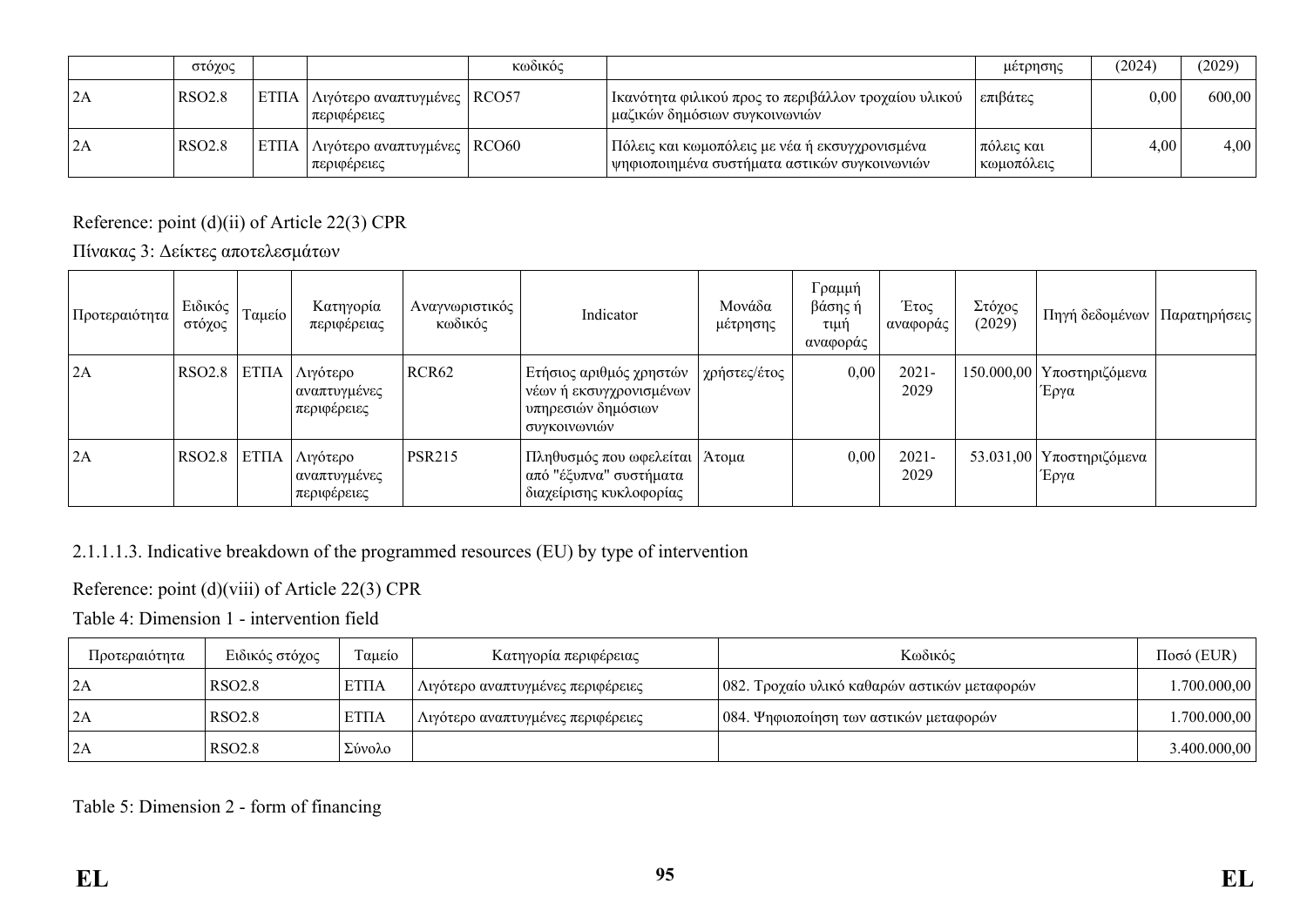| Προτεραιότητα               | Ειδικός στόχος | Ταμείο   | Κατηγορία περιφέρειας                          | Κωδικός             | $Ποσό$ (EUR) |
|-----------------------------|----------------|----------|------------------------------------------------|---------------------|--------------|
| $\mathcal{L}$<br>$\sqrt{2}$ | <b>RSO2.8</b>  | EΤΠΑ     | <sub>Ι</sub> Λιγότερο αναπτυγμένες περιφέρειες | $ 01$ . Επιχορήγηση | 3.400.000,00 |
| $\mathcal{L}$<br>L/A        | <b>RSO2.8</b>  | ' Σύνολο |                                                |                     | 3.400.000,00 |

Table 6: Dimension 3 – territorial delivery mechanism and territorial focus

| Προτεραιότητα | Ειδικός στόχος     | Γαμείο       | Κατηγορία περιφέρειας                          | Κωδικός                                          | $Ποσό$ (EUR) |
|---------------|--------------------|--------------|------------------------------------------------|--------------------------------------------------|--------------|
| $\vert$ 2A    | RSO <sub>2.8</sub> | <b>ETIIA</b> | <sub>ι</sub> Λιγότερο αναπτυγμένες περιφέρειες | $\sim$ 02. ΟΕΕ — Πόλεις, κωμοπόλεις και προάστια | 3.400.000,00 |
| 2A            | RSO <sub>2.8</sub> | Σύνολο       |                                                |                                                  | 3.400.000,00 |

### Table 7: Dimension 6 – ESF+ secondary themes

| $\overline{\phantom{a}}$<br>'EUR<br>αμείο<br>περιφερειας<br><b>NOOIKO</b> C<br>$\gamma$ ח $\alpha$ ו $\alpha$ ר $\alpha$<br>∕0۷O∩،<br>Κατηγο<br>0.010<br>ിറററ<br>1. N. L.I<br>$\sim$<br>. . |  |
|---------------------------------------------------------------------------------------------------------------------------------------------------------------------------------------------|--|
|---------------------------------------------------------------------------------------------------------------------------------------------------------------------------------------------|--|

### Table 8: Dimension 7 – ESF+\*, ERDF, Cohesion Fund and JTF gender equality dimension

| Προτεραιότητα  | Ειδικός στόχος | ÷<br>Γαμείο | Κατηγορία περιφέρειας             | Κωδικός                          | $Ποσό$ (EUR) |
|----------------|----------------|-------------|-----------------------------------|----------------------------------|--------------|
| ZA             | <b>RSO2.8</b>  | <b>ΕΤΠΑ</b> | Λιγότερο αναπτυγμένες περιφέρειες | 03. Ουδετερότητα ως προς το φύλο | 3.400.000,00 |
| $\sim$<br>  ZA | <b>RSO2.8</b>  | Σύνολο      |                                   |                                  | 3.400.000,00 |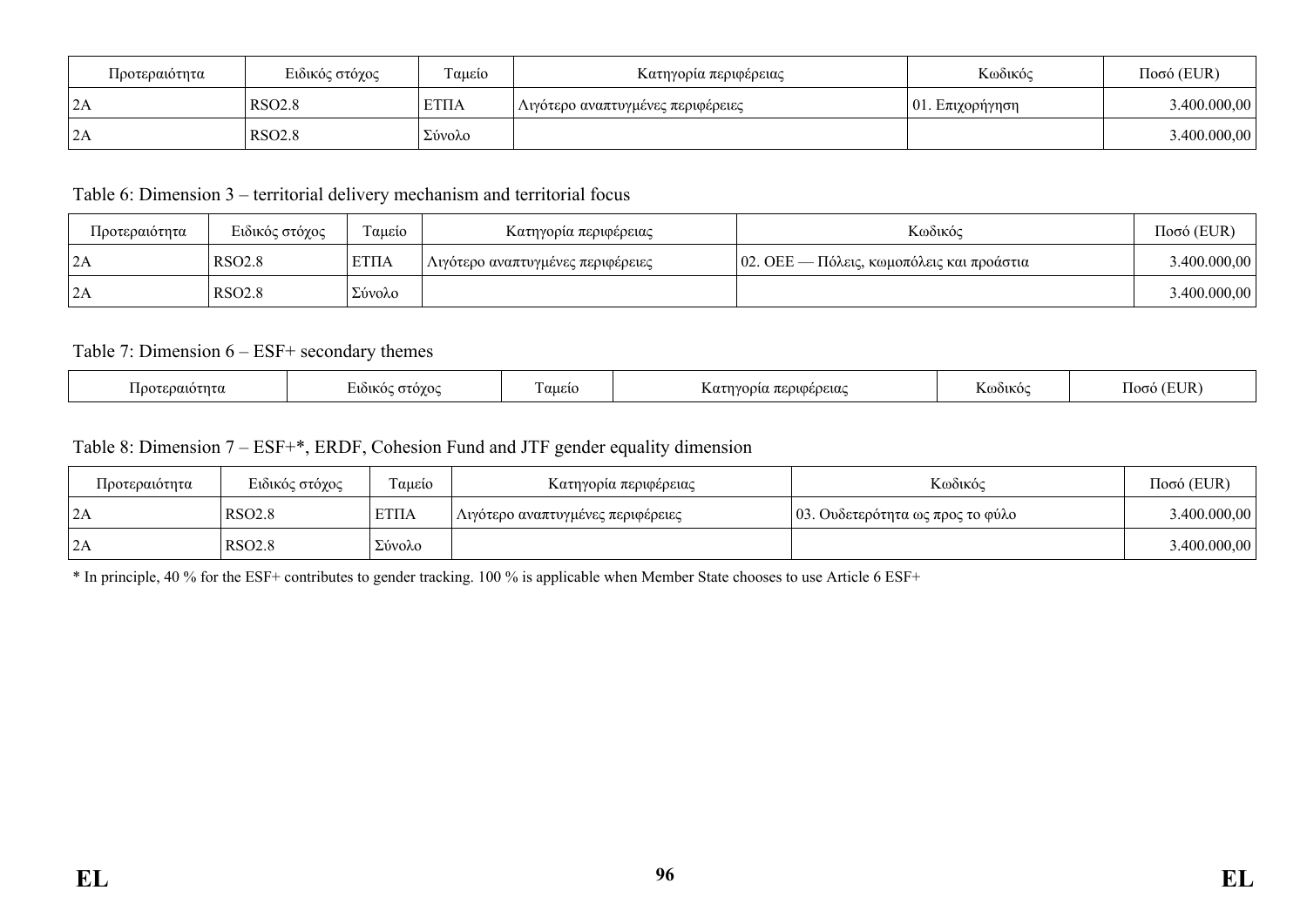## 2.1.1. Priority: 3. Ενίσχυση υποδομών μεταφορών

2.1.1.1. Specific objective: RSO3.2. Developing and enhancing sustainable, climate resilient, intelligent and intermodal national, regional and local mobility, including improved access to TEN-T and cross-border mobility (ΕΤΠΑ)

2.1.1.1.1. Interventions of the Funds

Reference: points  $(d)(i)$ ,  $(iii)$ ,  $(iv)$ ,  $(v)$ ,  $(vi)$  and  $(vii)$  of Article 22(3) CPR

The related types of actions – point (d)(i) of Article 22(3) CPR and Article 6 ESF+ Regulation:

Ο Ειδικός Στόχος (ii) θα υποστηριχθεί από τους κάτωθι ενδεικτικά τύπους δράσεων:

# *Τύπος Δράσης 3.(ii).1: Συμπλήρωση και αναβάθμιση υποδομών οδικής διασύνδεσης με κόμβους ΔΕΔ-Μ*

Μέσω του παρόντος τύπου δράσης επιδιώκεται η ενίσχυση της περιφερειακής κινητικότητας με την υλοποίηση και αναβάθμιση δευτερευουσών ή/και τριτευουσών συνδέσεων με τους κόμβους ΔΕΔ-Μ της Περιφέρειας (αεροδρόμια), λαμβάνοντας υπόψη το Εθνικό Στρατηγικό Σχέδιο Μεταφορών (ΕΣΣΜ) και η περιφερειακή του διάσταση.

Ενδεικτικές παρεμβάσεις αποτελούν:

βασικές οδοί πρόσβασης από την ενδοχώρα και τα αστικά κέντρα προς τις πύλες εισόδου-εξόδου (ΔΕΔ-Μ) της Περιφέρειας

Προβλέπονται 2 «έργα γέφυρα» με την π.π. 2014-2020:

- α."Κατασκευή οδού 3 Γεφύρια-Βρυώνη" στην Κέρκυρα και
- β."Κατασκευή Οδικού Άξονα Αεροδρόμιο Κρανιά" στην Κεφαλλονιά

# *Τύπος Δράσης 3.(ii).2: Συμπλήρωση και αναβάθμιση υποδομών με έμφαση στην ασφάλεια των χερσαίων μεταφορών*

Μέσω του συγκεκριμένου τύπου δράσης επιδιώκεται η αναβάθμιση των συνθηκών ασφάλειας στο βασικό οδικό δίκτυο των νησιών της Περιφέρειας με έμφαση στις διασυνδέσεις με απομονωμένες περιοχές και σημαντικά τουριστικά κέντρα. Επίσης, λαμβάνεται υπόψη το Εθνικό Στρατηγικό Σχέδιο Μεταφορών (ΕΣΣΜ) και η περιφερειακή του διάσταση.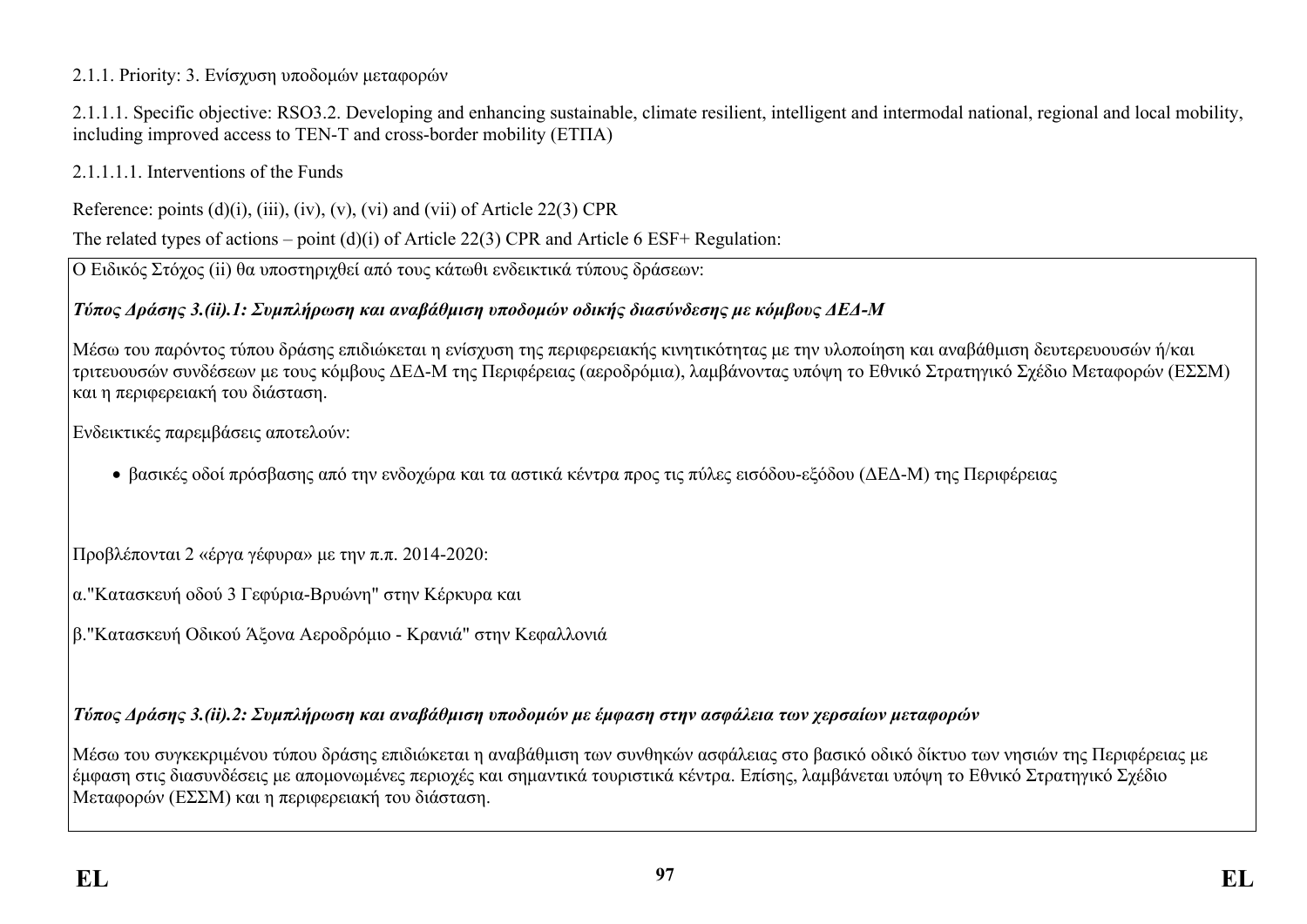### Ενδεικτικές παρεμβάσεις αποτελούν:

· Βελτιώσεις βασικών οδικών αξόνων διασύνδεσης αστικών κέντρων & πυλών εισόδου με απομονωμένες περιοχές, με συμβολή στην οδική ασφάλεια (πχ παρακάμψεις σημαντικών οικισμών).

- παρεμβάσεις «ενεργητικής» οδικής ασφάλειας επί βασικών οδικών αξόνων και «έξυπνα» συστήματα παρακολούθησης και προ-ειδοποίησης.
- $\bullet$

Μέσω του ΕΣΑΑ προβλέπεται η υλοποίηση εκτεταμένων παρεμβάσεων στην Οδική Αφάλεια των νησιών (πρόγραμμα ΕΓΝΑΤΙΑ)

## *Τύπος Δράσης 3.(ii).3: Βελτίωση & συμπλήρωση λιμενικών υποδομών*

Μέσω του συγκεκριμένου τύπου δράσης, εκδιώκεται η αναβάθμιση και συμπλήρωση των υποδομών σε λιμένες περιφερειακού ενδιαφέροντος με στόχο τη βελτίωση της ενδοπεριφερειακής συνδετικότητας. Λαμβάνεται υπόψη το Εθνικό Στρατηγικό Σχέδιο Μεταφορών (ΕΣΣΜ), καθώς και η περιφερειακή του διάσταση.

Ενδεικτικές παρεμβάσεις αποτελούν:

· Ανάπτυξη/ βελτίωση λιμενικών υποδομών για την αναβάθμιση της εσωτερικής περιφερειακής κινητικότητας (με εξαίρεση παραμεθόριες περιοχές).

· Δράσεις («πράσινης» κυρίως) πιστοποίησης & παροχής «έξυπνων» υπηρεσιών λιμένων

Για κάθε παρέμβαση που αφορά λιμενικές υποδομές, απαιτείται η εκ των προτέρων εκπόνηση master plan ή προγράμματος ανάπτυξης λιμένα.

Στον ειδικό στόχο είναι δυνατή η υλοποίηση δράσεων δικτύωσης λιμένων (δημιουργία "πράσινων", "έξυπνων" λιμενικών κόμβων) στο πλαίσιο της ΜακροΠεριφέρειας EUSAIR.

The main target groups - point (d)(iii) of Article 22(3) CPR:

• Χρήστες των μεταφορικών υποδομών που συμπληρώνονται/ αναβαθμίζονται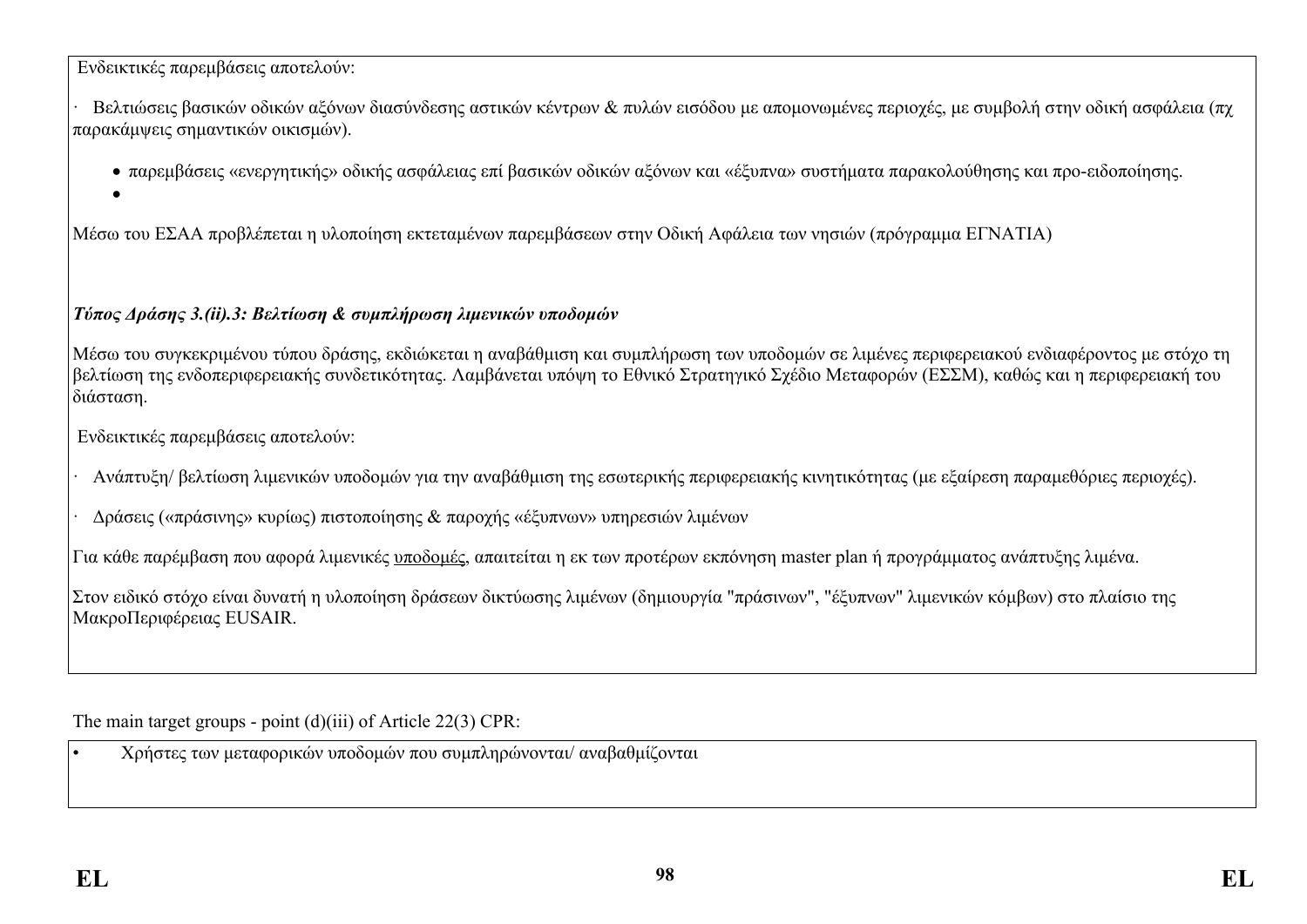Actions safeguarding equality, inclusion and non-discrimination – point (d)(iv) of Article 22(3) CPR and Article 6 ESF+ Regulation

Οι διαδικασίες και τα κριτήρια επιλογής των δράσεων θα είναι συνεπή με τις κατευθυντήριες αρχές που προβλέπονται από τους Κανονισμούς για τη διαφύλαξη της ισότητας, της ένταξης και της απαγόρευσης των διακρίσεων, λαμβάνοντας υπόψη και τον Χάρτη των Θεμελιωδών Δικαιωμάτων της Ευρωπαϊκής Ένωσης, καθώς και τη Σύμβαση των Ηνωμένων Εθνών για τα Άτομα με Αναπηρία.

Οι διαδικασίες, η μεθοδολογία και τα κριτήρια επιλογής των δράσεων θα είναι συνεπής με τις κατευθυντήριες αρχές που προβλέπονται στους Κανονισμούς για τη διαφύλαξη της ισότητας, της ένταξης, της απαγόρευσης των διακρίσεων και της προσβασιμότητας στα ΑμεΑ (άρθρο 9, παρ.3 και άρθρο 73 παρ.1 του ΚΚΔ)

Indication of the specific territories targeted, including the planned use of territorial tools – point  $(d)(v)$  of Article 22(3) CPR

Δεν έχει εφαρμογή.

The interregional, cross-border and transnational actions – point (d)(vi) of Article 22(3) CPR

Δύναται να υποστηριχθούν δράσεις στο πλαίσιο της Στρατηγικής για τη ΜακροΠεριφέρεια (EUSAIR).

The planned use of financial instruments – point  $(d)(vii)$  of Article 22(3) CPR

Δεν προβλέπεται η χρήση χρηματοδοτικών μέσων

2.1.1.1.2. Indicators

Reference: point (d)(ii) of Article 22(3) CPR and Article 8 ERDF and CF Regulation

Πίνακας 2: Δείκτες εκροών

| Κατηνορία περιφέρειας<br>1100τεραιότητα '<br>αμείο<br>Jooonue<br>Μοναδς<br><b>EIOIKO</b><br>Στογο<br>Indicato<br><b>ωριστικο</b><br>Avo <sup>-</sup> | $\sim$ |  |  |  |  |  |  |  |  |
|------------------------------------------------------------------------------------------------------------------------------------------------------|--------|--|--|--|--|--|--|--|--|
|------------------------------------------------------------------------------------------------------------------------------------------------------|--------|--|--|--|--|--|--|--|--|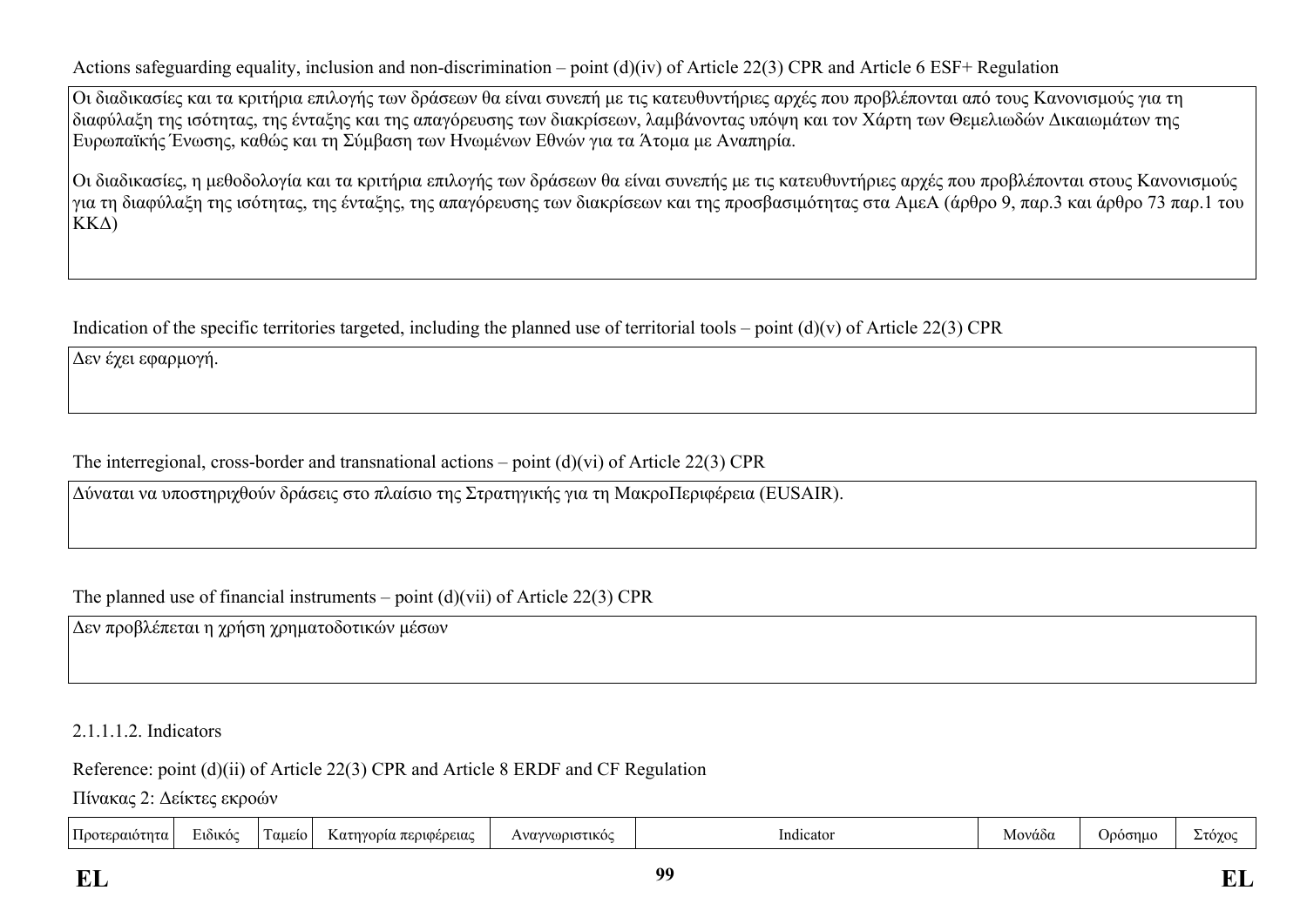| στόχος        |                  |                                             | κωδικός           |                                                                     | μέτρησης | (2024) | (2029) |
|---------------|------------------|---------------------------------------------|-------------------|---------------------------------------------------------------------|----------|--------|--------|
| RSO3.2        | ETIJA            | Λιγότερο αναπτυγμένες<br>περιφέρειες        | RCO <sub>44</sub> | Μήκος νέων ή αναβαθμισμένων οδών — εκτός ΔΕΔ-   χλμ.<br>M           |          | 0,00   | 8,83   |
| RSO3.2        | <b>  ΕΤΠΑ   </b> | Λιγότερο αναπτυγμένες<br>περιφέρειες        | RCO <sub>46</sub> | Μήκος ανακατασκευασμένων ή εκσυγχρονισμένων<br>  οδών — εκτός ΔΕΔ-Μ | χλμ.     | 0,00   | 4,10   |
| <b>RSO3.2</b> |                  | ΕΤΠΑ   Λιγότερο αναπτυγμένες<br>περιφέρειες | <b>PSO212</b>     | Λιμενικές υποδομές που αναβαθμίζονται                               | Αριθμός  | 0,00   | 1,00   |

## Reference: point (d)(ii) of Article 22(3) CPR

Πίνακας 3: Δείκτες αποτελεσμάτων

| Προτεραιότητα | Ειδικός<br>στόχος | Ταμείο       | Κατηγορία<br>περιφέρειας                | Αναγνωριστικός<br>κωδικός | Indicator                                                                                                           | Μονάδα μέτρησης        | Γραμμή<br>βάσης ή<br>τιμή<br>αναφοράς | Έτος<br>αναφοράς | Στόχος<br>(2029) | Πηγή<br>δεδομένων               | Παρατηρήσεις |
|---------------|-------------------|--------------|-----------------------------------------|---------------------------|---------------------------------------------------------------------------------------------------------------------|------------------------|---------------------------------------|------------------|------------------|---------------------------------|--------------|
| 3             | RSO3.2            | <b>ETIIA</b> | Λιγότερο<br>αναπτυγμένες<br>περιφέρειες | RCR55                     | Ετήσιος αριθμός<br>χρηστών νέων οδών<br>και οδών που<br>ανακατασκευάστηκαν,<br>αναβαθμίστηκαν ή<br>εκσυγχρονίστηκαν | επιβατοχιλιόμετρα/έτος | 0,00                                  | $2021 -$<br>2029 |                  | 0,00 Υποστηριζόμενα<br>Έργα     |              |
| 3             | RSO3.2            | <b>ETIIA</b> | Λιγότερο<br>αναπτυγμένες<br>περιφέρειες | <b>RCR56</b>              | Εξοικονόμηση χρόνου<br>που οφείλεται στη<br>βελτίωση των οδικών<br>υποδομών                                         | ανθρωποημέρες/έτος     | 0,00                                  | $2021 -$<br>2027 |                  | $0,00$   Υποστηριζόμενα<br>Έργα |              |
| 3             | RSO3.2            | <b>ETIIA</b> | Λιγότερο<br>αναπτυγμένες<br>περιφέρειες | <b>PSR216</b>             | Ετήσιος αριθμός<br>επιβατών λιμενικών<br>υποδομών που<br>αναβαθμίζονται                                             | Επιβάτες / Έτος        | 116.457,00                            | $2021 -$<br>2029 | 122.280,00       | Υποστηριζόμενα<br>Έργα          |              |

2.1.1.1.3. Indicative breakdown of the programmed resources (EU) by type of intervention

Reference: point (d)(viii) of Article 22(3) CPR

Table 4: Dimension 1 - intervention field

|  | $\overline{\phantom{0}}$<br>$1100$ TF<br>. True :<br>,,,,, | $\sim$<br><b>2101KO</b> | <b>QUELO</b> | 2013030103.<br>$K\alpha$<br>റവല<br>  7 1 7 1 1 1 1 1<br>. | <b>DÒIKO</b> | ഥരര |  |
|--|------------------------------------------------------------|-------------------------|--------------|-----------------------------------------------------------|--------------|-----|--|
|--|------------------------------------------------------------|-------------------------|--------------|-----------------------------------------------------------|--------------|-----|--|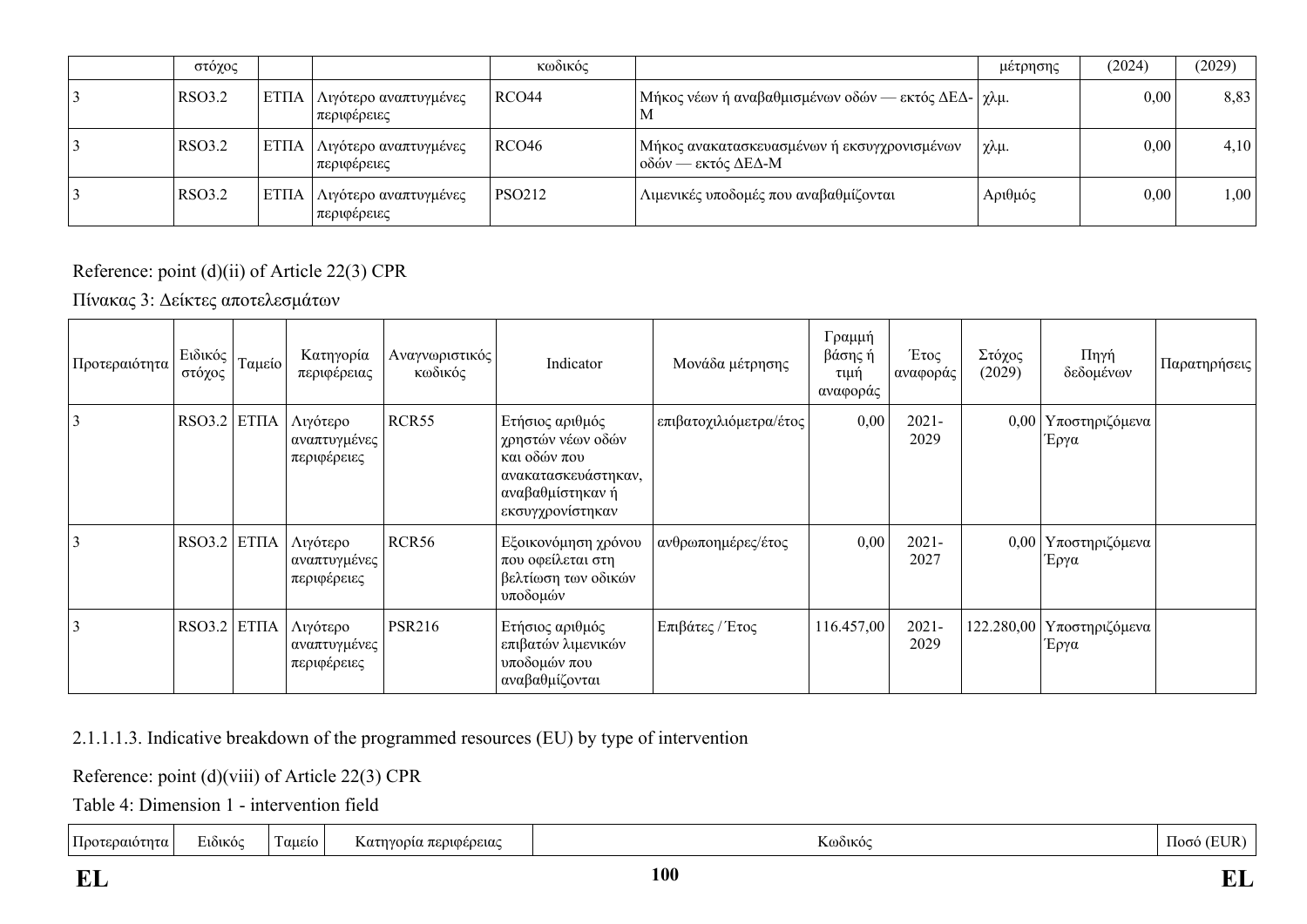| στόχος        |              |                                      |                                                                                                                 |               |
|---------------|--------------|--------------------------------------|-----------------------------------------------------------------------------------------------------------------|---------------|
| <b>RSO3.2</b> | <b>ETIIA</b> | Λιγότερο αναπτυγμένες<br>περιφέρειες | $\mid$ 089. Νέες ή αναβαθμισμένες δευτερεύουσες οδικές συνδέσεις με το οδικό δίκτυο και τους<br>κόμβους ΔΕΔ-Μ   | 12.750.000,00 |
| RSO3.2        | <b>ETIIA</b> | Λιγότερο αναπτυγμένες<br>περιφέρειες | 093. Άλλες ανακατασκευές και εκσυγχρονισμοί οδών (αυτοκινητοδρόμων, εθνικών,<br>  περιφερειακών ή τοπικών οδών) | 5.159.179,00  |
| RSO3.2        | <b>ETIIA</b> | Λιγότερο αναπτυγμένες<br>περιφέρειες | 116. Εσωτερικές πλωτές οδοί και λιμένες εσωτερικής ναυσιπλοΐας (σε περιφερειακό και τοπικό<br>επίπεδο)          | 4.250.000,00  |
| RSO3.2        | Σύνολο       |                                      |                                                                                                                 | 22.159.179,00 |

### Table 5: Dimension 2 - form of financing

| Προτεραιότητα | Ειδικός στόχος | Γαμείο      | Κατηγορία περιφέρειας             | Κωδικός             | $Ποσό$ (EUR)  |
|---------------|----------------|-------------|-----------------------------------|---------------------|---------------|
|               | RSO3.2         | <b>ΕΤΠΑ</b> | Λιγότερο αναπτυγμένες περιφέρειες | $ 01$ . Επιχορήγηση | 22.159.179,00 |
|               | RSO3.2         | Σύνολο      |                                   |                     | 22.159.179,00 |

### Table 6: Dimension 3 – territorial delivery mechanism and territorial focus

| Προτεραιότητα | Ειδικός στόχος | Ταμείο      | Κατηγορία περιφέρειας             | Κωδικός                                         | $Ποσό$ (EUR)  |
|---------------|----------------|-------------|-----------------------------------|-------------------------------------------------|---------------|
|               | <b>RSO3.2</b>  | <b>ΕΤΠΑ</b> | Λιγότερο αναπτυγμένες περιφέρειες | 33. Άλλες προσεγγίσεις — Καμία εδαφική στόχευση | 22.159.179,00 |
|               | RSO3.2         | Σύνολο      |                                   |                                                 | 22.159.179,00 |

#### Table 7: Dimension 6 – ESF+ secondary themes

| αιοτητα<br>100 | $\cdot$ . TO YO $\sim$<br><b>AOIKO</b><br>$\sim$ | $\sim$<br>αμείο | ι περιφερειας<br>$\sim$ $\sim$ $\sim$<br>Kat<br>างเวยวน | .<br>KWOUKO | (EUR |
|----------------|--------------------------------------------------|-----------------|---------------------------------------------------------|-------------|------|
|----------------|--------------------------------------------------|-----------------|---------------------------------------------------------|-------------|------|

## Table 8: Dimension 7 – ESF+\*, ERDF, Cohesion Fund and JTF gender equality dimension

| Προτεραιότητα | Ειδικός στόχος | $\sim$<br>Ι αμείο | Κατηγορία περιφέρειας               | Κωδικός                          | $Ποσό$ (EUR)  |
|---------------|----------------|-------------------|-------------------------------------|----------------------------------|---------------|
|               | <b>RSO3.2</b>  | <b>ΕΤΠΑ</b>       | ' Λιγότερο αναπτυγμένες περιφέρειες | 03. Ουδετερότητα ως προς το φύλο | 22.159.179,00 |
|               | RSO3.2         | Σύνολο            |                                     |                                  | 22.159.179,00 |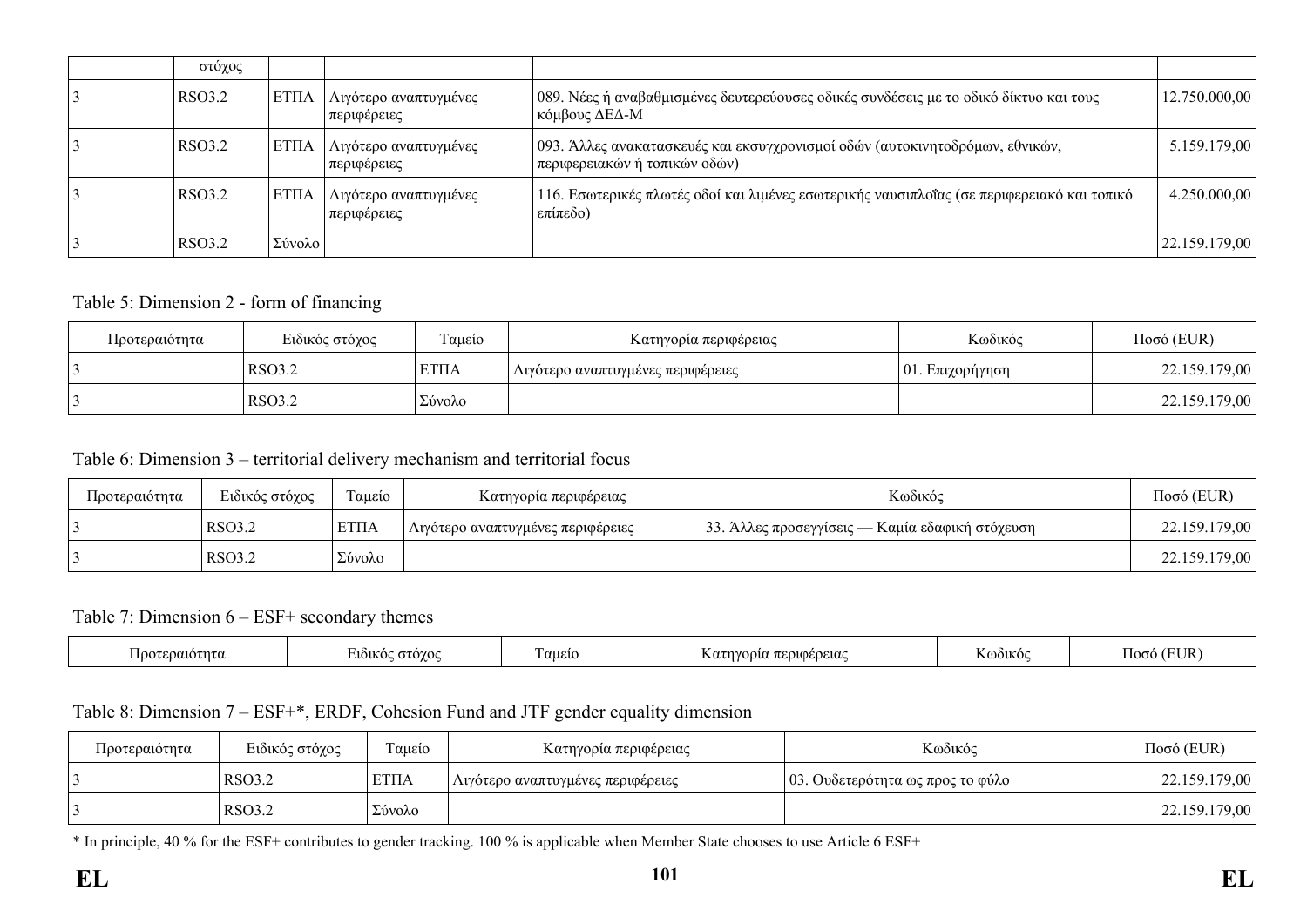# 2.1.1. Priority: 4A. Ενίσχυση της κοινωνικής συνοχής με τη βελτίωση υποδομών

2.1.1.1. Specific objective: RSO4.2. Improving equal access to inclusive and quality services in education, training and lifelong learning through developing accessible infrastructure, including by fostering resilience for distance and on-line education and training (ΕΤΠΑ)

2.1.1.1.1. Interventions of the Funds

Reference: points  $(d)(i)$ ,  $(iii)$ ,  $(iv)$ ,  $(v)$ ,  $(vi)$  and  $(vii)$  of Article 22(3) CPR

The related types of actions – point (d)(i) of Article 22(3) CPR and Article 6 ESF+ Regulation:

Ο Ειδικός Στόχος (ii) θα υποστηριχθεί από τους κάτωθι ενδεικτικά τύπους δράσεων:

# *Τύπος Δράσης 4A.(ii).1: Ανάπτυξη & βελτίωση υποδομών προσχολικής εκπαίδευσης και φροντίδας*

Μέσω του συγκεκριμένου τύπου δράσης επιδιώκεται η ανάπτυξη και βελτίωση υποδομών νηπιακής – παιδικής φροντίδας στην Περιφέρεια. Οι δράσεις που θα υλοποιηθούν συμβάλλουν στους στόχους της Ευρωπαϊκής Πρωτοβουλίας «Εγγύηση για το παιδί» (Child Guarantee), καθώς και της Εθνικής Στρατηγικής για την Κοινωνική Ένταξη και Μείωση της Φτώχειας.

Στην κατεύθυνση αυτή, θα στηριχθούν δράσεις όπως:

 δημιουργία νέων (κυρίως) και αναβάθμιση υφιστάμενων δομών προσχολικής εκπαίδευσης και φροντίδας (παιδικοί/ βρεφονηπιακοί σταθμοί, νηπιαγωγεία), συμπεριλαμβανομένης της στήριξης αναγκών εξ αποστάσεως εκπαίδευσης.

# *Τύπος Δράσης 4Α.(ii).2: Ανάπτυξη & βελτίωση υποδομών αθμιας και βθμιας εκπαίδευσης*

Στο πλαίσιο του συγκεκριμένου τύπου δράσης αντιμετωπίζονται οι ελλείψεις και ευρύτερες ανάγκες στις υποδομές α' και β' βαθμίδων εκπαίδευσης στην Περιφέρια. Ο εν λόγω τύπος δράσης συμβάλλει στην αναβάθμιση του εκπαιδευτικού συστήματος αλλά και στην προσπάθεια πρόληψης της διαρροής από την εκπαιδευτική διιαδικασία.

Ενδεικτικές παρεμβάσεις στην κατεύθυνση αυτή αποτελούν:

 συμπλήρωση και βελτίωση των υποδομών α'θμιας (δημοτικά σχολεία), β'θμιας (γυμνάσια, λύκεια) εκπαίδευσης και Ειδικής Αγωγής, περιλαμβανομένου του αναγκαίου ειδικού εκπαιδευτικού εξοπλισμού (εργαστήρια, στήριξη εξ αποστάσεως εκπαίδευσης, κλπ).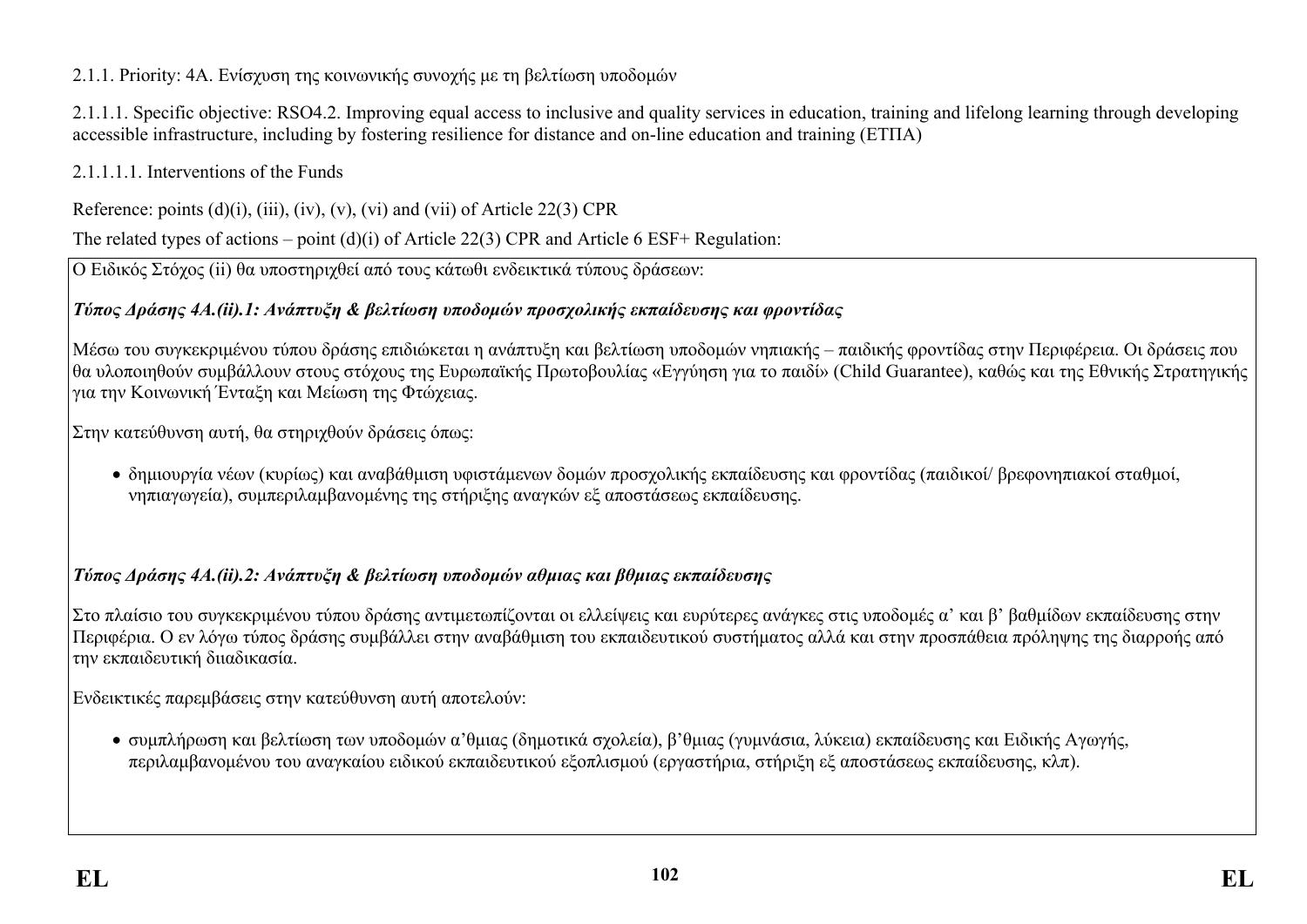## *Τύπος Δράσης 4Α.(ii).3: Ανάπτυξη & βελτίωση υποδομών γ'θμιας εκπαίδευσης*

Στο πλαίσιο του συγκεκριμένου τύπου δράσης αντιμετωπίζονται οι ελλείψεις και ευρύτερες ανάγκες στις υποδομές γ' βάθμιας εκπαίδευσης (Ιόνιο Πανεπιστήμιο, ΑΕΝ) στην Περιφέρια. Ο εν λόγω τύπος δράσεων συμβάλλει στην αναβάθμιση του εκπαιδευτικού συστήματος.

Ενδεικτικές παρεμβάσεις στην κατεύθυνση αυτή αποτελούν:

- η συμπλήρωση και βελτίωση των υποδομών γ'θμιας εκπαίδευσης, περιλαμβανομένου αναγκαίου ειδικού εκπαιδευτικού εξοπλισμού (εργαστήρια, εξοπλισμός για τη στήριξη των αναγκών της εξ αποστάσεως εκπαίδευσης, κλπ).
- η συμπλήρωση και βελτίωση του αναγκαίου ειδικού εκπαιδευτικού εξοπλισμού

Περιλαμβλάνεται 1 «έργο γέφυρα» με την π.π. 2014-2020 -:"Κτήριο Τμήματος Μουσικών Σπουδών Ιονίου Πανεπιστημίου", καθώς και μεταφορά έργου από την π.π. 2014-2020.

Πριν την έκδοση προσκλήσεων για την υποβολή και ένταξη **νέων έργων υποδομής** στον τομέα εκπαίδευσης (πλην των μεταφερόμενων από την π.π. 2014- 2020) που χρηματοδοτούνται από το ΕΤΠΑ, προβλέπεται να έχει ολοκληρωθεί (εκπονηθεί ή επικαιροποιηθεί) ανάλονη χαρτογράφηση και προτεραιοποίηση των σχετικών αναγκών, από τις αρμόδιες αρχές/υπηρεσίες.

The main target groups - point (d)(iii) of Article 22(3) CPR:

Βασικές ομάδες – στόχοι αποτελούν τα παιδιά και οι νέοι.

Actions safeguarding equality, inclusion and non-discrimination – point (d)(iv) of Article 22(3) CPR and Article 6 ESF+ Regulation

Οι δράσεις που προβλέπονται στον Ειδικό Στόχο έχουν θετική συμβολή στην προώθηση των αρχών της ισότητας, της ένταξης και της μη διάκρισης.

Επίσης, οι διαδικασίες και τα κριτήρια επιλογής των δράσεων θα είναι συνεπή με τις κατευθυντήριες αρχές που προβλέπονται από τους Κανονισμούς για τη διαφύλαξη της ισότητας, της ένταξης και της απαγόρευσης των διακρίσεων, λαμβάνοντας υπόψη και τον Χάρτη των Θεμελιωδών Δικαιωμάτων της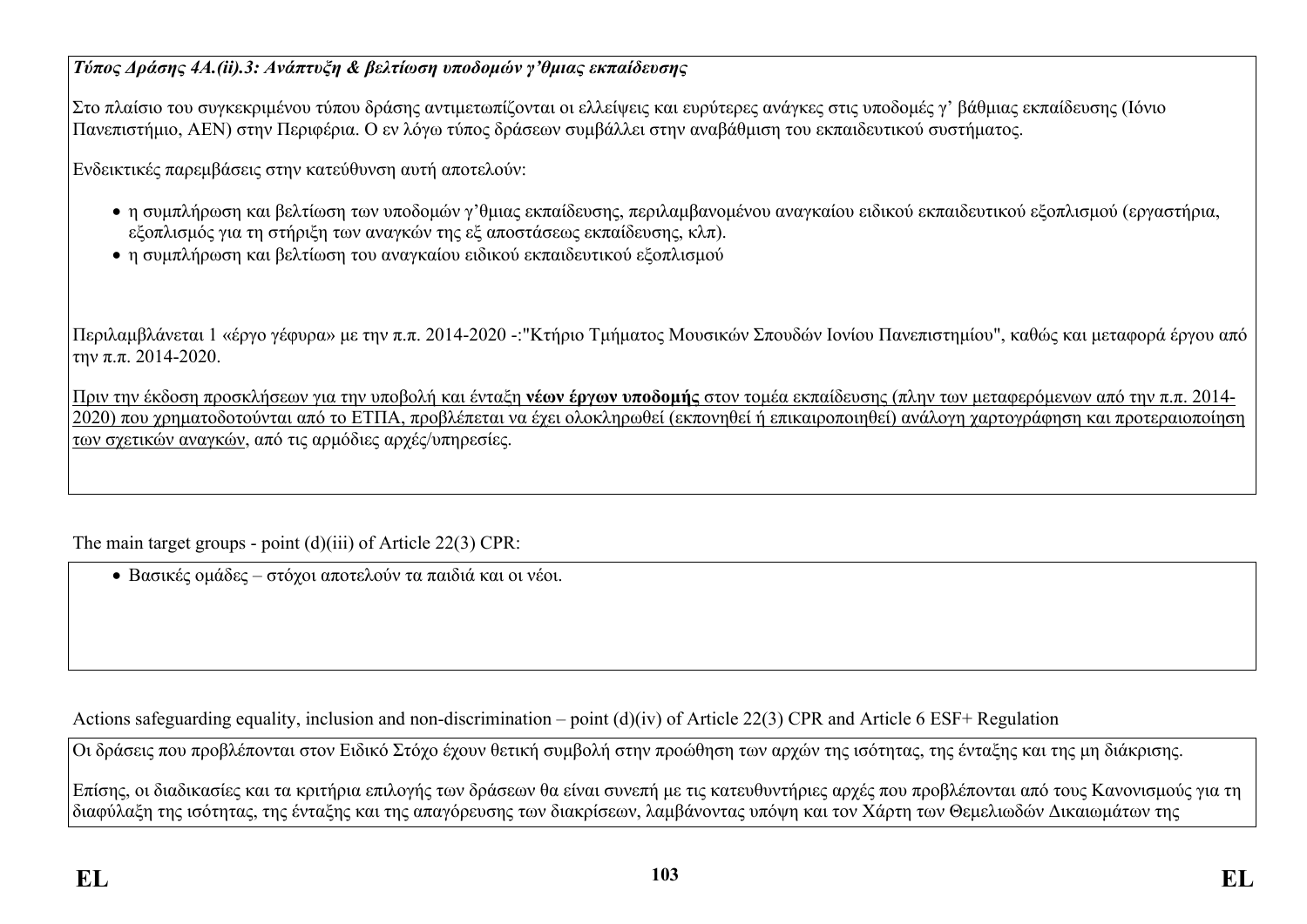Ευρωπαϊκής Ένωσης, καθώς και τη Σύμβαση των Ηνωμένων Εθνών για τα Άτομα με Αναπηρία.

Σημειώνεται ότι στις υποδομές που θα αναπτυχθούν / βελτιωθούν μέσω του εν λόγω ΕΣ θα λαμβάνεται μέριμνα για την προσβασιμότητα των ΑμεΑ.

Οι διαδικασίες, η μεθοδολογία και τα κριτήρια επιλογής των δράσεων θα είναι συνεπής με τις κατευθυντήριες αρχές που προβλέπονται στους Κανονισμούς για τη διαφύλαξη της ισότητας, της ένταξης, της απαγόρευσης των διακρίσεων και της προσβασιμότητας στα ΑμεΑ (άρθρο 9, παρ.3 και άρθρο 73 παρ.1 του ΚΚΔ)

Indication of the specific territories targeted, including the planned use of territorial tools – point  $(d)(v)$  of Article 22(3) CPR

Δεν έχει εφαρμογή.

The interregional, cross-border and transnational actions – point (d)(vi) of Article 22(3) CPR

Δεν έχει εφαρμογή.

The planned use of financial instruments – point  $(d)(\n{\rm vii})$  of Article 22(3) CPR

Δεν προβλέπεται η χρήση χρηματοδοτικών εργαλείων

### 2.1.1.1.2. Indicators

Reference: point (d)(ii) of Article 22(3) CPR and Article 8 ERDF and CF Regulation

Πίνακας 2: Δείκτες εκροών

| $\overline{\phantom{a}}$<br>- 33.54<br>Προτεραι<br>աստուս | $\sim$ $\sim$<br>Eiðikó<br>στογος<br>$\sim$ | ι αμειο | Κατηγορία περιφέρειας | ωριστικος<br>$\Delta VQV$<br><b>KOOIKO</b> | .<br>Indicator | -<br>Μονάδα<br>uetonono | Jρόσημ <b></b><br>(2024) | Στόχος<br>(2029) |
|-----------------------------------------------------------|---------------------------------------------|---------|-----------------------|--------------------------------------------|----------------|-------------------------|--------------------------|------------------|
|-----------------------------------------------------------|---------------------------------------------|---------|-----------------------|--------------------------------------------|----------------|-------------------------|--------------------------|------------------|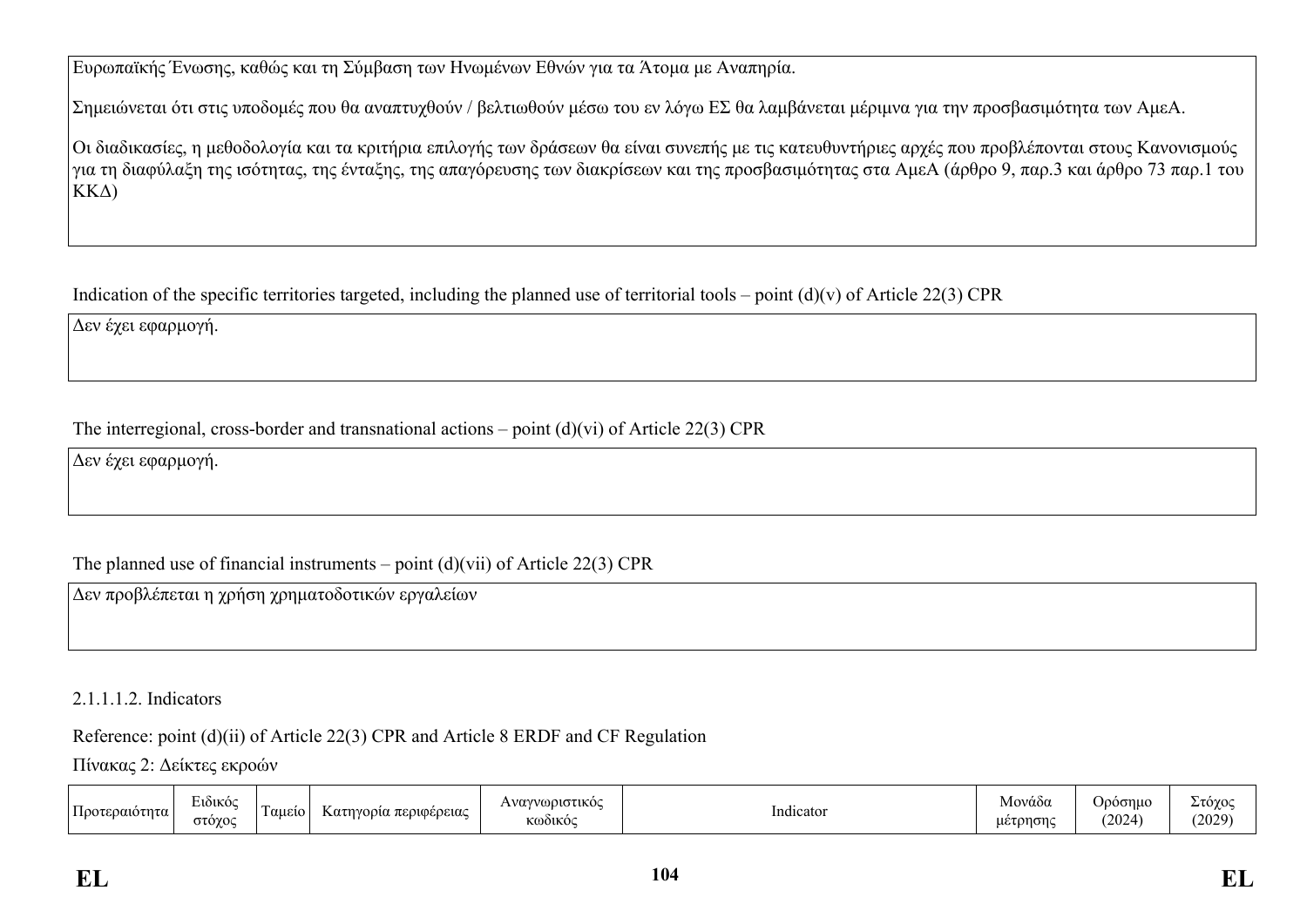| 14A | RSO4.2 | ΕΤΠΑ   Λιγότερο αναπτυγμένες<br>  περιφέρειες | RCO66 | Χωρητικότητα τάξεων νέων ή εκσυγχρονισμένων<br>εγκαταστάσεων παιδικής φροντίδας | άτομα | $0{,}00$  | 176,00    |
|-----|--------|-----------------------------------------------|-------|---------------------------------------------------------------------------------|-------|-----------|-----------|
| 14A | RSO4.2 | ΕΤΠΑ   Λιγότερο αναπτυγμένες<br>  περιφέρειες | RCO67 | Χωρητικότητα τάξεων νέων ή εκσυγχρονισμένων  <br>  εκπαιδευτικών εγκαταστάσεων  | άτομα | 11.105.00 | 11.787,00 |

Reference: point (d)(ii) of Article 22(3) CPR

Πίνακας 3: Δείκτες αποτελεσμάτων

| Προτεραιότητα | Ειδικός<br>στόχος | Ταμείο | Κατηγορία<br>περιφέρειας                       | Αναγνωριστικός<br>κωδικός | Indicator                                                                                 | Μονάδα<br>μέτρησης | Γραμμή<br>βάσης ή<br>τιμή<br>αναφοράς | Έτος<br>αναφοράς | Στόχος<br>(2029) | Πηγή δεδομένων                    | Παρατηρήσεις |
|---------------|-------------------|--------|------------------------------------------------|---------------------------|-------------------------------------------------------------------------------------------|--------------------|---------------------------------------|------------------|------------------|-----------------------------------|--------------|
| $\vert$ 4A    | <b>RSO4.2</b>     |        | ΕΤΠΑ   Λιγότερο<br>αναπτυγμένες<br>περιφέρειες | RCR70                     | Ετήσιος αριθμός χρηστών<br>νέων ή εκσυγχρονισμένων<br>εγκαταστάσεων παιδικής<br>φροντίδας | χρήστες/έτος       | 0,00                                  | $2021 -$<br>2029 |                  | 176,00 Υποστηριζόμενα<br>Έργα     |              |
| 4A            | RSO4.2            |        | ΕΤΠΑ   Λιγότερο<br>αναπτυγμένες<br>περιφέρειες | RCR71                     | Ετήσιος αριθμός χρηστών<br>νέων ή εκσυγχρονισμένων<br>εκπαιδευτικών<br>εγκαταστάσεων      | χρήστες/έτος       | 0,00                                  | $2021 -$<br>2029 |                  | 9.566,00   Υποστηριζόμενα<br>Έργα |              |

2.1.1.1.3. Indicative breakdown of the programmed resources (EU) by type of intervention

Reference: point (d)(viii) of Article 22(3) CPR

Table 4: Dimension 1 - intervention field

| Προτεραιότητα  | Ειδικός στόχος | Ταμείο      | Κατηγορία περιφέρειας             | Κωδικός                                                   | $Ποσό$ (EUR)  |
|----------------|----------------|-------------|-----------------------------------|-----------------------------------------------------------|---------------|
| $\mathsf{I}4A$ | RSO4.2         | <b>ΕΤΠΑ</b> | Λιγότερο αναπτυγμένες περιφέρειες | 121. Υποδομή για προσχολική εκπαίδευση και φροντίδα       | .700.000,00   |
| $\mathsf{I}4A$ | RSO4.2         | ETΠA        | Λιγότερο αναπτυγμένες περιφέρειες | 122. Υποδομή για πρωτοβάθμια και δευτεροβάθμια εκπαίδευση | 8.689.479,00  |
| $\mathsf{I}4A$ | RSO4.2         | ETΠA        | Λιγότερο αναπτυγμένες περιφέρειες | 123. Υποδομή για τριτοβάθμια εκπαίδευση                   | 10.200.000,00 |
| $\mathsf{I}4A$ | RSO4.2         | Σύνολο      |                                   |                                                           | 20.589.479,00 |

Table 5: Dimension 2 - form of financing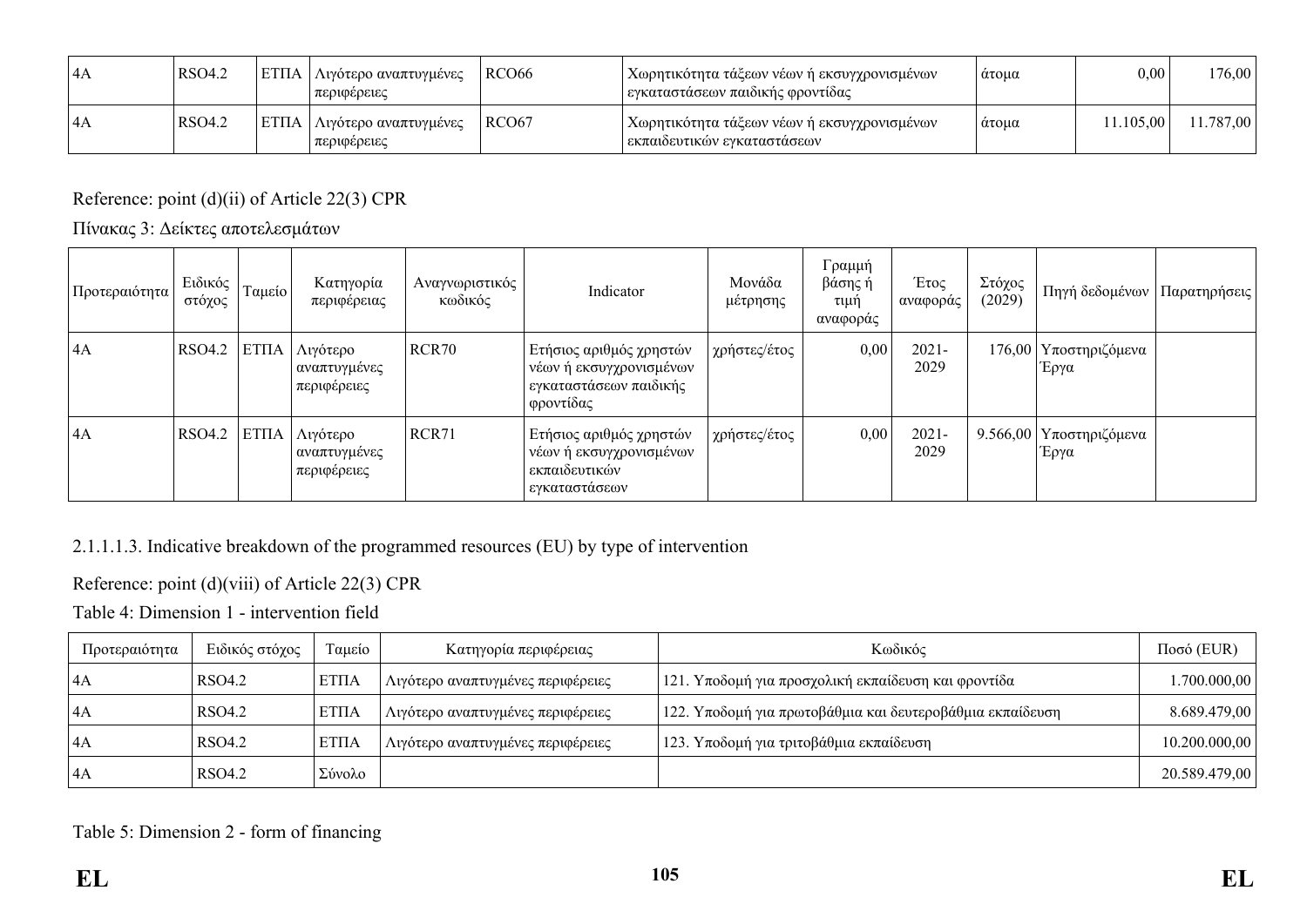| Προτεραιότητα | Ειδικός στόχος | Ταμείο       | Κατηγορία περιφέρειας             | Κωδικός             | $Ποσό$ (EUR)  |
|---------------|----------------|--------------|-----------------------------------|---------------------|---------------|
| 4A            | RSO4.2         | <b>ETIIA</b> | Λιγότερο αναπτυγμένες περιφέρειες | $ 01$ . Επιχορήγηση | 20.589.479,00 |
| 4A            | RSO4.2         | Σύνολο       |                                   |                     | 20.589.479,00 |

Table 6: Dimension 3 – territorial delivery mechanism and territorial focus

| Προτεραιότητα | Ειδικός στόχος | Ταμείο      | Κατηγορία περιφέρειας             | Κωδικός                                         | $Ποσό$ (EUR)  |
|---------------|----------------|-------------|-----------------------------------|-------------------------------------------------|---------------|
| 4A            | RSO4.2         | <b>ΕΤΠΑ</b> | Λιγότερο αναπτυγμένες περιφέρειες | 33. Άλλες προσεγγίσεις — Καμία εδαφική στόχευση | 20.589.479,00 |
| l 4A          | RSO4.2         | Σύνολο      |                                   |                                                 | 20.589.479,00 |

### Table 7: Dimension 6 – ESF+ secondary themes

| $\sim$<br>$-$<br>EUR<br>ി∩σô<br>αμειο<br>εραιοτητα<br><b>57.OYO</b><br>$\Delta$ @01KOC<br>010000100<br><b>TOOTE</b><br>$\alpha$ $\tau$ $\gamma$<br>$-1$<br><b>1101KO</b><br>πευιω<br>,,,,,,,,<br>'GDGLU<br><b>IZMULL</b><br>$\sim$ |  |
|------------------------------------------------------------------------------------------------------------------------------------------------------------------------------------------------------------------------------------|--|
|------------------------------------------------------------------------------------------------------------------------------------------------------------------------------------------------------------------------------------|--|

### Table 8: Dimension 7 – ESF+\*, ERDF, Cohesion Fund and JTF gender equality dimension

| Προτεραιότητα | Ειδικός στόχος | $\sim$<br>Γαμείο | Κατηγορία περιφέρειας                          | Κωδικός                          | $Ποσό$ (EUR)  |
|---------------|----------------|------------------|------------------------------------------------|----------------------------------|---------------|
| 14A           | RSO4.2         | <b>ΕΤΠΑ</b>      | <sub>Ι</sub> Λιγότερο αναπτυγμένες περιφέρειες | 03. Ουδετερότητα ως προς το φύλο | 20.589.479,00 |
| 4A            | RSO4.2         | Σύνολο           |                                                |                                  | 20.589.479,00 |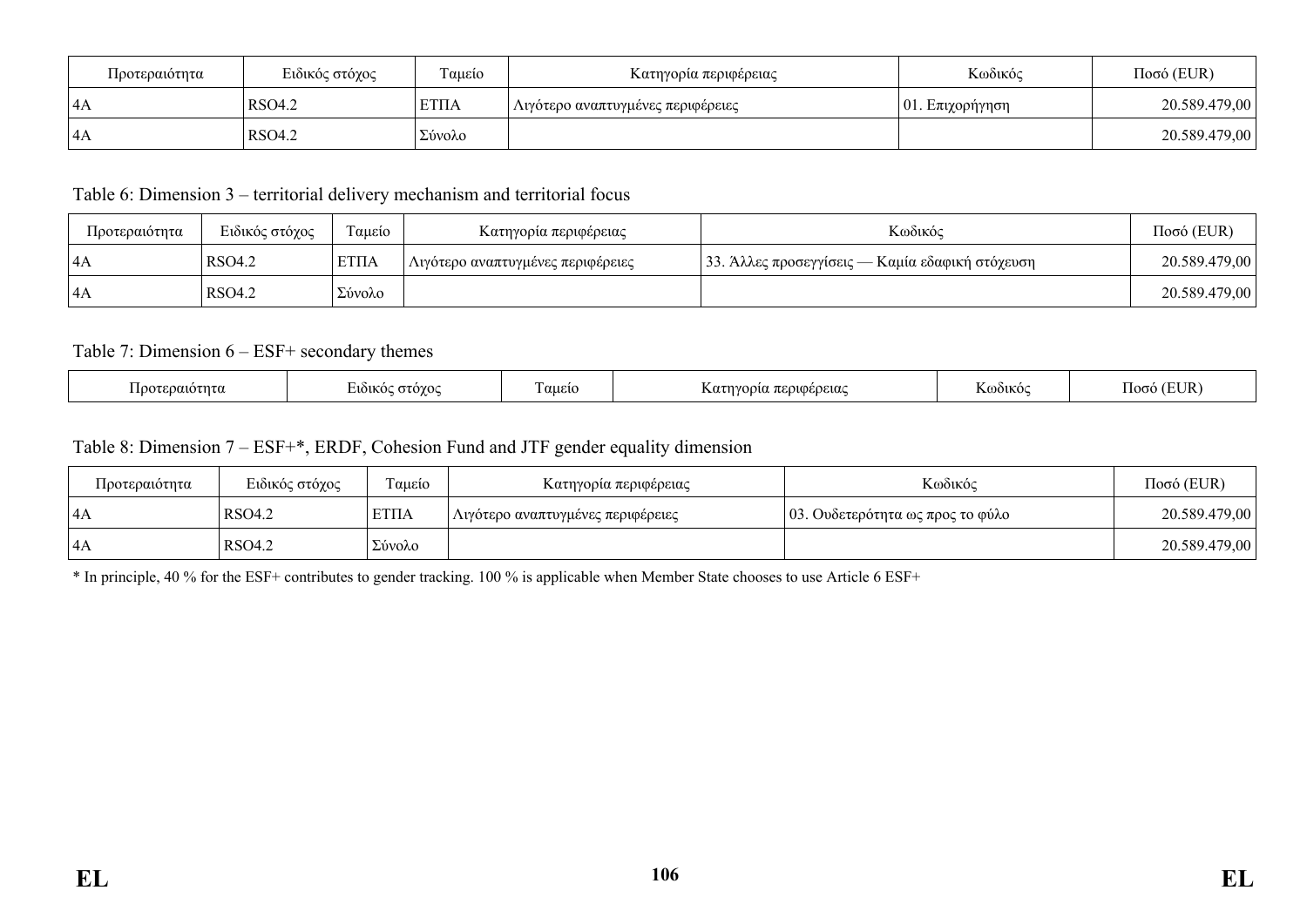### 2.1.1.1. Specific objective: RSO4.5. Ensuring equal access to health care and fostering resilience of health systems, including primary care, and promoting the transition from institutional to family- and community-based care (ΕΤΠΑ)

## 2.1.1.1.1. Interventions of the Funds

Reference: points  $(d)(i)$ ,  $(iii)$ ,  $(iv)$ ,  $(v)$ ,  $(vi)$  and  $(vii)$  of Article 22(3) CPR

The related types of actions – point (d)(i) of Article 22(3) CPR and Article 6 ESF+ Regulation:

Ο Ειδικός Στόχος (v) θα υποστηριχθεί από τους κάτωθι ενδεικτικά τύπους δράσεων:

# *Τύπος Δράσης 4A.(v).1: Βελτίωση των υποδομών υγείας*

Ο συγκεκριμένος τύπος δράσης στοχεύει στη βελτίωση των παρεχόμενων υπηρεσιών του Εθνικού Συστήματος Υγείας, μέσα από την αναβάθμιση σχετικών υποδομών και εξοπλισμού και λαμβάνοντας υπόψη τις ανάγκες που δημιουργήθηκαν στον τομέα της υγείας λόγω της πανδημίας (νόσος Covid-19).

Ενδεικτικές παρεμβάσεις αποτελούν:

- συμπλήρωση και βελτίωση των υποδομών α'θμιας και β'θμιας υγείας της Περιφέρειας (με έμφαση στην πρωτοβάθμια βαθμίδα υγείας/Κέντρα Υγείας).
- εκσυγχρονισμός και αναβάθμιση του υγειονομικού εξοπλισμού των μονάδων υγείας (συμπεριλαμβανομένου κινητού εξοπλισμού -ΕΚΑΒ).

Πριν την έκδοση προσκλήσεων για την υποβολή και ένταξη **νέων έργων υποδομής** στον τομέα της υγείας (πλην των μεταφερόμενων από την π.π. 2014- 2020) που χρηματοδοτούνται από το ΕΤΠΑ, προβλέπεται να έχει ολοκληρωθεί (εκπονηθεί ή επικαιροποιηθεί) ανάλογη χαρτογράφηση και προτεραιοποίηση των σχετικών αναγκών σε συνέργεια με τις δράσεις κοινωνικής ένταξης του ΕΚΤ+, από τις αρμόδιες αρχές/υπηρεσίες.

# *Τύπος Δράσης 4A.(v).2: Υποδομές φροντίδας προνοιας*

Ο συγκεκριμένος τύπος Δράσης στοχεύει στην βελτίωση των υποδομών φροντίδας και πρόνοιας, με έμφαση σε Δράσεις για ηλικιωμένους (περιλαμβάνεται και μεταφορά έργων από την π.π. 2014-2020). Η Δράση συνάδει με την Εθνική Στρατηγική για την Κοινωνική Ένταξη.

Ενδεικτικές παρεμβάσεις αποτελούν:

δημιουργία / αναβάθμιση υποδομών και εξοπλισμού για δομές φροντίδας και πρόνοιας για ευπαθείς ομάδες πληθυσμού (ηλικιωμένοι)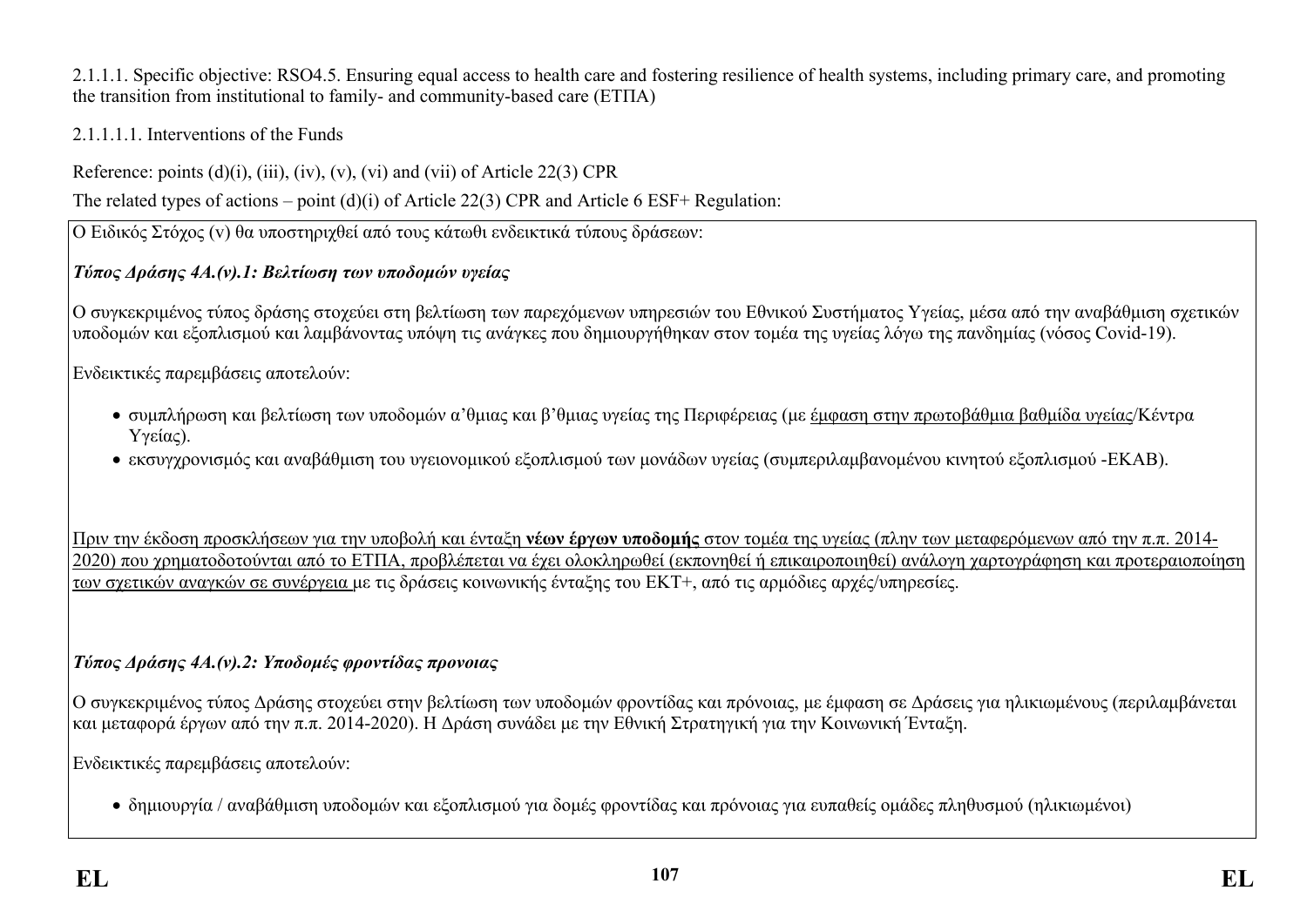The main target groups - point (d)(iii) of Article 22(3) CPR:

Βασική ομάδα – στόχοι αποτελούν οι ευπαθείς ομάδες. Επίσης αναμένεται να ωφεληθεί το σύνολο του πληθυσμού της Περιφέρειας.

Actions safeguarding equality, inclusion and non-discrimination – point (d)(iv) of Article 22(3) CPR and Article 6 ESF+ Regulation

Οι δράσεις που προβλέπονται στον Ειδικό Στόχο έχουν θετική συμβολή στην προώθηση των αρχών της ισότητας, της ένταξης και της μη διάκρισης.

Επίσης, οι διαδικασίες και τα κριτήρια επιλογής των δράσεων θα είναι συνεπή με τις κατευθυντήριες αρχές που προβλέπονται από τους Κανονισμούς για τη διαφύλαξη της ισότητας, της ένταξης και της απαγόρευσης των διακρίσεων, λαμβάνοντας υπόψη και τον Χάρτη των Θεμελιωδών Δικαιωμάτων της Ευρωπαϊκής Ένωσης, καθώς και τη Σύμβαση των Ηνωμένων Εθνών για τα Άτομα με Αναπηρία.

Σημειώνεται ότι στις υποδομές που θα αναπτυχθούν / βελτιωθούν μέσω του εν λόγω ΕΣ θα λαμβάνεται μέριμνα για την προσβασιμότητα των ΑμεΑ.

Οι διαδικασίες, η μεθοδολογία και τα κριτήρια επιλογής των δράσεων θα είναι συνεπής με τις κατευθυντήριες αρχές που προβλέπονται στους Κανονισμούς για τη διαφύλαξη της ισότητας, της ένταξης, της απαγόρευσης των διακρίσεων και της προσβασιμότητας στα ΑμεΑ (άρθρο 9, παρ.3 και άρθρο 73 παρ.1 του ΚΚΔ)

Indication of the specific territories targeted, including the planned use of territorial tools – point  $(d)(v)$  of Article 22(3) CPR

Δεν έχει εφαρμογή.

The interregional, cross-border and transnational actions – point (d)(vi) of Article 22(3) CPR

Δεν έχει εφαρμογή.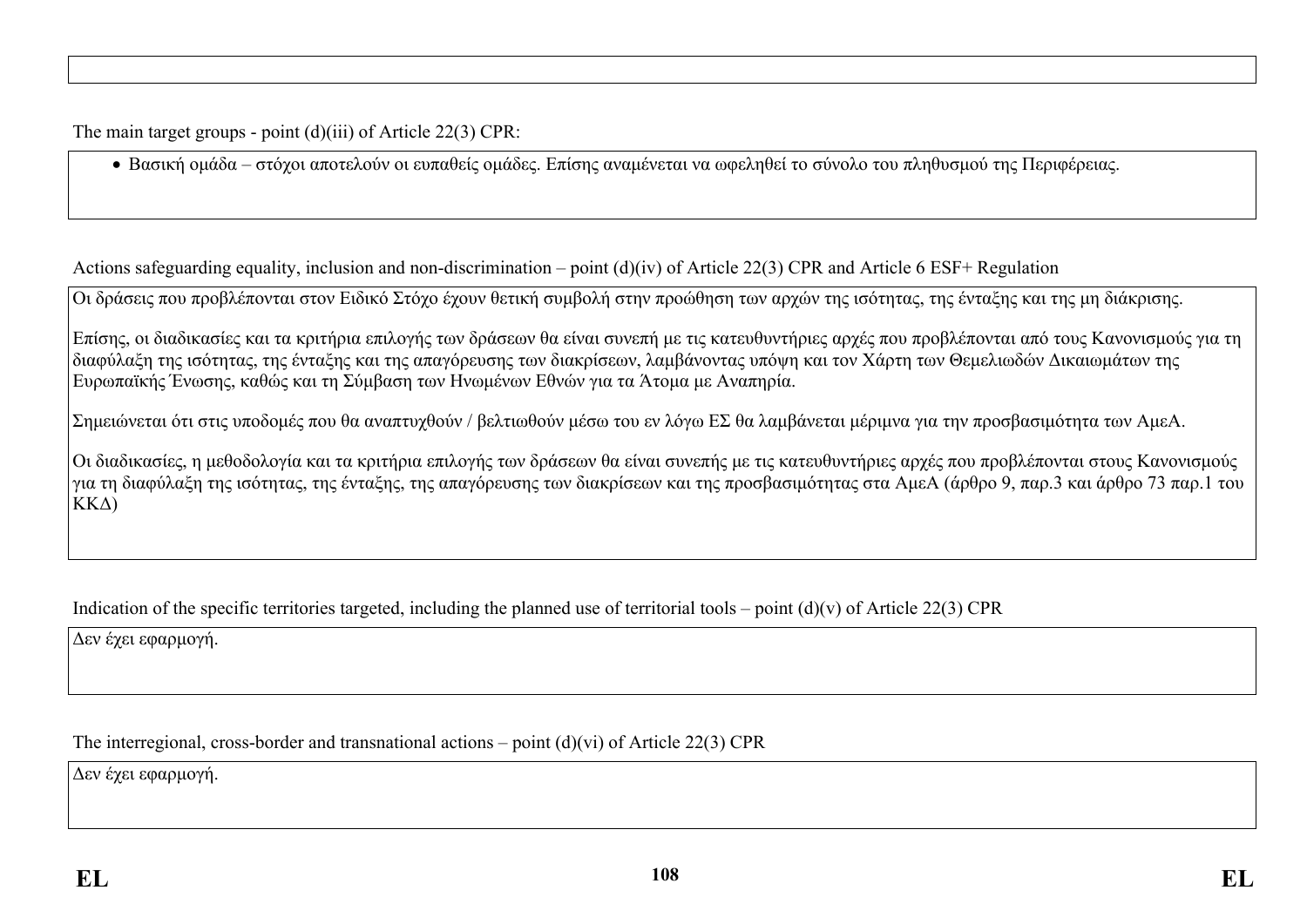## The planned use of financial instruments – point  $(d)(vi)$  of Article 22(3) CPR

Δεν προβλέπεται η χρήση χρηματοδοτικών εργαλείων

## 2.1.1.1.2. Indicators

## Reference: point (d)(ii) of Article 22(3) CPR and Article 8 ERDF and CF Regulation

Πίνακας 2: Δείκτες εκροών

| Προτεραιότητα             | Ειδικός<br>στόγος | Ταμείο   Κατηγορία περιφέρειας <sup> </sup>           | Αναγνωριστικός<br>κωδικός | Indicator                                                                                                                  | Μονάδα<br>μέτρησης | Ορόσημο<br>(2024) | Στόχος<br>(2029) |
|---------------------------|-------------------|-------------------------------------------------------|---------------------------|----------------------------------------------------------------------------------------------------------------------------|--------------------|-------------------|------------------|
| $\mathsf{A}$              | RSO4.5            | ΕΤΠΑ   Λιγότερο αναπτυγμένες   RCO69<br>  περιφέρειες |                           | Χωρητικότητα νέων ή εκσυγχρονισμένων εγκαταστάσεων   άτομα/έτος<br>  υγειονομικής περίθαλψης                               |                    | 0,00 <sub>1</sub> | 53.436,00        |
| $\mathsf{A}^{\mathsf{T}}$ | RSO4.5            | ΕΤΠΑ   Λιγότερο αναπτυγμένες   RCO70<br>  περιφέρειες |                           | Χωρητικότητα νέων ή εκσυγχρονισμένων εγκαταστάσεων   άτομα/έτος<br><sub>ι</sub> κοινωνικής μέριμνας (εκτός της στέγασης) - |                    | 0,00              | 100,00           |

Reference: point (d)(ii) of Article 22(3) CPR

Πίνακας 3: Δείκτες αποτελεσμάτων

| Προτεραιότητα | Ειδικός<br>στόχος | Ταμείο | Κατηγορία<br>περιφέρειας                       | Αναγνωριστικός<br>κωδικός | Indicator                                                                                        | Μονάδα<br>μέτρησης        | Γραμμή<br><sub>∣</sub> βάσης ή τιμή∣<br>αναφοράς | Έτος<br>αναφοράς | Στόχος<br>(2029) | Πηγή δεδομένων   Παρατηρήσεις       |  |
|---------------|-------------------|--------|------------------------------------------------|---------------------------|--------------------------------------------------------------------------------------------------|---------------------------|--------------------------------------------------|------------------|------------------|-------------------------------------|--|
| 4A            | RSO4.5            |        | ΕΤΠΑ   Λιγότερο<br>αναπτυγμένες<br>περιφέρειες | RCR73                     | Ετήσιος αριθμός χρηστών<br>νέων ή εκσυγχρονισμένων<br>εγκαταστάσεων<br>` υγειονομικής περίθαλψης | χρήστες/έτος              | 101.028,00                                       | $2021 -$<br>2029 |                  | 111.131,00   Υποστηριζόμενα<br>Έργα |  |
| 4A            | <b>RSO4.5</b>     |        | ΕΤΠΑ   Λιγότερο<br>αναπτυγμένες<br>περιφέρειες | RCR74                     | Ετήσιος αριθμός χρηστών<br>νέων ή εκσυγχρονισμένων<br>εγκαταστάσεων<br>κοινωνικής μέριμνας       | <sup>ι</sup> χρήστες/έτος | 0,00                                             | $2021 -$<br>2029 |                  | 90,00   Υποστηριζόμενα<br>Έργα      |  |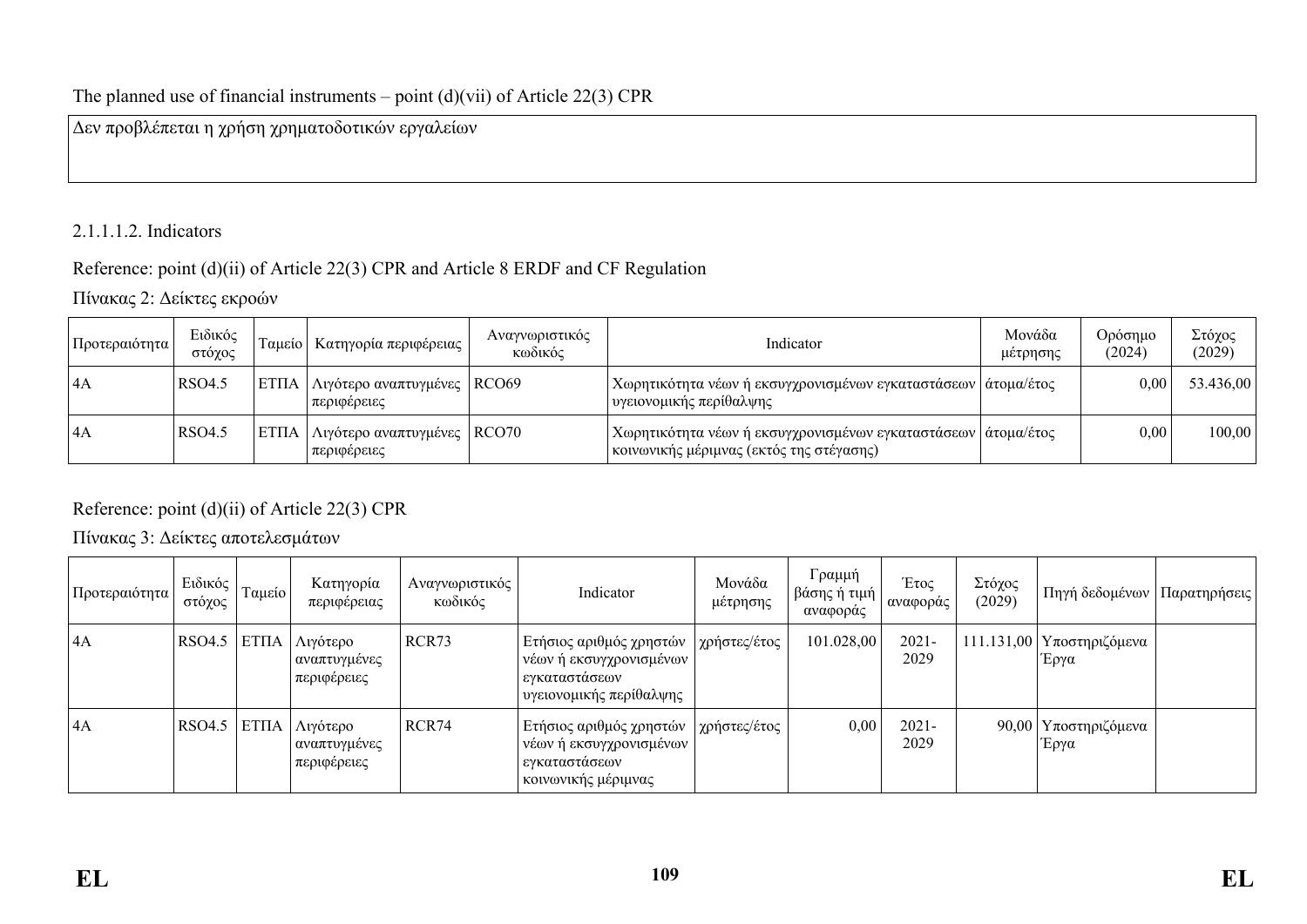### 2.1.1.1.3. Indicative breakdown of the programmed resources (EU) by type of intervention

### Reference: point (d)(viii) of Article 22(3) CPR

Table 4: Dimension 1 - intervention field

| Προτεραιότητα   Ειδικός στόχος   Ταμείο |        |              | Κατηγορία περιφέρειας                                            | Κωδικός                                                                                    | $\Pi$ οσό (EUR) |
|-----------------------------------------|--------|--------------|------------------------------------------------------------------|--------------------------------------------------------------------------------------------|-----------------|
| 4A                                      | RSO4.5 | <b>ETIIA</b> | Λιγότερο αναπτυγμένες περιφέρειες                                | 127. Άλλες κοινωνικές υποδομές που συμβάλλουν στην κοινωνική ένταξη στην κοινότητα         | .807.380,00     |
| 4A                                      | RSO4.5 | <b>ETIIA</b> | Λιγότερο αναπτυγμένες περιφέρειες                                | 128. Υποδομές στον τομέα της υγείας                                                        | 5.100.000,00    |
| 4A                                      | RSO4.5 | <b>ETIIA</b> | Λιγότερο αναπτυγμένες περιφέρειες   129. Υγειονομικός εξοπλισμός |                                                                                            | 2.805.000,00    |
| 4A                                      | RSO4.5 | <b>ΕΤΠΑ</b>  |                                                                  | Λιγότερο αναπτυγμένες περιφέρειες   130. Κινητά περιουσιακά στοιχεία στον τομέα της υγείας | 595.000,00      |
| 4A                                      | RSO4.5 | Σύνολο       |                                                                  |                                                                                            | 10.307.380,00   |

#### Table 5: Dimension 2 - form of financing

| Προτεραιότητα  | Ειδικός στόχος<br>Γαμείο |             | Κατηγορία περιφέρειας             | Κωδικός         | $Ποσό$ (EUR)  |
|----------------|--------------------------|-------------|-----------------------------------|-----------------|---------------|
| 14A            | RSO4.5                   | <b>ΕΤΠΑ</b> | Λιγότερο αναπτυγμένες περιφέρειες | 01. Eπιχορήγηση | 10.307.380,00 |
| $\mathsf{I}4A$ | RSO4.5                   | Σύνολο      |                                   |                 | 10.307.380,00 |

### Table 6: Dimension 3 – territorial delivery mechanism and territorial focus

| Προτεραιότητα | Ειδικός στόχος | Γαμείο       | Κατηγορία περιφέρειας             | Κωδικός                                         | $Ποσό$ (EUR)  |
|---------------|----------------|--------------|-----------------------------------|-------------------------------------------------|---------------|
| 4A            | RSO4.5         | <b>ETIIA</b> | Λιγότερο αναπτυγμένες περιφέρειες | 33. Άλλες προσεγγίσεις — Καμία εδαφική στόχευση | 10.307.380,00 |
| 14A           | <b>RSO4.5</b>  | Σύνολο       |                                   |                                                 | 10.307.380,00 |

#### Table 7: Dimension 6 – ESF+ secondary themes

| coalotnτa<br>ഥററ | $\sim$ | $\overline{\phantom{a}}$<br>αuειo | . περιφερειας | . | <b>EI IR</b><br>המו |
|------------------|--------|-----------------------------------|---------------|---|---------------------|
|------------------|--------|-----------------------------------|---------------|---|---------------------|

Table 8: Dimension 7 – ESF+\*, ERDF, Cohesion Fund and JTF gender equality dimension

| $\sim$<br>$\sim$<br>: στονοι<br>ι αμειο<br>.<br>100T<br>0.100000000<br>OOIKO<br><b>7101KO</b><br>$\alpha\tau\tau$<br>$-1$<br>ഥന<br>. atritu -<br>. HII.<br>cuciu<br>n uu<br>.<br>$-100$<br>$\sim$ |  |
|---------------------------------------------------------------------------------------------------------------------------------------------------------------------------------------------------|--|
|---------------------------------------------------------------------------------------------------------------------------------------------------------------------------------------------------|--|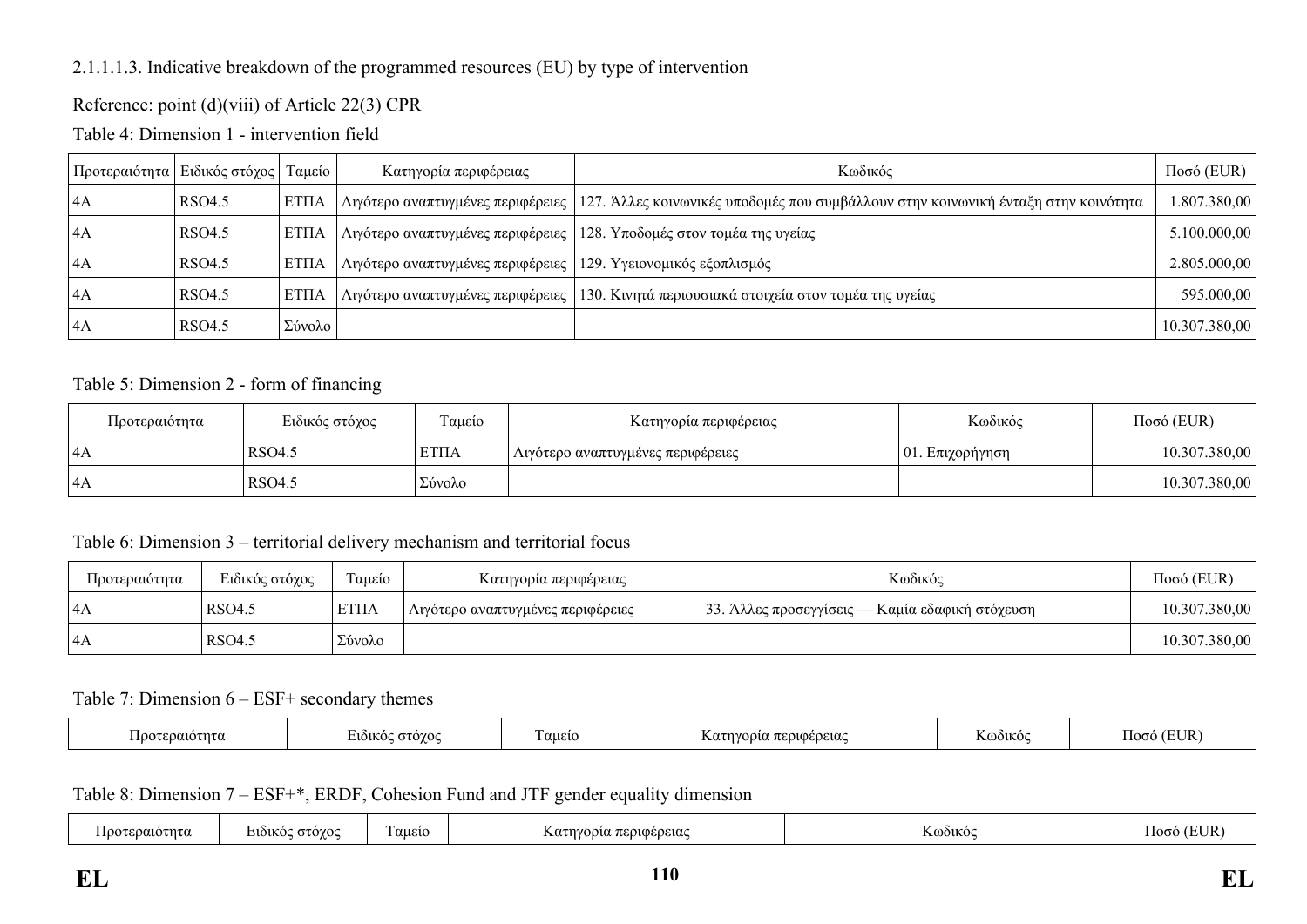| 4 <sub>A</sub> | RSO4. | <b>ETIIA</b> | Λιγότερο αναπτυγμένες περιφέρειες | 0 <sub>3</sub><br>Ουδετερότητα ως προς το φύλο | 10.307<br>380.00  |
|----------------|-------|--------------|-----------------------------------|------------------------------------------------|-------------------|
| 4A             | RSO4. | Σύνολο       |                                   |                                                | .380.00<br>10.307 |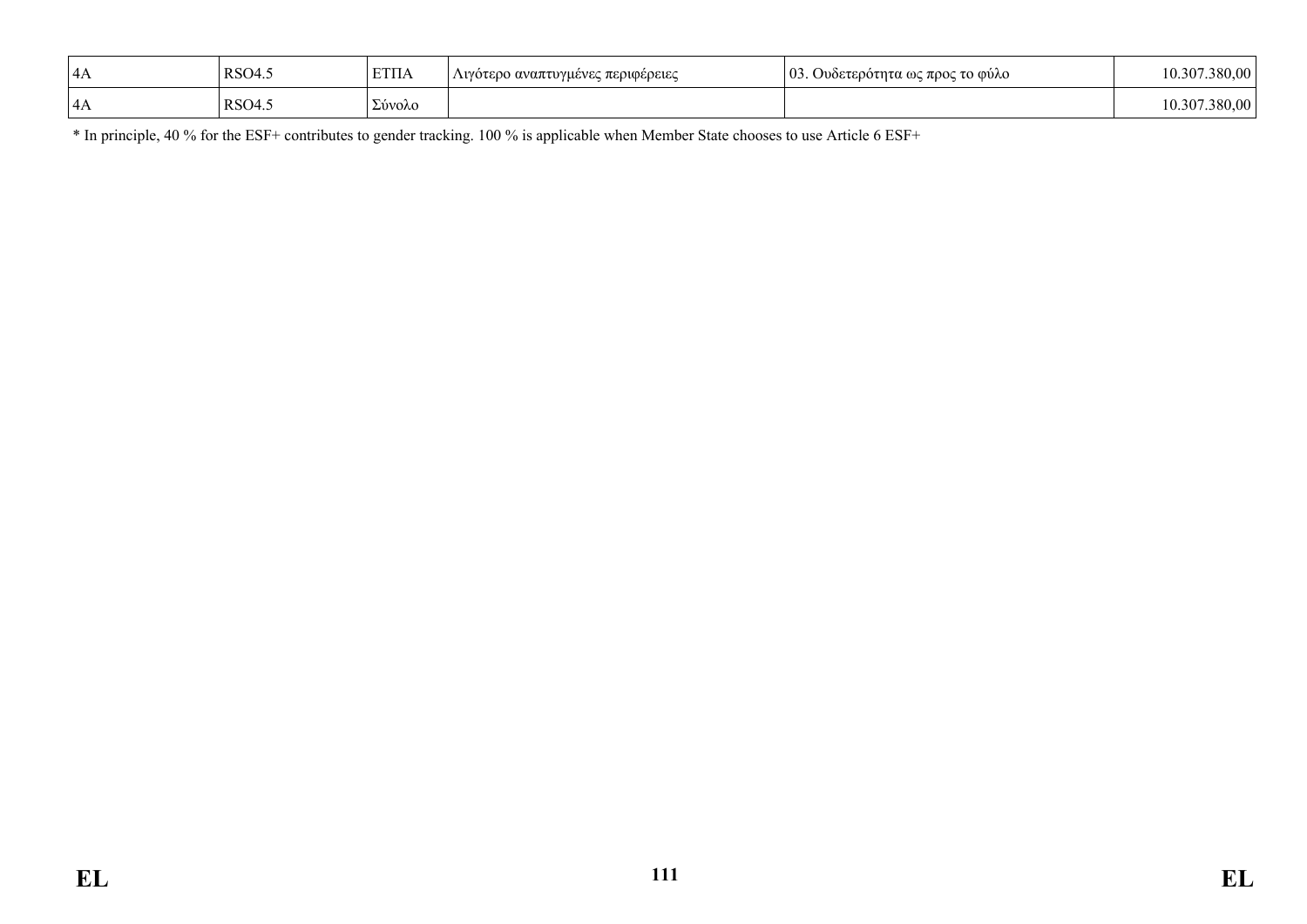### 2.1.1.1. Specific objective: RSO4.6. Enhancing the role of culture and sustainable tourism in economic development, social inclusion and social innovation (ΕΤΠΑ)

## 2.1.1.1.1. Interventions of the Funds

Reference: points  $(d)(i)$ ,  $(iii)$ ,  $(iv)$ ,  $(v)$ ,  $(vi)$  and  $(vii)$  of Article 22(3) CPR

The related types of actions – point (d)(i) of Article 22(3) CPR and Article 6 ESF+ Regulation:

Ο Ειδικός Στόχος (v) θα υποστηριχθεί από τους κάτωθι ενδεικτικά τύπους δράσεων:

# *Τύπος Δράσης 4A.(vi).1: Αξιοποίηση του τουριστικού/πολιτιστικού τομέα για την ενίσχυση της κοινωνικής συνοχής*

Ο συγκεκριμένος τύπος δράσης αποσκοπεί στην αξιοποίηση της πλούσιας πολιτιστικής κληρονομιάς που διαθέτει, για την στήριξη της κοινωνίας παράλληλα με την τοπική οικονομία.

Στο πλαίσιο αυτό προβλέπεται να στηριχθούν παρεμβάσεις όπως:

· Παρεμβάσεις για πολιτιστική κληρονομιά (αποκαταστάσεις / αναστηλώσεις μνημείων, κλπ) (μεταφορά πράξεων από π.π. 2014-2020) σε συνδυασμό με δικτύωση & προβολή τους με "έξυπνα συστήματα"

Ουσιαστικά στον τομέα του πολιτισμού θα χρηματοδοτηθούν συγκεκριμένα έργα που έχουν ωριμάσει κατά την ΠΠ2014-2020 και αναμένεται να υλοποιηθούν μετά το 2021 και δεν εντάσσονται σε ολοκληρωμένη χωρική επένδυση.

The main target groups - point (d)(iii) of Article 22(3) CPR:

αναμένεται να ωφεληθεί το σύνολο του πληθυσμού της Περιφέρειας.

Actions safeguarding equality, inclusion and non-discrimination – point (d)(iv) of Article 22(3) CPR and Article 6 ESF+ Regulation

Οι δράσεις που προβλέπονται στον Ειδικό Στόχο έχουν θετική συμβολή στην προώθηση των αρχών της ισότητας, της ένταξης και της μη διάκρισης.

Επίσης, οι διαδικασίες και τα κριτήρια επιλογής των δράσεων θα είναι συνεπή με τις κατευθυντήριες αρχές που προβλέπονται από τους Κανονισμούς για τη διαφύλαξη της ισότητας, της ένταξης και της απαγόρευσης των διακρίσεων, λαμβάνοντας υπόψη και τον Χάρτη των Θεμελιωδών Δικαιωμάτων της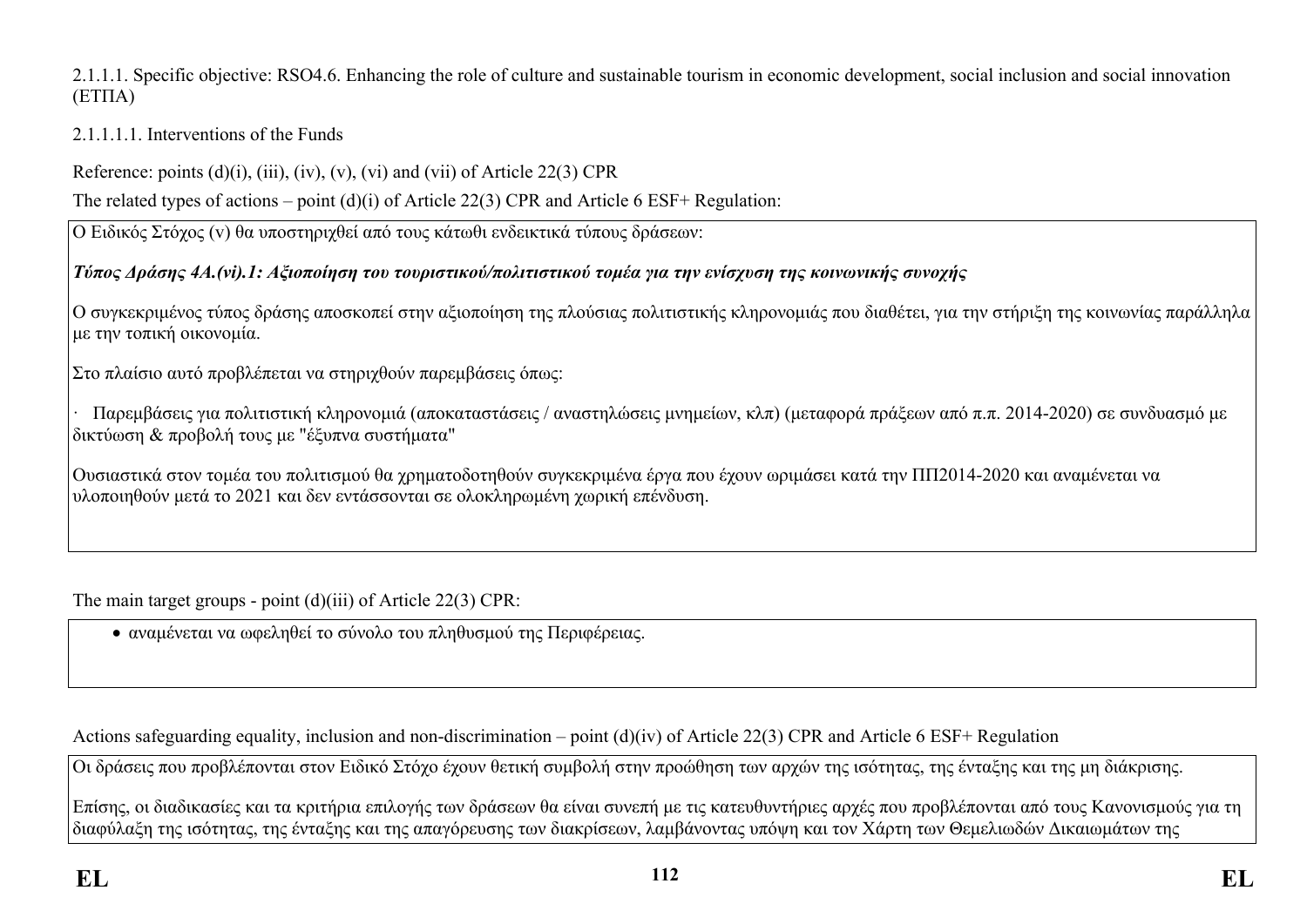Ευρωπαϊκής Ένωσης, καθώς και τη Σύμβαση των Ηνωμένων Εθνών για τα Άτομα με Αναπηρία.

Οι διαδικασίες, η μεθοδολογία και τα κριτήρια επιλογής των δράσεων θα είναι συνεπής με τις κατευθυντήριες αρχές που προβλέπονται στους Κανονισμούς για τη διαφύλαξη της ισότητας, της ένταξης, της απαγόρευσης των διακρίσεων και της προσβασιμότητας στα ΑμεΑ (άρθρο 9, παρ.3 και άρθρο 73 παρ.1 του ΚΚΔ)

Indication of the specific territories targeted, including the planned use of territorial tools – point  $(d)(v)$  of Article 22(3) CPR

Δεν έχει εφαρμογή.

## The interregional, cross-border and transnational actions – point (d)(vi) of Article 22(3) CPR

Δεν έχει εφαρμογή.

## The planned use of financial instruments – point  $(d)(\n{\rm vii})$  of Article 22(3) CPR

Δεν προβλέπεται η χρήση χρηματοδοτικών εργαλείων

## 2.1.1.1.2. Indicators

Reference: point (d)(ii) of Article 22(3) CPR and Article 8 ERDF and CF Regulation

Πίνακας 2: Δείκτες εκροών

| Προτεραιότητα | Ειδικός<br>στόγος | Γαμείο       | Κατηγορία περιφέρειας                      | Αναγνωριστικός<br><b>Κωδικός</b> | Indicator                                                              | Μονάδα μέτρησης                         | Ορόσημο<br>(2024) | Στόχος<br>(2029) |
|---------------|-------------------|--------------|--------------------------------------------|----------------------------------|------------------------------------------------------------------------|-----------------------------------------|-------------------|------------------|
| 4A            | <b>RSO4.6</b>     | <b>ETITA</b> | .   Λιγότερο αναπτυγμένες<br>  περιφέρειες | RCO77                            | , Αριθμός πολιτιστικών και τουριστικών -<br>  χώρων που υποστηρίζονται | πολιτιστικοί και<br>  τουριστικοί χώροι | 9,00              | 12,00            |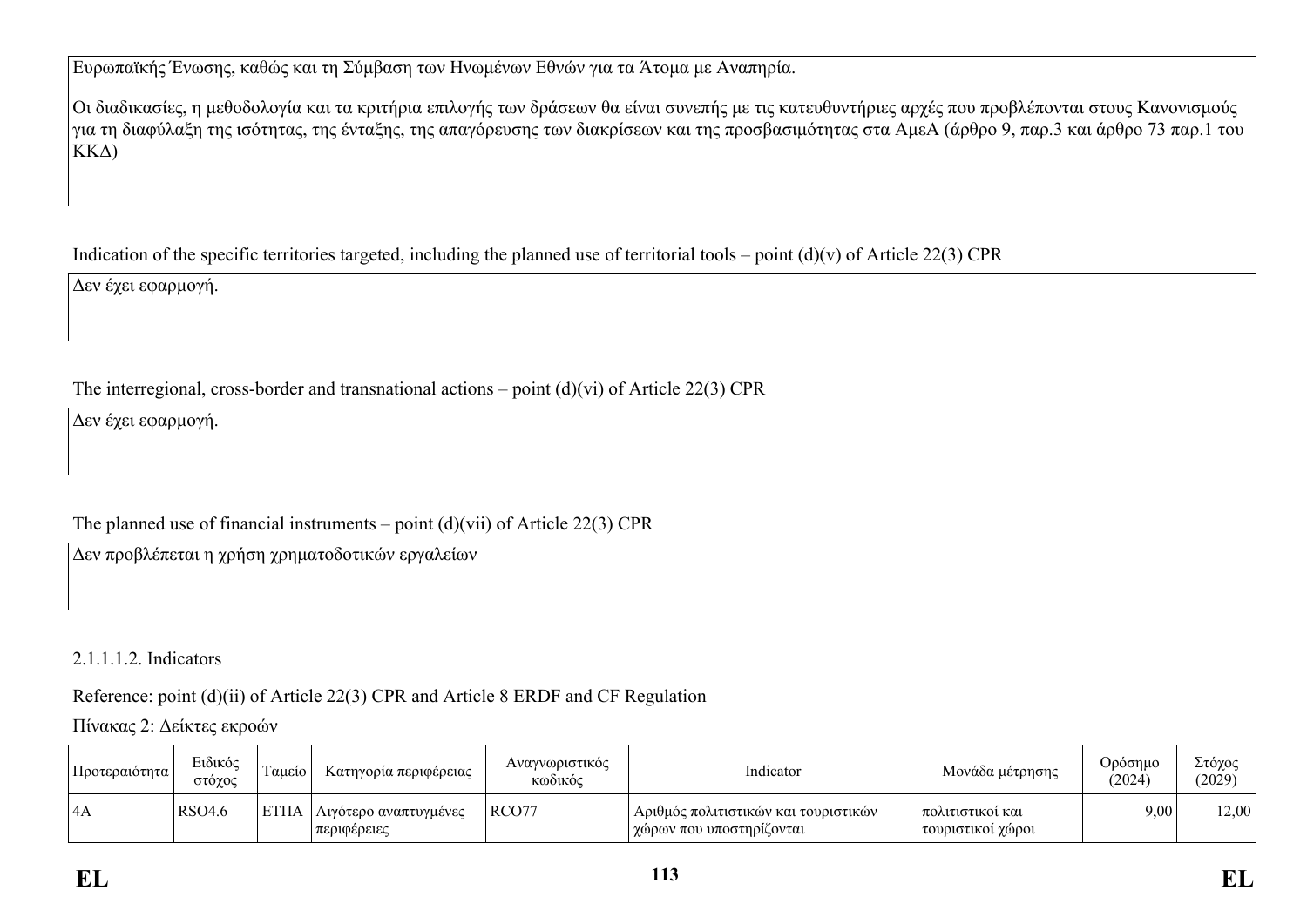### Reference: point (d)(ii) of Article 22(3) CPR

Πίνακας 3: Δείκτες αποτελεσμάτων

| Προτεραιότητα | Ειδικός<br>στόχος | Ταμείο | Κατηγορία<br>περιφέρειας                    | Αναγνωριστικός<br>κωδικός | Indicator                                                                         | Μονάδα<br>μέτρησης | Γραμμή<br><sub>ι</sub> βάσης ή τιμή  <br>αναφοράς | Έτος<br>αναφοράς | Στόχος<br>(2029) | Πηγή δεδομένων                                           | Παρατηρήσεις |
|---------------|-------------------|--------|---------------------------------------------|---------------------------|-----------------------------------------------------------------------------------|--------------------|---------------------------------------------------|------------------|------------------|----------------------------------------------------------|--------------|
| 4A            | RSO4.6            | ETIIA  | Λιγότερο<br>  αναπτυγμένες<br>  περιφέρειες | RCR77                     | Επισκέπτες<br>  πολιτιστικών και<br>  τουριστικών χώρων  <br>  που υποστηρίζονται | επισκέπτες/έτος    |                                                   |                  |                  | 5.700,00   2021-2029   6.700,00   Υποστηριζόμενα<br>Έργα |              |

## 2.1.1.1.3. Indicative breakdown of the programmed resources (EU) by type of intervention

## Reference: point (d)(viii) of Article 22(3) CPR

Table 4: Dimension 1 - intervention field

| Προτεραιότητα | Ειδικός<br>στόχος | Ταμείο       | Κατηγορία περιφέρειας                | Κωδικός                                                                                               | $Ποσό$ (EUR) |
|---------------|-------------------|--------------|--------------------------------------|-------------------------------------------------------------------------------------------------------|--------------|
| 4A            | <b>RSO4.6</b>     | <b>ETIIA</b> | Λιγότερο αναπτυγμένες<br>περιφέρειες | 166. Προστασία, ανάπτυξη και προβολή της πολιτιστικής κληρονομιάς και των πολιτιστικών  <br>υπηρεσιών | 4.921.500,00 |
| 4A            | <b>RSO4.6</b>     | Σύνολο       |                                      |                                                                                                       | 4.921.500,00 |

### Table 5: Dimension 2 - form of financing

| Προτεραιότητα | Ειδικός στόχος | Ταμείο      | Κατηγορία περιφέρειας             | Κωδικός             | $Ποσό$ (EUR) |
|---------------|----------------|-------------|-----------------------------------|---------------------|--------------|
| 4A            | RSO4.6         | <b>ΕΤΠΑ</b> | Λιγότερο αναπτυγμένες περιφέρειες | $ 01$ . Επιχορήγηση | 4.921.500,00 |
| 14A           | RSO4.6         | ΄ Σύνολο    |                                   |                     | 4.921.500,00 |

Table 6: Dimension 3 – territorial delivery mechanism and territorial focus

| Ιροτεραιότητα | $\sim$ $\sim$<br>: στόγος<br><b>LIOIKO</b> | $\overline{\phantom{a}}$<br>Γαμείο | Κατηγορία περιφέρειας                    | <b>T</b> <i>r</i><br>K@ðikó@                                       | $/$ EI ID<br>1000. |
|---------------|--------------------------------------------|------------------------------------|------------------------------------------|--------------------------------------------------------------------|--------------------|
| 4A            | RSO4.6                                     | <b>ΕΤΠΑ</b>                        | Λιγοτερο αναπτυγμένες περιφέρειες<br>111 | $\sim$ $\sim$<br>- Καμία εδαφική στόγευση<br>, προσεγγίσεις<br>Awi | . റാ<br>.500.00    |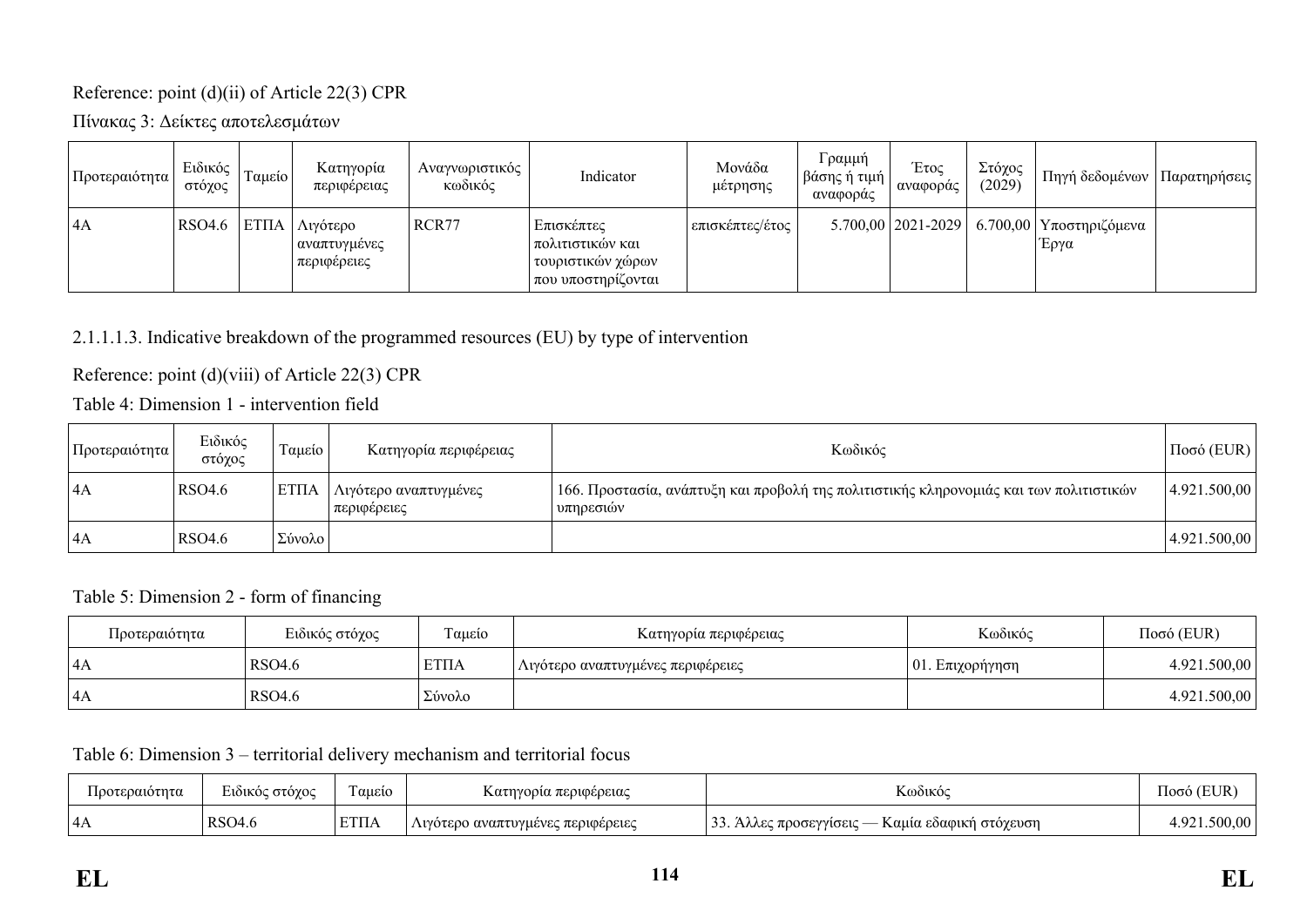| 14 A<br>$\cdots$ | RSO4.6 | $\blacksquare$<br>  Σύνολο |  |  | 4.92 <sup>1</sup><br>$\sim$ 500 $^{\prime\prime\prime}$<br>. |
|------------------|--------|----------------------------|--|--|--------------------------------------------------------------|
|------------------|--------|----------------------------|--|--|--------------------------------------------------------------|

Table 7: Dimension 6 – ESF+ secondary themes

| ີລລາບວ $\tau$ ກ $\tau$ ບ. | $\Omega$<br><b>AOIKO</b><br>$\sim$ | $\overline{\phantom{a}}$<br>αμείο | ι περιφέρειας<br>$\Lambda$ $0^{\tau}$ | T.<br>K@ðiko | TH ID.<br>ഥന<br>∍∪r |
|---------------------------|------------------------------------|-----------------------------------|---------------------------------------|--------------|---------------------|
|                           |                                    |                                   |                                       |              |                     |

### Table 8: Dimension 7 – ESF+\*, ERDF, Cohesion Fund and JTF gender equality dimension

| Προτεραιότητα | Ειδικός στόχος | Γαμείο      | Κατηγορία περιφέρειας             | Κωδικός                          | $Ποσό$ (EUR) |
|---------------|----------------|-------------|-----------------------------------|----------------------------------|--------------|
| 4A            | RSO4.6         | <b>ΕΤΠΑ</b> | Λιγότερο αναπτυγμένες περιφέρειες | 03. Ουδετερότητα ως προς το φύλο | 4.921.500,00 |
| 4A            | RSO4.6         | Σύνολο      |                                   |                                  | 4.921.500,00 |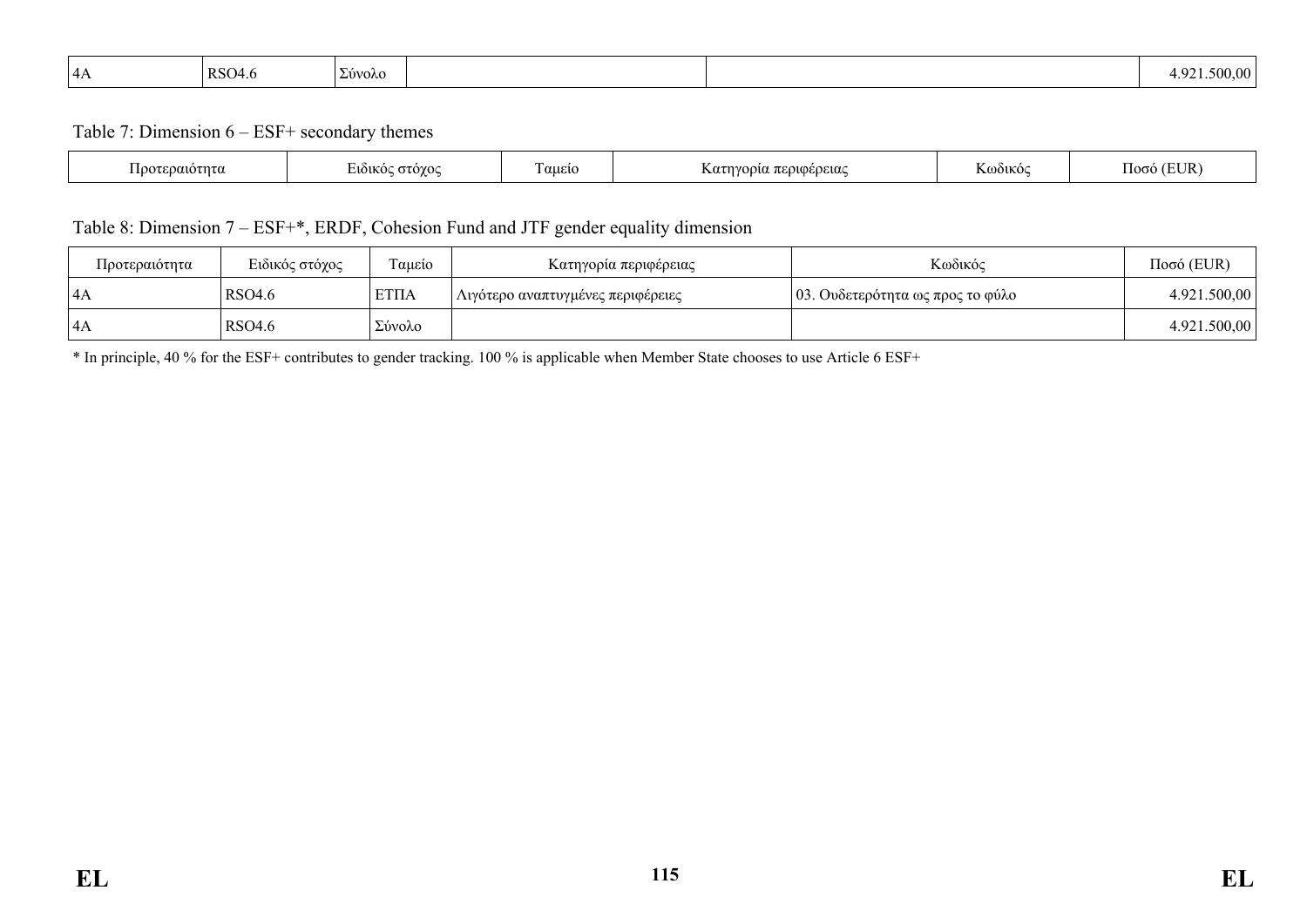2.1.1. Priority: 4B. Ενίσχυση της κοινωνικής συνοχής με τη στήριξη του ανθρώπινου δυναμικού

2.1.1.1. Specific objective: ESO4.10. Promoting the socio-economic integration of marginalised communities, such as Roma people (ΕΚΤ+)

2.1.1.1.1. Interventions of the Funds

Reference: points  $(d)(i)$ ,  $(iii)$ ,  $(iv)$ ,  $(v)$ ,  $(vi)$  and  $(vii)$  of Article 22(3) CPR

The related types of actions – point (d)(i) of Article 22(3) CPR and Article 6 ESF+ Regulation:

Ο Ειδικός Στόχος (ι) θα υποστηριχθεί από τους κάτωθι ενδεικτικά τύπους δράσεων:

## **Τύπος Δράσης 4Β.ι.1: Παρεμβάσεις για την προώθηση της ενεργού ένταξης των Ρομά**

Μέσω του συγκεκριμένου τύπου δράσης επιδιώκεται η βελτίωση των όρων ένταξης περιθωριοποιημένων ομάδων, όπως οι ΡΟΜΑ. Οι παρεμβάσεις που θα υλοποιηθούν θα λάβουν υπόψη και τις κατευθύνσεις της Εθνικής Στρατηγικής Κοινωνικής Ένταξης των Ρομά.

Ενδεικτικές παρεμβάσεις στην παραπάνω κατεύθυνση, αποτελούν:

· Δράσεις υποστήριξης των ΡΟΜΑ για βελτίωση των συνθηκών διαβίωσης (διαχείριση χώρων μετεγκατάστασης, βελτίωση συνθηκών διαβίωσης)..

Ολοκληρωμένα Προγράμματα για την ενσωμάτωση των ΡΟΜΑ στην αγορά εργασίας συμπεριλαμβανομένης της καταπολέμησης του ψηφιακού αποκλεισμού

The main target groups - point (d)(iii) of Article 22(3) CPR:

Περιθωριοποιημένες κοινότητες όπως οι Ρομά

Actions safeguarding equality, inclusion and non-discrimination – point (d)(iv) of Article 22(3) CPR and Article 6 ESF+ Regulation

Οι δράσεις που προβλέπονται στον Ειδικό Στόχο έχουν θετική συμβολή στην προώθηση των αρχών της ισότητας, της ένταξης και της μη διάκρισης, σύμφωνα και με τον Ευρωπαϊκό Πυλώνα Κοινωνικών Δικαιωμάτων.

Οι διαδικασίες, η μεθοδολογία και τα κριτήρια επιλογής των δράσεων θα είναι συνεπής με τις κατευθυντήριες αρχές που προβλέπονται στους Κανονισμούς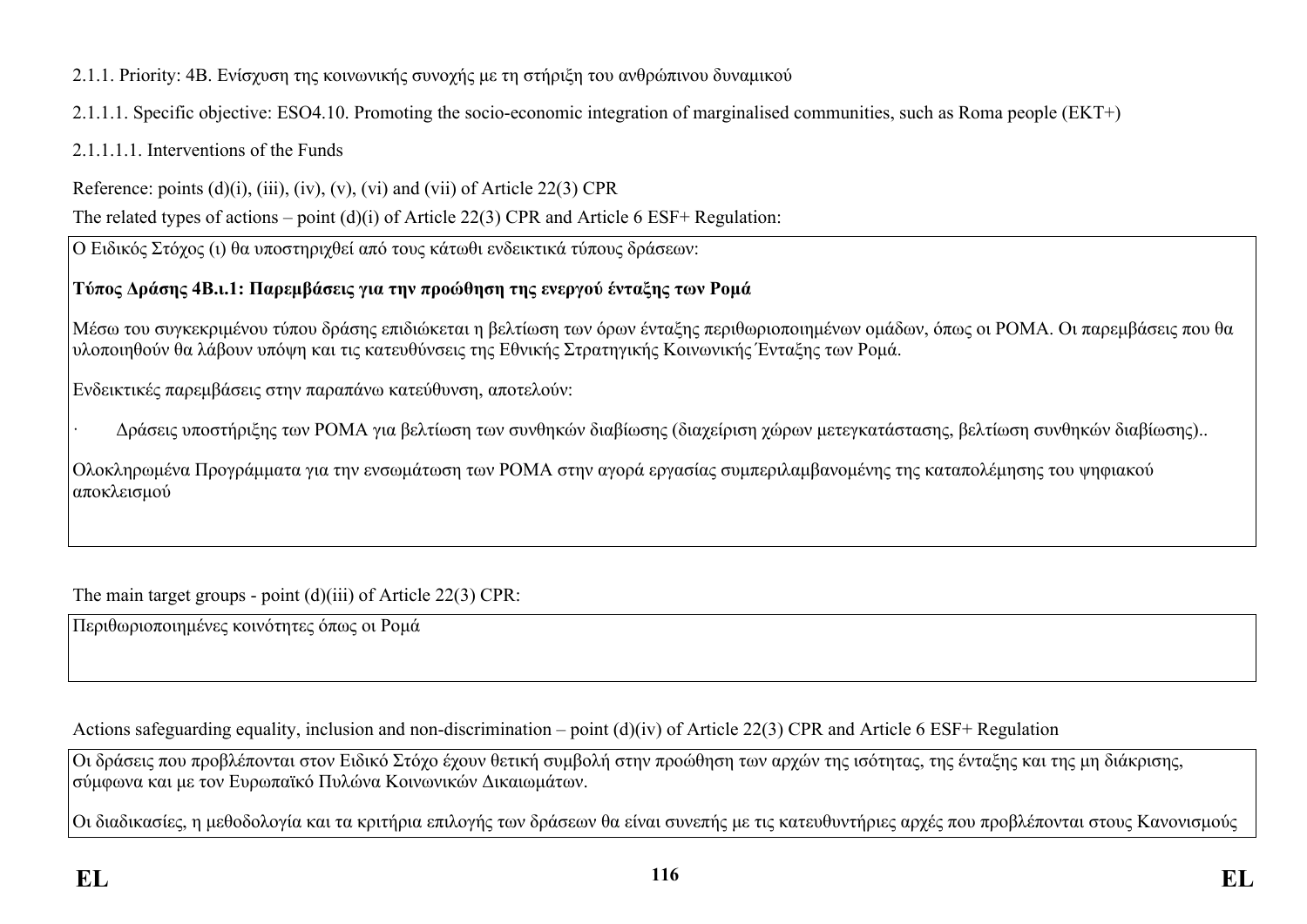για τη διαφύλαξη της ισότητας, της ένταξης, της απαγόρευσης των διακρίσεων και της προσβασιμότητας στα ΑμεΑ (άρθρο 9, παρ.3 και άρθρο 73 παρ.1 του ΚΚΔ).

Κατά την επιλογή και υλοποίηση των πράξεων θα λαμβάνεται υπόψη ο Χάρτης Θεμελιωδών Δικαιωμάτων, καθώς και η Σύμβαση των Ηνωμένων Εθνών για τα Άτομα με Αναπηρία..

Indication of the specific territories targeted, including the planned use of territorial tools – point  $(d)(v)$  of Article 22(3) CPR

The interregional, cross-border and transnational actions – point  $(d)(vi)$  of Article 22(3) CPR

The planned use of financial instruments – point  $(d)(\n{\rm vii})$  of Article 22(3) CPR

### 2.1.1.1.2. Indicators

## Reference: point (d)(ii) of Article 22(3) CPR and Article 8 ERDF and CF Regulation

Πίνακας 2: Δείκτες εκροών

| Προτεραιότητα | Ειδικός<br>στόχος | Γαμείο | <b>Κατηγορία περιφέρειας</b> 1         | Αναγνωριστικός<br>κωδικός | Indicator                                                                          | Μονάδα<br>μέτρησης | Ορόσημο<br>(2024) | Στόχος<br>(2029) |
|---------------|-------------------|--------|----------------------------------------|---------------------------|------------------------------------------------------------------------------------|--------------------|-------------------|------------------|
| 4B            | ESO4.10           | $EKT+$ | Λιγότερο αναπτυγμένες<br>  περιφέρειες | EECO15                    | Μειονότητες (συμπεριλαμβανομένων<br>  περιθωριοποιημένων κοινοτήτων, όπως οι Ρομά) | άτομα              | 0,00              | 71,00            |
| 4B            | ESO4.10           | $EKT+$ | Λιγότερο αναπτυγμένες<br>  περιφέρειες | EECO18                    | Αριθμός υποστηριζόμενων δημόσιων διοικήσεων ή<br>δημόσιων υπηρεσιών                | οντότητες          | 0,00              | 3,00             |

Reference: point (d)(ii) of Article 22(3) CPR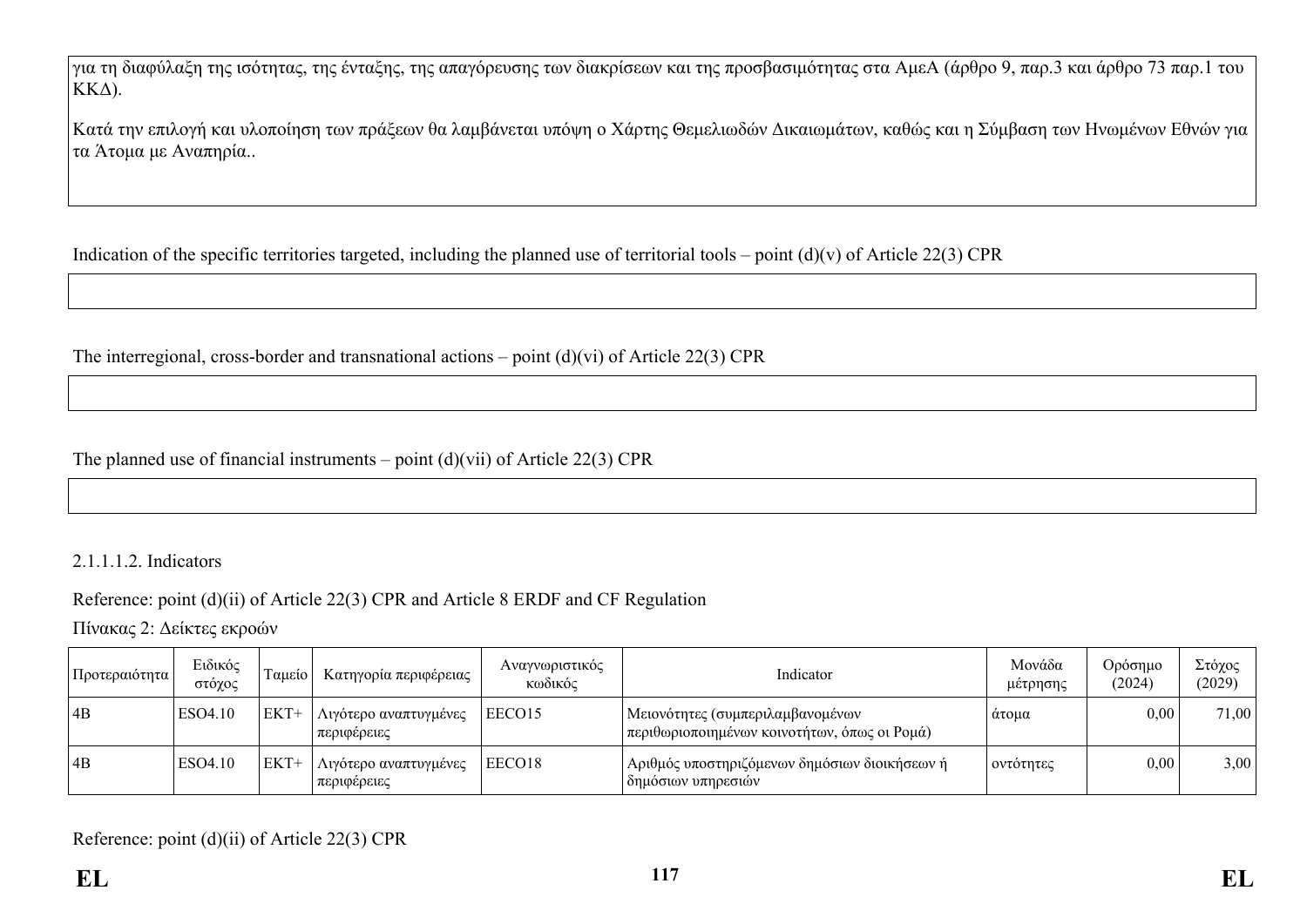### Πίνακας 3: Δείκτες αποτελεσμάτων

| Προτεραιότητα | Ειδικός<br>στόχος | Ταμείο | Κατηγορία<br>περιφέρειας                | Αναγνωριστικός<br>κωδικός | Indicator                                                                                                            | Μονάδα<br>μέτρησης | Γραμμή<br>βάσης ή τιμή∣<br>αναφοράς | Έτος<br>αναφοράς   | Στόχος<br>(2029) | Πηγή δεδομένων                  | Παρατηρήσεις |
|---------------|-------------------|--------|-----------------------------------------|---------------------------|----------------------------------------------------------------------------------------------------------------------|--------------------|-------------------------------------|--------------------|------------------|---------------------------------|--------------|
| 4B            | ESO4.10           | $EKT+$ | Λιγότερο<br>αναπτυγμένες<br>περιφέρειες | EECR05                    | Συμμετέχοντες που<br>βρίσκουν θέση<br><sub>ι</sub> απασχόλησης εντός έξι<br>μηνών από τη λήξη της<br>συμμετοχής τους | άτομα              |                                     | $0,00$   2021-2029 |                  | 11,00   Υποστηριζόμενα<br>Έργα  |              |
| 4B            | ESO4.10           | $EKT+$ | Λιγότερο<br>αναπτυγμένες<br>περιφέρειες | <b>PSR794</b>             | Ωφελούμενοι Ρομά από<br>' προγράμματα βελτίωσης<br>συνθηκών διαβίωσης                                                | Αριθμός<br>ατόμων  |                                     | $0,00$   2021-2029 |                  | 650,00   Υποστηριζόμενα<br>Έργα |              |

## 2.1.1.1.3. Indicative breakdown of the programmed resources (EU) by type of intervention

## Reference: point (d)(viii) of Article 22(3) CPR

Table 4: Dimension 1 - intervention field

| Προτεραιότητα | Ειδικός<br>στόχος | Γαμείο | Κατηγορία περιφέρειας                  | Κωδικός                                                                                                                                                                    | $\vert$ Ποσό (EUR) $\vert$ |
|---------------|-------------------|--------|----------------------------------------|----------------------------------------------------------------------------------------------------------------------------------------------------------------------------|----------------------------|
| 4B            | ESO4.10           | $EKT+$ | Λιγότερο αναπτυγμένες<br>  περιφέρειες | 154. Μέτρα για τη βελτίωση της πρόσβασης περιθωριοποιημένων ομάδων, όπως οι Ρομά, στην<br>  εκπαίδευση και την απασχόληση και για την προώθηση της κοινωνικής ένταξής τους | 1.700.000,00               |
| 4B            | ESO4.10           | Σύνολο |                                        |                                                                                                                                                                            | .700.000,00                |

## Table 5: Dimension 2 - form of financing

| Προτεραιότητα | Ειδικός στόχος | Ταμείο   | Κατηγορία περιφέρειας             | Κωδικός             | $Ποσό$ (EUR) |
|---------------|----------------|----------|-----------------------------------|---------------------|--------------|
| 4B            | ESO4.10        | EKT+     | Λιγότερο αναπτυγμένες περιφέρειες | $ 01$ . Επιχορήγηση | .700.000,00  |
| 4B            | ESO4.10        | ' Σύνολο |                                   |                     | 1.700.000,00 |

Table 6: Dimension 3 – territorial delivery mechanism and territorial focus

| νορία περιφέρειας<br>Γαμείο<br><b>GTOYO</b><br>.100τεραιοτ<br><b>ADIKO</b><br>$\sim$<br>τα<br>rw<br>. .<br>. .<br>. . | K001KO. |  |
|-----------------------------------------------------------------------------------------------------------------------|---------|--|
|-----------------------------------------------------------------------------------------------------------------------|---------|--|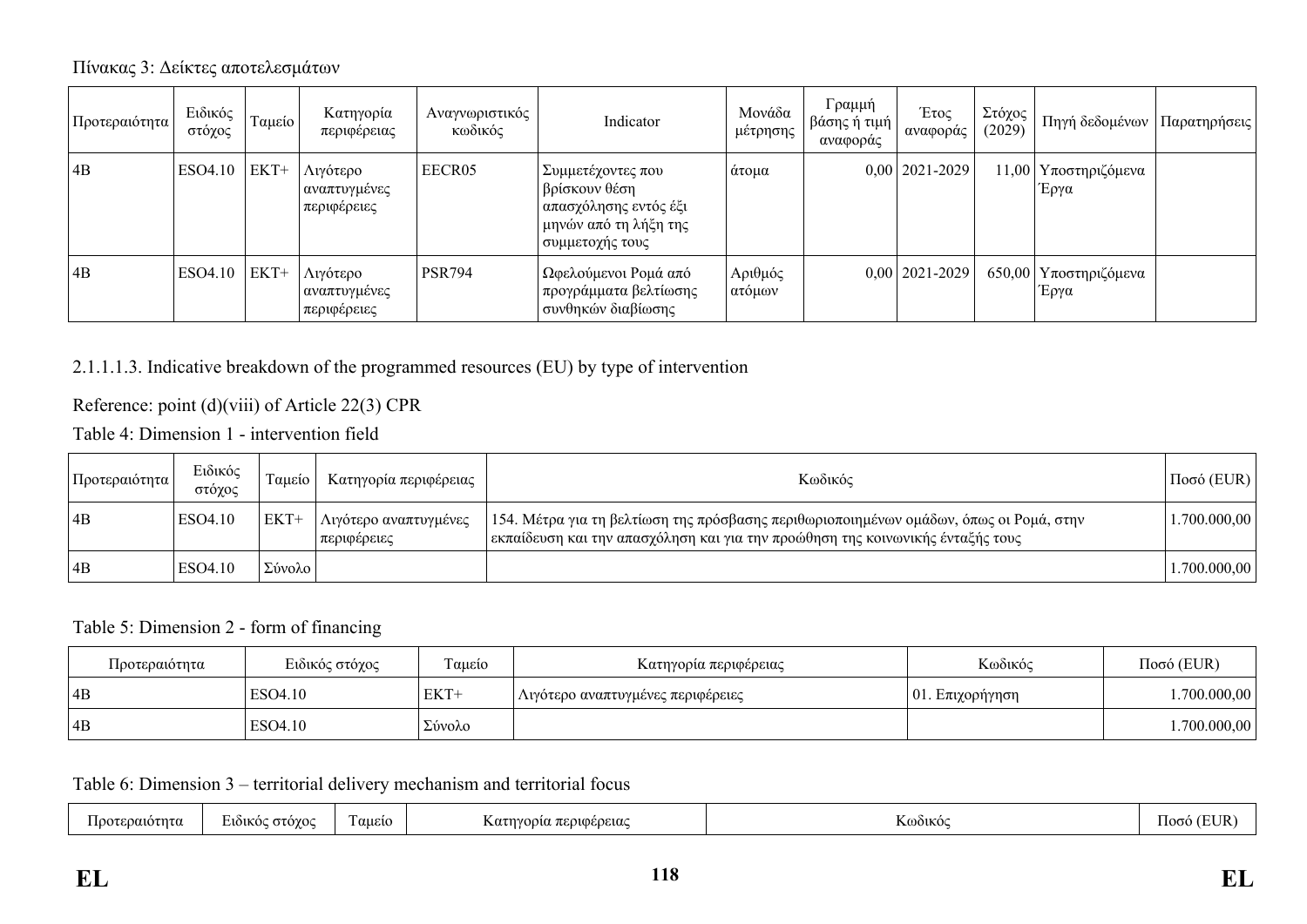| 4B | $\Gamma$ <sup><math>\Omega</math><math>\Omega</math></sup><br>10 | <b>EKT</b> | ο αναπτυγμένες περιφέρειες | $\sim$<br><b>5EYYIOEIC</b><br>Καμια εδασικη<br>στογευση<br><b>THOOGY</b><br><b>MARCA</b><br>-- | - 00   |
|----|------------------------------------------------------------------|------------|----------------------------|------------------------------------------------------------------------------------------------|--------|
| 4B | 10                                                               | Σύνολο     |                            |                                                                                                | 000.00 |

#### Table 7: Dimension 6 – ESF+ secondary themes

| Προτεραιότητα | Ειδικός στόχος | Ταμείο | Κατηγορία περιφέρειας             | Κωδικός                            | $Ποσό$ (EUR) |
|---------------|----------------|--------|-----------------------------------|------------------------------------|--------------|
| 4B            | ESO4.10        | EKT+   | Λιγότερο αναπτυγμένες περιφέρειες | $\sim$   05. Απαγόρευση διακρίσεων | .700.000,00  |
| 4B            | ESO4.10        | Σύνολο |                                   |                                    | 1.700.000,00 |

# Table 8: Dimension 7 – ESF+\*, ERDF, Cohesion Fund and JTF gender equality dimension

| Προτεραιότητα | Ειδικός στόχος | $\sim$<br>Γαμείο | Κατηγορία περιφέρειας             | Κωδικός                                 | Ποσό (EUR)   |
|---------------|----------------|------------------|-----------------------------------|-----------------------------------------|--------------|
| ! 4B          | ESO4.10        | EKT+             | Λιγότερο αναπτυγμένες περιφέρειες | 02. Συνεκτίμηση της διάστασης του φύλου | .700.000,00  |
| 4B            | ESO4.10        | Σύνολο           |                                   |                                         | 1.700.000,00 |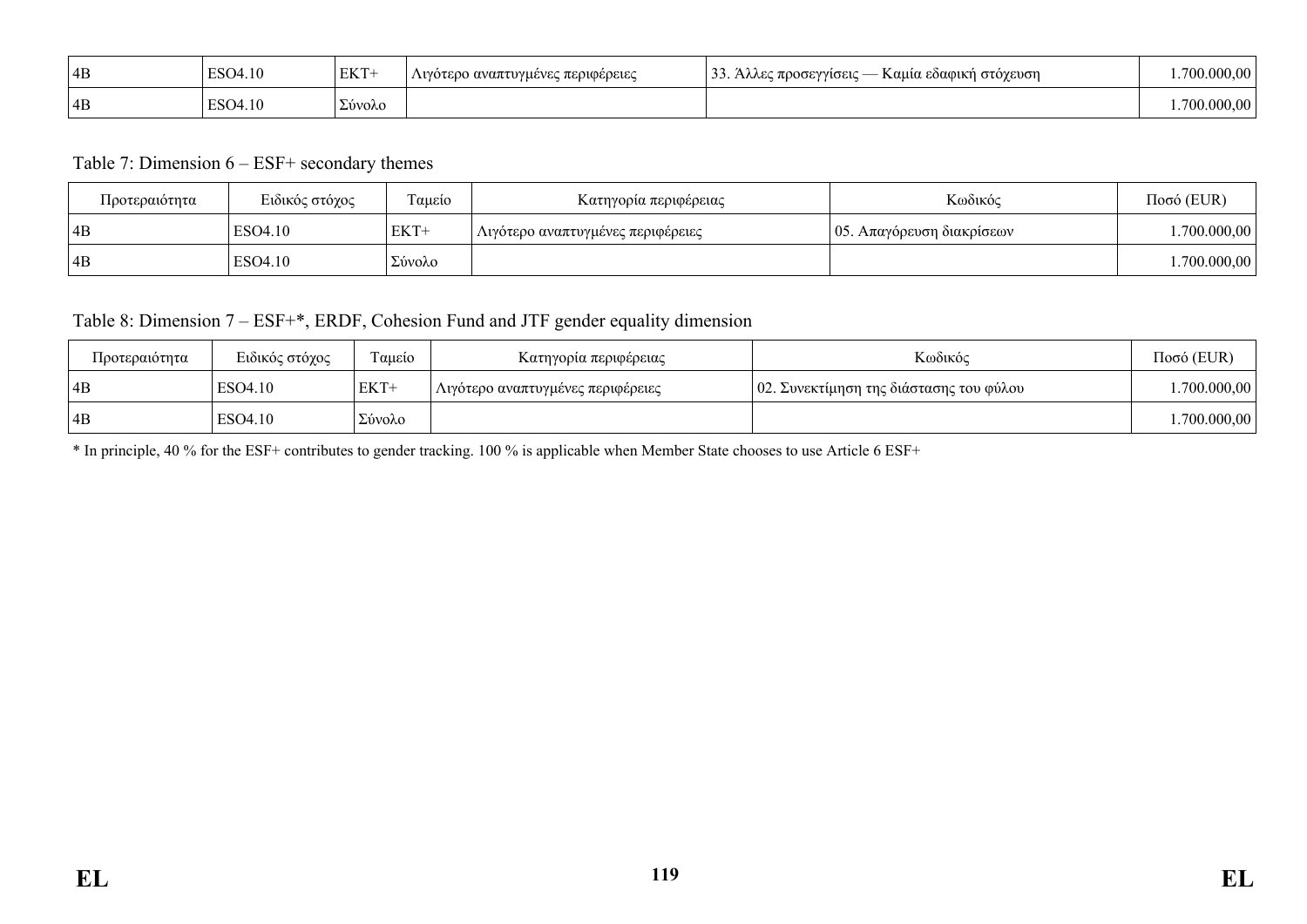2.1.1.1. Specific objective: ESO4.11. Enhancing the equal and timely access to quality, sustainable and affordable services, including services that promote the access to housing and person-centred care including healthcare ; modernising social protection systems, including promoting access to social protection, with a particular focus on children and disadvantaged groups; improving accessibility including for persons with disabilities, effectiveness and resilience of healthcare systems and long-term care services (EKT+)

## 2.1.1.1.1. Interventions of the Funds

Reference: points  $(d)(i)$ ,  $(iii)$ ,  $(iv)$ ,  $(v)$ ,  $(vi)$  and  $(vii)$  of Article 22(3) CPR

The related types of actions – point (d)(i) of Article 22(3) CPR and Article 6 ESF+ Regulation:

Ο Ειδικός Στόχος (ια) θα υποστηριχθεί από τους κάτωθι ενδεικτικά τύπους δράσεων:

# **Τύπος Δράσης 4Β.ια.1: Πρόσβαση σε υπηρεσίες υγείας**

Στο πλαίσιο του συγκεκριμένου τύπου δράσης επιδιώκεται η διασφάλιση της ισότιμης πρόσβασης σε υπηρεσίες υγειονομικής περίθαλψης (με έμφαση σε ΕΚΟ), σύμφωνα και με την Εθνική Στρατηγική του τομέα της υγείας και το Εθνικό Σχέδιο Δράσης Δημόσιας Υγείας 2021-2025.

Ενδεικτικές παρεμβάσεις στην παραπάνω κατεύθυνση, αποτελούν:

- · Ενίσχυση Υπηρεσιών Πρωτοβάθμιας Φροντίδας Υγείας (ΤΟΜΥ, Κέντρα Υγείας).
- Ενίσχυση Υπηρεσιών Ψυχικής Υγείας.

· Ανάπτυξη υπηρεσιών για την αντιμετώπιση της εξάρτησης (ΑΛΚΟΟΛ, ΝΑΡΚΩΤΙΚΕΣ ΟΥΣΙΕΣ ΚΛΠ.) – Μονάδες Προστασίας εξαρτημένων & γονεϊκής στήριξης.

Κατά προτεραιότητα συνεχίζεται η λειτουργία των δομών της π.π. 2014-2020 (ΤΟΠΥ, ΜΨΥ, Εξαρτήσεις κλπ)

# **Τύπος Δράσης 4Β.ια.2: Κέντρα Κοινότητας και Δομές Παροχής Αγαθών**

Στο πλαίσιο του συγκεκριμένου τύπου δράσης επιδιώκεται η διασφάλιση της ισότιμης πρόσβασης σε ποιοτικές υπηρεσίες, των ευπαθών ομάδων του πληθυσμού της Περιφέρειας (όπως Ρομά, Μετανάστες, Υπήκοοι Τρίτων Χωρών κλπ.), με απώτερο στόχο την κοινωνικοοικονομική ένταξή τους. Ο εν λόγω τύπος δράσης συμβάλλει στην Εθνική Στρατηγική Κοινωνικής Ένταξης & Μείωσης της Φτώχειας, στην Στρατηγική Κοινωνικής Ένταξης των Ρομά, καθώς και στην Στρατηγική Ένταξης Προσφύγων/ Μεταναστών.

Ενδεικτικές παρεμβάσεις στην παραπάνω κατεύθυνση, αποτελούν:

· Κέντρα Κοινότητας με: παραρτήματα Ρομά, Κινητές Μονάδες, Προώθηση Διαπολιτισμικής Διαμεσολάβησης.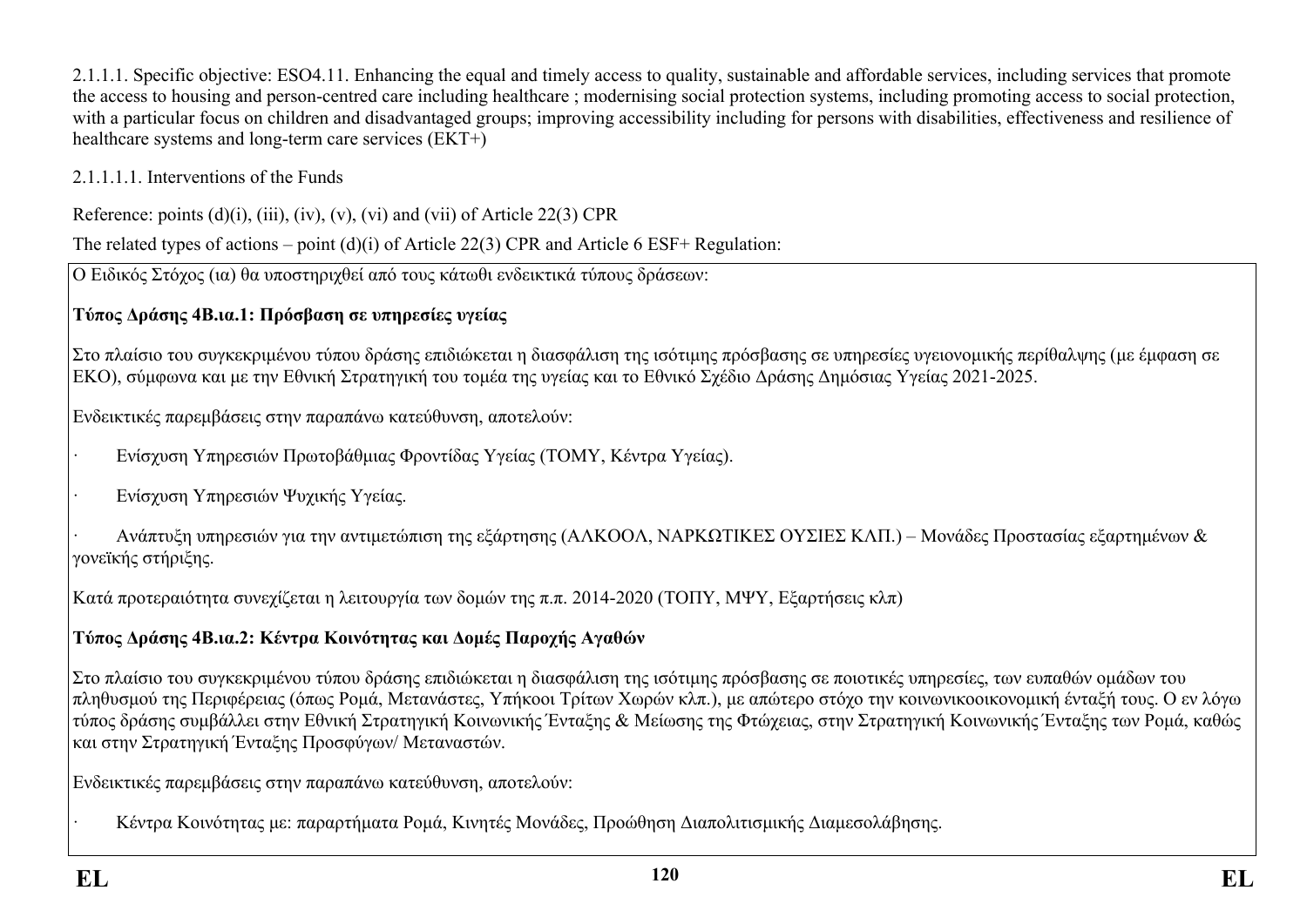### · Δομές Παροχής αγαθών.

Κατά προτεραιότητα συνεχίζεται η λειτουργία των δομών της π.π. 2014-2020 (Κέντρα Κοινότητας, Δομές παροχής βασικών αγαθών).

## **Τύπος Δράσης 4Β.ια.3: Παροχή Υπηρεσιών Φροντίδας**

Στο πλαίσιο του συγκεκριμένου τύπου δράσης προωθείται η αποϊδρυματοποίηση για ευπαθείς ομάδες όπως τα Άτομα με Αναπηρία, ηλικιωμένοι κλπ.. Επίσης επιδίωκεται η στήριξη της ενεργού γήρανσης για τα άτομα της τρίτης ηλικίας. Οι δράσεις που θα υλοποιηθούν εξυπηρετούν τους στόχους της Εθνικής Στρατηγικής Κοινωνικής Ένταξης, της Εθνικής Στρατηγικής για την Αποϊδρυματοποίηση, καθώς και το Εθνικό Σχέδιο Δράσης για τα Άτομα με Αναπηρία.

Ενδεικτικές παρεμβάσεις στην παραπάνω κατεύθυνση, αποτελούν:

- · Στέγες Υποστηριζόμενης Διαβίωσης (ΣΥΔ) για ΑμεΑ.
- · Κέντρα Διημέρευσης και Ημερήσιας Φροντίδας ΑμεΑ (ΚΔΗΦ).
- · Κέντρα Ημερήσιας Φροντίδας Ηλικιωμένων (ΚΗΦΗ).

Κατά προτεραιότητα συνεχίζεται η λειτουργία των δομών της π.π. 2014-2020 (ΣΥΔ, ΚΔΗΦ, ΚΗΦΗ)

## **Τύπος Δράσης 4Β.ια.4: Καταπολέμηση της βίας κατά των γυναικών**

Στο πλαίσιο του συγκεκριμένου τύπου δράσης επιδιώκεται η στήριξη θυμάτων βίας. Οι παρεμβάσεις που θα υλοποιηθούν εξυπηρετούν και την Στρατηγική για την Ισότητα των Φύλων.

Ενδεικτικές παρεμβάσεις στην παραπάνω κατεύθυνση, αποτελούν:

· Λειτουργία δικτύου δομών υποστήριξης γυναικών θυμάτων βίας (συμβουλευτικά κέντρα, ξενώνες, κλπ).

Κατά προτεραιότητα συνεχίζεται η λειτουργία των δομών της π.π. 2014-2020 (Συμβουλευτικά Κέντρα Κοινότητας, Ξενώνας)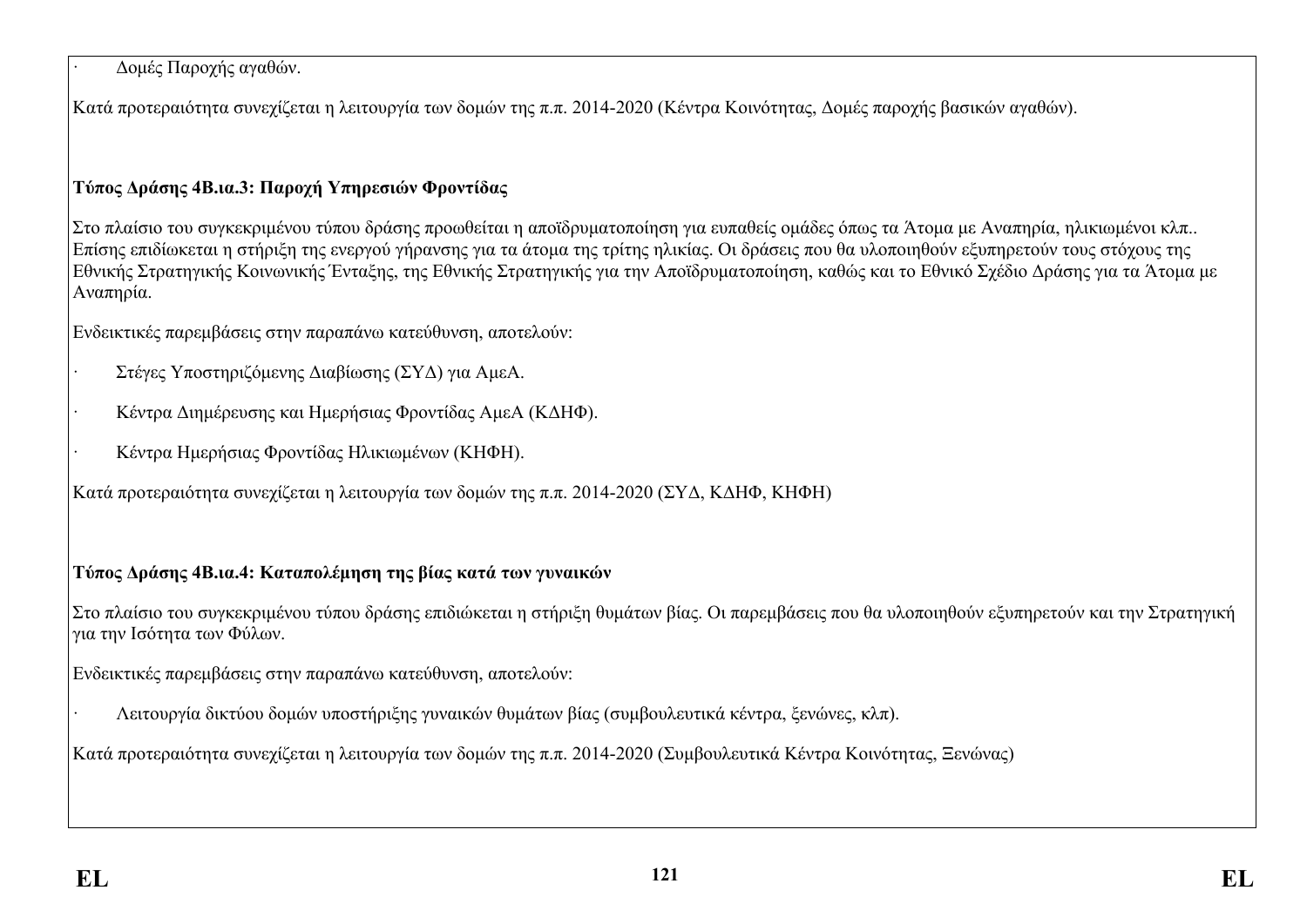## **Τύπος Δράσης 4Β.ια.6: Εκσυγχρονισμός συστημάτων κοινωνικής προστασίας**

Στο πλαίσιο του συγκεκριμένου τύπου δράσης, επιδιώκεται η προσπάθεια εκσυγχρονισμού των συστημάτων κοινωνικής προστασίας με έμφαση σε ευπαθείς ομάδες πληθυσμού (παιδιά). Η δομή Βραχείας Φιλοξενίας αποσκοπεί στην διαμονή νηπίων, παιδιών και εφήβων, μετά από εισαγγελική εντολή, έως ότου διερευνηθεί η κατάσταση του εκάστοτε ωφελούμενου για επιστροφή στο οικογενειακό περιβάλλον ή για αναδοχή. Θα παρέχει εξατομικευμένη φροντίδα και υποστήριξη στα παιδιά και στους εφήβους καθώς και κάλυψη βασικών αναγκών (διατροφή, ένδυση) και συμμετοχή σε πολιτισμικές / αθλητικές δραστηριότητες. Ενδείκνυται οι συγκεκριμένες δομές να αναπτυχθούν τουλάχιστον στις πόλεις στις οποίες υπάρχει Κέντρο Κοινωνικής Πρόνοιας

Ενδεικτικές παρεμβάσεις στην παραπάνω κατεύθυνση, αποτελούν:

· Ανάπτυξη ξενώνων άμεσης υποδοχής και βραχείας φιλοξενίας προς αναδοχή.

## **Τύπος Δράσης 4Β.ια.7: Περιφερειακό Παρατηρητήριο Κοινωνικής Ένταξης Περιφέρειας Ιονίων Νήσων**

Τα Περιφερειακά Παρατηρητήρια Κοινωνικής Ένταξης, αποτελούν τμήμα του συστήματος διακυβέρνησης του Εθνικού Μηχανισμού για την Κοινωνική Ένταξη.

Ενδεικτικές παρεμβάσεις στην παραπάνω κατεύθυνση, αποτελούν:

· η υποστήριξη της λειτουργίας Περιφερειακού Παρατηρητηρίου για την Κοινωνική Ένταξη στα Ιόνια Νησιά με σκοπό τη χαρτογράφηση των χωρικών διαστάσεων της φτώχειας, την ανάδειξη αναγκών σε τοπικό επίπεδο και ανά επιμέρους ευάλωτη ομάδα του πληθυσμού, την παρακολούθηση των παρεμβάσεων κοινωνικής ένταξης του υλοποιούνται στην Περιφέρεια

The main target groups - point (d)(iii) of Article 22(3) CPR:

- · Νέοι (ηλικιακά) άνεργοι.
- · Νέοι άνεργοι, απόφοιτοι τριτοβάθμιας εκπαίδευσης.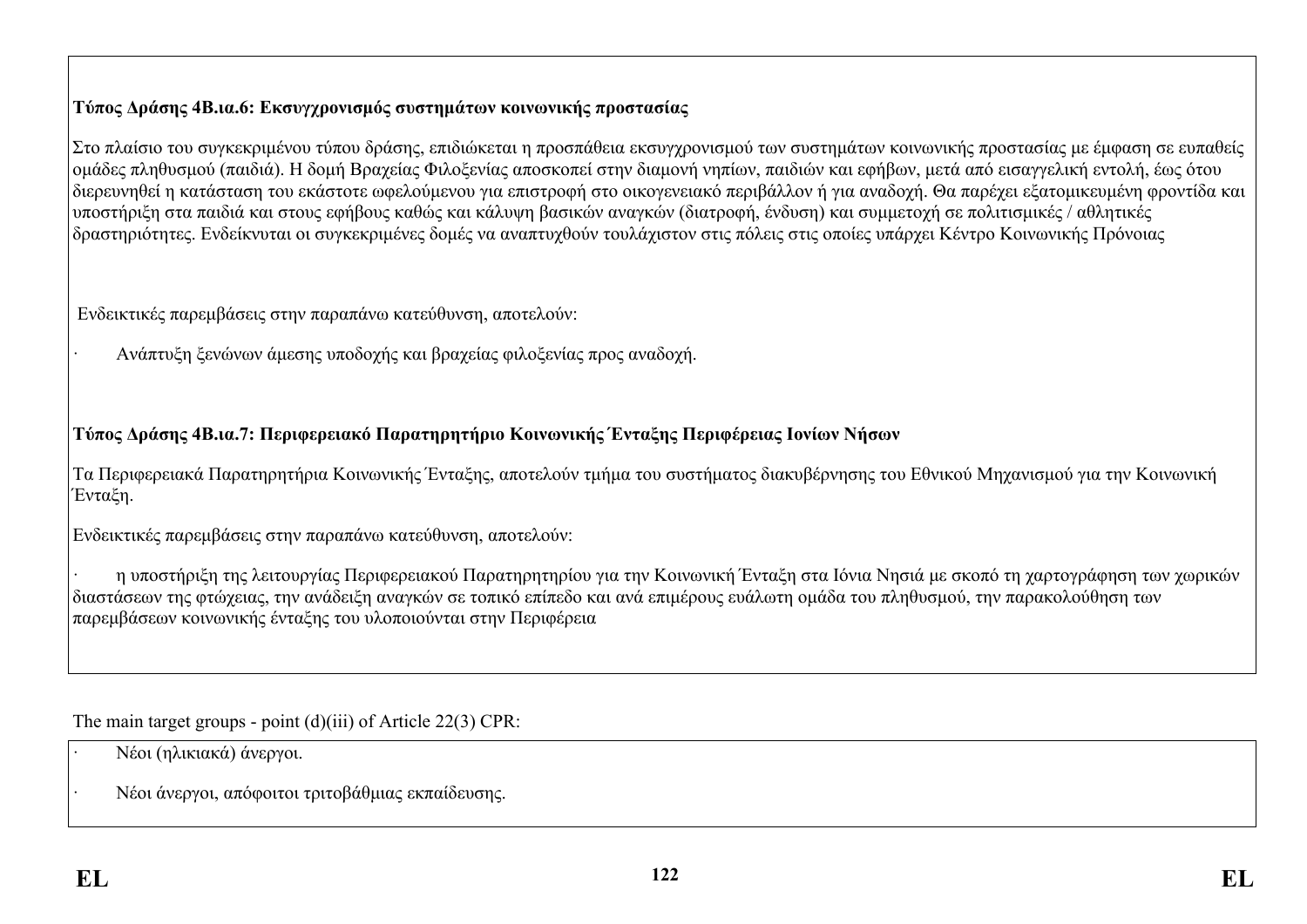· Άνεργοι, συμπεριλαμβανομένων των μακροχρόνια ανέργων.

· Άνεργοι με χαμηλά τυπικά προσόντα.

Actions safeguarding equality, inclusion and non-discrimination – point (d)(iv) of Article 22(3) CPR and Article 6 ESF+ Regulation

Indication of the specific territories targeted, including the planned use of territorial tools – point  $(d)(v)$  of Article 22(3) CPR

The interregional, cross-border and transnational actions – point (d)(vi) of Article 22(3) CPR

The planned use of financial instruments – point  $(d)(vi)$  of Article 22(3) CPR

2.1.1.1.2. Indicators

Reference: point (d)(ii) of Article 22(3) CPR and Article 8 ERDF and CF Regulation

Πίνακας 2: Δείκτες εκροών

| Προτεραιότητα | Ειδικός<br>στόχος | Ταμείο | Κατηγορία περιφέρειας                | Αναγνωριστικός<br>κωδικός | Indicator                                   | Μονάδα<br>μέτρησης | Ορόσημο<br>(2024) | Στόχος<br>(2029) |
|---------------|-------------------|--------|--------------------------------------|---------------------------|---------------------------------------------|--------------------|-------------------|------------------|
| 4B            | ESO4.11           | $EKT+$ | Λιγότερο αναπτυγμένες<br>περιφέρειες | <b>PSO796</b>             | Αριθμός υποστηριζόμενων κοινωνικών<br>δομών | Αριθμός δομών      | 32,00             | 38,00            |
| $\vert$ 4B    | ESO4.11           | $EKT+$ | Λιγότερο αναπτυγμένες<br>περιφέρειες | <b>PSO801</b>             | Αριθμός υποστηριζόμενων δομών<br>' υγείας   | Αριθμός δομών      | 6,00              | 9,00             |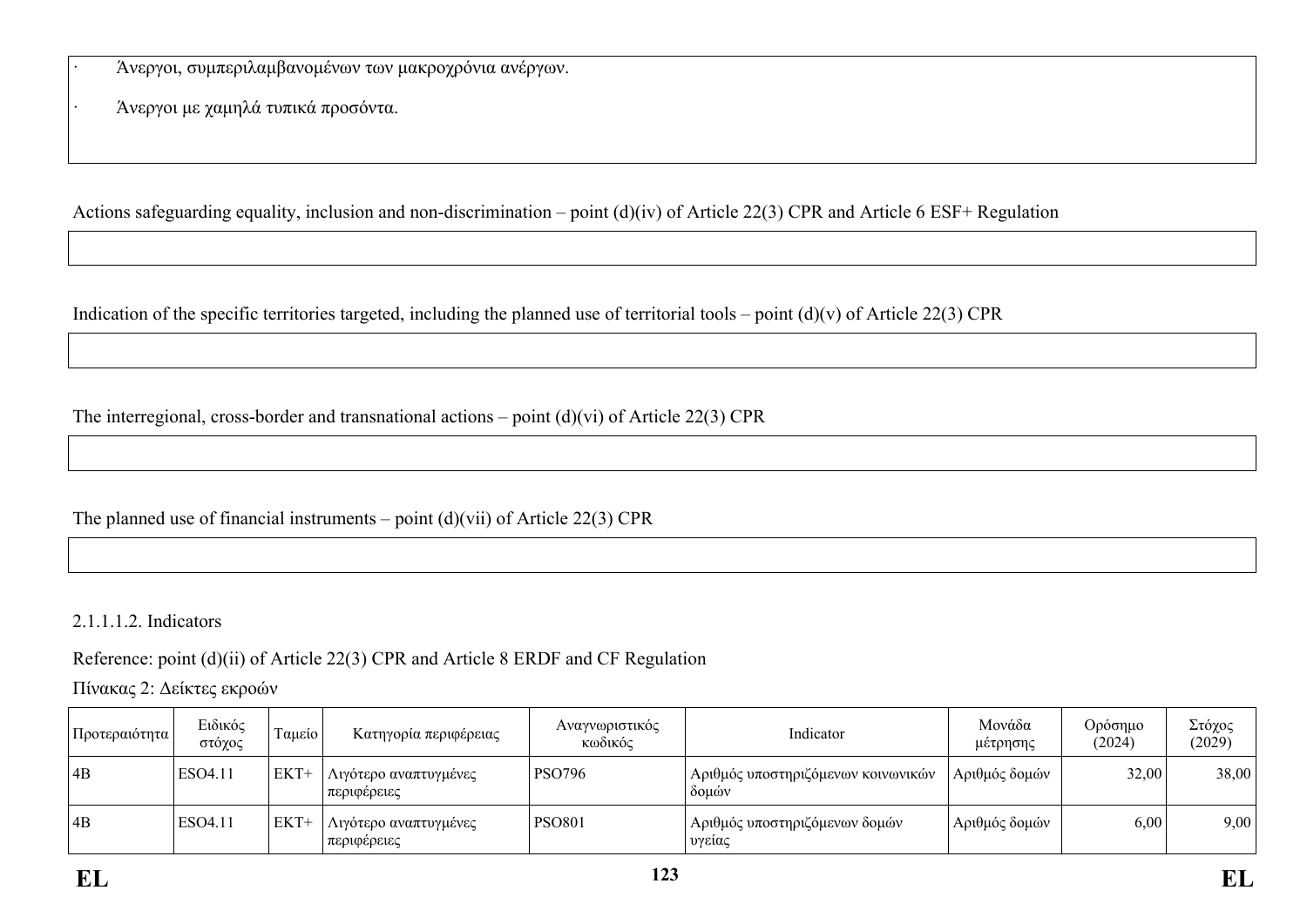### Reference: point (d)(ii) of Article 22(3) CPR

Πίνακας 3: Δείκτες αποτελεσμάτων

| Προτεραιότητα   | Ειδικός<br>στόχος | Ταμείο | Κατηγορία<br>περιφέρειας                | Αναγνωριστικός<br>κωδικός | Indicator                                                  | Μονάδα<br>μέτρησης | Γραμμή<br>βάσης ή τιμή<br>αναφοράς | Έτος<br>αναφοράς       | Στόχος<br>(2029) | Πηγή δεδομένων                     | Παρατηρήσεις |
|-----------------|-------------------|--------|-----------------------------------------|---------------------------|------------------------------------------------------------|--------------------|------------------------------------|------------------------|------------------|------------------------------------|--------------|
| 4B              | ESO4.11           | EKT+   | Λιγότερο<br>αναπτυγμένες<br>περιφέρειες | <b>PSR796</b>             | Αριθμός<br>_ωφελουμένων των<br>κοινωνικών δομών            | Αριθμός<br>ατόμων  |                                    | 12.558,00   2020-2029  |                  | 19.119,00   Υποστηριζόμενα<br>Έργα |              |
| $\overline{AB}$ | ESO4.11           | EKT+   | Λιγότερο<br>αναπτυγμένες<br>περιφέρειες | <b>PSR801</b>             | Αριθμός ατόμων που<br>επωφελούνται από<br>υπηρεσίες υγείας | Αριθμός<br>ατόμων  |                                    | $1.052,00$   2020-2029 |                  | 10.860,00   Υποστηριζόμενα<br>Έργα |              |

## 2.1.1.1.3. Indicative breakdown of the programmed resources (EU) by type of intervention

Reference: point (d)(viii) of Article 22(3) CPR

Table 4: Dimension 1 - intervention field

| Προτεραιότητα   | Ειδικός<br>στόχος | Ταμείο | Κατηγορία περιφέρειας                | Κωδικός                                                                                                                                                              | $Ποσό$ (EUR)  |
|-----------------|-------------------|--------|--------------------------------------|----------------------------------------------------------------------------------------------------------------------------------------------------------------------|---------------|
| $\overline{AB}$ | ESO4.11           | EKT+   | Λιγότερο αναπτυγμένες<br>περιφέρειες | 158. Μέτρα για την αναβάθμιση της ισότιμης και έγκαιρης πρόσβασης σε ποιοτικές, βιώσιμες και<br>προσιτές υπηρεσίες                                                   | 13.687.494,00 |
| $\overline{AB}$ | ESO4.11           | EKT+   | Λιγότερο αναπτυγμένες<br>περιφέρειες | 159. Μέτρα για την ενίσχυση της υλοποίησης υπηρεσιών φροντίδας σε επίπεδο οικογενειών και τοπικών<br>κοινοτήτων                                                      | 4.675.000,00  |
| $\overline{AB}$ | ESO4.11           | EKT+   | Λιγότερο αναπτυγμένες<br>περιφέρειες | 160. Μέτρα για τη βελτίωση της προσβασιμότητας, της αποτελεσματικότητας και της ανθεκτικότητας<br>των συστημάτων υγειονομικής περίθαλψης (εξαιρουμένων των υποδομών) | 5.525.000,00  |
| $\overline{AB}$ | ESO4.11           | EKT+   | Λιγότερο αναπτυγμένες<br>περιφέρειες | 162. Μέτρα για τον εκσυγχρονισμό των συστημάτων κοινωνικής προστασίας, συμπεριλαμβανομένης της<br>προώθησης της πρόσβασης στην κοινωνική προστασία                   | 850.000,00    |
| $\overline{AB}$ | ESO4.11           | Σύνολο |                                      |                                                                                                                                                                      | 24.737.494,00 |

Table 5: Dimension 2 - form of financing

| $\sim$<br>$\mathbf{r}$<br>aueio<br><b>GTOYO</b><br>τηνορια περιφερειας<br>DΩ101<br>K0001KO<br>$\sim$<br>ഥസ<br>$\alpha$<br>mu<br>, , , |  |
|---------------------------------------------------------------------------------------------------------------------------------------|--|
|---------------------------------------------------------------------------------------------------------------------------------------|--|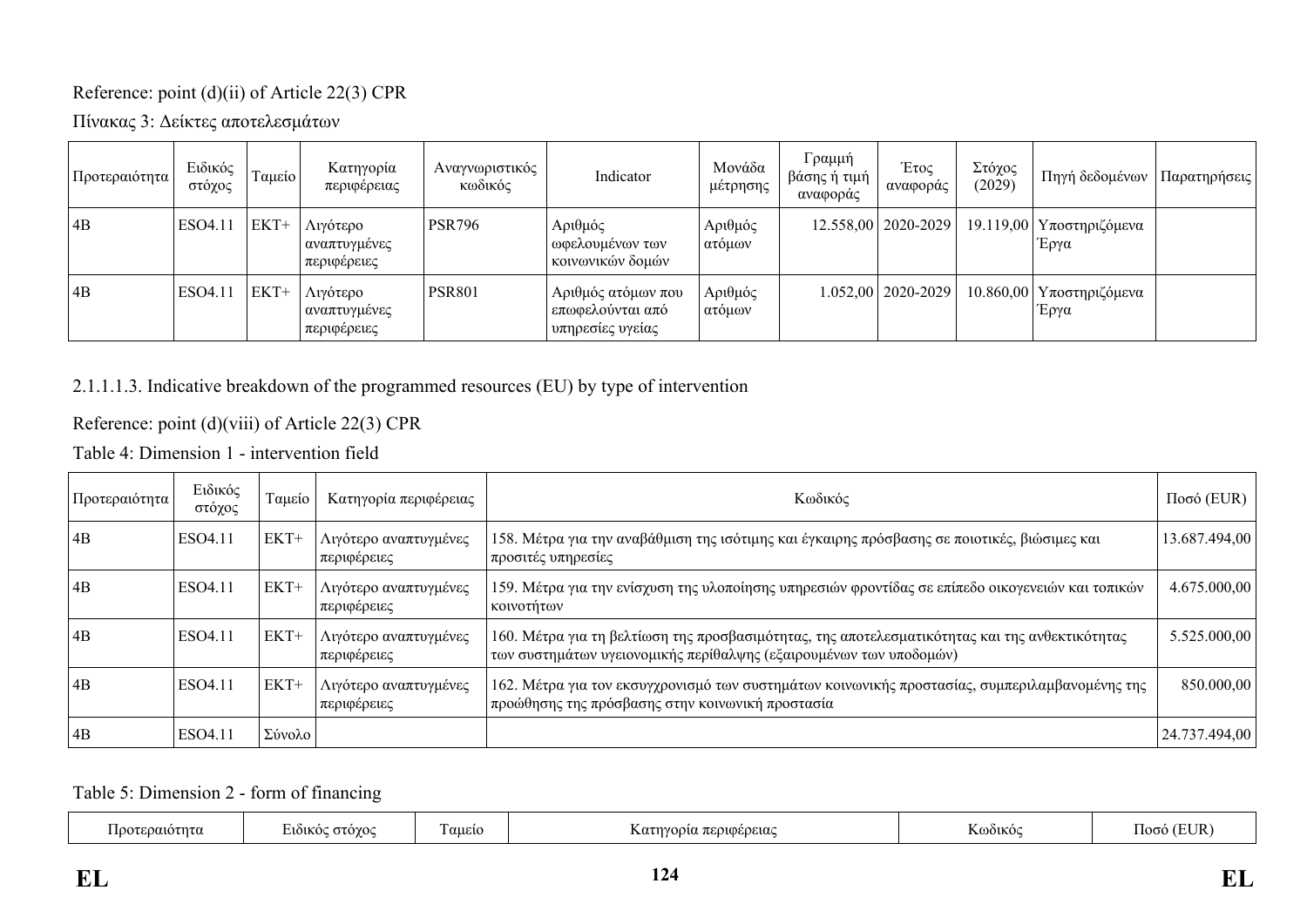| 4B | , 14 | TITCD<br>EK 1 | Λιγότερο αναπτυγμένες περιφέρειες | 101. L.<br>opnynoi.<br>. | 494.00          |
|----|------|---------------|-----------------------------------|--------------------------|-----------------|
| 4B | .11  | Σύνολο        |                                   |                          | 4.00<br>'I LJ / |

Table 6: Dimension 3 – territorial delivery mechanism and territorial focus

| Προτεραιότητα | Ειδικός στόχος | Ταμείο | Κατηγορία περιφέρειας             | Κωδικός                                         | Ποσό (EUR)    |
|---------------|----------------|--------|-----------------------------------|-------------------------------------------------|---------------|
| 4B            | ESO4.11        | EKT+   | Λιγότερο αναπτυγμένες περιφέρειες | 33. Άλλες προσεγγίσεις — Καμία εδαφική στόχευση | 24.737.494,00 |
| 4B            | ESO4.11        | Σύνολο |                                   |                                                 | 24.737.494,00 |

#### Table 7: Dimension 6 – ESF+ secondary themes

| Προτεραιότητα   | Ειδικός στόχος      | Ταμείο | Κατηγορία περιφέρειας             | Κωδικός                                                                | $Ποσό$ (EUR)  |
|-----------------|---------------------|--------|-----------------------------------|------------------------------------------------------------------------|---------------|
| 4B              | ESO <sub>4.11</sub> | EKT+   | Λιγότερο αναπτυγμένες περιφέρειες | $\vert$ 05. Απαγόρευση διακρίσεων                                      | 9.350.000,00  |
| 4B              | ESO <sub>4.11</sub> | EKT+   | Λιγότερο αναπτυγμένες περιφέρειες | 06. Αντιμετώπιση της παιδικής φτώχειας                                 | 850.000,00    |
| $\overline{AB}$ | ESO4.11             | $EKT+$ | Λιγότερο αναπτυγμένες περιφέρειες | 10. Αντιμετώπιση των προκλήσεων που εντοπίστηκαν στο Ευρωπαϊκό Εξάμηνο | 14.537.494,00 |
| 4B              | ESO4.11             | Σύνολο |                                   |                                                                        | 24.737.494,00 |

#### Table 8: Dimension 7 – ESF+\*, ERDF, Cohesion Fund and JTF gender equality dimension

| Προτεραιότητα | Ειδικός στόχος | Ταμείο | Κατηγορία περιφέρειας             | Κωδικός                                   | $Ποσό$ (EUR)  |
|---------------|----------------|--------|-----------------------------------|-------------------------------------------|---------------|
| 4B            | ESO4.11        | $EKT+$ | Λιγότερο αναπτυγμένες περιφέρειες | 01. Στοχοθέτηση για την ισότητα των φύλων | 1.700.000,00  |
| 4B            | ESO4.11        | EKT+   | Λιγότερο αναπτυγμένες περιφέρειες | 02. Συνεκτίμηση της διάστασης του φύλου   | 23.037.494,00 |
| 4B            | ESO4.11        | Σύνολο |                                   |                                           | 24.737.494,00 |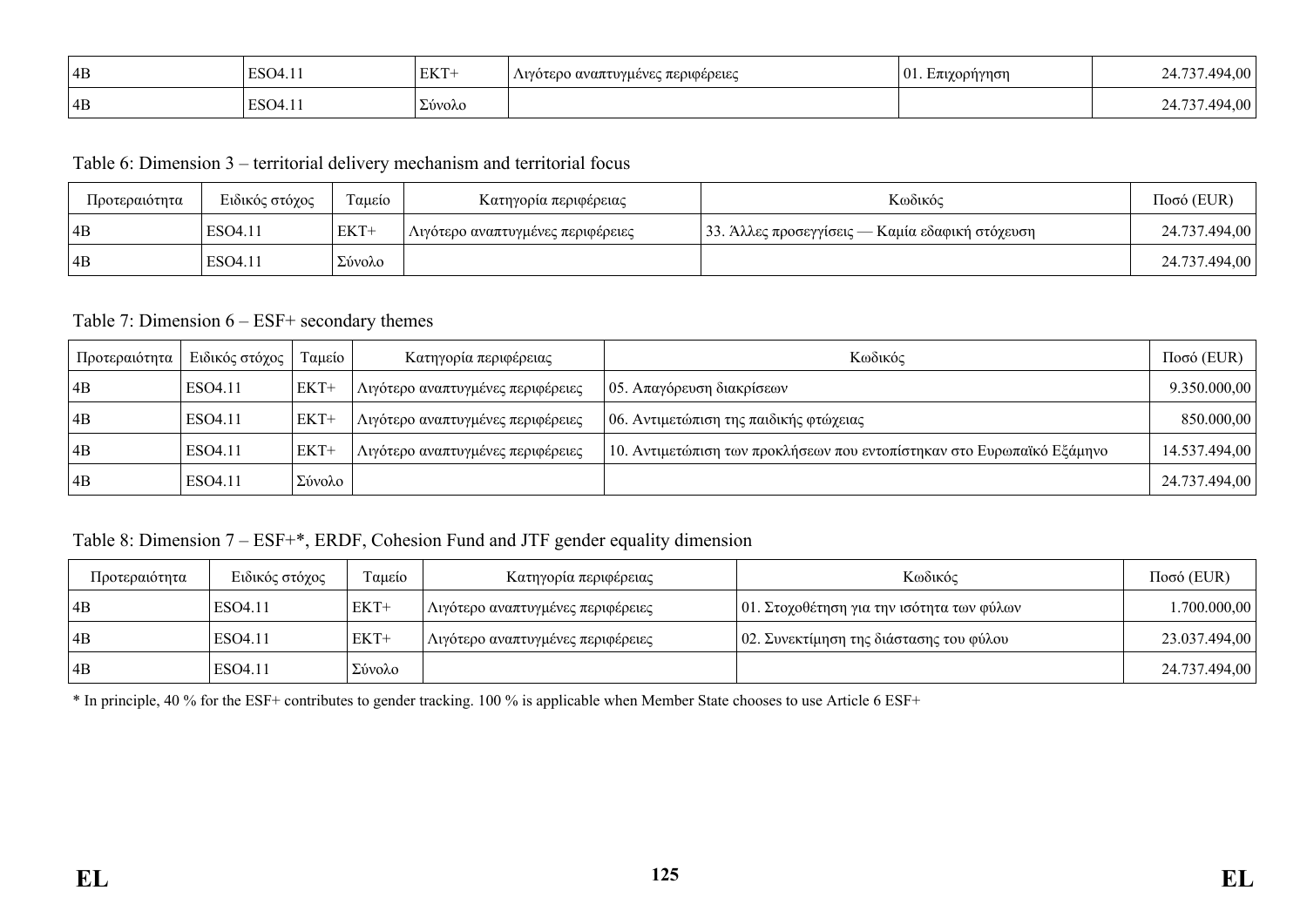2.1.1.1. Specific objective: ESO4.6. Promoting equal access to and completion of quality and inclusive education and training, in particular for disadvantaged groups, from early childhood education and care through general and vocational education and training, to tertiary level, as well as adult education and learning, including facilitating learning mobility for all and accessibility for persons with disabilities (ΕΚΤ+)

2.1.1.1.1. Interventions of the Funds

Reference: points  $(d)(i)$ ,  $(iii)$ ,  $(iv)$ ,  $(v)$ ,  $(vi)$  and  $(vii)$  of Article 22(3) CPR

The related types of actions – point (d)(i) of Article 22(3) CPR and Article 6 ESF+ Regulation:

Ο Ειδικός Στόχος (στ) θα υποστηριχθεί από τους κάτωθι ενδεικτικά τύπους δράσεων:

# **Τύπος Δράσης 4Β.στ.1: Πρόσβαση στην εκπαίδευση για ΑμεΑ**

Μέσω του συγκεκριμένου τύπου δράσης στηρίζονται τα δικαιώματα των παιδιών ΑμεΑ σε ότι αφορά την συμμετοχή τους στην εκπαίδευση. Ο εν λόγω τύπος δράσης συμβάλλει στον Ευρωπαϊκό Πυλώνα Κοινωνικών Δικαιωμάτων και την Αρχή 1 «Εκπαίδευση, κατάρτιση και διά βίου μάθηση», με τη δημιουργία και ανάπτυξη ενός συστήματος Συμπεριληπτικής Εκπαίδευσης (inclusive education). Επίσης, συμβάλλει στην «Ευρωπαϊκή Εγγύηση για τα Παιδιά» (Child Guarantee) και στο Εθνικό Σχέδιο Δράσης για τα δικαιώματα του Παιδιού, ενώ λαμβάνονται υπόψη και οι ευρωπαϊκές Kατευθυντήριες Γραμμές για την Aποϊδρυματοποίηση.

Ενδεικτικές παρεμβάσεις στην παραπάνω κατεύθυνση, αποτελούν:

· Πρόγραμμα Ανάπτυξης και Ενδυνάμωσης Διεπιστημονικών Συμβουλευτικών και Υποστηρικτικών Δομών και Μαθησιακής Υποστήριξης / Συνεκπαίδευσης Μαθητών/τριών με Αναπηρία ή/και Ειδικές Εκπαιδευτικές Ανάγκες για την ισότιμη πρόσβαση και συμπερίληψη στην εκπαίδευση.

Ειδικότερα η δράση στοχεύει:

Α) στη στήριξη και ενίσχυση του θεσμού της συνεκπαίδευσης και της υποστήριξης για τη συμπερίληψη μαθητών/τριών με αναπηρία ή/και ειδικές **εκπαιδευτικές ανάγκες, στα σχολεία γενικής αγωγής της Προσχολικής, Πρωτοβάθμιας και Δευτεροβάθμιας Εκπαίδευσης** και

|Β) στην ψυγοκοινωνική ενδυνάμωση και την ενίσγυση της εκπαίδευσης των μαθητών με αναπηρία ή/και ειδικές εκπαιδευτικές ανάγκες, μέσω:

Ι) Της ενίσχυσης των σχολικών μονάδων με εκπαιδευτικούς οι οποίοι συλλειτουργούν και συνεργάζονται με τον εκπαιδευτικό της τάξης και υποστηρίζουν τους μαθητές/τριες με αναπηρία ή και με ειδικές εκπαιδευτικές ανάγκες έτσι **ώστε να μπορούν να ανταποκριθούν** με εύλογες προσαρμογές **στις απαιτήσεις του προγράμματος σπουδών τους.** Επίσης, της υποστήριξης των σχολικών μονάδων με το αναγκαίο Ειδικό Βοηθητικό Προσωπικό (ΕΒΠ) για τους μαθητές/τριες που **αδυνατούν να αυτοεξυπηρετηθούν** και το αναγκαίο Ειδικό Εκπαιδευτικό Προσωπικό (ΕΕΠ) για όσους μαθητές/τριες **χρήζουν νοσηλευτικής φροντίδας**.

ΙΙ) α) της ενίσχυσης των **Κέντρων Διεπιστημονικής Αξιολόγησης, Συμβουλευτικής και Υποστήριξης (ΚΕ.Δ.Α.Σ.Υ.,** πρώην ΚΕ.ΣΥ.) με εκπαιδευτικούς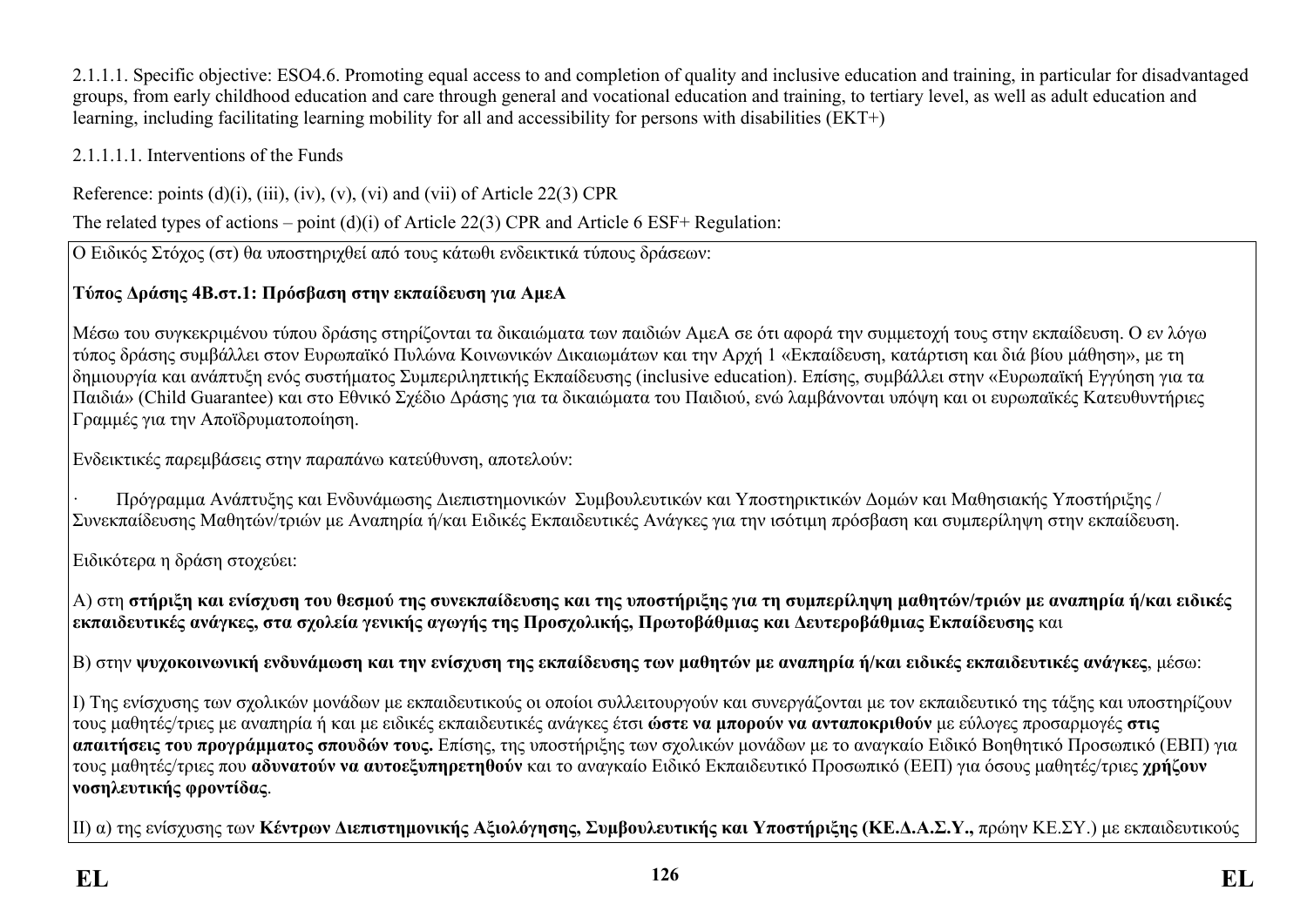και ειδικό εκπαιδευτικό προσωπικό για την **αξιολόγηση ειδικών εκπαιδευτικών αναγκών** μαθητών/τριών με στόχο την συμπερίληψη και ένταξη των μαθητών/τριών με αναπηρία ή και με ειδικές εκπαιδευτικές στο σχολικό περιβάλλον και τη **διασφάλιση της ισότιμης πρόσβασης στην εκπαίδευση** και την προάσπιση της αρμονικής ψυχοκοινωνικής τους ανάπτυξης και προόδου.

β) της υποστήριξης ανάπτυξης **Σχολικών Δικτύων Εκπαίδευσης και Υποστήριξης (ΣΔΕΥ)** και της λειτουργίας των **Επιτροπών Διαγνωστικής Υποστήριξης (ΕΔΥ)** με την υποστήριξη ειδικού εκπαιδευτικού προσωπικού για τη διαγνωστική εκπαιδευτική αξιολόγηση και υποστήριξη των **εκπαιδευτικών αναγκών των μαθητών/τριών,** καθώς και, την παραπομπή τους στα ΚΕΔΑΣΥ για γνωμάτευση όταν, παρά την υποστήριξη στο σχολείο τους, συνεχίζουν να έχουν δυσκολίες μάθησης ή συμπεριφοράς ή ένταξης στο σχολικό περιβάλλον.

**Αποτέλεσμα της δράσης** είναι η συμπερίληψη και η ένταξη των μαθητών/τριών με αναπηρία ή με ειδικές εκπαιδευτικές ανάγκες στη σχολική τάξη του γενικού σχολείου και η **εξασφάλιση της ισότιμης συμμετοχής αυτών στο εκπαιδευτικό και κοινωνικό γίγνεσθαι,** σύμφωνα με τη Διεθνή Σύμβαση των Ανθρωπίνων Δικαιωμάτων των ΑμεΑ.

# **Τύπος Δράσης 4Β.στ.2: Στήριξη της προσχολικής εκπαίδευσης και φροντίδας**

Μέσω του συγκεκριμένου τύπου δράσης θα υποστηριχθεί η προσχολική εκπαίδευση και φροντίδα (με έμφαση σε ευπαθείς ομάδες). Ο τύπος δράσης συμβάλλει συμβάλλει στην «Ευρωπαϊκή Εγγύηση για τα Παιδιά» και στο Εθνικό Σχέδιο Δράσης για τα δικαιώματα του Παιδιού.

Ενδεικτικές παρεμβάσεις αποτελούν:

· Προώθηση και υποστήριξη παιδιών για την ένταξή τους στην προσχολική εκπαίδευση για παιδιά σε ανάγκη και ιδιάιτερα ευάλωτα παιδιά (Νέα Εναρμόνιση μετά την περίοδο 2021-2022)

The main target groups - point (d)(iii) of Article 22(3) CPR:

Παιδιά με αναπηρίες/μαθησιακές δυσκολίες.

*Παιδιά σε ανάγκη και ιδιαίτερα ευάλωτα παιδιά.*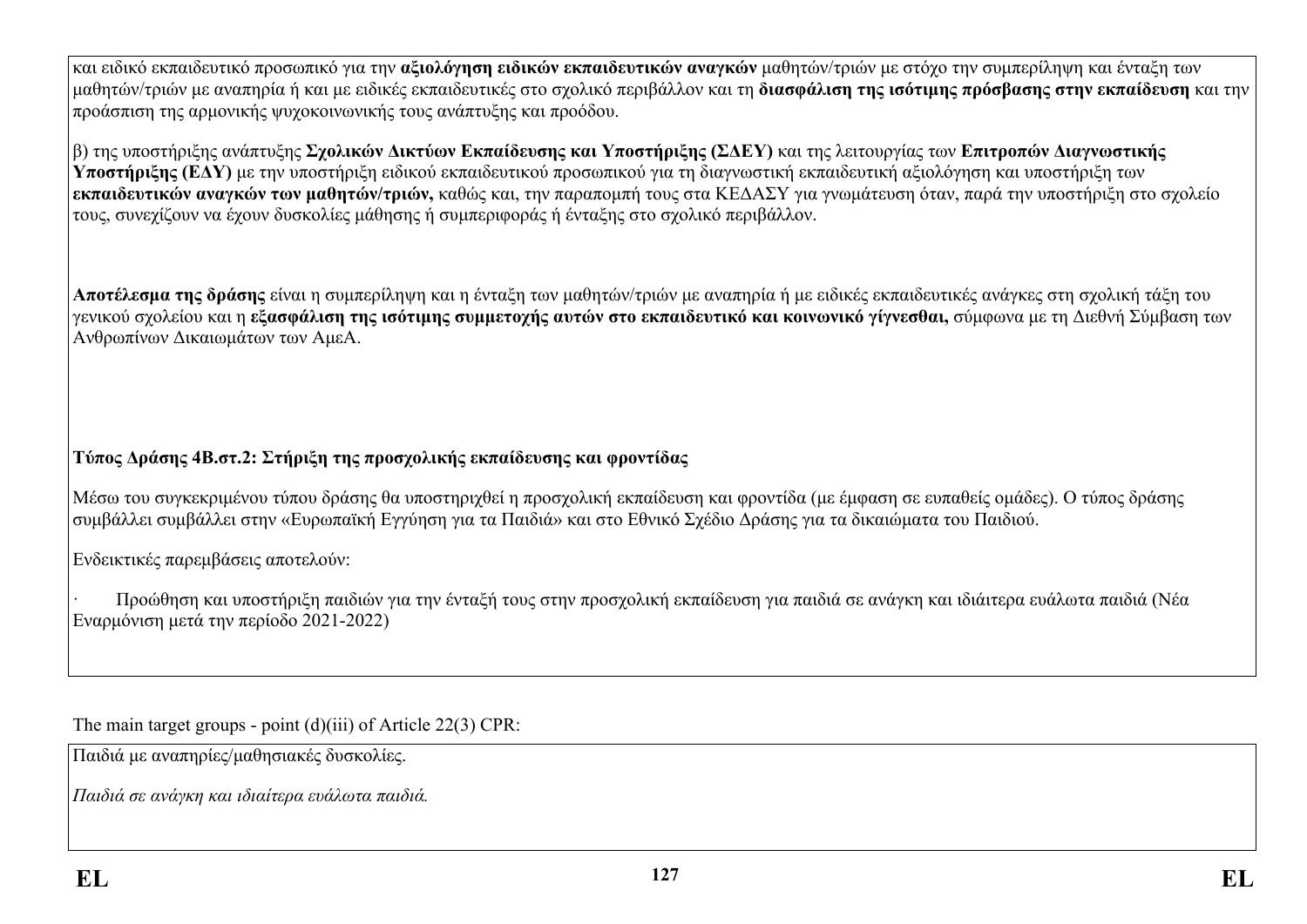Actions safeguarding equality, inclusion and non-discrimination – point (d)(iv) of Article 22(3) CPR and Article 6 ESF+ Regulation

Οι δράσεις που προβλέπονται στον Ειδικό Στόχο έχουν θετική συμβολή στην προώθηση των αρχών της ισότητας, της ένταξης και της μη διάκρισης, σύμφωνα και με τον Ευρωπαϊκό Πυλώνα Κοινωνικών Δικαιωμάτων.

Οι διαδικασίες, η μεθοδολογία και τα κριτήρια επιλογής των δράσεων θα είναι συνεπής με τις κατευθυντήριες αρχές που προβλέπονται στους Κανονισμούς για τη διαφύλαξη της ισότητας, της ένταξης, της απαγόρευσης των διακρίσεων και της προσβασιμότητας στα ΑμεΑ (άρθρο 9, παρ.3 και άρθρο 73 παρ.1 του ΚΚΔ).

Κατά την επιλογή και υλοποίηση των πράξεων θα λαμβάνεται υπόψη ο Χάρτης Θεμελιωδών Δικαιωμάτων, καθώς και η Σύμβαση των Ηνωμένων Εθνών για τα Άτομα με Αναπηρία.

Indication of the specific territories targeted, including the planned use of territorial tools – point  $(d)(v)$  of Article 22(3) CPR

Δεν έχει εφαρμογή

The interregional, cross-border and transnational actions – point (d)(vi) of Article 22(3) CPR

The planned use of financial instruments – point  $(d)(\n{\rm vii})$  of Article 22(3) CPR

2.1.1.1.2. Indicators

Reference: point (d)(ii) of Article 22(3) CPR and Article 8 ERDF and CF Regulation

Πίνακας 2: Δείκτες εκροών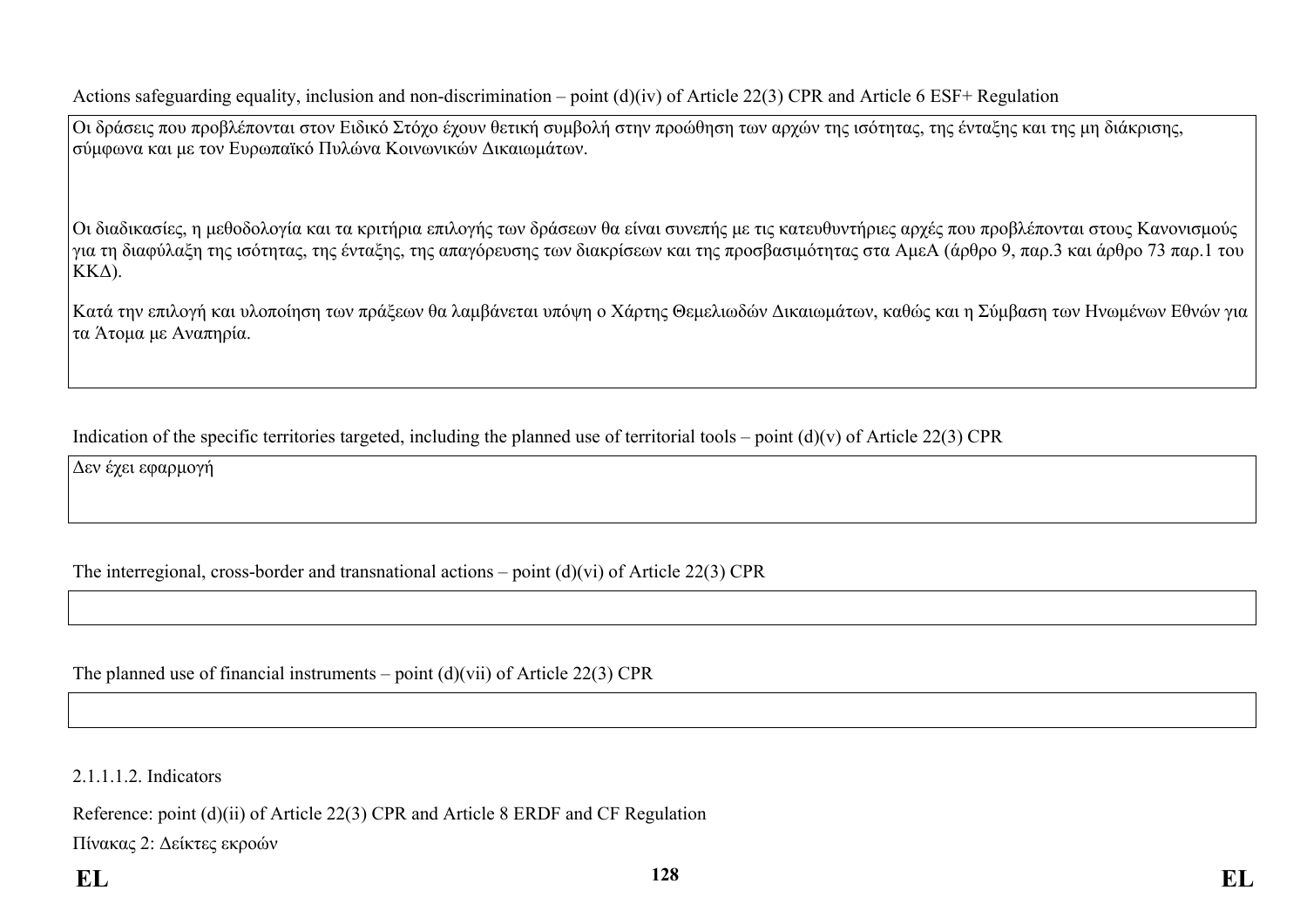| Προτεραιότητα | Ειδικός<br>στόγος | Γαμείο | Κατηγορία περιφέρειας                  | Αναγνωριστικός<br>κωδικός | Indicator                                                                                   | Μονάδα<br>μέτρησης | Ορόσημο<br>(2024) | Στόχος<br>(2029) |
|---------------|-------------------|--------|----------------------------------------|---------------------------|---------------------------------------------------------------------------------------------|--------------------|-------------------|------------------|
| 4B            | ESO4.6            | $EKT+$ | Λιγότερο αναπτυγμένες<br>περιφέρειες   | PSO792                    | Αριθμός ληπτών voucher για την ένταξη των παιδιών<br>  στην προσχολική εκπαίδευση           | Αριθμός<br>ατόμων  | 1.045.00          | 2.613,00         |
| 4B            | ESO4.6            | $EKT+$ | Λιγότερο αναπτυγμένες<br>  περιφέρειες | <b>PSO798</b>             | ' Αριθμός δομών για την ένταξη παιδιών με αναπηρία ή<br>/ και ειδικές εκπαιδευτικές ανάγκες | Αριθμός<br>δομών   | 579,00            | 1.157,00         |

## Reference: point (d)(ii) of Article 22(3) CPR

Πίνακας 3: Δείκτες αποτελεσμάτων

| Προτεραιότητα | Ειδικός<br>στόχος | Γαμείο | Κατηγορία<br>περιφέρειας                | Αναγνωριστικός<br>κωδικός | Indicator                                                                              | Μονάδα<br>μέτρησης | Γραμμή<br>βάσης ή τιμή<br>αναφοράς | Έτος<br>αναφοράς   | Στόχος<br>(2029) | Πηγή δεδομένων                    | Παρατηρήσεις |
|---------------|-------------------|--------|-----------------------------------------|---------------------------|----------------------------------------------------------------------------------------|--------------------|------------------------------------|--------------------|------------------|-----------------------------------|--------------|
| $\vert$ 4B    | ESO4.6            | EKT+   | Λιγότερο<br>αναπτυγμένες<br>περιφέρειες | <b>PSR792</b>             | Αριθμός παιδιών που<br>ωφελούνται από την<br>ένταξη στην προσχολική<br>εκπαίδευση      | Αριθμός<br>ατόμων  |                                    | $0,00$   2021-2029 |                  | 3.659,00   Υποστηριζόμενα<br>Έργα |              |
| AB            | ESO4.6            | EKT+   | Λιγότερο<br>αναπτυγμένες<br>περιφέρειες | <b>PSR798</b>             | Αριθμός ωφελουμένων<br>παιδιών με αναπηρία ή /<br>και ειδικές εκπαιδευτικές<br>ανάγκες | Αριθμός<br>ατόμων  |                                    | $0,00$   2021-2029 |                  | 4.017,00   Υποστηριζόμενα<br>Έργα |              |

## 2.1.1.1.3. Indicative breakdown of the programmed resources (EU) by type of intervention

## Reference: point (d)(viii) of Article 22(3) CPR

Table 4: Dimension 1 - intervention field

| <sub>ι</sub> Προτεραιότητα | Ειδικός<br>στόχος  | Ταμείο | Κατηγορία περιφέρειας                | Κωδικός                                                                                     | $Ποσό$ (EUR)  |
|----------------------------|--------------------|--------|--------------------------------------|---------------------------------------------------------------------------------------------|---------------|
| 4B                         | ESO <sub>4.6</sub> | EKT+   | Λιγότερο αναπτυγμένες<br>περιφέρειες | 148. Στήριξη της προσχολικής εκπαίδευσης και φροντίδας (εξαιρουμένων των υποδομών)          | 9.996.000,00  |
| 4B                         | ESO <sub>4.6</sub> | $EKT+$ | Αιγότερο αναπτυγμένες<br>περιφέρειες | 149. Στήριξη της πρωτοβάθμιας και δευτεροβάθμιας εκπαίδευσης (εξαιρουμένων των<br>υποδομών) | 11.050.000,00 |
| 4B                         | ESO <sub>4.6</sub> | Σύνολο |                                      |                                                                                             | 21.046.000,00 |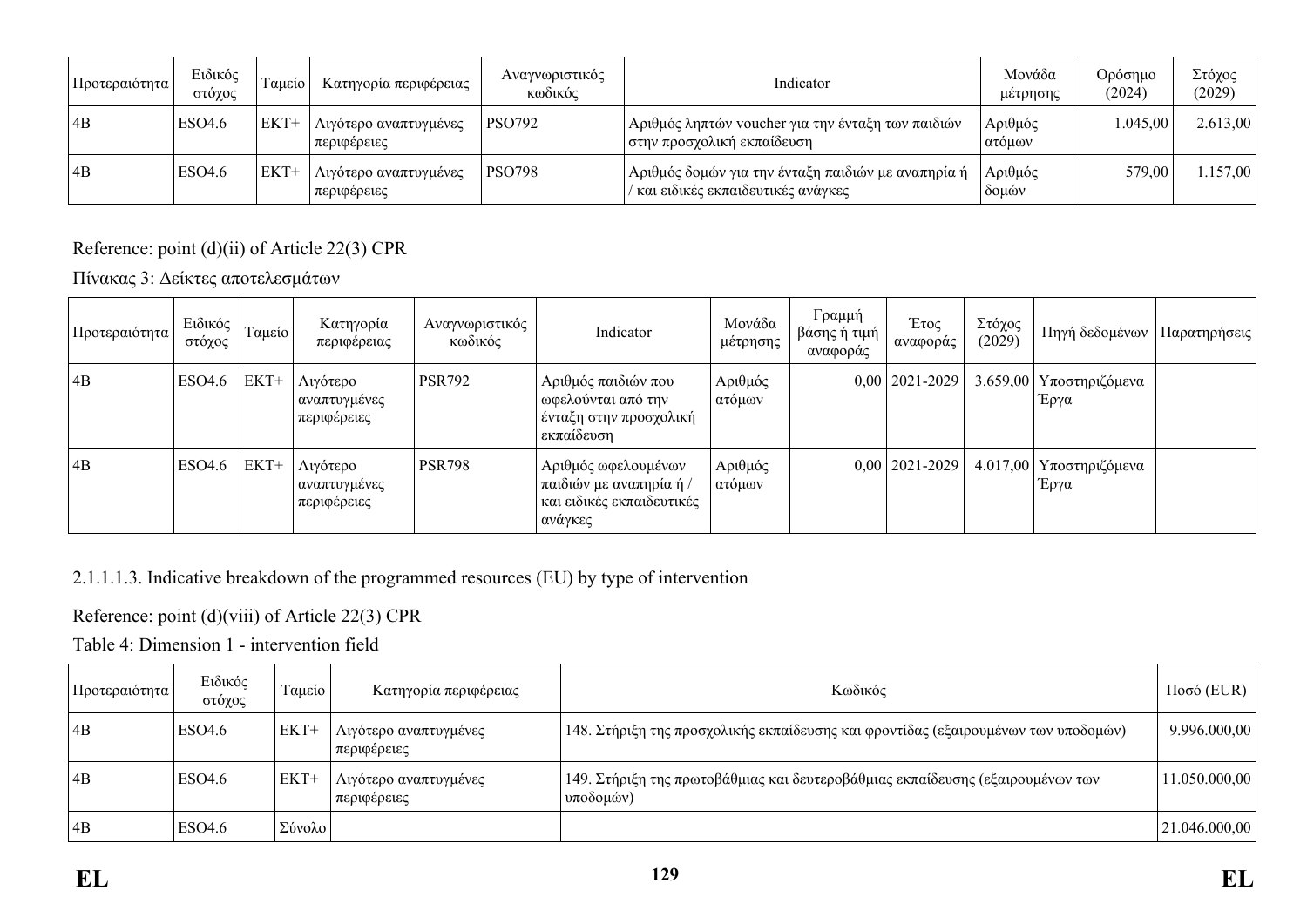#### Table 5: Dimension 2 - form of financing

| Προτεραιότητα | Ειδικός στόχος     | Ταμείο<br>Κατηγορία περιφέρειας |                                   | Κωδικός             | $Ποσό$ (EUR)  |
|---------------|--------------------|---------------------------------|-----------------------------------|---------------------|---------------|
| 4B            | ESO <sub>4.6</sub> | EKT+                            | Λιγότερο αναπτυγμένες περιφέρειες | $ 01$ . Επιχορήγηση | 21.046.000,00 |
| 4B            | ESO <sub>4.6</sub> | ' Σύνολο                        |                                   |                     | 21.046.000,00 |

#### Table 6: Dimension 3 – territorial delivery mechanism and territorial focus

| Προτεραιότητα | Ειδικός στόχος | Ταμείο | Κατηγορία περιφέρειας             | Κωδικός                                         | Ποσό (EUR)    |
|---------------|----------------|--------|-----------------------------------|-------------------------------------------------|---------------|
| 4B            | ESO4.6         | EKT+   | Λιγότερο αναπτυγμένες περιφέρειες | 33. Άλλες προσεγγίσεις — Καμία εδαφική στόχευση | 21.046.000,00 |
| 4B            | ESO4.6         | Σύνολο |                                   |                                                 | 21.046.000,00 |

#### Table 7: Dimension 6 – ESF+ secondary themes

| Προτεραιότητα | Ειδικός στόχος | Ταμείο | Κατηγορία περιφέρειας             | Κωδικός                                | $Ποσό$ (EUR)  |
|---------------|----------------|--------|-----------------------------------|----------------------------------------|---------------|
| 4B            | ESO4.6         | EKT+   | Λιγότερο αναπτυγμένες περιφέρειες | 06. Αντιμετώπιση της παιδικής φτώχειας | 21.046.000,00 |
| 4B            | ESO4.6         | Σύνολο |                                   |                                        | 21.046.000,00 |

### Table 8: Dimension 7 – ESF+\*, ERDF, Cohesion Fund and JTF gender equality dimension

| Προτεραιότητα | Ειδικός στόχος     | Ταμείο | Κατηγορία περιφέρειας             | Κωδικός                                 | $Ποσό$ (EUR)  |
|---------------|--------------------|--------|-----------------------------------|-----------------------------------------|---------------|
| 4B            | ESO4.6             | EKT+   | Λιγότερο αναπτυγμένες περιφέρειες | 02. Συνεκτίμηση της διάστασης του φύλου | 21.046.000,00 |
| 4B            | ESO <sub>4.6</sub> | Σύνολο |                                   |                                         | 21.046.000,00 |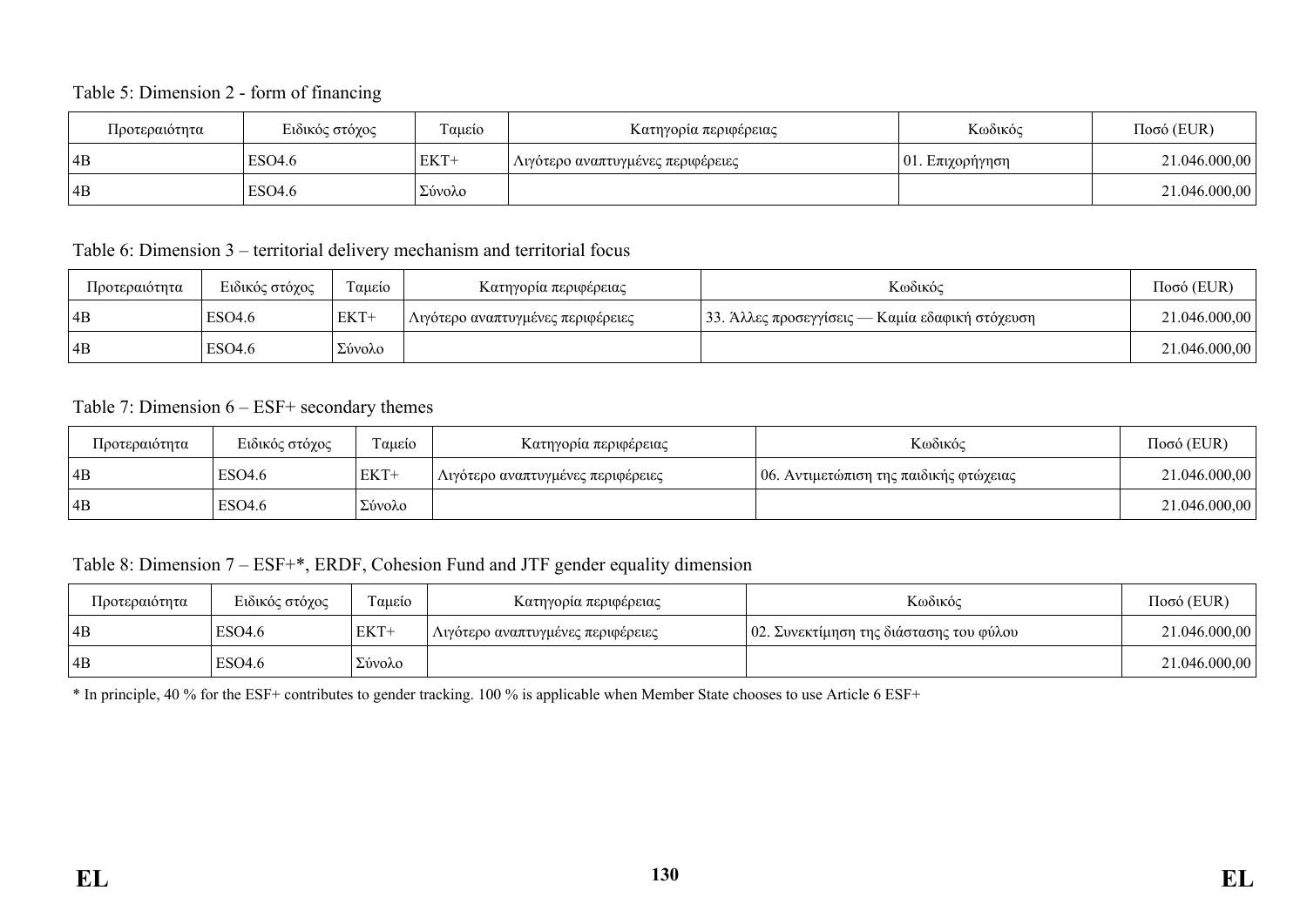2.1.1.1. Specific objective: ESO4.8. Fostering active inclusion with a view to promoting equal opportunities, non-discrimination and active participation, and improving employability, in particular for disadvantaged groups (ΕΚΤ+)

### 2.1.1.1.1. Interventions of the Funds

Reference: points  $(d)(i)$ ,  $(iii)$ ,  $(iv)$ ,  $(v)$ ,  $(vi)$  and  $(vii)$  of Article 22(3) CPR

The related types of actions – point (d)(i) of Article 22(3) CPR and Article 6 ESF+ Regulation:

Ο Ειδικός Στόχος (η) θα υποστηριχθεί από τους κάτωθι ενδεικτικά τύπους δράσεων:

# **Τύπος Δράσης 4Β.η.1: Επαγγελματική και κοινωνική ένταξη ΕΚΟ**

Μέσω του συγκεκριμένου τύπου δράσης επιδιώκεται η βελτίωση των συνθηκών ένταξης στην αγορά εργασίας ευπαθών κοινωνικά ομάδων (μακροχρόνια άνεργοι, άτομα χαμηλού εισοδήματος, ΑΜΕΑ, αρχηγοί μονογονεϊκών οικογενειών, Ρομά, μετανάστες/ ΥΤΧ κλπ.)

Ενδεικτικές παρεμβάσεις στην παραπάνω κατεύθυνση, αποτελούν:

· Προγράμματα συμβουλευτικής, κατάρτισης, πρακτικής άσκησης κλπ..

# **Τύπος Δράσης 4Β.(η).2: Εναρμόνιση Επαγγελματικής και Οικογενειακής Ζωής (κύκλος 2021-2022)**

*Στο πλαίσιο του συγκεκριμένου τύπου δράσης προβλέπεται η υλοποίηση ενδεικτικών δράσεων, όπως:*

*Εναρμόνιση Επαγγελματικής και Οικογενειακής Ζωής*

*Πρόκειται για τον εμπροσθοβαρή κύκλο 2021-2022 της δράσης* Εναρμόνιση Επαγγελματικής και Οικογενειακής Ζωής

The main target groups - point (d)(iii) of Article 22(3) CPR:

Ευπαθείς ομάδες του πληθυσμού, συμπεριλαμβανομένων των ευπαθών ατόμων που επωφελούνται απο εναρμόνιση.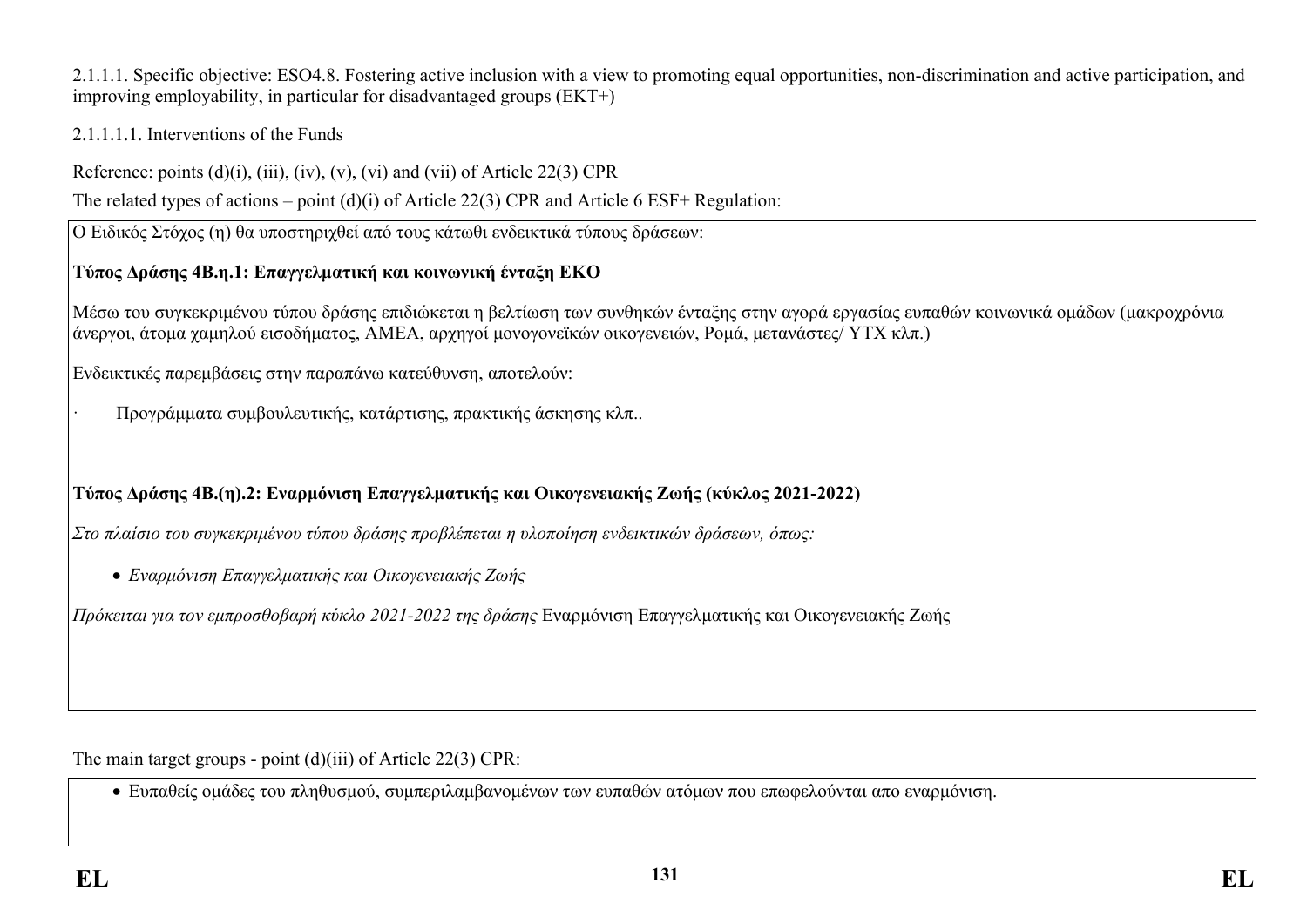Actions safeguarding equality, inclusion and non-discrimination – point (d)(iv) of Article 22(3) CPR and Article 6 ESF+ Regulation

Οι δράσεις που προβλέπονται στον Ειδικό Στόχο έχουν θετική συμβολή στην προώθηση των αρχών της ισότητας, της ένταξης και της μη διάκρισης, σύμφωνα και με τον Ευρωπαϊκό Πυλώνα Κοινωνικών Δικαιωμάτων.

Κατά την επιλογή και υλοποίηση των πράξεων θα λαμβάνεται υπόψη ο Χάρτης Θεμελιωδών Δικαιωμάτων, καθώς και η Σύμβαση των Ηνωμένων Εθνών για τα Άτομα με Αναπηρία.

Οι διαδικασίες, η μεθοδολογία και τα κριτήρια επιλογής των δράσεων θα είναι συνεπής με τις κατευθυντήριες αρχές που προβλέπονται στους Κανονισμούς για τη διαφύλαξη της ισότητας, της ένταξης, της απαγόρευσης των διακρίσεων και της προσβασιμότητας στα ΑμεΑ (άρθρο 9, παρ.3 και άρθρο 73 παρ.1 του ΚΚΔ)

Indication of the specific territories targeted, including the planned use of territorial tools – point  $(d)(v)$  of Article 22(3) CPR

Δεν έχει εφαρμογή

The interregional, cross-border and transnational actions – point (d)(vi) of Article 22(3) CPR

Δεν έχει εφαρμογή

The planned use of financial instruments – point  $(d)(\n{\rm vii})$  of Article 22(3) CPR

Δεν προβλέπεται η χρήση χρηματοδοτικών εργαλείων

2.1.1.1.2. Indicators

Reference: point (d)(ii) of Article 22(3) CPR and Article 8 ERDF and CF Regulation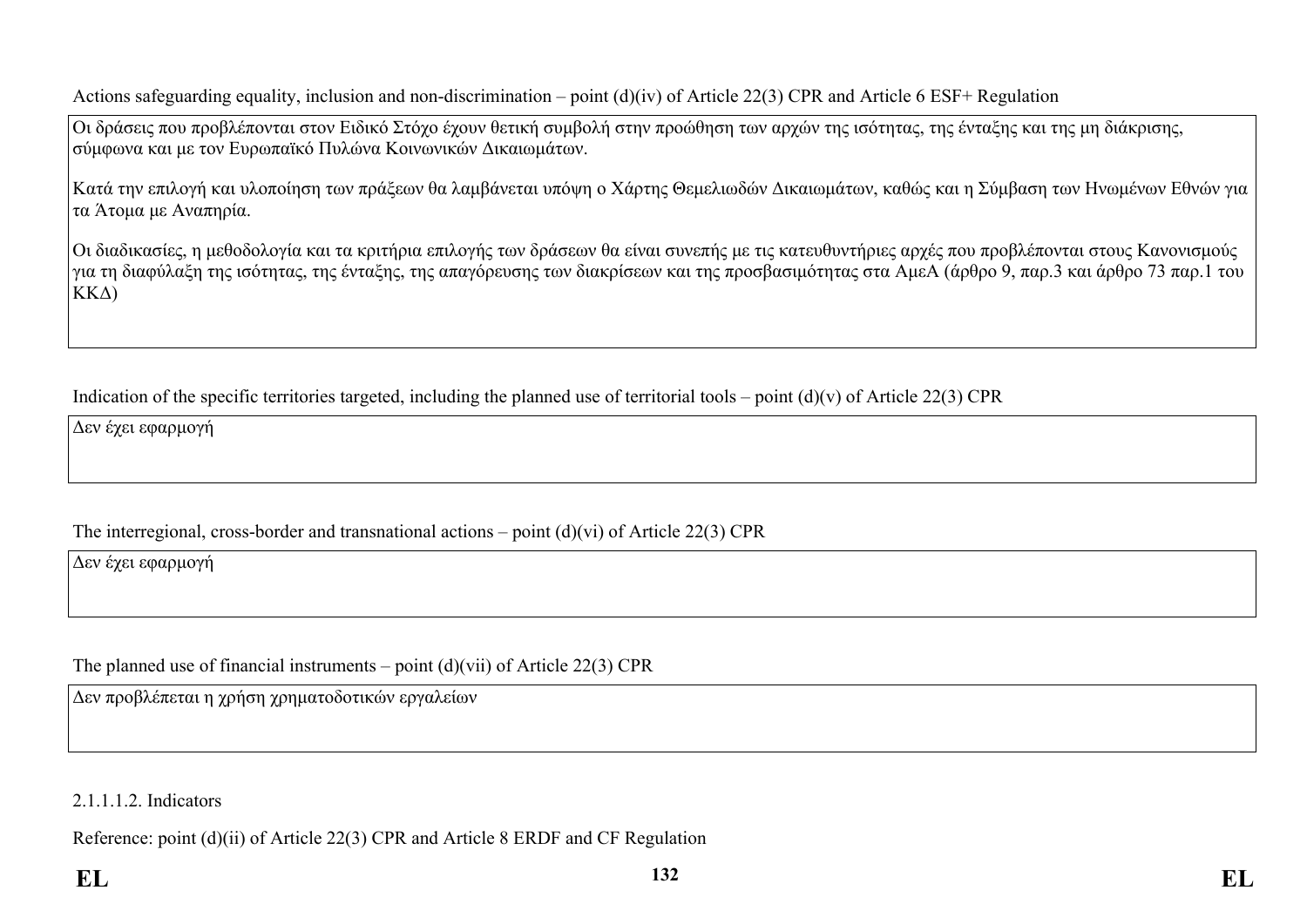Πίνακας 2: Δείκτες εκροών

| Προτεραιότητα | Ειδικός<br>στόγος | Γαμείο Ι | Κατηγορία περιφέρειας                  | Αναγνωριστικός<br>κωδικός | Indicator                                                                               | Μονάδα<br>μετρησης | Ορόσημο<br>(2024) | Στόχος<br>(2029) |
|---------------|-------------------|----------|----------------------------------------|---------------------------|-----------------------------------------------------------------------------------------|--------------------|-------------------|------------------|
| 4B            | <b>ESO4.8</b>     | $EKT+$   | Λιγότερο αναπτυγμένες<br>  περιφέρειες | <b>PSO213</b>             | ' Άτομα στο όριο της φτώχειας που συμμετέχουν σε<br>  δράσεις προώθησης στην απασχόληση | Αριθμός            | 0,00              | 500,00           |
| 4B            | <b>ESO4.8</b>     | $EKT+$   | Λιγότερο αναπτυγμένες<br>  περιφέρειες | <b>PSO800</b>             | Ατομα που αποδεσμεύονται από τη φροντίδα<br>  εξαρτώμενων ατόμων                        | Αριθμός<br>ατόμων  | 1.703,00          | .703,00          |

## Reference: point (d)(ii) of Article 22(3) CPR

Πίνακας 3: Δείκτες αποτελεσμάτων

| Προτεραιότητα | Ειδικός<br>στόχος | Ταμείο | Κατηγορία<br>περιφέρειας                | Αναγνωριστικός<br>κωδικός | Indicator                                                                                                                                                                     | Μονάδα<br>μέτρησης       | Γραμμή<br>βάσης ή<br>τιμή<br>αναφοράς | Έτος<br>αναφοράς | Στόχος<br>(2029) | Πηγή δεδομένων                  | Παρατηρήσεις |
|---------------|-------------------|--------|-----------------------------------------|---------------------------|-------------------------------------------------------------------------------------------------------------------------------------------------------------------------------|--------------------------|---------------------------------------|------------------|------------------|---------------------------------|--------------|
| 4B            | <b>ESO4.8</b>     | EKT+   | Λιγότερο<br>αναπτυγμένες<br>περιφέρειες | EECR03                    | Συμμετέχοντες που αποκτούν<br>εξειδίκευση αμέσως μετά τη<br>λήξη της συμμετοχής τους                                                                                          | άτομα                    | 435,00                                | $2021 -$<br>2029 |                  | 450,00 Υποστηριζόμενα<br>Έργα   |              |
| 4B            | <b>ESO4.8</b>     | EKT+   | Λιγότερο<br>αναπτυγμένες<br>περιφέρειες | <b>PSR800</b>             | Συμμετέχοντες που<br>αποδεσμεύονται από τη<br>φροντίδα εξαρτώμενων<br>ατόμων και που<br>⊦δραστηριοποιούνται σε<br>αναζήτηση εργασίαςαμέσως<br>μετά τη λήξη συμμετοχής<br>τους | Αριθμός<br>συμμετεχόντων | 920,00                                | $2021 -$<br>2029 |                  | 1.022,00 Υποστηριζόμενα<br>Έργα |              |

## 2.1.1.1.3. Indicative breakdown of the programmed resources (EU) by type of intervention

Reference: point (d)(viii) of Article 22(3) CPR

Table 4: Dimension 1 - intervention field

| Προτεραιότητα | Ειδικός<br>στοχος | Ι αμείο    | Κατηγορία περιφέρειας | Κωδικόι                                                                                                       | Π000         |
|---------------|-------------------|------------|-----------------------|---------------------------------------------------------------------------------------------------------------|--------------|
| 4B            | <b>ESO4.8</b>     | <b>EKT</b> |                       | Λιγότερο αναπτυγμένες   143. Μέτρα για την προώθηση της ισορροπίας μεταξύ επαγγελματικής και προσωπικής ζωής, | 2.074.000.00 |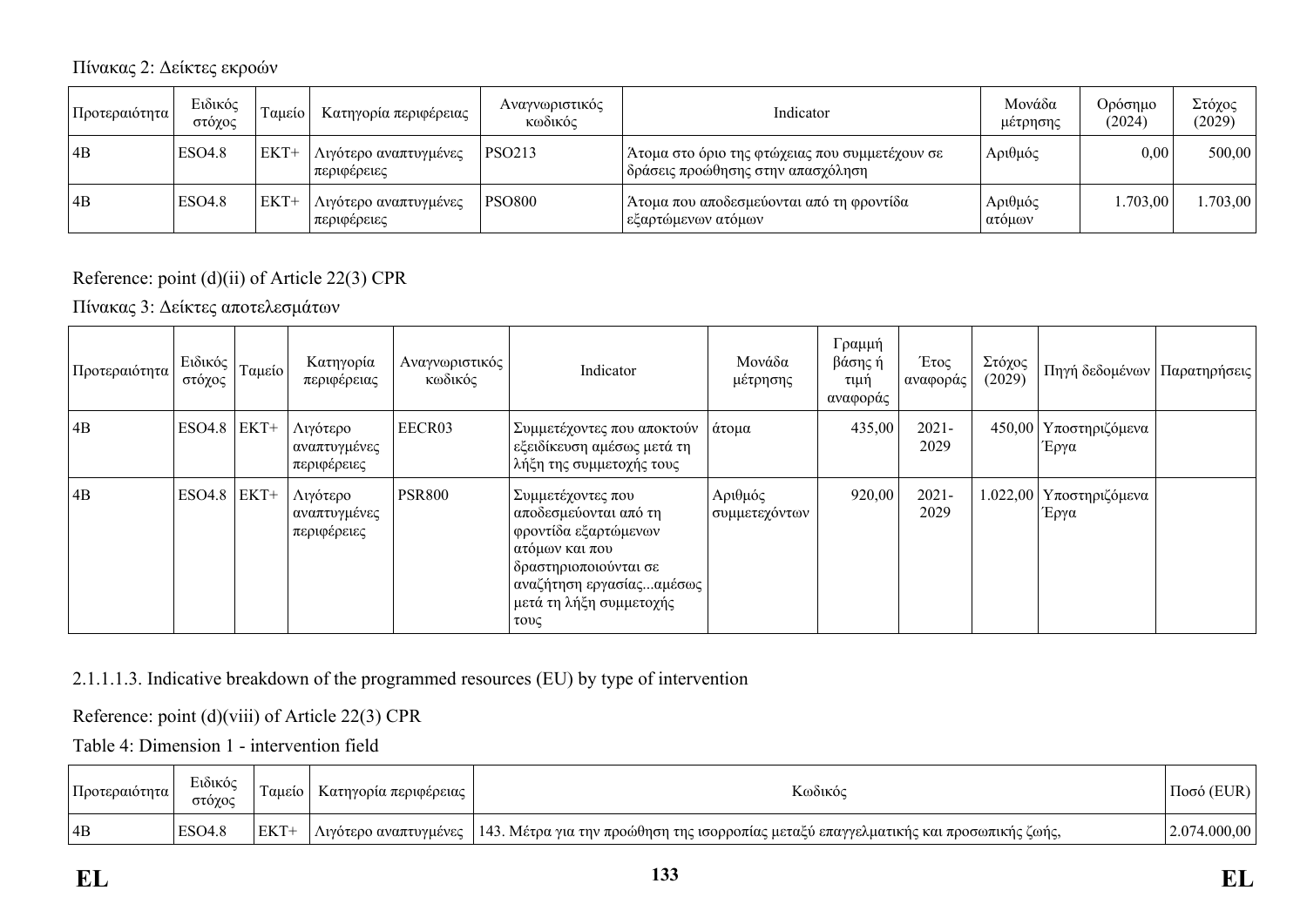|    |               |                              | περιφέρειες | συμπεριλαμβανομένης της πρόσβασης στην παιδική φροντίδα και στη φροντίδα εξαρτώμενων προσώπων                     |              |
|----|---------------|------------------------------|-------------|-------------------------------------------------------------------------------------------------------------------|--------------|
| 4B | <b>ESO4.8</b> | $EKT+$                       | περιφέρειες | Λιγότερο αναπτυγμένες   153. Τρόποι για την ενσωμάτωση και την επανένταξη στην απασχόληση για μειονεκτούντα άτομα | .275.000,00  |
| AB | <b>ESO4.8</b> | $\sqrt{2}$<br>$20\nu 0\nu 0$ |             |                                                                                                                   | 3.349.000,00 |

### Table 5: Dimension 2 - form of financing

| Προτεραιότητα | Ειδικός στόχος | Ταμείο | Κατηγορία περιφέρειας             | Κωδικός             | $Ποσό$ (EUR) |
|---------------|----------------|--------|-----------------------------------|---------------------|--------------|
| 4B            | <b>ESO4.8</b>  | EKT+   | Λιγότερο αναπτυγμένες περιφέρειες | $ 01$ . Επιχορήγηση | 3.349.000,00 |
| 4B            | <b>ESO4.8</b>  | Σύνολο |                                   |                     | 3.349.000,00 |

#### Table 6: Dimension 3 – territorial delivery mechanism and territorial focus

| Προτεραιότητα | Ειδικός στόχος     | Ταμείο | Κατηγορία περιφέρειας             | Κωδικός                                         | $Ποσό$ (EUR) |
|---------------|--------------------|--------|-----------------------------------|-------------------------------------------------|--------------|
| 4B            | <b>ESO4.8</b>      | EKT+   | Λιγότερο αναπτυγμένες περιφέρειες | 33. Άλλες προσεγγίσεις — Καμία εδαφική στόχευση | 3.349.000,00 |
| 4B            | ESO <sub>4.8</sub> | Σύνολο |                                   |                                                 | 3.349.000,00 |

#### Table 7: Dimension 6 – ESF+ secondary themes

| Προτεραιότητα | Ειδικός στόχος     | Ταμείο | Κατηγορία περιφέρειας             | Κωδικός                                   | Ποσό (EUR)   |
|---------------|--------------------|--------|-----------------------------------|-------------------------------------------|--------------|
| 4B            | ESO <sub>4.8</sub> | EKT+   | Λιγότερο αναπτυγμένες περιφέρειες | $\frac{105}{100}$ . Απαγόρευση διακρίσεων | 3.349.000,00 |
| 4B            | <b>ESO4.8</b>      | Σύνολο |                                   |                                           | 3.349.000,00 |

#### Table 8: Dimension 7 – ESF+\*, ERDF, Cohesion Fund and JTF gender equality dimension

| Προτεραιότητα | Ειδικός στόχος     | $\sim$<br>Γαμείο | Κατηγορία περιφέρειας             | Κωδικός                                 | $Ποσό$ (EUR) |
|---------------|--------------------|------------------|-----------------------------------|-----------------------------------------|--------------|
| 4B            | ESO <sub>4.8</sub> | EKT+             | Λιγότερο αναπτυγμένες περιφέρειες | 02. Συνεκτίμηση της διάστασης του φύλου | 3.349.000,00 |
| 4B            | <b>ESO4.8</b>      | Σύνολο           |                                   |                                         | 3.349.000,00 |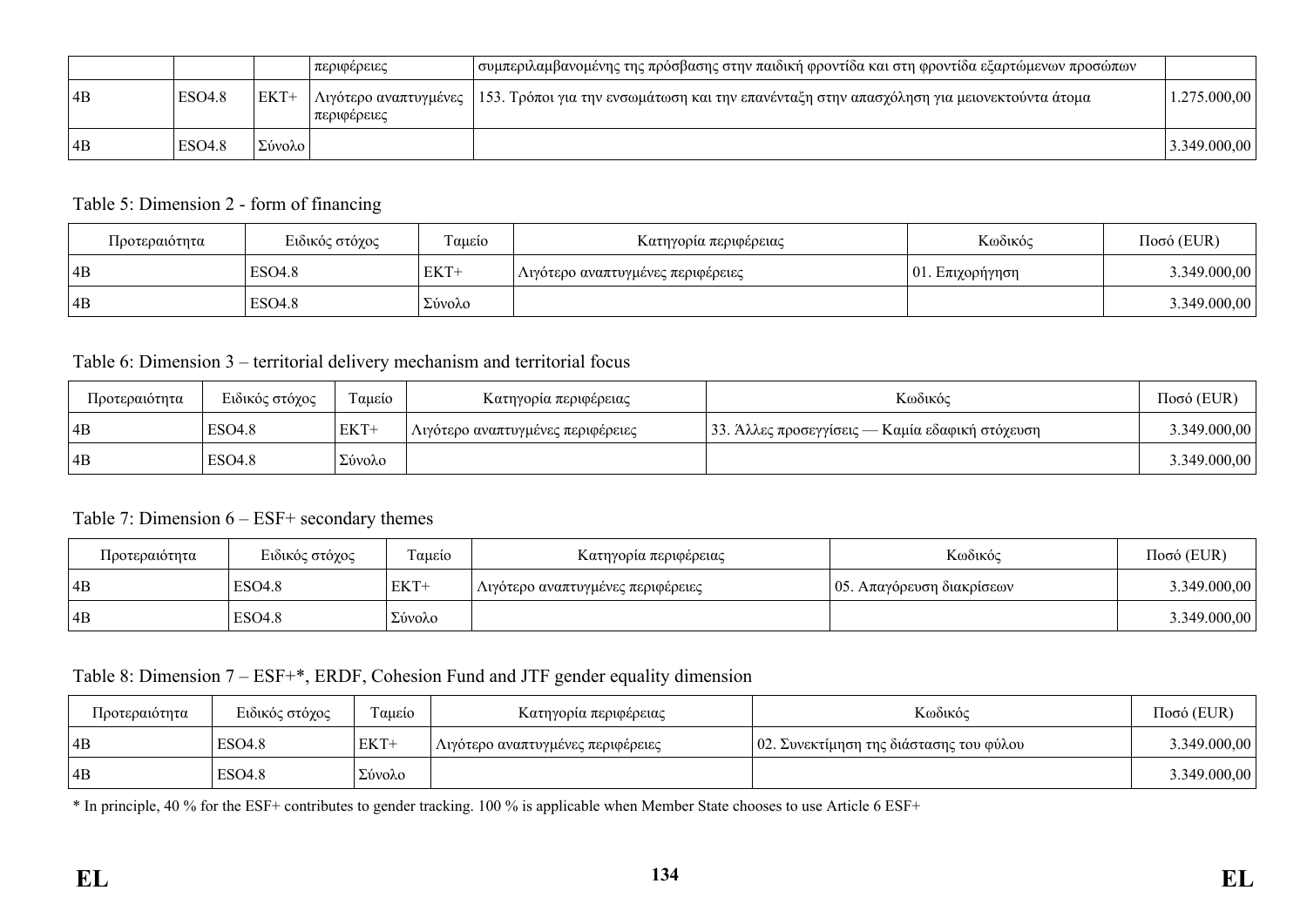2.1.1.1. Specific objective: ESO4.1. Improving access to employment and activation measures of all jobseekers, in particular youth people, especially through the implementation of the Youth Guarantee, long-term unemployed and disadvantaged groups on the labour market, and of inactive people, as well as through the promotion of self-employment and the social economy; (ΕΚΤ+)

### 2.1.1.1.1. Interventions of the Funds

Reference: points  $(d)(i)$ ,  $(iii)$ ,  $(iv)$ ,  $(v)$ ,  $(vi)$  and  $(vii)$  of Article 22(3) CPR

The related types of actions – point (d)(i) of Article 22(3) CPR and Article 6 ESF+ Regulation:

Ο Ειδικός Στόχος (α) θα υποστηριχθεί από τους κάτωθι ενδεικτικά τύπους δράσεων:

## *Τύπος Δράσης 4Β.(α).1: Στήριξη του ανθρώπινου δυναμικού στο πλαίσιο των ολοκληρωμένων εδαφικών επενδύσεων*

Ο συγκεκριμένος τύπος δράσης στοχεύει στην ενδυνάμωση και προώθηση στην αγορά εργασίας των ανέργων της Περιφέρειας, μέσα από ενεργητικές πολιτικές απασχόλησης. Ο εν λόγω τύπος δράσης συμπληρώνει τις παρεμβάσεις στο πλαίσιο της ολοκληρωμένης χωρικής ανάπτυξης που θα υλοποιηθούν στο πλαίσιο του ΣΠ5 του παρόντος Προγράμματος, καθώς και στο πλαίσιο του Προγράμματος Αγροτικής Ανάπτυξης.

Ενδεικτικές παρεμβάσεις στην παραπάνω κατεύθυνση, αποτελούν:

- Ενεργητικές Πολιτικές απασχόλησης στον πλαίσιο των ΟΧΕ/ ΒΑΑ ΠΠ Ι.Ν. 2021-2027
- Ενεργητικές Πολιτικές στο πλαίσιο άλλων ολοκληρωμένων παρεμβάσεων (πχ από ΤΑΠΤΟΚ ΠΑΑ 2021-2027) .

Κατά προτεριότητα έμφαση σε δεξιότητες που συνάδουν με τη «γαλάζια οικονομία», ψηφιακές κλπ δεξιότητες που συνάδουν με λοιπούς τομείς RIS.

Επισημαίνεται, ό,τι πριν την ενεργοποίησή των σχετικών παρεμβάσεων θα υπάρξει μέριμνα στην εξειδίκευση των προσκλήσεων για την αποφυγή επικάλυψης και για την επίτευξη μέγιστης συμπληρωματικότητας με το πρόγραμμα «Ανθρώπινο Δυναμικό και Κοινωνική Συνοχή».

## *Τύπος Δράσης 4Β.(α).2: Κοινωνική Επιχειρηματικότητα*

Μέσω του συγκεκριμένου τύπου δράσης επιδιώκεται η στήριξη της κοινωνικής επιχειρηματικότας για την προώθηση στην απασχόληση των ευπαθών ομάδων του πληθυσμού της Περιφέρειας.

Ενδεικτικές παρεμβάσεις στην παραπάνω κατεύθυνση, αποτελούν:

 Επιχορήγηση νέων φορέων Κ.ΑΛ.Ο, με την παροχή ενισχύσεων για την υλοποίηση του αρχικού επιχειρηματικού σχεδίου (χρηματοδότηση Start-Ups) κοινωνικών επιχειρήσεων, με ιδιαίτερη έμφαση στους τομείς της κοινωνικής φροντίδας, του πολιτισμού, του περιβάλλοντος και της κλιματικής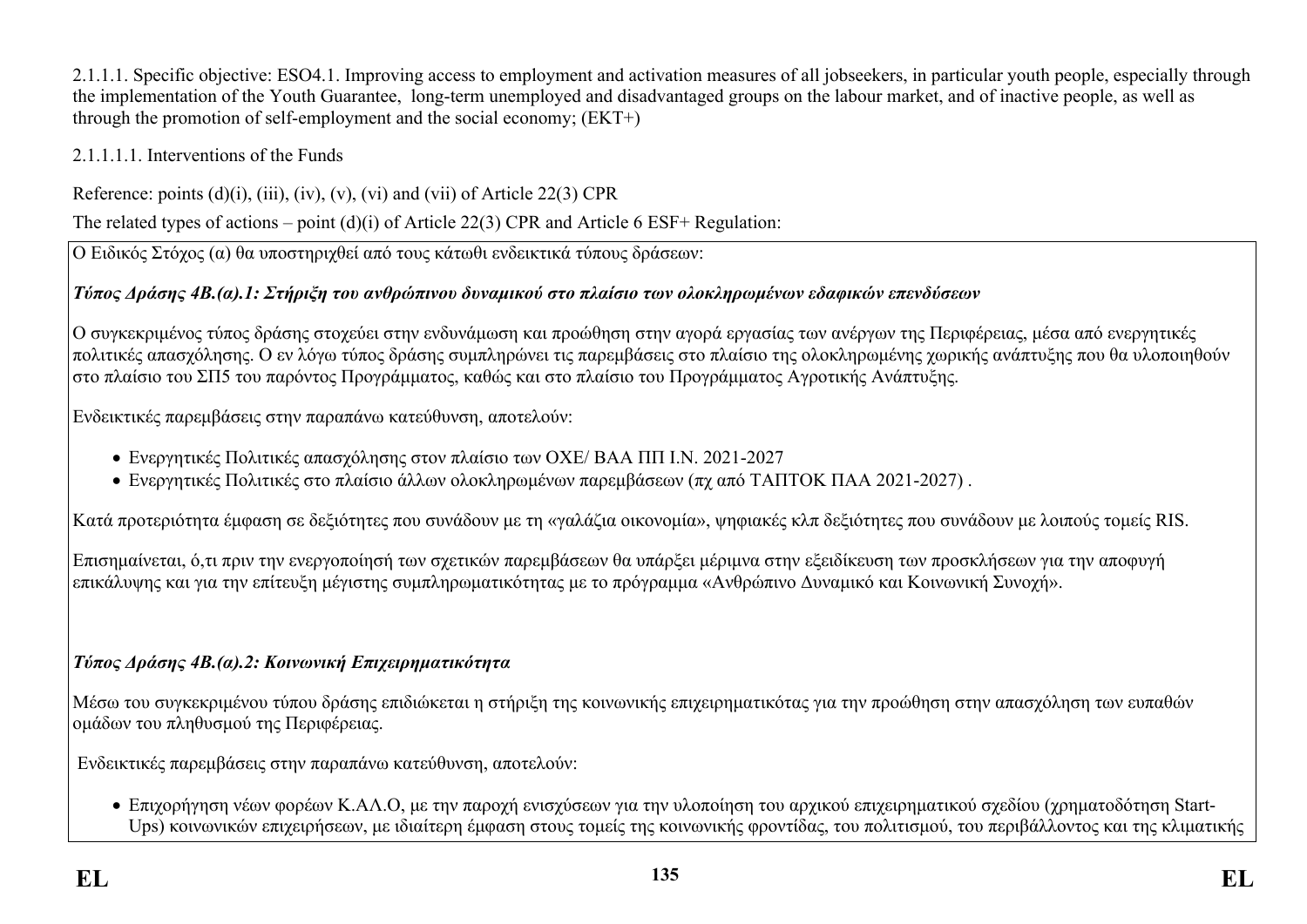αλλαγής, μη αποκλειομένων λοιπών τομέων

## *Τύπος Δράσης 4Β.(a).3: Περιφερειακός Μηχανισμός Διάγνωσης Αναγκών Αγοράς Εργασίας*

Μέσω του συγκεκριμένου τύπου δράσης επιδιώκεται η συστηματική καταγραφή της υφιστάμενης κατάστασης, των τάσεων και των αναγκών της αγοράς εργασίας, σε δεξιότητες και επαγγέλματα.

Ενδεικτικές παρεμβάσεις στην παραπάνω κατεύθυνση, αποτελούν:

H λειτουργία «Περιφερειακού Μηχανισμού Διάγνωσης Αναγκών της Αγοράς Εργασίας στην Περιφέρεια Ιονίων Νήσων».

Στον ειδικό στόχο είναι δυνατή η προώθηση δράσεων για τις "γαλάζιες δεξιότητες" στο πλαίσιο της μακροπεριφερειακής στρατηγικής EUSAIR και εντός ΟΧΕ

The main target groups - point (d)(iii) of Article 22(3) CPR:

- · Νέοι (ηλικιακά) άνεργοι.
- · Νέοι άνεργοι, απόφοιτοι τριτοβάθμιας εκπαίδευσης.
- · Άνεργοι, συμπεριλαμβανομένων των μακροχρόνια ανέργων.
- · Άνεργοι με χαμηλά τυπικά προσόντα.

Actions safeguarding equality, inclusion and non-discrimination – point (d)(iv) of Article 22(3) CPR and Article 6 ESF+ Regulation

Οι δράσεις που προβλέπονται στον Ειδικό Στόχο έχουν θετική συμβολή στην προώθηση των αρχών της ισότητας, της ένταξης και της μη διάκρισης, σύμφωνα και με τον Ευρωπαϊκό Πυλώνα Κοινωνικών Δικαιωμάτων.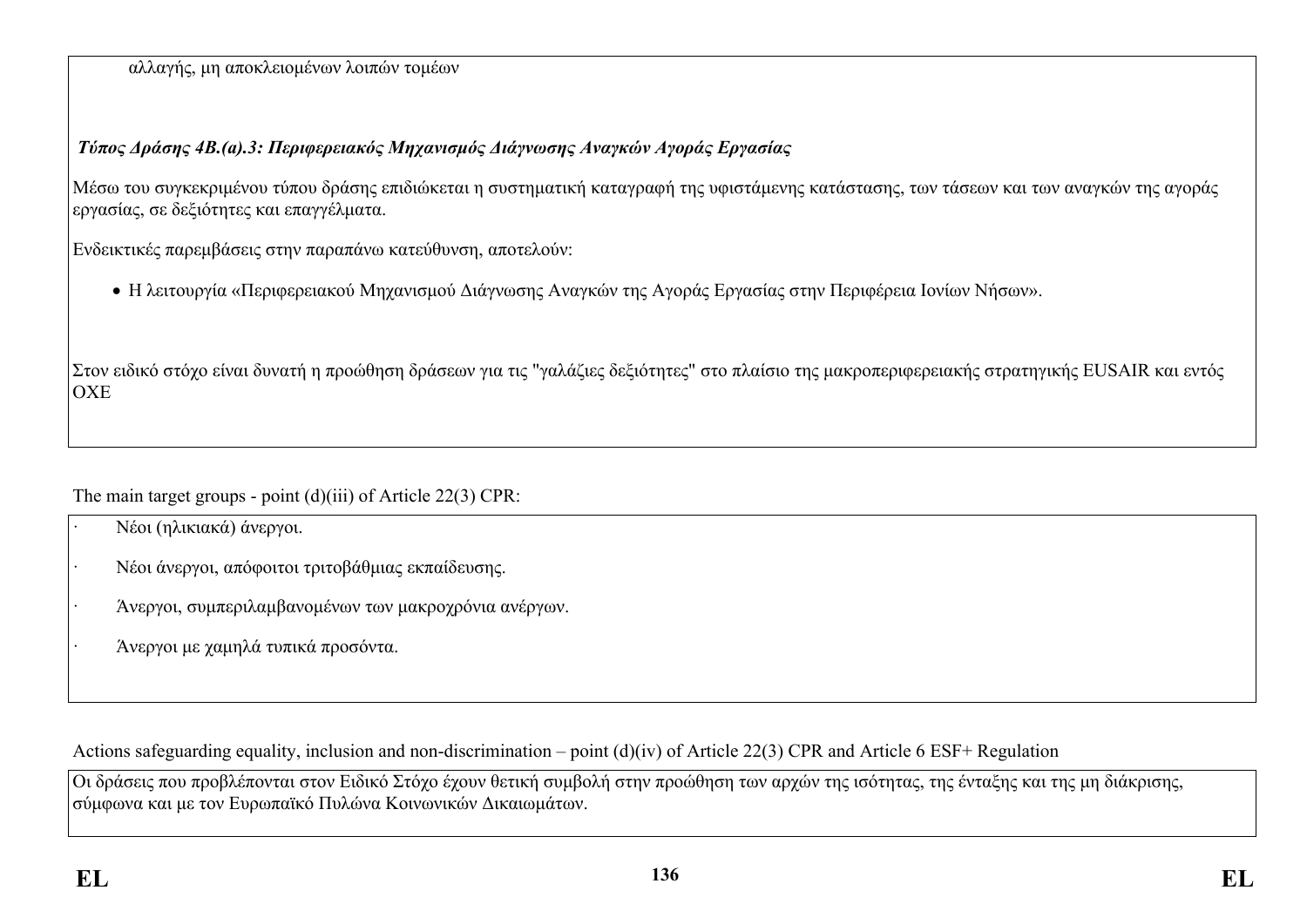Οι διαδικασίες, η μεθοδολογία και τα κριτήρια επιλογής των δράσεων θα είναι συνεπής με τις κατευθυντήριες αρχές που προβλέπονται στους Κανονισμούς για τη διαφύλαξη της ισότητας, της ένταξης, της απαγόρευσης των διακρίσεων και της προσβασιμότητας στα ΑμεΑ (άρθρο 9, παρ.3 και άρθρο 73 παρ.1 του ΚΚΔ). Κατά την επιλογή και υλοποίηση των πράξεων θα λαμβάνεται υπόψη ο Χάρτης Θεμελιωδών Δικαιωμάτων, καθώς και η Σύμβαση των Ηνωμένων Εθνών για τα Άτομα με Αναπηρία.

Indication of the specific territories targeted, including the planned use of territorial tools – point  $(d)(v)$  of Article 22(3) CPR

Στο πλαίσιο του συγκεκριμένου Ειδικού Στόχου θα στηριχθούν έργα στο πλαίσιο των ολοκληρωμένων χωρικών επενδύσεων.

The interregional, cross-border and transnational actions – point (d)(vi) of Article 22(3) CPR

Δεν έχει εφαρμογή.

## The planned use of financial instruments – point  $(d)(\n{\rm vii})$  of Article 22(3) CPR

Δεν προβλέπεται η χρήση χρηματοδοτικών μέσων.

## 2.1.1.1.2. Indicators

Reference: point (d)(ii) of Article 22(3) CPR and Article 8 ERDF and CF Regulation

Πίνακας 2: Δείκτες εκροών

| Προτεραιότητα | Ειδικός<br>στόγος |        | Γαμείο   Κατηγορία περιφέρειας                  | Αναγνωριστικός<br>κωδικός | Indicator                                               | Μονάδα<br>μέτρησης | Ορόσημο<br>(2024) | Στόχος<br>(2029) |
|---------------|-------------------|--------|-------------------------------------------------|---------------------------|---------------------------------------------------------|--------------------|-------------------|------------------|
| 4B            | ESO4.             | $EKT+$ | ' Λιγότερο αναπτυγμένες   ΕΕCO02<br>περιφέρειες |                           | Άνεργοι, συμπεριλαμβανομένων των μακροχρόνια<br>ανέργων | ατομα              | 273,00            | .820,00          |
| 4B            | ESO4.             | $EKT+$ | ' Λιγότερο αναπτυγμένες   PSO799 -              |                           | Αριθμός υποστηριζόμενων υφισταμένων και νέων            | Αριθμός            | 57,00             | 57,00            |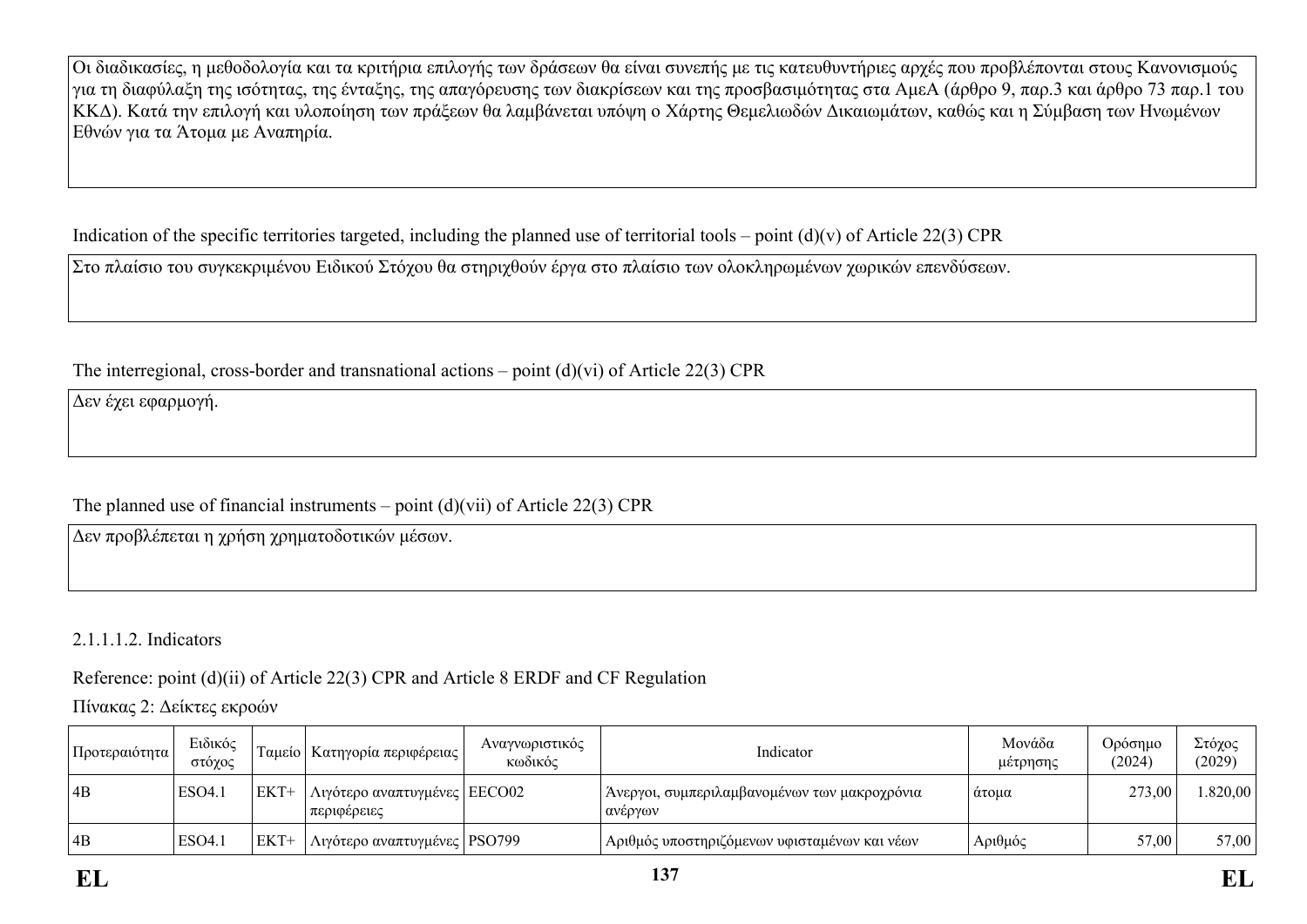|  | (0.00010<br>. |  | :01VOV1KN0<br>: οικονομιας<br>നറവ<br>K (1.<br>' U. | ے تھی۔<br>επ |  |  |
|--|---------------|--|----------------------------------------------------|--------------|--|--|
|--|---------------|--|----------------------------------------------------|--------------|--|--|

### Reference: point (d)(ii) of Article 22(3) CPR

Πίνακας 3: Δείκτες αποτελεσμάτων

| Προτεραιότητα∣ | Ειδικός<br>στόχος | Ταμείο | Κατηγορία<br>περιφέρειας                | Αναγνωριστικός<br>κωδικός | Indicator                                                                                                                                                                           | Μονάδα<br>μέτρησης      | Γραμμή<br>βάσης ή<br>τιμή<br>αναφοράς | Έτος<br>αναφοράς | Στόχος<br>(2029) | Πηγή δεδομένων                    | Παρατηρήσεις |
|----------------|-------------------|--------|-----------------------------------------|---------------------------|-------------------------------------------------------------------------------------------------------------------------------------------------------------------------------------|-------------------------|---------------------------------------|------------------|------------------|-----------------------------------|--------------|
| 4B             | <b>ESO4.1</b>     | EKT+   | Λιγότερο<br>αναπτυγμένες<br>περιφέρειες | EECR03                    | Συμμετέχοντες που αποκτούν<br>εξειδίκευση αμέσως μετά τη<br>λήξη της συμμετοχής τους                                                                                                | άτομα                   | 1.583,00                              | $2021 -$<br>2029 |                  | 1.638,00   Υποστηριζόμενα<br>Έργα |              |
| 4B             | <b>ESO4.1</b>     | EKT+   | Λιγότερο<br>αναπτυγμένες<br>περιφέρειες | <b>PSR799</b>             | Αριθμός υποστηριζόμενων<br>υφισταμένων και νέων<br>φορέων κοινωνικής και<br>αλληλέγγυας οικονομίας που<br>η λειτουργία τους συνεχίζεται<br>ένα έτος μετά την λήξη της<br>παρέμβασης | Αριθμός<br>επιχειρήσεων | 0,00                                  | $2021 -$<br>2029 |                  | 51,00   Υποστηριζόμενα<br>Έργα    |              |

## 2.1.1.1.3. Indicative breakdown of the programmed resources (EU) by type of intervention

### Reference: point (d)(viii) of Article 22(3) CPR

Table 4: Dimension 1 - intervention field

| Προτεραιότητα | Ειδικός<br>στόχος |        | Ταμείο   Κατηγορία περιφέρειας          | Κωδικός                                                                                                                                                                                                                         | $Ποσό$ (EUR) |
|---------------|-------------------|--------|-----------------------------------------|---------------------------------------------------------------------------------------------------------------------------------------------------------------------------------------------------------------------------------|--------------|
| 4B            | ESO4.1            | EKT+   | Λιγότερο<br>αναπτυγμένες<br>περιφέρειες | 134. Μέτρα για τη βελτίωση της πρόσβασης στην απασχόληση                                                                                                                                                                        | 4.641.571,00 |
| 4B            | ESO4.1            | $EKT+$ | Λιγότερο<br>αναπτυγμένες<br>περιφέρειες | 138. Στήριξη της κοινωνικής οικονομίας και των κοινωνικών επιχειρήσεων                                                                                                                                                          | 3.400.000,00 |
| 4B            | ESO4.1            | EKT+   | Λιγότερο<br>αναπτυγμένες<br>περιφέρειες | 139. Μέτρα για τον εκσυγχρονισμό και την ενίσχυση των θεσμών και των υπηρεσιών της αγοράς εργασίας,<br>ώστε να εκτιμώνται και να προβλέπονται οι ανάγκες σε δεξιότητες να εξασφαλίζεται η έγκαιρη και<br>εξατομικευμένη βοήθεια | 1.020.000,00 |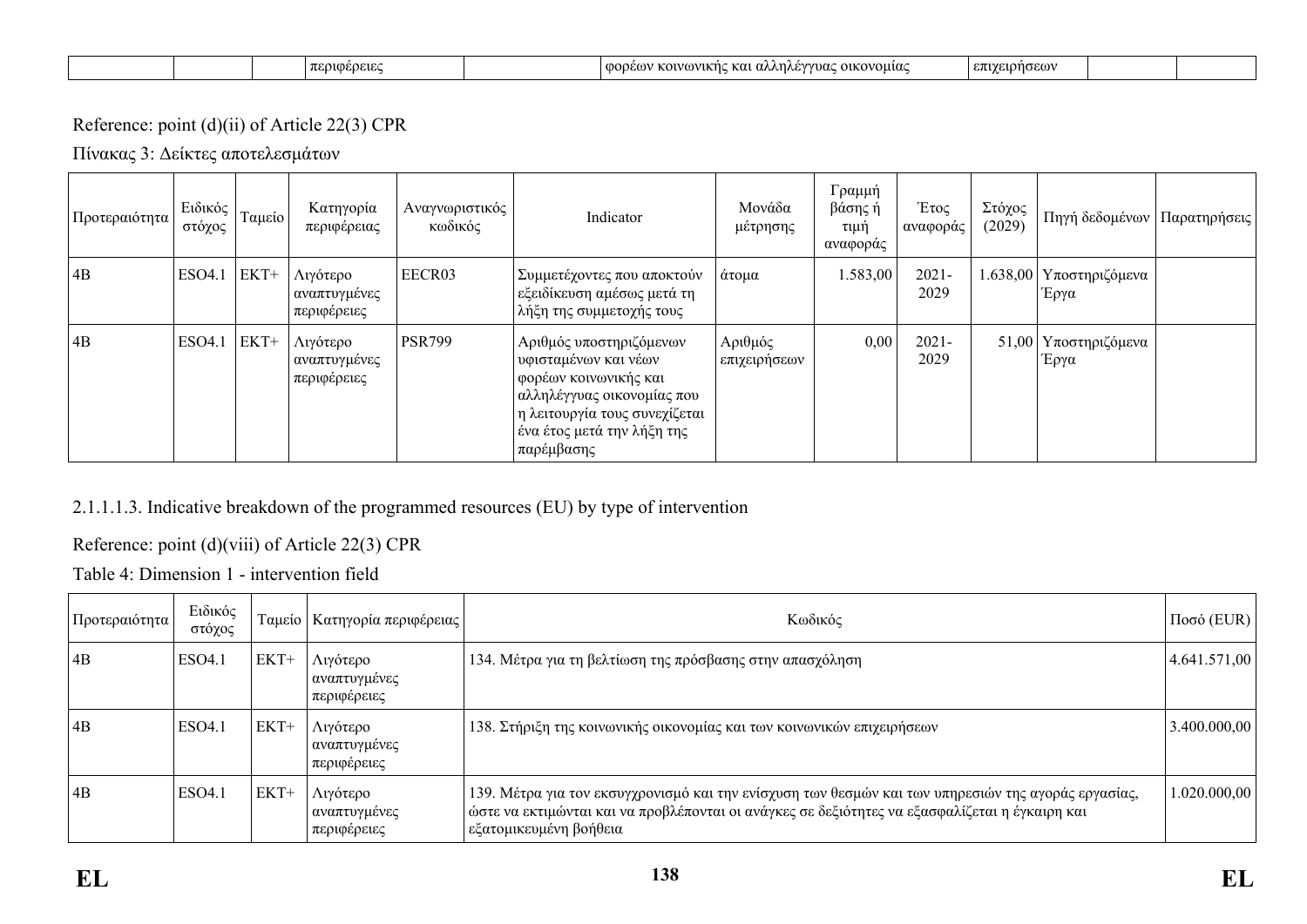| ESO <sub>4.1</sub><br>$\vert$ 4B<br>$\sqrt{2}$<br>20000 | --<br>0.001<br>9.06. |
|---------------------------------------------------------|----------------------|
|---------------------------------------------------------|----------------------|

#### Table 5: Dimension 2 - form of financing

| Προτεραιότητα | Ειδικός στόχος | Ταμείο   | Κατηγορία περιφέρειας             | Κωδικός             | $Ποσό$ (EUR) |
|---------------|----------------|----------|-----------------------------------|---------------------|--------------|
| 4B            | ESO4.1         | EKT+     | Λιγότερο αναπτυγμένες περιφέρειες | $ 01$ . Επιχορήγηση | 9.061.571,00 |
| 4B            | ESO4.1         | ΄ Σύνολο |                                   |                     | 9.061.571,00 |

Table 6: Dimension 3 – territorial delivery mechanism and territorial focus

| Προτεραιότητα   | Ειδικός στόχος | Ταμείο | Κατηγορία περιφέρειας             | Κωδικός                                         | $Ποσό$ (EUR) |
|-----------------|----------------|--------|-----------------------------------|-------------------------------------------------|--------------|
| $\overline{AB}$ | ESO4.1         | $EKT+$ | Λιγότερο αναπτυγμένες περιφέρειες | 02. ΟΕΕ — Πόλεις, κωμοπόλεις και προάστια       | 646.751,00   |
| 4B              | ESO4.1         | $EKT+$ | Λιγότερο αναπτυγμένες περιφέρειες | $ 06.$ ΟΕΕ — Νησιά και παράκτιες περιοχές       | 1.020.000,00 |
| 4B              | ESO4.1         | $EKT+$ | Λιγότερο αναπτυγμένες περιφέρειες | 12. ΤΑΠΤΚ — Αγροτικές περιοχές                  | 2.975.000,00 |
| 4B              | ESO4.1         | $EKT+$ | Λιγότερο αναπτυγμένες περιφέρειες | 33. Άλλες προσεγγίσεις — Καμία εδαφική στόχευση | 4.420.000,00 |
| 4B              | ESO4.1         | Σύνολο |                                   |                                                 | 9.061.751,00 |

#### Table 7: Dimension 6 – ESF+ secondary themes

| Προτεραιότητα | ∣ Ειδικός στόχος | Ταμείο | Κατηγορία περιφέρειας             | Κωδικός                                                                | $Ποσό$ (EUR) |
|---------------|------------------|--------|-----------------------------------|------------------------------------------------------------------------|--------------|
| 4B            | ESO4.1           | EKT+   | Λιγότερο αναπτυγμένες περιφέρειες | 10. Αντιμετώπιση των προκλήσεων που εντοπίστηκαν στο Ευρωπαϊκό Εξάμηνο | 9.061.571,00 |
| 4B            | ESO4.1           | Σύνολο |                                   |                                                                        | 9.061.571,00 |

### Table 8: Dimension 7 – ESF+\*, ERDF, Cohesion Fund and JTF gender equality dimension

| Προτεραιότητα | Ειδικός στόχος | Ταμείο | Κατηγορία περιφέρειας             | Κωδικός                                 | $Ποσό$ (EUR) |
|---------------|----------------|--------|-----------------------------------|-----------------------------------------|--------------|
| 4B            | ESO4.          | EKT+   | Λιγότερο αναπτυγμένες περιφέρειες | 02. Συνεκτίμηση της διάστασης του φύλου | 9.061.571,00 |
| 4B            | ESO4.          | Σύνολο |                                   |                                         | 9.061.571,00 |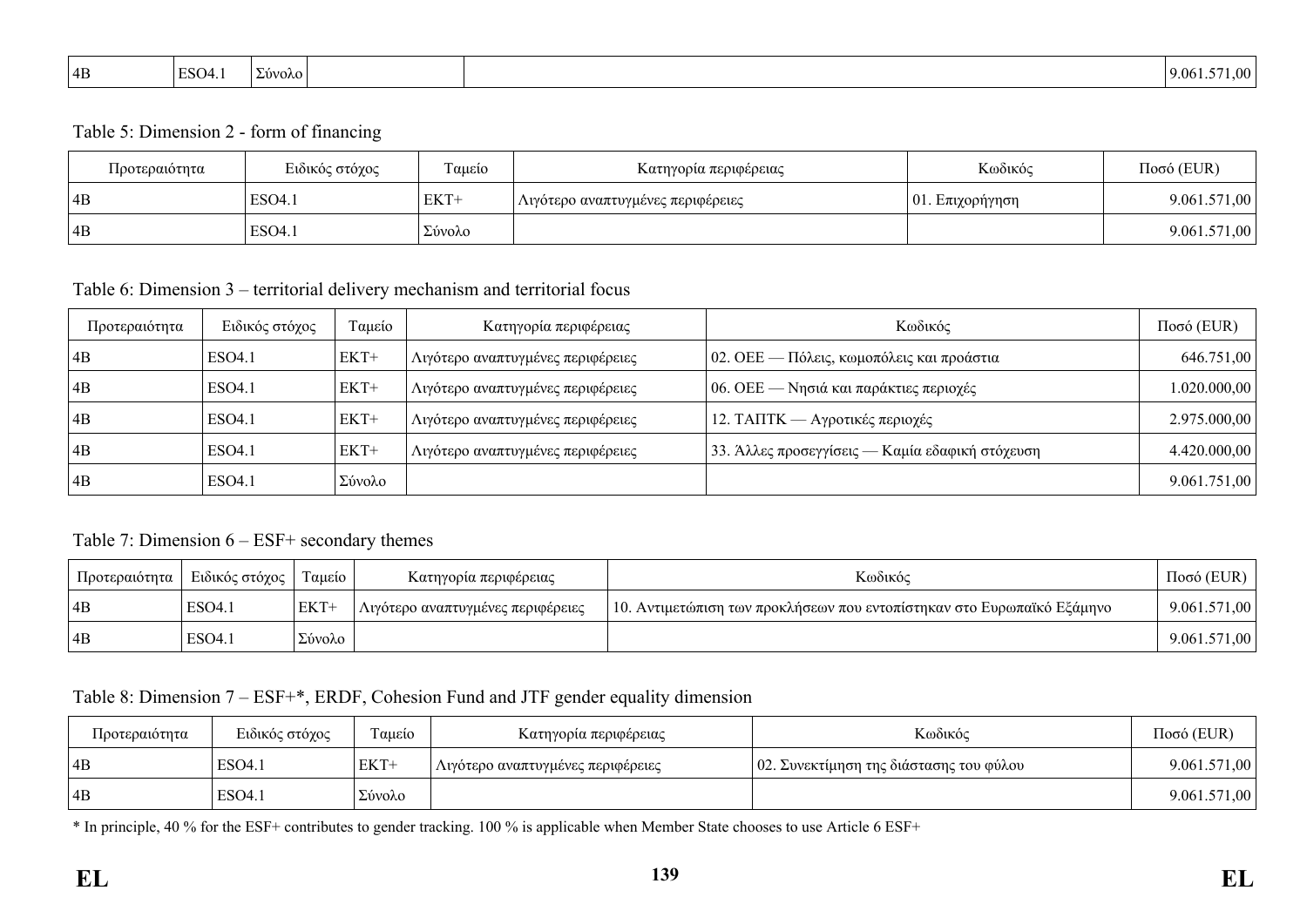### 2.1.1.1. Specific objective: ESO4.12. Promoting social integration of people at risk of poverty or social exclusion, including the most deprived persons and children (ΕΚΤ+)

## 2.1.1.1.1. Interventions of the Funds

Reference: points  $(d)(i)$ ,  $(iii)$ ,  $(iv)$ ,  $(v)$ ,  $(vi)$  and  $(vii)$  of Article 22(3) CPR

The related types of actions – point (d)(i) of Article 22(3) CPR and Article 6 ESF+ Regulation:

Ο Ειδικός Στόχος (ιβ) θα υποστηριχθεί από τους κάτωθι ενδεικτικά τύπους δράσεων:

## **Τύπος Δράσης 4Β.ιβ.1: Στήριξη ατόμων που αντιμετωπίζουν κίνδυνο φτώχειας ή κοινωνικού αποκλεισμού**

Στο πλαίσιο συγκεκριμένου τύπου δράσης επιδιώκεται η λειτουργία ενός δικτύου δομών στην Περιφέρεια, το οποίο θα αποτελέσει ένα «δίκτυ ασφαλείας» για τα άτομα που βρίσκονται ή αντιμετωπίζουν τον κίνδυνο της φτώχειας ή του κοινωνικού αποκλεισμού. Οι δράσεις που θα υλοποιηθούν συμβάλλουν στους στόχους της Εθνικής Στρατηγικής για την Κοινωνική Ένταξη και τη Μείωση της Φτώχειας.

Ενδεικτικές παρεμβάσεις στην παραπάνω κατεύθυνση, αποτελούν:

Δομές φιλοξενίας αστέγων / Κέντρα Ημέρας / Υπνωτήρια.

# **Τύπος Δράσης 4Β.ιβ.2: Δράσεις υποστήριξης παιδιών και εφήβων**

Ο συγκεκριμένος τύπος Δράσης έχει πιλοτικό χαρακτήρα και επικεντρώνεται στην υποστήριξη των παιδιών και εφήβων των ορφανοτροφείων της ΠΙΝ, με στόχο την αποιδρυματοποίηση, την κοινωνική και εργασιακή τους ένταξη, κλπ. Η Δράση περιλαμβάνει (ενδεικτικά) συμβουλευτική, κατάρτιση, υποστήριξη για την ολοκλήρωση σπουδών, αυτόνομη στέγαση, κλπ.

Οι δράσεις που θα υλοποιηθούν συμβάλλουν στους στόχους της Εθνικής Στρατηγικής για την Κοινωνική Ένταξη και τη Μείωση της Φτώχειας, στο Εθνικό Σχέδιο Δράσης για τα Δικαιώματα του Παιδιού, καθώς και στην Ευρωπαϊκή Πρωτοβουλία Εγγύηση για το Παιδί.

Ενδεικτικές παρεμβάσεις στην παραπάνω κατεύθυνση, αποτελούν:

Τοπικό Σχεδίο για την υποστήριξη παιδιών και εφήβων.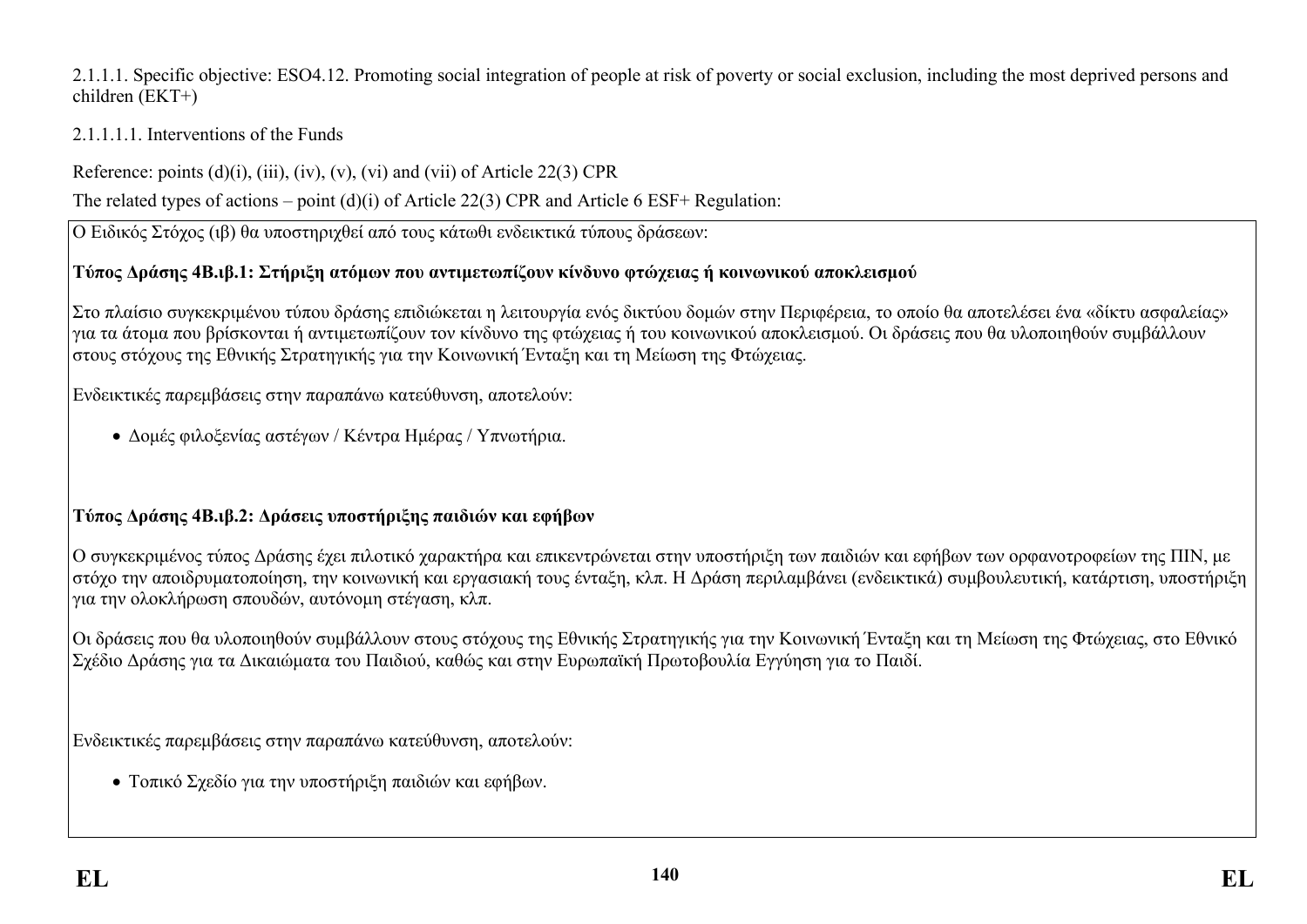The main target groups - point (d)(iii) of Article 22(3) CPR:

| Άτομα σε κατάσταση ή / κίνδυνο φτώχειας (παιδιά / έφηβοι). |  |
|------------------------------------------------------------|--|
|                                                            |  |

· Άστεγοι.

Actions safeguarding equality, inclusion and non-discrimination – point (d)(iv) of Article 22(3) CPR and Article 6 ESF+ Regulation

Οι δράσεις που προβλέπονται στον Ειδικό Στόχο έχουν θετική συμβολή στην προώθηση των αρχών της ισότητας, της ένταξης και της μη διάκρισης, σύμφωνα και με τον Ευρωπαϊκό Πυλώνα Κοινωνικών Δικαιωμάτων.

Επίσης, οι διαδικασίες και τα κριτήρια επιλογής των δράσεων θα είναι συνεπή με τις κατευθυντήριες αρχές που προβλέπονται από τους Κανονισμούς για τη διαφύλαξη της ισότητας, της ένταξης και της απαγόρευσης των διακρίσεων. Κατά την επιλογή και υλοποίηση των πράξεων θα λαμβάνεται υπόψη ο Χάρτης Θεμελιωδών Δικαιωμάτων.

Οι διαδικασίες, η μεθοδολογία και τα κριτήρια επιλογής των δράσεων θα είναι συνεπής με τις κατευθυντήριες αρχές που προβλέπονται στους Κανονισμούς για τη διαφύλαξη της ισότητας, της ένταξης, της απαγόρευσης των διακρίσεων και της προσβασιμότητας στα ΑμεΑ (άρθρο 9, παρ.3 και άρθρο 73 παρ.1 του ΚΚΔ)

Indication of the specific territories targeted, including the planned use of territorial tools – point  $(d)(v)$  of Article 22(3) CPR

Δεν έχει εφαρμογή

The interregional, cross-border and transnational actions – point (d)(vi) of Article 22(3) CPR

Δεν έχει εφαρμογή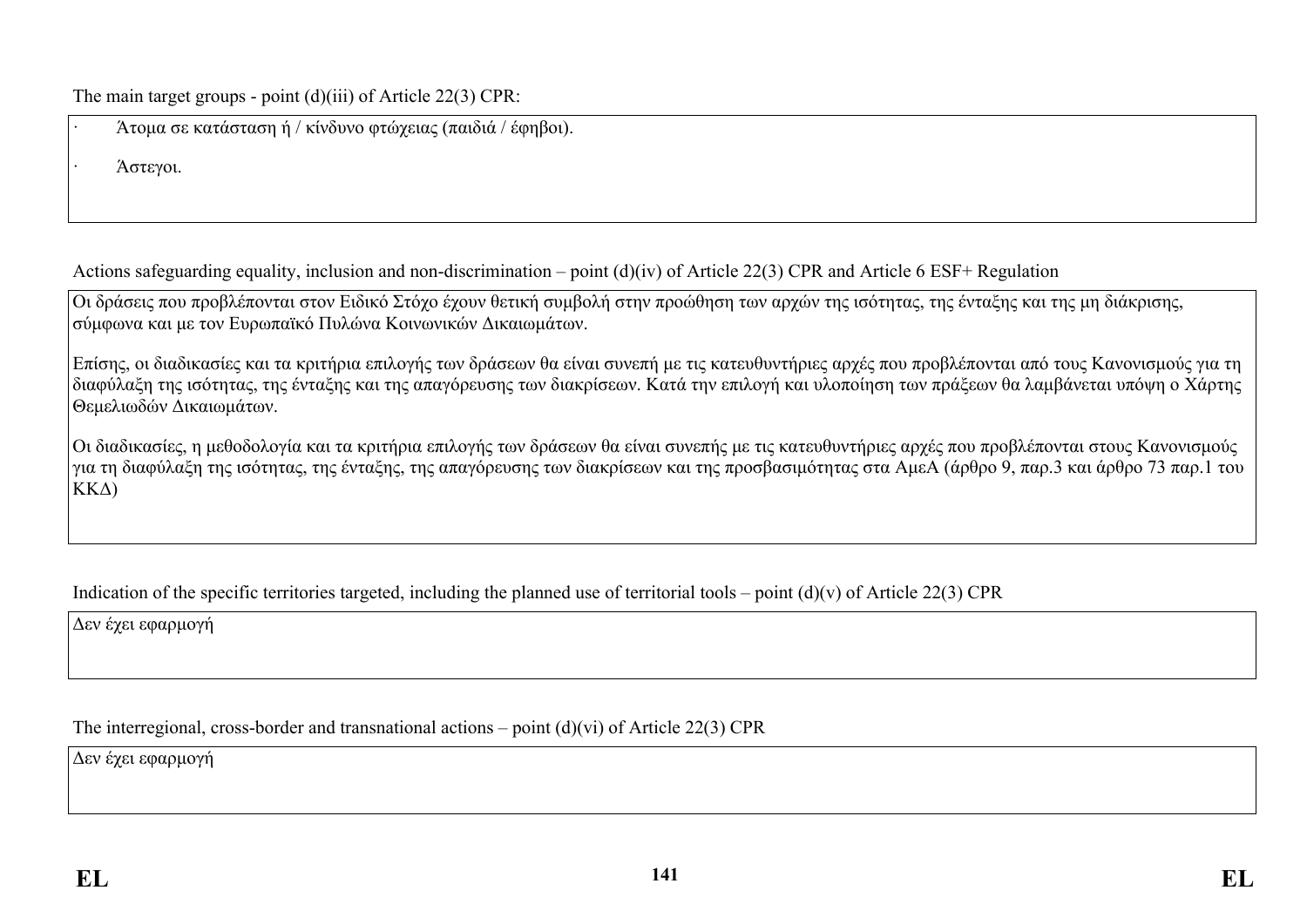Δεν προβλέπεται η χρήση χρηματοδοτικών εργαλείων

## 2.1.1.1.2. Indicators

## Reference: point (d)(ii) of Article 22(3) CPR and Article 8 ERDF and CF Regulation

Πίνακας 2: Δείκτες εκροών

| Προτεραιότητα | Ειδικός<br>στόχος | $\sim$<br>Tausio | Κατηγορία περιφέρειας                  | Αναγνωριστικός<br>κωδικός | Indicator                                     | Μονάδα<br>μέτρησης | Ορόσημο<br>(2024) | Στόχος<br>(2029) |
|---------------|-------------------|------------------|----------------------------------------|---------------------------|-----------------------------------------------|--------------------|-------------------|------------------|
| 4B            | ESO4.12           | EKT-             | . Λιγότερο αναπτυγμένες<br>περιφέρειες | <b>PSO802</b>             | ι Αριθμός υποστηριζόμενων  δομών -<br>αστέγων | Αριθμός δομών      | $00$ .            | 2,00             |

## Reference: point (d)(ii) of Article 22(3) CPR

## Πίνακας 3: Δείκτες αποτελεσμάτων

| Προτεραιότητα | Ειδικός<br>στόχος | Ταμείο | Κατηγορία<br>περιφέρειας                | Αναγνωριστικός<br>κωδικός | Indicator                                                     | Μονάδα<br>μέτρησης  | Γραμμή<br>βάσης ή τιμή<br>αναφοράς | Έτος<br>αναφοράς     | Στόχος<br>(2029) | Πηγή δεδομένων                  | Παρατηρήσεις |
|---------------|-------------------|--------|-----------------------------------------|---------------------------|---------------------------------------------------------------|---------------------|------------------------------------|----------------------|------------------|---------------------------------|--------------|
| 4B            | $ESO4.12$ $EKT+$  |        | Λιγότερο<br>αναπτυγμένες<br>περιφέρειες | <b>PSR802</b>             | Αριθμός επωφελουμένων<br>των υποστηριζόμενων<br>δομών αστέγων | Αριθμός<br>  ατόμων |                                    | $363,00$   2020-2029 |                  | 545,00   Υποστηριζόμενα<br>Έργα |              |

## 2.1.1.1.3. Indicative breakdown of the programmed resources (EU) by type of intervention

Reference: point (d)(viii) of Article 22(3) CPR

Table 4: Dimension 1 - intervention field

| Προτεραιότητα | Ειδικός<br>στόγος | aueio | Κατηγορία περιφέρειας                | Κωδικός                                                                                                                                                                          | $Ποσό$ (EUR) |
|---------------|-------------------|-------|--------------------------------------|----------------------------------------------------------------------------------------------------------------------------------------------------------------------------------|--------------|
| 4B            | ESO4.12           |       | Λιγότερο αναπτυγμένες<br>περιφερειες | 163. Προώθηση της κοινωνικής ένταξης των ατόμων που αντιμετωπίζουν κίνδυνο φτώχειας ή κοινωνικού  2.125.000,00 <br>  αποκλεισμού, συμπεριλαμβανομένων των απόρων και των παιδιών |              |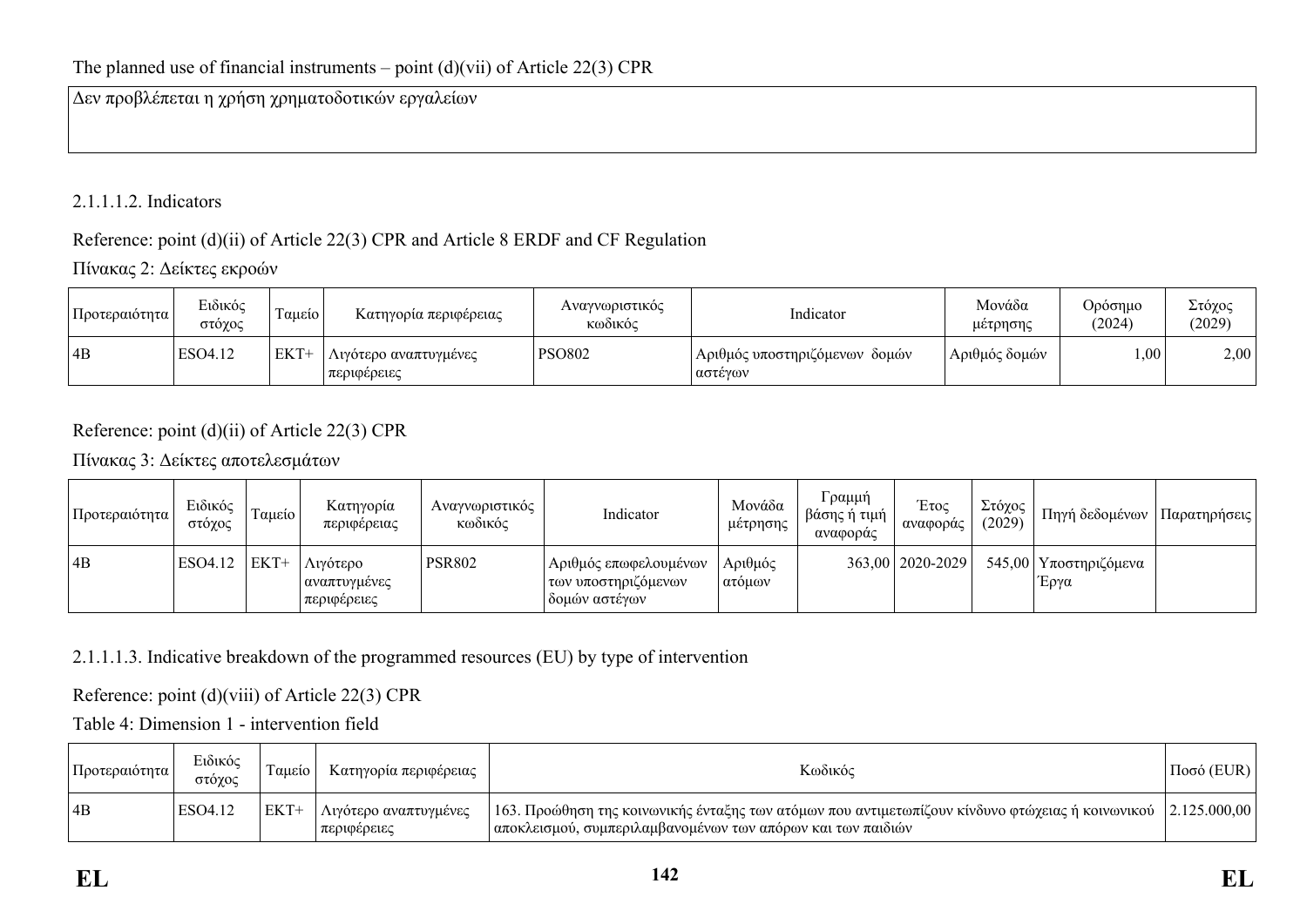| ${}^{1}ESO4.12$<br>$\blacksquare$<br>' 4B<br>OVOVO. | 5.000,00 |
|-----------------------------------------------------|----------|
|-----------------------------------------------------|----------|

#### Table 5: Dimension 2 - form of financing

| Προτεραιότητα | Ειδικός στόχος | Ταμείο | Κατηγορία περιφέρειας             | Κωδικός             | $Ποσό$ (EUR) |
|---------------|----------------|--------|-----------------------------------|---------------------|--------------|
| 4B            | ESO4.12        | EKT+   | Λιγότερο αναπτυγμένες περιφέρειες | $ 01$ . Επιχορήγηση | 2.125.000,00 |
| 4B            | ESO4.12        | Σύνολο |                                   |                     | 2.125.000,00 |

Table 6: Dimension 3 – territorial delivery mechanism and territorial focus

| Προτεραιότητα | Ειδικός στόχος | $\mathbf{r}$<br>Ταμείο | Κατηγορία περιφέρειας             | Κωδικός                                         | $Ποσό$ (EUR) |
|---------------|----------------|------------------------|-----------------------------------|-------------------------------------------------|--------------|
| 4B            | ESO4.12        | $EKT+$                 | Λιγότερο αναπτυγμένες περιφέρειες | 33. Άλλες προσεγγίσεις — Καμία εδαφική στόχευση | 2.125.000,00 |
| 4B            | ESO4.12        | Σύνολο                 |                                   |                                                 | 2.125.000,00 |

Table 7: Dimension 6 – ESF+ secondary themes

| Προτεραιότητα | Ειδικός στόγος | Ταμείο | Κατηγορία περιφέρειας             | Κωδικός                                                                | $\Pi$ οσό (EUR) |
|---------------|----------------|--------|-----------------------------------|------------------------------------------------------------------------|-----------------|
| 4B            | ESO4.12        | EKT+   | Λιγότερο αναπτυγμένες περιφέρειες | 06. Αντιμετώπιση της παιδικής φτώχειας                                 | 340.000,00      |
| 4B            | ESO4.12        | EKT+   | Λιγότερο αναπτυγμένες περιφέρειες | 10. Αντιμετώπιση των προκλήσεων που εντοπίστηκαν στο Ευρωπαϊκό Εξάμηνο | 785.000,00 .    |
| 4B            | ESO4.12        | Σύνολο |                                   |                                                                        | 2.125.000,00    |

Table 8: Dimension 7 – ESF+\*, ERDF, Cohesion Fund and JTF gender equality dimension

| Προτεραιότητα | Ειδικός στόχος | Γαμείο | Κατηγορία περιφέρειας             | Κωδικός                                 | $Ποσό$ (EUR) |
|---------------|----------------|--------|-----------------------------------|-----------------------------------------|--------------|
| 4B            | ESO4.12        | EKT+   | Λιγότερο αναπτυγμένες περιφέρειες | 02. Συνεκτίμηση της διάστασης του φύλου | 2.125.000,00 |
| 4B            | ESO4.12        | Σύνολο |                                   |                                         | 2.125.000,00 |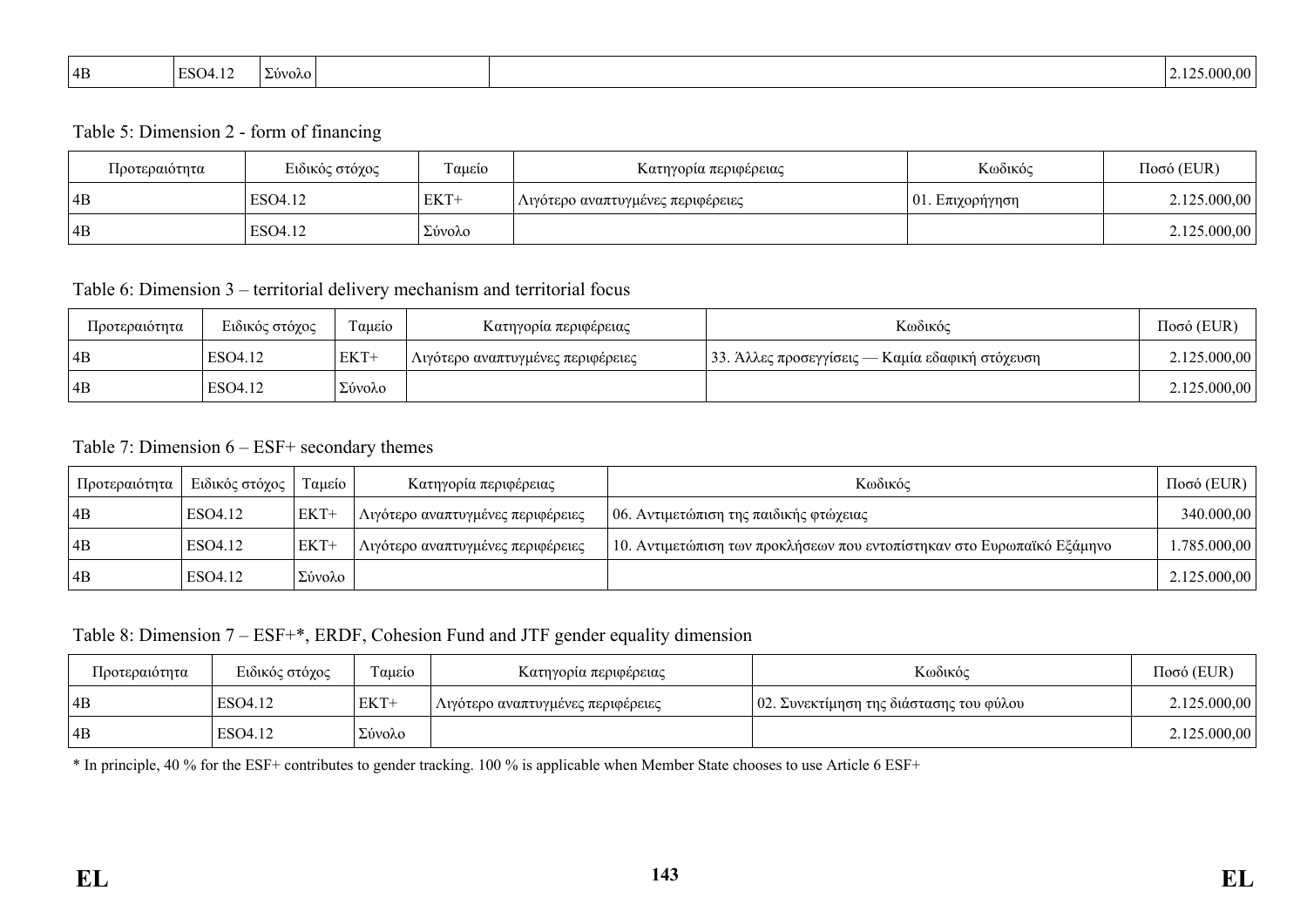## 2.1.1. Priority: 5. Προώθηση της βιώσιμης και ολοκληρωμένης χωρικής ανάπτυξης

2.1.1.1. Specific objective: RSO5.1. Fostering the integrated and inclusive social, economic and environmental development, culture, natural heritage, sustainable tourism, and security in urban areas (ΕΤΠΑ)

2.1.1.1.1. Interventions of the Funds

Reference: points  $(d)(i)$ ,  $(iii)$ ,  $(iv)$ ,  $(v)$ ,  $(vi)$  and  $(vii)$  of Article 22(3) CPR

The related types of actions – point (d)(i) of Article 22(3) CPR and Article 6 ESF+ Regulation:

Ο Ειδικός Στόχος (i) θα υποστηριχθεί από τους κάτωθι ενδεικτικά τύπους δράσεων:

# *Τύπος Δράσης 5.(i).1. Ολοκληρωμένη ανάπτυξη σε αστικές περιοχές*

Στο πλαίσιο του παρόντος τύπου δράσης περιλαμβάνεται η στήριξη Στρατηγικών Βιώσιμης Αστικής Ανάπτυξης (ΒΑΑ) μέσω των οποίων θα υλοποιηθούν ολοκληρωμένες παρεμβάσεις σε αστικές περιοχές με στόχο τη βιώσιμη ανάπτυξη μέσω της αξιοποίησης τοπικών συγκριτικών πλεονεκτημάτων και την αστική αναζωογόνηση.

Μέσω του παρόντος τύπου δράσης θα στηριχθούν έως 4 ΟΧΕ-ΒΑΑ στα αστικά κέντρα-πρωτεύουσες νομών της Π.Ι.Ν.

Ενδεικτικές παρεμβάσεις στην παραπάνω κατεύθυνση, αποτελούν:

 ολοκληρωμένες τοπικές στρατηγικές για τον αστικό χώρο με εστίαση στη RIS ή/και στην κατεύθυνση των «έξυπνων», «όμορφων/βιώσιμων», «ανθεκτικών» πόλεων.

Ειδικότερα, οι αστικές πολιτικές μέσω του παρόντος τύπου δράσης εστιάζουν στον βιώσιμο τουρισμό (με βάση τη RIS), την αξιοποίηση της τεχνολογίας, στον πολιτισμό/ δημιουργική οικονομία, την ανθεκτικότητα σε σχέση με τον κοινωνικό ιστό (πχ ανεργία, κοινωνική ένταξη) και την αστική ανάπλαση/ κινητικότητα, ενώ δύναται να ενισχύονται συμπληρωματικά και από τύπους δράσεων των λοιπών Προτεραιοτήτων του Προγράμματος (αστική ανάπλαση – κινητικότητα κλπ). Ειδικότερα, όσον αφορά τις «έξυπνες πόλεις» σημαντική αναμένεται να είναι η συνεισφορά και του ΕΣΑΑ, ενώ γενικά θα αξιοποιηθεί το πνεύμα της πρωτοβουλίας «Bauhaus» για την προώθηση της αειφορίας, της αισθητικής, της συνεργασίας και της βιωσιμότητας. Επίσης, οι στρατηγικές ΒΑΑ θα είναι συμβατές με τα ΣΒΑΚ.

*Δράσεις ορόσημα:* Οργανισμοί Διαχείρισης Προορισμού, Destination Marketing Plan, τουριστικά και πολιτιστικά τοπόσημα και διαδρομές/δικτύωση & προβολή αυτών με "έξυπνα συστήματα", flagship events, αστική κινητικότητα ΑμεΑ, αστική ανάπλαση κλπ στοιχεία Τοπικών Στρατηγικών.

Υφιστάμενες στρατηγικές δύναται να συνεχιστούν μετά από την κατάλληλη επικαιροποίησή τους και εφόσον αξιολογηθούν θετικά από την ΕΥΔ και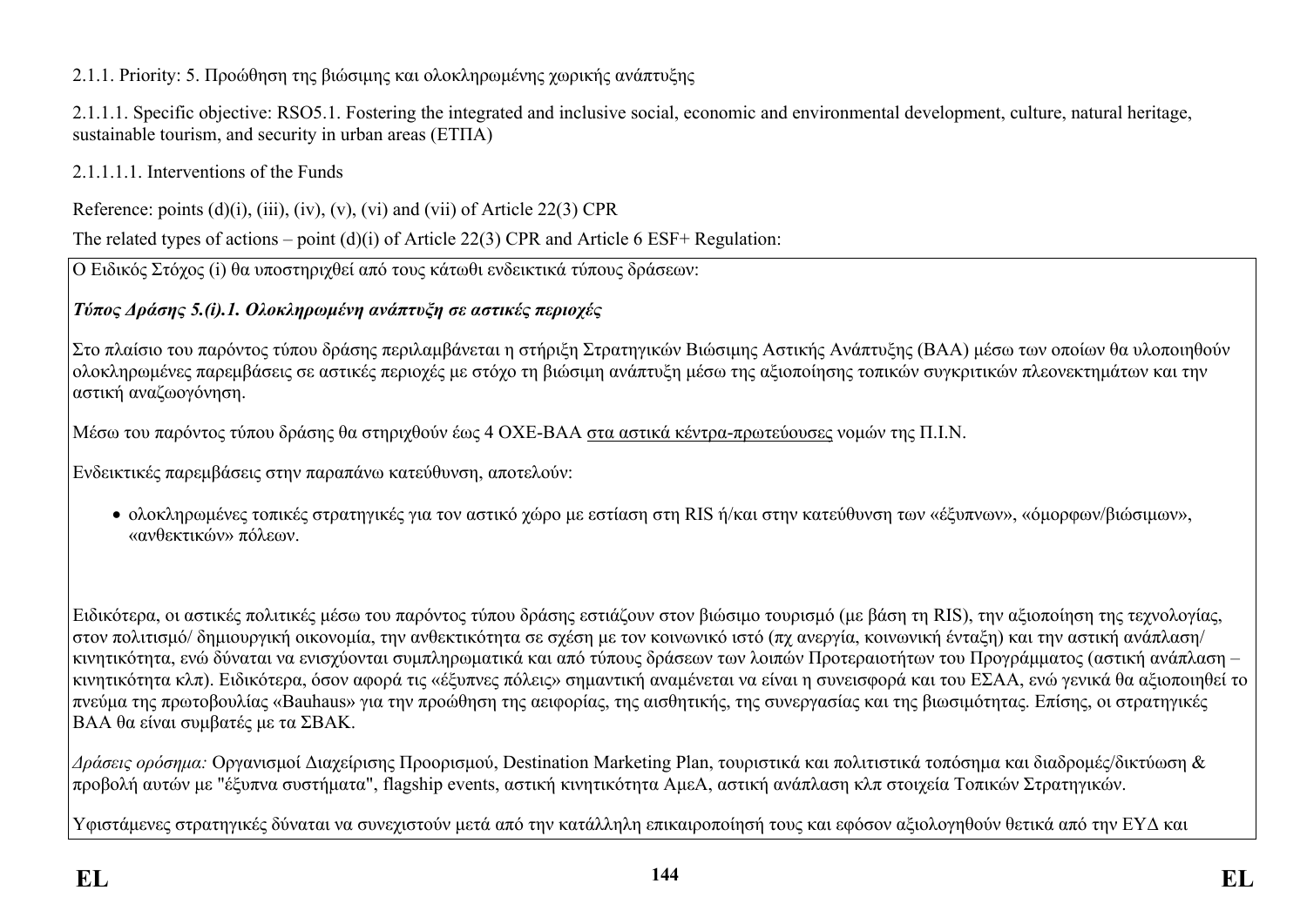εγκριθούν το αργότερο σε 18 μήνες μετά την έγκριση του προγράμματος. Ειδικότερα, από τον Τύπο Δράσης θα ενισχυθούν κατά προτεραιότητα Τοπικές Στρατηγικές και παρεμβάσεις που ενεργοποιήθηκαν κατά την ππ 2014-2020 (π.χ. Τ.Σ. πόλης Κέρκυρας – μεταφερόμενα έργα πολιτισμού π.π. 2014-2020). Περιλαμβάνεται επίσης 1 "έργο-γέφυρα" με την π.π. 2014-2020: "Αποπεράτωση Δημοτικού Θεάτρου Λευκάδας"

Η ΕΥΔ θα διασφαλίσει ότι η έγκριση των στρατηγικών ΒΑΑ προϋποθέτει την ύπαρξη ειδικής ομάδας για την παρακολούθηση της υλοποίησης των στρατηγικών αυτών (Αστική Αρχή/μηχανισμός παρακολούθησης & συντονισμού) και την επίσπευση των διαδικασιών υλοποίησης.

Η δε διαβούλευση που διενεργείται σε τοπικό επίπεδο στο πλαίσιο της κατάρτισης των ΟΧΕ-ΒΑΑ, θα υποστηρίζεται από μια συνεκτική ομάδα διοίκησης σε επίπεδο Περιφέρειας, η οποία θα διασφαλίσει την άρτια προετοιμασία των εν λόγω στρατηγικών και αφετέρου θα ενδυναμώσει την πεποίθηση της «ιδιοκτησίας» των στρατηγικών από τους δικαιούχους (ΟΤΑ).

The main target groups - point (d)(iii) of Article 22(3) CPR:

- Πληθυσμός της Περιφέρειας.
- Επισκέπτες της Περιφέρειας.
- Παραγωγικό σύστημα της Περιφέρειας.

ιδιαίτερα των πόλεων

Actions safeguarding equality, inclusion and non-discrimination – point (d)(iv) of Article 22(3) CPR and Article 6 ESF+ Regulation

Οι διαδικασίες και τα κριτήρια επιλογής των δράσεων θα είναι συνεπή με τις κατευθυντήριες αρχές που προβλέπονται από τους Κανονισμούς για τη διαφύλαξη της ισότητας, της ένταξης και της απαγόρευσης των διακρίσεων, λαμβάνοντας υπόψη και τον Χάρτη των Θεμελιωδών Δικαιωμάτων της Ευρωπαϊκής Ένωσης, καθώς και τη Σύμβαση των Ηνωμένων Εθνών για τα Άτομα με Αναπηρία..

Οι διαδικασίες, η μεθοδολογία και τα κριτήρια επιλογής των δράσεων θα είναι συνεπής με τις κατευθυντήριες αρχές που προβλέπονται στους Κανονισμούς για τη διαφύλαξη της ισότητας, της ένταξης, της απαγόρευσης των διακρίσεων και της προσβασιμότητας στα ΑμεΑ (άρθρο 9, παρ.3 και άρθρο 73 παρ.1 του ΚΚΔ)

Indication of the specific territories targeted, including the planned use of territorial tools – point  $(d)(v)$  of Article 22(3) CPR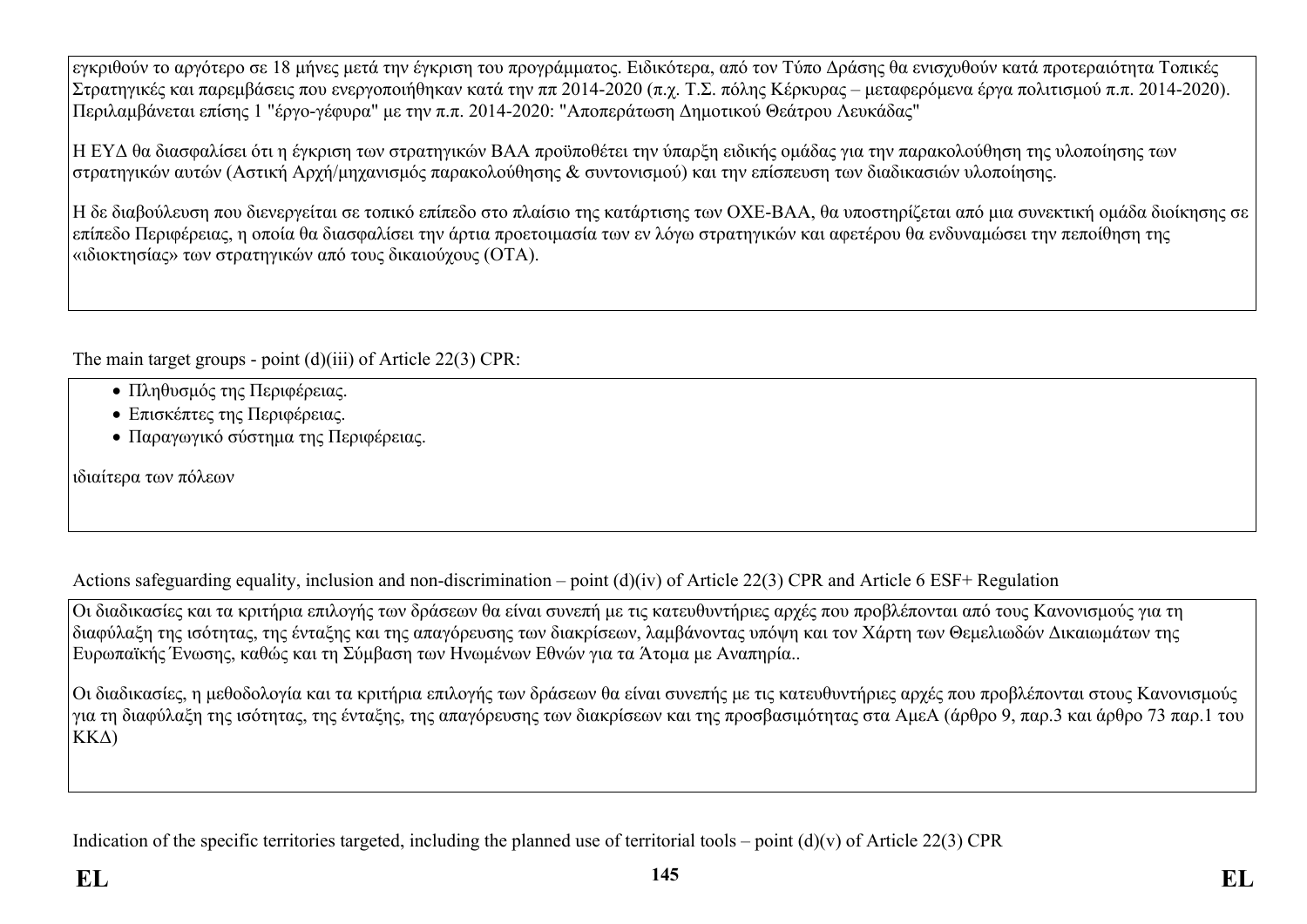The interregional, cross-border and transnational actions – point (d)(vi) of Article 22(3) CPR

Δεν έχει εφαρμογή

The planned use of financial instruments – point  $(d)(vii)$  of Article 22(3) CPR

Δεν προβλέπεται χρήση χρηματοδοτικών μέσων.

2.1.1.1.2. Indicators

Reference: point (d)(ii) of Article 22(3) CPR and Article 8 ERDF and CF Regulation

Πίνακας 2: Δείκτες εκροών

| Προτεραιότητα | Ειδικός<br>στόγος | Γαμείο | Κατηγορία περιφέρειας                       | Αναγνωριστικός<br>κωδικός | Indicator                                                            | Μονάδα μέτρησης               | Ορόσημο<br>(2024) | Στόχος<br>(2029) |
|---------------|-------------------|--------|---------------------------------------------|---------------------------|----------------------------------------------------------------------|-------------------------------|-------------------|------------------|
|               | RSO5.             |        | ΕΤΠΑ   Λιγότερο αναπτυγμένες<br>περιφέρειες | RCO <sub>75</sub>         | Στρατηγικές για ολοκληρωμένη χωρική<br>  ανάπτυξη που υποστηρίζονται | συμβολή στις<br>  στρατηγικές | 00,1              | 4,00             |

Reference: point (d)(ii) of Article 22(3) CPR

Πίνακας 3: Δείκτες αποτελεσμάτων

| $\mathbf{H}$<br>Προτεραιοτητα | $\sim$<br>EIOIKÓC<br>στογο<br>$\sim$ | $1$ allelo $1$ | Κατηγορία<br>ιφέρειας<br>περ | υριστικός<br>$\Delta VQVV$<br><b>KOO1KOC</b> | $\mathbf{r}$ at<br>Indicator | $\sim$<br>Μονάδα<br>μέτρησης | ραμμή<br>βάσης ή<br>τιμή<br>αναφορας | $\sim$<br><b>ETOC</b><br>αναφοράς | Στόγος<br>$\sim$<br>(2029) | Πηγή<br>OEOOUEVOV | Παρατηρήσεις |
|-------------------------------|--------------------------------------|----------------|------------------------------|----------------------------------------------|------------------------------|------------------------------|--------------------------------------|-----------------------------------|----------------------------|-------------------|--------------|
|-------------------------------|--------------------------------------|----------------|------------------------------|----------------------------------------------|------------------------------|------------------------------|--------------------------------------|-----------------------------------|----------------------------|-------------------|--------------|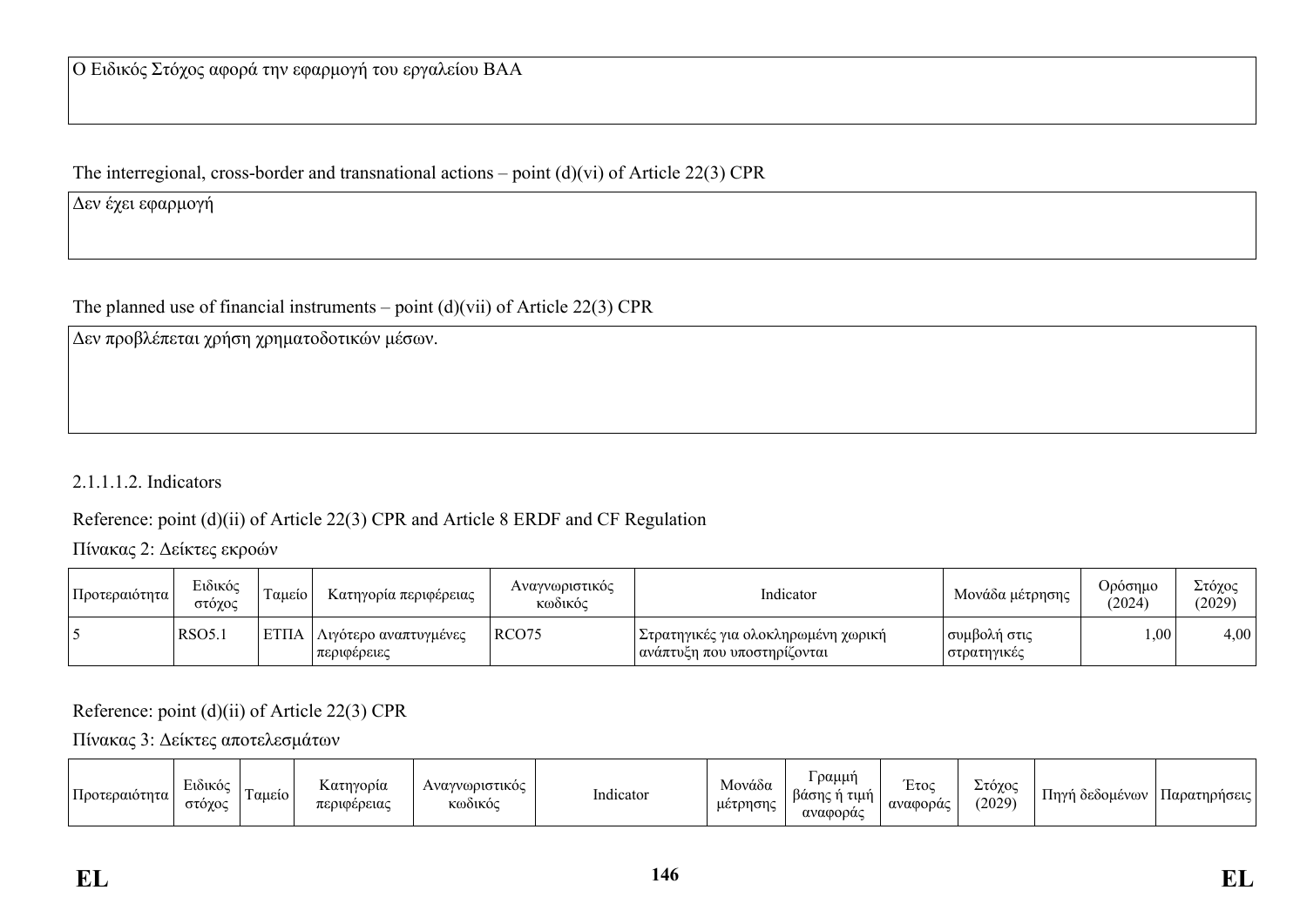| <sup>1</sup> RSO5.1 | ETIJA | Λινότερο     | <b>PSR217</b> | Πληθυσμός που          | Άτομα |  | 24.838,00   2021-2029   53.031,00   Υποστηριζόμενα |  |
|---------------------|-------|--------------|---------------|------------------------|-------|--|----------------------------------------------------|--|
|                     |       | αναπτυγμένες |               | ωφελείται από έργα     |       |  | Έργα                                               |  |
|                     |       | περιφέρειες  |               | ολοκληρωμένης εδαφικής |       |  |                                                    |  |
|                     |       |              |               | ανάπτυζης              |       |  |                                                    |  |

2.1.1.1.3. Indicative breakdown of the programmed resources (EU) by type of intervention

Reference: point (d)(viii) of Article 22(3) CPR

Table 4: Dimension 1 - intervention field

| Προτεραιότητα | Ειδικός<br>στόχος | Ταμείο | Κατηγορία περιφέρειας                | Κωδικός                                                                                                            | $Ποσό$ (EUR)  |
|---------------|-------------------|--------|--------------------------------------|--------------------------------------------------------------------------------------------------------------------|---------------|
|               | RSO5.1            | EΤΠΑ   | Λιγότερο αναπτυγμένες<br>περιφέρειες | 165. Προστασία, ανάπτυξη και προβολή της δημόσιας τουριστικής περιουσίας και υπηρεσιών<br>στον τομέα του τουρισμού | 4.250.000,00  |
|               | RSO5.1            | EΤΠΑ   | Λιγότερο αναπτυγμένες<br>περιφέρειες | 166. Προστασία, ανάπτυξη και προβολή της πολιτιστικής κληρονομιάς και των πολιτιστικών<br>υπηρεσιών                | 22.100.000,00 |
|               | RSO5.1            | EΤΠΑ   | Λιγότερο αναπτυγμένες<br>περιφέρειες | 168. Φυσική ανάπλαση και ασφάλεια δημόσιων χώρων                                                                   | 5.270.522,00  |
|               | <b>RSO5.1</b>     | Σύνολο |                                      |                                                                                                                    | 31.620.522,00 |

### Table 5: Dimension 2 - form of financing

| Προτεραιότητα | Ειδικός στόχος | Ταμείο       | Κατηγορία περιφέρειας             | Κωδικός             | $Ποσό$ (EUR)  |
|---------------|----------------|--------------|-----------------------------------|---------------------|---------------|
|               | RSO5.          | <b>ETIIA</b> | Λιγότερο αναπτυγμένες περιφέρειες | $ 01$ . Επιχορήγηση | 31.620.522,00 |
|               | RSO5.          | Σύνολο       |                                   |                     | 31.620.522,00 |

### Table 6: Dimension 3 – territorial delivery mechanism and territorial focus

| Προτεραιότητα | Ειδικός στόχος     | Ταμείο      | Κατηγορία περιφέρειας             | Κωδικός                                          | $Ποσό$ (EUR)  |
|---------------|--------------------|-------------|-----------------------------------|--------------------------------------------------|---------------|
|               | RSO <sub>5.1</sub> | <b>ΕΤΠΑ</b> | Λιγότερο αναπτυγμένες περιφέρειες | $\sim$ 02. ΟΕΕ — Πόλεις, κωμοπόλεις και προάστια | 31.620.522,00 |
|               | RSO <sub>5.1</sub> | Σύνολο      |                                   |                                                  | 31.620.522,00 |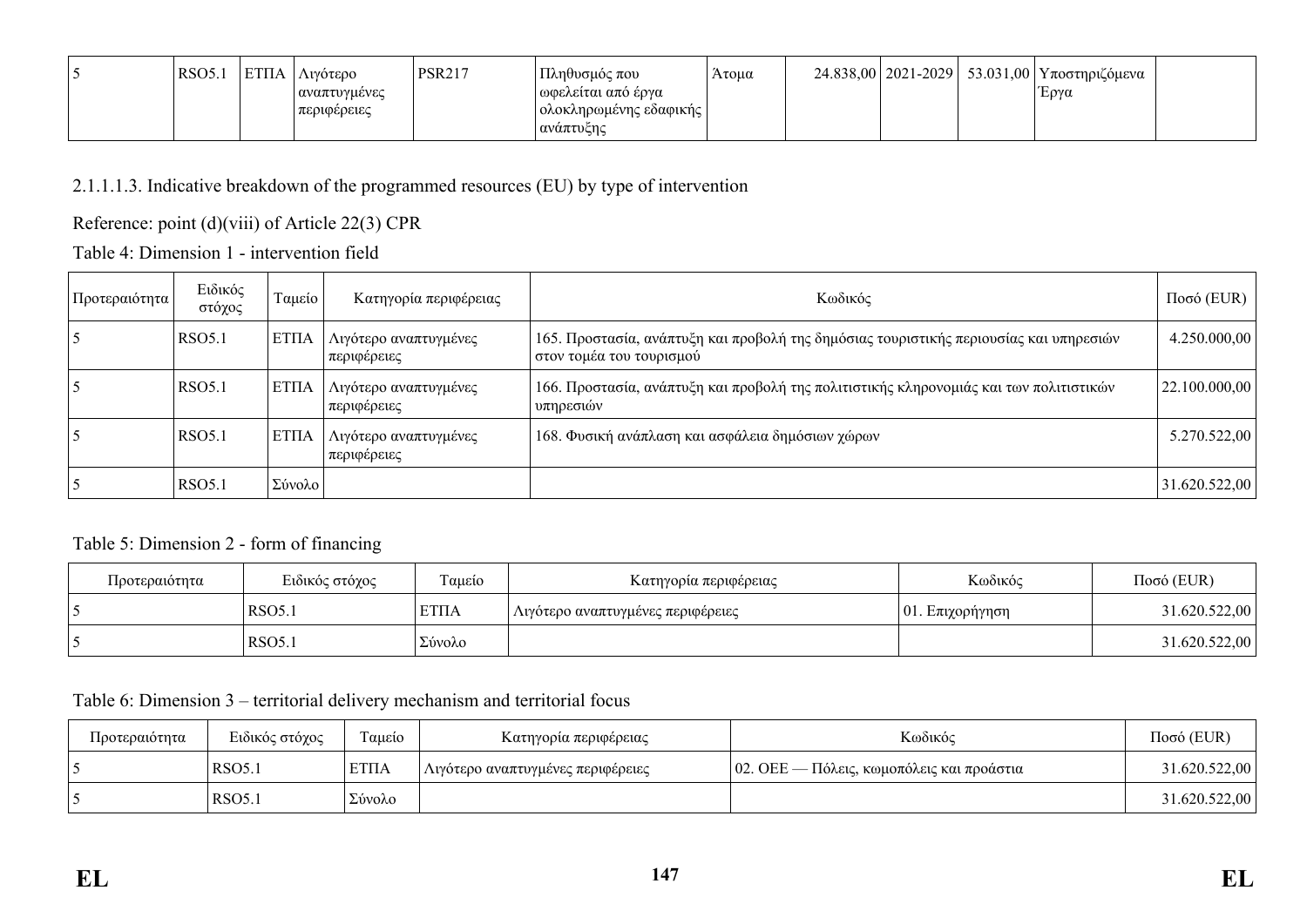### Table 7: Dimension 6 – ESF+ secondary themes

|  | ∽οαιοτητα<br>$\sqrt{2}$ | EINIKOC <del>O</del> TOYOC | aueio | ι περιφέρειας<br>$\Lambda$ $\alpha$ $\tau$ $\gamma$ $\alpha$ $\beta$ $\gamma$ | <b>KOO1KOC</b> | (EUR<br>$\overline{\phantom{a}}$<br>ിറററ |
|--|-------------------------|----------------------------|-------|-------------------------------------------------------------------------------|----------------|------------------------------------------|
|--|-------------------------|----------------------------|-------|-------------------------------------------------------------------------------|----------------|------------------------------------------|

#### Table 8: Dimension 7 – ESF+\*, ERDF, Cohesion Fund and JTF gender equality dimension

| Προτεραιότητα | Ειδικός στόχος     | $\mathbf{r}$<br>Γαμείο | Κατηγορία περιφέρειας             | Κωδικός                          | $Ποσό$ (EUR)  |
|---------------|--------------------|------------------------|-----------------------------------|----------------------------------|---------------|
|               | RSO <sub>5</sub> . | EΤΠΑ                   | Λιγότερο αναπτυγμένες περιφέρειες | 03. Ουδετερότητα ως προς το φύλο | 31.620.522,00 |
|               | RSO <sub>5</sub> . | Σύνολο                 |                                   |                                  | 31.620.522,00 |

\* In principle, 40 % for the ESF+ contributes to gender tracking. 100 % is applicable when Member State chooses to use Article 6 ESF+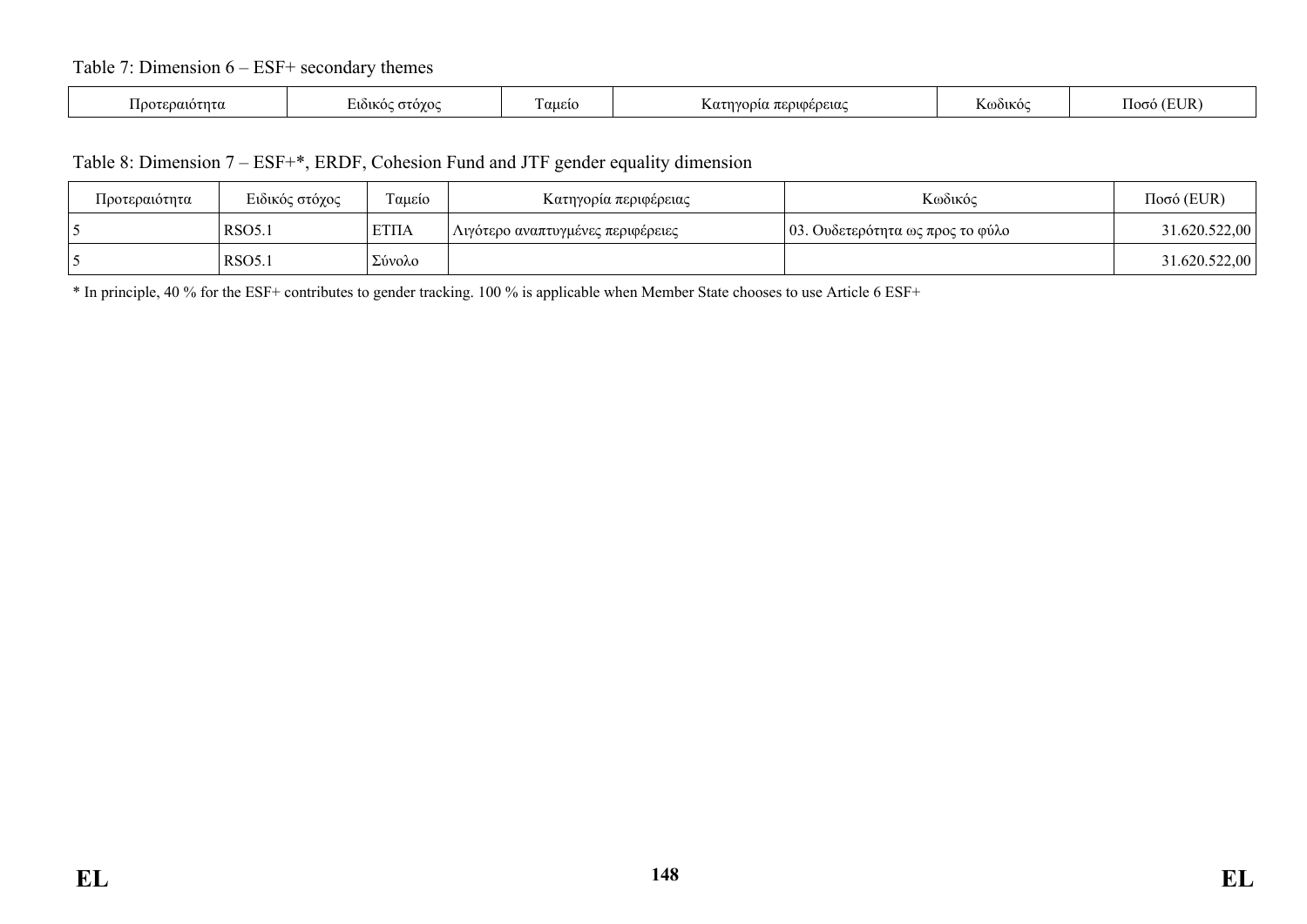2.1.1.1. Specific objective: RSO5.2. Fostering the integrated and inclusive social, economic and environmental local development, culture, natural heritage, sustainable tourism and security, in areas other than urban areas (ΕΤΠΑ)

### 2.1.1.1.1. Interventions of the Funds

Reference: points  $(d)(i)$ ,  $(iii)$ ,  $(iv)$ ,  $(v)$ ,  $(vi)$  and  $(vii)$  of Article 22(3) CPR

The related types of actions – point (d)(i) of Article 22(3) CPR and Article 6 ESF+ Regulation:

Ο Ειδικός Στόχος (ii) θα υποστηριχθεί από τους κάτωθι ενδεικτικά τύπους δράσεων:

# *Τύπος Δράσης 5.(ii).1. Ολοκληρωμένη ανάπτυξη στον παράκτιο χώρο*

Μέσω του παρόντος τύπου δράσης θα στηριχθεί 1 ΟΧΕ στην παράκτια ζώνη συμπεριλαμβανομένων των Μικρών Νησιών, με στόχο τη βιώσιμη ανάπτυξη μέσω της αξιοποίησης τοπικών συγκριτικών πλεονεκτημάτων.

Ενδεικτικές παρεμβάσεις στην παραπάνω κατεύθυνση, αποτελούν:

 Ολοκληρωμένη τοπική στρατηγική για τον παράκτιο, θαλάσσιο χώρο και τα Μικρά Νησιά με εστίαση στη RIS («γαλάζια οικονομία» κλπ) ή/και στην κατεύθυνση των «έξυπνων», «βιώσιμων», «ανθεκτικών», «διασυνδεμένων» και «εξωστρεφών» χώρων.

Ειδικότερα, η ολοκληρωμένη χωρική στρατηγική μέσω του παρόντος τύπου δράσης εστιάζει στον βιώσιμο τουρισμό, πολιτισμό και την αξιοποίηση πολιτιστικών πόρων και φυσικού περιβάλλοντος (π.χ. οικοτουρισμός). Δύναται δε να ενισχυθεί συμπληρωματικά και από τύπους δράσεων των λοιπών Προτεραιοτήτων του Προγράμματος (π.χ. επιχειρηματικότητα & απασχόληση με βάση τη RIS-«γαλάζια οικονομία», θεματικός τουρισμός κλπ-, Digital Coastline, «έξυπνος προορισμός», GRecοislands κλπ).

Σημειώνεται, ό,τι η χωρική εμβέλεια της ΟΧΕ θα προκύψει από την τοπική στρατηγική και τη σχετική διαβούλευση.

*Δράσεις ορόσημα:* Παρατηρητήριο Τουρισμού, Destination Marketing Plan, λειτουργική αναβάθμιση/δικτύωση τουριστικών αγκυροβολίων, (υπο) θαλάσσια τουριστικά & καταδυτικά δίκτυα, flagship events, πολιτιστικά τοπόσημα (ανάδειξη / δικτύωση & προβολή με "έξυπνα συστήματα") και διαδρομές/διασυνδέσεις (ΟΔΥΣΣΕΙΑ), ΟΔΠΖ σε κορεσμένες περιοχές, θαλάσσια/παράκτια οικοσυστήματα (πλην NATURA) κλπ

Τυχόν υφιστάμενες στρατηγικές δύναται να συνεχιστούν μετά από την κατάλληλη επικαιροποίησή τους και εφόσον αξιολογηθούν θετικά από την ΕΥΔ και εγκριθούν το αργότερο σε 18 μήνες μετά την έγκριση του προγράμματος, ενώ από τον Τύπο Δράσης θα ενισχυθούν κατά προτεραιότητα παρεμβάσεις (έργα πολιτισμού) που ενεργοποιήθηκαν κατά την ππ 2014-2020.

Η ΕΥΔ θα διασφαλίσει ότι η έγκριση της στρατηγικής ΟΧΕ προϋποθέτει την ύπαρξη ειδικής ομάδας για την παρακολούθηση της υλοποίησης της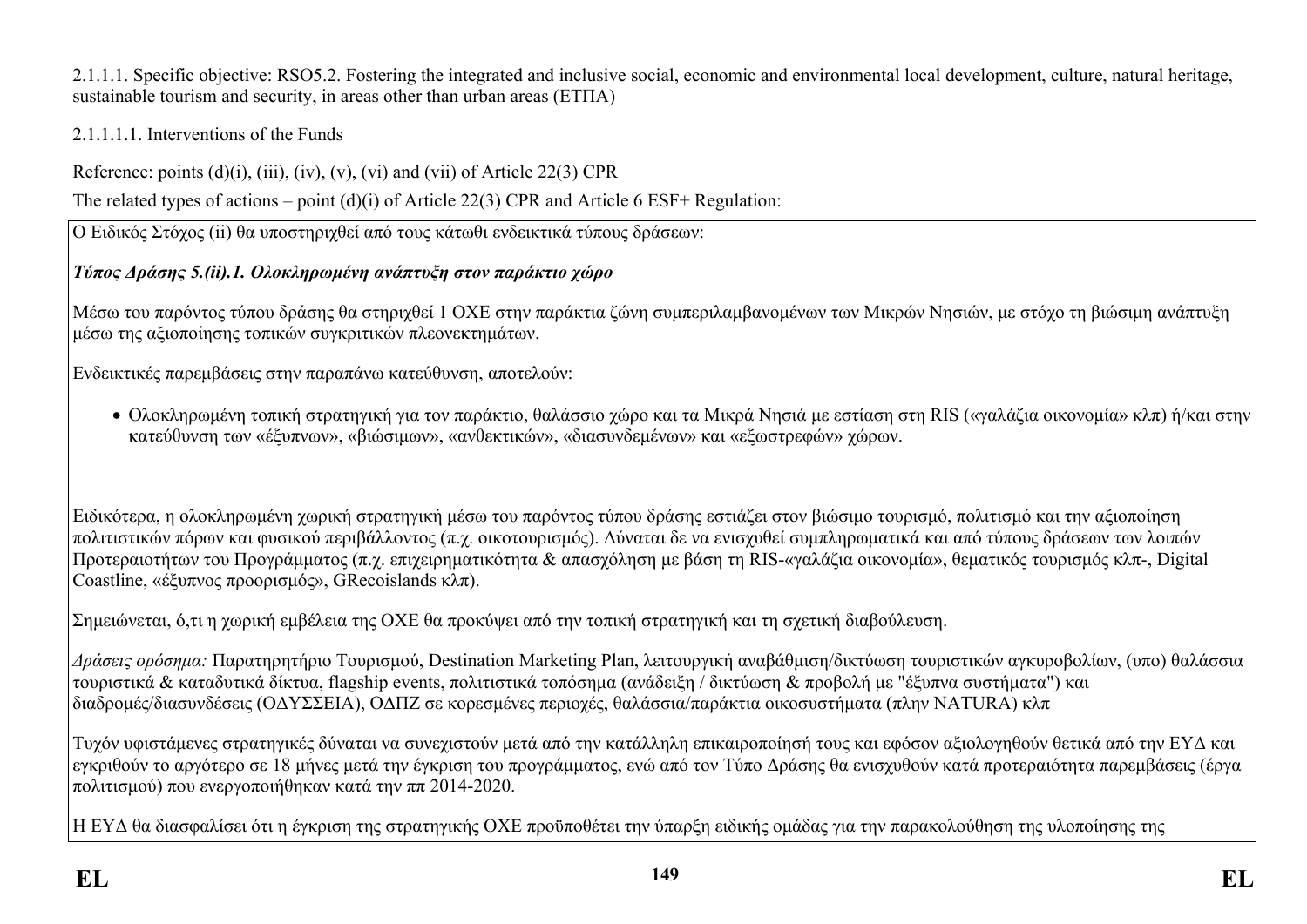(μηχανισμός παρακολούθησης & συντονισμού) και την επίσπευση των διαδικασιών υλοποίησης, η δε διαβούλευση που διενεργείται σε τοπικό επίπεδο στο πλαίσιο της κατάρτισης των ΟΧΕ, θα υποστηρίζεται από μια συνεκτική ομάδα διοίκησης σε επίπεδο Περιφέρειας, η οποία θα διασφαλίσει την άρτια προετοιμασία των εν λόγω στρατηγικών και αφετέρου θα ενδυναμώσει την πεποίθηση της «ιδιοκτησίας» των στρατηγικών από τους δικαιούχους (ΟΤΑ).

Σημειώνεται, ό,τι η συνδρομή της στρατηγικής ΟΧΕ στην εμβληματική πρωτοβουλία «GReco Islands» εξετάζεται στο πλαίσιο οριζόντιας διαμόρφωσης της ολοκληρωμένης αυτής παρέμβασης και της μεθόδου εφαρμογής και διαχείρισής της.

Στον ειδικό στόχο είναι δυνατή (στο πλαίσιο της ΟΧΕ) η ανάπτυξη δράσεων κοινού ενδιαφέροντος με αναφορά στη στρατηγική της Μακροπεριφέρειας Αδριατικής-Ιονίου (π.χ. ΟΔΠΖ,.προστασία της ευαίσθητης βιοποικιλότητας, Σχέδια Διαχείρισης Προορισμών Κρουαζιέρας, πολιτιστικές διαδρομές κλπ),ενώ ο Τύπος Δράσης δύναται να λειτουργήσει συνδυαστικά με το Πρόγραμμα του ΕΤΘΑΥ (παράκτιες, νησιωτικές και αλιευτικές ολοκληρωμένες παρεμβάσεις), χωρίς αλληλο-επικαλύψεις.

The main target groups - point (d)(iii) of Article 22(3) CPR:

- Πληθυσμός της Περιφέρειας
- Επισκέπτες της Περιφέρειας
- Παραγωγικό σύστημα της Περιφέρειας

Actions safeguarding equality, inclusion and non-discrimination – point  $(d)(iv)$  of Article 22(3) CPR and Article 6 ESF+ Regulation

Οι διαδικασίες και τα κριτήρια επιλογής των δράσεων θα είναι συνεπή με τις κατευθυντήριες αρχές που προβλέπονται από τους Κανονισμούς για τη διαφύλαξη της ισότητας, της ένταξης και της απαγόρευσης των διακρίσεων, λαμβάνοντας υπόψη και τον Χάρτη των Θεμελιωδών Δικαιωμάτων της Ευρωπαϊκής Ένωσης, καθώς και τη Σύμβαση των Ηνωμένων Εθνών για τα Άτομα με Αναπηρία..

Οι διαδικασίες, η μεθοδολογία και τα κριτήρια επιλογής των δράσεων θα είναι συνεπής με τις κατευθυντήριες αρχές που προβλέπονται στους Κανονισμούς για τη διαφύλαξη της ισότητας, της ένταξης, της απαγόρευσης των διακρίσεων και της προσβασιμότητας στα ΑμεΑ (άρθρο 9, παρ.3 και άρθρο 73 παρ.1 του ΚΚΔ)

Indication of the specific territories targeted, including the planned use of territorial tools – point  $(d)(v)$  of Article 22(3) CPR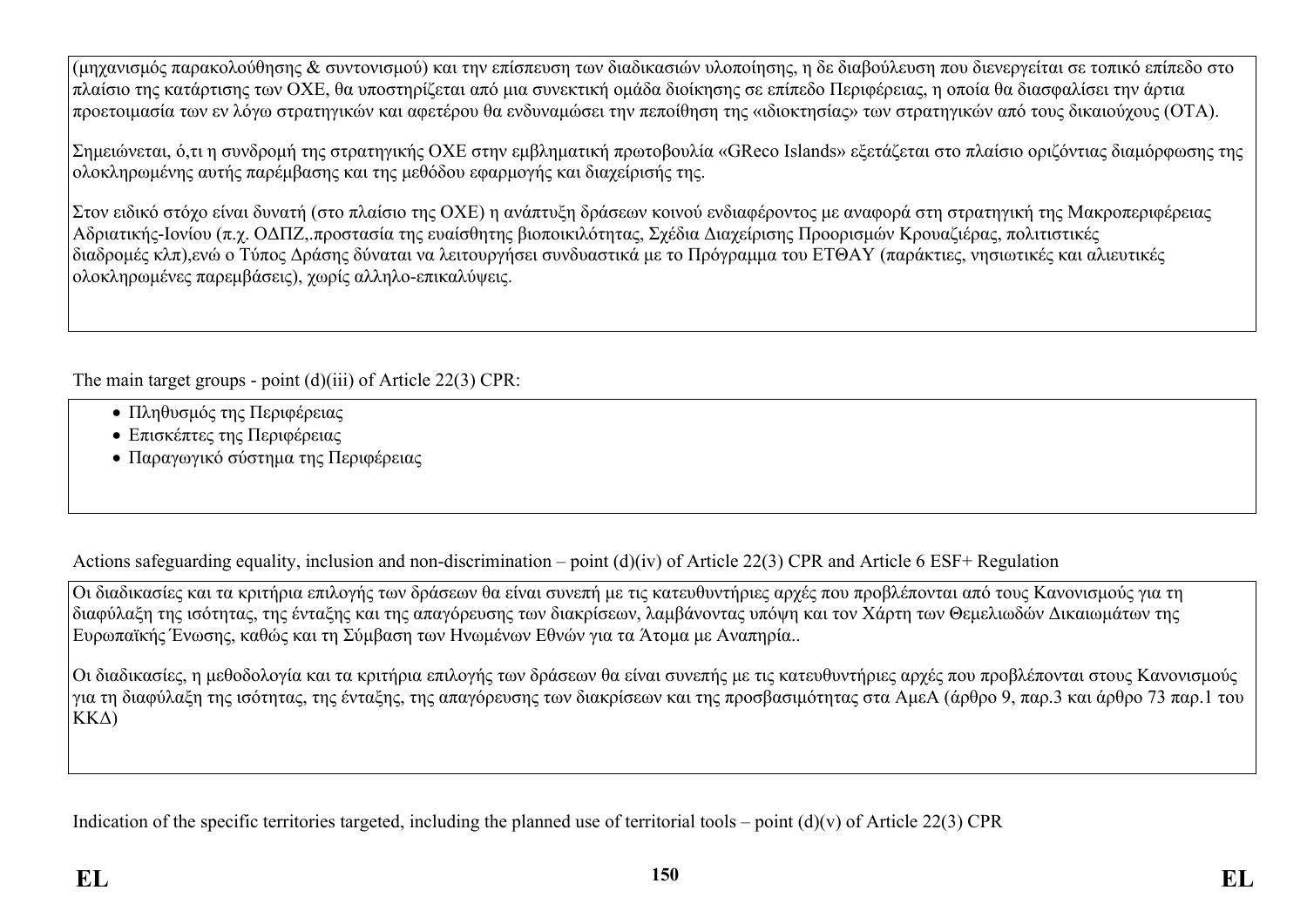The interregional, cross-border and transnational actions – point (d)(vi) of Article 22(3) CPR

Δεν έχει εφαρμογή

The planned use of financial instruments – point  $(d)(vii)$  of Article 22(3) CPR

Δεν προβλέπεται η χρήση χρηματοδοτικών εργαλείων

2.1.1.1.2. Indicators

### Reference: point (d)(ii) of Article 22(3) CPR and Article 8 ERDF and CF Regulation

Πίνακας 2: Δείκτες εκροών

| Προτεραιότητα | Ειδικός<br>στόγος | -<br>Ι αμείο | Κατηγορία περιφέρειας                | Αναγνωριστικός<br>Κωδικός | Indicator                                                              | Μονάδα μέτρησης             | Ορόσημο<br>(2024) | Στόχος<br>(2029) |
|---------------|-------------------|--------------|--------------------------------------|---------------------------|------------------------------------------------------------------------|-----------------------------|-------------------|------------------|
|               | <b>RSO5.2</b>     | EΤΠΑ         | Λιγότερο αναπτυγμένες<br>περιφέρειες | RCO <sub>75</sub>         | Στρατηγικές για ολοκληρωμένη χωρική  <br>∣ ανάπτυξη που υποστηρίζονται | συμβολή στις<br>στρατηγικές | 0,00              | 1,00             |

### Reference: point (d)(ii) of Article 22(3) CPR

Πίνακας 3: Δείκτες αποτελεσμάτων

| Προτεραιότητα | Ειδικός<br>στόχος | , Γαμείο ⊑ | Κατηγορία<br>περιφέρειας                                            | Αναγνωριστικός<br>Κωδικός | Indicator                                                                          | Μονάδα<br>μέτρησης | Γραμμή<br>  βάσης ή τιμή  <br>αναφοράς | Έτος<br>αναφοράς | Στόχος<br>(2029) | Πηγή δεδομένων   Παρατηρήσεις                          |  |
|---------------|-------------------|------------|---------------------------------------------------------------------|---------------------------|------------------------------------------------------------------------------------|--------------------|----------------------------------------|------------------|------------------|--------------------------------------------------------|--|
|               |                   |            | $ RSO5.2 $ ETΠA $ \Lambda$ ιγότερο<br>αναπτυγμένες<br>  περιφέρειες | <b>PSR217</b>             | PSR217 - Πληθυσμός που   Άτομα<br>ι ωφελείται από έργα<br>  ολοκληρωμένης εδαφικής |                    |                                        |                  |                  | $0.00$ 2021-2029   103.190,00   Υποστηριζόμενα<br>Έργα |  |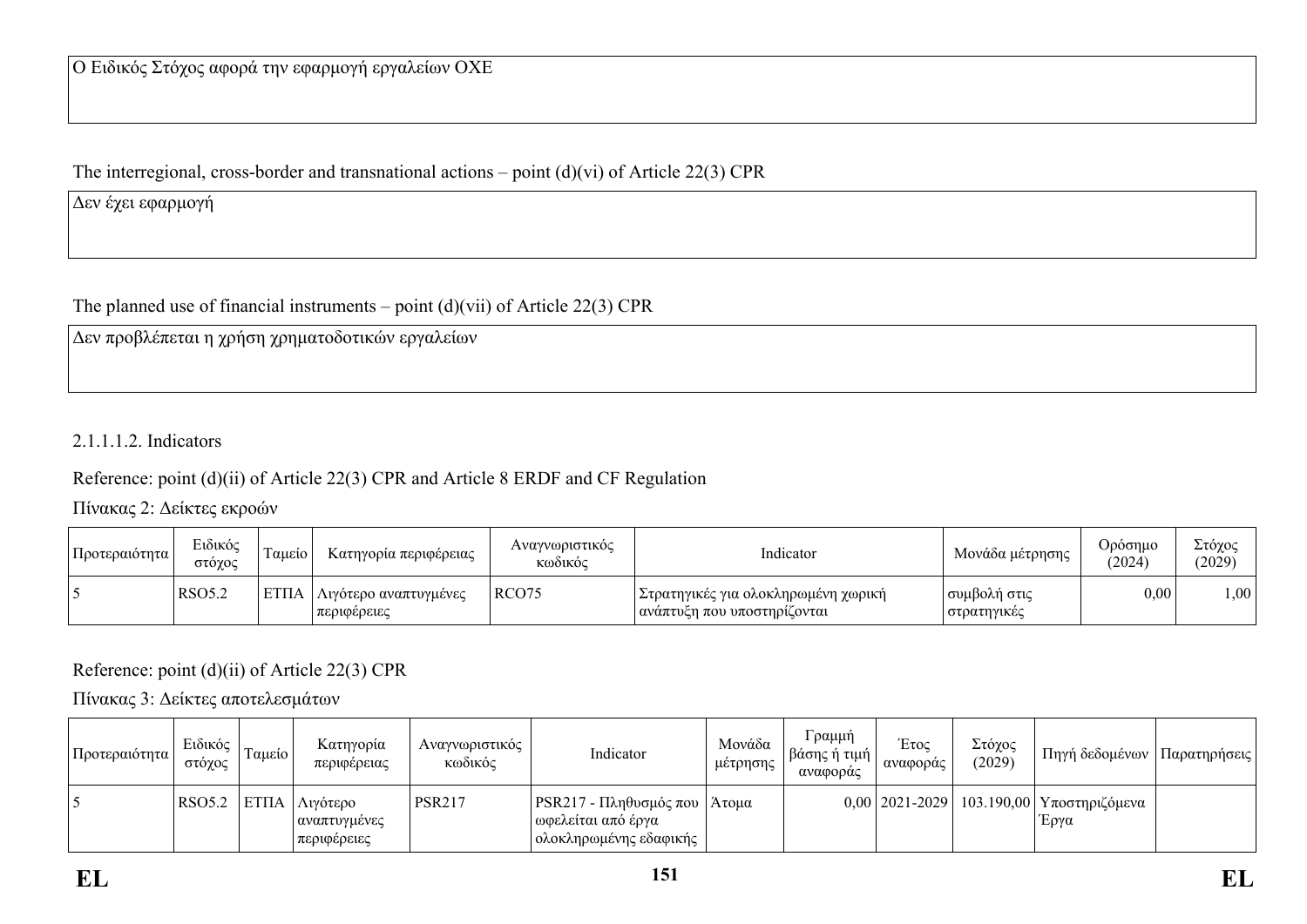|  | $\alpha \nu \alpha \pi$<br>. т. |
|--|---------------------------------|
|--|---------------------------------|

### 2.1.1.1.3. Indicative breakdown of the programmed resources (EU) by type of intervention

Reference: point (d)(viii) of Article 22(3) CPR

Table 4: Dimension 1 - intervention field

| Προτεραιότητα | Ειδικός<br>στόχος  | Ταμείο       | Κατηγορία περιφέρειας                | Κωδικός                                                                                                                  | $Ποσό$ (EUR)  |
|---------------|--------------------|--------------|--------------------------------------|--------------------------------------------------------------------------------------------------------------------------|---------------|
|               | RSO <sub>5.2</sub> | <b>ETIIA</b> | Λιγότερο αναπτυγμένες<br>περιφέρειες | 165. Προστασία, ανάπτυξη και προβολή της δημόσιας τουριστικής περιουσίας και υπηρεσιών στον<br>τομέα του τουρισμού       | 5.525.000,00  |
|               | RSO <sub>5.2</sub> | EΤΠΑ         | Λιγότερο αναπτυγμένες<br>περιφέρειες | 166. Προστασία, ανάπτυξη και προβολή της πολιτιστικής κληρονομιάς και των πολιτιστικών<br>υπηρεσιών                      | 5.525.000,00  |
|               | <b>RSO5.2</b>      | EΤΠΑ         | Λιγότερο αναπτυγμένες<br>περιφέρειες | 167. Προστασία, ανάπτυξη και προβολή της φυσικής κληρονομιάς και του οικοτουρισμού εκτός<br>από τις περιοχές Natura 2000 | .107.472,00   |
|               | <b>RSO5.2</b>      | Σύνολο       |                                      |                                                                                                                          | 12.157.472,00 |

#### Table 5: Dimension 2 - form of financing

| Προτεραιότητα | Ειδικός στόχος | Ταμείο      | Κατηγορία περιφέρειας             | Κωδικός             | $Ποσό$ (EUR)  |
|---------------|----------------|-------------|-----------------------------------|---------------------|---------------|
|               | RSO5.2         | <b>ΕΤΠΑ</b> | Λιγότερο αναπτυγμένες περιφέρειες | $ 01$ . Επιχορήγηση | 12.157.472,00 |
|               | RSO5.2         | ' Σύνολο    |                                   |                     | 12.157.472,00 |

### Table 6: Dimension 3 – territorial delivery mechanism and territorial focus

| Προτεραιότητα | Ειδικός στόχος     | Ταμείο | Κατηγορία περιφέρειας             | Κωδικός                                       | $Ποσό$ (EUR)  |
|---------------|--------------------|--------|-----------------------------------|-----------------------------------------------|---------------|
|               | RSO <sub>5.2</sub> | ' ΕΤΠΑ | Λιγότερο αναπτυγμένες περιφέρειες | $\mid$ 06. ΟΕΕ — Νησιά και παράκτιες περιοχές | 12.157.472,00 |
|               | RSO <sub>5.2</sub> | Σύνολο |                                   |                                               | 12.157.472,00 |

#### Table 7: Dimension 6 – ESF+ secondary themes

|  | εραιοτητα<br>Ποοτ. | MOC<br>$\sim$ | $\overline{\phantom{a}}$<br>αμείο | (0.00010)<br>1010<br><u>.</u><br>יי<br>wa u<br>. | $\lambda$ + + | . .<br>ഥര<br>$\overline{ }$ |
|--|--------------------|---------------|-----------------------------------|--------------------------------------------------|---------------|-----------------------------|
|--|--------------------|---------------|-----------------------------------|--------------------------------------------------|---------------|-----------------------------|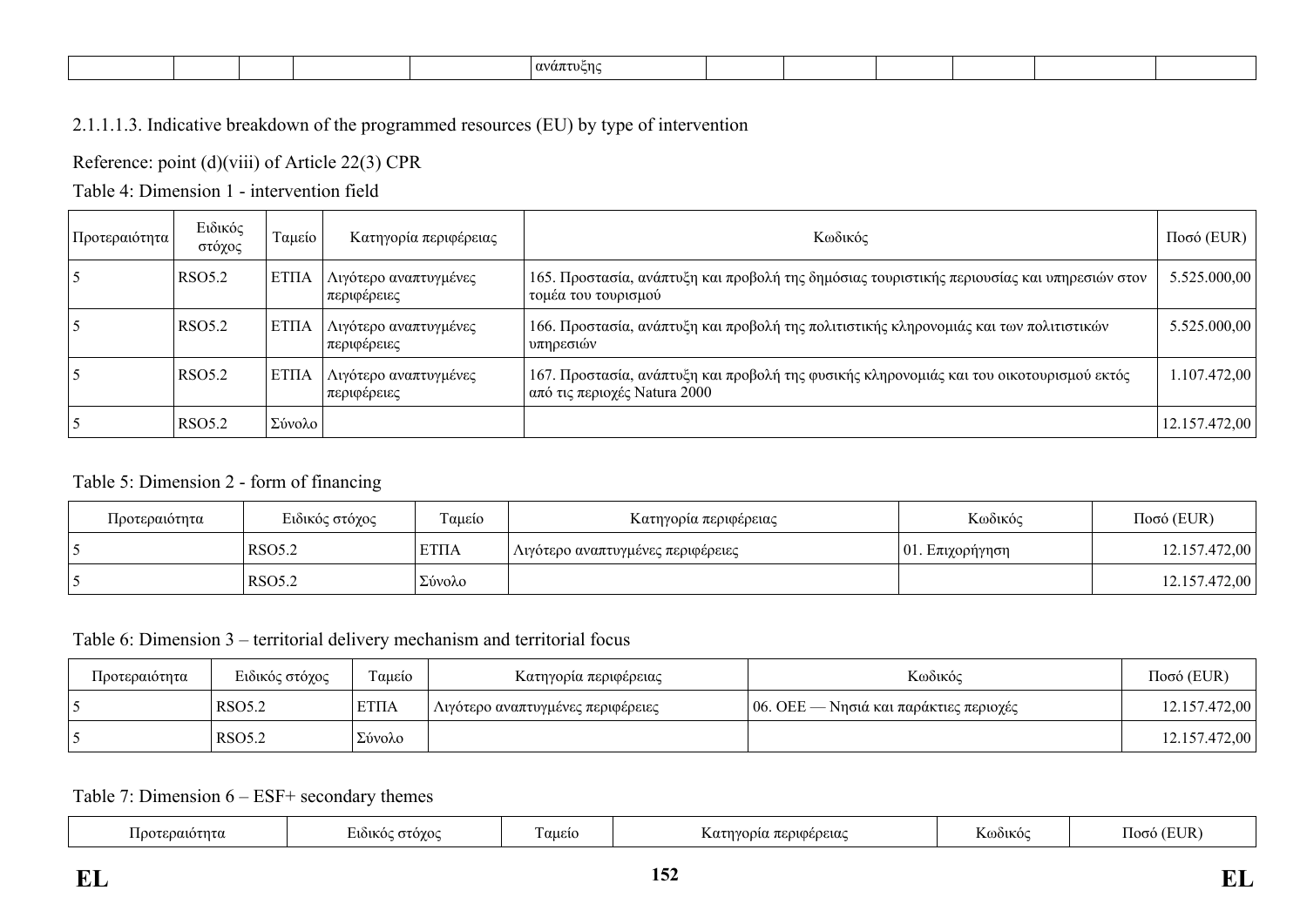| Προτεραιότητα | Ειδικός στόχος | Γαμείο      | Κατηγορία περιφέρειας               | Κωδικός                          | $Ποσό$ (EUR)  |
|---------------|----------------|-------------|-------------------------------------|----------------------------------|---------------|
|               | <b>RSO5.2</b>  | <b>ΕΤΠΑ</b> | ! Λιγότερο αναπτυγμένες περιφέρειες | 03. Ουδετερότητα ως προς το φύλο | 12.157.472,00 |
|               | RSO5.2         | Σύνολο      |                                     |                                  | 12.157.472,00 |

| Table 8: Dimension 7 – ESF+*, ERDF, Cohesion Fund and JTF gender equality dimension |  |
|-------------------------------------------------------------------------------------|--|
|-------------------------------------------------------------------------------------|--|

\* In principle, 40 % for the ESF+ contributes to gender tracking. 100 % is applicable when Member State chooses to use Article 6 ESF+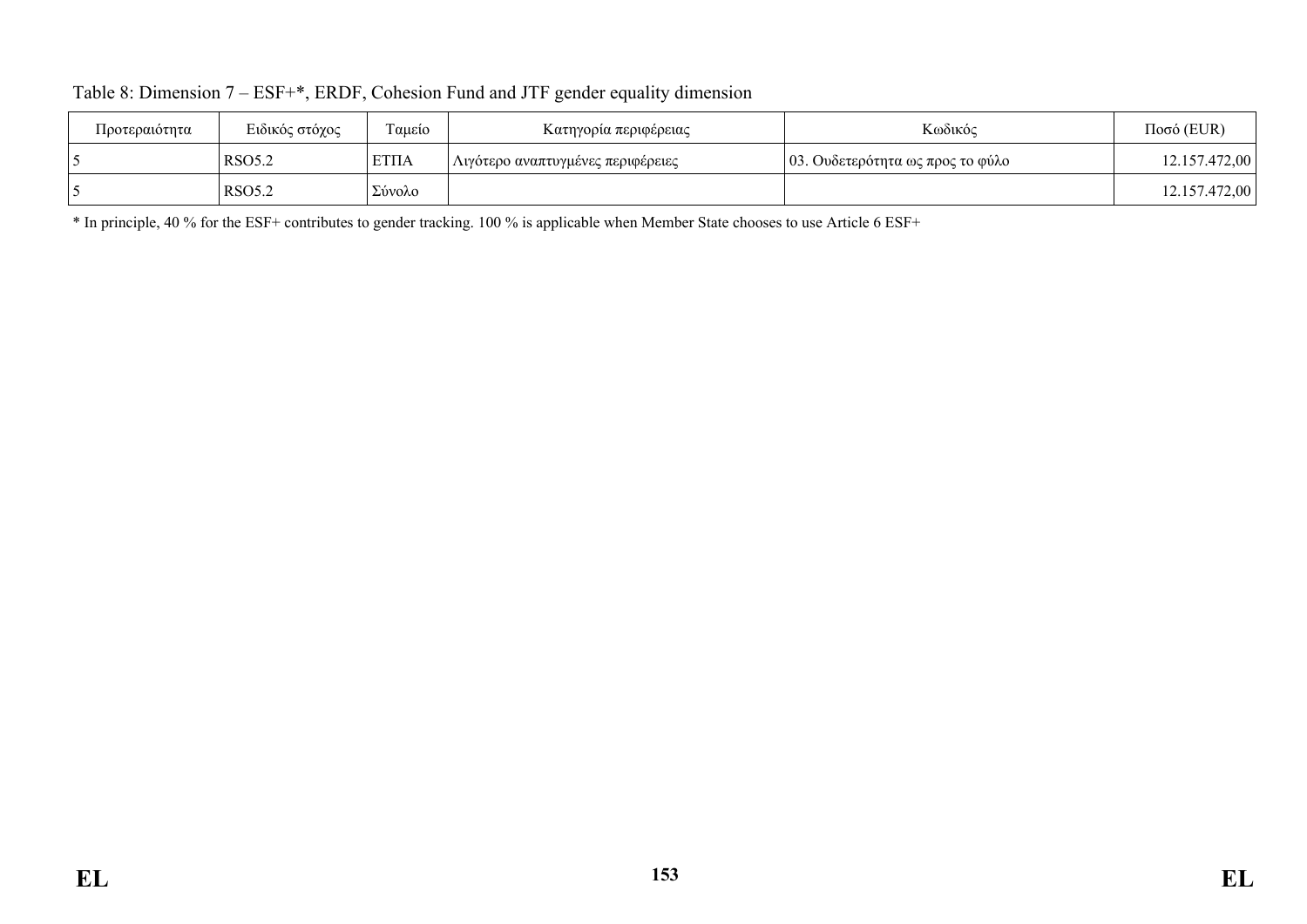### 2.2. Technical assistance priorities

## 2.2.1. Priority for technical assistance pursuant to Article 36(4) CPR: 6. Τεχνική Βοήθεια ΕΚΤ+

Reference: point (e) of Article 22(3) CPR

2.2.1.1. Intervention from the Funds

## The related types of actions – point  $(e)(i)$  of Article 22(3) CPR

Η Τεχνική Βοήθεια του EKT+ συνίσταται στη τεχνική, οργανωτική και διοικητική υποστήριξη του σχεδιασμού, της υλοποίησης, της παρακολούθησης και της δημοσιότητας των παρεμβάσεων και συνολικά του Προγράμματος που χρηματοδοτούνται από το ΕΚΤ+.

Στο πλαίσιο αυτό περιλαμβάνονται οι κάτωθι τύποι δράσεων.

# **Τύπος Δράσης 6.1:Τεχνική Βοήθεια ΕΚΤ+**

Περιλαμβάνονται ενδεικτικά:

- Ενίσχυση των συστημάτων και των διαδικασιών διοίκησης και εφαρμογής του Προγράμματος
- Αξιολόγηση, Μελέτες, Εμπειρογνωμοσύνες, Τεχνικοί Σύμβουλοι
- Πληροφόρηση και Δημοσιότητα
- Υποστήριξη Δικαιούχων και Ενδιάμεσων Φορέων Διαχείρισης του Προγράμματος

Διευκρινίζεται ότι τα ανωτέρω δεν συνδέονται με ανάγκες που καλύπτονται κεντρικά από το τομεακό Πρόγραμμα «Τεχνική Βοήθεια 2021-2027» (με το οποίο όμως θα υπάρχει άμεση συνέργεια). Το κόστος στελέχωσης του προσωπικού που εμπλέκεται στη διαχείριση, παρακολούθηση, αξιολόγηση, έλεγχο και πληροφόρηση του Προγράμματος Ιονίων Νήσων θα καλυφθεί από το Πρόγραμμα Τεχνική Βοήθεια 2021 -2027. Επίσης, λειτουργικά έξοδα (ενοίκια) θα καλύπτονται από το Πρόγραμμα Τεχνική Βοήθεια 2021 -2027, ενώ λειτουργικές δαπάνες, όπως μετακινήσεις, προμήθειες εξοπλισμού, εκδηλώσεις κλπ, θα καλύπτονται από την Τεχνική Βοήθεια του Προγράμματος.

Σε συνεργασία με την ΕΑΣ, η υλοποίηση θα στηριχθεί στην χρήση απλοποιημένου κόστους με τη διαδικασία των άρθρων 53-56, την πλήρη ηλεκτρονική διαχείριση μέσω ΟΠΣ, τη διασύνδεση με άλλα πληροφοριακά συστήματα του Δημοσίου και στην επέκταση της διεπαφής του για τη μείωση των εγγράφων που διαβιβάζονται από τους δικαιούχους.

Σε συνεργασία με τις Εθνικές Αρχές, οι διαδικασίες ανάθεσης δημοσίων συμβάσεων θα υποστηριχθούν από δράσεις όπως η εκπαίδευση δημόσιων φορέων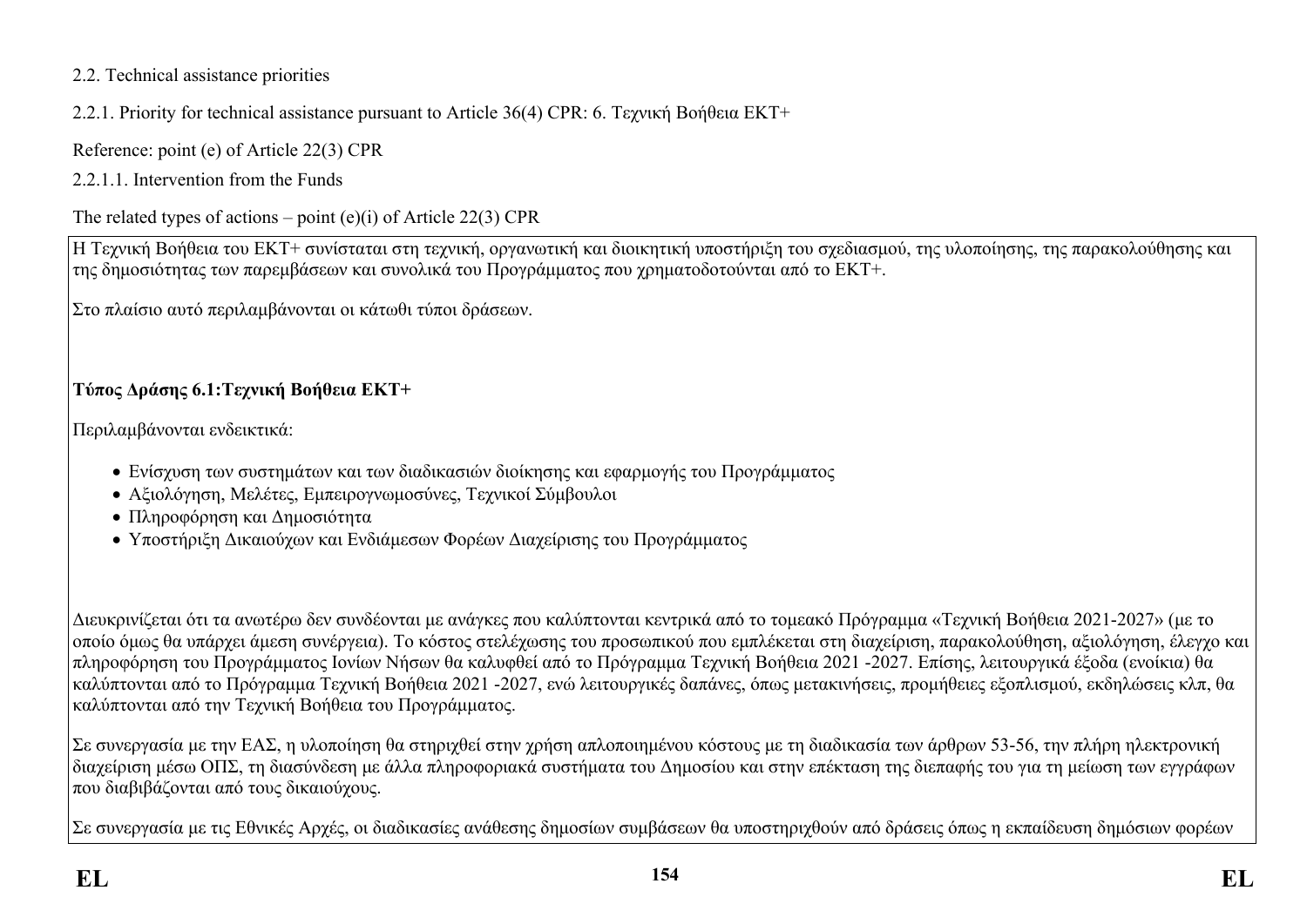δικαιούχων του ΕΣΠΑ και σε περιφερειακό και τοπικό επίπεδο, για την καλύτερη αντιμετώπιση των νέων προκλήσεων της πράσινης και ψηφιακής μετάβασης και την περαιτέρω προώθηση της καινοτομίας σε δημόσιες συμβάσεις

The main target groups - point (d)(iii) of Article 22(3) CPR:

Φορείς Διαχείρισης του Προγράμματος, Δικαιούχοι, Πολίτες, κλπ

### 2.2.1.2. Indicators

Reference: point (e)(ii) of Article 22(3) CPR

### Table 2: Output indicators

| Γαμείο  | Κατηγορία περιφέρειας             | Αναγνωριστικός κωδικός | Indicator                                  | Μονάδα μέτρησης | Ορόσημο (2024) | $\Sigma$ τόχος (2029) |
|---------|-----------------------------------|------------------------|--------------------------------------------|-----------------|----------------|-----------------------|
| $EKT+$  | Λιγότερο αναπτυγμένες περιφέρειες | PSO693                 | Συμβάσεις παροχής υπηρεσιών και προμηθειών | Συμβάσεις       | 7,00           | 28,00                 |
| $ EKT+$ | Λιγότερο αναπτυγμένες περιφέρειες | <b>PSO694</b>          | ' Δομές που υποστηρίζονται                 | Δομές           | 4,00           | 1,00                  |
| $ EKT+$ | Λιγότερο αναπτυγμένες περιφέρειες | <b>PSO696</b>          | Ενέργειες επικοινωνίας & προβολής          | Ενέργειες       | 5,00           | 15,00                 |

### 2.2.1.3. Indicative breakdown of the programmed resources (EU) by type of intervention

Reference point (e)(iv) of Article 22(3) CPR

Table 4: Dimension 1 - intervention field

| Προτεραιότητα | Ταμείο | Κατηγορία περιφέρειας                    | Κωδικός                                                                                           | $Ποσό$ (EUR) |
|---------------|--------|------------------------------------------|---------------------------------------------------------------------------------------------------|--------------|
|               | EKT+   | Λιγότερο αναπτυγμένες περιφέρειες        | 179. Ενημέρωση και επικοινωνία                                                                    | 170.000,00   |
| $\mathbf b$   | $EKT+$ | Αιγότερο αναπτυγμένες περιφέρειες        | 180. Προετοιμασία, υλοποίηση, παρακολούθηση και έλεγχος                                           | 377.265,00   |
|               | $EKT+$ | <b>Αιγότερο αναπτυγμένες περιφέρειες</b> | 181. Αξιολόγηση και μελέτες, συλλογή δεδομένων                                                    | 425.000,00   |
|               | $EKT+$ | Αιγότερο αναπτυγμένες περιφέρειες        | 182. Ενίσχυση της ικανότητας των αρχών του κράτους μέλους, των δικαιούχων και των οικείων εταίρων | 340.000,00   |
|               | Σύνολο |                                          |                                                                                                   | 1.312.265,00 |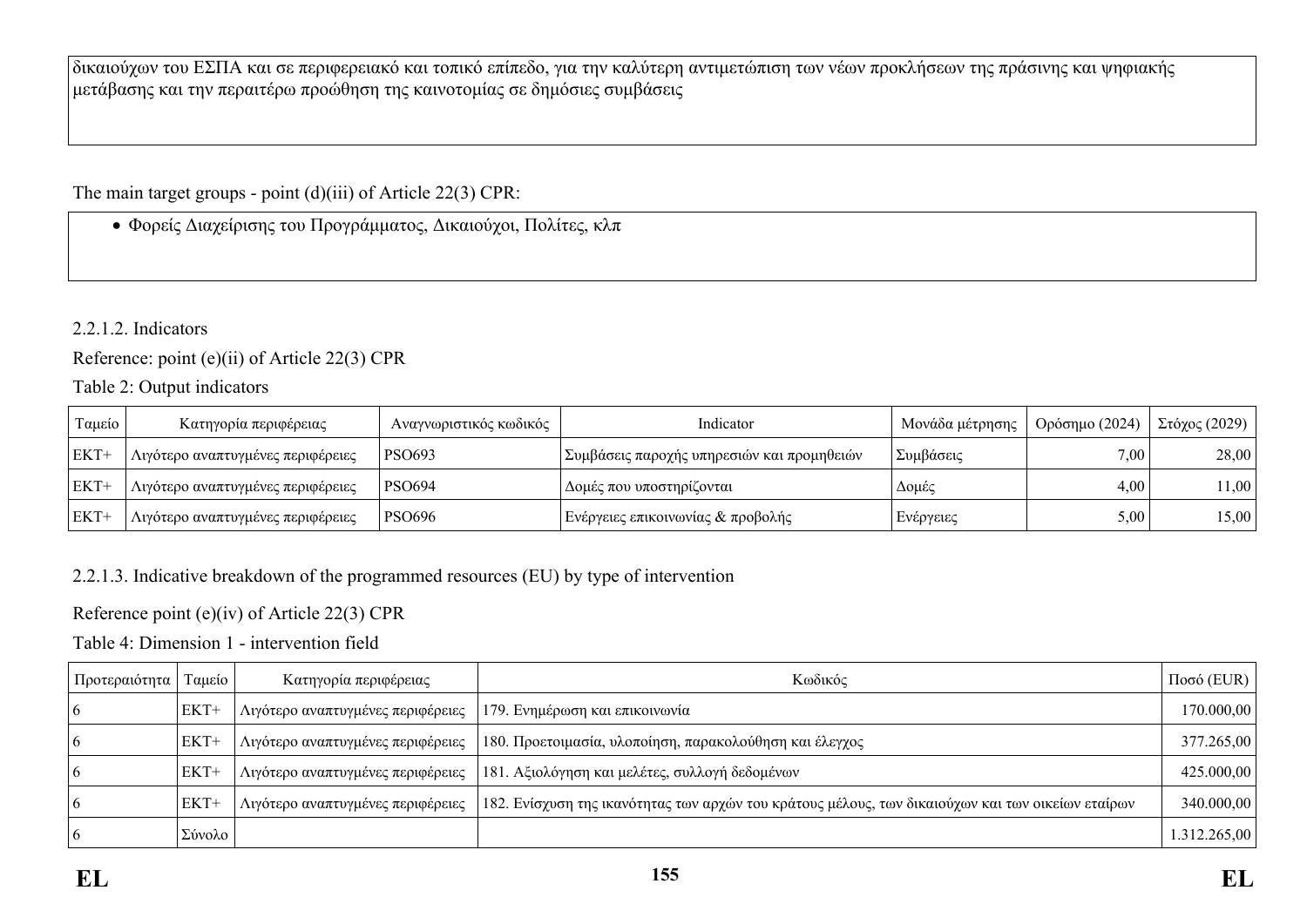#### Table 7: Dimension 6 – ESF+ secondary themes

| Προτεραιότητα | Γαμείο | Κατηγορία περιφέρειας             | Κωδικός               | $Ποσό$ (EUR) |
|---------------|--------|-----------------------------------|-----------------------|--------------|
| - 0           | EKT+   | Λιγότερο αναπτυγμένες περιφέρειες | 09. Άνευ αντικειμένου | .312.265,00  |
| n             | Σύνολο |                                   |                       | 1.312.265,00 |

### Table 8: Dimension 7 – ESF+\*, ERDF, Cohesion Fund and JTF gender equality dimension

| Προτεραιότητα | Ταμείο | Κατηγορία περιφέρειας             | Κωδικός                                  | $Ποσό$ (EUR) |
|---------------|--------|-----------------------------------|------------------------------------------|--------------|
|               | EKT+   | Λιγότερο αναπτυγμένες περιφέρειες | $\vert$ 03. Ουδετερότητα ως προς το φύλο | 1.312.265,00 |
|               | Σύνολο |                                   |                                          | 1.312.265,00 |

\* In principle, 40 % for the ESF+ contributes to gender tracking. 100 % is applicable when Member State chooses to use Article 6 ESF+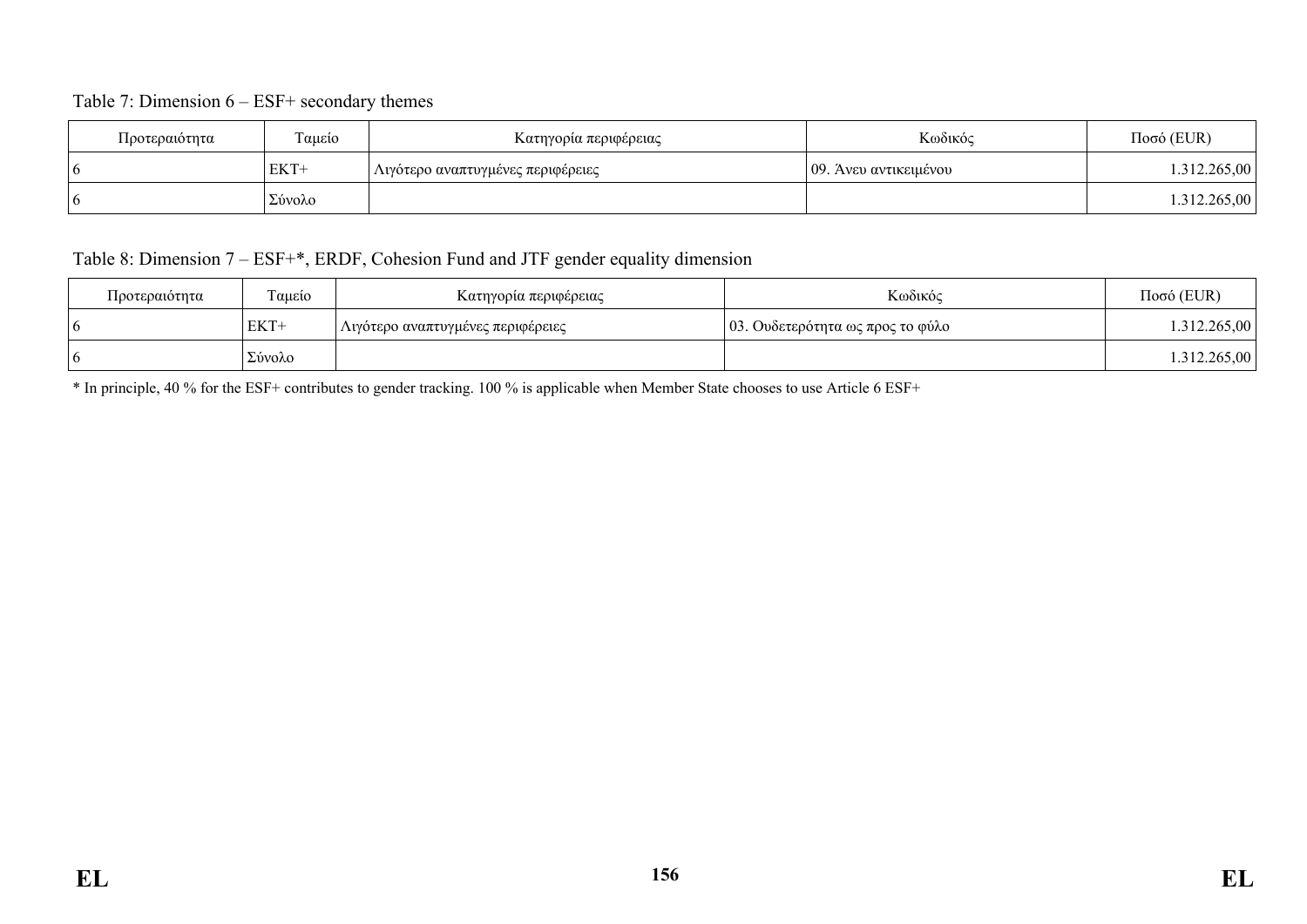2.2.1. Priority for technical assistance pursuant to Article 36(4) CPR: 7. Τεχνική Βοήθεια ΕΤΠΑ

Reference: point (e) of Article 22(3) CPR

2.2.1.1. Intervention from the Funds

The related types of actions – point  $(e)(i)$  of Article 22(3) CPR

Η Τεχνική Βοήθεια του ΕΤΠΑ συνίσταται στη τεχνική, οργανωτική και διοικητική υποστήριξη του σχεδιασμού, της υλοποίησης, της παρακολούθησης και της δημοσιότητας των παρεμβάσεων και συνολικά του Προγράμματος που χρηματοδοτούνται από το ΕΤΠΑ.

Στο πλαίσιο αυτό περιλαμβάνονται οι κάτωθι τύποι δράσεων:

# **Τύπος Δράσης 7.1: Τεχνική Βοήθεια ΕΤΠΑ**

Περιλαμβάνονται ενδεικτικά:

- Ενίσχυση των συστημάτων και των διαδικασιών διοίκησης και εφαρμογής του Προγράμματος
- Αξιολόγηση, Μελέτες, Εμπειρογνωμοσύνες, Τεχνικοί Σύμβουλοι
- Πληροφόρηση και Δημοσιότητα
- Υποστήριξη Δικαιούχων και Ενδιάμεσων Φορέων Διαχείρισης του Προγράμματος

Διευκρινίζεται ότι τα ανωτέρω δεν συνδέονται με ανάγκες που καλύπτονται κεντρικά από το τομεακό Πρόγραμμα «Τεχνική Βοήθεια 2021-2027» (με το οποίο όμως θα υπάρχει άμεση συνέργεια). Το κόστος στελέχωσης του προσωπικού που εμπλέκεται στη διαχείριση, παρακολούθηση, αξιολόγηση, έλεγχο και πληροφόρηση του Προγράμματος Ιονίων Νήσων θα καλυφθεί από το Πρόγραμμα Τεχνική Βοήθεια 2021 -2027. Επίσης, λειτουργικά έξοδα (ενοίκια) θα καλύπτονται από το Πρόγραμμα Τεχνική Βοήθεια 2021 -2027, ενώ λειτουργικές δαπάνες, όπως μετακινήσεις, προμήθειες εξοπλισμού, εκδηλώσεις κλπ, θα καλύπτονται από την Τεχνική Βοήθεια τουΠρογράμματος.

Σε συνεργασία με την ΕΑΣ, η λοποίηση θα στηριχθεί στην χρήση απλοποιημένου κόστους με τη διαδικασία των άρθρων 53-56, την πλήρη ηλεκτρονική διαχείριση μέσω ΟΠΣ, τη διασύνδεση με άλλα πληροφοριακά συστήματα του Δημοσίου και στην επέκταση της διεπαφής του για τη μείωση των εγγράφων που διαβιβάζονται από τους δικαιούχους.

Σε συνεργασία με τις Εθνικές Αρχές, οι διαδικασίες ανάθεσης δημοσίων συμβάσεων θα υποστηριχθούν από δράσεις όπως η εκπαίδευση δημόσιων φορέων δικαιούχων του ΕΣΠΑ και σε περιφερειακό και τοπικό επίπεδο, για την καλύτερη αντιμετώπιση των νέων προκλήσεων της πράσινης και ψηφιακής μετάβασης και την περαιτέρω προώθηση της καινοτομίας σε δημόσιες συμβάσεις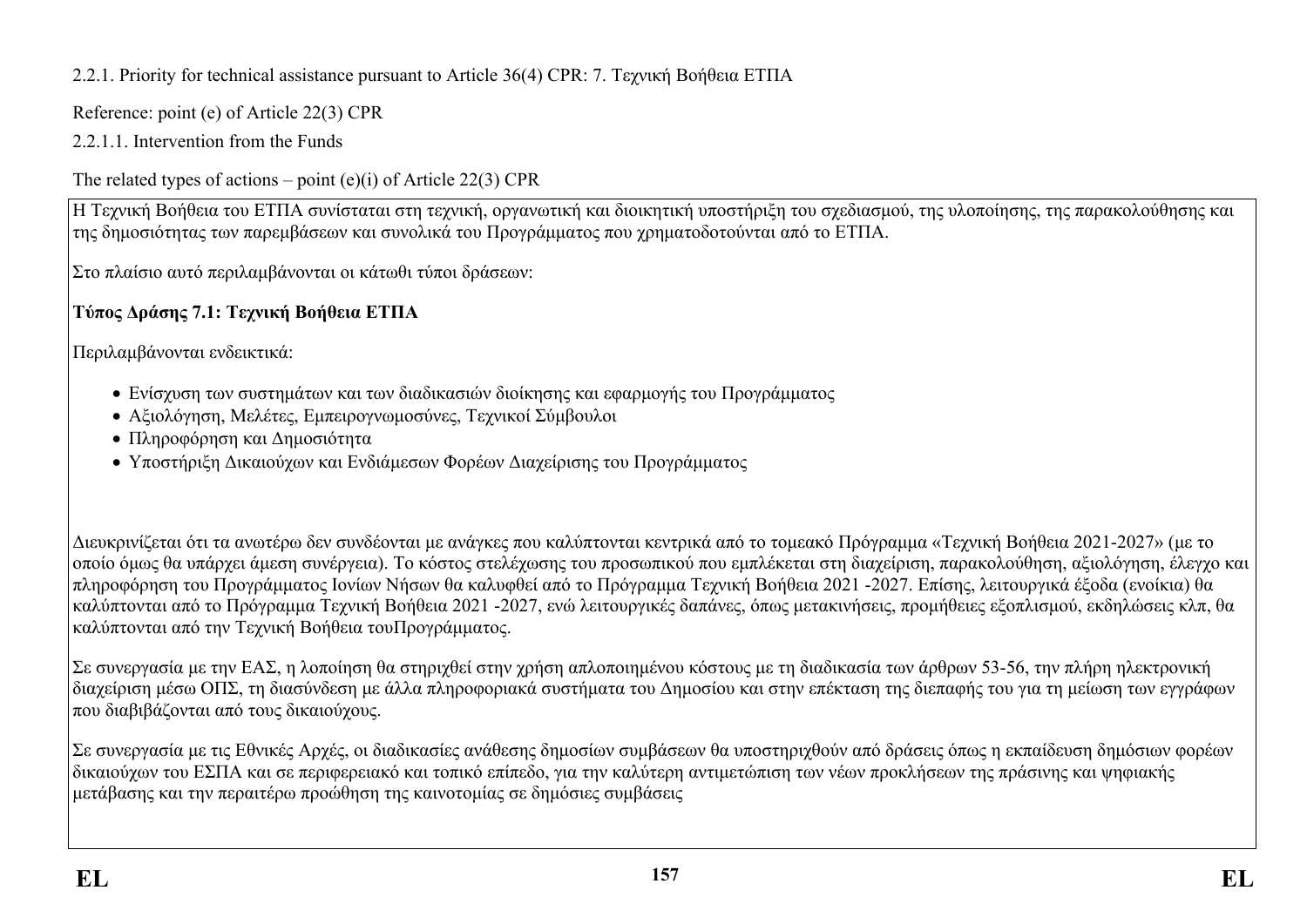### 2.2.1.2. Indicators

Reference: point (e)(ii) of Article 22(3) CPR

### Table 2: Output indicators

| Ταμείο        | Κατηγορία περιφέρειας             | Αναγνωριστικός κωδικός | Indicator                                  | Μονάδα μέτρησης | Ορόσημο (2024) | Στόχος (2029) |
|---------------|-----------------------------------|------------------------|--------------------------------------------|-----------------|----------------|---------------|
| <b>  ΕΤΠΑ</b> | Λιγότερο αναπτυγμένες περιφέρειες | PSO693                 | Συμβάσεις παροχής υπηρεσιών και προμηθειών | Συμβάσεις       | 20,00          | 55,00         |
| <b>ETITA</b>  | Λιγότερο αναπτυγμένες περιφέρειες | <b>PSO694</b>          | ' Δομές που υποστηρίζονται                 | Δομές           | 5,00           | 16,00         |
| <b>  ΕΤΠΑ</b> | Λιγότερο αναπτυγμένες περιφέρειες | <b>PSO696</b>          | Ενέργειες επικοινωνίας & προβολής          | Ενέργειες       | 10,00          | 35,00         |
| <b>  ΕΤΠΑ</b> | Λιγότερο αναπτυγμένες περιφέρειες | <b>PSO697</b>          | Επικοινωνιακά Σχέδια Δράσης                | Σχέδια          | 2,00           | 7,00          |

### 2.2.1.3. Indicative breakdown of the programmed resources (EU) by type of intervention

### Reference point (e)(iv) of Article 22(3) CPR

### Table 4: Dimension 1 - intervention field

| Προτεραιότητα | Ταμείο       | Κατηγορία περιφέρειας             | Κωδικός                                                 | $Ποσό$ (EUR) |
|---------------|--------------|-----------------------------------|---------------------------------------------------------|--------------|
|               | <b>ETIIA</b> | Λιγότερο αναπτυγμένες περιφέρειες | 179. Ενημέρωση και επικοινωνία                          | 680.000,00   |
|               | <b>ΕΤΠΑ</b>  | Λιγότερο αναπτυγμένες περιφέρειες | 180. Προετοιμασία, υλοποίηση, παρακολούθηση και έλεγχος | 1.016.127,00 |
|               | <b>ETIIA</b> | Λιγότερο αναπτυγμένες περιφέρειες | 181. Αξιολόγηση και μελέτες, συλλογή δεδομένων          | 1.020.000,00 |
|               | Σύνολο       |                                   |                                                         | 2.716.127,00 |

#### Table 7: Dimension 6 – ESF+ secondary themes

| i looʻ<br>εραιοτητω | αμεις | ι περιφερειας<br>`∨ດດາα .<br>$\Lambda$ $\alpha$ | <b>DÒIKO</b> | $T\mathbf{D}$<br>$\sim$<br>აიი '<br>$\mathbf{u}$ |
|---------------------|-------|-------------------------------------------------|--------------|--------------------------------------------------|
|---------------------|-------|-------------------------------------------------|--------------|--------------------------------------------------|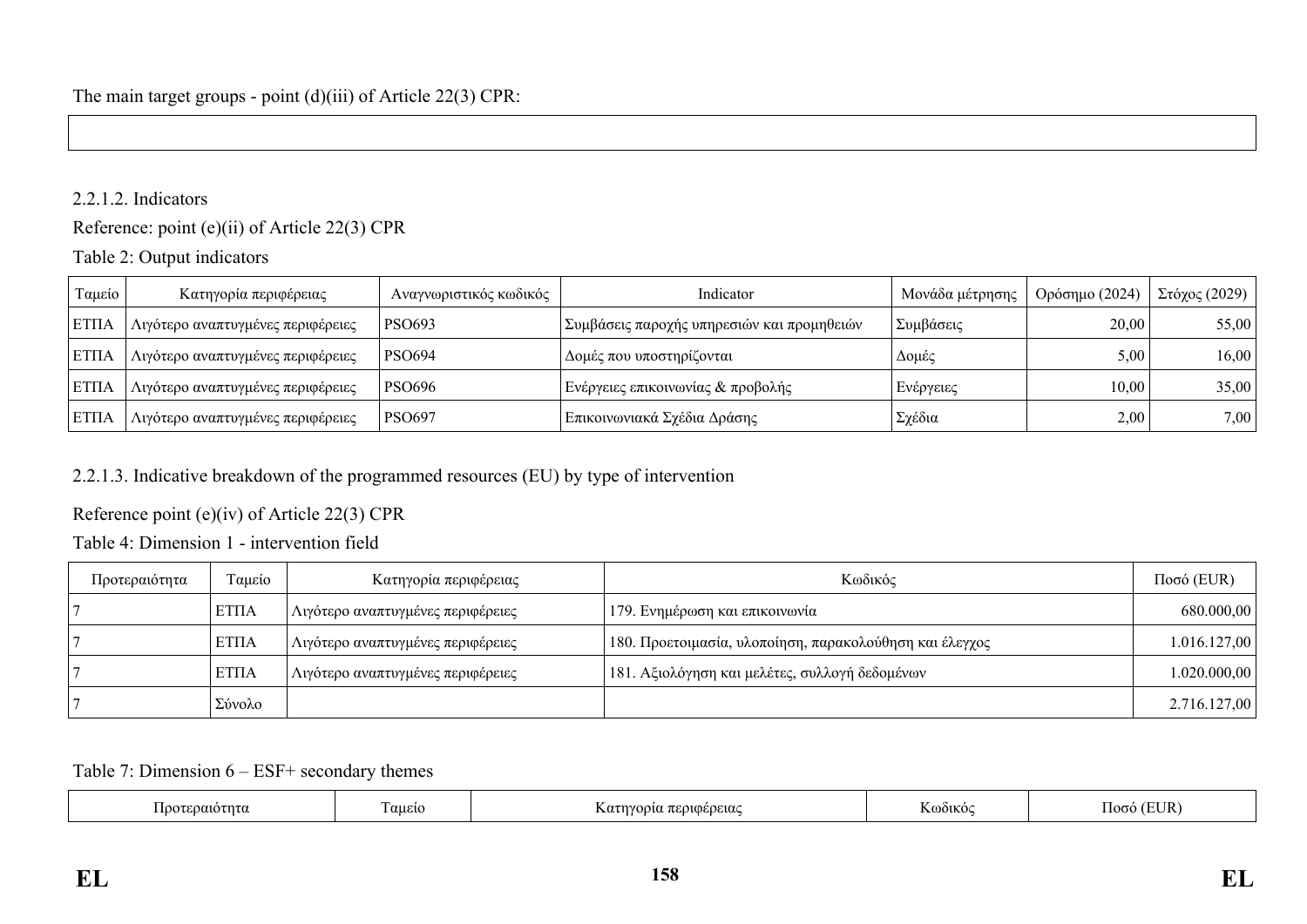| Προτεραιότητα | Ταμείο      | Κατηγορία περιφέρειας             | Κωδικός                          | $Ποσό$ (EUR) |
|---------------|-------------|-----------------------------------|----------------------------------|--------------|
|               | <b>ΕΤΠΑ</b> | Λιγότερο αναπτυγμένες περιφέρειες | 03. Ουδετερότητα ως προς το φύλο | 2.716.127,00 |
|               | Σύνολο      |                                   |                                  | 2.716.127,00 |

## Table 8: Dimension 7 – ESF+\*, ERDF, Cohesion Fund and JTF gender equality dimension

\* In principle, 40 % for the ESF+ contributes to gender tracking. 100 % is applicable when Member State chooses to use Article 6 ESF+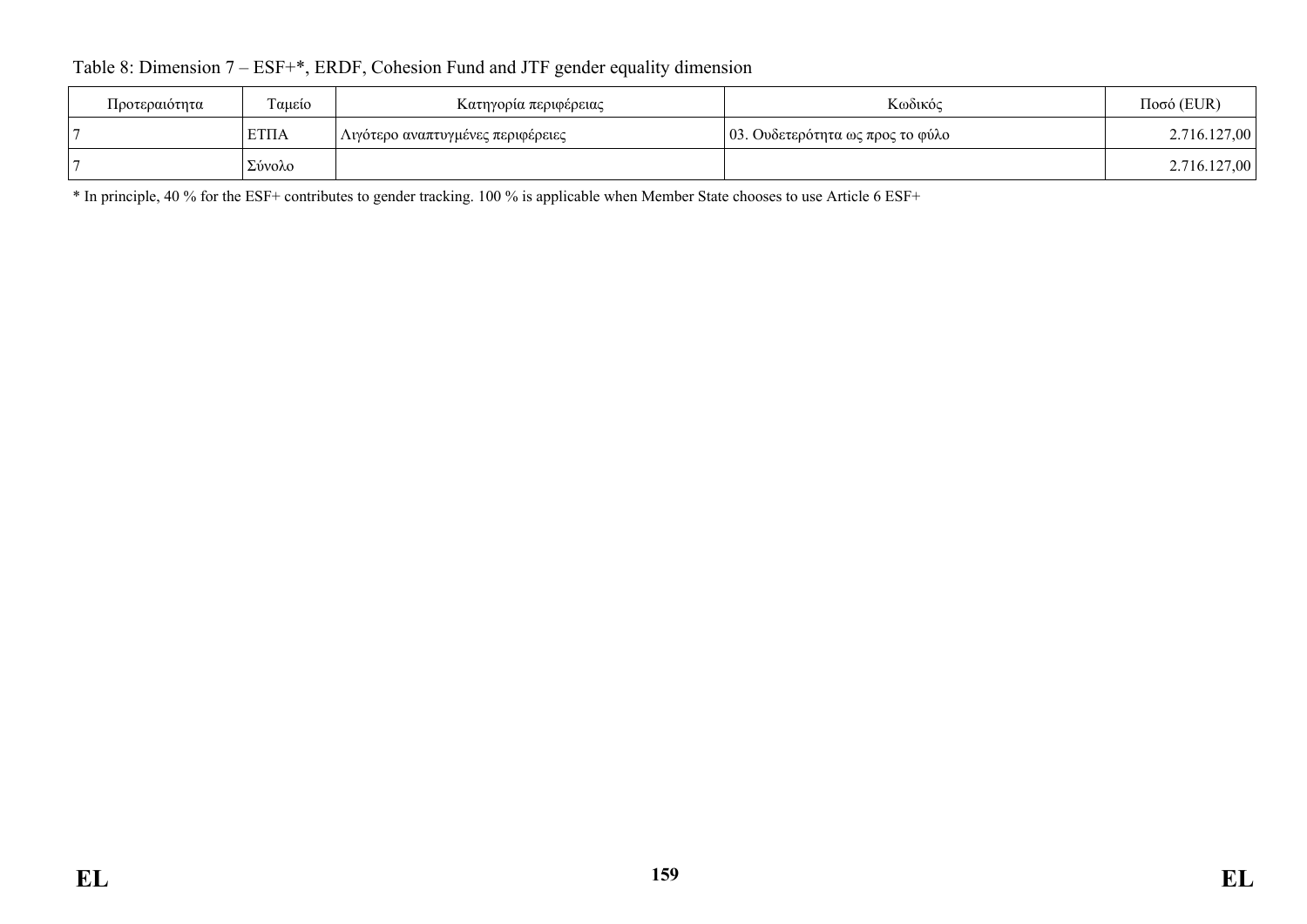### 3. Financing plan

Reference: points (g)(i), (ii) and (iii) of Article 22(3), Article 112(1), (2) and (3), and Articles 14 and 26 CPR

3.1. Transfers and contributions (1)

Reference: Articles 14, 26 and 27 CPR

| Programme amendment related to | contribution to InvestEU                                               |
|--------------------------------|------------------------------------------------------------------------|
|                                | transfer to instruments under direct or indirect management            |
|                                | transfer between ERDF, ESF+, Cohesion Fund or to another Fund or Funds |

(1) Applicable only to programme amendments in accordance with Articles 14 and 26 except complementary transfers to the JTF in accordance with Article 27 CPR. Transfers shall not affect the annual breakdown of financial appropriations at the MFF level for a Member State.

#### Table 15A: Contributions to InvestEU\* (breakdown by year)

| Συνεισφορα απο                        |  | Συνεισφορα σε                | Κατανομή ανα ετος |      |      |      |      |      |      |                      |
|---------------------------------------|--|------------------------------|-------------------|------|------|------|------|------|------|----------------------|
| m.<br>Γαμείο<br>Κατηγορία περιφέρειας |  | T T T<br>` window<br>InvestE | 202               | 2022 | 2023 | 2024 | 2025 | 2026 | 2027 | $\sqrt{2}$<br>Σύνολο |

\* For each new request for contribution, a programme amendment shall set out the total amounts for each year by Fund and by category of region.

#### Table 15B: Contributions to InvestEU\* (summary)

| Tausio | Κατηγορία περιφέρειας | Sustainable Infrastructure $(\alpha)$ | Innovation and Digitisation $(\beta)$ | SME $(\gamma)$ | Social Investment and Skills $(\delta)$ | $\Sigma$ ύνολο (e)=(a)+(b)+(c)+(d) |
|--------|-----------------------|---------------------------------------|---------------------------------------|----------------|-----------------------------------------|------------------------------------|
| Σύνολο |                       |                                       |                                       |                |                                         |                                    |

\* Cumulative amounts for all contributions done through programme amendments during the programming period. With each new request for contribution, a programme amendment shall set out the total amounts for each year by Fund and by category of region.

Justification, taking into account how those amounts contribute to the achievement of policy objectives selected in the programme in accordance with Article 10(1) of the InvestEU Regulation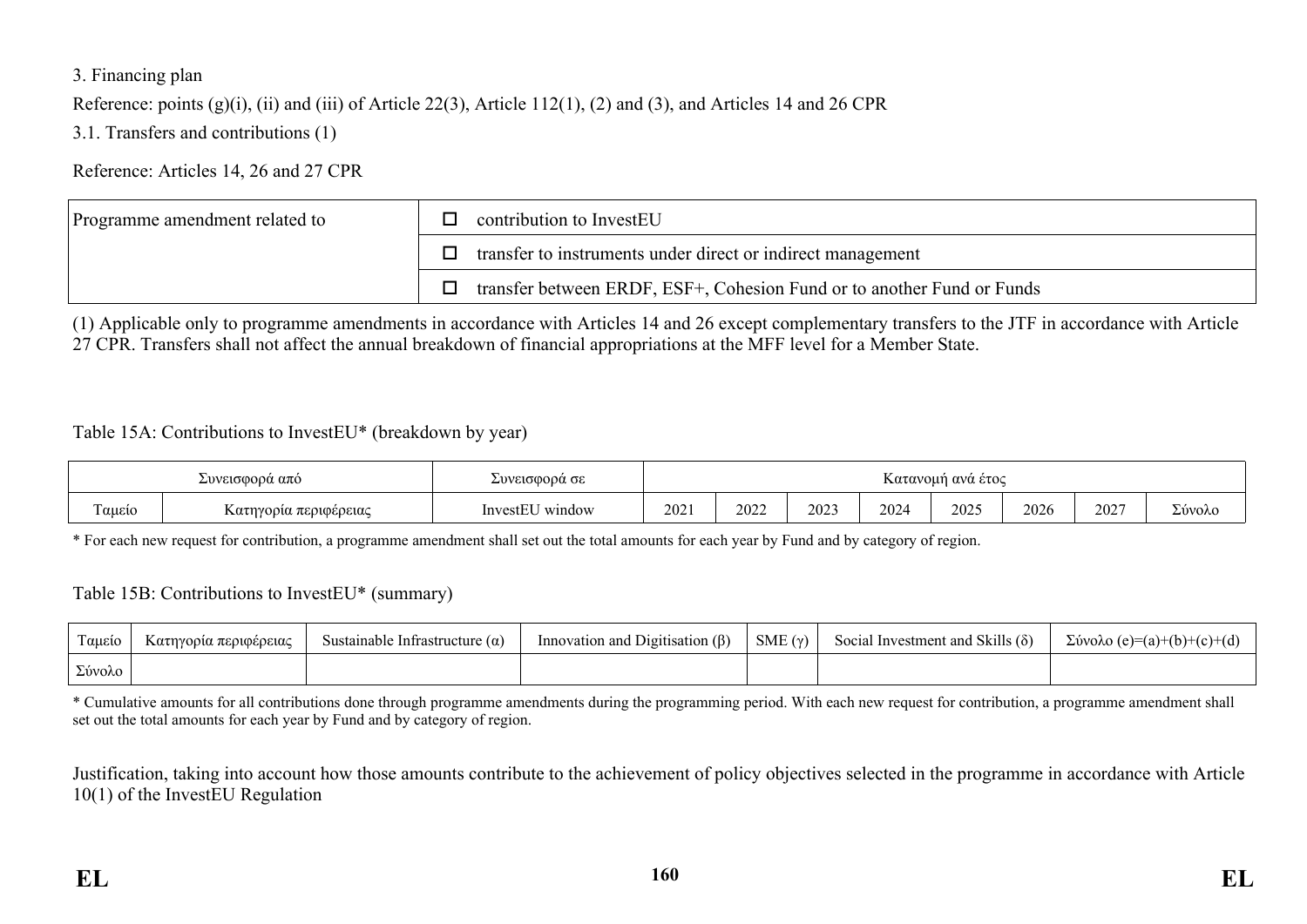#### Table 16A: Transfers to instruments under direct or indirect management (breakdown by year)

| Μεταφορές από |                       | Μεταφορές προς | Κατανομή ανά έτος |      |      |      |      |      |      |                        |
|---------------|-----------------------|----------------|-------------------|------|------|------|------|------|------|------------------------|
| Ταμείο        | Κατηγορία περιφέρειας | Μέσο           | 202               | 2022 | 2023 | 2024 | 2025 | 2026 | 2027 | $\mathbf{r}$<br>Σύνολο |

#### Table 16B: Transfers to instruments under direct or indirect management\* (summary)

| Ταμείο | $\mathbf{r}$<br>α περιφέρειας<br><b>κατηγορί</b> ς | Σύνολο |
|--------|----------------------------------------------------|--------|
| Σύνολο |                                                    |        |

\* Cumulative amounts for all transfers done through programme amendments during programming period. With each new request for transfer, a programme amendment shall set out the total amounts transferred for each year by Fund and by category of region.

#### Μεταφορές προς μέσα υπό άμεση ή έμμεση διαχείριση — Αιτιολόγηση

### Table 17A: Transfers between ERDF, ESF+ and Cohesion Fund or to another Fund or Funds\* (breakdown by year)

| Μεταφορές από |                       | Μεταφορές προς   |                       | Κατανομή ανά έτος |      |      |      |      |      |      |        |
|---------------|-----------------------|------------------|-----------------------|-------------------|------|------|------|------|------|------|--------|
| Ταμείο        | Κατηγορία περιφέρειας | $\sim$<br>Γαμείο | Κατηγορία περιφέρειας |                   | 2022 | 2023 | 2024 | 2025 | 2026 | 2027 | Σύνολο |

\* Transfer to other programmes. Transfers between ERDF and ESF+ can only be done within the same category of region.

#### Table 17B: Transfers between ERDF, ESF+ and Cohesion Fund or to another Fund or Funds (summary)

|        |                                      |          | EKT+                              |                                                                                             |  |  |  |              | TE/         |  |      |        |
|--------|--------------------------------------|----------|-----------------------------------|---------------------------------------------------------------------------------------------|--|--|--|--------------|-------------|--|------|--------|
|        | Περισσότερο αναπτυγμένες περιφέρειες | Μετάβαση | Λιγότερο αναπτυγμένες περιφέρειες | Μετάβαση  <br>  Περισσότερο αναπτυγμένες περιφέρειες '<br>Λιγότερο αναπτυγμένες περιφέρειες |  |  |  | <b>ETOAY</b> | <b>TAME</b> |  | ΜΔΣΘ | Σύνολο |
| Σύνολο |                                      |          |                                   |                                                                                             |  |  |  |              |             |  |      |        |

\* Cumulative amounts for all transfers done through programme amendments during the programming period. With each new request for transfer, a programme amendment shall set out the total amounts transferred for each year by and category of region.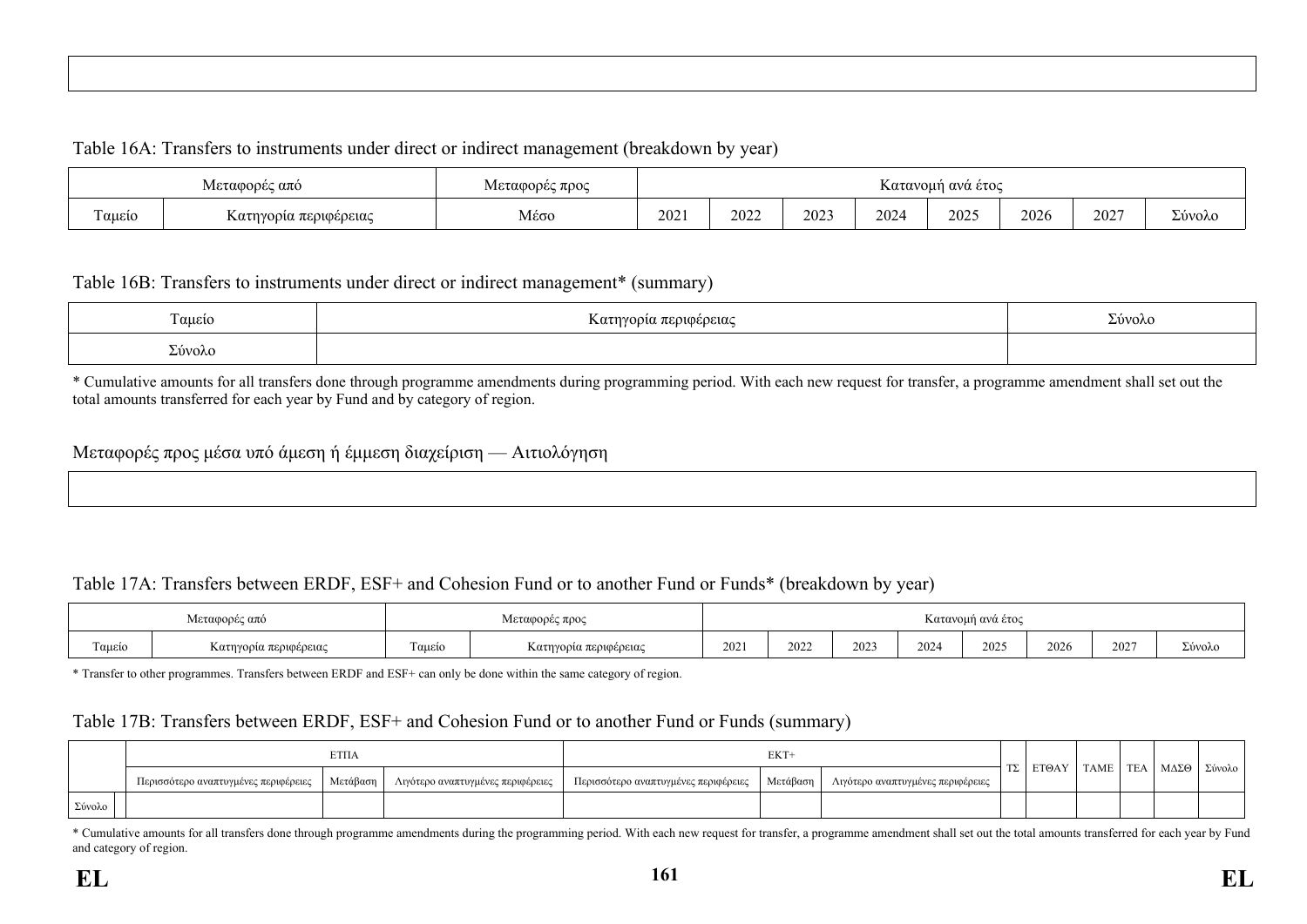### 3.2. JTF: allocation in the programme and transfers (1)

### 3.3. Transfers between categories of region resulting from the mid-term review

Table 19A: Transfers between categories of region resulting from the mid-term review within the programme (breakdown by year)

| Μεταφορές από                | $-1$<br>Κατανομή ανά έτος |  |      |      |        |  |  |
|------------------------------|---------------------------|--|------|------|--------|--|--|
| --<br>Κατηγορία περιφέρειας* | Κατηγορία περιφέρειας*    |  | 2026 | 2027 | Σύνολο |  |  |

\* Applicable to ERDF and ESF+ only

#### Table 19B: Transfers between categories of region resulting from the mid-term review, to other programmes (breakdown by year)

| Μεταφορές από                  | Κατανομή ανά έτος     |  |      |      |        |  |  |
|--------------------------------|-----------------------|--|------|------|--------|--|--|
| $-1$<br>Κατηγορία περιφέρειας* | Κατηγορία περιφέρειας |  | 2026 | 2027 | Σύνολο |  |  |

\* Applicable to ERDF and ESF+ only

#### 3.4. Transfers back (1)

Table 20A: Transfers back (breakdown by year)

| Μεταφορές από                      | Λεταφορές προς                                               |  |     | Κατανομή ανά έτος |      |      |      |      |      |        |  |
|------------------------------------|--------------------------------------------------------------|--|-----|-------------------|------|------|------|------|------|--------|--|
| InvestEU or other Union instrument | $\overline{\phantom{a}}$<br>ι αμείο<br>Κατηγορία περιφέρειας |  | 202 | 2022              | 2023 | 2024 | 2025 | 2026 | 2027 | Σύνολο |  |

(1) Applicable only to programme amendments for resources transferred back from other Union instruments, including elements of AMIF, ISF and BMVI, under direct or indirect management, or from InvestEU.

Table 20B: Transfers back\* (summary)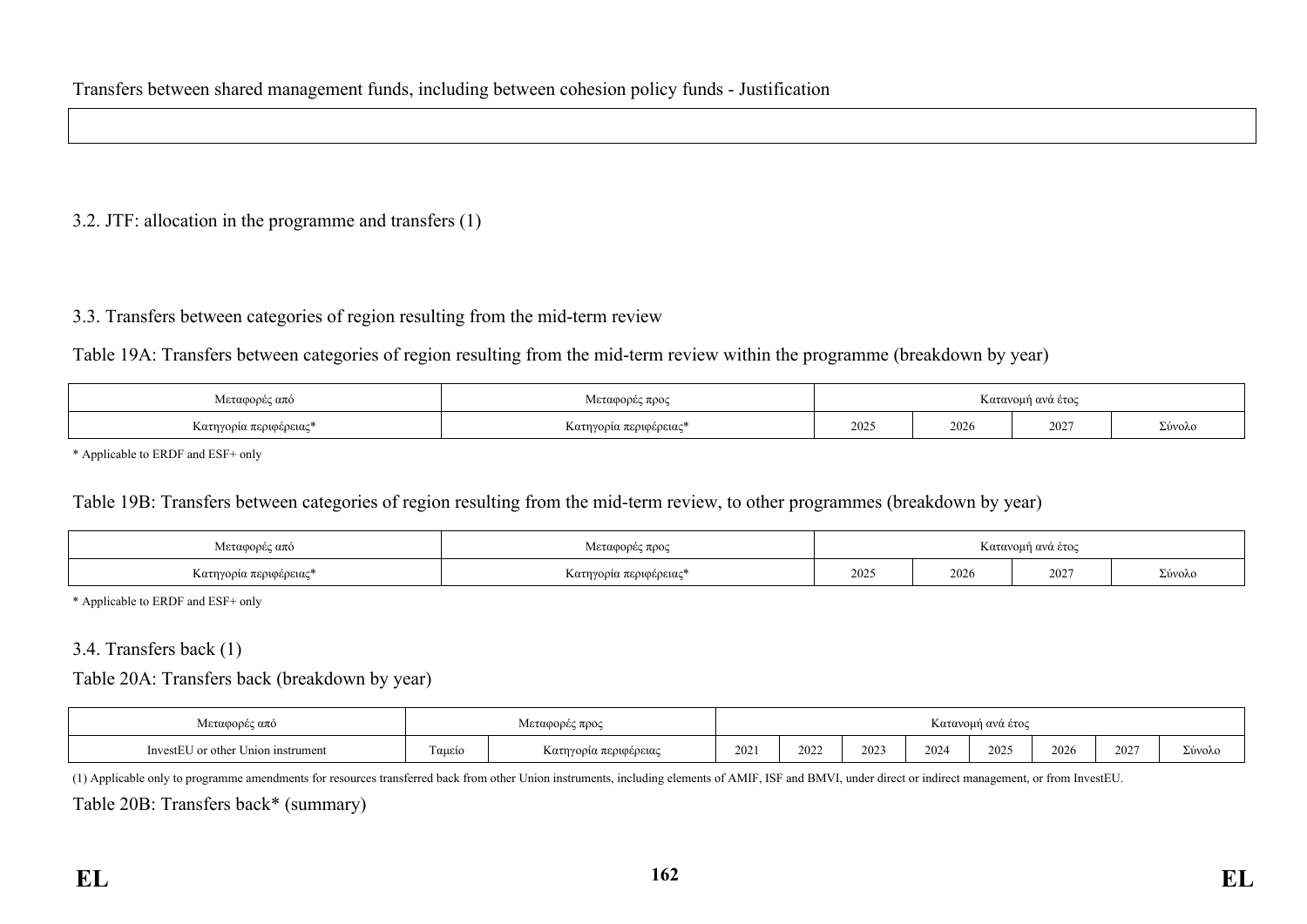| Aπó                   |                          | Прос        |              |                          |          |              |               |  |  |  |  |  |
|-----------------------|--------------------------|-------------|--------------|--------------------------|----------|--------------|---------------|--|--|--|--|--|
|                       |                          | <b>ΕΤΠΑ</b> |              | EKT+                     |          |              |               |  |  |  |  |  |
| InvestEU / Instrument | Περισσότερο αναπτυγμένες | Μετάβαση    | Ανεπτυγμένες | Περισσότερο αναπτυγμένες | Μετάβαση | Ανεπτυγμένες | Cohesion Fund |  |  |  |  |  |

\* Cumulative amounts for all transfers done through programme amendments during programming period. With each new request for transfer, a programme amendment shall set out the total amounts transferred for each year by Fund and by category of region.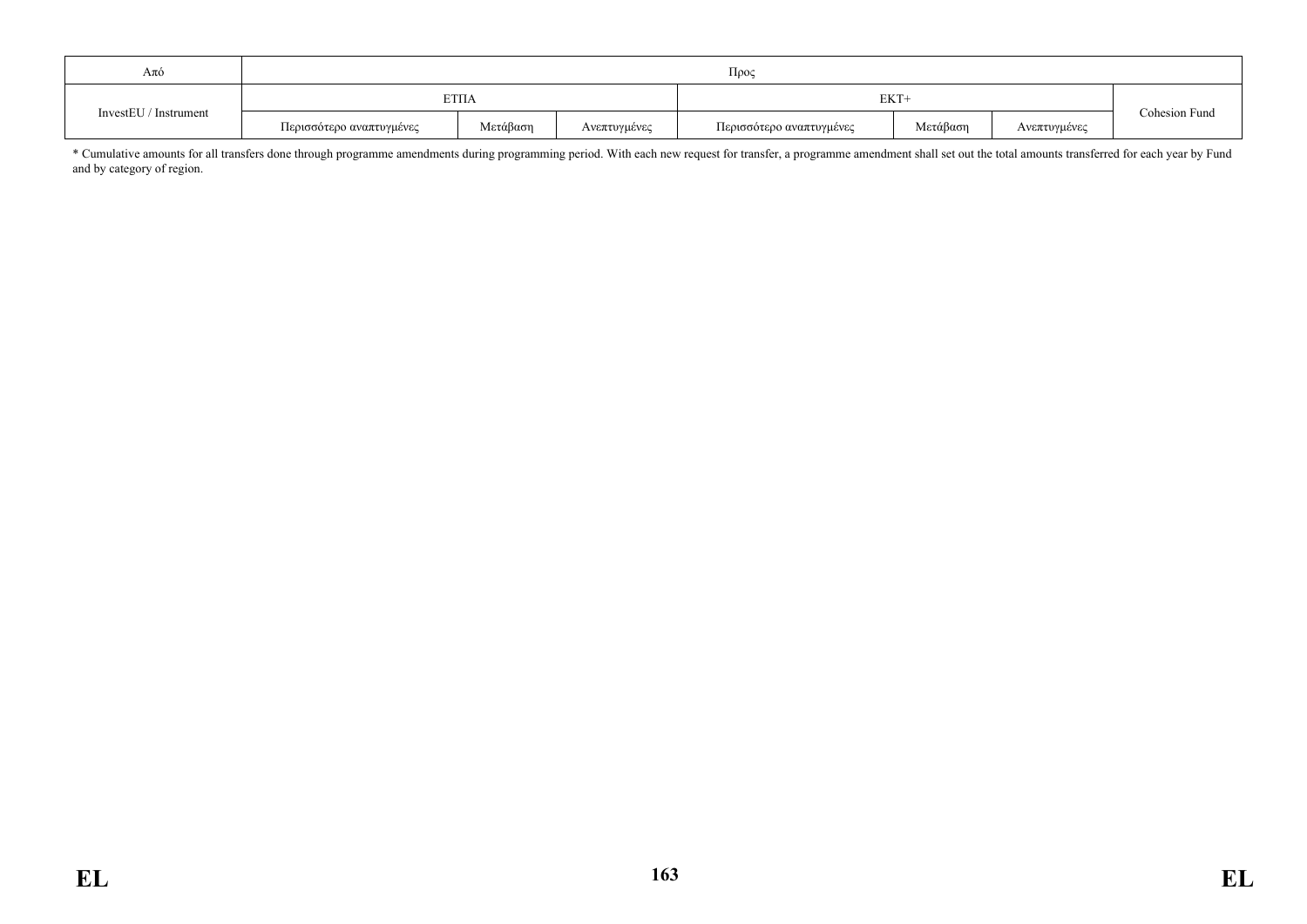## 3.5. Financial appropriations by year Reference: point (g)(i) of Article 22(3) CPR and Article 3, 4 and 7 JTF Regulation

### Table 10: Financial appropriations by year

|             |                                      |               |               |               |               |               |                                                             | 2026               | 2027                                                        |                    |                |
|-------------|--------------------------------------|---------------|---------------|---------------|---------------|---------------|-------------------------------------------------------------|--------------------|-------------------------------------------------------------|--------------------|----------------|
| Ταμείο      | Κατηγορία περιφέρειας                | 2021          | 2022          | 2023          | 2024          | 2025          | Financial<br>appropriation<br>without flexibility<br>amount | Flexibility amount | Financial<br>appropriation<br>without flexibility<br>amount | Flexibility amount | Σύνολο         |
| $ETTIA*$    | Λιγότερο αναπτυγμένες<br>περιφέρειες | 23.845.405,00 | 24.531.995,00 | 25.277.595,00 | 25.892.372,00 | 26.530.544,00 | 13.593.269,00                                               | 13.593.269,00      | 13.929.764,00                                               | 13.929.763,00      | 181.123.976,00 |
| Σύνολο ΕΤΠΑ |                                      | 23.845.405,00 | 24.531.995,00 | 25.277.595,00 | 25.892.372,00 | 26.530.544,00 | 13.593.269,00                                               | 13.593.269,00      | 13.929.764,00                                               | 13.929.763,00      | 181.123.976,00 |
| $EKT+*$     | Λιγότερο αναπτυγμένες<br>περιφέρειες | 8.337.883,00  | 8.577.824,00  | 8.838.428,00  | 9.052.987,00  | 9.276.198,00  | 4.752.908,00                                                | 4.752.907,00       | 4.871.097,00                                                | 4.871.098,00       | 63.331.330,00  |
| Σύνολο ΕΚΤ+ |                                      | 8.337.883,00  | 8.577.824,00  | 8.838.428,00  | 9.052.987,00  | 9.276.198,00  | 4.752.908,00                                                | 4.752.907,00       | 4.871.097,00                                                | 4.871.098,00       | 63.331.330,00  |
| Σύνολο      |                                      | 32.183.288,00 | 33.109.819,00 | 34.116.023,00 | 34.945.359,00 | 35.806.742,00 | 18.346.177,00                                               | 18.346.176,00      | 18.800.861,00                                               | 18.800.861,00      | 244.455.306,00 |

\* Amounts after the complementary transfer to the JTF.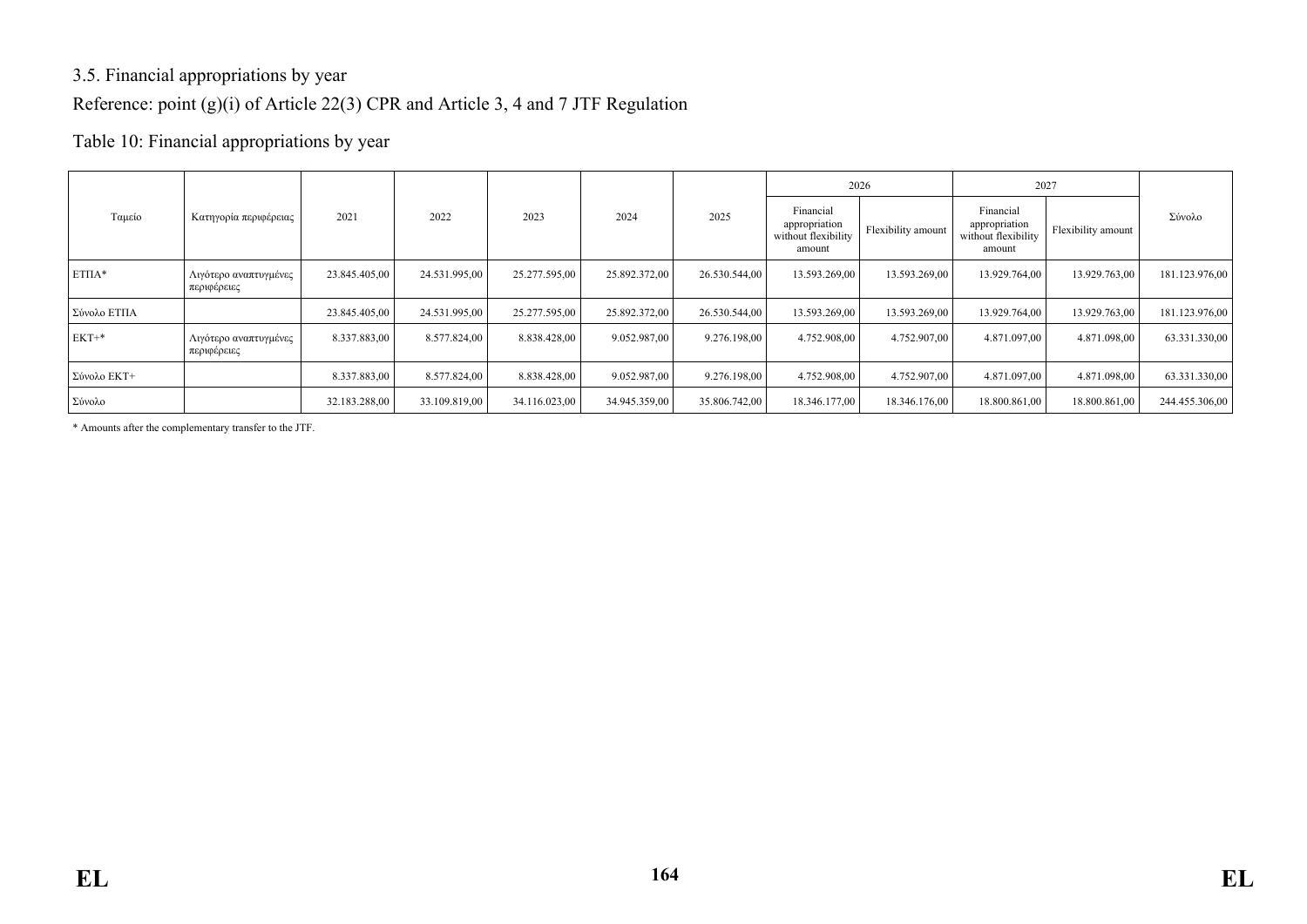### 3.6. Total financial appropriations by fund and national co-financing

Reference: point (g)(ii) of Article 22(3), Article 22(6) and Article 36 CPR

For programmes under the Investment for jobs and growth goal where technical assistance in accordance with Article 36(4) CPR was chosen in the Partnership Agreement

Table 11: Total financial appropriations by fund and national co-financing

| Policy / JTF specific                       | Βάση για τον  |                                      |                  |                                         |                                     | Breakdown of Union contribution  |                        |                                        | Indicative breakdown of national contribution |              | Ποσοστό                |                                                            |
|---------------------------------------------|---------------|--------------------------------------|------------------|-----------------------------------------|-------------------------------------|----------------------------------|------------------------|----------------------------------------|-----------------------------------------------|--------------|------------------------|------------------------------------------------------------|
| objective number or<br>technical assistance | Προτεραιότητα | υπολογισμό της<br>ενωσιακής στήριξης | Ταμείο           | Κατηγορία<br>περιφέρειας*               | Union contribution<br>$(a)=(g)+(h)$ | Less flexibility<br>amount $(g)$ | Flexibility amount (h) | National contribution<br>$(b)=(c)+(d)$ | Δημόσια (γ)                                   | Ιδιωτικά (δ) | Σύνολο (ε) = (α) + (β) | συγχρηματοδότησης<br>$(\sigma \tau) = (\alpha)/(\epsilon)$ |
|                                             |               | Δημόσιο                              | <b>ΕΤΠΑ</b>      | Λιγότερο<br>αναπτυγμένες<br>περιφέρειες | 26.792.578,00                       | 22.721.262,00                    | 4.071.316,00           | 4.728.102,00                           | 4.728.102,00                                  |              | 31.520.680,00          | 85,00                                                      |
| $\overline{2}$                              |               | Δημόσιο                              | <b>ΕΤΠΑ</b>      | Λιγότερο<br>αναπτυγμένες<br>περιφέρειες | 45.949.739,00                       | 38.967.360,00                    | 6.982.379,00           | 8.108.778,00                           | 8.108.778,00                                  |              | 54.058.517,00          | 85,00                                                      |
| $\overline{2}$                              | 2A            | Δημόσιο                              | $\rm ETHA$       | Λιγότερο<br>αναπτυγμένες<br>περιφέρειες | 3.400.000,00                        | 2.883.347,00                     | 516.653,00             | 600.000.00                             | 600.000.00                                    |              | 4.000.000.00           | 85,00                                                      |
| $\overline{3}$                              | 3             | Δημόσιο                              | $\rm ETHA$       | Λιγότερο<br>αναπτυγμένες<br>περιφέρειες | 22.159.179,00                       | 18.791.940,00                    | 3.367.239,00           | 3.910.444,00                           | 3.910.444,00                                  |              | 26.069.623,00          | 85,00                                                      |
| $\vert$ 4                                   | 4A            | Δημόσιο                              | $\rm ETHA$       | Λιγότερο<br>αναπτυγμένες<br>περιφέρειες | 35.818.359,00                       | 30.375.513,00                    | 5.442.846,00           | 6.320.887,00                           | 6.320.887,00                                  |              | 42.139.246,00          | 85,00                                                      |
| $\overline{4}$                              | 4B            | Δημόσιο                              | EKT+             | Λιγότερο<br>αναπτυγμένες<br>περιφέρειες | 62.019.065,00                       | 52.594.475,00                    | 9.424.590,00           | 10.944.541,00                          | 10.944.541,00                                 |              | 72.963.606,00          | 85,00                                                      |
| 5                                           | 5             | Δημόσιο                              | $\text{ETIIA}{}$ | Λιγότερο<br>αναπτυγμένες<br>περιφέρειες | 43.777.994,00                       | 37.125.627,00                    | 6.652.367,00           | 7.725.529,00                           | 7.725.529,00                                  |              | 51.503.523,00          | 85,00                                                      |
| TA36(4)                                     | 6             | Δημόσιο                              | EKT+             | Λιγότερο<br>αναπτυγμένες<br>περιφέρειες | 1.312.265,00                        | 1.112.850,00                     | 199.415,00             | 231.577,00                             | 231.577,00                                    |              | 1.543.842,00           | 85,00                                                      |
| TA36(4)                                     |               | Δημόσιο                              | $\text{ETIIA}{}$ | Λιγότερο<br>αναπτυγμένες<br>περιφέρειες | 3.226.127,00                        | 2.735.895,00                     | 490.232,00             | 569.317,00                             | 569.317,00                                    |              | 3.795.444,00           | 85,00                                                      |
| Σύνολο                                      |               |                                      | <b>ΕΤΠΑ</b>      | Λιγότερο<br>αναπτυγμένες<br>περιφέρειες | 181.123.976,00                      | 153.600.944,00                   | 27.523.032,00          | 31.963.057,00                          | 31.963.057,00                                 |              | 213.087.033,00         | 85,00                                                      |
| Σύνολο                                      |               |                                      | $EKT+$           | Λιγότερο<br>αναπτυγμένες<br>περιφέρειες | 63.331.330,00                       | 53.707.325,00                    | 9.624.005,00           | 11.176.118,00                          | 11.176.118,00                                 |              | 74.507.448,00          | 85,00                                                      |
| Γενικό σύνολο                               |               |                                      |                  |                                         | 244.455.306,00                      | 207.308.269,00                   | 37.147.037,00          | 43.139.175,00                          | 43.139.175,00                                 |              | 287.594.481,00         | 85,00                                                      |

\* For ERDF: less developed transition, more developed, and where applicable, special allocation for outermost and morthenly sparsely populated regions. For ESF+, less developed, transition, more developed and, where applic technical assistance, application of categories of region depends on selection of a fund.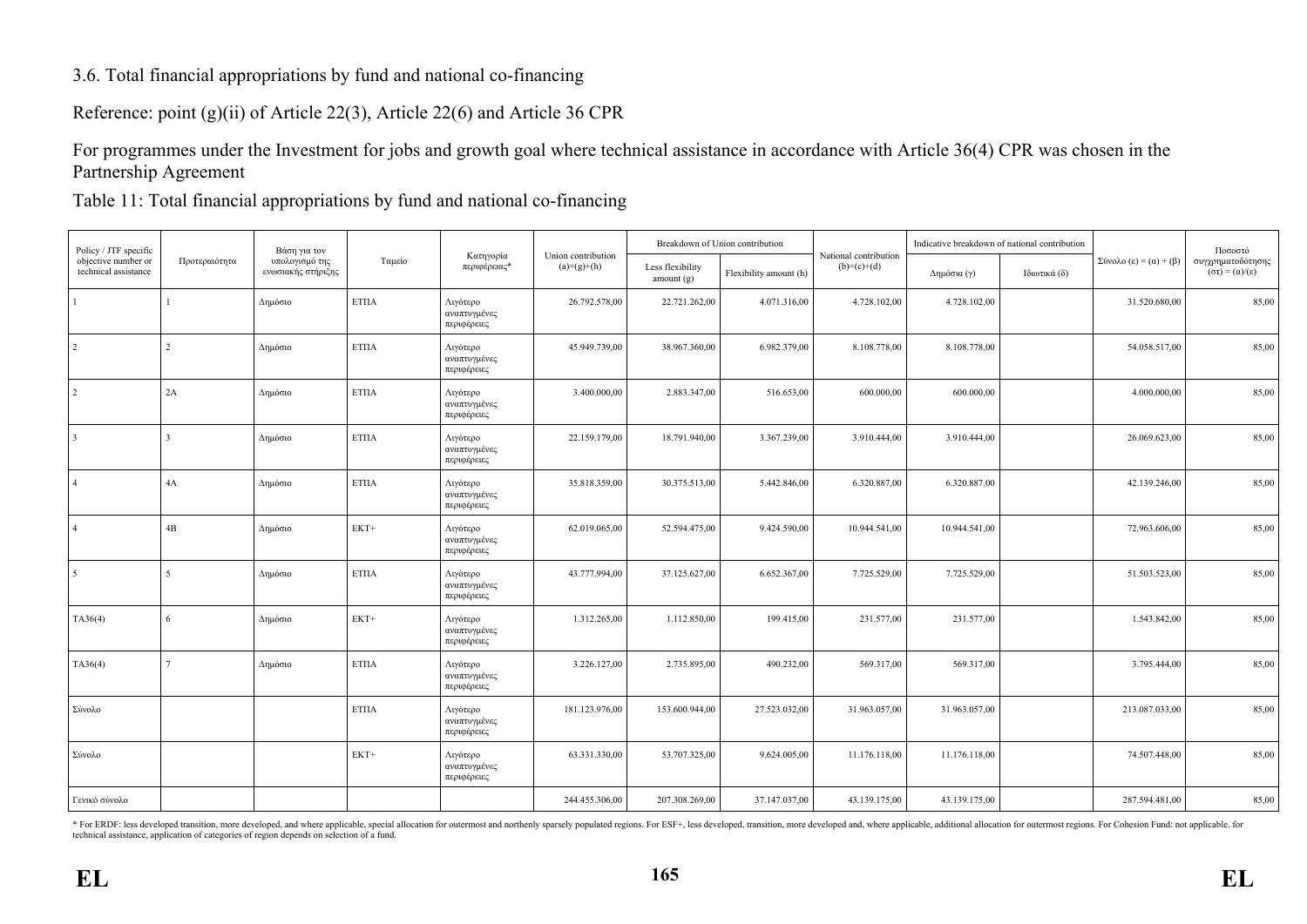\*\* Indicate the total JTF resources, including the complementary support transferred from the ERDF and the ESF+. The table shall not include the amounts in accordance to Article 7 JTF Regulation. In case of technical assis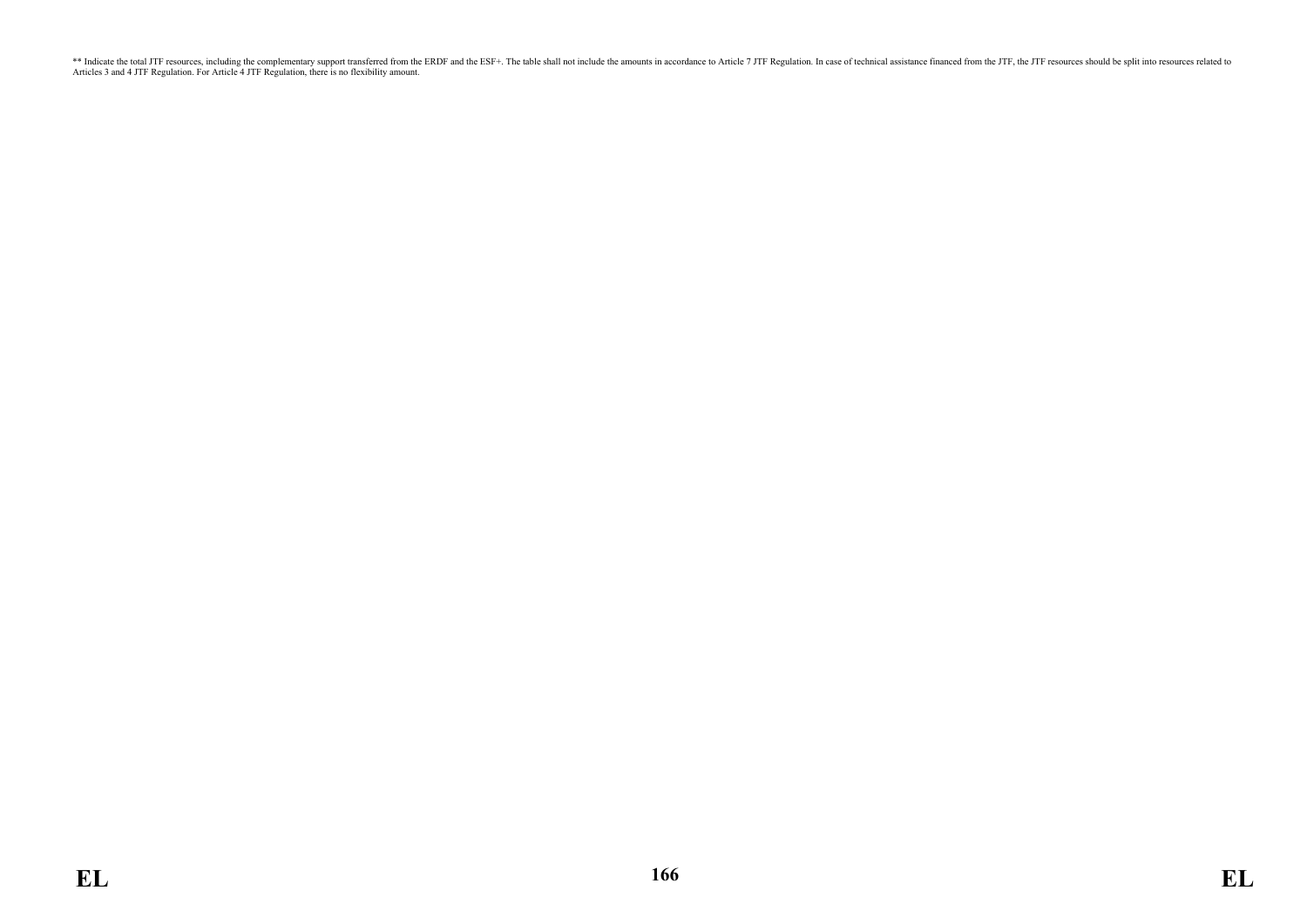# 4. Enabling conditions

# Reference: point (i) of Article 22(3) CPR

Table 12: Enabling conditions

| Αναγκαίος<br>πρόσφορος όρος                                                            | Ταμείο | Ειδικός στόχος | Fulfilment<br>of<br>enabling<br>condition | Criteria                                                                                                                                                                                                                                                                                                                                                                                                                                                                                                                                                                                                                              | Fulfilment<br>of criteria | Παραπομπή σε σχετικά έγγραφα | Αιτιολόγηση |
|----------------------------------------------------------------------------------------|--------|----------------|-------------------------------------------|---------------------------------------------------------------------------------------------------------------------------------------------------------------------------------------------------------------------------------------------------------------------------------------------------------------------------------------------------------------------------------------------------------------------------------------------------------------------------------------------------------------------------------------------------------------------------------------------------------------------------------------|---------------------------|------------------------------|-------------|
| Αποτελεσματικοί<br>μηχανισμοί<br>παρακολούθησης<br>της αγοράς<br>δημοσίων<br>συμβάσεων |        |                | $O\chi t$                                 | Εφαρμόζονται μηχανισμοί<br>παρακολούθησης που καλύπτουν<br>όλες τις δημόσιες συμβάσεις και<br>τις διαδικασίες σύναψής τους<br>στο πλαίσιο των ταμείων<br>σύμφωνα με τη νομοθεσία της<br>Ένωσης για τις δημόσιες<br>συμβάσεις Η απαίτηση αυτή<br>περιλαμβάνει: 1. Ρυθμίσεις για τη<br>διασφάλιση της συλλογής<br>ουσιαστικών και αξιόπιστων<br>δεδομένων σχετικά με τις<br>διαδικασίες σύναψης δημόσιων<br>συμβάσεων που υπερβαίνουν τα<br>κατώτατα όρια της Ένωσης<br>σύμφωνα με τις υποχρεώσεις<br>υποβολής εκθέσεων κατά τα<br>άρθρα 83 και 84 της<br>οδηγίας 2014/24/ΕΕ και κατά τα<br>άρθρα 99 και 100 της<br>οδηγίας 2014/25/ΕΕ. | $O\chi$ u                 |                              |             |
|                                                                                        |        |                |                                           | 2. Ρυθμίσεις για να<br>διασφαλίζεται ότι τα δεδομένα<br>καλύπτουν τουλάχιστον τα<br>ακόλουθα στοιχεία:<br>α. Ποιότητα και ένταση του<br>ανταγωνισμού: ονόματα των<br>πλειοδοτών, αριθμός αρχικών<br>υποψηφίων και συμβατική αξία·<br>β. πληροφορίες για την τελική<br>τιμή μετά την ολοκλήρωση και                                                                                                                                                                                                                                                                                                                                    | $O\chi$ u                 |                              |             |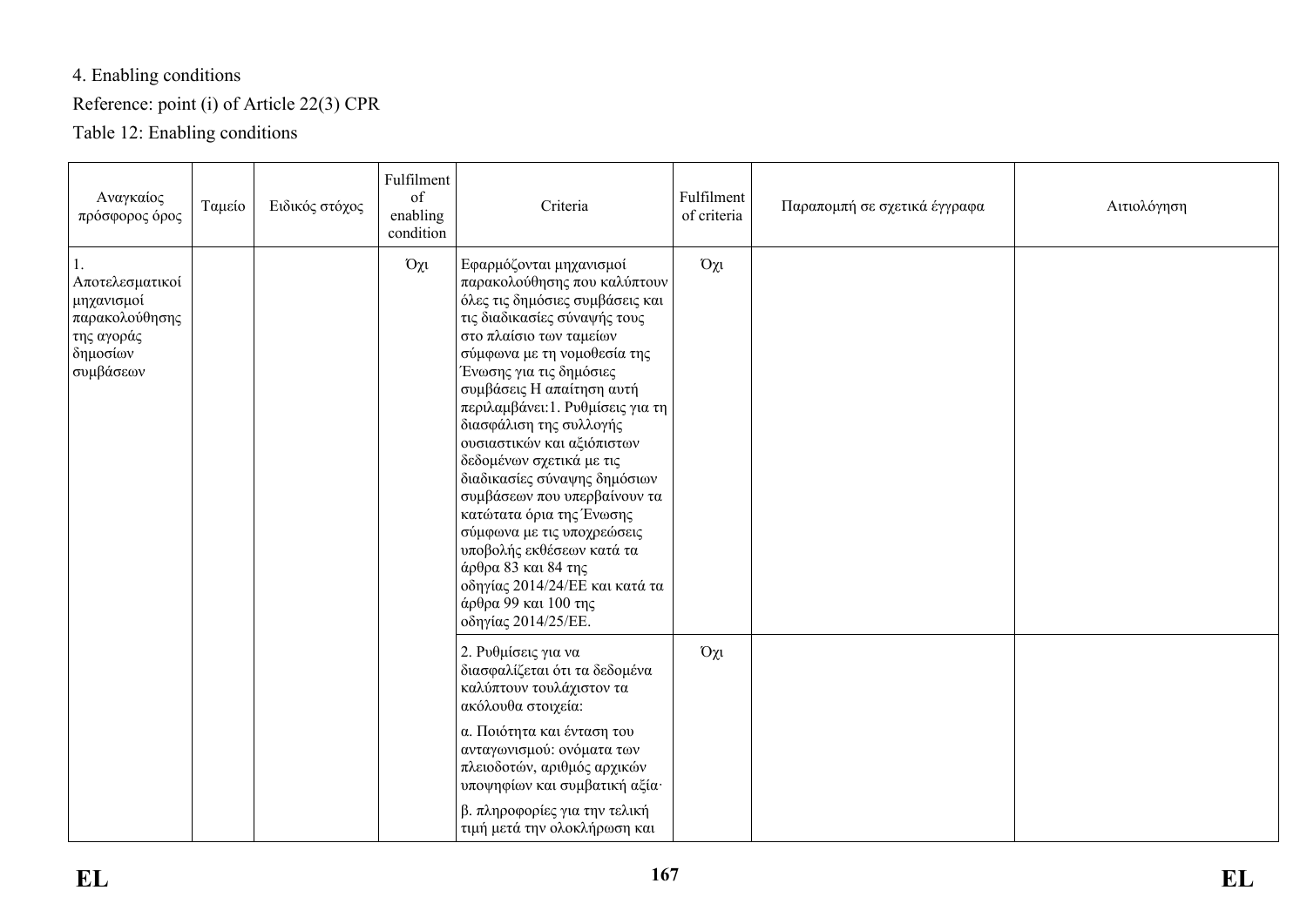| Αναγκαίος<br>πρόσφορος όρος                                                               | Ταμείο | Ειδικός στόχος | Fulfilment<br>of<br>enabling<br>condition | Criteria                                                                                                                                                                                                                                                                                                              | Fulfilment<br>of criteria | Παραπομπή σε σχετικά έγγραφα                                                                             | Αιτιολόγηση                                                                                                                                                                   |
|-------------------------------------------------------------------------------------------|--------|----------------|-------------------------------------------|-----------------------------------------------------------------------------------------------------------------------------------------------------------------------------------------------------------------------------------------------------------------------------------------------------------------------|---------------------------|----------------------------------------------------------------------------------------------------------|-------------------------------------------------------------------------------------------------------------------------------------------------------------------------------|
|                                                                                           |        |                |                                           | για τη συμμετοχή των ΜΜΕ ως<br>άμεσων πλειοδοτών, εφόσον τα<br>εθνικά συστήματα παρέχουν<br>αυτές τις πληροφορίες.                                                                                                                                                                                                    |                           |                                                                                                          |                                                                                                                                                                               |
|                                                                                           |        |                |                                           | 3. Ρυθμίσεις για τη διασφάλιση<br>της παρακολούθησης και της<br>ανάλυσης των δεδομένων από<br>τις αρμόδιες εθνικές αρχές<br>σύμφωνα με το άρθρο 83<br>παράγραφος 2 της<br>οδηγίας 2014/24/ΕΕ και το<br>άρθρο 99 παράγραφος 2 της<br>οδηγίας 2014/25/ΕΕ.                                                               | $O\chi$ u                 |                                                                                                          |                                                                                                                                                                               |
|                                                                                           |        |                |                                           | 4. Ρυθμίσεις για τη διάθεση στο<br>κοινό των αποτελεσμάτων της<br>ανάλυσης σύμφωνα με το<br>άρθρο 83 παράγραφος 3 της<br>οδηγίας 2014/24/ΕΕ και το<br>άρθρο 99 παράγραφος 3 της<br>οδηγίας 2014/25/ΕΕ.                                                                                                                | $O\chi$ u                 |                                                                                                          |                                                                                                                                                                               |
|                                                                                           |        |                |                                           | 5. Ρυθμίσεις που διασφαλίζουν<br>ότι όλες οι πληροφορίες που<br>υποδεικνύουν ύποπτες<br>περιπτώσεις υπόνοιας νόθευσης<br>διαγωνισμών κοινοποιούνται<br>στους αρμόδιους εθνικούς<br>φορείς σύμφωνα με το άρθρο 83<br>παράγραφος 2 της<br>οδηγίας 2014/24/ΕΕ και το<br>άρθρο 99 παράγραφος 2 της<br>οδηγίας 2014/25/ΕΕ. | $O\chi$ u                 |                                                                                                          |                                                                                                                                                                               |
| 2. Εργαλεία και<br>ικανότητα για την<br>αποτελεσματική<br>εφαρμογή των<br>κανόνων για τις |        |                | $N\alpha$                                 | Οι διαχειριστικές αρχές<br>διαθέτουν τα εργαλεία και την<br>ικανότητα ώστε να<br>εξακριβώνουν τη συμμόρφωση<br>με τους κανόνες για τις κρατικές                                                                                                                                                                       | $N\alpha$                 | Εγκύκλιος<br>101270/EYKE3633/30-9-2016<br>2.<br>42649/EYKE5351/10-4-2017<br>3.<br>64925/EYKE579/9-6-2017 | Η Ειδική Υπηρεσία Κρατικών<br>Ενισχύσεων (ΕΥΚΕ), μετά από<br>συνεργασία με την Κεντρική Μονάδα<br>Κρατικών Ενισχύσεων (ΚΕΜΚΕ), έχει<br>εκδώσει προς τις ΔΑ τις εγκυκλίους (1) |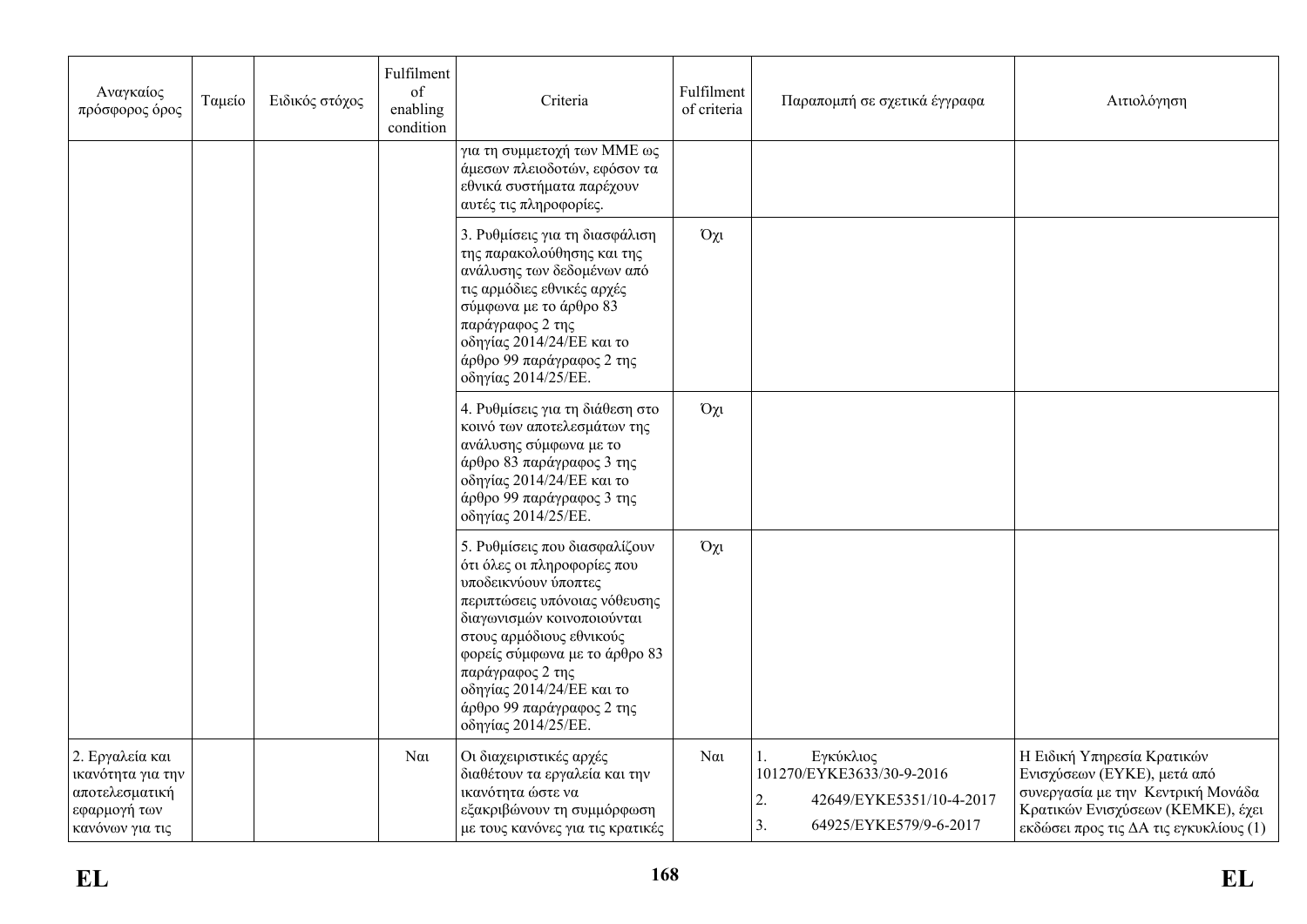| Αναγκαίος<br>πρόσφορος όρος | Ταμείο | Ειδικός στόχος | Fulfilment<br>of<br>enabling<br>condition | Criteria                                                                                                                  | Fulfilment<br>of criteria | Παραπομπή σε σχετικά έγγραφα                                                                       | Αιτιολόγηση                                                                                                                                                                                                                                      |
|-----------------------------|--------|----------------|-------------------------------------------|---------------------------------------------------------------------------------------------------------------------------|---------------------------|----------------------------------------------------------------------------------------------------|--------------------------------------------------------------------------------------------------------------------------------------------------------------------------------------------------------------------------------------------------|
| κρατικές<br>ενισχύσεις      |        |                |                                           | ενισχύσεις:<br>1. Για τις προβληματικές<br>επιχειρήσεις και τις επιχειρήσεις<br>που υπόκεινται σε υποχρέωση<br>ανάκτησης. |                           | Εγκύκλιος<br>4.<br>122645/EYKE2260/27-11-2019<br>5.<br>Εγκύκλιος 34584/ΕΞ2019/05-<br>04-2019<br>6. | και (4) που αφορούν έλεγχο<br>προβληματικότητας και έλεγχο σχετικά<br>με επιχειρήσεις για τις οποίες εκκρεμεί<br>διαδικασία ανάκτησης έπειτα από<br>απόφαση της ΕΕ.<br>Όσον αφορά τον έλεγχο                                                     |
|                             |        |                |                                           |                                                                                                                           |                           | https://www.espa.gr/el/Docume<br>nts/Provlimatiki epix Orismos update<br>2.pdf                     | προβληματικότητας, με τα έγγραφα (2)<br>και (3) προσδιορίζονται τα στάδια που<br>πρέπει να ακολουθηθούν, συγκεκριμένοι<br>αλγόριθμοι και δίνονται περαιτέρω<br>διευκρινίσεις.                                                                    |
|                             |        |                |                                           |                                                                                                                           |                           |                                                                                                    | Στο espa.gr, αναρτήθηκε παρουσίαση<br>για τον έλεγχο προβληματικής (6).                                                                                                                                                                          |
|                             |        |                |                                           |                                                                                                                           |                           |                                                                                                    | Με το (5) παρέχονται οδηγίες για την<br>συμμόρφωση με το θεσμικό πλαίσιο ΚΕ<br>όταν χρησιμοποιούνται ως νομική βάση<br>οι Απαλλακτικοί Κανονισμοί ή οι Καν.<br>ήσσονος σημασίας της ΕΕ.                                                          |
|                             |        |                |                                           |                                                                                                                           |                           |                                                                                                    | Οι ΔΑ και οι ΕΦ πραγματοποιούν τον<br>σχετικό έλεγχο για την ύπαρξη ΚΕ σε<br>όλη την περίοδο 2014-20 και έχουν την<br>απαιτούμενη τεχνογνωσία, ενώ<br>ενημερώνονται μέσω εκπαιδεύσεων και<br>οδηγιών για τροποποιήσεις του<br>θεσμικού πλαισίου. |
|                             |        |                |                                           |                                                                                                                           |                           |                                                                                                    | Σε σχέση με τις επιχειρήσεις για τις<br>οποίες εκκρεμεί διαδικασία ανάκτησης,<br>οι δικαιούχοι των ενισχύσεων εξάγουν<br>το σχετικό δικαιολογητικό από το<br><b>TAXIS και το επισυνάπτουν στην</b><br>αίτηση χρηματοδότησης.                     |
|                             |        |                |                                           | 2. Μέσω της πρόσβασης σε<br>συμβουλές εμπειρογνωμόνων<br>και καθοδήγηση σε θέματα<br>κρατικών ενισχύσεων που              | $\alpha$                  | Νόμος 4152/2013<br>1.<br>Υπουργική Απόφαση<br>69135/EY0Y626/2015                                   | Με το Ν. 4152/2013 συστήθηκε<br>σύστημα ελέγχου ΚΕ και οι αρμόδιες<br>υπηρεσίες (ΚΕΜΚΕ, ΑΜΚΕ). Το<br>σύστημα ελέγχου έχει σαν σκοπό την                                                                                                          |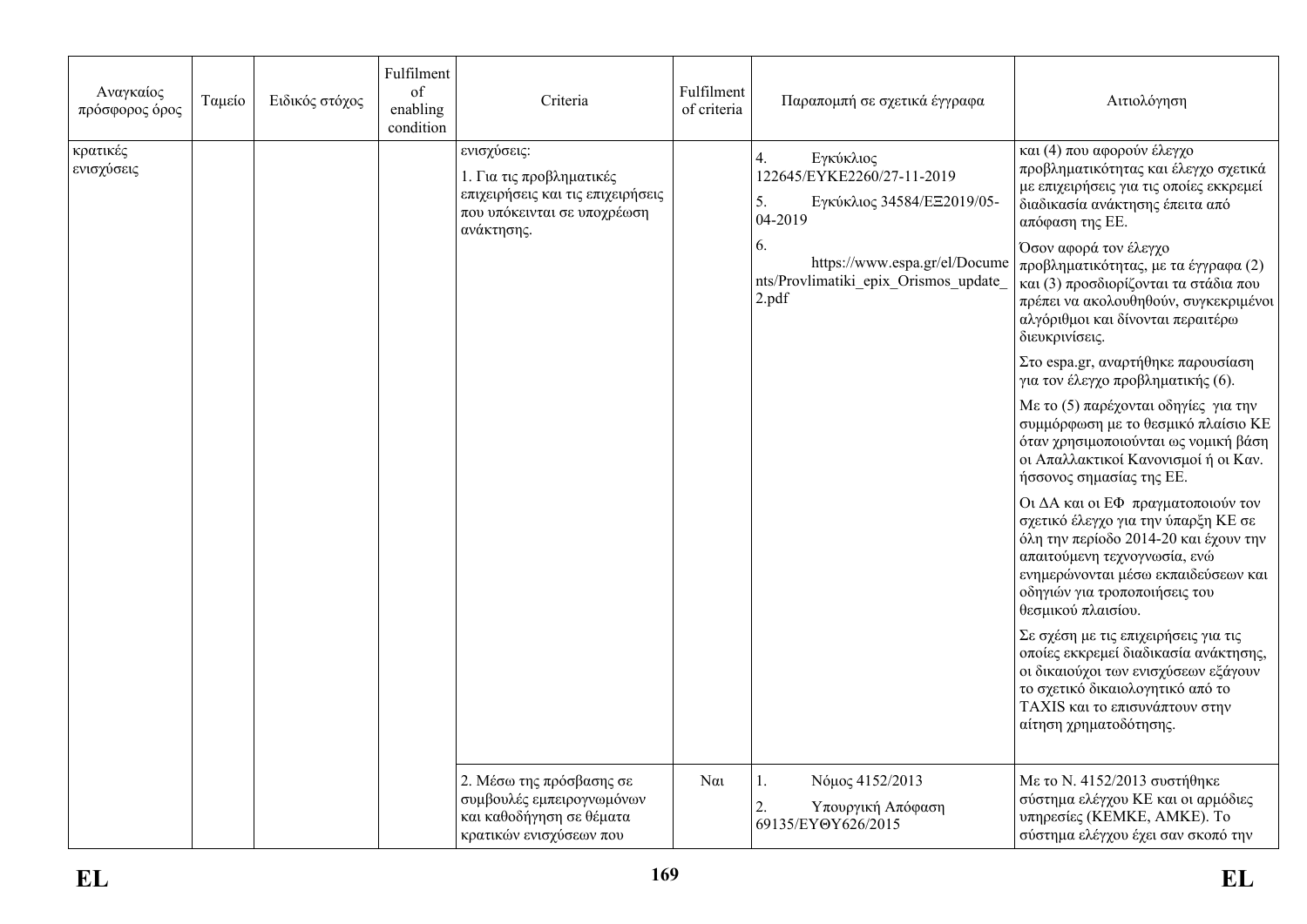| Αναγκαίος<br>πρόσφορος όρος | Ταμείο | Ειδικός στόχος | Fulfilment<br>of<br>enabling<br>condition | Criteria                                                                              | Fulfilment<br>of criteria | Παραπομπή σε σχετικά έγγραφα                                                                                                                                                                                                                                                                                                                                              | Αιτιολόγηση                                                                                                                                                                                                                                                                                                                                                                                                                                                                                                                                                                                                                                                                                                                                                                                                                                                                                                                                                                                                                                                                                                                                     |
|-----------------------------|--------|----------------|-------------------------------------------|---------------------------------------------------------------------------------------|---------------------------|---------------------------------------------------------------------------------------------------------------------------------------------------------------------------------------------------------------------------------------------------------------------------------------------------------------------------------------------------------------------------|-------------------------------------------------------------------------------------------------------------------------------------------------------------------------------------------------------------------------------------------------------------------------------------------------------------------------------------------------------------------------------------------------------------------------------------------------------------------------------------------------------------------------------------------------------------------------------------------------------------------------------------------------------------------------------------------------------------------------------------------------------------------------------------------------------------------------------------------------------------------------------------------------------------------------------------------------------------------------------------------------------------------------------------------------------------------------------------------------------------------------------------------------|
|                             |        |                |                                           | παρέχονται από<br>εμπειρογνώμονες κρατικών<br>ενισχύσεων τοπικών ή εθνικών<br>φορέων. |                           | Εγκύκλιος<br>74391/EYKE2634/13-7-2016<br>Έγγραφο<br>4.<br>115150/EYKE4023/2-11-2016<br>Κείμενο οδηγιών 139119<br>5.<br>EE2016 EMII/9.8.2016 (9 $\alpha$ , $\beta$ ).<br>Εγκύκλιος 109658 ΕΞ2019<br>6.<br>EMΠ/4.10.2019<br>Εγκύκλιος 00430 ΕΞ 2017<br>7.<br>EMII/5.12.2017<br>8.<br>Εγκύκλιος 001879 ΕΞ2016<br>EMΠ/23.12.2016<br>Έγγραφο ΚΜΚΕ 0004020 ΕΞ<br>2018/4.12.2018 | υποστήριξη των φορέων χορήγησης ΚΕ.<br>Με την (2) ΥΑ καθορίστηκαν οι<br>αρμοδιότητες της ΕΥΚΕ, ως ΑΜΚΕ του<br>Υπ. Αν. Επ. στις οποίες μεταξύ άλλων<br>περιλαμβάνονται όλες οι συγχρ/μενες<br>πράξεις.<br>Με τα έγγραφα 3- 9 δόθηκαν:<br>οδηγίες με τις συγκεκριμένες<br>διαδικασίες που πρέπει να ακολουθούν<br>ανά στάδιο και ανά περίπτωση - λίστες<br>ελέγχου για την αναγνώριση ύπαρξης<br>πιθανής ΚΕ,<br>οδηγίες διασφάλισης ορθής<br>εφαρμογή του θεσμικού πλαισίου ΚΕ<br>οδηγίες για τις διαδικασίες<br>έγκρισης και συντονισμού μέτρων ΚΕ<br>οδηγίες για τις υποχρεώσεις και<br>τις διαδικασίες δημοσίευσης στοιχείων<br>χορηγούμενων ΚΕ<br>οδηγίες σχετικά με τις<br>υποχρεώσεις για την καταχώρηση<br>πληροφοριών στο ηλεκτρονικό σύστημα<br>διαφάνειας για τις KE (Transparency<br>Award Module - TAM).<br>Επιπροσθέτως η ΕΥΚΕ:<br>έχει εκδώσει οδηγούς για<br>έλεγχο ύπαρξης ΚΕ σε τομείς<br>οικονομικής δραστηριότητας<br>υλοποιεί μάθημα ασύγχρονης<br>τηλεκπαίδευσης σε θέματα ΚΕ<br>έχει αναπτύξει Πληροφοριακό<br>Σύστημα (ΠΣΚΕ), με ενσωματωμένες<br>τις απαιτήσεις των κανονισμών ΚΕ το<br>οποίο είναι υποχρεωτικό στα ΕΔΕΤ. |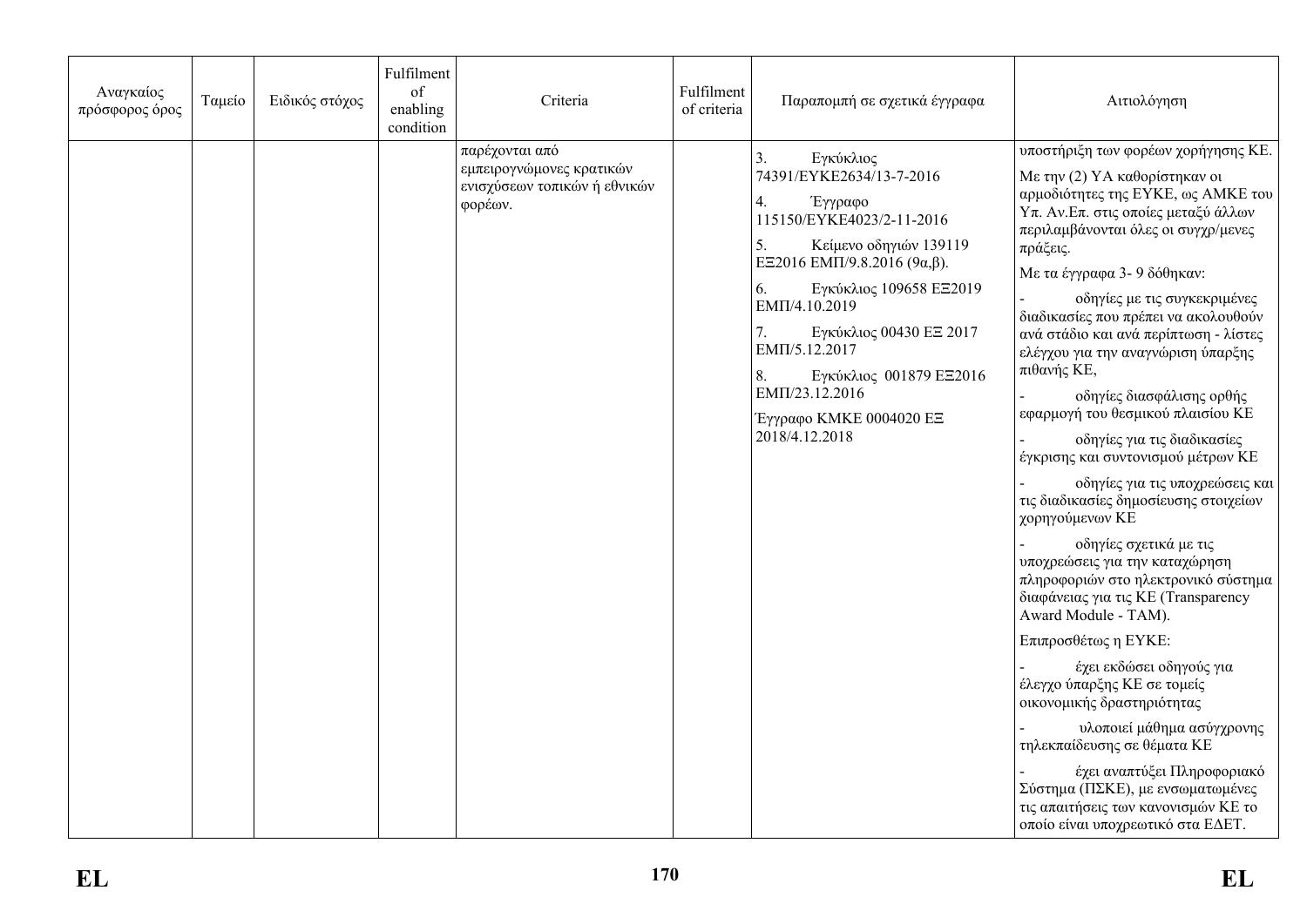| Αναγκαίος<br>πρόσφορος όρος                                                                     | Ταμείο | Ειδικός στόχος | Fulfilment<br>$\sigma$<br>enabling<br>condition | Criteria                                                                                                                                                                                                                                                                                                                                                                           | Fulfilment<br>of criteria | Παραπομπή σε σχετικά έγγραφα                                                                                                                                                                                                                                                                                                                                                                                                                                                                                                                                                                                | Αιτιολόγηση                                                                                                                                                                                                                                                                                                                                                                                                                                                                                                                                                                                                                                                                                                                                                                                                                                                                                                             |
|-------------------------------------------------------------------------------------------------|--------|----------------|-------------------------------------------------|------------------------------------------------------------------------------------------------------------------------------------------------------------------------------------------------------------------------------------------------------------------------------------------------------------------------------------------------------------------------------------|---------------------------|-------------------------------------------------------------------------------------------------------------------------------------------------------------------------------------------------------------------------------------------------------------------------------------------------------------------------------------------------------------------------------------------------------------------------------------------------------------------------------------------------------------------------------------------------------------------------------------------------------------|-------------------------------------------------------------------------------------------------------------------------------------------------------------------------------------------------------------------------------------------------------------------------------------------------------------------------------------------------------------------------------------------------------------------------------------------------------------------------------------------------------------------------------------------------------------------------------------------------------------------------------------------------------------------------------------------------------------------------------------------------------------------------------------------------------------------------------------------------------------------------------------------------------------------------|
|                                                                                                 |        |                |                                                 |                                                                                                                                                                                                                                                                                                                                                                                    |                           |                                                                                                                                                                                                                                                                                                                                                                                                                                                                                                                                                                                                             |                                                                                                                                                                                                                                                                                                                                                                                                                                                                                                                                                                                                                                                                                                                                                                                                                                                                                                                         |
| 3.<br>Αποτελεσματική<br>εφαρμογή και<br>υλοποίηση του<br>Χάρτη των<br>Θεμελιωδών<br>Δικαιωμάτων |        |                | $N\alpha$                                       | Εφαρμόζονται αποτελεσματικοί<br>μηχανισμοί για τη διασφάλιση<br>της συμμόρφωσης με τον Χάρτη<br>Θεμελιωδών Δικαιωμάτων της<br>Ευρωπαϊκής Ένωσης (στο εξής:<br>Χάρτης), οι οποίοι<br>περιλαμβάνουν:<br>1. Ρυθμίσεις οι οποίες<br>διασφαλίζουν τη συμμόρφωση<br>των προγραμμάτων που<br>στηρίζονται από τα ταμεία και<br>της υλοποίησης τους με τις<br>σχετικές διατάξεις του Χάρτη. | $\alpha$                  | Γενικό πλαίσιο:<br>Ν. 4780/2021 «Εθνική Αρχή<br>Προσβασιμότητας, Εθνική Επιτροπή για<br>τα Δικαιώματα του Ανθρώπου και<br>Εθνική Επιτροπή Βιοηθικής και<br>Τεχνοηθικής» (ΦΕΚ 30Α/28-02-21)<br>Εθνική Επιτροπή για Τα<br>Δικαιώματα του Ανθρώπου<br>Πλαίσιο ΕΣΠΑ:<br>2014-2020<br>https://www.espa.gr/el/pages/staticImple<br>mentationControl.aspx και<br>https://www.espa.gr/el/Pages/SDE_Diad<br>ikasies.aspx<br>$\Box$<br>2021-2027<br>https://www.espa.gr/el/Pages/Sxediasmo<br>s21-27.aspx και<br>https://www.espa.gr/el/Pages/Diavoulefs<br>eis.aspx<br>https://www.facebook.com/espaofficial.<br>gr/ | Η τήρηση της εφαρμογής του Χάρτη<br>στην εφαρμογή των ΕΔΕΤ για την ΠΠ<br>2021-2027 θα καλύπτει 3 διαδοχικές<br>φάσεις, με επιμέρους ενέργειες οι οποίες<br>θα εκτελούνται από συγκεκριμένους<br>επισπεύδοντες φορείς:<br>Κατάρτιση των εγγράφων<br>1.<br>προγραμματισμού (κατάρτιση ΕΣΠΑ &<br>Προγραμμάτων)<br>$\overline{2}$ .<br>Σύσταση/ Κατάρτιση των<br>συστημάτων διαχείρισης,<br>παρακολούθησης και ελέγχου<br>3.<br>Εφαρμογή προγραμμάτων και<br>πραγματοποίηση συγκεκριμένων<br>δράσεων κατά την υλοποίηση τους<br>Στην τρέχουσα συγκυρία που εξετάζεται<br>η αρχική εκπλήρωση του ΑΟ,<br>αξιολογείται η συμμόρφωση με τις<br>αρχές του Χάρτη κατά την κατάρτιση<br>των εγγράφων προγραμματισμού<br>(ΕΣΠΑ & Προγραμμάτων), ενώ κατά<br>την υλοποίηση - καθόλη την ΠΠ -<br>λαμβάνεται μέριμνα σε επίπεδο<br>κατάρτισης και τήρησης του<br>Συστήματος Διαχείρισης και Ελέγχου,<br>του Οδηγού Επικοινωνίας, κλ.π. |
|                                                                                                 |        |                |                                                 | 2. Ρυθμίσεις περί υποβολής<br>εκθέσεων προς την επιτροπή<br>παρακολούθησης όσον αφορά<br>περιπτώσεις μη συμμόρφωσης<br>με τον Χάρτη πράξεων οι οποίες<br>στηρίζονται από τα ταμεία και<br>καταγγελίες σχετικά με τον                                                                                                                                                               | $N\alpha$                 | Διαχειριστικές Αρχές με εισροή από<br>ΕΑΔ σύμφωνα με την Διαδικασία του<br>ΣΔΕ «ΔVIII 3 Υποδοχή και Εξέταση<br>Καταγγελιών» στο κεφ. ΛΠ. VIII:<br>Διαχείριση κινδύνων<br>https://www.espa.gr/el/Pages/SDE Diad<br>ikasies.aspx                                                                                                                                                                                                                                                                                                                                                                              | Το καθήκον των εθνικών αρχών να<br>διασφαλίζουν τον σεβασμό και την<br>προστασία των θεμελιωδών<br>δικαιωμάτων είναι ιδιαιτέρως σημαντικό<br>όσον αφορά τις καταγγελίες που τα<br>κράτη μέλη μπορούν να λαμβάνουν<br>σχετικά με ενδεχόμενη παραβίαση του                                                                                                                                                                                                                                                                                                                                                                                                                                                                                                                                                                                                                                                                |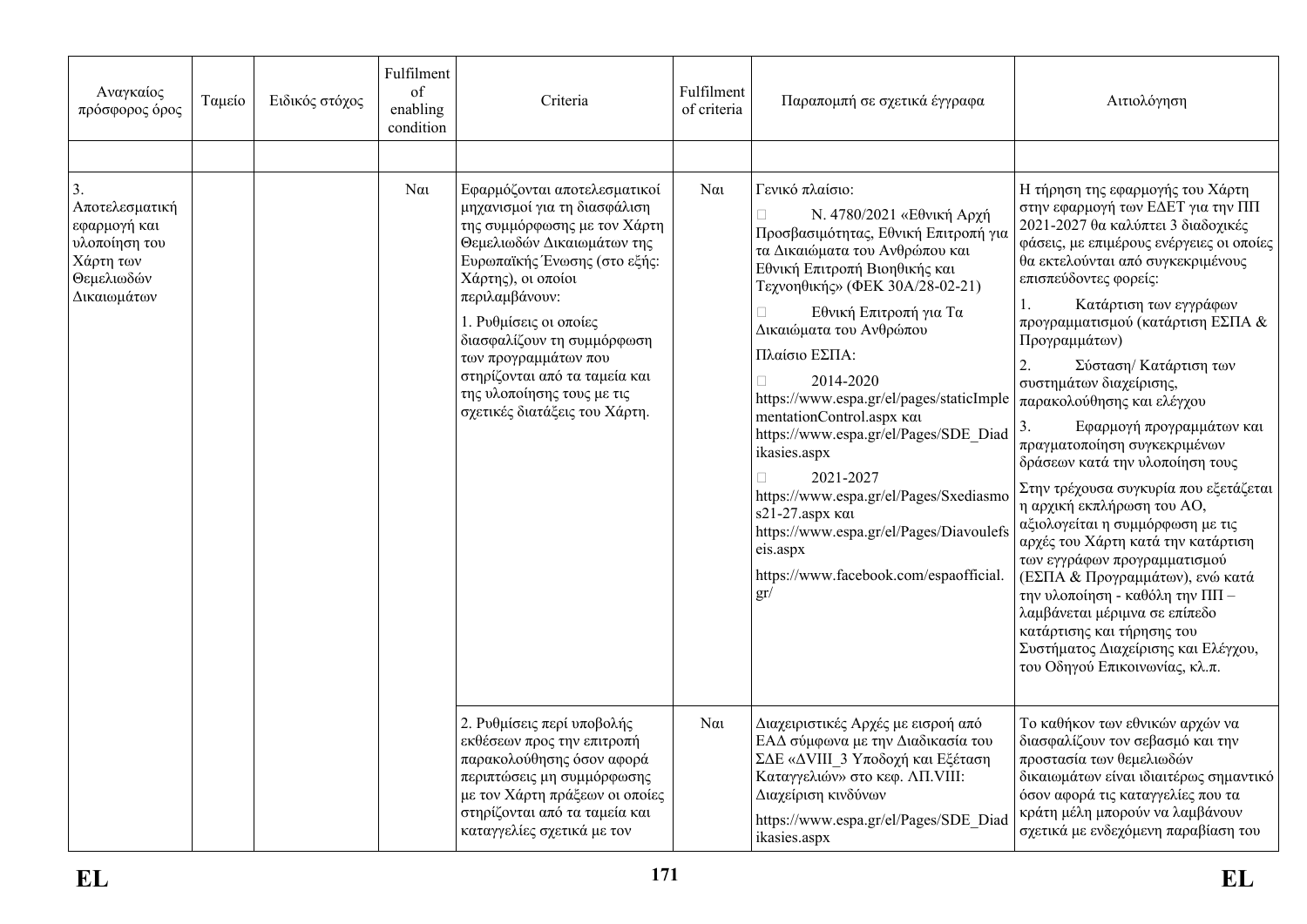| Αναγκαίος<br>πρόσφορος όρος                                                                              | Ταμείο | Ειδικός στόχος | Fulfilment<br>of<br>enabling<br>condition | Criteria                                                                                                                                                        | Fulfilment<br>of criteria | Παραπομπή σε σχετικά έγγραφα                                                                                                             | Αιτιολόγηση                                                                                                                                                                                                                                                                                                                                                                                                                                                                                                                                                                                                                                                       |
|----------------------------------------------------------------------------------------------------------|--------|----------------|-------------------------------------------|-----------------------------------------------------------------------------------------------------------------------------------------------------------------|---------------------------|------------------------------------------------------------------------------------------------------------------------------------------|-------------------------------------------------------------------------------------------------------------------------------------------------------------------------------------------------------------------------------------------------------------------------------------------------------------------------------------------------------------------------------------------------------------------------------------------------------------------------------------------------------------------------------------------------------------------------------------------------------------------------------------------------------------------|
|                                                                                                          |        |                |                                           | Χάρτη που υποβάλλονται<br>σύμφωνα με τις ρυθμίσεις κατά<br>το άρθρο 69 παράγραφος 7.                                                                            |                           |                                                                                                                                          | Χάρτη. Σχετική με το θέμα της<br>παρακολούθησης της εφαρμογής και της<br>υλοποίησης του Χάρτη στα ΚΜ είναι η<br>υποχρέωση των ΚΜ που απορρέει από<br>το άρ.74 παρ. 3 του ΚΚΔ (1303/2013)<br>να διαθέτουν αποτελεσματικές<br>ρυθμίσεις για την εξέταση των<br>καταγγελιών σχετικά με τα ΕΔΕΤ που<br>υποβάλλονται από νομικά ή φυσικά<br>πρόσωπα καθώς και το άρ.69 (7) του<br>KKΔ (1060/2021).                                                                                                                                                                                                                                                                     |
|                                                                                                          |        |                |                                           |                                                                                                                                                                 |                           |                                                                                                                                          | Για το σκοπό αυτό, στη Διαδικασία του<br>ΣΔΕ 2014-2020 ΔVIII_3 «Υποδοχή και<br>Εξέταση Καταγγελιών», ήδη<br>προβλέπεται και περιγράφεται η<br>λειτουργία μηχανισμού καταγγελιών<br>(βλ. σημείο 2), με εθνικό σημείο<br>υποδοχής την Εθνική Αρχή Διαφάνειας<br>(ΕΑΔ)*, που είναι η ελληνική AFCOS.<br>Η ΕΑΔ συνδράμει τις ΔΑ με σχετικές<br>αναφορές και στη νέα ΠΠ 2021-2027,<br>θα υπάρχει πρόβλεψη ώστε η ΔΑ να<br>ενημερώνει την Επιτροπή<br>Παρακολούθησης και για τις<br>καταγγελίες.<br>* Σημειώνεται ότι η αναφορά στη<br>Διαδικασία ΔVIII_3 της ΓΓ για την<br>Καταπολέμηση της Διαφθοράς<br>αντικαθίσταται από την ΕΑΔ που<br>ορίστηκε ως ελληνική AFCOS. |
| 4. Υλοποίηση και<br>εφαρμογή της<br>Σύμβασης των<br>Ηνωμένων Εθνών<br>για τα δικαιώματα<br>των ατόμων με |        |                | $N\alpha$                                 | Εφαρμόζεται εθνικό πλαίσιο για<br>τη διασφάλιση της εφαρμογής<br>της UNCRPD, το οποίο<br>περιλαμβάνει:<br>1. Στόχους με μετρήσιμα<br>ορόσημα, συλλογή δεδομένων | $\alpha$                  | Σύμβαση ΗΕ για τα<br>Δικαιώματα των Ατόμων με Αναπηρίες,<br>κύρωση από ΕΕ: 23.12.2010, κύρωση<br>από Ελλάδα:<br>N. 4074/2012, 11.04.2012 | N. 4488/2017<br>$\bullet$<br>2020: ολοκληρώθηκε κατόπιν<br>δημόσιας διαβούλευσης το Εθνικό<br>Σχέδιο Δράσης για τα Δικαιώματα των<br>Ατόμων με Αναπηρία (ΕΣΔ), ορίστηκαν<br>Επιμέρους Σημεία Αναφοράς σε                                                                                                                                                                                                                                                                                                                                                                                                                                                          |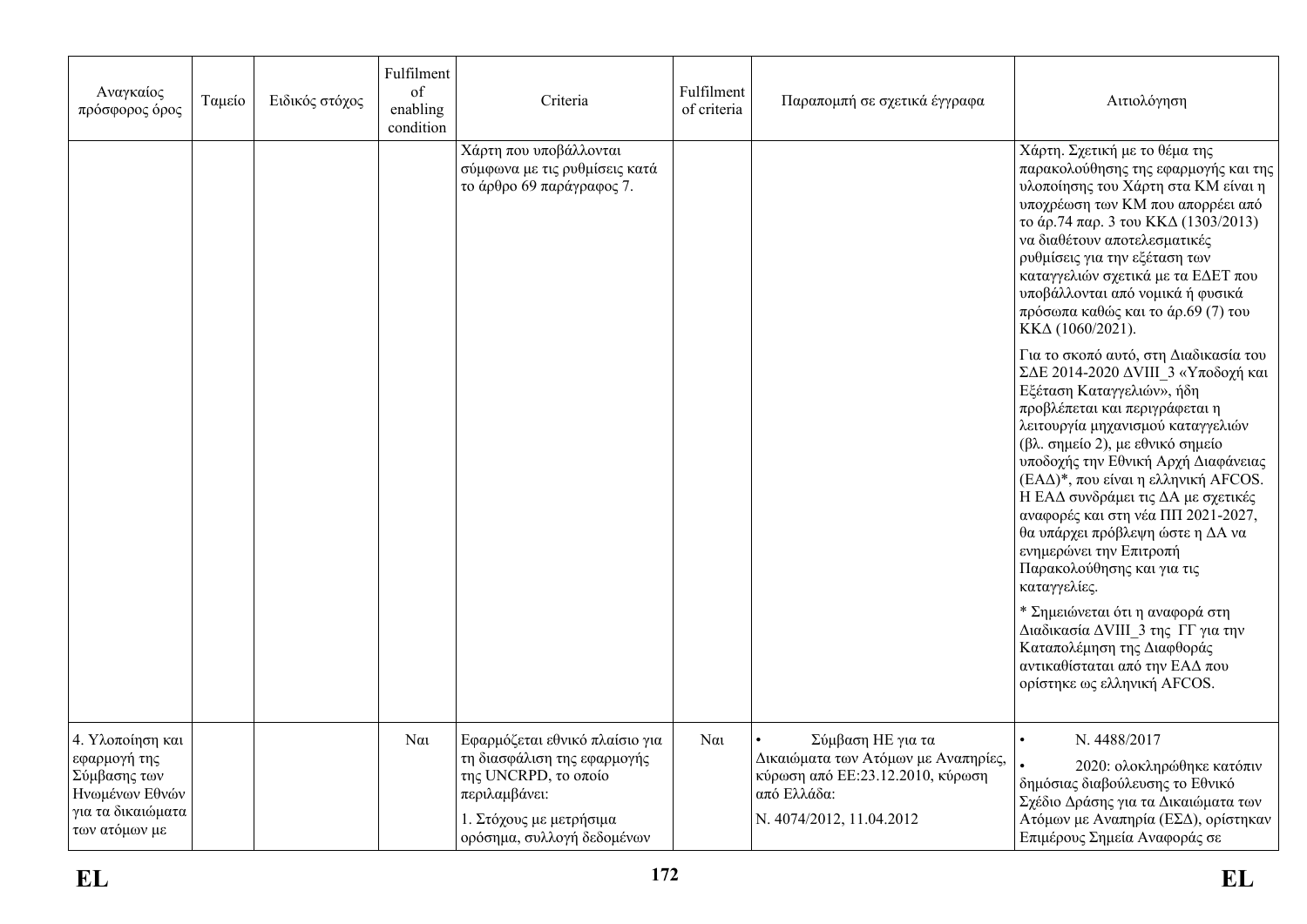| Αναγκαίος<br>πρόσφορος όρος                                                        | Ταμείο | Ειδικός στόχος | Fulfilment<br>of<br>enabling<br>condition | Criteria                                                                                                                                                       | Fulfilment<br>of criteria | Παραπομπή σε σχετικά έγγραφα                                                                                                                                                                                                                                                                                                                                                                                                                                                                           | Αιτιολόγηση                                                                                                                                                                                                                                                                                                                                                                                                                                                                                                                                                                                                                                                                                                                                                                                                                                                                                                                                                                                                                                                                                                     |
|------------------------------------------------------------------------------------|--------|----------------|-------------------------------------------|----------------------------------------------------------------------------------------------------------------------------------------------------------------|---------------------------|--------------------------------------------------------------------------------------------------------------------------------------------------------------------------------------------------------------------------------------------------------------------------------------------------------------------------------------------------------------------------------------------------------------------------------------------------------------------------------------------------------|-----------------------------------------------------------------------------------------------------------------------------------------------------------------------------------------------------------------------------------------------------------------------------------------------------------------------------------------------------------------------------------------------------------------------------------------------------------------------------------------------------------------------------------------------------------------------------------------------------------------------------------------------------------------------------------------------------------------------------------------------------------------------------------------------------------------------------------------------------------------------------------------------------------------------------------------------------------------------------------------------------------------------------------------------------------------------------------------------------------------|
| αναπηρία<br>(UNCRPD)<br>σύμφωνα με την<br>απόφαση 2010/48<br>/ΕΚ του<br>Συμβουλίου |        |                |                                           | και μηχανισμούς<br>παρακολούθησης.                                                                                                                             |                           | «ΚΑΤΕΥΘΥΝΤΗΡΙΕΣ-<br>ΟΡΓΑΝΩΤΙΚΕΣ ΔΙΑΤΑΞΕΙΣ<br>ΥΛΟΠΟΙΗΣΗΣ ΤΗΣ ΣΥΜΒΑΣΗΣ<br>ΤΩΝ ΗΕ ΓΙΑ ΤΑ ΔΙΚΑΙΩΜΑΤΑ ΤΩΝ<br>ΑΤΟΜΩΝ ΜΕ ΑΝΑΠΗΡΙΕΣ», άρθρα<br>59 - 74 του Ν. 4488/2017, ΦΕΚ 137 -<br>13.09.2017<br>τελικό ΕΘΝΙΚΟ ΣΧΕΔΙΟ<br>ΔΡΑΣΗΣ ΓΙΑ ΤΑ ΔΙΚΑΙΩΜΑΤΑ ΤΩΝ<br>ΑΤΟΜΩΝ ΜΕ ΑΝΑΠΗΡΙΑ<br>Ν. 4780/2021 «Εθνική Αρχή<br>Προσβασιμότητας, Εθνική Επιτροπή για<br>τα Δικαιώματα του Ανθρώπου και<br>Εθνική Επιτροπή Βιοηθικής και<br>Τεχνοηθικής» (ΦΕΚ 30Α/28-02-21)<br>Εθνική Επιτροπή για Τα<br>Δικαιώματα του Ανθρώπου | Υπουργεία, Περιφέρειες, Δήμους και<br>ενεργοποιηθηκαν για την<br>παρακολούθησή του.<br>Το ΕΣΔ αποτελεί οδικό χάρτη<br>με πλαίσιο δράσεων ιδίως για την<br>περίοδο 2020-2023 (καταγράφονται<br>ωστόσο διαρκείς δράσεις με ορίζοντα<br>υλοποίησης έως και το 2029) με 6<br>πυλώνες και 30 στόχους. Η πορεία<br>υλοποίησής του παρακολουθείται από<br>τον Συντονιστικό Μηχανισμό στην<br>Κυβέρνηση, τον Υπουργό Επικρατείας<br>και από τη ΓΓ Συντονισμού της<br>Προεδρίας της Κυβέρνησης, με<br>αξιοποίηση του ΟΠΣ του Κυβερνητικού<br>Έργου ΜΑΖΙ. Το ΕΣΔ συνθέτει σε έναν<br>ενιαίο στρατηγικό προγραμματισμό<br>δράσεις Υπουργείων και αρμόδιων<br>φορέων που αναλύονται σε επιμέρους<br>έργα με χρονοδιάγραμμα υλοποίησης,<br>δείκτες παρακολούθησης, αξιολόγησης<br>και υπεύθυνους υλοποίησης.<br>Όλοι οι εμπλεκόμενοι φορείς<br>στην εφαρμογή του ΕΣΔ<br>διαβουλεύονται με την ΕΣΑμεΑ και τα<br>μέλη της. Τα αποτελέσματα της<br>παρακολούθησης και αξιολόγησης<br>διατίθενται ετησίως στη δημοσιότητα,<br>ενώ παράλληλα υποστηρίζεται η<br>διοργάνωση δράσεων διαβούλευσης της<br>πορείας εφαρμογής του ΕΣΔ. |
|                                                                                    |        |                |                                           | 2. Ρυθμίσεις που διασφαλίζουν<br>ότι η πολιτική, η νομοθεσία και<br>τα πρότυπα προσβασιμότητας<br>αντανακλώνται δεόντως στην<br>προετοιμασία και την υλοποίηση | $\alpha$                  | 2014-2020<br>Σύστημα Διαχείρισης & Ελέγχου 2014-<br>2020 (Επιλογή & Έγκριση, Επιτόπιες<br>Επαληθεύσεις, κ.α.)                                                                                                                                                                                                                                                                                                                                                                                          | Ο Συντονιστικός Μηχανισμός<br>του ΕΣΔ προέβη με τη βοήθεια ομάδας<br>εκπροσώπων της Δημόσιας Διοίκησης<br>και σε διαβούλευση με ΚτΠ σε<br>κωδικοποίηση του συνόλου της                                                                                                                                                                                                                                                                                                                                                                                                                                                                                                                                                                                                                                                                                                                                                                                                                                                                                                                                          |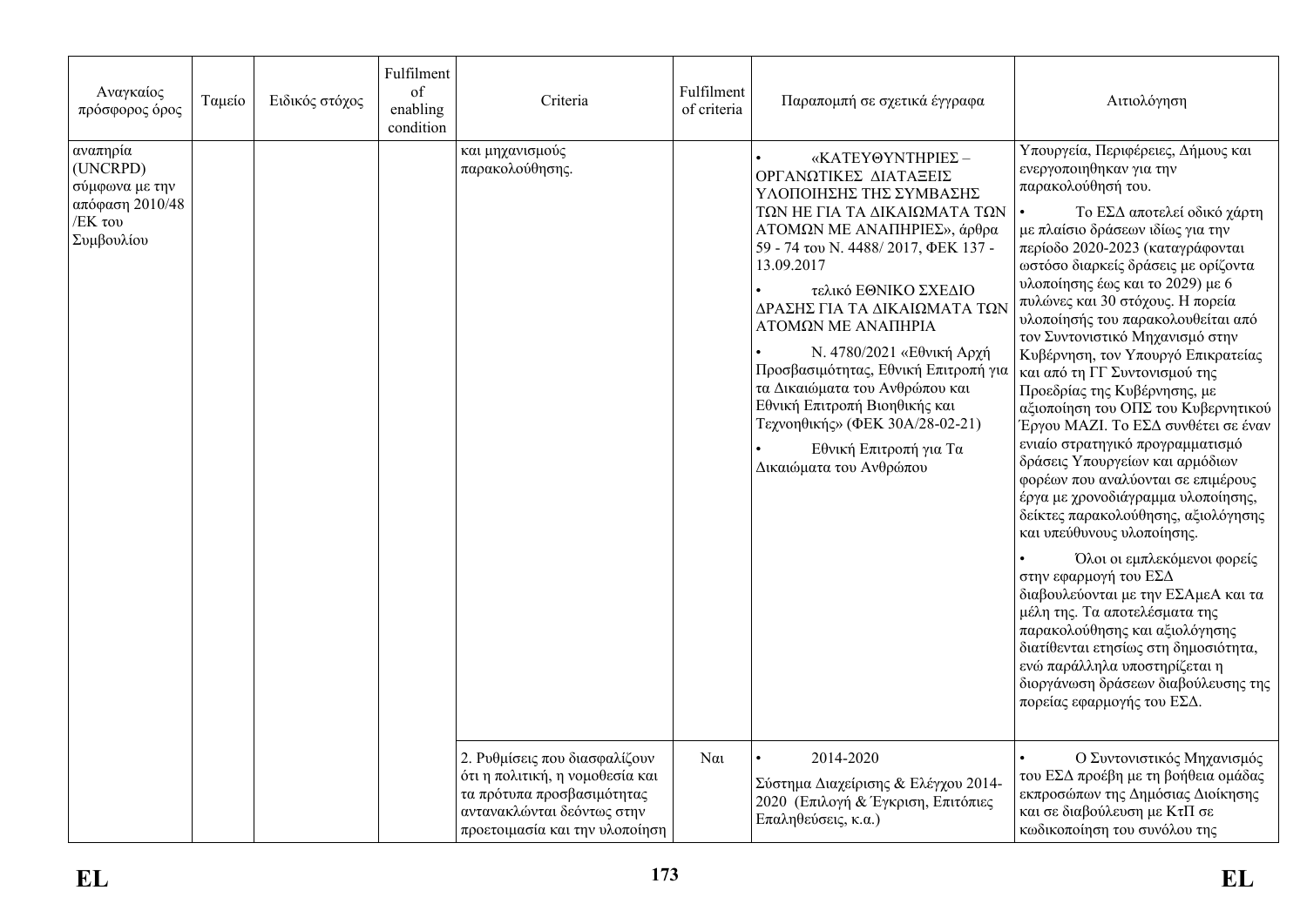| Αναγκαίος<br>πρόσφορος όρος | Ταμείο | Ειδικός στόχος | Fulfilment<br>of<br>enabling<br>condition | Criteria                                                                                                            | Fulfilment<br>of criteria | Παραπομπή σε σχετικά έγγραφα                                                                                                                                                                                                                                                                                                                                                                                                                                                                                                     | Αιτιολόγηση                                                                                                                                                                                                                                                                                                                                                                                                                                                                                                                                                                                                                                                                                                                                                                                                                                                                                                                                                                                                                                                                                                                                         |
|-----------------------------|--------|----------------|-------------------------------------------|---------------------------------------------------------------------------------------------------------------------|---------------------------|----------------------------------------------------------------------------------------------------------------------------------------------------------------------------------------------------------------------------------------------------------------------------------------------------------------------------------------------------------------------------------------------------------------------------------------------------------------------------------------------------------------------------------|-----------------------------------------------------------------------------------------------------------------------------------------------------------------------------------------------------------------------------------------------------------------------------------------------------------------------------------------------------------------------------------------------------------------------------------------------------------------------------------------------------------------------------------------------------------------------------------------------------------------------------------------------------------------------------------------------------------------------------------------------------------------------------------------------------------------------------------------------------------------------------------------------------------------------------------------------------------------------------------------------------------------------------------------------------------------------------------------------------------------------------------------------------|
|                             |        |                |                                           | των προγραμμάτων.                                                                                                   |                           | Ιστοσελίδα με προσβάσιμο περιεχόμενο<br>για ΑμεΑ<br>2021-2027<br>Σχεδιασμός ΕΣΠΑ &<br>Προγραμμάτων 2021-2027<br>Αποδέκτες 1ης & 2ης εγκυκλίου<br>σχεδιασμού:<br>Υποβολή πρότασης ΕΣΑμεΑ<br>O.<br>Σύνθεση ΟΣΠ4 (συμμετοχή<br>ΕΣΑμεΑ)<br>Διαβουλεύσεις Προγραμμάτων<br>Εθνικό Αναπτυξιακό Συνέδριο<br>για το νέο ΕΣΠΑ 2021-2027 και<br>σχετικές εκδηλώσεις<br>https://www.facebook.com/esp<br>aofficial.gr/<br>ΕΣΑΜΕΑ: συγχρ/μενη δράση<br>για την ενίσχυση της θεσμικής της<br>ικανότητας και ανάπτυξη του<br>Παρατηρητηρίου ΑμεΑ | νομοθεσίας για ζητήματα αναπηρίας<br>$(60 \zeta 2021).$<br>Κατά το σχεδιασμό και την<br>υλοποίηση του ΕΣΠΑ και των ΕΠ της<br>ΠΠ 2014-20: ενσωμάτωση των αρχών<br>της μη διάκρισης και προσβασιμότητας<br>των ΑμεΑ στις διαδικασίες του ΣΔΕ<br>2014-20, στην στρατηγική επικοινωνίας<br>των ΕΠ, χρηματοδότηση της ΕΣΑμεΑ<br>για την ενίσχυση των ικανοτήτων της<br>και συμμετοχή της στις Επιτροπές<br>Παρακολούθησης, εκπαίδευση των ΔΑ<br>όπως προβλέπονταν στην ΕΑC 3<br>«Αναπηρία».<br>Όλα όσα πραγματοποιήθηκαν<br>σχετικά κατά την ΠΠ 2014-20 θα<br>εξακολουθήσουν να διενεργούνται και<br>κατά την ΠΠ 2021-27. Επιπλέον έχουν<br>ήδη αναληφθεί σχετικές ενέργειες όπως<br>η ανασύσταση Ομάδας Εργασίας για τα<br>ΑμεΑ σε κεντρικό/επιτελικό επίπεδο με<br>την αρ. πρωτ. 5812/19.01.2021, ενώ<br>λαμβάνεται μέριμνα για<br>αντιπροσωπευτική εκπροσώπηση και<br>συνεργασία τόσο στην παρούσα φάση<br>του σχεδιασμού (κείμενο ΕΣΠΑ 2021-<br>27, Προγράμματα), όσο και κατά την<br>ενεργοποίηση και υλοποίηση.<br>Ενδεικτικά αναφέρεται η συμμετοχή της<br>ΕΣΑμεΑ στο σχεδιασμό του ΕΣΠΑ<br>2021-27 μέσα από την Ομάδα του<br>Στόχου Πολιτικής 4. |
|                             |        |                |                                           | 3. Ρυθμίσεις περί υποβολής<br>εκθέσεων προς την επιτροπή<br>παρακολούθησης όσον αφορά<br>περιπτώσεις μη συμμόρφωσης | $N\alpha$                 | Διαχειριστικές Αρχές με εισροή από<br>ΕΑΔ σύμφωνα με την Διαδικασία του<br>ΣΔΕ «ΔVIII 3 Υποδοχή και Εξέταση<br>Καταγγελιών» στο κεφ. ΛΠ. VIII:                                                                                                                                                                                                                                                                                                                                                                                   | Σχετική με το θέμα της<br>παρακολούθησης της εφαρμογής και της<br>υλοποίησης των αρχών της μη<br>διάκρισης και προσβασιμότητας των                                                                                                                                                                                                                                                                                                                                                                                                                                                                                                                                                                                                                                                                                                                                                                                                                                                                                                                                                                                                                  |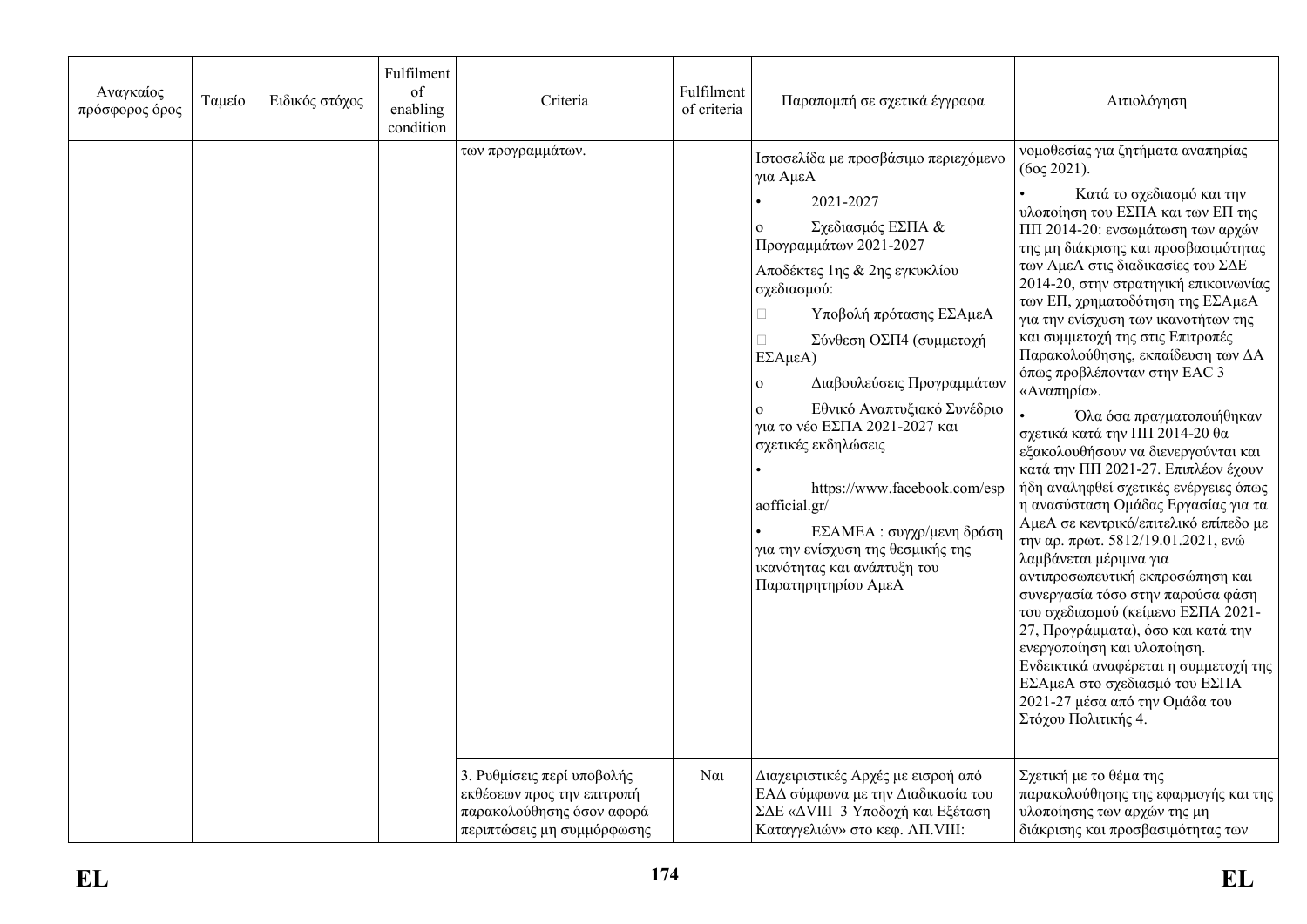| Αναγκαίος<br>πρόσφορος όρος                  | Ταμείο      | Ειδικός στόχος                         | Fulfilment<br>of<br>enabling<br>condition | Criteria                                                                                                                                                                                   | Fulfilment<br>of criteria | Παραπομπή σε σχετικά έγγραφα                                                                                                                                                                                                                                                            | Αιτιολόγηση                                                                                                                                                                                                                                                                                                                                                                                                                                                                                                                                                                                                                                                                                                                                                                                                                                                                                                                                                                                                                                                                                                                                                                                   |
|----------------------------------------------|-------------|----------------------------------------|-------------------------------------------|--------------------------------------------------------------------------------------------------------------------------------------------------------------------------------------------|---------------------------|-----------------------------------------------------------------------------------------------------------------------------------------------------------------------------------------------------------------------------------------------------------------------------------------|-----------------------------------------------------------------------------------------------------------------------------------------------------------------------------------------------------------------------------------------------------------------------------------------------------------------------------------------------------------------------------------------------------------------------------------------------------------------------------------------------------------------------------------------------------------------------------------------------------------------------------------------------------------------------------------------------------------------------------------------------------------------------------------------------------------------------------------------------------------------------------------------------------------------------------------------------------------------------------------------------------------------------------------------------------------------------------------------------------------------------------------------------------------------------------------------------|
|                                              |             |                                        |                                           | με την UNCRPD πράξεων οι<br>οποίες στηρίζονται από τα<br>ταμεία και καταγγελίες σχετικά<br>με την UNCRPD που<br>υποβάλλονται σύμφωνα με τις<br>ρυθμίσεις κατά το άρθρο 69<br>παράγραφος 7. |                           | Διαχείριση κινδύνων<br>https://www.espa.gr/el/Pages/SDE Diad<br>ikasies.aspx<br>* Σημειώνεται ότι η αναφορά στη<br>Διαδικασία ΔVIII της Γενικής<br>Γραμματείας για την Καταπολέμηση της<br>Διαφθοράς αντικαθίσταται από την<br>Εθνική Αρχή Διαφάνειας που ορίστηκε<br>ως ελληνική AFCOS | ΑμεΑ στα ΚΜ είναι η υποχρέωση που<br>απορρέει από το α. 74 παρ. 3 του<br>1303/13 να διαθέτουν αποτελεσματικές<br>ρυθμίσεις για την εξέταση των<br>καταγγελιών σχετικά με τα ΕΔΕΤ που<br>υποβάλλονται από νομικά ή φυσικά<br>πρόσωπα, καθώς και το α. 69 (7) του<br>1060/2021 της ΠΠ 2021-27.<br>Στη Διαδικασία του ΣΔΕ 2014-20<br>ΔVIII 3 Υποδοχή και Εξέταση<br>Καταγγελιών προβλέπεται και<br>περιγράφεται η λειτουργία μηχανισμού<br>καταγγελιών με εθνικό σημείο υποδοχής<br>την Εθνική Αρχή Διαφάνειας (ελληνική<br>ΑFCOS). Η ΕΑΔ προβλέπεται να<br>συνδράμει τις ΔΑ με σχετικές αναφορές<br>και στη νέα ΠΠ 2021-27 και θα υπάρχει<br>πρόβλεψη ώστε να ενημερώνεται η<br>Επιτροπή Παρακολούθησης για τις<br>καταγγελίες.<br>Επίσης, με την ενεργοποίηση του<br>δικτύου Κεντρικού και Επιμέρους<br>Σημείων Αναφοράς σε Υπουργεία,<br>Περιφέρειες και Δήμους του Ν.<br>4488/2017, θα ληφθεί μέριμνα να<br>συγκεντρώνονται και κατατίθενται σε<br>ενιαία έκθεση ετησίως στον<br>Συντονιστικό Μηχανισμό και κάθε άλλο<br>αρμόδιο φορέα και υπηρεσία, ζητήματα<br>συμμόρφωσης με τη Σύμβαση των ΗΕ<br>για τα Δικαιώματα των ΑμεΑ ιδίως στο<br>πλαίσιο υλοποίησης συγχρ/μενων<br>προγραμμάτων. |
| $1.1.$ Ορθή<br>διακυβέρνηση της<br>εθνικής ή | <b>ΕΤΠΑ</b> | RSO1.1.<br>Developing and<br>enhancing | $O\chi t$                                 | Η στρατηγική ή οι στρατηγικές<br>έξυπνης εξειδίκευσης<br>υποστηρίζονται από:                                                                                                               | Όχι                       |                                                                                                                                                                                                                                                                                         |                                                                                                                                                                                                                                                                                                                                                                                                                                                                                                                                                                                                                                                                                                                                                                                                                                                                                                                                                                                                                                                                                                                                                                                               |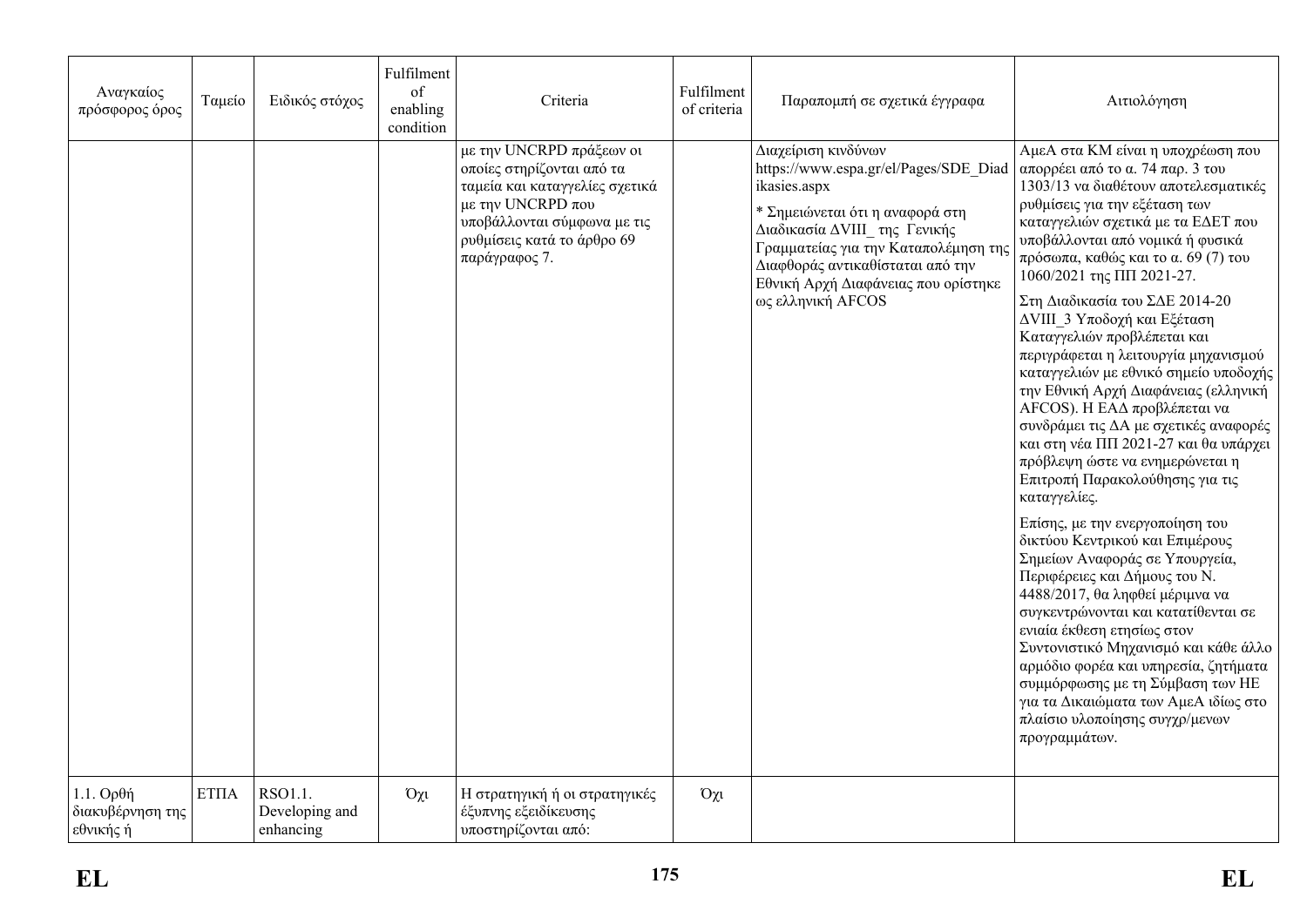| Αναγκαίος<br>πρόσφορος όρος                             | Ταμείο      | Ειδικός στόχος                                                                            | Fulfilment<br>of<br>enabling<br>condition | Criteria                                                                                                                                                                            | Fulfilment<br>of criteria                                                                                  | Παραπομπή σε σχετικά έγγραφα | Αιτιολόγηση                         |  |
|---------------------------------------------------------|-------------|-------------------------------------------------------------------------------------------|-------------------------------------------|-------------------------------------------------------------------------------------------------------------------------------------------------------------------------------------|------------------------------------------------------------------------------------------------------------|------------------------------|-------------------------------------|--|
| περιφερειακής<br>στρατηγικής<br>έξυπνης<br>εξειδίκευσης |             | research and<br>innovation<br>capacities and the<br>uptake of<br>advanced<br>technologies |                                           | 1. Επικαιροποιημένη ανάλυση<br>των προκλήσεων που υφίστανται<br>για τη διάχυση της καινοτομίας<br>και την ψηφιοποίηση.                                                              |                                                                                                            |                              |                                     |  |
|                                                         |             |                                                                                           |                                           | 2. Υπαρξη αρμόδιου<br>περιφερειακού ή εθνικού<br>οργανισμού ή φορέα που είναι<br>υπεύθυνος για τη διαχείριση της<br>στρατηγικής έξυπνης<br>εξειδίκευσης.                            | $O\chi$ u                                                                                                  |                              |                                     |  |
|                                                         |             |                                                                                           |                                           | 3. Εργαλεία παρακολούθησης<br>και αξιολόγησης για τη μέτρηση<br>των επιδόσεων ως προς την<br>επίτευξη των στόχων της<br>στρατηγικής.                                                | Όχι                                                                                                        |                              |                                     |  |
|                                                         |             |                                                                                           |                                           |                                                                                                                                                                                     | 4. Λειτουργία της συνεργασίας<br>των ενδιαφερόμενων μερών<br>(«διαδικασία επιχειρηματικής<br>ανακάλυψης»). | Όχι                          |                                     |  |
|                                                         |             |                                                                                           |                                           | 5. Αναγκαίες δράσεις για τη<br>βελτίωση των εθνικών ή<br>περιφερειακών συστημάτων<br>έρευνας και καινοτομίας, εφόσον<br>απαιτούνται.                                                | Όχι                                                                                                        |                              |                                     |  |
|                                                         |             |                                                                                           |                                           | 6. Κατά περίπτωση, δράσεις για<br>τη στήριξη της βιομηχανικής<br>μετάβασης.                                                                                                         | $O\chi t$                                                                                                  |                              |                                     |  |
|                                                         |             |                                                                                           |                                           | 7. Μέτρα για την ενίσχυση της<br>συνεργασίας με εταίρους εκτός<br>συγκεκριμένου κράτους μέλους<br>σε τομείς προτεραιότητας που<br>υποστηρίζει η στρατηγική<br>έξυπνης εξειδίκευσης. | Όχι                                                                                                        |                              |                                     |  |
| 2.1. Στρατηγικό                                         | <b>ΕΤΠΑ</b> | $RSO2.1$ .                                                                                | $N\alpha$                                 | 1. Εθνική μακροπρόθεσμη                                                                                                                                                             | $N\alpha$                                                                                                  | Μακροπρόθεσμη Στρατηγική     | Α) Η έκθεση περιλαμβάνει ανασκόπηση |  |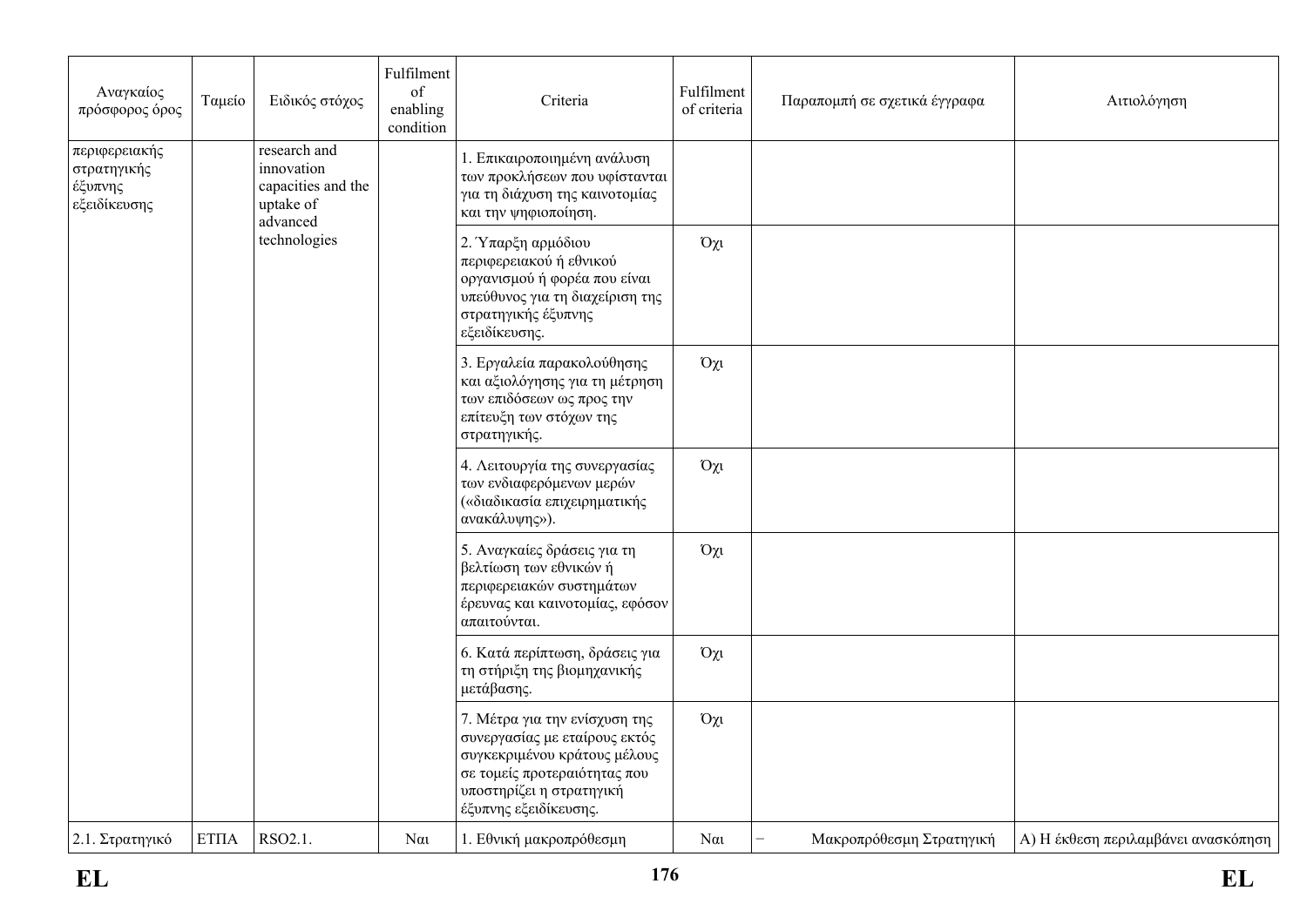| Αναγκαίος<br>πρόσφορος όρος                                                                                                       | Ταμείο | Ειδικός στόχος                                                                | Fulfilment<br>of<br>enabling<br>condition | Criteria                                                                                                                                                                                                                                                                                                                                                                                                                                                                                                                                                     | Fulfilment<br>of criteria | Παραπομπή σε σχετικά έγγραφα                                                                                                                                                                                                                                                                                                                                                                                                                                                                                                                 | Αιτιολόγηση                                                                                                                                                                                                                                                                                                                                                                                                                                                                                                                                                                                                                                                                                                                                                                                                                                                                                                                                                                                                                                                                                 |
|-----------------------------------------------------------------------------------------------------------------------------------|--------|-------------------------------------------------------------------------------|-------------------------------------------|--------------------------------------------------------------------------------------------------------------------------------------------------------------------------------------------------------------------------------------------------------------------------------------------------------------------------------------------------------------------------------------------------------------------------------------------------------------------------------------------------------------------------------------------------------------|---------------------------|----------------------------------------------------------------------------------------------------------------------------------------------------------------------------------------------------------------------------------------------------------------------------------------------------------------------------------------------------------------------------------------------------------------------------------------------------------------------------------------------------------------------------------------------|---------------------------------------------------------------------------------------------------------------------------------------------------------------------------------------------------------------------------------------------------------------------------------------------------------------------------------------------------------------------------------------------------------------------------------------------------------------------------------------------------------------------------------------------------------------------------------------------------------------------------------------------------------------------------------------------------------------------------------------------------------------------------------------------------------------------------------------------------------------------------------------------------------------------------------------------------------------------------------------------------------------------------------------------------------------------------------------------|
| πλαίσιο πολιτικής<br>για τη στήριξη<br>της ενεργειακής<br>απόδοσης με<br>ανακαίνιση<br>οικιστικών και μη<br>οικιστικών<br>κτιρίων |        | Promoting energy<br>efficiency and<br>reducing<br>greenhouse gas<br>emissions |                                           | στρατηγική ανακαίνισης για την<br>υποστήριξη της ανακαίνισης του<br>εθνικού αποθέματος οικιστικών<br>και μη οικιστικών κτιρίων,<br>σύμφωνα με τις απαιτήσεις της<br>οδηγίας 2010/31/ΕΕ του<br>Ευρωπαϊκού Κοινοβουλίου και<br>του Συμβουλίου, η οποία: α)<br>ορίζει ενδεικτικά ορόσημα για το<br>2030, το 2040 και το 2050 β)<br>παρέχει ενδεικτική περιγραφή<br>των χρηματοδοτικών πόρων για<br>την υποστήριξη της υλοποίησης<br>της στρατηγικής γ) ορίζει<br>αποτελεσματικούς μηχανισμούς<br>για την προώθηση των<br>επενδύσεων στην ανακαίνιση<br>κτιρίων. |                           | για την Ανακαίνιση του Κτιριακού<br>Αποθέματος (ΥΑ<br>ΥΠΕΝ/ΔΕΠΕΑ/20334/148/01.03.2021<br>ΦΕΚ Β' 974), στο πλαίσιο εφαρμογής<br>της Ευρωπαϊκής Οδηγίας για την<br>Ενεργειακή Απόδοση των Κτιρίων<br>$(OEAK - 2010/31/EE)$<br>(https://ypen.gov.gr/wp-<br>content/uploads/2021/03/YA-<br>20334 148 01.03.2021 ФЕК 974-В-<br>12.03.2021 ΜΑΚΡΟΠΡΟΘΕΣΜΗ-<br>ΣΤΡΑΤΗΓΙΚΗ-ΑΝΑΚΑΙΝΙΣΗΣ-<br>ΚΤΙΡΙΩΝ-ΕΩΣ-ΤΟ-2050.pdf).<br>National Energy and Climate<br>$\Box$<br>Plan<br>(https://ec.europa.eu/energy/sites/ener/fil<br>es/el final necp main en.pdf) | του κτιριακού αποθέματος, εξειδικεύει<br>το αναμενόμενο ποσοστό<br>ανακαινισμένων κτιρίων ('30, '40, '50)<br>και τις ενεργειακές παρεμβάσεις στον<br>οδικό χάρτη. Το ποσοστό ανακαίνισης<br>για τη δεκαετία '21-'30, 12-15% των<br>κτιρίων σύμφωνα με το ΕΣΕΚ, είναι με<br>60.000 κτίρια/κτιριακές μονάδες<br>ετησίως.<br>Β) Η κοστολόγηση των στόχων που<br>υλοποιούνται στο πλαίσιο του ΕΣΕΚ,<br>υπολογίσθηκε σε 9δις για την<br>ενεργειακή απόδοση, εκ των οποίων<br>περίπου τα 5δις αφορούν στον κτιριακό<br>τομέα, με μόχλευση 50-60%. Για την<br>χρηματοδότηση τους προβλέπεται η<br>χρήση πόρων από το ΕΣΠΑ 2021-2027,<br>το RRF, τους εκπλειστηριασμούς<br>δικαιωμάτων, την ΕΙΒ και το εθνικό<br>ПДЕ.<br>Γ) Περιλαμβάνεται η συμμετοχή των<br>ΕΕΥ μέσω των ΣΕΑ στην υλοποίηση<br>των παρεμβάσεων. Έτσι επιτυγχάνονται<br>καλύτερα ενεργειακά αποτελέσματα<br>στην επίτευξη των στόχων και<br>διευκολύνεται η μόχλευση ιδιωτικών<br>κεφαλαίων λόγω καλύτερης<br>οικονομικής απόδοσης. Παραδείγματα<br>προγραμμάτων είναι το «ΗΛΕΚΤΡΑ»<br>και το σχήμα ανταγωνιστικών<br>διαδικασιών. |
|                                                                                                                                   |        |                                                                               |                                           | 2. Μέτρα βελτίωσης της<br>ενεργειακής απόδοσης για την<br>επίτευξη της απαιτούμενης<br>εξοικονόμησης ενέργειας                                                                                                                                                                                                                                                                                                                                                                                                                                               | $N\alpha$                 | $Mε$ την<br>ΔΕΠΕΑ/178581/30.6.2017 κοινή<br>Υπουργική Απόφαση (ΦΕΚ Β' 2367)<br>εγκρίθηκε ο Κανονισμός Ενεργειακής<br>Απόδοσης Κτιρίων (ΚΕΝΑΚ)                                                                                                                                                                                                                                                                                                                                                                                                | Με την ΔΕΠΕΑ/178581/30.6.2017<br>κοινή Υπουργική Απόφαση (ΦΕΚ Β'<br>2367) εγκρίθηκε ο Κανονισμός<br>Ενεργειακής Απόδοσης Κτιρίων<br>(ΚΕΝΑΚ), σύμφωνα με το άρθρο 3 του                                                                                                                                                                                                                                                                                                                                                                                                                                                                                                                                                                                                                                                                                                                                                                                                                                                                                                                      |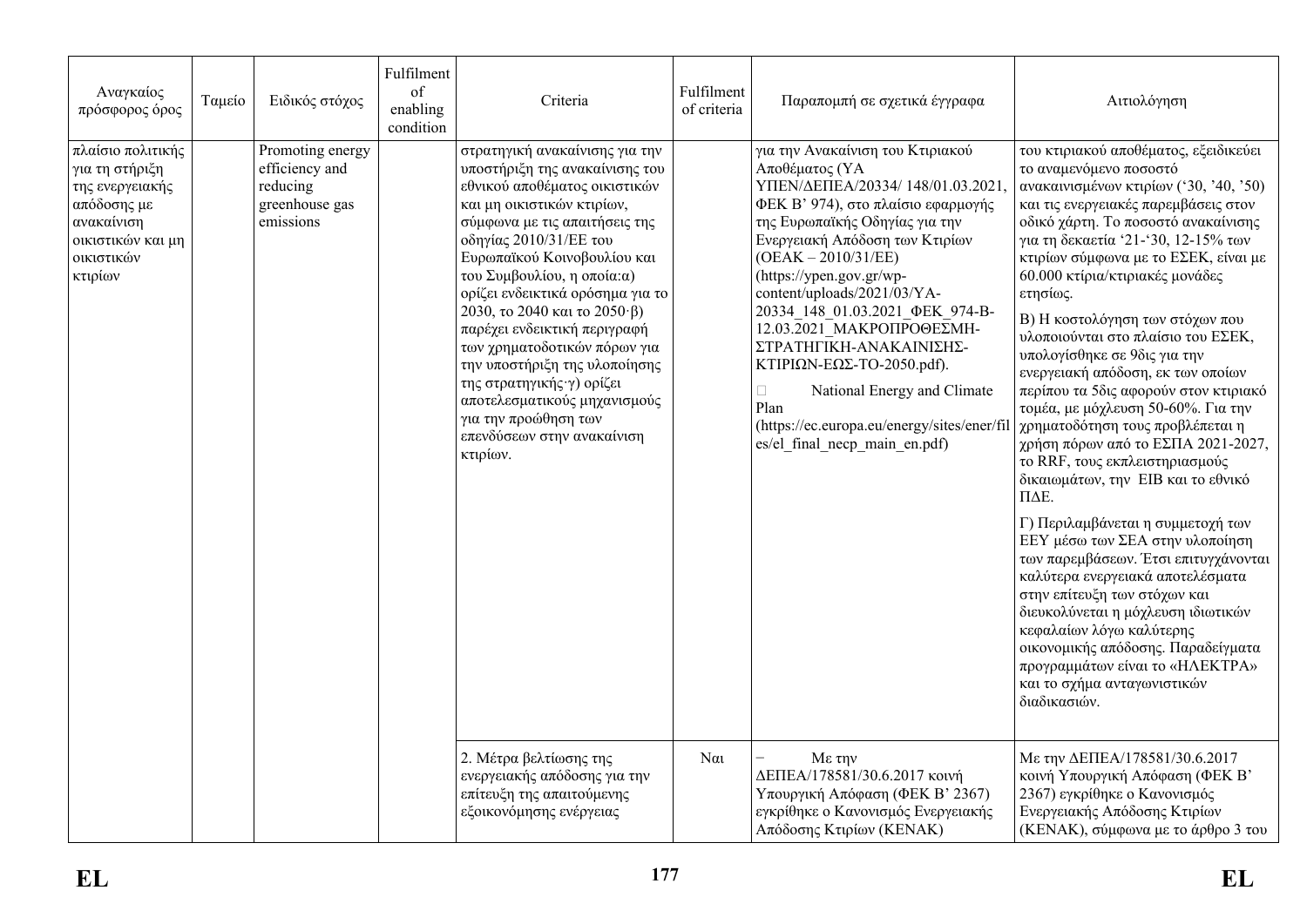| Αναγκαίος<br>πρόσφορος όρος                        | Ταμείο             | Ειδικός στόχος                                                                                                                                                                                                                                                 | Fulfilment<br>of<br>enabling<br>condition | Criteria                                                                                                                                                                                                                                                                                                                                                                                                                               | Fulfilment<br>of criteria | Παραπομπή σε σχετικά έγγραφα                                                                                                                                                                                                                                                                                                                                                      | Αιτιολόγηση                                                                                                                                                                                                                                                                                                                                                                                                                                                                                                                                                                                                                                                                                                                                |
|----------------------------------------------------|--------------------|----------------------------------------------------------------------------------------------------------------------------------------------------------------------------------------------------------------------------------------------------------------|-------------------------------------------|----------------------------------------------------------------------------------------------------------------------------------------------------------------------------------------------------------------------------------------------------------------------------------------------------------------------------------------------------------------------------------------------------------------------------------------|---------------------------|-----------------------------------------------------------------------------------------------------------------------------------------------------------------------------------------------------------------------------------------------------------------------------------------------------------------------------------------------------------------------------------|--------------------------------------------------------------------------------------------------------------------------------------------------------------------------------------------------------------------------------------------------------------------------------------------------------------------------------------------------------------------------------------------------------------------------------------------------------------------------------------------------------------------------------------------------------------------------------------------------------------------------------------------------------------------------------------------------------------------------------------------|
|                                                    |                    |                                                                                                                                                                                                                                                                |                                           |                                                                                                                                                                                                                                                                                                                                                                                                                                        |                           | https://www.teepelop.gr/wp-<br>content/uploads/2017/07/FEK-B-2367-<br>12.7.2017.pdf).<br>Με την ΥΠΕΝ/ΔΕΠΕΑ/85251<br>/27.11.2018 Υπουργική Απόφαση (ΦΕΚ<br>Β' 5447) εγκρίθηκε το Εθνικό Σχέδιο<br>αύξησης του αριθμού των Κτιρίων με<br>Σχεδόν Μηδενική Κατανάλωση<br>Ενέργειας (ΚΣΜΚΕ)<br>http://www.opengov.gr/minenv/wp-<br>content/uploads/2018/09/ethniko sxedio<br>KSMKE.pdf | ν.4122/2013, ο οποίος ενσωμάτωσε και<br>την Οδηγία 2010/31/ΕΕ. Στον ΚΕΝΑΚ<br>περιγράφεται η βάση μεθοδολογίας για<br>τον υπολογισμό της ενεργειακής<br>απόδοσης των κτιρίων και καθορίζονται<br>οι ελάχιστες απαιτήσεις για την<br>ενεργειακή απόδοση των κτιρίων και<br>των δομικών στοιχείων.<br>Με την<br>ΥΠΕΝ/ΔΕΠΕΑ/85251/27.11.2018<br>Υπουργική Απόφαση (ΦΕΚ Β' 5447)<br>εγκρίθηκε το Εθνικό Σχέδιο αύξησης<br>του αριθμού των Κτιρίων με Σχεδόν<br>Μηδενική Κατανάλωση Ενέργειας<br>(ΚΣΜΚΕ), σύμφωνα με το άρθρο 9 του<br>ν.4122/2013, ο οποίος ενσωμάτωσε και<br>την Οδηγία 2010/31/ΕΕ, στο οποίο<br>αναλύονται τα χαρακτηριστικά των<br>ΚΣΜΚΕ, καθώς και πολιτικές, μέτρα<br>και δράσεις για την αύξηση του αριθμού<br>των ΚΣΜΚΕ. |
| 2.2.<br>Διακυβέρνηση<br>του τομέα της<br>ενέργειας | ET <sub>II</sub> A | RSO2.1.<br>Promoting energy<br>efficiency and<br>reducing<br>greenhouse gas<br>emissions<br>RSO2.2.<br>Promoting<br>renewable energy<br>in accordance<br>with Renewable<br><b>Energy Directive</b><br>(EU)<br>2018/2001[1],<br>including the<br>sustainability | $N\alpha$                                 | Το ενοποιημένο εθνικό σχέδιο<br>για την ενέργεια και το κλίμα<br>κοινοποιείται στην Επιτροπή,<br>σύμφωνα με το άρθρο 3 του<br>κανονισμού (ΕΕ) 2018/1999 και<br>σύμφωνα με τους<br>μακροπρόθεσμους στόχους<br>μείωσης των εκπομπών αερίων<br>του θερμοκηπίου στο πλαίσιο<br>της συμφωνίας του Παρισιού και<br>περιλαμβάνει: 1. Όλα τα στοιχεία<br>που απαιτούνται από το<br>υπόδειγμα στο παράρτημα Ι του<br>κανονισμού (ΕΕ) 2018/1999. | $N\alpha$                 | National Energy and Climate<br>$\Box$<br>Plan<br>(https://ec.europa.eu/energy/sites/ener/fil<br>es/el final necp main en.pdf)<br><b>Commission Staff Working</b><br>Document – "Assessment of the final<br>national energy and climate plan of<br>Greece" 14.10.2020 SWD(2020) 907<br>final                                                                                       | Το Εθνικό Σχέδιο για την Ενέργεια και<br>το Κλίμα (ΕΣΕΚ) αποτελεί για την<br>  Ελλάδα ένα Στρατηγικό Σχέδιο για τα<br>θέματα του Κλίματος και της Ενέργειας.<br>Στο ΕΣΕΚ παρουσιάζεται ένας<br>αναλυτικός οδικός χάρτης για την<br>επίτευξη συγκριμένων Ενεργειακών και<br>Κλιματικών Στόχων έως το 2030,<br>στοιχείο που το χαρακτηρίζει ως<br>κείμενο αναφοράς για την επόμενη<br>δεκαετία. Το ΕΣΕΚ παρουσιάζει και<br>αναλύει Προτεραιότητες και Μέτρα<br>Πολιτικής σε ένα ευρύ φάσμα<br>αναπτυξιακών και οικονομικών<br>δραστηριοτήτων προς όφελος της<br>Ελληνικής κοινωνίας.                                                                                                                                                         |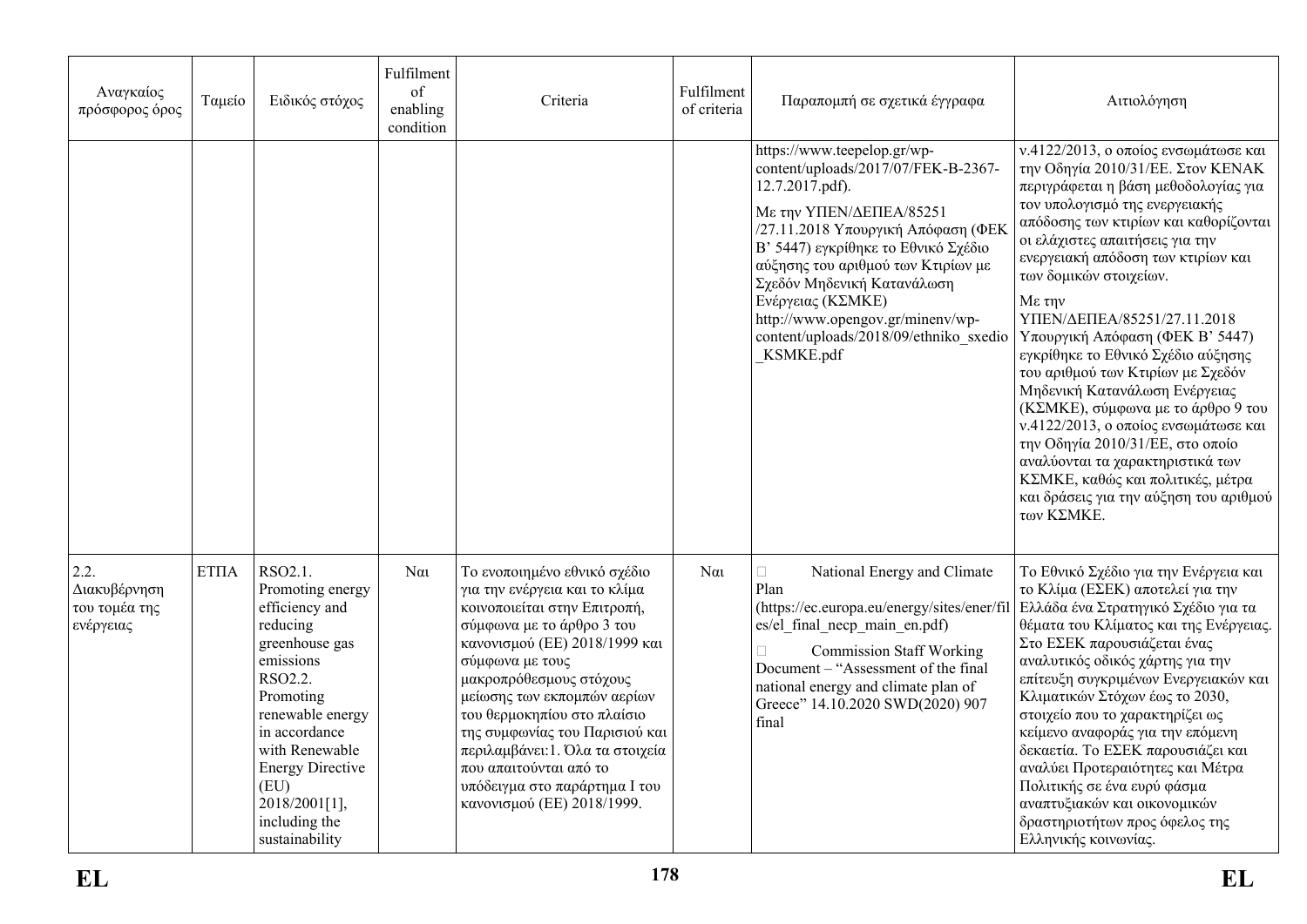| Αναγκαίος<br>πρόσφορος όρος | Ταμείο | Ειδικός στόχος              | Fulfilment<br>of<br>enabling<br>condition | Criteria                                                                                                                                                        | Fulfilment<br>of criteria | Παραπομπή σε σχετικά έγγραφα                                                                                                  | Αιτιολόγηση                                                                                                                                                                                                                                                                                                                                                                                                                            |
|-----------------------------|--------|-----------------------------|-------------------------------------------|-----------------------------------------------------------------------------------------------------------------------------------------------------------------|---------------------------|-------------------------------------------------------------------------------------------------------------------------------|----------------------------------------------------------------------------------------------------------------------------------------------------------------------------------------------------------------------------------------------------------------------------------------------------------------------------------------------------------------------------------------------------------------------------------------|
|                             |        | criteria set out<br>therein |                                           |                                                                                                                                                                 |                           |                                                                                                                               | Το ΕΣΕΚ αξιολογήθηκε θετικά από την<br>Ευρωπαϊκή Επιτροπή το 2020<br>(Commission Staff Working Document)<br>- "Assessment of the final national<br>energy and climate plan of Greece" /<br>14.10.2020 SWD(2020) 907 final).<br>Επισημαίνεται ότι το τελικό εγκριθέν<br>ΕΣΕΚ συντάχθηκε σύμφωνα με τον<br>μορφότυπο του Παραρτήματος Ι του<br>Κανονισμού 2018/1999 και περιέχει όλα<br>τα απαιτούμενα στοιχεία του ίδιου<br>Κανονισμού. |
|                             |        |                             |                                           | 2. Περιγραφή των<br>προβλεπόμενων χρηματοδοτικών<br>πόρων και μηχανισμών για<br>μέτρα προώθησης της ενέργειας<br>με χαμηλές εκπομπές διοξειδίου<br>του άνθρακα. | $N\alpha$                 | National Energy and Climate<br>$\Box$<br>Plan<br>(https://ec.europa.eu/energy/sites/ener/fil<br>es/el final necp main en.pdf) | Οι στόχοι που τίθενται στο πλαίσιο του<br>ΕΣΕΚ είναι ποσοτικοποιημένοι και<br>κοστολογημένοι. Επίσης, έχουν<br>καθοριστεί ενδιάμεσα χρονικά ορόσημα,<br>τα οποία επιτρέπουν την<br>παρακολούθηση της πορείας επίτευξης<br>των στόχων και σχετίζονται με την<br>επιτυχή υιοθέτηση και λειτουργία ενός<br>μείγματος πολιτικών και μέτρων.                                                                                                |
|                             |        |                             |                                           |                                                                                                                                                                 |                           |                                                                                                                               | Ειδικά, βάσει αυτών των<br>Προτεραιοτήτων και Μέτρων, θα<br>αναγνωρίζεται και θα αναδεικνύεται η<br>ανάγκη για συνέργειες και<br>συμπληρωματικές δράσεις σε όλες τους<br>τομείς/κλάδους της Ελληνικής<br>Οικονομίας.                                                                                                                                                                                                                   |
|                             |        |                             |                                           |                                                                                                                                                                 |                           |                                                                                                                               | Επισημαίνεται ότι στο τελικό εγκριθέν<br>ΕΣΕΚ προβλέπονται οι αναγκαίοι<br>χρηματοδοτικοί πόροι και<br>περιγράφονται μηχανισμοί για τα μέτρα<br>προώθησης χαμηλών εκπομπών σε<br>διοξείδιο του άνθρακα (Chapter3<br>POLICIES and MEASURES).                                                                                                                                                                                            |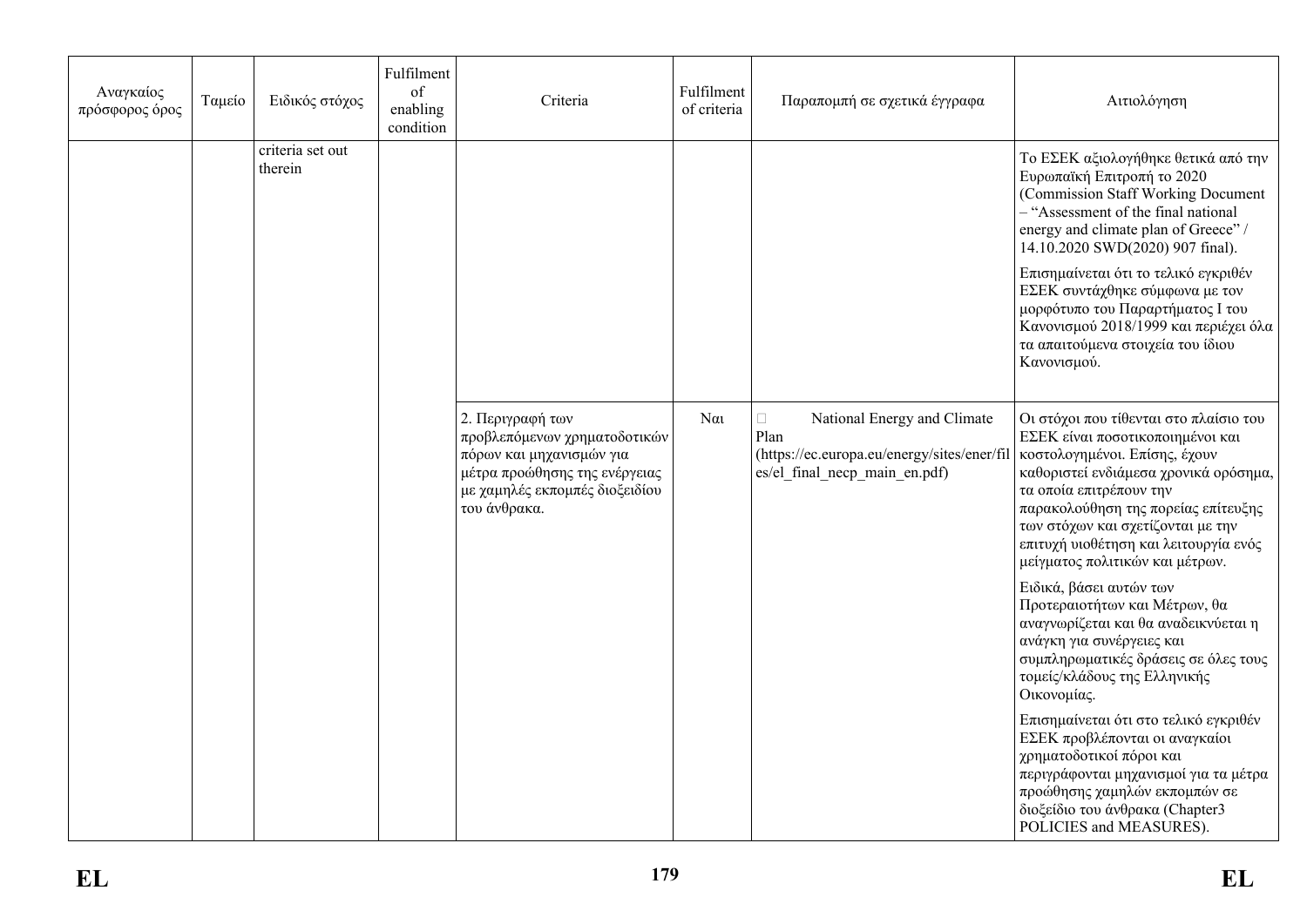| Αναγκαίος<br>πρόσφορος όρος                                                                                                              | Ταμείο | Ειδικός στόχος                                                                                                                                                                                    | Fulfilment<br>of<br>enabling<br>condition | Criteria                                                                                                                                                                                                                                                                                                                                                                                                                                                           | Fulfilment<br>of criteria | Παραπομπή σε σχετικά έγγραφα                                                                                                                                                                                                                                                                                                                                                                                                                                 | Αιτιολόγηση                                                                                                                                                                                                                                                                                                                                                                                                                                                                                                                                                                                                                                                                                                                                                                                                                                                                    |
|------------------------------------------------------------------------------------------------------------------------------------------|--------|---------------------------------------------------------------------------------------------------------------------------------------------------------------------------------------------------|-------------------------------------------|--------------------------------------------------------------------------------------------------------------------------------------------------------------------------------------------------------------------------------------------------------------------------------------------------------------------------------------------------------------------------------------------------------------------------------------------------------------------|---------------------------|--------------------------------------------------------------------------------------------------------------------------------------------------------------------------------------------------------------------------------------------------------------------------------------------------------------------------------------------------------------------------------------------------------------------------------------------------------------|--------------------------------------------------------------------------------------------------------------------------------------------------------------------------------------------------------------------------------------------------------------------------------------------------------------------------------------------------------------------------------------------------------------------------------------------------------------------------------------------------------------------------------------------------------------------------------------------------------------------------------------------------------------------------------------------------------------------------------------------------------------------------------------------------------------------------------------------------------------------------------|
|                                                                                                                                          |        |                                                                                                                                                                                                   |                                           |                                                                                                                                                                                                                                                                                                                                                                                                                                                                    |                           |                                                                                                                                                                                                                                                                                                                                                                                                                                                              |                                                                                                                                                                                                                                                                                                                                                                                                                                                                                                                                                                                                                                                                                                                                                                                                                                                                                |
| 2.3.<br>Αποτελεσματική<br>προώθηση της<br>χρήσης ενέργειας<br>από ανανεώσιμες<br>πηγές σε όλους<br>τους τομείς και σε<br>ολόκληρη την ΕΕ | EΤΠΑ   | RSO2.2.<br>Promoting<br>renewable energy<br>in accordance<br>with Renewable<br><b>Energy Directive</b><br>(EU)<br>2018/2001[1],<br>including the<br>sustainability<br>criteria set out<br>therein | $\alpha$                                  | Εφαρμόζονται μέτρα που<br>εξασφαλίζουν: 1. Συμμόρφωση<br>με τον δεσμευτικό εθνικό στόχο<br>για τις ανανεώσιμες πηγές<br>ενέργειας έως το 2020 και με το<br>συγκεκριμένο μερίδιο ενέργειας<br>από ανανεώσιμες πηγές ως<br>γραμμή βάσης έως το 2030 ή<br>λαμβάνοντας επιπρόσθετα μέτρα<br>σε περίπτωση που δεν<br>διατηρηθεί η γραμμή βάσης<br>εντός οποιασδήποτε μονοετούς<br>περιόδου σύμφωνα με την<br>οδηγία (ΕΕ) 2018/2001 και τον<br>κανονισμό (ΕΕ) 2018/1999. | $N\alpha$                 | Ν.4414/2016 "Νέο καθεστώς<br>στήριξης των σταθμών παραγωγής<br>ηλεκτρικής ενέργειας από Ανανεώσιμες<br>Πηγές Ενέργειας και Συμπαραγωγή<br>Ηλεκτρισμού και Θερμότητας Υψηλής<br>Απόδοσης"<br>N. 4513/2018 (ΦΕΚΑ' 9)<br>εισήχθη πλαίσιο σύστασης και<br>λειτουργίας Ενεργειακών Κοινοτήτων.<br>Με το άρθρο 14Α του<br>ν.3468/2006 (ΦΕΚ Α' 129), όπως<br>ισχύει, προβλέπεται η δυνατότητα<br>αυτοπαραγωγής με ενεργειακό και<br>εικονικό ενεργειακό συμψηφισμό. | Με το νόμο 4414/2016, καθορίζεται το<br>πλαίσιο λειτουργικής ενίσχυσης των<br>ΑΠΕ για την παραγωγή ηλεκτρικής<br>ενέργειας, το οποίο εξειδικεύτηκε με<br>σχετικές αποφάσεις.<br>Επίσης στο θεσμικό πλαίσιο<br>προβλέπονται πρόσθετα μέτρα και<br>πολιτικές για την προώθηση της<br>διείσδυσης των ΑΠΕ, που αφορούν στη<br>δυνατότητα αυτοπαραγωγής με<br>ενεργειακό και εικονικό ενεργειακό<br>συμψηφισμό, και τον καθορισμό του<br>πλαισίου ένταξης σταθμών ΑΠΕ σε<br>καθεστώς ριζικής ανανέωσης<br>(repowering)<br>Σύμφωνα με τα επίσημα στοιχεία της<br>Eurostat το τελευταίο έτος για το οποίο<br>έχουν δημοσιευτεί στοιχεία είναι το έτος<br>2019 και η συνεισφορά της ενέργειας<br>που παράγεται από Α.Π.Ε. στην<br>ακαθάριστη τελική κατανάλωση<br>ενέργειας ανέρχεται για το έτος 2019 σε<br>ποσοστό 19,68%. Προβλέπεται για το<br>2020 η επίτευξη του στόχου του 20%. |
|                                                                                                                                          |        |                                                                                                                                                                                                   |                                           | 2. Σύμφωνα με τις απαιτήσεις<br>της οδηγίας (ΕΕ) 2018/2001 και<br>του κανονισμού (ΕΕ) 2018/1999,<br>αύξηση του μεριδίου των<br>ανανεώσιμων πηγών ενέργειας<br>στον τομέα της θέρμανσης και<br>της ψύξης σύμφωνα με το<br>άρθρο 23 της οδηγίας<br>(EE) 2018/2001.                                                                                                                                                                                                   | $N\alpha$                 | ΚΥΑ ΔΕΠΕΑ/178581 (ΦΕΚ<br>Β' 2367) Κανονισμός Ενεργειακής<br>Απόδοσης Κτιρίων (ΚΕΝΑΚ)<br>https://www.teepelop.gr/wp-<br>content/uploads/2017/07/FEK-B-2367-<br>12.7.2017.pdf).<br>Μακροπρόθεσμη Στρατηγική<br>για την Ανακαίνιση του Κτιριακού<br>Αποθέματος (ΥΑ ΔΕΠΕΑ/20334/148,<br>ΦΕΚ Β' 974), στο πλαίσιο εφαρμογής                                                                                                                                       | Στον ΚΕΝΑΚ υπάρχει ελάχιστη<br>απαίτηση για 60% ΑΠΕ σε Ζεστό Νερό<br>Χρήσης (ΖΝΧ). Στην Μακροπρόθεσμη<br>Στρατηγική για την Ανακαίνιση του<br>Κτιριακού Αποθέματος αναλύονται<br>μέτρα και τεχνολογίες για την επίτευξη<br>του στόχου διείσδυσης των ΑΠΕ για<br>ψύξη/θέρμανση στα κτίρια.<br>Όπως προκύπτει από τα στατιστικά της<br>Eurostat εκπληρώνεται ο επιμέρους                                                                                                                                                                                                                                                                                                                                                                                                                                                                                                         |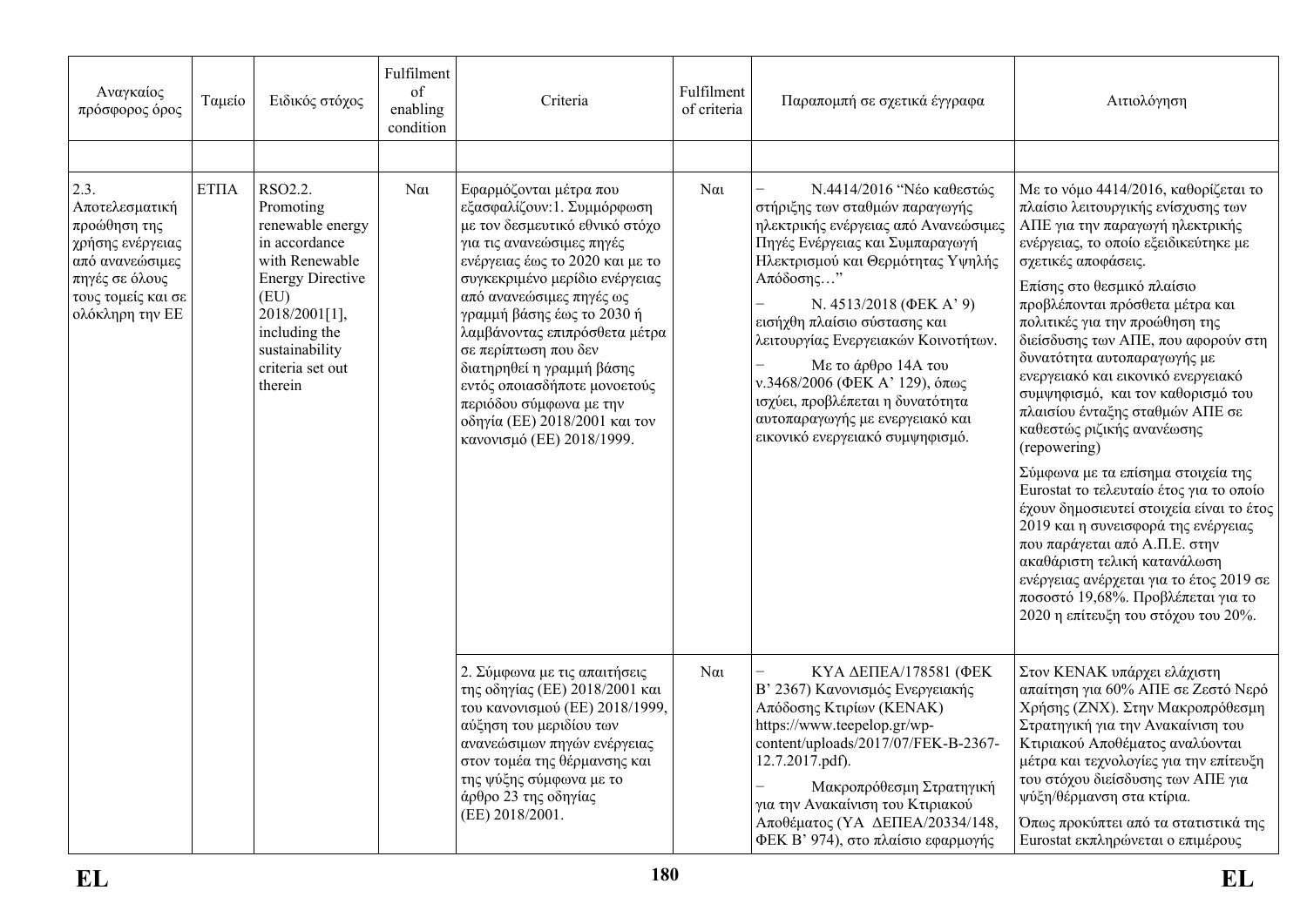| Αναγκαίος<br>πρόσφορος όρος                                                                 | Ταμείο                 | Ειδικός στόχος                                                                                                                                                   | Fulfilment<br>of<br>enabling<br>condition | Criteria                                                                                                                                                                                                                                                                                                                                                                                                                                                                                                                                                                                                                                                                                                                                                                                                       | Fulfilment<br>of criteria | Παραπομπή σε σχετικά έγγραφα                                                                                                                                                                                             | Αιτιολόγηση                                 |
|---------------------------------------------------------------------------------------------|------------------------|------------------------------------------------------------------------------------------------------------------------------------------------------------------|-------------------------------------------|----------------------------------------------------------------------------------------------------------------------------------------------------------------------------------------------------------------------------------------------------------------------------------------------------------------------------------------------------------------------------------------------------------------------------------------------------------------------------------------------------------------------------------------------------------------------------------------------------------------------------------------------------------------------------------------------------------------------------------------------------------------------------------------------------------------|---------------------------|--------------------------------------------------------------------------------------------------------------------------------------------------------------------------------------------------------------------------|---------------------------------------------|
|                                                                                             |                        |                                                                                                                                                                  |                                           |                                                                                                                                                                                                                                                                                                                                                                                                                                                                                                                                                                                                                                                                                                                                                                                                                |                           | της Οδηγίας 2010/31/ΕΕ<br>(https://ypen.gov.gr/wp-<br>content/uploads/2021/03/YA-<br>20334_148_01.03.2021_ФЕК_974-В-<br>$12.03.\overline{2}021$ _MAKPOIIPO@EZMH-<br>ΣΤΡΑΤΗΓΙΚΗ-ΑΝΑΚΑΙΝΙΣΗΣ-<br>ΚΤΙΡΙΩΝ-ΕΩΣ-ΤΟ-2050.pdf). | στόχος για την ψύξη/θέρμανση στα<br>κτίρια. |
| $\vert$ 2.4.<br>Αποτελεσματικό<br>  πλαίσιο<br>  διαχείρισης του<br>κινδύνου<br>καταστροφών | $\operatorname{ETIIA}$ | RSO2.4.<br>Promoting<br>climate change<br>adaptation and<br>disaster risk<br>prevention,<br>resilience taking<br>into account eco-<br>system based<br>approaches | $O\chi$                                   | Εφαρμόζεται εθνικό ή<br>περιφερειακό σχέδιο διαχείρισης<br>του κινδύνου καταστροφών,<br>καταρτισμένο με βάση<br>εκτιμήσεις κινδύνου, το οποίο<br>λαμβάνει δεόντως υπόψιν τις<br>πιθανές επιπτώσεις της<br>κλιματικής αλλαγής και τις<br>υφιστάμενες στρατηγικές<br>προσαρμογής στην κλιματική<br>αλλαγή και περιλαμβάνει:1.<br>Περιγραφή των βασικών<br>κινδύνων που εκτιμώνται<br>σύμφωνα με τις διατάξεις του<br>άρθρου 6 παράγραφος 1 της<br>απόφασης αριθ. 1313/2013/ΕΕ<br>του Ευρωπαϊκού Κοινοβουλίου<br>και του Συμβουλίου, η οποία<br>αντικατοπτρίζει το υπάρχον<br>προφίλ κινδύνου και την εξέλιξή<br>του σε ενδεικτικό χρονικό<br>διάστημα 25 έως 35 ετών. Η<br>εκτίμηση βασίζεται, για<br>κινδύνους που σχετίζονται με το<br>κλίμα, σε σενάρια και<br>προβλέψεις σχετικά με την<br>κλιματική αλλαγή. | $O\chi$ u                 |                                                                                                                                                                                                                          |                                             |
|                                                                                             |                        |                                                                                                                                                                  |                                           | 2. Περιγραφή των μέτρων<br>πρόληψης, ετοιμότητας και                                                                                                                                                                                                                                                                                                                                                                                                                                                                                                                                                                                                                                                                                                                                                           | $O\chi$ u                 |                                                                                                                                                                                                                          |                                             |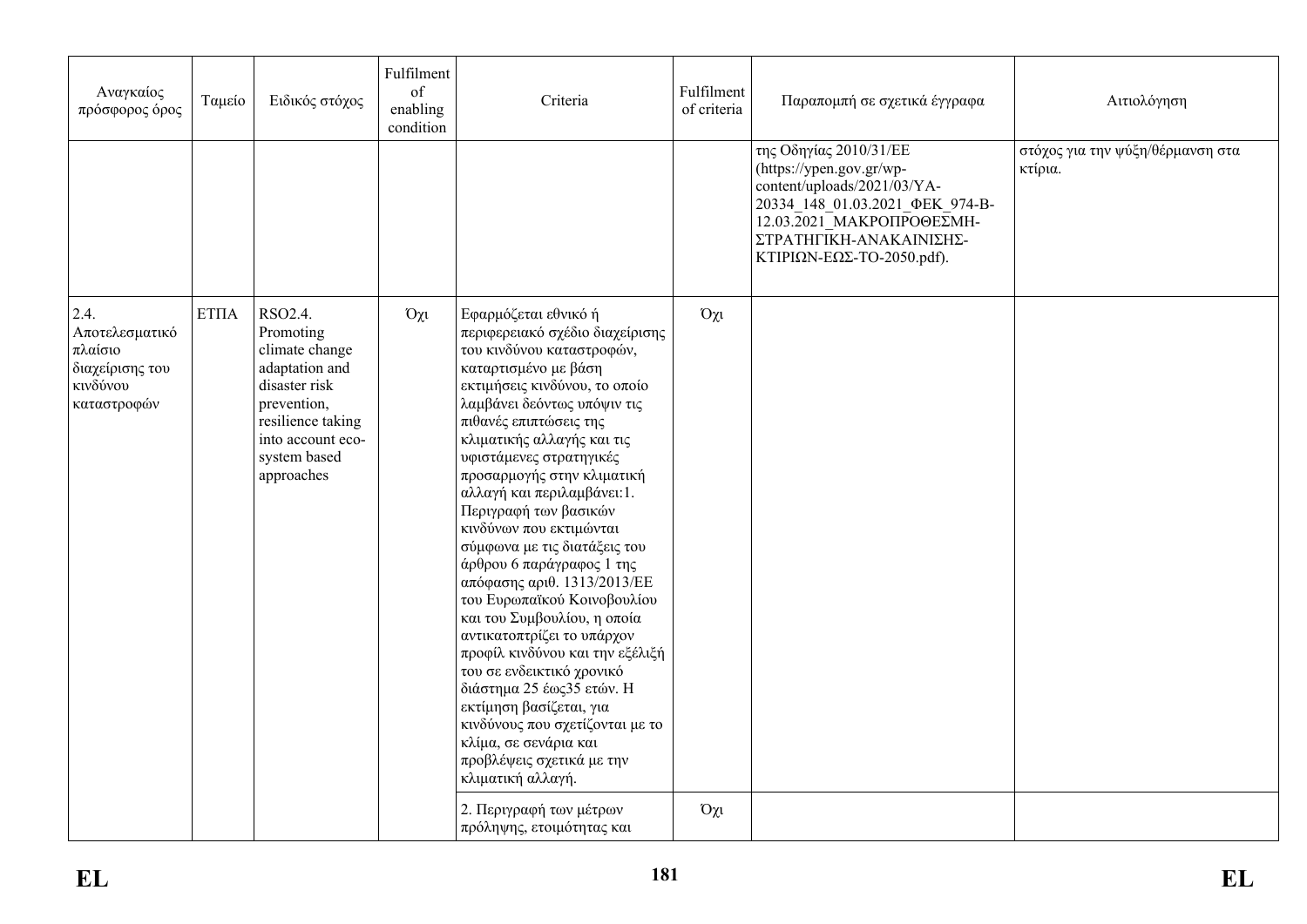| Αναγκαίος<br>πρόσφορος όρος                                                                                                                       | Ταμείο                 | Ειδικός στόχος                                                                 | Fulfilment<br>of<br>enabling<br>condition | Criteria                                                                                                                                                                                                                                                                                                                                               | Fulfilment<br>of criteria | Παραπομπή σε σχετικά έγγραφα | Αιτιολόγηση |
|---------------------------------------------------------------------------------------------------------------------------------------------------|------------------------|--------------------------------------------------------------------------------|-------------------------------------------|--------------------------------------------------------------------------------------------------------------------------------------------------------------------------------------------------------------------------------------------------------------------------------------------------------------------------------------------------------|---------------------------|------------------------------|-------------|
|                                                                                                                                                   |                        |                                                                                |                                           | απόκρισης σε καταστροφές για<br>την αντιμετώπιση των κύριων<br>κινδύνων που εντοπίστηκαν. Τα<br>μέτρα ιεραρχούνται ανάλογα με<br>τους κινδύνους καθώς και τις<br>οικονομικές τους επιπτώσεις, τις<br>ελλείψεις σε επίπεδο<br>ικανοτήτων, την<br>αποτελεσματικότητα και την<br>αποδοτικότητα, λαμβανομένων<br>υπόψη των πιθανών<br>εναλλακτικών λύσεων. |                           |                              |             |
|                                                                                                                                                   |                        |                                                                                |                                           | 3. Πληροφορίες σχετικά με τους<br>χρηματοδοτικούς πόρους και<br>μηχανισμούς που είναι<br>διαθέσιμοι για την κάλυψη των<br>δαπανών λειτουργίας και<br>συντήρησης που συνδέονται με<br>την πρόληψη, την ετοιμότητα<br>και την απόκριση.                                                                                                                  | $O\chi$ u                 |                              |             |
| $\vert 2.5. \vert$<br>Επικαιροποιημένο<br>ς σχεδιασμός για<br>  τις απαιτούμενες<br>επενδύσεις στους<br>τομείς των<br>υδάτων και των<br>  λυμάτων | $\operatorname{ETIIA}$ | RSO2.5.<br>Promoting access<br>to water and<br>sustainable water<br>management | $O\chi$                                   | Για τον καθένα ή και τους δύο<br>τομείς έχει θεσπισθεί εθνικό<br>σχέδιο επενδύσεων το οποίο<br>περιλαμβάνει: 1. Εκτίμηση της<br>τρέχουσας κατάστασης όσον<br>αφορά την εφαρμογή της<br>οδηγίας 91/271/ΕΟΚ του<br>Συμβουλίου και της<br>οδηγίας 98/83/ΕΚ του<br>Συμβουλίου.                                                                             | $O\chi$ u                 |                              |             |
|                                                                                                                                                   |                        |                                                                                |                                           | 2. Προσδιορισμό και<br>προγραμματισμό των δημόσιων<br>επενδύσεων,<br>συμπεριλαμβανομένης<br>ενδεικτικής δημοσιονομικής<br>εκτίμησης: α) που απαιτούνται<br>για την εφαρμογή της                                                                                                                                                                        | $O\chi$ u                 |                              |             |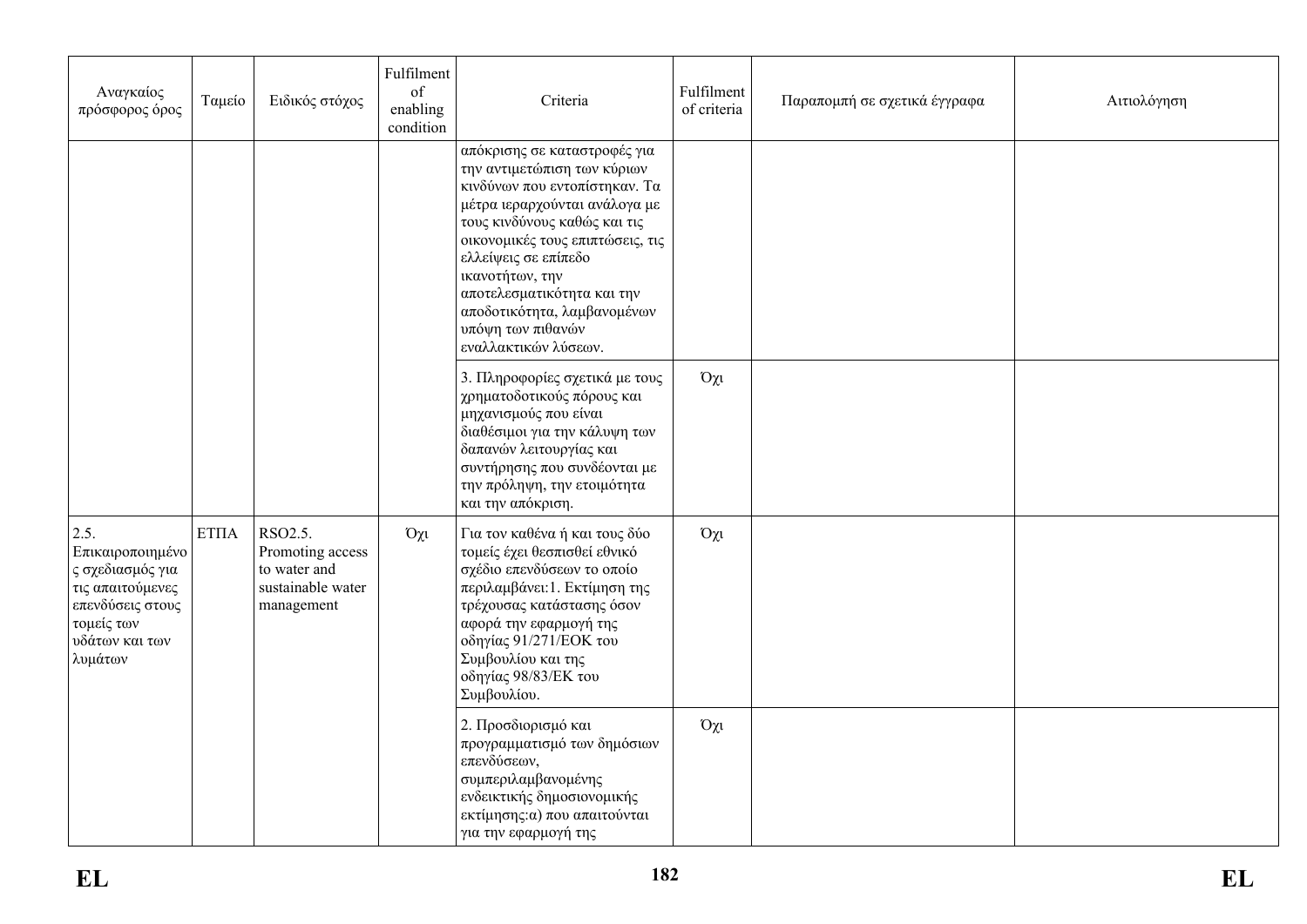| Αναγκαίος<br>πρόσφορος όρος                                                    | Ταμείο      | Ειδικός στόχος                                                                               | Fulfilment<br>of<br>enabling<br>condition | Criteria                                                                                                                                                                                                                                                                                                                                                                                                                                                                                                          | Fulfilment<br>of criteria | Παραπομπή σε σχετικά έγγραφα | Αιτιολόγηση |
|--------------------------------------------------------------------------------|-------------|----------------------------------------------------------------------------------------------|-------------------------------------------|-------------------------------------------------------------------------------------------------------------------------------------------------------------------------------------------------------------------------------------------------------------------------------------------------------------------------------------------------------------------------------------------------------------------------------------------------------------------------------------------------------------------|---------------------------|------------------------------|-------------|
|                                                                                |             |                                                                                              |                                           | οδηγίας 91/271/ΕΟΚ,<br>συμπεριλαμβανομένης<br>ιεράρχησης όσον αφορά το<br>μέγεθος των οικισμών και τις<br>περιβαλλοντικές επιπτώσεις, με<br>ανάλυση των επενδύσεων για<br>κάθε συγκέντρωση λυμάτων β)<br>που απαιτούνται για την<br>εφαρμογή της<br>οδηγίας 98/83/ΕΚ $\cdot$ γ) που<br>απαιτούνται για την<br>ανταπόκριση στις ανάγκες που<br>απορρέουν από την οδηγία<br>(ΕΕ) 2020/2184, όσον αφορά<br>ιδίως τις αναθεωρημένες<br>παραμέτρους ποιότητας που<br>ορίζονται στο παράρτημα Ι της<br>εν λόγω οδηγίας. |                           |                              |             |
|                                                                                |             |                                                                                              |                                           | 3. Εκτίμηση των επενδύσεων<br>που απαιτούνται για την<br>ανανέωση των υφιστάμενων<br>υποδομών ύδρευσης και<br>αποχέτευσης,<br>συμπεριλαμβανομένων των<br>δικτύων, ανάλογα με την ηλικία<br>τους και τα σχέδια απόσβεσης.                                                                                                                                                                                                                                                                                          | $O\chi t$                 |                              |             |
|                                                                                |             |                                                                                              |                                           | 4. Ένδειξη των δυνητικών πηγών<br>δημόσιας χρηματοδότησης,<br>εφόσον χρειάζονται για τη<br>συμπλήρωση των τελών χρήσης.                                                                                                                                                                                                                                                                                                                                                                                           | $O\chi t$                 |                              |             |
| 2.6.<br>Επικαιροποιημένο<br>ς σχεδιασμός για<br>τη διαχείριση των<br>αποβλήτων | <b>ΕΤΠΑ</b> | RSO2.6.<br>Promoting the<br>transition to a<br>circular and<br>resource efficient<br>economy | $O\chi t$                                 | Εφαρμόζονται ένα ή<br>περισσότερα σχέδια διαχείρισης<br>αποβλήτων, όπως αναφέρονται<br>στο άρθρο 28 της<br>οδηγίας 2008/98/ΕΚ του<br>Ευρωπαϊκού Κοινοβουλίου και<br>του Συμβουλίου, τα οποία                                                                                                                                                                                                                                                                                                                      | $O\chi$                   |                              |             |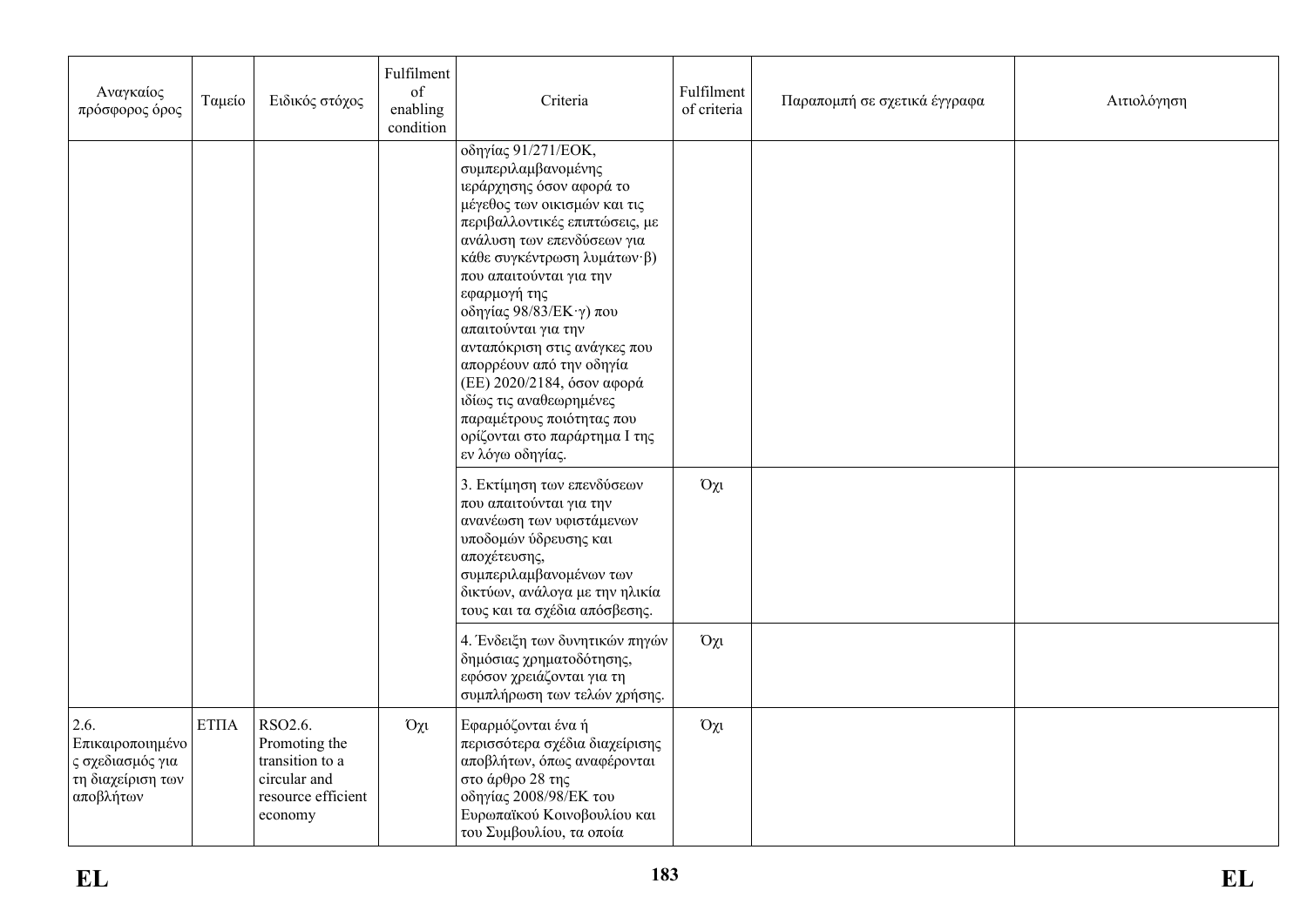| Αναγκαίος<br>πρόσφορος όρος | Ταμείο | Ειδικός στόχος | Fulfilment<br>of<br>enabling<br>condition | Criteria                                                                                                                                                                                                                                                                                                                                                                                                                                                                                                                                                                | Fulfilment<br>of criteria | Παραπομπή σε σχετικά έγγραφα | Αιτιολόγηση |
|-----------------------------|--------|----------------|-------------------------------------------|-------------------------------------------------------------------------------------------------------------------------------------------------------------------------------------------------------------------------------------------------------------------------------------------------------------------------------------------------------------------------------------------------------------------------------------------------------------------------------------------------------------------------------------------------------------------------|---------------------------|------------------------------|-------------|
|                             |        |                |                                           | καλύπτουν ολόκληρη την<br>επικράτεια του κράτους μέλους,<br>και περιλαμβάνουν: 1. Ανάλυση<br>της τρέχουσας κατάστασης όσον<br>αφορά την διαχείριση<br>αποβλήτων στην οικεία<br>γεωγραφική περιοχή, όπου<br>περιλαμβάνονται το είδος, η<br>ποσότητα και η πηγή των<br>παραγόμενων αποβλήτων και<br>αξιολόγηση της μελλοντικής<br>εξέλιξής τους, λαμβανομένων<br>υπόψη των αναμενόμενων<br>επιπτώσεων των μέτρων που<br>προβλέπονται στο ή στα<br>προγράμματα πρόληψης<br>δημιουργίας αποβλήτων που<br>καταρτίζονται σύμφωνα με το<br>άρθρο 29 της<br>οδηγίας 2008/98/ΕΚ. |                           |                              |             |
|                             |        |                |                                           | 2. Εκτίμηση των υφιστάμενων<br>συστημάτων συλλογής<br>αποβλήτων, όπου<br>περιλαμβάνονται τα<br>συλλεγόμενα υλικά και η<br>εδαφική κάλυψη της χωριστής<br>συλλογής και μέτρα για τη<br>βελτίωση της λειτουργίας της,<br>καθώς και εκτίμηση της ανάγκης<br>για νέα προγράμματα συλλογής.                                                                                                                                                                                                                                                                                  | $O\chi$ u                 |                              |             |
|                             |        |                |                                           | 3. Εκτίμηση του επενδυτικού<br>κενού που αιτιολογεί την ανάγκη<br>για κλείσιμο των υφιστάμενων<br>εγκαταστάσεων αποβλήτων και<br>πρόσθετες ή αναβαθμισμένες<br>υποδομές αποβλήτων, με<br>πληροφορίες σχετικά με τις<br>πηγές των διαθέσιμων εσόδων                                                                                                                                                                                                                                                                                                                      | $O\chi$ u                 |                              |             |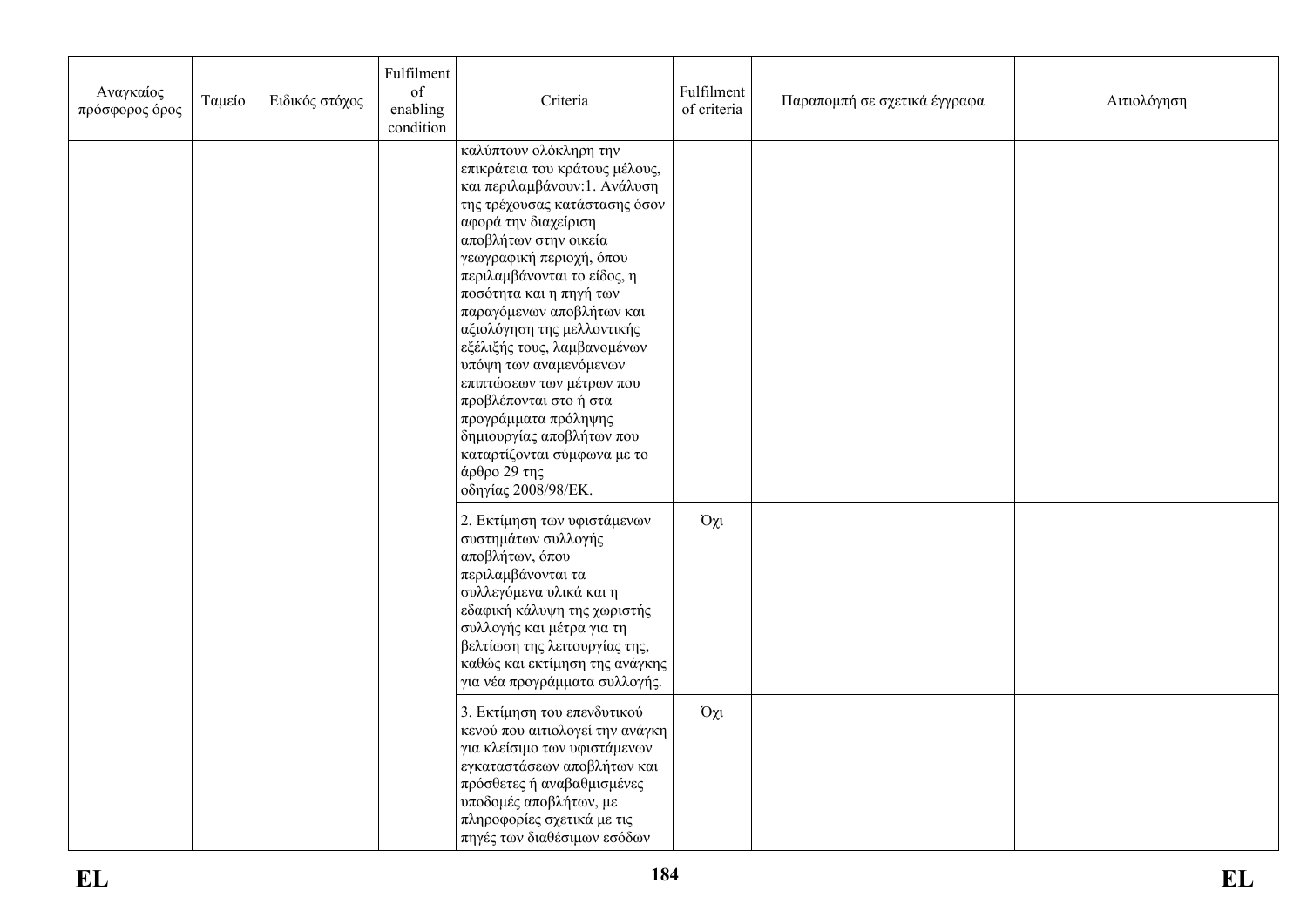| Αναγκαίος<br>πρόσφορος όρος                                                                                                                        | Ταμείο | Ειδικός στόχος                                                                                                                                                                                 | Fulfilment<br>of<br>enabling<br>condition | Criteria                                                                                                                                                                                                                                                                                                                                                                                                                                                                                                                                                                                                                   | Fulfilment<br>of criteria | Παραπομπή σε σχετικά έγγραφα                                                                                                                                                                                                                                                                                                                                                                                            | Αιτιολόγηση                                                                                                                                                                                                                                                                                                                                                                                                                                                                                                                                                                                                                                                                                                                                                                                                                                                                                                                                                        |
|----------------------------------------------------------------------------------------------------------------------------------------------------|--------|------------------------------------------------------------------------------------------------------------------------------------------------------------------------------------------------|-------------------------------------------|----------------------------------------------------------------------------------------------------------------------------------------------------------------------------------------------------------------------------------------------------------------------------------------------------------------------------------------------------------------------------------------------------------------------------------------------------------------------------------------------------------------------------------------------------------------------------------------------------------------------------|---------------------------|-------------------------------------------------------------------------------------------------------------------------------------------------------------------------------------------------------------------------------------------------------------------------------------------------------------------------------------------------------------------------------------------------------------------------|--------------------------------------------------------------------------------------------------------------------------------------------------------------------------------------------------------------------------------------------------------------------------------------------------------------------------------------------------------------------------------------------------------------------------------------------------------------------------------------------------------------------------------------------------------------------------------------------------------------------------------------------------------------------------------------------------------------------------------------------------------------------------------------------------------------------------------------------------------------------------------------------------------------------------------------------------------------------|
|                                                                                                                                                    |        |                                                                                                                                                                                                |                                           | για την κάλυψη των δαπανών<br>λειτουργίας και συντήρησης.                                                                                                                                                                                                                                                                                                                                                                                                                                                                                                                                                                  |                           |                                                                                                                                                                                                                                                                                                                                                                                                                         |                                                                                                                                                                                                                                                                                                                                                                                                                                                                                                                                                                                                                                                                                                                                                                                                                                                                                                                                                                    |
|                                                                                                                                                    |        |                                                                                                                                                                                                |                                           | 4. Πληροφορίες για τα κριτήρια<br>σχετικά με τον εντοπισμό<br>τοποθεσιών για τον τρόπο<br>προσδιορισμού των μελλοντικών<br>τοποθεσιών εγκαταστάσεων και<br>για τη χωρητικότητα των<br>μελλοντικών εγκαταστάσεων<br>επεξεργασίας αποβλήτων.                                                                                                                                                                                                                                                                                                                                                                                 | $O\chi$ u                 |                                                                                                                                                                                                                                                                                                                                                                                                                         |                                                                                                                                                                                                                                                                                                                                                                                                                                                                                                                                                                                                                                                                                                                                                                                                                                                                                                                                                                    |
| 2.7. Πλαίσιο<br>δράσης<br>προτεραιότητας<br>για τα αναγκαία<br>μέτρα διατήρησης<br>$\pi$ ov<br>περιλαμβάνουν<br>συγχρηματοδότησ<br>η από την Ένωση | ETIIA  | RSO2.7.<br>Enhancing<br>protection and<br>preservation of<br>nature,<br>biodiversity and<br>green<br>infrastructure,<br>including in urban<br>areas, and<br>reducing all forms<br>of pollution | $N\alpha$                                 | Για παρεμβάσεις που<br>υποστηρίζουν μέτρα διατήρησης<br>της φύσης σε σχέση με περιοχές<br>Natura 2000 οι οποίες εμπίπτουν<br>στο πεδίο εφαρμογής της<br>οδηγίας 92/43/ΕΟΚ του<br>Συμβουλίου: Έχει θεσπιστεί<br>πλαίσιο δράσης προτεραιότητας<br>κατά το άρθρο 8 της<br>οδηγίας 92/43/ΕΟΚ, το οποίο<br>περιλαμβάνει όλα τα στοιχεία<br>που απαιτούνται από το πρότυπο<br>για το πλαίσιο δράσης<br>προτεραιότητας για την<br>περίοδο 2021-2027, όπως<br>συμφωνήθηκε από την Επιτροπή<br>και τα κράτη μέλη,<br>συμπεριλαμβανομένων<br>προσδιορισμού των μέτρων<br>προτεραιότητας και εκτίμησης<br>των χρηματοδοτικών αναγκών. | $\alpha$                  | ΠΛΑΙΣΙΟ ΔΡΑΣΕΩΝ<br>ΠΡΟΤΕΡΑΙΟΤΗΤΑΣ ΓΙΑ ΤΟ ΔΙΚΤΥΟ<br>NATURA 2000 στην Ελλάδα σύμφωνα<br>με το άρθρο 8 της Οδηγίας 92/43/ΕΟΚ<br>του Συμβουλίου για τη διατήρηση των<br>φυσικών οικοτόπων καθώς και της<br>άγριας πανίδας και χλωρίδας («Οδηγία<br>για τους οικοτόπους») για την περίοδο<br>του πολυετούς δημοσιονομικού<br>πλαισίου 2021-2027<br>(https://ypen.gov.gr/wp-<br>content/uploads/2021/04/PAF-<br>EL FINAL.pdf) | Τα πλαίσια δράσεων προτεραιότητας<br>(ΠΔΠ) αποτελούν εργαλεία<br>στρατηγικού πολυετούς σχεδιασμού τα<br>οποία έχουν ως στόχο την<br>ολοκληρωμένη παρουσίαση των μέτρων<br>που απαιτούνται για τη διαχείριση και<br>προστασία του πανευρωπαϊκού δικτύου<br>Natura 2000 και της συνδεόμενης με<br>αυτό πράσινης υποδομής και τον<br>προσδιορισμό των χρηματοδοτικών<br>αναγκών για τα εν λόγω μέτρα τη<br>σύνδεσή τους με τα αντίστοιχα<br>χρηματοδοτικά προγράμματα της ΕΕ.<br>Σύμφωνα με τους στόχους της Οδηγίας<br>της ΕΕ για τους οικοτόπους, τα μέτρα<br>που πρέπει να προσδιορίζονται στα<br>πλαίσια δράσεων προτεραιότητας<br>σχεδιάζονται με κύριο σκοπό «τη<br>διασφάλιση της διατήρησης, ή της<br>αποκατάστασης σε ικανοποιητική<br>κατάσταση των φυσικών οικοτόπων και<br>των ειδών ενωσιακής σημασίας,<br>λαμβανομένων υπόψη των οικονομικών,<br>κοινωνικών και πολιτιστικών<br>απαιτήσεων, καθώς και των<br>περιφερειακών και τοπικών<br>ιδιομορφιών». |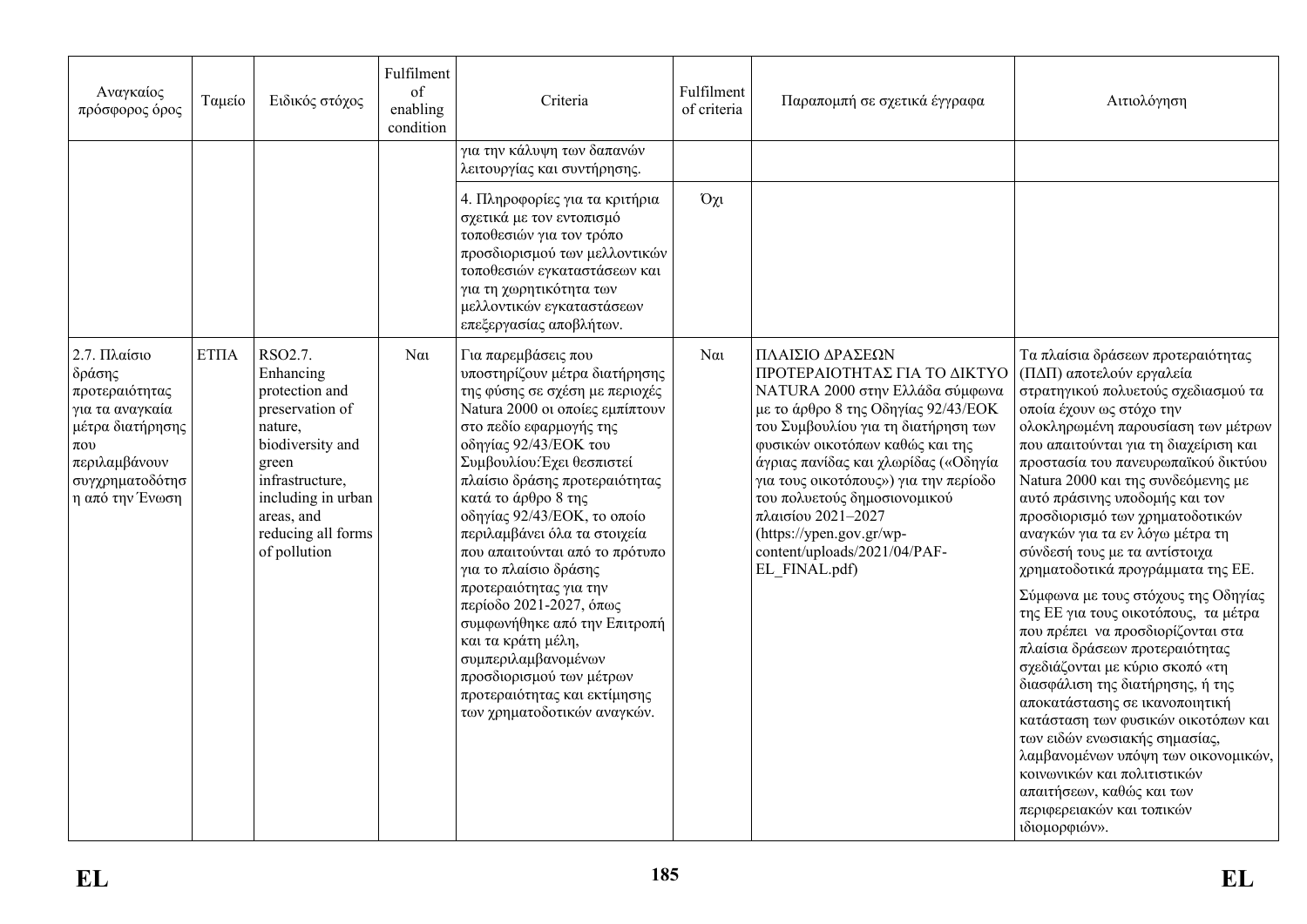| Αναγκαίος<br>πρόσφορος όρος                                                  | Ταμείο      | Ειδικός στόχος                                                                                                                                                                                                                            | Fulfilment<br>of<br>enabling<br>condition | Criteria                                                                                                                                                                                                                                                                                                                                                                                                                                     | Fulfilment<br>of criteria | Παραπομπή σε σχετικά έγγραφα                                                                                                                                                                                                                                                                                                                                                                                                                                                                                                                  | Αιτιολόγηση                                                                                                                                                                                                                                                                                                                                                                                                                                                                                                                                                                                                                                                                                                                                                                                                                                                                                                                                                                                                                                                                                       |
|------------------------------------------------------------------------------|-------------|-------------------------------------------------------------------------------------------------------------------------------------------------------------------------------------------------------------------------------------------|-------------------------------------------|----------------------------------------------------------------------------------------------------------------------------------------------------------------------------------------------------------------------------------------------------------------------------------------------------------------------------------------------------------------------------------------------------------------------------------------------|---------------------------|-----------------------------------------------------------------------------------------------------------------------------------------------------------------------------------------------------------------------------------------------------------------------------------------------------------------------------------------------------------------------------------------------------------------------------------------------------------------------------------------------------------------------------------------------|---------------------------------------------------------------------------------------------------------------------------------------------------------------------------------------------------------------------------------------------------------------------------------------------------------------------------------------------------------------------------------------------------------------------------------------------------------------------------------------------------------------------------------------------------------------------------------------------------------------------------------------------------------------------------------------------------------------------------------------------------------------------------------------------------------------------------------------------------------------------------------------------------------------------------------------------------------------------------------------------------------------------------------------------------------------------------------------------------|
|                                                                              |             |                                                                                                                                                                                                                                           |                                           |                                                                                                                                                                                                                                                                                                                                                                                                                                              |                           |                                                                                                                                                                                                                                                                                                                                                                                                                                                                                                                                               | Η νομική βάση του πλαισίου δράσεων<br>προτεραιότητας είναι το άρθρο 8<br>παράγραφος 1 της Οδηγίας για τους<br>οικοτόπους, το οποίο επιβάλλει στα<br>κράτη μέλη την υποχρέωση να<br>αποστέλλουν, κατά περίπτωση, στην<br>Επιτροπή τις εκτιμήσεις τους.                                                                                                                                                                                                                                                                                                                                                                                                                                                                                                                                                                                                                                                                                                                                                                                                                                             |
| 3.1.<br>Ολοκληρωμένος<br>σχεδιασμός<br>μεταφορών στο<br>κατάλληλο<br>επίπεδο | <b>ΕΤΠΑ</b> | RSO3.2.<br>Developing and<br>enhancing<br>sustainable,<br>climate resilient,<br>intelligent and<br>intermodal<br>national, regional<br>and local<br>mobility,<br>including<br>improved access<br>to TEN-T and<br>cross-border<br>mobility | $N\alpha$                                 | Εφαρμόζεται πολυτροπική<br>χαρτογράφηση των υφιστάμενων<br>και σχεδιαζόμενων υποδομών,<br>πλην του τοπικού επιπέδου, έως<br>το 2030, η οποία:1.<br>Περιλαμβάνει οικονομική<br>εκτίμηση των σχεδιαζόμενων<br>επενδύσεων, με βάση αξιόπιστη<br>ανάλυση ζήτησης και κατάρτιση<br>κυκλοφοριακών μοντέλων, η<br>οποία θα πρέπει να λαμβάνει<br>υπόψη τις αναμενόμενες<br>επιπτώσεις του ανοίγματος των<br>αγορών των σιδηροδρομικών<br>υπηρεσιών. | $N\alpha$                 | Εξετάστηκε το ΕΣΣΜ και συγκεκριμένα<br>η τελική έκθεση (Παραδοτέο 8), η<br>τεχνική έκθεση για το τελικό μοντέλο<br>μετακινήσεων (Παραδοτέο 3), η τεχνική<br>έκθεση για την παρουσίαση και<br>αξιολόγηση των προτάσεων<br>(Παραδοτέο 5) και το σχέδιο<br>προγραμματισμού (Παραδοτέο 9).<br>Εξετάστηκε επίσης ο Νόμος 4632/2019<br>«Ενσωμάτωση στην ελληνική<br>νομοθεσία των Οδηγιών 2016/797,<br>2016/798 και 2016/2370 του<br>Ευρωπαϊκού Κοινοβουλίου και του<br>Συμβουλίου και άλλες διατάξεις» και το<br>4ο Σιδηροδρομικό Πακέτο του 2016. | Για τη διαμόρφωση του ΕΣΣΜ<br>αναπτύχθηκε ένα στρατηγικό μοντέλο<br>μετακινήσεων για την πρόβλεψη της<br>κυκλοφορίας μεταξύ των μεγάλων<br>πόλεων, αλλά και της κυκλοφορίας που<br>εισέρχεται στη χώρα ή εξέρχεται από<br>αυτή στα βασικά σημεία διέλευσης<br>συνόρων και σε διεθνείς λιμένες και<br>αεροδρόμια. Οι προτεινόμενες<br>επενδύσεις του ΕΣΣΜ<br>συμπεριλαμβάνονται σε σενάρια<br>ανάπτυξης του συστήματος μεταφορών<br>που ελέγχθηκαν από το μοντέλο,<br>σχετικά με τις επιπτώσεις τους στη<br>ζήτηση. Μέσω Πολυκριτηριακής<br>Ανάλυσης που πραγματοποιήθηκε,<br>επιλέχθηκε το σενάριο που<br>περιλαμβάνει τα περισσότερα μέτρα με<br>θετικό αντίκτυπο ως πυρήνας του ΕΣΣΜ<br>της Ελλάδας. Το μοντέλο του ΕΣΣΜ<br>περιλαμβάνει το σιδηρόδρομο ως μέσο<br>μεταφοράς και έχει τη δυνατότητα<br>πρόβλεψης σιδηροδρομικών ροών,<br>επιβατών κι εμπορευμάτων. Η θεώρηση<br>της απελευθέρωσης της αγοράς των<br>σιδηροδρόμων από το ΕΣΣΜ είναι<br>προφανής λόγω και της ύπαρξης στο<br>ΕΣΣΜ πολλών έργων σιδηροδρομικής<br>υποδομής (βελτίωση μεταφορικής<br>ικανότητας υποδομών) καθώς και |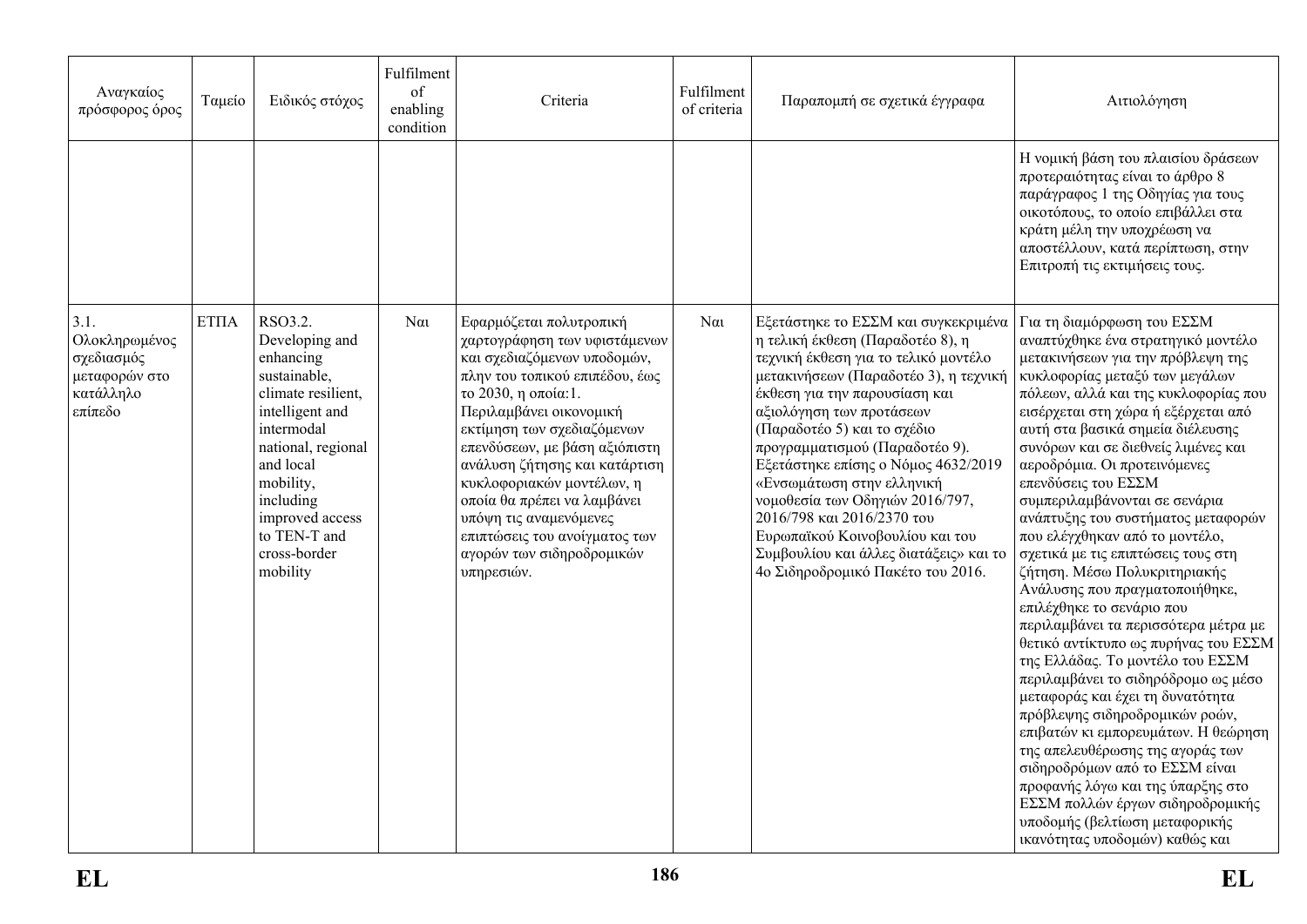| Αναγκαίος<br>πρόσφορος όρος | Ταμείο | Ειδικός στόχος | Fulfilment<br>of<br>enabling<br>condition | Criteria                                                                                                                                                                                                  | Fulfilment<br>of criteria | Παραπομπή σε σχετικά έγγραφα                                                                                                                                                                                                                                                                                                                                                                                                                                                                                                                             | Αιτιολόγηση                                                                                                                                                                                                                                                                                                                                                                                                                                                                                                                                                                                                                                                                                                                                                                                                                                                                                                                                                                                                                                                                                                    |
|-----------------------------|--------|----------------|-------------------------------------------|-----------------------------------------------------------------------------------------------------------------------------------------------------------------------------------------------------------|---------------------------|----------------------------------------------------------------------------------------------------------------------------------------------------------------------------------------------------------------------------------------------------------------------------------------------------------------------------------------------------------------------------------------------------------------------------------------------------------------------------------------------------------------------------------------------------------|----------------------------------------------------------------------------------------------------------------------------------------------------------------------------------------------------------------------------------------------------------------------------------------------------------------------------------------------------------------------------------------------------------------------------------------------------------------------------------------------------------------------------------------------------------------------------------------------------------------------------------------------------------------------------------------------------------------------------------------------------------------------------------------------------------------------------------------------------------------------------------------------------------------------------------------------------------------------------------------------------------------------------------------------------------------------------------------------------------------|
|                             |        |                |                                           |                                                                                                                                                                                                           |                           |                                                                                                                                                                                                                                                                                                                                                                                                                                                                                                                                                          | σχετικών μέτρων πολιτικής.                                                                                                                                                                                                                                                                                                                                                                                                                                                                                                                                                                                                                                                                                                                                                                                                                                                                                                                                                                                                                                                                                     |
|                             |        |                |                                           | 2. Συνάδει με τα στοιχεία του<br>ενοποιημένου εθνικού σχεδίου<br>για την ενέργεια και το κλίμα<br>που σχετίζονται με τις<br>μεταφορές.                                                                    | $N\alpha$                 | Για την τεκμηρίωση της κάλυψης του<br>Κριτηρίου 2 εξετάστηκε το Εθνικό<br>Σχέδιο για την Ενέργεια και το Κλίμα<br>(ΕΣΕΚ), οι Τεχνικές Οδηγίες για τα<br>Σχέδια Φόρτισης Ηλεκτρικών<br>Οχημάτων Σ.Φ.Η.Ο., ο Νόμος<br>4710/2020 για την προώθηση της<br>ηλεκτροκίνησης, η ΚΥΑ 77226/1/2017<br>για τον καθορισμό και εξειδίκευση των<br>απαιτούμενων λεπτομερειών εφαρμογής<br>και των τεχνικών προδιαγραφών του<br>Εθνικού πλαισίου πολιτικής, για την<br>ανάπτυξη της αγοράς υποδομών<br>εναλλακτικών καυσίμων, καθώς επίσης<br>η τελική έκθεση του ΕΣΣΜ. | Ένας από τους πέντε Στρατηγικούς<br>Στόχους που καθορίζονται στο ΕΣΣΜ<br>είναι η «Εξασφάλιση ενός<br>Περιβαλλοντικά Βιώσιμου τομέα<br>μεταφορών». Στο ΕΣΣΜ προτείνονται<br>Μέτρα τα οποία συμβάλουν σε μεγάλο<br>βαθμό στην επίτευξη του παραπάνω<br>Στρατηγικού Στόχου, καθώς επίσης<br>βρίσκονται σε συμφωνία με τις<br>Προτεραιότητες Πολιτικής για τις<br>μεταφορές που καθορίζονται στο ΕΣΕΚ.<br>Ήδη ισχύει το Εθνικό Πλαίσιο<br>Πολιτικής για την ανάπτυξη της αγοράς<br>Υποδομών Εναλλακτικών Καυσίμων<br>στον τομέα των Μεταφορών και την<br>υλοποίηση των σχετικών υποδομών.<br>Επιπρόσθετα, σύμφωνα με το ΕΣΣΜ<br>(Πυλώνας 9) η χρήση καθαρότερων<br>καυσίμων και ηλεκτρικών οχημάτων<br>πρέπει να προωθηθεί περαιτέρω μέσω<br>της ανάπτυξης ολοκληρωμένης εθνικής<br>στρατηγικής για την ηλεκτροκίνηση. Η<br>απαίτηση αυτή καλύπτεται από τον<br>Νόμο 4710/2020 για την προώθηση της<br>ηλεκτροκίνηση στην Ελλάδα. Επιπλέον,<br>στην απόφαση για την περιβαλλοντική<br>έγκριση του ΕΣΣΜ περιλαμβάνονται<br>συγκεκριμένοι Περιβαλλοντικοί Όροι<br>που είναι σε συνάφεια με τους στόχους<br>του ΕΣΕΚ. |
|                             |        |                |                                           | 3. Περιλαμβάνει επενδύσεις σε<br>διαδρόμους του κεντρικού<br>δικτύου του ΔΕΔ-Μ, όπως<br>ορίζονται στον κανονισμό για τη<br>θέσπιση του μηχανισμού<br>«Συνδέοντας την Ευρώπη»,<br>σύμφωνα με τα αντίστοιχα | $N\alpha$                 | Για την τεκμηρίωση της κάλυψης του<br>Κριτηρίου 3 εξετάστηκε η τελική<br>έκθεση του ΕΣΣΜ, όπως επίσης ο<br>Κανονισμός του Ευρωπαϊκού<br>Κοινοβουλίου και του Συμβουλίου<br>COM (2018) 438 final για τη σύσταση<br>της διευκόλυνσης «Συνδέοντας την                                                                                                                                                                                                                                                                                                       | Το ΕΣΣΜ περιλαμβάνει σημαντικό<br>αριθμό μέτρων που ανταποκρίνονται<br>στο σχεδιασμό του κεντρικού ΔΕΔ-Μ.<br>Σύμφωνα με την πρόταση για τον<br>Κανονισμό όπου αναφέρονται τμήματα<br>στα οποία δίνεται προτεραιότητα για την<br>ανάπτυξή τους, πέντε προκαθορισμένα                                                                                                                                                                                                                                                                                                                                                                                                                                                                                                                                                                                                                                                                                                                                                                                                                                            |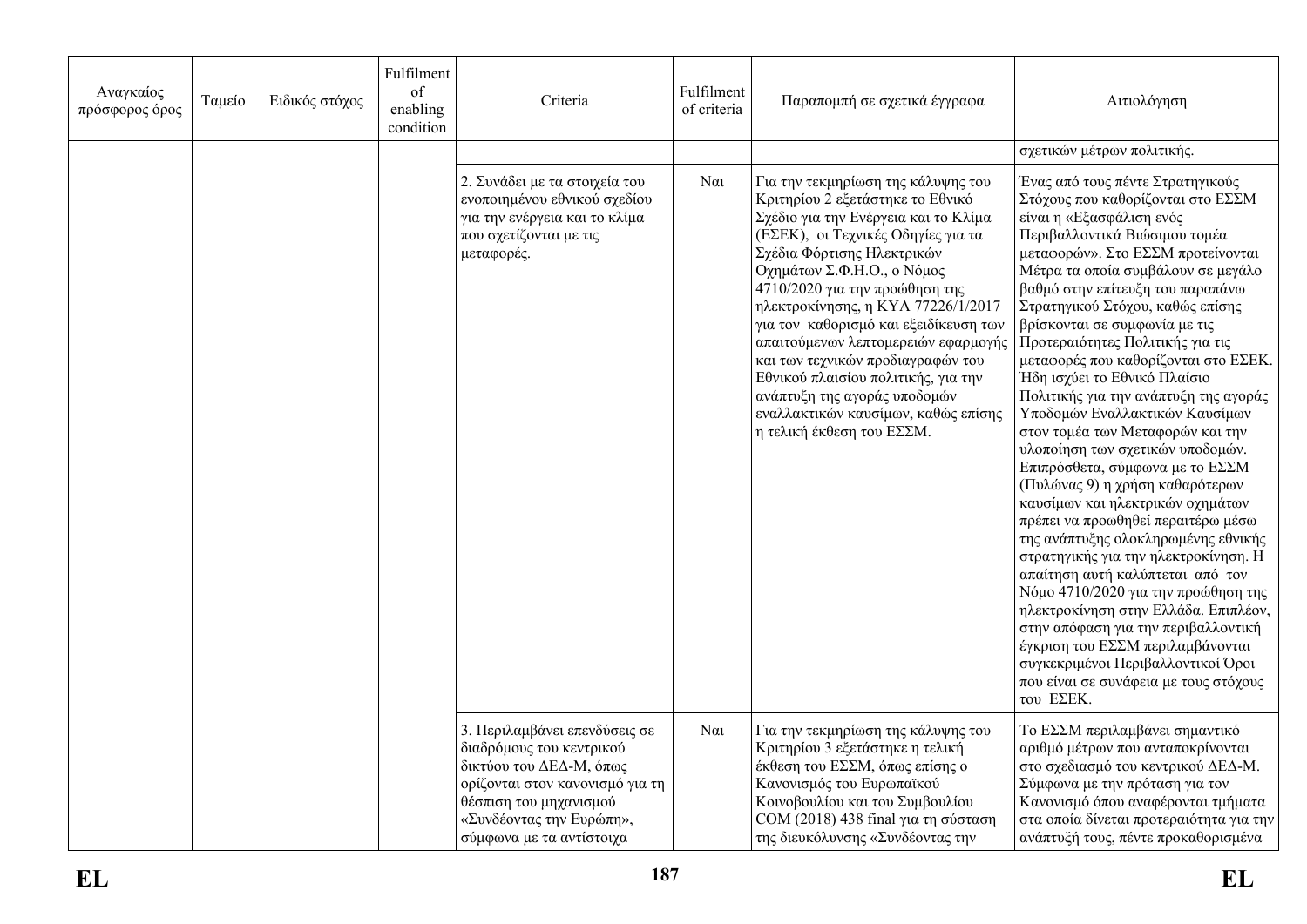| Αναγκαίος<br>πρόσφορος όρος | Ταμείο | Ειδικός στόχος | Fulfilment<br>of<br>enabling<br>condition | Criteria                                                                                                                                                                                                                                                                                                                               | Fulfilment<br>of criteria | Παραπομπή σε σχετικά έγγραφα                                                                                                                                                                                                                                                                                                                                                                                                                                                                                                                 | Αιτιολόγηση                                                                                                                                                                                                                                                                                                                                                                                                                                                                                                                                                                                                                                                                                                                                                                                           |
|-----------------------------|--------|----------------|-------------------------------------------|----------------------------------------------------------------------------------------------------------------------------------------------------------------------------------------------------------------------------------------------------------------------------------------------------------------------------------------|---------------------------|----------------------------------------------------------------------------------------------------------------------------------------------------------------------------------------------------------------------------------------------------------------------------------------------------------------------------------------------------------------------------------------------------------------------------------------------------------------------------------------------------------------------------------------------|-------------------------------------------------------------------------------------------------------------------------------------------------------------------------------------------------------------------------------------------------------------------------------------------------------------------------------------------------------------------------------------------------------------------------------------------------------------------------------------------------------------------------------------------------------------------------------------------------------------------------------------------------------------------------------------------------------------------------------------------------------------------------------------------------------|
|                             |        |                |                                           | προγράμματα εργασίας για τους<br>διαδρόμους του κεντρικού<br>δικτύου του ΔΕΔ-Μ.                                                                                                                                                                                                                                                        |                           | Ευρώπη», το τρίτο και τέταρτο Σχέδιο<br>Εργασίας του Ευρωπαίου Συντονιστή<br>Mathieu Grosch για τον Διάδρομο<br>«Ανατολή/Ανατολική Μεσόγειος» και<br>οι λίστες έργων του 2017 και του 2020<br>για τον ίδιο Διάδρομο                                                                                                                                                                                                                                                                                                                          | τμήματα αφορούν την Ελλάδα. Το<br>ΕΣΣΜ περιλαμβάνει στις προτάσεις του<br>μέτρα για τέσσερα από αυτά, με τα τρία<br>να αφορούν διασυνοριακά τμήματα και<br>έναν ελλείπων κρίκο. Όσον αφορά στο<br>τέταρτο Σχέδιο Εργασίας του<br>Ευρωπαίου Συντονιστή Mathieu Grosch<br>για τον Διάδρομο «Ανατολή/Ανατολική<br>Μεσόγειος» που δημοσιεύτηκε το 2020,<br>τα μέτρα του ΕΣΣΜ καλύπτουν σε<br>ικανοποιητικό βαθμό τις απαιτήσεις του.<br>Συγκεκριμένα, από τα 44 επιλεχθέντα<br>έργα υποδομών του τέταρτου σχεδίου τα<br>15 περιγράφονται στο ΕΣΣΜ, ενώ και<br>άλλα 15 έχουν ήδη ξεκινήσει και έχουν<br>εξασφαλισμένη χρηματοδότηση. Η<br>απόκλιση που παρατηρείται, οφείλεται<br>εν μέρη και στο γεγονός ότι κάποια έργα<br>περιλαμβάνονται στο Στρατηγικό<br>Πλαίσιο Επενδύσεων Μεταφορών 2014-<br>2025. |
|                             |        |                |                                           | 4. Για επενδύσεις εκτός των<br>διαδρόμων του κεντρικού<br>δικτύου του ΔΕΔ-Μ,<br>συμπεριλαμβανομένων των<br>διασυνοριακών τμημάτων,<br>εξασφαλίζει τη<br>συμπληρωματικότητα<br>παρέχοντας επαρκή<br>συνδεσιμότητα των αστικών<br>δικτύων, των περιφερειών και<br>των τοπικών κοινοτήτων στο<br>κεντρικό ΔΕΔ-Μ και στους<br>κόμβους του. | $N\alpha$                 | Για την τεκμηρίωση της κάλυψης του<br>Κριτηρίου 4 εξετάστηκε η τελική<br>έκθεση του ΕΣΣΜ, ο Κανονισμός αριθ.<br>1315/2013 του Ευρωπαϊκού<br>Κοινοβουλίου και του Συμβουλίου περί<br>των προσανατολισμών της Ένωσης για<br>την ανάπτυξη του διευρωπαϊκού δικτύου<br>μεταφορών, το Εθνικό Σχέδιο Δράσης<br>για τα Logistics και ο Νόμος 4599/2019<br>«Δοκιμασία προσόντων και<br>συμπεριφοράς υποψήφιων οδηγών και<br>οδηγών για τη χορήγηση αδειών<br>οδήγησης οχημάτων, άλλες διατάξεις<br>για τις άδειες οδήγησης και λοιπές<br>διατάξεις». | Το ΕΣΣΜ περιλαμβάνει σημαντικό<br>αριθμό μέτρων που ανταποκρίνονται<br>στο σχεδιασμό του εκτεταμένου ΔΕΔ-<br>Μ. Το ΕΣΣΜ εντοπίζει την κρισιμότητα<br>των διασυνοριακών συνδέσεων της<br>χώρας που αποτελούν την μοναδική<br>χερσαία πύλη για την κεντρική Ευρώπη<br>και περιλαμβάνει επεμβάσεις οδικών και<br>σιδηροδρομικών υποδομών σε δέκα<br>σημεία. Οι επεμβάσεις αυτές αφορούν<br>κυρίως αναβαθμίσεις, αλλά και νέες<br>υποδομές σε σημεία που εντοπίζεται<br>έλλειψη, και καλύπτουν σε<br>ικανοποιητικό βαθμό τις απαιτήσεις<br>ομαλής μεταφορικής ροής μεταξύ των<br>διασυνοριακών περιοχών. Η περαιτέρω<br>σύγκριση των μέτρων του ΕΣΣΜ ανά<br>κατηγορία υποδομών σε αντιπαραβολή                                                                                                            |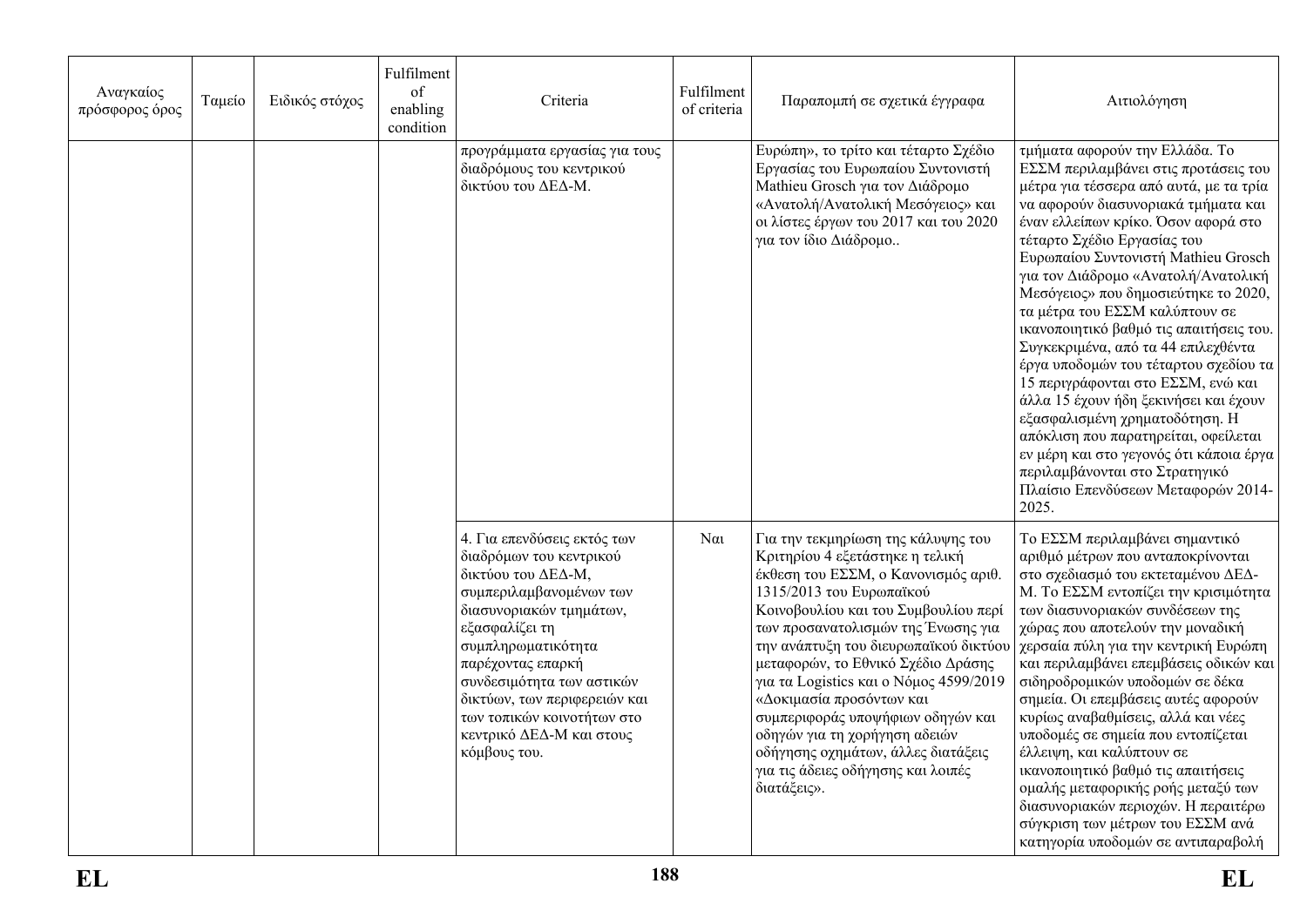| Αναγκαίος<br>πρόσφορος όρος | Ταμείο | Ειδικός στόχος | Fulfilment<br>of<br>enabling<br>condition | Criteria                                                                                                                                                                                                                       | Fulfilment<br>of criteria | Παραπομπή σε σχετικά έγγραφα                                                                                                                                                                                                                                                                                                                                                                                                                                                                                                         | Αιτιολόγηση                                                                                                                                                                                                                                                                                                                                                                                                                                                                                                                                                                                                                                                                                                                                                                                                                                                                                                                                                                                          |
|-----------------------------|--------|----------------|-------------------------------------------|--------------------------------------------------------------------------------------------------------------------------------------------------------------------------------------------------------------------------------|---------------------------|--------------------------------------------------------------------------------------------------------------------------------------------------------------------------------------------------------------------------------------------------------------------------------------------------------------------------------------------------------------------------------------------------------------------------------------------------------------------------------------------------------------------------------------|------------------------------------------------------------------------------------------------------------------------------------------------------------------------------------------------------------------------------------------------------------------------------------------------------------------------------------------------------------------------------------------------------------------------------------------------------------------------------------------------------------------------------------------------------------------------------------------------------------------------------------------------------------------------------------------------------------------------------------------------------------------------------------------------------------------------------------------------------------------------------------------------------------------------------------------------------------------------------------------------------|
|                             |        |                |                                           |                                                                                                                                                                                                                                |                           |                                                                                                                                                                                                                                                                                                                                                                                                                                                                                                                                      | με το εκτεταμένο ΔΕΔ-Μ, καταδεικνύει<br>μια σχετικά ικανοποιητική ταύτιση των<br>προτεινόμενων έργων υποδομών στο<br>ΕΣΣΜ με τμήματα εκτός του κεντρικού<br>ΔΕΔ-Μ. Η συμπληρωματικότητα<br>εξασφαλίζεται μέσω προτεινόμενων<br>οδικών παρακάμψεων αστικών<br>περιοχών και βελτίωσης περιφερειακού<br>οδικού δικτύου, αναβάθμισης του<br>σιδηροδρομικού δικτύου και έργων<br>αναβάθμισης περιφερειακών λιμένων<br>και αεροδρομίων.                                                                                                                                                                                                                                                                                                                                                                                                                                                                                                                                                                    |
|                             |        |                |                                           | 5. Εξασφαλίζει τη<br>διαλειτουργικότητα του<br>σιδηροδρομικού δικτύου και,<br>κατά περίπτωση, υποβάλλει<br>εκθέσεις σχετικά με την<br>ανάπτυξη του ERTMS σύμφωνα<br>με τον εκτελεστικό κανονισμό<br>(ΕΕ) 2017/6 της Επιτροπής. | $N\alpha$                 | Για την τεκμηρίωση της κάλυψης του<br>Κριτηρίου 5 εξετάστηκε η τελική<br>έκθεση του ΕΣΣΜ, το Εθνικό Σχέδιο<br>Εφαρμογής για την Τεχνική<br>Προδιαγραφή Διαλειτουργικότητας<br>«Έλεγχος - χειρισμός και<br>σηματοδότηση του σιδηροδρομικού<br>συστήματος της Ένωσης», καθώς<br>επίσης το τρίτο και τέταρτο Σχέδιο<br>Εργασίας του Ευρωπαίου Συντονιστή<br>Mathieu Grosch για τον Διάδρομο<br>«Ανατολή/Ανατολική Μεσόγειος», οι<br>Κανονισμοί 1315/2013 και 2016/919<br>της Ευρωπαϊκής Ένωσης και ο<br>Εκτελεστικός Κανονισμός 2017/6. | Τα έργα σιδηροδρομικών υποδομών που<br>προτείνονται στο ΕΣΣΜ διασφαλίζουν<br>τη διαλειτουργικότητα του<br>σιδηροδρομικού δικτύου και την<br>αδιάλειπτη μετακίνηση εμπορευμάτων<br>και επιβατών εντός και εκτός της χώρας.<br>Παράλληλα, οι προτάσεις έργων που<br>περιλαμβάνουν ανάπτυξη του<br>ευρωπαϊκού συστήματος διαχείρισης<br>της σιδηροδρομικής κυκλοφορίας<br>(ERTMS) ενισχύουν τη μείωση του<br>κόστους λειτουργίας και τη βελτίωση<br>της αποδοτικότητας του συστήματος σε<br>μεγάλες διασυνοριακές αποστάσεις.<br>Τα προτεινόμενα έργα βρίσκονται σε<br>πλήρη συμφωνία με το Ευρωπαϊκό<br>Σχέδιο Ανάπτυξης ERTMS και Εθνικό<br>Σχέδιο Εφαρμογής πλην της ανάπτυξης<br>της σιδηροδρομικής σύνδεσης προς<br>Ηγουμενίτσα. Για τη σιδηροδρομική<br>σύνδεση της Ηγουμενίτσας στο τέταρτο<br>Σχέδιο Εργασίας αναφέρεται πως το νέο<br>σιδηροδρομικό τμήμα Ηγουμενίτσα -<br>Ιωάννινα - Καλαμπάκα σχεδιάζεται να<br>είναι έτοιμο το 2030, παρόλα αυτά<br>τονίζεται πως είναι ένα έργο με αρκετές |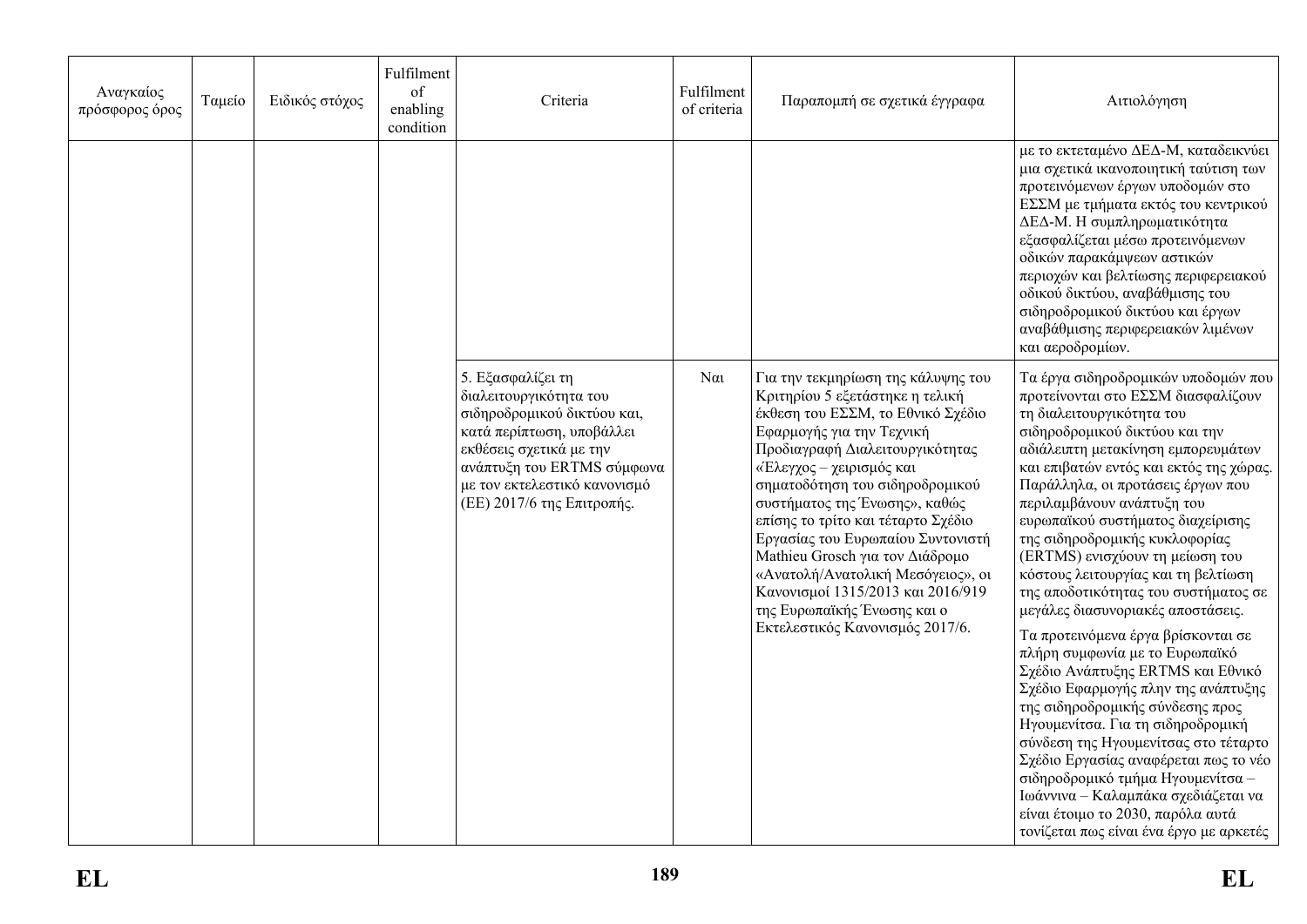| Αναγκαίος<br>πρόσφορος όρος | Ταμείο | Ειδικός στόχος | Fulfilment<br>of<br>enabling<br>condition | Criteria                                                                                                                                                        | Fulfilment<br>of criteria | Παραπομπή σε σχετικά έγγραφα                                                                                                                                                                                                                                                                                                                                                                                                                                                                                                         | Αιτιολόγηση                                                                                                                                                                                                                                                                                                                                                                                                                                                                                                                                                                                                                                                                                                                                                                                                                                                                                                                                                                                                                                                                                                   |
|-----------------------------|--------|----------------|-------------------------------------------|-----------------------------------------------------------------------------------------------------------------------------------------------------------------|---------------------------|--------------------------------------------------------------------------------------------------------------------------------------------------------------------------------------------------------------------------------------------------------------------------------------------------------------------------------------------------------------------------------------------------------------------------------------------------------------------------------------------------------------------------------------|---------------------------------------------------------------------------------------------------------------------------------------------------------------------------------------------------------------------------------------------------------------------------------------------------------------------------------------------------------------------------------------------------------------------------------------------------------------------------------------------------------------------------------------------------------------------------------------------------------------------------------------------------------------------------------------------------------------------------------------------------------------------------------------------------------------------------------------------------------------------------------------------------------------------------------------------------------------------------------------------------------------------------------------------------------------------------------------------------------------|
|                             |        |                |                                           |                                                                                                                                                                 |                           |                                                                                                                                                                                                                                                                                                                                                                                                                                                                                                                                      | τεχνικές προκλήσεις και η ολοκλήρωσή<br>του έως το 2030 δεν είναι πλήρως<br>εξασφαλισμένη σε αυτό το στάδιο [23].<br>Η ανακατασκευή της σιδηροδρομικής<br>γραμμής Αθήνα – Πάτρα αναφέρεται<br>στο ΕΣΣΜ πως ήδη χρηματοδοτείται.                                                                                                                                                                                                                                                                                                                                                                                                                                                                                                                                                                                                                                                                                                                                                                                                                                                                               |
|                             |        |                |                                           | 6. Προάγει την<br>πολυτροπικότητα, εντοπίζοντας<br>τις ανάγκες για τερματικούς<br>σταθμούς συνδυασμένων<br>μεταφορών ή μεταφόρτωσης για<br>φορτία και επιβάτες. | $\alpha$                  | Για την τεκμηρίωση της κάλυψης του<br>Κριτηρίου 6 εξετάστηκε η τελική<br>έκθεση του ΕΣΣΜ, το Εθνικό Σχέδιο<br>Δράσης για τα Logistics, ο Νόμος<br>4302/2014 «Ρύθμιση θεμάτων<br>Εφοδιαστικής και άλλες διατάξεις», ο<br>Νόμος 4712/2020, καθώς επίσης η<br>Λευκή Βίβλος Χάρτης πορείας για έναν<br>Ενιαίο Ευρωπαϊκό Χώρο Μεταφορών -<br>Για ένα ανταγωνιστικό και ενεργειακά<br>αποδοτικό σύστημα μεταφορών<br>(COM(2011) 144 τελικό) και ο<br>Κανονισμός (ΕΕ) αριθ. 1315/2013 του<br>Ευρωπαϊκού Κοινοβουλίου και του<br>Συμβουλίου. | Το ΕΣΣΜ περιλαμβάνει έργα υποδομών<br>και ήπια μέτρα, που στοχεύουν στην<br>άμεση ή έμμεση προώθηση της<br>πολυτροπικότητας στις εμπορευματικές<br>και επιβατικές μεταφορές. Τα<br>προτεινόμενα έργα επιβατικών και<br>εμπορευματικών μεταφορών βασίζονται<br>μεταξύ άλλων στην ανάλυση της<br>ζήτησης και στην κατάρτιση<br>κυκλοφοριακών μοντέλων και ως εκ<br>τούτου στοχεύουν στην κάλυψη των<br>αναγκών για τερματικούς σταθμούς<br>συνδυασμένων μεταφορών ή<br>μεταφόρτωσης εμπορευμάτων σε όλα τα<br>μέσα μεταφοράς (σιδηροδρομικές,<br>οδικές, αεροπορικές και θαλάσσιες<br>μεταφορές). Σχετικά με τις επιβατικές<br>μεταφορές, τα προτεινόμενα μέτρα<br>υποδομών προωθούν τη<br>πολυτροπικότητα, δίνοντας έμφαση σε<br>σιδηροδρομικά έργα και προωθώντας<br>την ανάπτυξη κεντρικού δικτύου<br>υδατοδρομίων. Σχετικά με τις<br>εμπορευματικές μεταφορές<br>διαπιστώνεται ότι τα έργα υποδομών<br>που προτείνονται στο ΕΣΣΜ και<br>σχετίζονται με την πολυτροπικότητα<br>εξυπηρετούν σε μεγάλο βαθμό τις<br>ανάγκες που προέκυψαν από το σχέδιο<br>δράσης της εθνικής στρατηγικής για τα<br>logistics. |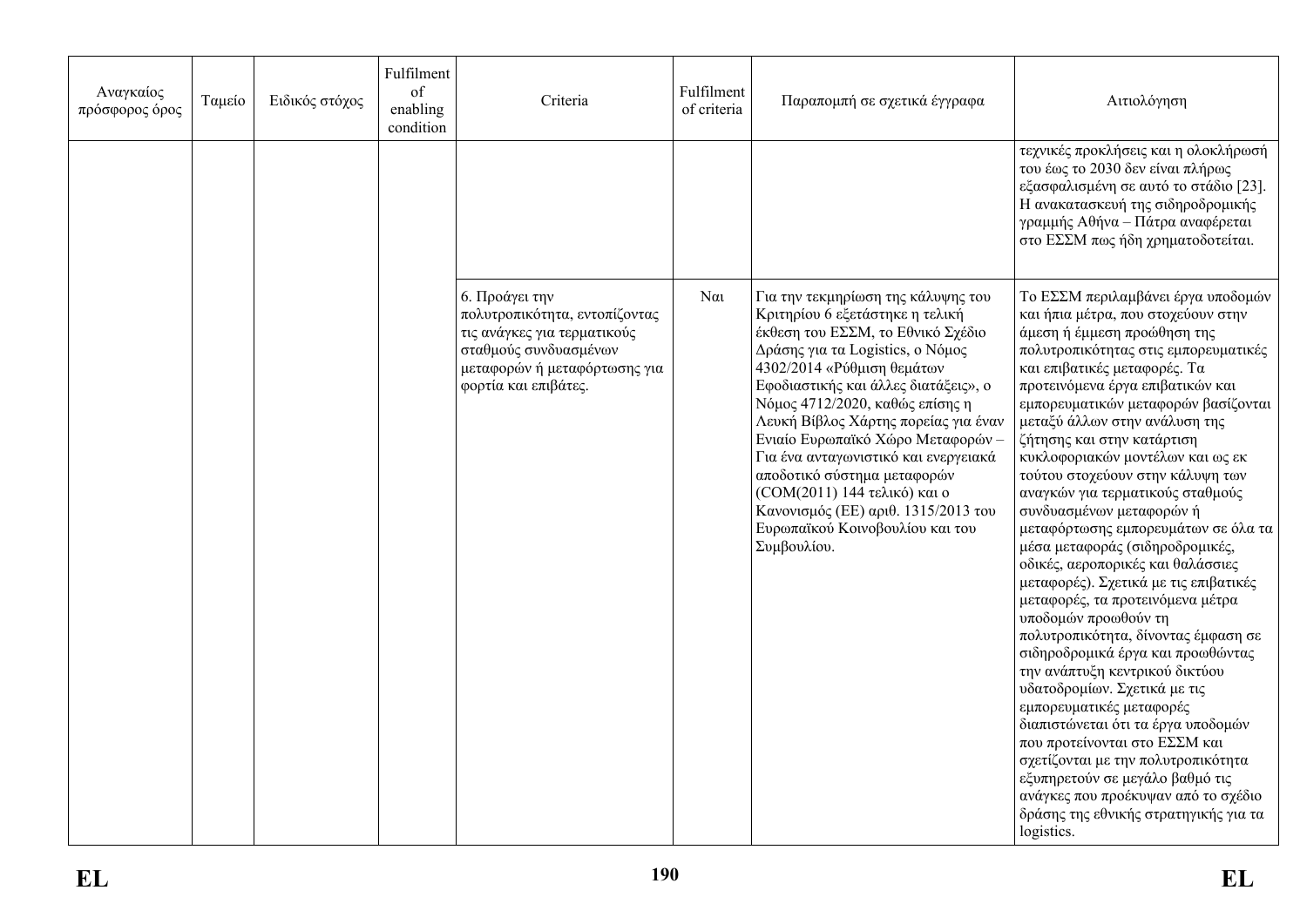| Αναγκαίος<br>πρόσφορος όρος | Ταμείο | Ειδικός στόχος | Fulfilment<br>of<br>enabling<br>condition | Criteria                                                                                                                                                                                                                                                                             | Fulfilment<br>of criteria | Παραπομπή σε σχετικά έγγραφα                                                                                                                                                                                                                                                                                                                                                                                                                                                                                                                                                         | Αιτιολόγηση                                                                                                                                                                                                                                                                                                                                                                                                                                                                                                                                                                                                                                                                                                                                                                                                                                                                                                                                                                                                                                                |
|-----------------------------|--------|----------------|-------------------------------------------|--------------------------------------------------------------------------------------------------------------------------------------------------------------------------------------------------------------------------------------------------------------------------------------|---------------------------|--------------------------------------------------------------------------------------------------------------------------------------------------------------------------------------------------------------------------------------------------------------------------------------------------------------------------------------------------------------------------------------------------------------------------------------------------------------------------------------------------------------------------------------------------------------------------------------|------------------------------------------------------------------------------------------------------------------------------------------------------------------------------------------------------------------------------------------------------------------------------------------------------------------------------------------------------------------------------------------------------------------------------------------------------------------------------------------------------------------------------------------------------------------------------------------------------------------------------------------------------------------------------------------------------------------------------------------------------------------------------------------------------------------------------------------------------------------------------------------------------------------------------------------------------------------------------------------------------------------------------------------------------------|
|                             |        |                |                                           | 7. Περιλαμβάνει μέτρα σχετικά<br>με τον σχεδιασμό των υποδομών<br>που αποσκοπούν στην<br>προώθηση των εναλλακτικών<br>καυσίμων, σύμφωνα με τα<br>εκάστοτε εθνικά πλαίσια<br>πολιτικής.                                                                                               | $N\alpha$                 | Για την τεκμηρίωση της κάλυψης του<br>Κριτηρίου 7 εξετάστηκε η τελική<br>έκθεση του ΕΣΣΜ, ο Νόμος 4439/2016<br>για την ενσωμάτωση στην ελληνική<br>νομοθεσία της Οδηγίας 2014/94/ΕΕ του<br>Ευρωπαϊκού Κοινοβουλίου, η ΚΥΑ<br>Αριθ. οικ. 77226/1/2017, η Απόφαση<br>Κυβερνητικού Συμβουλίου Αριθ.<br>4/2019 για την κύρωση του Εθνικού<br>Σχεδίου για την Ενέργεια και το Κλίμα<br>(ΕΣΕΚ), ο Νόμος 4710/2020 και η<br>Απόφαση Α.Π.:<br>ΥΠΕΝ/ΔΜΕΑΑΠ/93764/396 με θέμα<br>«Τεχνικές Οδηγίες για τα Σχέδια<br>Φόρτισης Ηλεκτρικών Οχημάτων<br>$\Sigma$ , $\Phi$ , $H$ , $O$ , $\Sigma$ , | Το ΕΣΣΜ προτείνει έργα<br>σιδηροδρομικών υποδομών, τα οποία<br>μεταξύ άλλων περιλαμβάνουν την<br>εισαγωγή ηλεκτροκίνησης. Επιπλέον, τα<br>περισσότερα προτεινόμενα έργα του<br>ΕΣΣΜ που αφορούν βελτίωση των<br>λιμενικών υποδομών περιλαμβάνουν<br>ανάπτυξη υποδομών παροχής<br>ηλεκτρικής ενέργειας σε χρήστες<br>λιμένων. Η προώθηση της χρήσης ΑΠΕ<br>και δράσεων βελτίωσης Ενεργειακής<br>Απόδοσης στους λιμένες προτείνεται<br>και στο Εθνικό Σχέδιο για την Ενέργεια<br>και το Κλίμα. Η εφαρμογή του ήπιου<br>μέτρου για την ανανέωση του στόλου<br>των οχημάτων αναμένεται να επιφέρει<br>σημαντικά περιβαλλοντικά οφέλη,<br>συνεισφέροντας στην περιβαλλοντική<br>βιωσιμότητα των οδικών μεταφορών.<br>Σχετικά με την προώθηση καθαρότερων<br>καυσίμων και ηλεκτρικών οχημάτων το<br>ΕΣΣΜ προτείνει την ανάπτυξη<br>ολοκληρωμένης εθνικής στρατηγικής<br>για την ηλεκτροκίνηση, η οποία<br>καλύπτεται από τον Νόμο 4710/2020, το<br>Εθνικό Πλαίσιο Πολιτικής, το ΕΣΕΚ<br>και τη σχετική απόφαση του<br>Υπουργείου Περιβάλλοντος και<br>Ενέργειας. |
|                             |        |                |                                           | 8. Παρουσιάζει τα αποτελέσματα<br>της εκτίμησης των κινδύνων για<br>την οδική ασφάλεια σύμφωνα με<br>τις υφιστάμενες εθνικές<br>στρατηγικές οδικής ασφάλειας,<br>καθώς και χαρτογράφηση των<br>οδών και των τμημάτων που<br>επηρεάζονται με ιεράρχηση των<br>αντίστοιχων επενδύσεων. | $N\alpha$                 | Για την τεκμηρίωση της κάλυψης του<br>Κριτηρίου 8 εξετάστηκε η τελική<br>έκθεση του ΕΣΣΜ, το Στρατηγικό<br>Σχέδιο Οδικής Ασφάλειας 2011-2020, οι<br>χάρτες επικινδυνότητας του<br>Ευρωπαϊκού έργου (CEF 2014-2020)<br>SLAIN (D1.3 Risk Map Greece), ot<br>Μελέτες Επεμβάσεων Βελτίωσης<br>Οδικής Ασφάλειας (ΜΕΒΟΑ) που έχει                                                                                                                                                                                                                                                          | Το ΕΣΣΜ στοχεύει στη βελτίωση της<br>οδικής ασφάλειας, επιδιώκοντας μείωση<br>κατά 12% στον συνολικό αριθμό οδικών<br>ατυχημάτων και κατά 11,6% στον<br>αριθμό θυμάτων έως το 2037. Το ΕΣΣΜ<br>προτείνει συγκεκριμένα μέτρα οδικών<br>υποδομών και ήπια μέτρα. Οι νέες<br>οδικές συνδέσεις και αναβαθμίσεις<br>οδών, που προτείνει αναμένεται ότι θα                                                                                                                                                                                                                                                                                                                                                                                                                                                                                                                                                                                                                                                                                                       |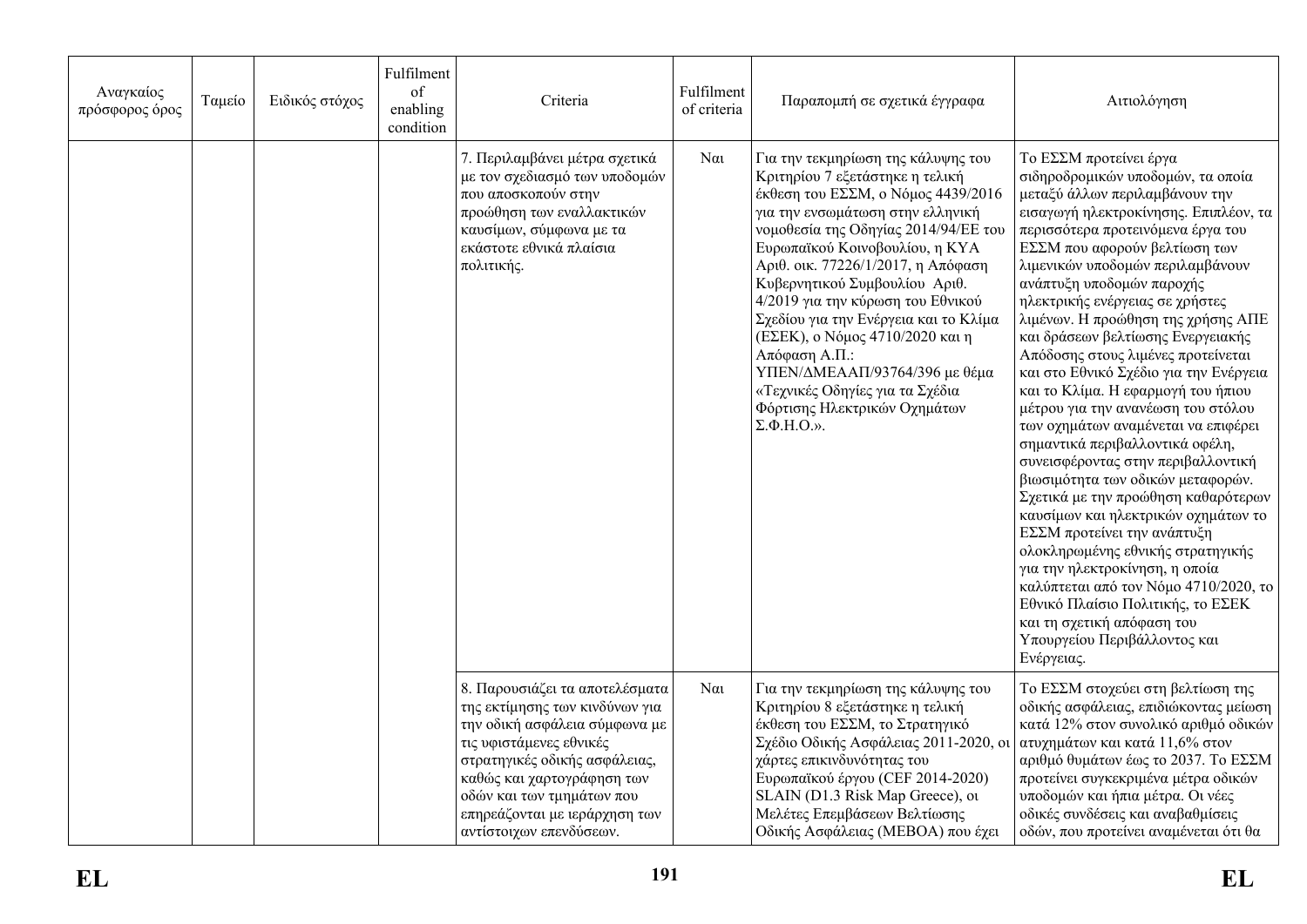| Αναγκαίος<br>πρόσφορος όρος | Ταμείο | Ειδικός στόχος | Fulfilment<br>of<br>enabling<br>condition | Criteria                                                                                                                                                                                                                                         | Fulfilment<br>of criteria | Παραπομπή σε σχετικά έγγραφα                                                                                                                                                                                                                                                                                                                                                                   | Αιτιολόγηση                                                                                                                                                                                                                                                                                                                                                                                                                                                                                                                                                                                                                                                                                                                                                       |
|-----------------------------|--------|----------------|-------------------------------------------|--------------------------------------------------------------------------------------------------------------------------------------------------------------------------------------------------------------------------------------------------|---------------------------|------------------------------------------------------------------------------------------------------------------------------------------------------------------------------------------------------------------------------------------------------------------------------------------------------------------------------------------------------------------------------------------------|-------------------------------------------------------------------------------------------------------------------------------------------------------------------------------------------------------------------------------------------------------------------------------------------------------------------------------------------------------------------------------------------------------------------------------------------------------------------------------------------------------------------------------------------------------------------------------------------------------------------------------------------------------------------------------------------------------------------------------------------------------------------|
|                             |        |                |                                           |                                                                                                                                                                                                                                                  |                           | εκπονήσει η Εγνατία Οδός Α.Ε., καθώς<br>επίσης το SWD (2019) 283 final που<br>αφορά το πλαίσιο πολιτικής της ΕΕ για<br>την οδική ασφάλεια 2021-2030 και η<br>Λευκή Βίβλος για τις Μεταφορές<br>(COM(2011) 144 τελικό).                                                                                                                                                                         | δημιουργήσουν άμεσα οφέλη<br>αναφορικά με το επίπεδο οδικής<br>ασφάλειας του κύριου οδικού δικτύου<br>της χώρας. Οι προτεινόμενες<br>παρεμβάσεις μεταξύ άλλων αφορούν<br>οδικά τμήματα που από τους χάρτες του<br>έργου SLAIN κρίνονται επικίνδυνα. Τα<br>ήπια μέτρα που προτείνονται,<br>εμφανίζουν σημαντική σύγκλιση με τις<br>δράσεις που προτείνονται στο εθνικό<br>Στρατηγικό Σχέδιο Οδικής Ασφάλειας<br>2011-2020. Η βελτίωση του επιπέδου<br>οδικής ασφάλειας επιδιώκεται επίσης<br>μέσω έργων που έχουν προταθεί στην<br>Περιφερειακή Εξειδίκευση του ΕΣΣΜ<br>και επεμβαίνουν σε σημεία και τμήματα<br>του δικτύου που έχουν αναγνωρισθεί ως<br>επικίνδυνα από τις Μελέτες<br>Επεμβάσεων Βελτίωσης Οδικής<br>Ασφάλειας (ΜΕΒΟΑ) της Εγνατίας<br>Οδού Α.Ε. |
|                             |        |                |                                           | 9. Παρέχει πληροφορίες για τους<br>χρηματοδοτικούς πόρους που<br>αντιστοιχούν στις σχεδιαζόμενες<br>επενδύσεις και που απαιτούνται<br>για την κάλυψη των δαπανών<br>λειτουργίας και συντήρησης των<br>υφιστάμενων και σχεδιαζόμενων<br>υποδομών. | $N\alpha$                 | Για την τεκμηρίωση της κάλυψης του<br>Κριτηρίου 9 εξετάστηκε το ΕΣΣΜ και<br>συγκεκριμένα η τελική του έκθεση<br>(Παραδοτέο 8), η τεχνική έκθεση για<br>την παρουσίαση και την αξιολόγηση<br>των προτάσεων (Παραδοτέο 5) και το<br>σχέδιο προγραμματισμού (Παραδοτέο<br>9). Επίσης, εξετάστηκε η Πρόταση<br>Κανονισμού του Ευρωπαϊκού<br>Κοινοβουλίου και του Συμβουλίου<br>COM(2018) 375 final | Το εκτιμώμενο κόστος για την<br>υλοποίηση των σχεδιαζόμενων<br>υποδομών που προτείνονται στο ΕΣΣΜ<br>έχει προσδιοριστεί αναλυτικά.<br>Αντίστοιχα, και οι προτεινόμενοι<br>χρηματοδοτικοί πόροι για την κάλυψη<br>αυτού του κόστους έχουν προσδιοριστεί<br>και αναλυθεί. Επίσης, διαπιστώνεται ότι<br>για κάθε κατηγορία έργων υπάρχει<br>εκτίμηση για το κόστος λειτουργίας και<br>συντήρησης. Επιπλέον, η εφαρμογή του<br>μέτρου (RI-Soft 2) σχετικά με την<br>ανάπτυξη και υλοποίηση μηχανισμού<br>εξασφάλισης πόρων για συντήρηση του<br>οδικού δικτύου κρίνεται πως θα<br>συμβάλλει σημαντικά στην εύρεση των<br>απαραίτητων χρηματοδοτικών πόρων.                                                                                                            |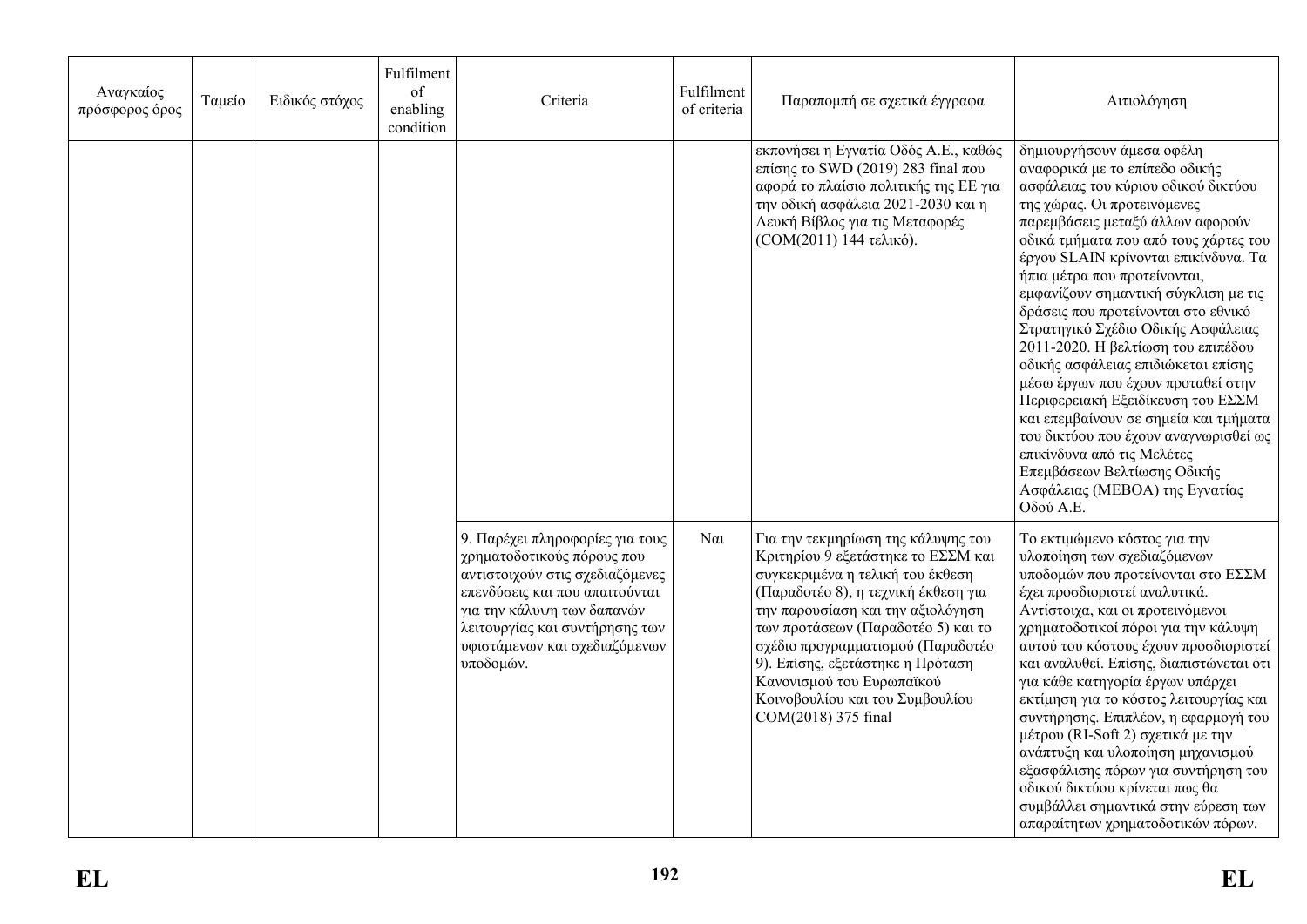| Αναγκαίος<br>πρόσφορος όρος                                                                           | Ταμείο | Ειδικός στόχος                                                                                                                                                                                 | Fulfilment<br>of<br>enabling<br>condition | Criteria                                                                                                                                                                                                                                                                                                                  | Fulfilment<br>of criteria | Παραπομπή σε σχετικά έγγραφα | Αιτιολόγηση |
|-------------------------------------------------------------------------------------------------------|--------|------------------------------------------------------------------------------------------------------------------------------------------------------------------------------------------------|-------------------------------------------|---------------------------------------------------------------------------------------------------------------------------------------------------------------------------------------------------------------------------------------------------------------------------------------------------------------------------|---------------------------|------------------------------|-------------|
| 4.1. Στρατηγικό<br>πλαίσιο πολιτικής<br>για τις<br>ενεργητικές<br>πολιτικές για την<br>αγορά εργασίας | $EKT+$ | ESO4.1.<br>Improving access<br>to employment<br>and activation<br>measures of all<br>jobseekers, in<br>particular youth<br>people, especially<br>through the<br>implementation of<br>the Youth | $O\chi$                                   | Εφαρμόζεται στρατηγικό<br>πλαίσιο πολιτικής για τις<br>ενεργητικές πολιτικές για την<br>αγορά εργασίας βάσει των<br>κατευθυντήριων γραμμών για<br>την απασχόληση, το οποίο<br>περιλαμβάνει: 1. Ρυθμίσεις για τη<br>διενέργεια κατάρτισης προφίλ<br>των ατόμων που ζητούν εργασία<br>και την εκτίμηση των αναγκών<br>τους. | $O\chi$ u                 |                              |             |
|                                                                                                       |        | Guarantee, long-<br>term unemployed<br>and<br>disadvantaged<br>groups on the<br>labour market,                                                                                                 |                                           | 2. Πληροφορίες σχετικά με τις<br>νέες θέσεις εργασίας και τις<br>ευκαιρίες απασχόλησης,<br>λαμβάνοντας υπόψη τις ανάγκες<br>της αγοράς εργασίας.                                                                                                                                                                          | $O\chi$ u                 |                              |             |
|                                                                                                       |        | and of inactive<br>people, as well as<br>through the<br>promotion of self-<br>employment and<br>the social<br>economy;                                                                         |                                           | 3. Ρυθμίσεις ώστε να<br>διασφαλίζεται ότι ο σχεδιασμός,<br>η υλοποίηση, η παρακολούθηση<br>και η επανεξέτασή του<br>διενεργούνται σε στενή<br>συνεργασία με τα σχετικά<br>ενδιαφερόμενα μέρη.                                                                                                                             | $O\chi$ u                 |                              |             |
|                                                                                                       |        |                                                                                                                                                                                                |                                           | 4. Ρυθμίσεις για την<br>παρακολούθηση, την<br>αξιολόγηση και την επανεξέταση<br>των ενεργητικών πολιτικών για<br>την αγορά εργασίας.                                                                                                                                                                                      | $O\chi$ u                 |                              |             |
|                                                                                                       |        |                                                                                                                                                                                                |                                           | 5. Όσον αφορά τις παρεμβάσεις<br>για την απασχόληση των νέων,<br>τεκμηριωμένες και<br>στοχοθετημένες διαδρομές για<br>τους νέους που βρίσκονται εκτός<br>απασχόλησης, εκπαίδευσης ή<br>κατάρτισης, οι οποίες<br>περιλαμβάνουν μέτρα                                                                                       | $O\chi$ u                 |                              |             |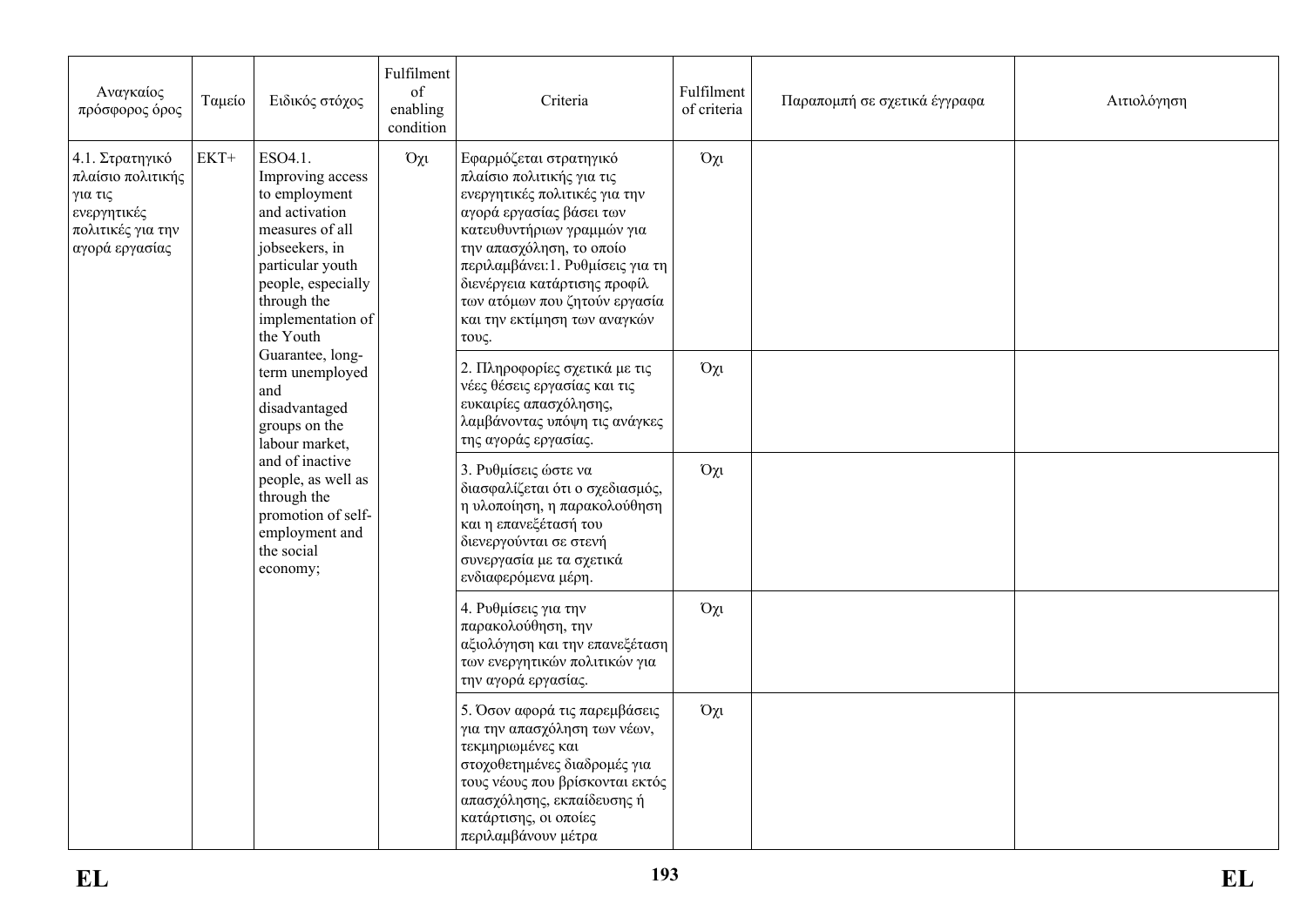| Αναγκαίος<br>πρόσφορος όρος                                                                                  | Ταμείο                          | Ειδικός στόχος                                                                                                                                                                                                                                                                                                                                                                                                                                                                                       | Fulfilment<br>of<br>enabling<br>condition | Criteria                                                                                                                                                                                                                             | Fulfilment<br>of criteria | Παραπομπή σε σχετικά έγγραφα                                                                                                                                                                                                                                                                                                                                                                                                                                                                                                                                             | Αιτιολόγηση                                                                                                                                                                                                                                                                                                                                                                                                                                                                                                                                                                                                                                                                                                                                                                                             |
|--------------------------------------------------------------------------------------------------------------|---------------------------------|------------------------------------------------------------------------------------------------------------------------------------------------------------------------------------------------------------------------------------------------------------------------------------------------------------------------------------------------------------------------------------------------------------------------------------------------------------------------------------------------------|-------------------------------------------|--------------------------------------------------------------------------------------------------------------------------------------------------------------------------------------------------------------------------------------|---------------------------|--------------------------------------------------------------------------------------------------------------------------------------------------------------------------------------------------------------------------------------------------------------------------------------------------------------------------------------------------------------------------------------------------------------------------------------------------------------------------------------------------------------------------------------------------------------------------|---------------------------------------------------------------------------------------------------------------------------------------------------------------------------------------------------------------------------------------------------------------------------------------------------------------------------------------------------------------------------------------------------------------------------------------------------------------------------------------------------------------------------------------------------------------------------------------------------------------------------------------------------------------------------------------------------------------------------------------------------------------------------------------------------------|
|                                                                                                              |                                 |                                                                                                                                                                                                                                                                                                                                                                                                                                                                                                      |                                           | προσέγγισης και βασίζονται σε<br>ποιοτικά κριτήρια,<br>λαμβανομένων υπόψη των<br>κριτηρίων για ποιοτικά<br>προγράμματα μαθητείας και<br>πρακτικής άσκησης, στο πλαίσιο<br>εφαρμογής των προγραμμάτων<br>εγγύησης για τη νεολαία.     |                           |                                                                                                                                                                                                                                                                                                                                                                                                                                                                                                                                                                          |                                                                                                                                                                                                                                                                                                                                                                                                                                                                                                                                                                                                                                                                                                                                                                                                         |
| 4.3. Στρατηγικό<br>πλαίσιο πολιτικής<br>για το σύστημα<br>εκπαίδευσης και<br>κατάρτισης σε<br>όλα τα επίπεδα | $EKT+$<br>$\operatorname{ETTA}$ | ESO4.6.<br>Promoting equal<br>access to and<br>completion of<br>quality and<br>inclusive<br>education and<br>training, in<br>particular for<br>disadvantaged<br>groups, from<br>early childhood<br>education and<br>care through<br>general and<br>vocational<br>education and<br>training, to<br>tertiary level, as<br>well as adult<br>education and<br>learning,<br>including<br>facilitating<br>learning mobility<br>for all and<br>accessibility for<br>persons with<br>disabilities<br>RSO4.2. | $N\alpha$                                 | Εφαρμόζεται εθνικό ή<br>περιφερειακό στρατηγικό<br>πλαίσιο πολιτικής για το<br>σύστημα εκπαίδευσης και<br>κατάρτισης, το οποίο<br>περιλαμβάνει:1. Τεκμηριωμένα<br>συστήματα πρόγνωσης και<br>πρόβλεψης των αναγκών σε<br>δεξιότητες. | $N\alpha$                 | Μηχανισμός Διάγνωσης Αναγκών της<br>Αγοράς Εργασίας<br>Άρθ.85, Ν. 4368/2016<br>КҮА Арінц. оік. 24013/410/2016<br>8366/Г9.2264<br>Σχετικά Θεσμικά Κείμενα<br>2.<br>EEK & ΔBM:<br>N.4763/2020 & K3/20145<br>Άρθ. 85 Ν. 4368/2016<br>N.4763/2020, YA K3/37244<br>Αρθ. 32 παρ. 2 N.4763/2020<br>$\Pi$ αρ.2 περ.2 άρθ. 50 N.4763/2020<br>Ν.4763/2020 όπως τροποποιήθηκε και<br>ισχύει<br>YA K3/37244<br>3.<br>Α' θμια & Β' θμια Εκπαίδευση:<br>Ιχνηλάτηση Σχολικών και Εργασιακών<br>Διαδρομών μέσω Παρατηρητηρίου<br>Μετάβασης<br>Άρθ. 91 Ν.4763/2020<br>Άρθ.27 Ν. 4823/2021 | Πρόβλεψη δημιουργίας ηλεκτρονικού<br>εργαλείου για ΥΠΑΙΘ από ΜΔΑΑΕ.<br>2.<br>Κεντρικό Συμβούλιο Επαγγελματικής<br>Εκπαίδευσης και Κατάρτισης (ΚΣΕΕΚ)<br>Κεντρική Επιστημονική Επιτροπή<br>(KEE)<br>Συμβούλια Σύνδεσης με την Παραγωγή<br>και την Αγορά Εργασίας (ΣΣΠΑΕ) σε<br>κάθε περιφέρεια της χώρας<br>Γραφεία Επαγγελματικής Ανάπτυξης<br>και Σταδιοδρομίας (ΓΕΑΣ) σε κάθε<br>IEK.<br>Σύσταση Παρατηρητηρίου Μετάβασης.<br>3.<br>Ιχνηλάτηση Σχολικών και Εργασιακών<br>Διαδρομών μέσω Παρατηρητηρίου<br>Μετάβασης Θεσμοθετήθηκε ο ορισμός<br>Υπεύθυνου Σχολικού Επαγγελματικού<br>Προσανατολισμού σε κάθε Διεύθυνση<br>Β'θμιας Εκπαίδευσης. Ίδρυση Γραφείου<br>Συμβουλευτικής και Προσανατολισμού<br>$(TPA\Sigma Y\Pi)$<br>4.<br>Γραφεία Διασύνδεσης σε 25 ΑΕΙ<br>Μνημόνιο Συνεργασίας ΕΘΑΕΕ-ΕΙΕΑΔ |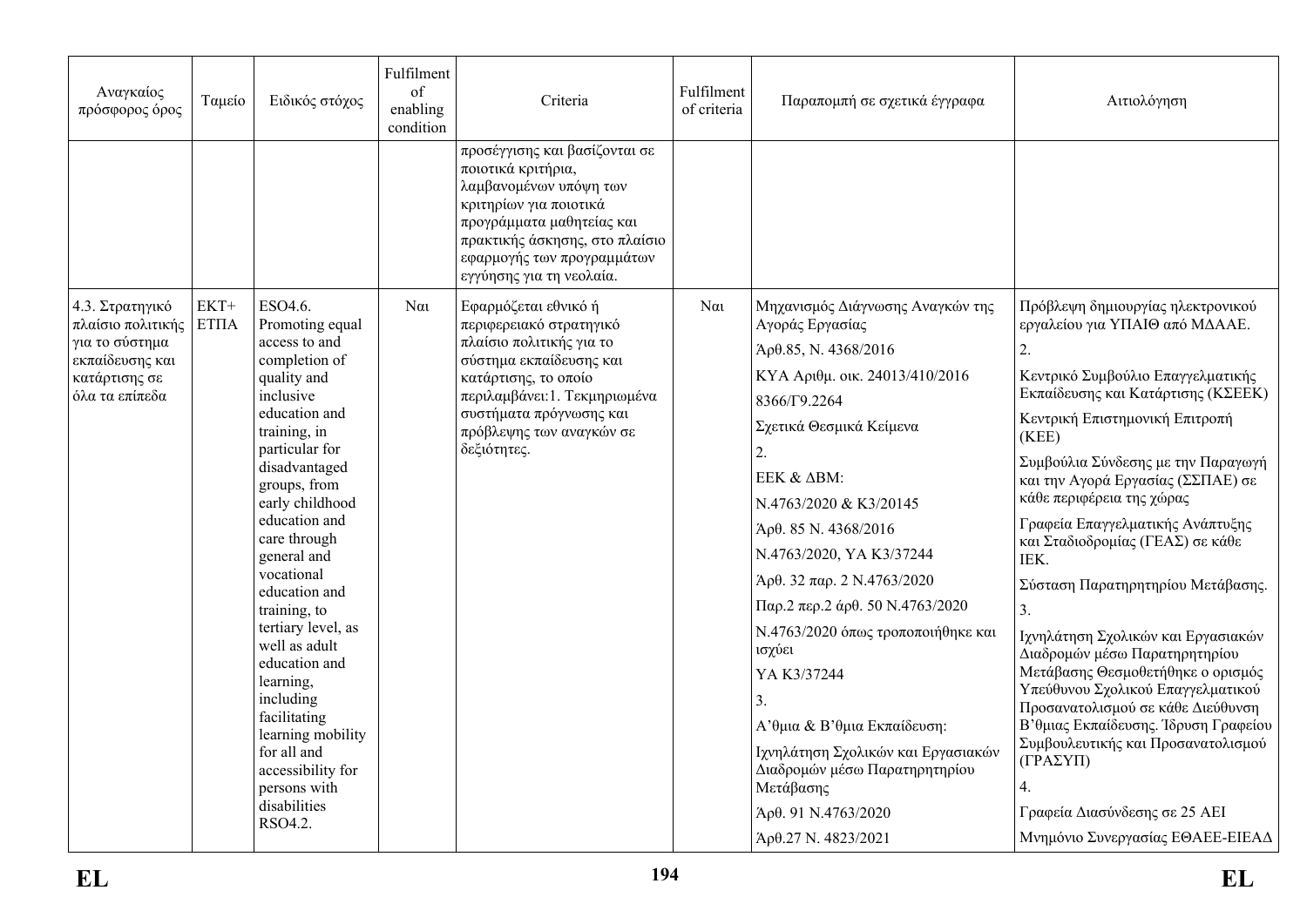| Αναγκαίος<br>πρόσφορος όρος | Ταμείο | Ειδικός στόχος                                                                                                                                                                    | Fulfilment<br>of<br>enabling<br>condition | Criteria                                                                                                                                             | Fulfilment<br>of criteria | Παραπομπή σε σχετικά έγγραφα                                                                                                                                                                                                                                                                                                                                                                                                                            | Αιτιολόγηση                                                                                                                                                                                                                                                                                                                                                                                                                                                                                                                                                                                                                                                         |
|-----------------------------|--------|-----------------------------------------------------------------------------------------------------------------------------------------------------------------------------------|-------------------------------------------|------------------------------------------------------------------------------------------------------------------------------------------------------|---------------------------|---------------------------------------------------------------------------------------------------------------------------------------------------------------------------------------------------------------------------------------------------------------------------------------------------------------------------------------------------------------------------------------------------------------------------------------------------------|---------------------------------------------------------------------------------------------------------------------------------------------------------------------------------------------------------------------------------------------------------------------------------------------------------------------------------------------------------------------------------------------------------------------------------------------------------------------------------------------------------------------------------------------------------------------------------------------------------------------------------------------------------------------|
|                             |        | Improving equal<br>access to<br>inclusive and<br>quality services in<br>education.<br>training and<br>lifelong learning<br>through<br>developing<br>accessible<br>infrastructure, |                                           |                                                                                                                                                      |                           | 4.<br>Τριτοβάθμια Εκπαίδευση:<br>Άρθ. 60 Ν. 4009/2011<br>Αρθ. 10 παρ. 2 N. 4653/2020                                                                                                                                                                                                                                                                                                                                                                    | για τροφοδοσία Μηχανισμού με τα<br>απαραίτητα δεδομένα.<br>Διαμόρφωση πρόσθετων κριτηρίων<br>αξιολόγησης προγραμμάτων σπουδών<br>από ΣΑΠ της ΕΘΑΑΕ.<br>Εκπόνηση μελέτης από ΕΘΑΑΕ για<br>πρόσβαση αποφοίτων ΑΕΙ στην αγορά<br>εργασίας                                                                                                                                                                                                                                                                                                                                                                                                                              |
|                             |        | including by<br>fostering<br>resilience for<br>distance and on-<br>line education and<br>training                                                                                 |                                           | 2. Μηχανισμούς<br>παρακολούθησης των αποφοίτων<br>και υπηρεσίες ποιοτικής και<br>αποτελεσματικής καθοδήγησης<br>για εκπαιδευόμενους κάθε<br>ηλικίας. | $N\alpha$                 | Μηχανισμός Διάγνωσης Αναγκών της<br>Αγοράς Εργασίας<br>KYA 24013/410/2016<br>Σχετικά Θεσμικά Κείμενα<br>2.<br>EEK & ΔBM:<br>N.4763/2020 YA K3/20145<br>Άρθ.85 Ν.4368/2016<br>N.4763/2020, YA K3/37244<br>$A$ ρθ.155 παρ.1 N.4763/2020<br>Αρθ.32 παρ.2 N.4763/2020<br>$A$ ρθ.71 παρ.2 N.4763/2020<br>Άρθ.1 Ν.4763/2020<br>Άρθ.94 Ν. 4823/2021<br>3.<br>Α' θμια Β' θμια Εκπαίδευση:<br>Άρθ. 91 Ν.4763/2020,<br>Άρθ. 11 N.4823/2021<br>Άρθ. 1 Ν.4692/2020, | Αξιοποίηση Μηχανισμού Διάγνωσης<br>Αναγκών της Αγοράς Εργασίας.<br>Πρόβλεψη δημιουργίας ηλεκτρονικού<br>εργαλείου για ΥΠΑΙΘ από ΜΔΑΑΕ<br>2.<br>Κεντρικό Συμβούλιο ΕΕΚ<br>Κεντρική Επιστημονική Επιτροπή<br>Συμβούλια Σύνδεσης με την Παραγωγή<br>και την Αγορά Εργασίας σε κάθε<br>περιφέρεια<br>ΓΕΑΣ σε κάθε ΙΕΚ<br>Παρατηρητήριο Μετάβασης<br>ΕΟΠΠΕΠ: Θέματα επαγγελματικού<br>προσανατολισμού και συμβουλευτικής,<br>έρευνα αποφοίτων ΙΕΚ, 170<br>πιστοποιημένοι Σύμβουλοι<br>Σταδιοδρομίας (e-coaching)<br>Επαγγελματικός προσανατολισμός σε<br>$K\Delta BM$<br>Συμβουλευτικές υπηρεσίες σε ΣΔΕ<br>Υπεύθυνοι Διασύνδεσης με Μαθητεία<br>$(ENEETY\Lambda)$<br>3. |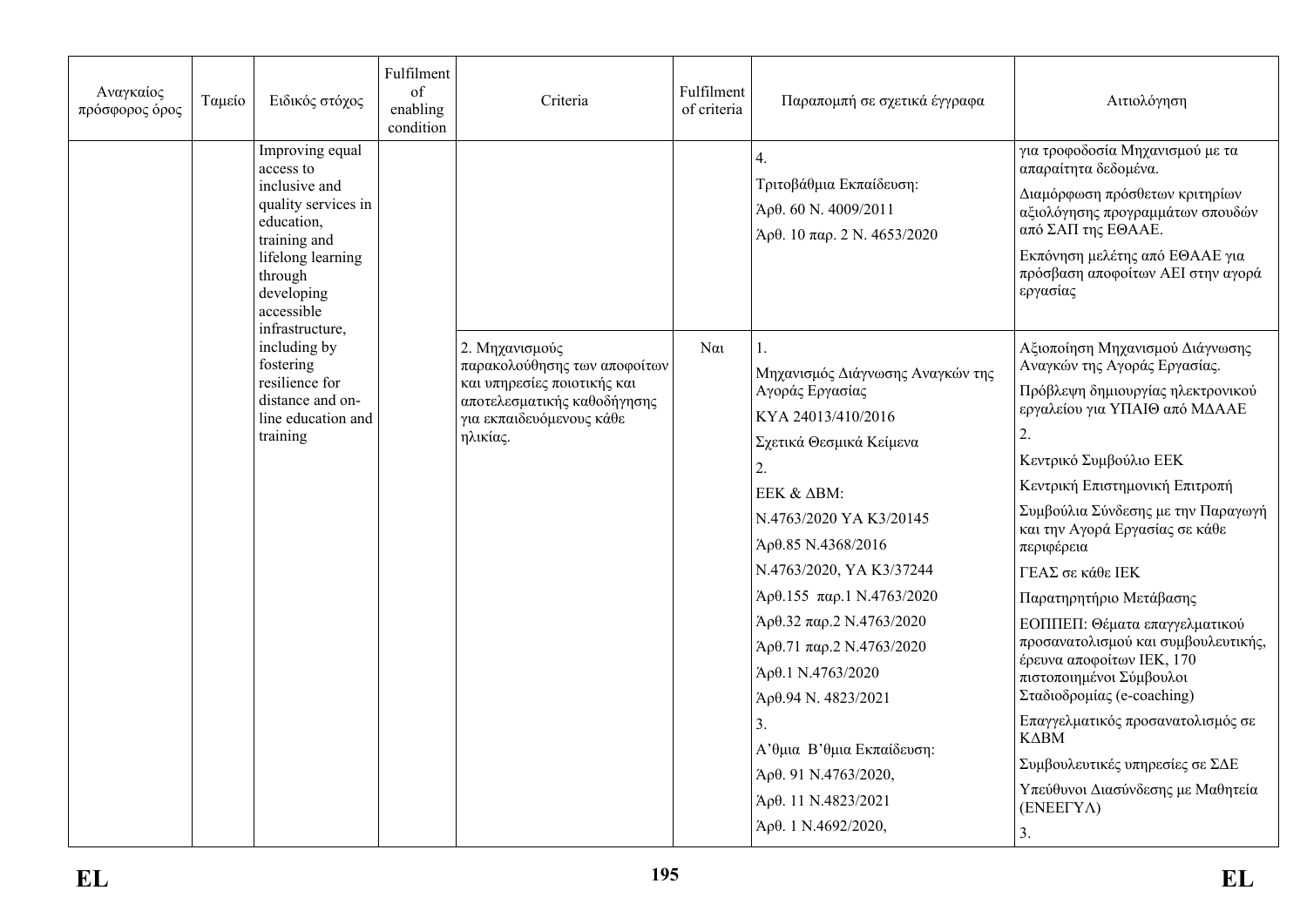| Αναγκαίος<br>πρόσφορος όρος | Ταμείο | Ειδικός στόχος | Fulfilment<br>of<br>enabling<br>condition | Criteria                                                                                                                                                                                                                                                                                                                                              | Fulfilment<br>of criteria | Παραπομπή σε σχετικά έγγραφα                                                                                                                                | Αιτιολόγηση                                                                                                                                                                                                                                                                                                                                                                                                                                                                                                                                                                                                  |
|-----------------------------|--------|----------------|-------------------------------------------|-------------------------------------------------------------------------------------------------------------------------------------------------------------------------------------------------------------------------------------------------------------------------------------------------------------------------------------------------------|---------------------------|-------------------------------------------------------------------------------------------------------------------------------------------------------------|--------------------------------------------------------------------------------------------------------------------------------------------------------------------------------------------------------------------------------------------------------------------------------------------------------------------------------------------------------------------------------------------------------------------------------------------------------------------------------------------------------------------------------------------------------------------------------------------------------------|
|                             |        |                |                                           |                                                                                                                                                                                                                                                                                                                                                       |                           | ΥΑΦ.7/79511/ΓΔ4/2020<br>4.<br>Τριτοβάθμια Εκπαίδευση:<br>Άρθ. 60 Ν.4009/2011<br>N.4653/2020<br>Αρθ.7, παρ. ε N.4653/2020<br>Άρθ.8 παρ. 1 σημ. δ Ν.4653/2020 | Κείμενο πολιτικών για εισαγωγή<br>μαθήματος επαγγελματικού<br>προσανατολισμού (ΙΕΠ), θεματική<br>επαγγ.πρ. στα Εργαστήρια Δεξιοτήτων<br>Ιχνηλάτηση αποφοίτων<br>(Παρατηρητήριο)<br>ΚΕΔΑΣΥ υποστήριξη μαθητών,<br>σχολικών μονάδων και ΕΚ για<br>διασφάλιση ισότιμης πρόσβασης<br>Γραφεία Διασύνδεσης σε 25 ΑΕΙ,<br>29 μελέτες (2011-2018) από ΑΕΙ για την<br>πορεία των αποφοίτων, Έκθεση και<br>ανάπτυξη ενιαίων μεθοδολογιών και<br>εργαλείων από ΕΘΑΑΕ<br>Διαλειτουργικότητα ΠΣ ΕΘΑΑΕ/<br>Γραφείων Διασύνδεσης<br>Παρακολούθηση αποφοίτων στην αγορά<br>εργασίας/ΑΣ και ΣΑΠ ΕΘΑΑΕ<br>Μνημόνιο ΕΘΑΕΕ-ΕΙΕΑΔ |
|                             |        |                |                                           | 3. Μέτρα για τη διασφάλιση της<br>ισότιμης πρόσβασης και της<br>συμμετοχής σε ποιοτική,<br>οικονομικά προσιτή, συναφή,<br>χωρίς διακρίσεις και χωρίς<br>αποκλεισμούς εκπαίδευση και<br>κατάρτιση και της ολοκλήρωσής<br>της, καθώς και της απόκτησης<br>βασικών ικανοτήτων σε όλα τα<br>επίπεδα, συμπεριλαμβανομένης<br>της τριτοβάθμιας εκπαίδευσης. | $\alpha$                  | Όπως τροπ.κ ισχ.<br>ΥΑΦ12/657/70691/Δ1<br>ΠΔ 79/2017<br>N 4559/2018<br>N 4704/2020<br>N 2525/1997<br>N 4186/2013<br>N 4547/2018<br>N 3879/2010              | Εφαρμόζονται μέτρα για:<br>- παροχή ίσων ευκαιριών στην<br>εκπαίδευση (ΔΣ, προσχολική,<br>πλατφόρμες, δεξιότητες, ΣΔΕ)<br>- βελτίωση της πρόσβασης στην<br>εκπαίδευση, μείωση των εκπαιδευτικών<br>ανισοτήτων, των διακρίσεων και της<br>ΠΕΣ, βελτίωση των μαθησιακών<br>αποτελεσμάτων και την ολοκλήρωση<br>των σπουδών σε όλες τις βαθμίδες<br>εκπαίδευσης και κατάρτισης<br>(Παρατηρητήριο ΙΕΠ, ΤΥ ΖΕΠ, ΔΥΕΠ,                                                                                                                                                                                             |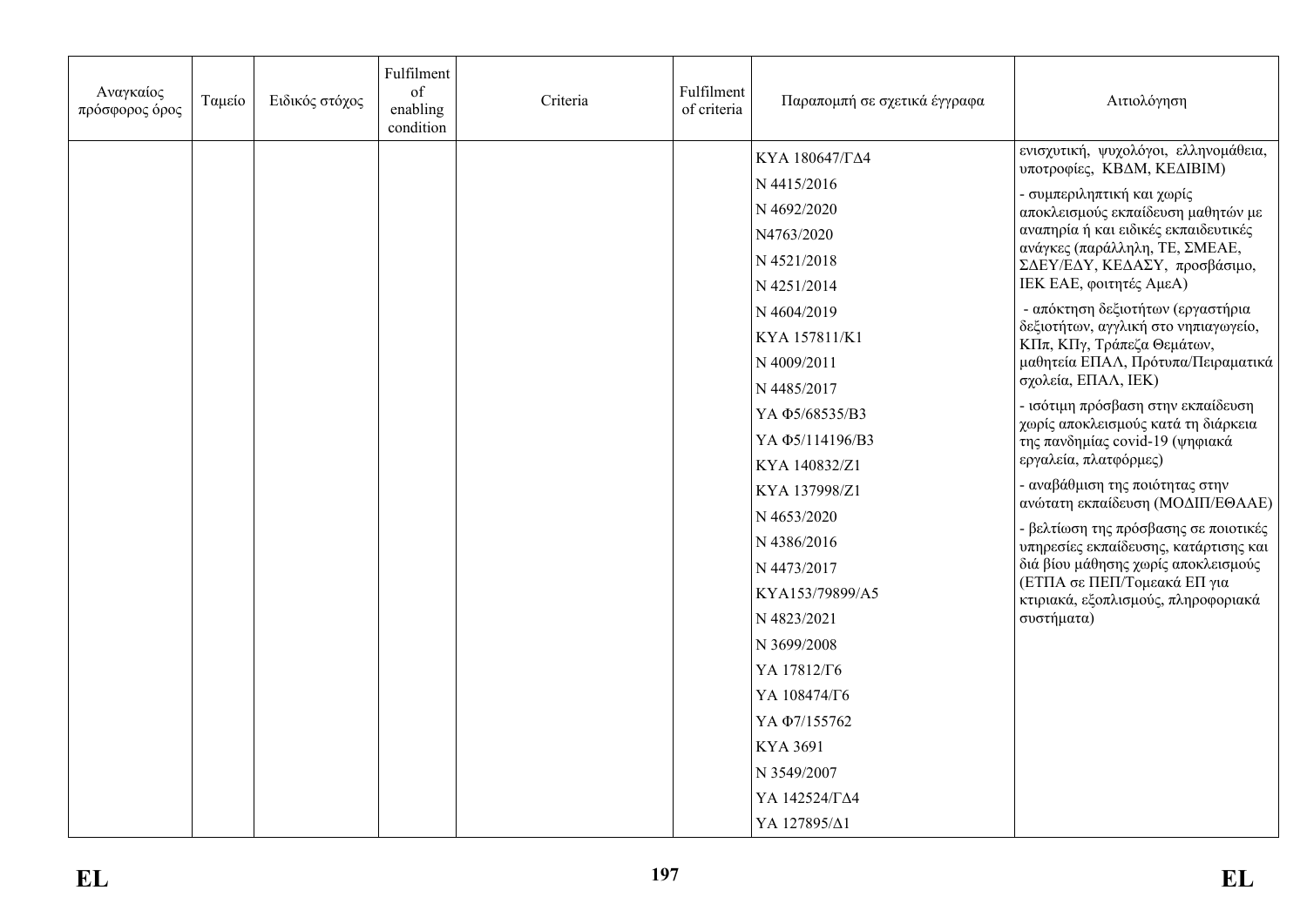| Αναγκαίος<br>πρόσφορος όρος | Ταμείο | Ειδικός στόχος | Fulfilment<br>of<br>enabling<br>condition | Criteria                                                                                                                                                                                                                                         | Fulfilment<br>of criteria | Παραπομπή σε σχετικά έγγραφα                                                                                                                                                                                                                                                                                                                                                                                                                         | Αιτιολόγηση                                                                                                                                                                                                                                                                                                                                                                                                                                                                          |
|-----------------------------|--------|----------------|-------------------------------------------|--------------------------------------------------------------------------------------------------------------------------------------------------------------------------------------------------------------------------------------------------|---------------------------|------------------------------------------------------------------------------------------------------------------------------------------------------------------------------------------------------------------------------------------------------------------------------------------------------------------------------------------------------------------------------------------------------------------------------------------------------|--------------------------------------------------------------------------------------------------------------------------------------------------------------------------------------------------------------------------------------------------------------------------------------------------------------------------------------------------------------------------------------------------------------------------------------------------------------------------------------|
|                             |        |                |                                           | 4. Μηχανισμό συντονισμού που<br>να καλύπτει όλα τα επίπεδα<br>εκπαίδευσης και κατάρτισης,<br>συμπεριλαμβανομένης της<br>τριτοβάθμιας εκπαίδευσης, και<br>σαφή ανάθεση αρμοδιοτήτων<br>μεταξύ των σχετικών εθνικών<br>ή/και περιφερειακών φορέων. | $N\alpha$                 | N 4807/2021<br>N 4452/2017<br>ҮА Ф9/137984/ГГ4<br>YA 126251/A5<br>YA 48456/A5<br>YA K3/20145<br>YA K3/37244<br>ΥΑΦ.31/94185/Δ1<br>ΥΑ 120126/ΓΔ4<br>Ομάδα Συντονισμού (άρθρο 50 του Ν.<br>4777/2021, ΦΕΚ 25/Α) και Τεχνική<br>Γραμματεία<br>A'BAOMIA-B'BAOMIA<br>ΕΚΠΑΙΔΕΥΣΗ<br>ПД 18/2018<br>N. 4142/2013<br>N. 4142/2013<br>N. 4547/2018 (ΦΕΚ 102/Α)<br>N. 4692/2020 (ΦΕΚ 111/A)<br>N. 4547/2018<br>N.4763/2020<br>N. 3966/2011<br>$EEK - \Delta BM$ | Για τον Συντονισμό της Εκπαίδευσης,<br>Κατάρτισης, Δια Βίου Μάθησης και<br>Νεολαίας εφαρμόζονται μέτρα σε όλα<br>τα επίπεδα ως εξής:<br>Υπουργός<br>Δύο Υφυπουργοί Α΄ βάθμιας,<br>Β΄ βάθμιας Εκπαίδευσης & Ειδικής<br>Αγωγής και Ανώτατης Εκπαίδευσης<br>Τρεις Γενικές Γραμματείες<br>Ομάδα Διατομεακού<br>Συντονισμού ΥΠΑΙΘ (3 ΓΓ, ΙΕΠ,<br>ΕΟΠΠΕΠ, ΙΤΥΕ ΔΙΟΦΑΝΤΟΣ, ΙΚΥ,<br>ΑΔΙΠΠΔΕ, ΕΘΑΑΕ)<br>Τεχνική Γραμματεία<br>(υποστήριξη από ΕΔ ΕΣΠΑ Τομέα<br>Παιδείας)<br>A'BAOMIA-B'BAOMIA |
|                             |        |                |                                           |                                                                                                                                                                                                                                                  |                           | N.4763/2020                                                                                                                                                                                                                                                                                                                                                                                                                                          | ΕΚΠΑΙΔΕΥΣΗ                                                                                                                                                                                                                                                                                                                                                                                                                                                                           |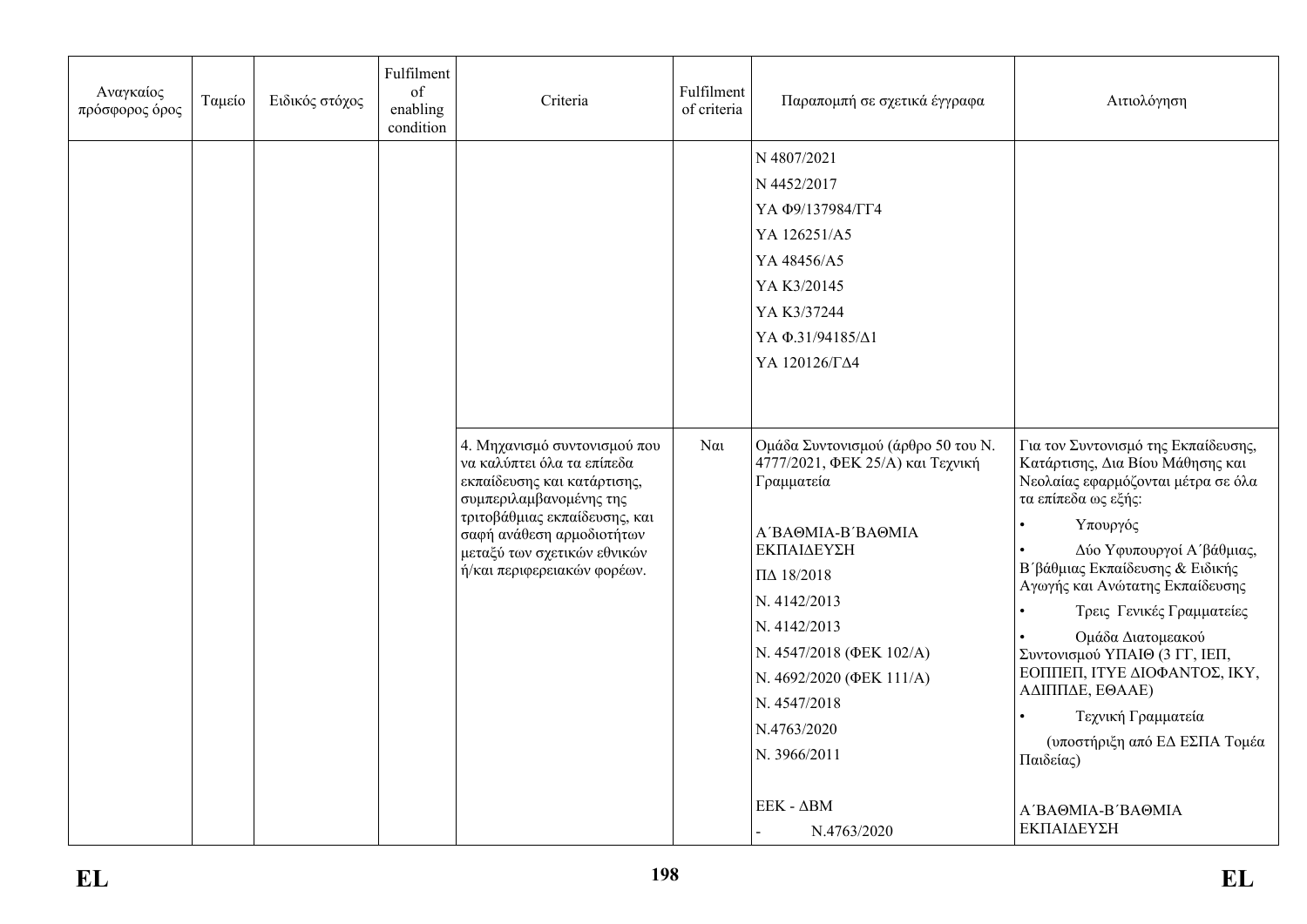| Αναγκαίος<br>πρόσφορος όρος | Ταμείο | Ειδικός στόχος | Fulfilment<br>of<br>enabling<br>condition | Criteria             | Fulfilment<br>of criteria | Παραπομπή σε σχετικά έγγραφα                                                                                                                                                                                                                                                                           | Αιτιολόγηση                                                                                                                                                                                                                                                                                                                                                                                                                                                                                                                                                                                                                   |
|-----------------------------|--------|----------------|-------------------------------------------|----------------------|---------------------------|--------------------------------------------------------------------------------------------------------------------------------------------------------------------------------------------------------------------------------------------------------------------------------------------------------|-------------------------------------------------------------------------------------------------------------------------------------------------------------------------------------------------------------------------------------------------------------------------------------------------------------------------------------------------------------------------------------------------------------------------------------------------------------------------------------------------------------------------------------------------------------------------------------------------------------------------------|
|                             |        |                |                                           |                      |                           | Κ.Σ.Ε.Ε.Κ. ΥΑ Κ3/20145<br>K.E.E. YA K3/37244<br>N.4763/2020<br>ΥΑ 162971/Δ6/30-6-2020<br>N. 4692/2020<br>ΥΑ 6603/ΓΔ4/20-1-2021<br>N.4763/2020<br>ΥΑ 6603/ΓΔ4/20-1-2021<br>ΑΝΩΤΑΤΗ ΕΚΠΑΙΔΕΥΣΗ<br>EO.A.A.E. N.4653/2020<br>$\Sigma.A.\Pi. N.4653/2020$<br>N. 4812/2021<br>N. N.4653/2020<br>N. 4485/2017 | ΓΓ Α΄βάθμιας Β΄βάθμιας<br>Εκπαίδευσης και Ειδικής Αγωγής<br>Αρχή Διασφάλισης Ποιότητας<br>IEΠ<br>$\bullet$<br>ΙΤΥΕ Διόφαντος<br>$\bullet$<br>ΕΕΚ και ΔΒΜ<br><b>ΓΓ ΕΕΚ ΔΒΜ &amp; Ν.</b><br>$\Box$<br>Εθνικό Σύστημα ΕΕΚ<br><b>ΚΣΕΕΚ</b><br>(διατομεακό/διυπουργικό)<br>K.E.E.<br>Κλαδικά Συμβούλια<br>Δεξιοτήτων<br>ΣΠΑΑΕ<br>ЕОППЕП<br>ΑΝΩΤΑΤΗ ΕΚΠΑΙΔΕΥΣΗ<br>ΓΓ Ανώτατης Εκπαίδευσης<br>Εθνική Αρχή Ανωτ.<br>Εκπαίδευσης (Στρατηγική, Συμφωνίες<br>προγραμματισμού ΑΕΙ)<br>Ανώτ. Συμβούλιο και<br>Συμβούλιο Αξιολόγησης και<br>Πιστοποίησης με συμμετοχή<br>κοινωνικών εταίρων<br>Μονάδα Στρατηγικού<br>Σχεδιασμού σε κάθε ΑΕΙ |
|                             |        |                |                                           | 5. Ρυθμίσεις για την | $N\alpha$                 | Ν4777/2021 άρθ.50: Ομάδα                                                                                                                                                                                                                                                                               | Μέτρα για την παρακολούθηση                                                                                                                                                                                                                                                                                                                                                                                                                                                                                                                                                                                                   |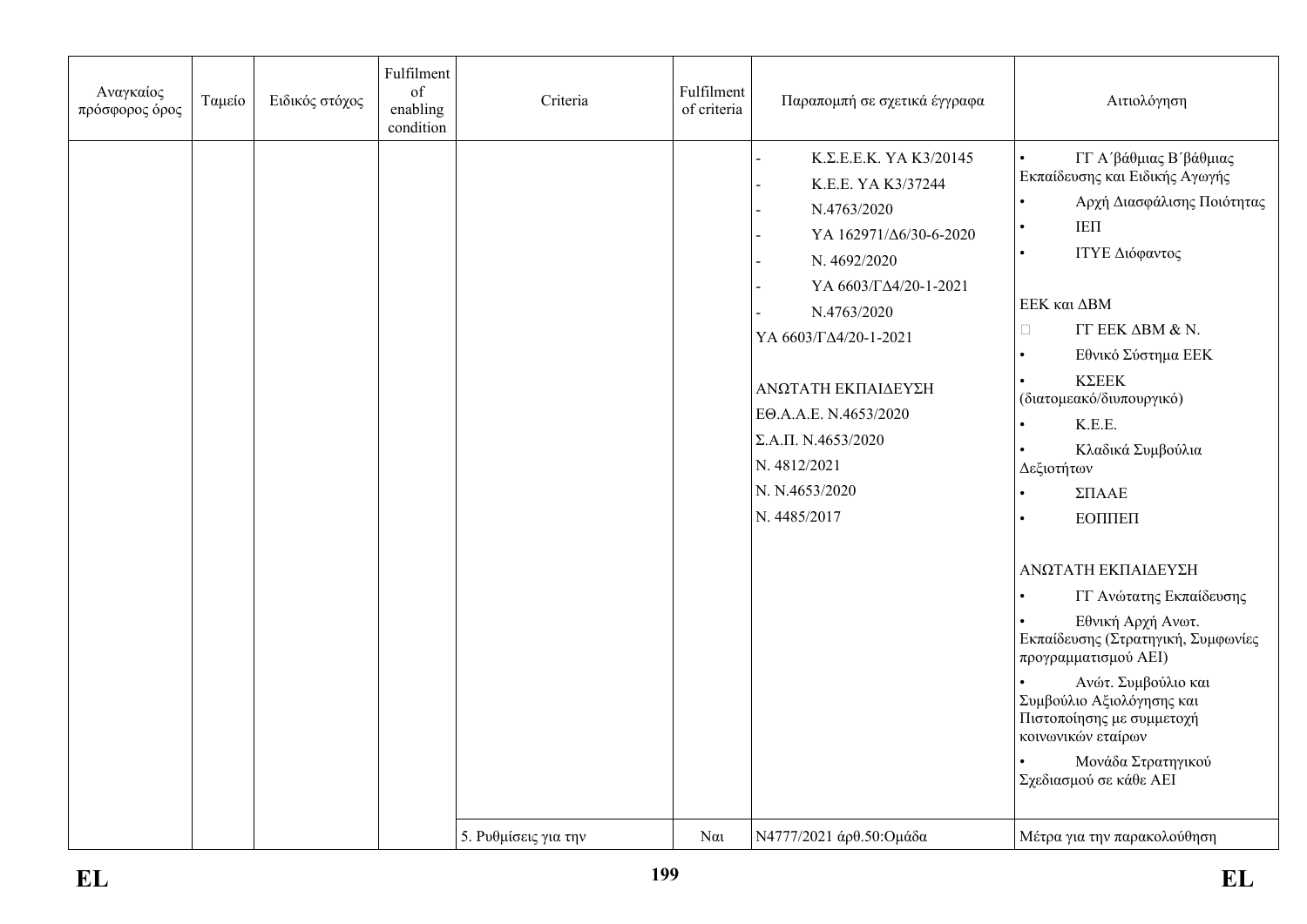| Αναγκαίος<br>πρόσφορος όρος | Ταμείο | Ειδικός στόχος | Fulfilment<br>of<br>enabling<br>condition | Criteria                                                                                       | Fulfilment<br>of criteria | Παραπομπή σε σχετικά έγγραφα                                                                                                                                                                                                                                                                                                                                                                                                                                                                                 | Αιτιολόγηση                                                                                                                                                                                                                                                                                                                                                                                                                                                                                                                                                                                                                                                                                                                                                                               |
|-----------------------------|--------|----------------|-------------------------------------------|------------------------------------------------------------------------------------------------|---------------------------|--------------------------------------------------------------------------------------------------------------------------------------------------------------------------------------------------------------------------------------------------------------------------------------------------------------------------------------------------------------------------------------------------------------------------------------------------------------------------------------------------------------|-------------------------------------------------------------------------------------------------------------------------------------------------------------------------------------------------------------------------------------------------------------------------------------------------------------------------------------------------------------------------------------------------------------------------------------------------------------------------------------------------------------------------------------------------------------------------------------------------------------------------------------------------------------------------------------------------------------------------------------------------------------------------------------------|
|                             |        |                |                                           | παρακολούθηση, την<br>αξιολόγηση και την επανεξέταση<br>του στρατηγικού πλαισίου<br>πολιτικής. |                           | Διατομεακού Συντονισμού ΥΠΑΙΘ και<br>Τεχνική Γραμματεία<br>A/OMIA-B/OMIA<br>ПД 18/2018<br>ΑΔΙΠΠΔΕ: Ν. 4142/2013, Ν.<br>4547/2018<br>ΙΕΠ: Ν 3966/2011, Ν4547/2018,<br>N4692/2020<br>Αξιολόγηση: Ν4692/2020, ΥΑ6603/ΓΔ4,<br>ΥΑ 108906/ΓΔ4<br>N4763/2020<br>N4823/2021<br>EEK-∆BM<br>N4763/2020<br>YA K3/20145<br>YA K3/37244<br>N.4763/2020<br>ΣΣΠΑΕ: YA K3/37062,<br>K3/37153, K3/36953, K3/37035, K3/3704<br>6,K3/37053,K3/37089,K3/37137,K3/37<br>119, K3/37074, K3/37096, K3/37111, K3/<br>37062<br>ЕОППЕП | /αξιολόγηση /αναθεώρηση Στρατηγικού<br>πλαισίου πολιτικής ΥΠΑΙΘ:<br>Ομάδα Διατομεακού<br>Συντονισμού ΥΠΑΙΘ:<br>συντονισμός/διασφάλιση συνέργειας<br>πολιτικών, παρακολούθηση υλοποίησης<br>Εθνικού Στρατηγικού Πλαισίου ΥΠΑΙΘ<br>Τεχνική Γραμματεία:<br>Οργανωτική και τεχνική υποστήριξη<br>ΕΔ ΕΣΠΑ Τομέα Παιδείας:<br>Διοικητική υποστήριξη<br>ΑΔΙΠΠΔΕ: Παρακολούθηση,<br>αξιολόγηση και μεταξιολόγηση<br>εκπαιδευτικού συστήματος,<br>Διαμόρφωση κριτηρίων και δεικτών<br>(ετήσια έκθεση)<br>ΙΕΠ: Εισήγηση θεματικών<br>αξόνων και κριτηρίων αξιολόγησης<br>εκπαιδευτικού έργου/σχολικών<br>μονάδων/εκπαιδευτικών (ετήσια<br>έκθεση)<br>Γενική Γραμματεία ΕΕΚ ΔΒΜ<br>$\bullet$<br>$\&N$<br>Κ.Σ.Ε.Ε.Κ: Παρακολούθηση,<br>σχεδιασμός, εισηγήσεις, ετήσια έκθεση<br>Κεντρική Επιστημονική |
|                             |        |                |                                           |                                                                                                |                           | ΑΝΩΤΑΤΗ ΕΚΠΑΙΔΕΥΣΗ<br>EOAAE:N4653/2020<br>ΣΑΠ: Ν4653/2020<br>Οδηγός Πιστοποίησης                                                                                                                                                                                                                                                                                                                                                                                                                             | Επιτροπή<br>Κλαδικά Συμβούλια<br>Δεξιοτήτων<br>ΣΠΑΑΕ ανά Περιφέρεια                                                                                                                                                                                                                                                                                                                                                                                                                                                                                                                                                                                                                                                                                                                       |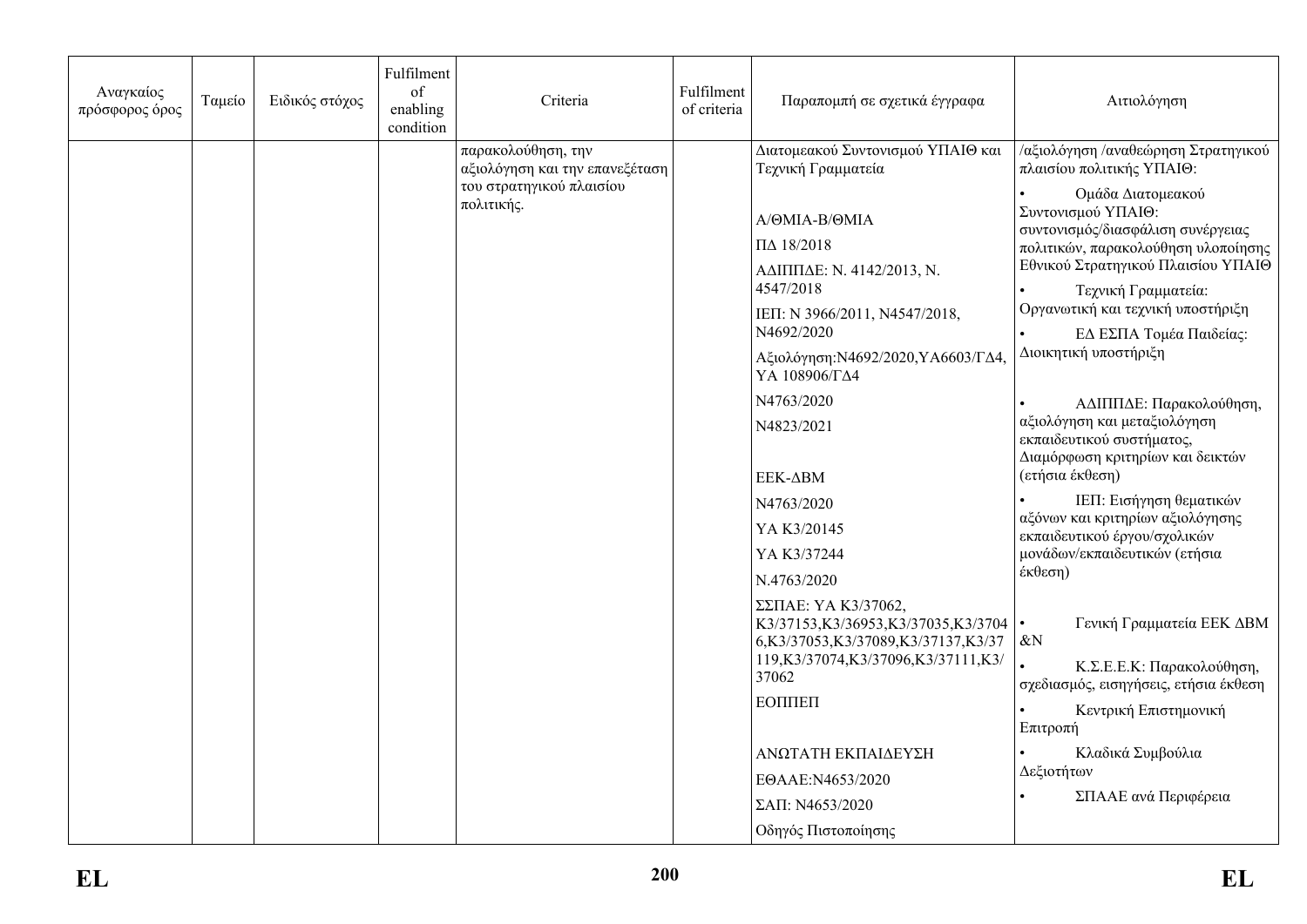| Αναγκαίος<br>πρόσφορος όρος | Ταμείο | Ειδικός στόχος | Fulfilment<br>of<br>enabling<br>condition | Criteria                                                                                                                                                                                           | Fulfilment<br>of criteria | Παραπομπή σε σχετικά έγγραφα                                                                                                                                                                                                                                                                                                                                                                                                                                                                                                                                                                                            | Αιτιολόγηση                                                                                                                                                                                                                                                                                                                                                                                                                                                                                                                                                                                                                                                                                                                                                                                                    |
|-----------------------------|--------|----------------|-------------------------------------------|----------------------------------------------------------------------------------------------------------------------------------------------------------------------------------------------------|---------------------------|-------------------------------------------------------------------------------------------------------------------------------------------------------------------------------------------------------------------------------------------------------------------------------------------------------------------------------------------------------------------------------------------------------------------------------------------------------------------------------------------------------------------------------------------------------------------------------------------------------------------------|----------------------------------------------------------------------------------------------------------------------------------------------------------------------------------------------------------------------------------------------------------------------------------------------------------------------------------------------------------------------------------------------------------------------------------------------------------------------------------------------------------------------------------------------------------------------------------------------------------------------------------------------------------------------------------------------------------------------------------------------------------------------------------------------------------------|
|                             |        |                |                                           |                                                                                                                                                                                                    |                           |                                                                                                                                                                                                                                                                                                                                                                                                                                                                                                                                                                                                                         | Ανώτατο Συμβούλιο: Έγκριση<br>Ετήσιας Έκθεσης για την ποιότητα της<br>Ανώτατης Εκπαίδευσης<br>Συμβούλιο Αξιολόγησης και<br>Πιστοποίησης: Διαμόρφωση,<br>τυποποίηση διαδικασιών και δεικτών<br>σύμφωνα με Ευρωπαϊκά πρότυπα και<br>ΕΧΑΕ, Αξιολόγηση ΑΕΙ, πιστοποίηση<br>$\Pi\Sigma$ .                                                                                                                                                                                                                                                                                                                                                                                                                                                                                                                           |
|                             |        |                |                                           | 6. Μέτρα που στοχεύουν σε<br>ενήλικες χαμηλής ειδίκευσης και<br>χαμηλών προσόντων και σε<br>άτομα με μειονεκτικό<br>κοινωνικοοικονομικό<br>περιβάλλον και διαδρομές<br>αναβάθμισης των δεξιοτήτων. | $\alpha$                  | Ε.Σ.Κ. επιπέδου 3 Ν4763/2020,<br>όπως τροποποιήθηκε<br>ΚΔΒΜ: Ν.4763/2020, όπως<br>2.<br>τροποποιήθηκε<br>ΣΔΕ: Ν.4763/2020 όπως τροποποιήθηκε<br>$\Gamma.\Gamma.\mathrm{E.E.K.}\Delta.\mathrm{B.M.}\&\mathrm{N:}$<br>3.<br>Ν.4763/2020, όπως τροποποιήθηκε<br>ΔΙΕΚ και ΔΙΕΚ Ειδικής<br>4.<br>Αγωγής και Εκπαίδευσης ΚΥΑ 3691,<br>3692, 3693<br>$\Pi$ Δ 79/2017, όπως<br>5.<br>τροποποιήθηκε<br>Εσπερινά ΓΕΛ, ΕΠΑΛ: Ν.<br>6.<br>4547/2018 αρθ. 105, όπως<br>τροποποιήθηκε<br>$N.4763/2020$ , άρθ. 84, παρ. 5,<br>όπως τροποποιήθηκε και ισχύει<br>Εξετάσεις ελληνομάθειας Ν. 4251/2014,<br>όπως τροποποιήθηκε και ισχύει. | 1. Θεσμοθέτηση λειτουργίας<br>Επαγγελματικών Σχολών Κατάρτισης<br>(Ε.Σ.Κ.) Επιπέδου 3<br>2. Επαναπροσδιορισμός ρόλου Κέντρων<br>Διά Βίου Μάθησης (ΚΔΒΜ)<br>3. Ενίσχυση ρόλου Σχολείων Δεύτερης<br>Ευκαιρίας (ΣΔΕ) για ηλικίες 18+ για την<br>ολοκλήρωση της υποχρεωτικής<br>εκπαίδευσης, δυνατότητα λειτουργίας<br>τμημάτων για τις εξετάσεις απολυτηρίου<br>δημοτικού<br>4. Θεσμοθέτηση νέων αρμοδιοτήτων<br>Γ.Γ.Ε.Ε.Κ.Δ.Β.Μ.&Ν του ΥΠΑΙΘ για<br>την ανάπτυξη ανταγωνιστικών<br>ανθρωπίνων πόρων στο διεθνοποιημένο<br>περιβάλλον της οικονομίας, τη<br>διασφάλιση δικαιωμάτων και ίσων<br>ευκαιριών<br>5. ΔΙΕΚ Ειδικής Αγωγής και<br>Εκπαίδευσης<br>6. Δυνατότητα απόκτησης απολυτηρίου<br>δημοτικού σχολείου σε επίπεδο<br>Διευθύνσεων Εκπαίδευσης χωρίς<br>παρακολούθηση στο τυπικό σύστημα<br>εκπαίδευσης |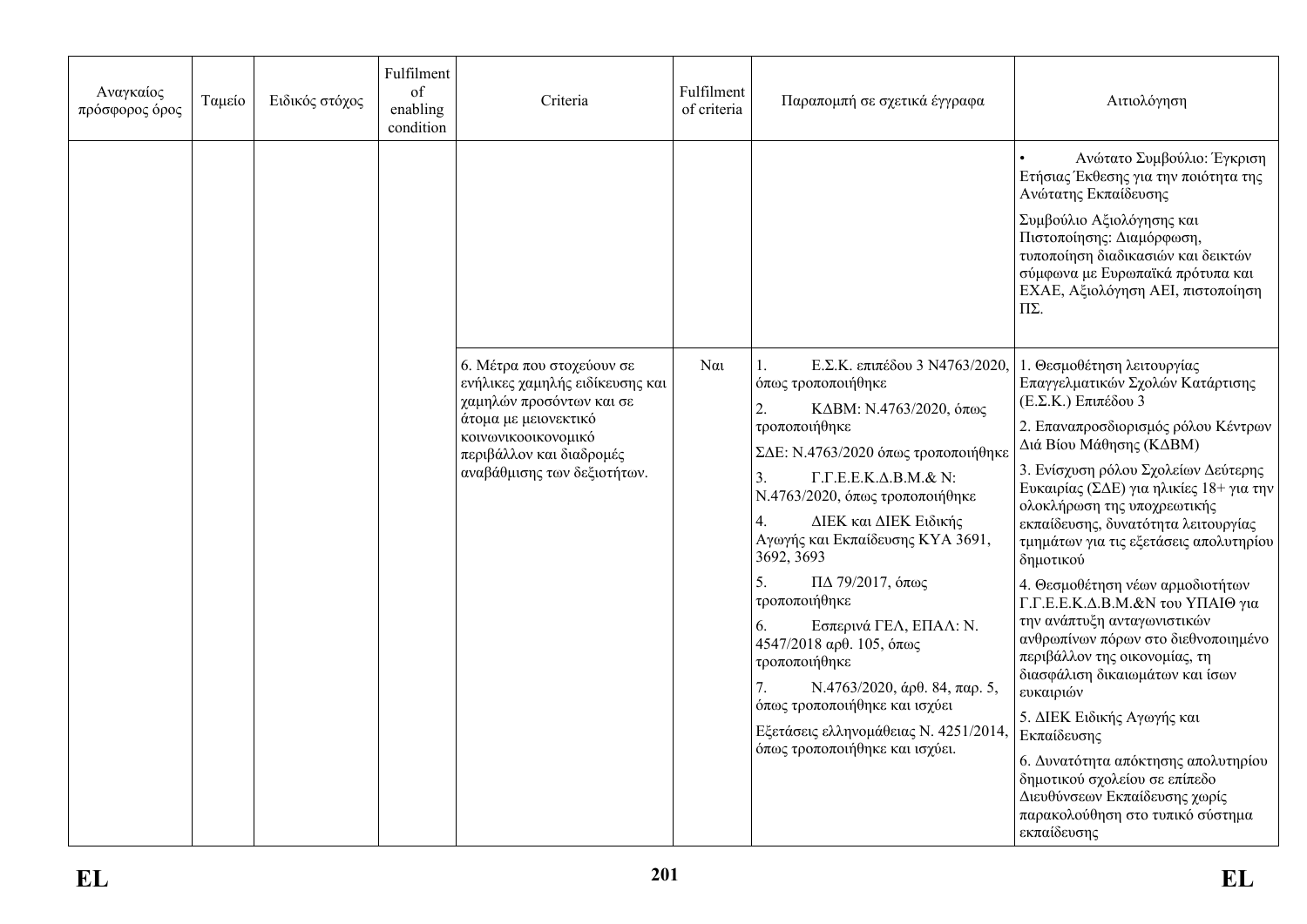| Αναγκαίος<br>πρόσφορος όρος | Ταμείο | Ειδικός στόχος | Fulfilment<br>of<br>enabling<br>condition | Criteria                                                                                                                                                                                                              | Fulfilment<br>of criteria | Παραπομπή σε σχετικά έγγραφα                                                                                                                                                                                                                                                                                                                                                                                                             | Αιτιολόγηση                                                                                                                                                                                                                                                                                                                                                                                                                                                                                                                                                                                                                                                                                          |
|-----------------------------|--------|----------------|-------------------------------------------|-----------------------------------------------------------------------------------------------------------------------------------------------------------------------------------------------------------------------|---------------------------|------------------------------------------------------------------------------------------------------------------------------------------------------------------------------------------------------------------------------------------------------------------------------------------------------------------------------------------------------------------------------------------------------------------------------------------|------------------------------------------------------------------------------------------------------------------------------------------------------------------------------------------------------------------------------------------------------------------------------------------------------------------------------------------------------------------------------------------------------------------------------------------------------------------------------------------------------------------------------------------------------------------------------------------------------------------------------------------------------------------------------------------------------|
|                             |        |                |                                           |                                                                                                                                                                                                                       |                           |                                                                                                                                                                                                                                                                                                                                                                                                                                          | 7. Εσπερινά ΓΕΛ και ΕΠΑΛ για<br>φοίτηση από εργαζόμενους.<br>8. Προγράμματα ελληνομάθειας πολίτες<br>τρίτων χωρών ή αιτούντες άσυλο:<br>πιστοποίηση επάρκειας, Εξετάσεις<br>ελληνομάθειας σε υπηκόους τρίτων<br>χωρών (μεταναστών, προσφύγων)                                                                                                                                                                                                                                                                                                                                                                                                                                                        |
|                             |        |                |                                           | 7. Μέτρα για τη στήριξη των<br>εκπαιδευτικών, των εκπαιδευτών<br>και του ακαδημαϊκού<br>προσωπικού όσον αφορά τις<br>κατάλληλες μεθόδους μάθησης,<br>την αξιολόγηση και την<br>πιστοποίηση των βασικών<br>ικανοτήτων. | $N\alpha$                 | 1. Επιμόρφωση<br>N 1566/1985 (ap. 55)<br>N 4559/2018 (ap. 23)<br>$\Pi$ Δ 250/1992 (όπως τροπ. με $\Pi$ Δ<br>101/1994, ПД 145/1997, ПД 45/1999)<br>N 4547/2018 (ap. 3-7)<br>N 4692/2020 (ap.33)<br>N4763/2020 (αρ. 96)<br>Πρότυπα και Πειραματικά<br>N 4692/2020<br>N4763/2020 (ap. 16-21)<br>YA 22631/Δ6<br>N 4823/2021 ( $\alpha$ p.92-96)<br>2. EEK<br>N 4763/2020 (ap. 16-21)<br>YA 26385<br>YA 26412, 26381<br>N 4763/2020 (ap. 109) | 1. Στρατηγικό Σχέδιο «Σύστημα<br>Διαρκούς Επιμόρφωσης<br>Εκπαιδευτικών»<br>Επιμόρφωση σε<br>κεντρικό/περιφερειακό/τοπικό επίπεδο<br>Επιμορφωτικά προγράμματα από<br>Συμβούλους Εκπαίδευσης<br>Υλοποιούνται δράσεις επιμόρφωσης<br>(εισαγωγική επιμόρφωση,<br>εγγραμματισμούς, νέα προγράμματα<br>σπουδών, εκπαιδευτικό υλικό,<br>εργαστήρια δεξιοτήτων, εξ αποστάσεως<br>εκπαίδευση, εκπαίδευση σε ΤΠΕ κ.α.)<br>ΟΠΣ πιστοποίησης επιμορφωτικών<br>δράσεων<br>Δράσεις επαγγελματικής ανάπτυξης<br>εκπαιδευτικών, ενδοσχολικές<br>επιμορφώσεις, σύμβουλος/μέντορας στη<br>σχολική μονάδα, επόπτες ποιότητας της<br>εκπαίδευσης<br>Δράσεις ΚΕΔΑΣΥ και ΚΕΠΕΑ<br>Επιμορφωτικά προγράμματα από<br>Erasmus+ |
|                             |        |                |                                           |                                                                                                                                                                                                                       |                           | 3. AEI                                                                                                                                                                                                                                                                                                                                                                                                                                   | 2. Κέντρο επιμόρφωσης στα ΠΕΠΑΛ                                                                                                                                                                                                                                                                                                                                                                                                                                                                                                                                                                                                                                                                      |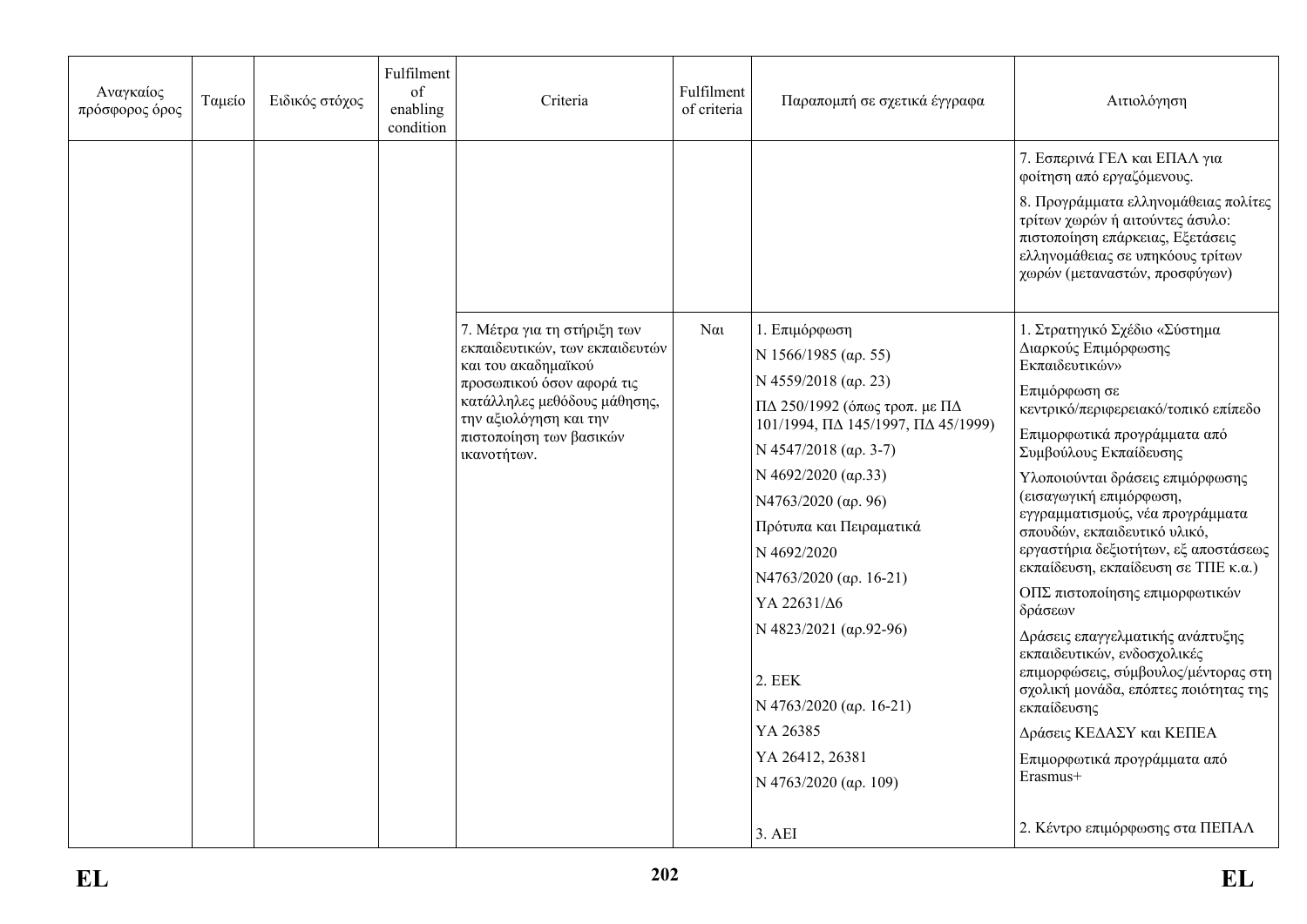| Αναγκαίος<br>πρόσφορος όρος | Ταμείο | Ειδικός στόχος | Fulfilment<br>of<br>enabling<br>condition | Criteria                                                                                                                                                                                                                                                               | Fulfilment<br>of criteria | Παραπομπή σε σχετικά έγγραφα                                                                                                                                                                                                                         | Αιτιολόγηση                                                                                                                                                                                                                                                                                                  |
|-----------------------------|--------|----------------|-------------------------------------------|------------------------------------------------------------------------------------------------------------------------------------------------------------------------------------------------------------------------------------------------------------------------|---------------------------|------------------------------------------------------------------------------------------------------------------------------------------------------------------------------------------------------------------------------------------------------|--------------------------------------------------------------------------------------------------------------------------------------------------------------------------------------------------------------------------------------------------------------------------------------------------------------|
|                             |        |                |                                           |                                                                                                                                                                                                                                                                        |                           | N 4009/2011<br>N 4790/2021                                                                                                                                                                                                                           | Μητρώο Εκπαιδευτών Επαγγελματικής<br>Κατάρτισης (ΙΕΚ & ΕΣΚ)                                                                                                                                                                                                                                                  |
|                             |        |                |                                           |                                                                                                                                                                                                                                                                        |                           | N 4485/2017<br>N 4653/2020                                                                                                                                                                                                                           | 3. Γραφεία Υποστήριξης Διδασκαλίας<br>και Μάθησης                                                                                                                                                                                                                                                            |
|                             |        |                |                                           |                                                                                                                                                                                                                                                                        |                           | 4. Πιστοποίηση                                                                                                                                                                                                                                       | Θεματικές Αξιολογήσεις ΕΘΑΑΕ,<br>ποιότητας διδακτικού έργου                                                                                                                                                                                                                                                  |
|                             |        |                |                                           |                                                                                                                                                                                                                                                                        |                           | ΥΑ ΓΠ/20082 όπως τροπ. με Ν<br>$4386/2016$ (ap. 67)                                                                                                                                                                                                  | <b>KEAIBIM</b>                                                                                                                                                                                                                                                                                               |
|                             |        |                |                                           |                                                                                                                                                                                                                                                                        |                           | $N$ 4115/2013 (αρ.21)<br>ҮА ГП/20082                                                                                                                                                                                                                 | 4. Μέτρα πιστοποίησης εκπαιδευτών<br>ενηλίκων                                                                                                                                                                                                                                                                |
|                             |        |                |                                           |                                                                                                                                                                                                                                                                        |                           | 5. Αξιολόγηση<br>$N$ 4142/2013 (αρ. 1)<br>N 4692/2020 (ap. 33-35)<br>N 4823/2021<br>ΥΑ 108906/ΓΔ4/                                                                                                                                                   | 5. Λειτουργία ΑΔΙΠΠΔΕ<br>Ετήσια έκθεση αξιολόγησης του<br>εκπαιδευτικού έργου<br>Αξιολόγηση εκπαιδευτικών<br>Εσωτερική/εξωτερική αξιολόγηση<br>σχολικών μονάδων ως προς το<br>εκπαιδευτικό τους έργο                                                                                                         |
|                             |        |                |                                           | 8. Μέτρα για την προώθηση της<br>κινητικότητας των<br>εκπαιδευομένων και του<br>προσωπικού και της διακρατικής<br>συνεργασίας των παρόχων<br>εκπαίδευσης και κατάρτισης,<br>μεταξύ άλλων μέσω της<br>αναγνώρισης των μαθησιακών<br>αποτελεσμάτων και των<br>προσόντων. | $\alpha$                  | Ν 4763/2020 , όπως ισχύει<br>(1,<br>2.<br>N 4763/2020<br>3.<br>Εθνικό Πλαίσιο Προσόντων<br>$(E\Pi\Pi)$<br>Εθνικό Σημείο Συντονισμού για ΕΠΠ<br>Εθνικό Σημείο Επαφής για τη<br>Μεταφορά Πιστωτικών Μονάδων<br>(ECVET)<br>ΕΟΠΠΕΠ - εθνικό σημείο<br>4. | 1.<br>Θεωρητική/εργαστηριακή<br>κατάρτιση στην ΕΕ (άρ 28)<br>Ξενόγλωσσα τμήματα στα ΙΕΚ για<br>αλλοδαπούς (άρ 26)<br>Μαθητεία σε φορείς υποδοχής και<br>παραγωγικές μονάδες της ΕΕ<br>2.<br>Εθνικό Πλαίσιο Προσόντων<br>$(E\Pi\Pi)$<br>Θεσμοθετήθηκε το ΕΠΠ σε<br>3.<br>αντιστοίχιση με το Ευρωπαϊκό Πλαίσιο |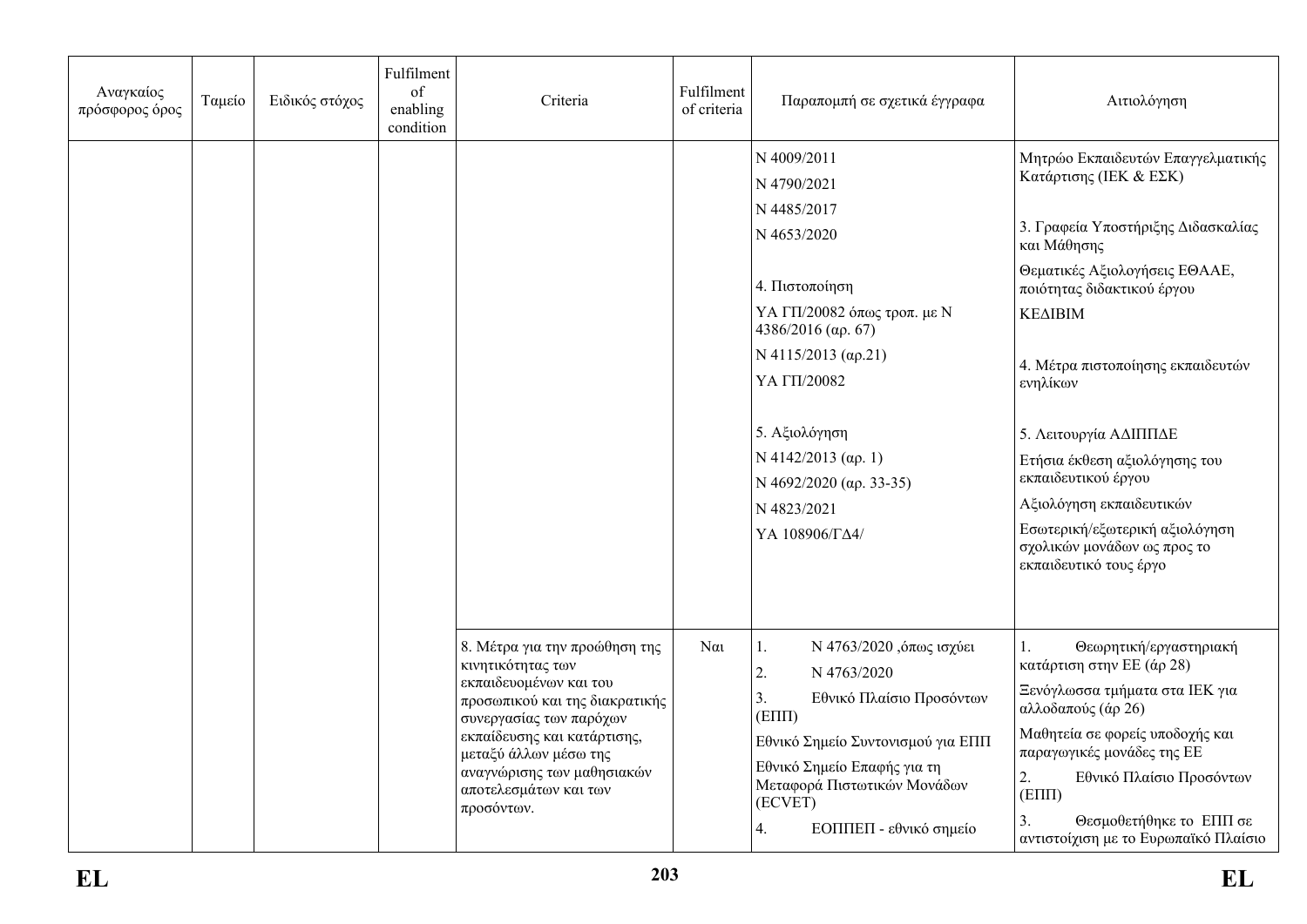| αναφοράς για διασφάλιση ποιότητας<br>Προσόντων (EQF)<br>5.<br>N 4763/2020<br>4.<br>ΕΟΠΠΕΠ: εθνικό σημείο<br>αναφοράς για διασφάλιση ποιότητας<br>6.<br>N 4763/2020<br>6.<br>Διασφάλιση ποιότητας<br>YAK3/20145/2021<br>εισροών/εκροών της παρεχόμενης μη<br>7.<br>N 4763/2020<br>τυπικής/άτυπης μάθησης (ΚΣΕΕΚ)<br>8.<br>ΠΔ 38/2010 και Ν 4763/2020<br>7.<br>Ανάπτυξη διεθνών<br>συνεργασιών (ΠΕΠΑΛ)<br>9.<br>ΥΑΦ23/35437/Δ4/2018<br>Αναγνώριση επαγγελματικών<br>8.<br>Ν 4692/2020 όπως ισχύει (άρ.<br>10.<br>προσόντων (ATEEN)<br>$82-95$ ),<br>9.<br>Αντιστοιχία επαγγελματικών<br>Study In Greece<br>δικαιωμάτων<br>N 4692/2020 (άρ. 82-95), N.<br>11.<br>10.<br>Διεθνοποίηση ΑΕΙ &<br>4653/2020<br>κινητικότητα (ξενόγλωσσα<br>12.<br>N 4763/2020 (άρ. 43)<br>προγράμματα σπουδών, θερινά<br>προγράμματα σπουδών,<br>N 4763/2020<br>13.<br>διατμηματικά/διαπανεπιστημιακά ΠΠΣ,<br>14.<br>Ν 3328/2005 όπως ισχύει<br>διδασκαλία σε ξένη γλώσσα, πύλη<br>Study In Greece)<br>15.<br>Erasmus+,<br>12.<br>Συνεργασίες Περ. Δ/νσεων ΠΕ<br>IKY Erasmus+<br>& ΔΕ, Δ/νσεων και σχολικών μονάδων<br>INEAIBIM Erasmus+<br>με φορείς/σχολεία της ΕΕ, eTwinning |
|----------------------------------------------------------------------------------------------------------------------------------------------------------------------------------------------------------------------------------------------------------------------------------------------------------------------------------------------------------------------------------------------------------------------------------------------------------------------------------------------------------------------------------------------------------------------------------------------------------------------------------------------------------------------------------------------------------------------------------------------------------------------------------------------------------------------------------------------------------------------------------------------------------------------------------------------------------------------------------------------------------------------------------------------------------------------------------------------------------------------------------------------------------|
| N 4823/2021 ( $\alpha$ p. 87)<br>13.<br>Διαπερατότητα συστήματος<br>εκπαίδευσης & κατάρτισης<br>14.<br>Αναγνώριση ξένων τίτλων<br>σπουδών (ΔΟΑΤΑΠ)<br>Θεσμοθετημένη ενσωμάτωση<br>Ευρωπαϊκού Συστήματος Μεταφοράς<br>Πιστωτικών Μονάδων (ECTS) και<br>Παράρτημα Διπλώματος, Εκπαιδευτικές<br>ανταλλαγές, Κινητικότητα<br>σπουδαστών/διδακτικού προσωπικού/<br>Erasmus+                                                                                                                                                                                                                                                                                                                                                                                                                                                                                                                                                                                                                                                                                                                                                                                   |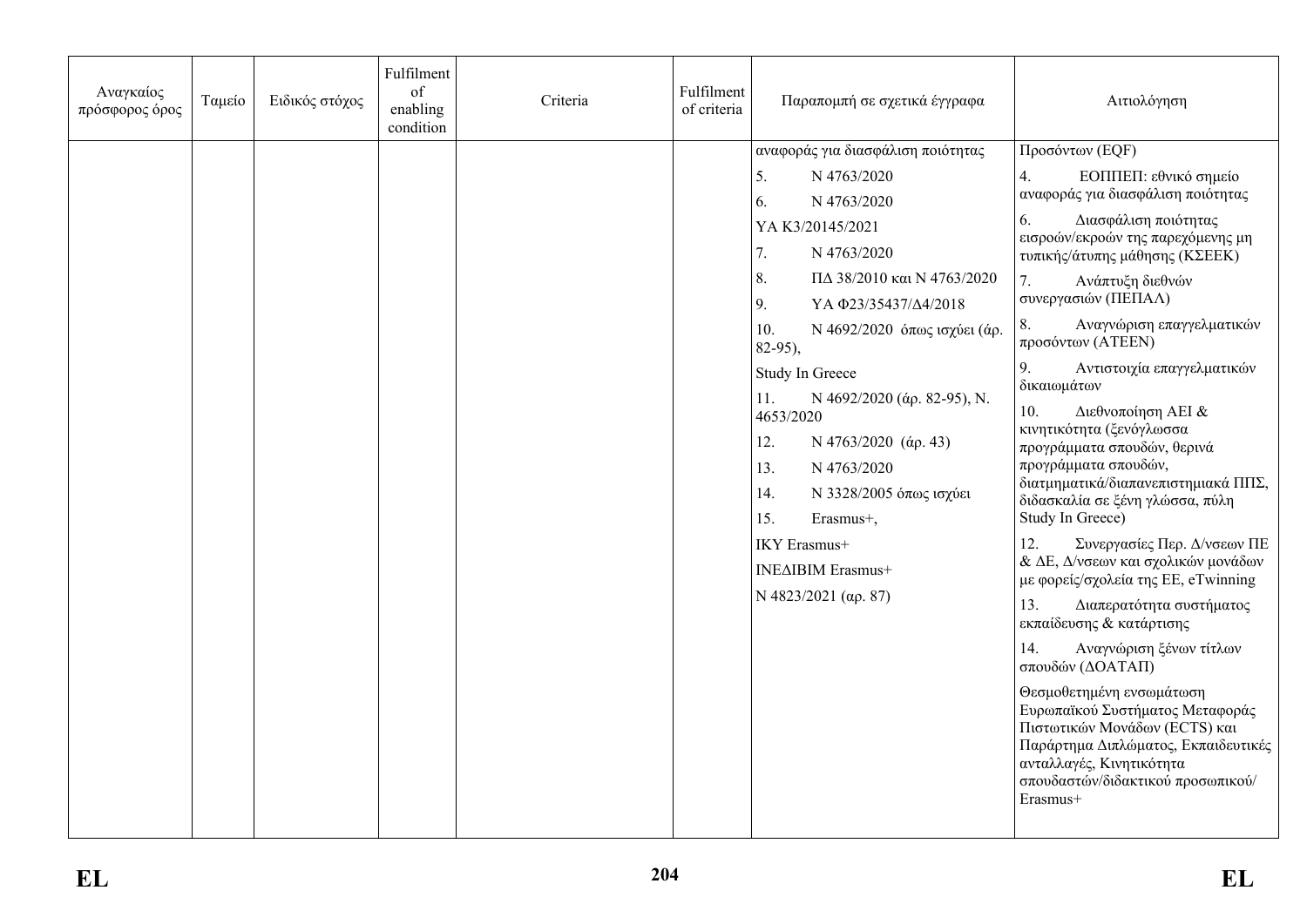| Αναγκαίος<br>πρόσφορος όρος                                                                                    | Ταμείο | Ειδικός στόχος                                                                                                                                                                                                                               | Fulfilment<br>of<br>enabling<br>condition | Criteria                                                                                                                                                                                                                                                                                                                                                                                                                                                                                                                                                                                                                                                     | Fulfilment<br>of criteria | Παραπομπή σε σχετικά έγγραφα                                                                                                                                                                                                                                                                                                      | Αιτιολόγηση                                                                                                                                                                                                                                                                                                                                                                                                                                                                                                                                                                                                                                                                                                                                                                                                                                                                                                                                                                                                                                                                                                                                                                                                   |
|----------------------------------------------------------------------------------------------------------------|--------|----------------------------------------------------------------------------------------------------------------------------------------------------------------------------------------------------------------------------------------------|-------------------------------------------|--------------------------------------------------------------------------------------------------------------------------------------------------------------------------------------------------------------------------------------------------------------------------------------------------------------------------------------------------------------------------------------------------------------------------------------------------------------------------------------------------------------------------------------------------------------------------------------------------------------------------------------------------------------|---------------------------|-----------------------------------------------------------------------------------------------------------------------------------------------------------------------------------------------------------------------------------------------------------------------------------------------------------------------------------|---------------------------------------------------------------------------------------------------------------------------------------------------------------------------------------------------------------------------------------------------------------------------------------------------------------------------------------------------------------------------------------------------------------------------------------------------------------------------------------------------------------------------------------------------------------------------------------------------------------------------------------------------------------------------------------------------------------------------------------------------------------------------------------------------------------------------------------------------------------------------------------------------------------------------------------------------------------------------------------------------------------------------------------------------------------------------------------------------------------------------------------------------------------------------------------------------------------|
| 4.4. Εθνικό<br>στρατηγικό<br>πλαίσιο πολιτικής<br>για την κοινωνική<br>ένταξη και τη<br>μείωση της<br>φτώχειας | $EKT+$ | ESO4.8.<br>Fostering active<br>inclusion with a<br>view to promoting<br>equal<br>opportunities,<br>non-<br>discrimination<br>and active<br>participation, and<br>improving<br>employability, in<br>particular for<br>disadvantaged<br>groups | $N\alpha$                                 | Εφαρμόζεται εθνικό ή<br>περιφερειακό στρατηγικό<br>πλαίσιο πολιτικής ή νομοθετικό<br>πλαίσιο για την κοινωνική<br>ένταξη και τη μείωση της<br>φτώχειας, το οποίο<br>περιλαμβάνει: 1. Τεκμηριωμένη<br>διάγνωση της φτώχειας και του<br>κοινωνικού αποκλεισμού,<br>συμπεριλαμβανομένης της<br>παιδικής φτώχειας, ιδίως όσον<br>αφορά την ισότιμη πρόσβαση σε<br>ποιοτικές υπηρεσίες για τα<br>παιδιά που βρίσκονται σε<br>ευάλωτη κατάσταση, της<br>έλλειψης στέγης, του<br>χωροταξικού και εκπαιδευτικού<br>διαχωρισμού, της περιορισμένης<br>πρόσβασης σε βασικές<br>υπηρεσίες και υποδομές, και των<br>ειδικών αναγκών των ευάλωτων<br>ατόμων κάθε ηλικίας. | $N\alpha$                 | 1) ΕΣΚΕ 2021 - 2027: Ενότητα 8.3 και<br>ΠΑΡΑΡΤΗΜΑ ΙΙΙ: ΣΤΑΤΙΣΤΙΚΑ<br>ΣΤΟΙΧΕΙΑ<br>2) ΣΧΕΔΙΟ ΔΡΑΣΗΣ ΕΣΚΕ 2021 -<br>2027<br>3) N. 4445/2016 (ΦΕΚ 236/Α/19-12-<br>2016)<br>4) Έρευνα Εργατικού Δυναμικού,<br>ΕΛΣΤΑΤ, ΠΣ ΕΡΓΑΝΗ, Μητρώο<br>Ανέργων με Αναπηρία του ΟΑΕΔ,<br>Δελτία Τύπου Ευρωπαϊκής Επιτροπής,<br>Στόχοι "Ευρώπη 2020" | Η επικαιροποίηση της ΕΣΚΕ στηρίζεται<br>σε αποδεικτικά στοιχεία διάγνωσης της<br>φτώχειας και του κοινωνικού<br>αποκλεισμού συμπεριλαμβανομένης της<br>παιδικής φτώχειας, πρόσβασης στην<br>εκπαίδευση, παροχής ποιοτικών<br>υπηρεσιών φροντίδας, έλλειψης στέγης,<br>περιορισμένης πρόσβασης σε βασικές<br>υπηρεσίες και υποδομές και των ειδικών<br>αναγκών ευάλωτων ατόμων κάθε<br>ηλικίας.<br>Τα στοιχεία έχουν συλλεχθεί από:<br>Πηγές στατιστικών δεδομένων<br>1)<br>(Eurostat ΕΛΣΤΑΤ, Μητρώο Ανέργων<br>με Αναπηρία του ΟΑΕΔ, πληροφοριακό<br>σύστημα my school, OECD, EU-SILC<br>σε συνδυασμό με την LFS.<br>Το Εθνικό Γεωπληροφοριακό<br>2)<br>Σύστημα του Εθνικού Μηχανισμού<br>Κοινωνικής Ένταξης (Ε.ΓΠ.Σ.)<br>3)<br>Το ΟΠΣ ΕΣΠΑ 2014-2020 για<br>τις δράσεις κοινωνικής ένταξης<br>Πρωτογενείς και δευτερογενείς<br>4)<br>έρευνες πεδίου σε θέματα κοινωνικής<br>ένταξης<br>Στοιχεία των Κέντρων<br>5)<br>Κοινότητας και των δομών κοινωνικής<br>αλληλεγγύης<br>Εξωτερική αξιολόγηση της<br>6)<br>ΕΣΚΕ 2014-2020<br>Επίσης, έχει ξεκινήσει η διαδικασία<br>διασύνδεσης του Ε.Γ.Π.Σ με βάσεις<br>δεδομένων που σχετίζονται με την<br>εφαρμογή πολιτικών κοινωνικής<br>ένταξης. Στο πλαίσιο αυτό θα |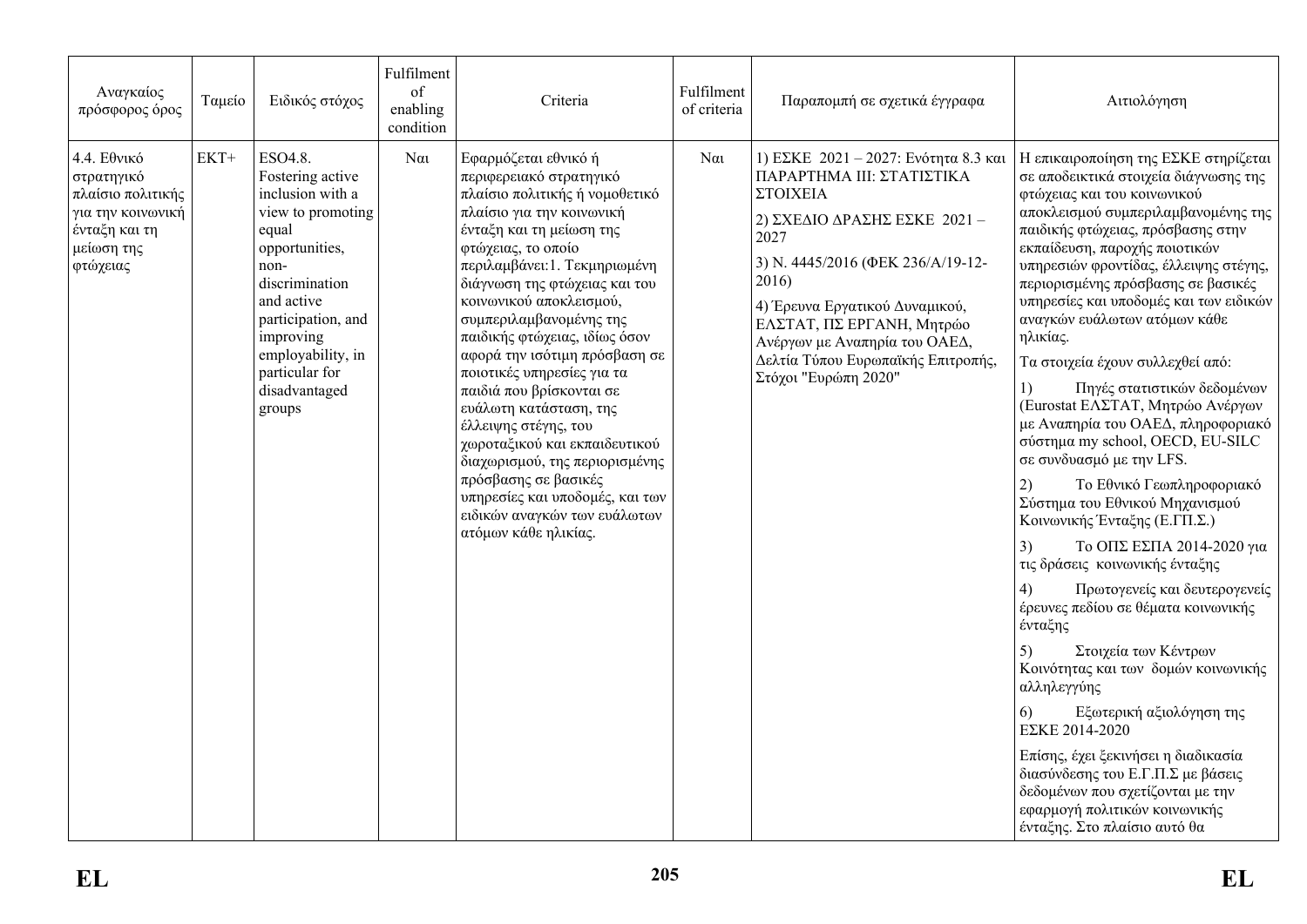| Αναγκαίος<br>πρόσφορος όρος | Ταμείο | Ειδικός στόχος | Fulfilment<br>of<br>enabling<br>condition | Criteria                                                                                                                                                                                                                                                                                               | Fulfilment<br>of criteria | Παραπομπή σε σχετικά έγγραφα                                                                                                                                                                                                                          | Αιτιολόγηση                                                                                                                                                                                                                                                                                                                                                                                                                                                                                                                                                                                                                                                                                                                                                                                                                                                                                                                                                     |
|-----------------------------|--------|----------------|-------------------------------------------|--------------------------------------------------------------------------------------------------------------------------------------------------------------------------------------------------------------------------------------------------------------------------------------------------------|---------------------------|-------------------------------------------------------------------------------------------------------------------------------------------------------------------------------------------------------------------------------------------------------|-----------------------------------------------------------------------------------------------------------------------------------------------------------------------------------------------------------------------------------------------------------------------------------------------------------------------------------------------------------------------------------------------------------------------------------------------------------------------------------------------------------------------------------------------------------------------------------------------------------------------------------------------------------------------------------------------------------------------------------------------------------------------------------------------------------------------------------------------------------------------------------------------------------------------------------------------------------------|
|                             |        |                |                                           |                                                                                                                                                                                                                                                                                                        |                           |                                                                                                                                                                                                                                                       | αναπτυχθούν περαιτέρω εργαλεία<br>Επιχειρηματικής Ευφυΐας για την<br>παρακολούθηση και αξιολόγηση της<br>νέας ΕΣΚΕ.                                                                                                                                                                                                                                                                                                                                                                                                                                                                                                                                                                                                                                                                                                                                                                                                                                             |
|                             |        |                |                                           | 2. Μέτρα για την πρόληψη και<br>την καταπολέμηση του<br>διαχωρισμού σε όλους τους<br>τομείς, μεταξύ άλλων κοινωνική<br>προστασία, αγορές εργασίας<br>χωρίς αποκλεισμούς και<br>πρόσβαση σε ποιοτικές<br>υπηρεσίες για τα ευάλωτα<br>άτομα, συμπεριλαμβανομένων<br>των μεταναστών και των<br>προσφύγων. | $N\alpha$                 | 1) ΕΣΚΕ 2021 - 2027: Ενότητα 8.1 και<br>ΠΑΡΑΡΤΗΜΑ Ι: ΑΠΟΤΥΠΩΣΗ<br>ΔΡΑΣΕΩΝ ΑΝΑ ΜΕΤΡΟ/ΠΟΛΙΤΙΚΗ<br>ΠΡΟΤΕΡΑΙΟΤΗΤΑ ΚΑΙ<br>ΕΠΙΧΕΙΡΗΣΙΑΚΟ ΑΞΟΝΑ, Ενότητα<br>5.6 (ΣΥΝΕΡΓΕΙΕΣ ΜΕ ΛΟΙΠΕΣ<br>ΣΤΡΑΤΗΓΙΚΕΣ)<br>2) ΝΟΜΟΣ ΥΠ' ΑΡΙΘΜ. 4837 (ΦΕΚ<br>A' 178/01-10-2021) | $\sum$ την ΕΣΚΕ 21 - 27:<br>Προσεγγίζονται ανάγκες των<br>ευπαθών ομάδων και εξειδικεύεται<br>πλήθος δράσεων ανά ομάδα,<br>Κινητοποιείται πλήθος<br>αρμοδίων φορέων,<br>Συμπεριλαμβάνονται δράσεις<br>συναρμόδιων Υπουργείων και ΟΤΑ<br>$A'$ & Β' βαθμού.<br>Κατόπιν δημόσιας διαβούλευσης,<br>ψηφίστηκε ο νόμος που ρυθμίζει τα<br>θέματα παιδικής κακοποίησης,<br>εισάγεται το πρόγραμμα «ΚΥΨΕΛΗ»<br>για την αναβάθμιση της ποιότητας<br>υπηρεσιών των βρεφονηπιακών<br>σταθμών, προωθείται ο θεσμός του<br>Εθνικού Συντονιστή για την Εγγύηση<br>για το Παιδί.<br>Το ΥΠΕΚΥ συμμετέχει στο Πρόγραμμα<br>Child Guarantee III που υλοποιείται<br>στην Ελλάδα από την UNICEF, ενώ σε<br>συνεργασία με τη Unicef πρόκειται να<br>καταρτιστεί το Εθν. Σχ. Δράσης για την<br>Εγγύηση για το Παιδί.<br>Για την αντιμετώπιση των συνεπειών<br>της Covid-19, δρομολογήθηκαν<br>δράσεις:<br>(α) ενίσχυσης Φορέων Κοιν. Πρόνοιας<br>με έκτακτο προσωπικό<br>(ΕΠΑΝΑΔΕΔΒΜ) |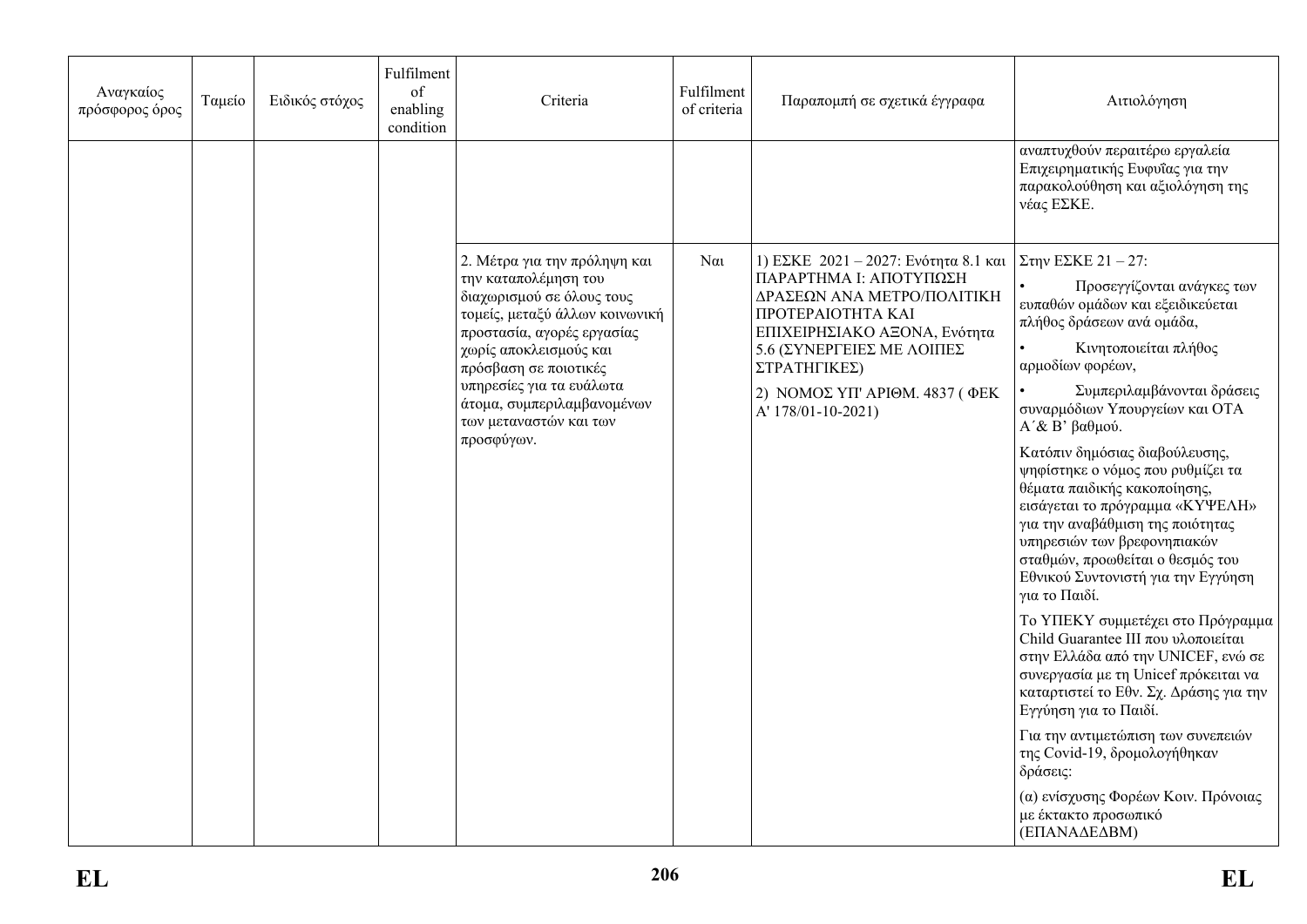| Αναγκαίος<br>πρόσφορος όρος | Ταμείο | Ειδικός στόχος | Fulfilment<br>of<br>enabling<br>condition | Criteria                                                                                                                   | Fulfilment<br>of criteria | Παραπομπή σε σχετικά έγγραφα                                                                                                                                                                                                                                                                            | Αιτιολόγηση                                                                                                                                                                                                                                                                                                                        |
|-----------------------------|--------|----------------|-------------------------------------------|----------------------------------------------------------------------------------------------------------------------------|---------------------------|---------------------------------------------------------------------------------------------------------------------------------------------------------------------------------------------------------------------------------------------------------------------------------------------------------|------------------------------------------------------------------------------------------------------------------------------------------------------------------------------------------------------------------------------------------------------------------------------------------------------------------------------------|
|                             |        |                |                                           |                                                                                                                            |                           |                                                                                                                                                                                                                                                                                                         | (β) προμήθεια υγειονομικού υλικού για<br>Μονάδες Φροντίδας Ηλικιωμένων και<br>Κέντρα Κοιν. Πρόνοιας (ΕΠΜΔΤ).<br>Η νέα ΕΣΚΕ έχει συνέργειες με εθνικές<br>στρατηγικές και σχέδια δράσης στον<br>τομέα της κοινωνικής ένταξης και<br>περιλαμβάνει δράσεις για δικαιούχους<br>διεθνούς προστασίας και μετανάστες.                     |
|                             |        |                |                                           | 3. Μέτρα για τη μετάβαση από<br>την ιδρυματική περίθαλψη στη<br>φροντίδα σε επίπεδο οικογένειας<br>και τοπικής κοινότητας. | $N\alpha$                 | 1) Εθνικό Σχέδιο Δράσης για τα<br>Δικαιώματα των Ατόμων με Αναπηρία:<br>https://primeminister.gr/wp-<br>content/uploads/2020/12/2020-ethniko-<br>sxedio-drasis-amea.pdf<br>2) ΕΣΚΕ 2021 - 2027: Ενότητα 5.6.1.2<br>(Εθνική Στρατηγική για την<br>Αποϊδρυματοποίηση)<br>3) ΝΟΜΟΣ ΥΠ' ΑΡΙΘΜ. 4837 (ΦΕΚ Α' | Η ΕΣΚΕ 21-27 περιλαμβάνει ως<br>Προτεραιότητα Πολιτικής την<br>Προώθηση της αποϊδρυματοποίησης και<br>της αποκατάστασης η οποία<br>εναρμονίζεται με το Εθνικό Σχ. Δράσης<br>για τα Δικαιώματα των ΑμεΑ, (ΑμεΑ,<br>ηλικιωμένοι, παιδιά τυπικής ανάπτυξης<br>ή με αναπηρία, χρονίως πάσχοντες).<br>Την ΠΠ 2014-20 υλοποιούνται μέτρα |
|                             |        |                |                                           |                                                                                                                            |                           | 178/01-10-2021)                                                                                                                                                                                                                                                                                         | πολιτικής για την αποϊδρυματοποίηση<br>και συγκεκριμένα:<br>Στέγες Υποστηριζόμενης<br>Διαβίωσης για άτομα με αναπηρίες<br>Κέντρα Διημέρευσης και<br>Ημερήσιας Φροντίδας                                                                                                                                                            |
|                             |        |                |                                           |                                                                                                                            |                           |                                                                                                                                                                                                                                                                                                         | Κέντρα Δημιουργικής<br>Απασχόλησης Παιδιών με αναπηρία<br>Κέντρα Διημέρευσης και<br>Ημερήσιας Φροντίδας Παιδιών με<br>Αναπηρία<br>Λοιπά μέτρα πρόληψης της                                                                                                                                                                         |
|                             |        |                |                                           |                                                                                                                            |                           |                                                                                                                                                                                                                                                                                                         | παραπομπής σε υπηρεσίες κλειστής<br>φροντίδας.<br>Τα μέτρα αυτά προβλέπεται να<br>συνεχίσουν στην ΠΠ 2021-27 και                                                                                                                                                                                                                   |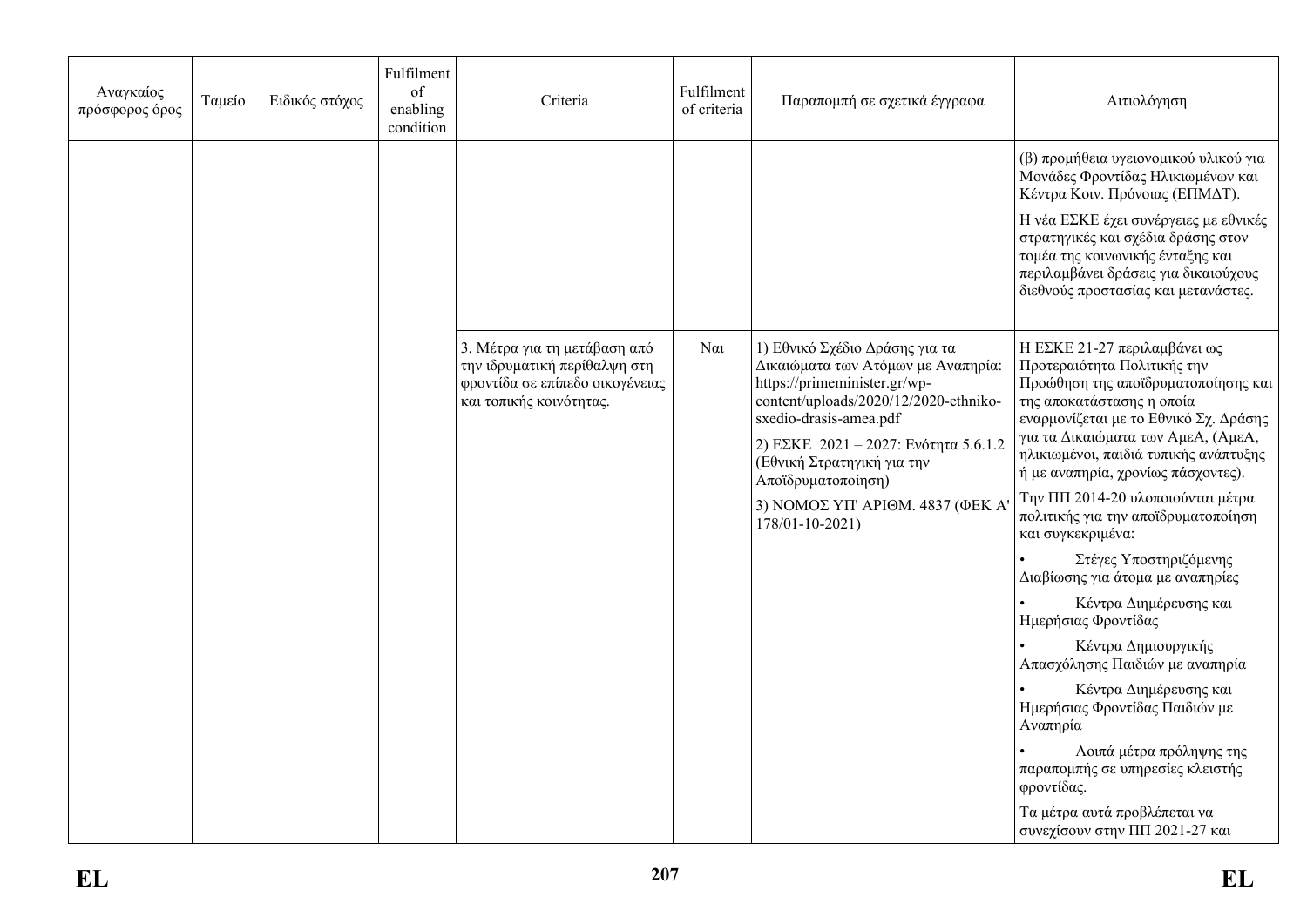| Αναγκαίος<br>πρόσφορος όρος | Ταμείο | Ειδικός στόχος | Fulfilment<br>of<br>enabling<br>condition | Criteria                                                                                                                                                                                                                                                                                | Fulfilment<br>of criteria | Παραπομπή σε σχετικά έγγραφα                                                                                                                                                                                                                                                                                                                                                                                                                        | Αιτιολόγηση                                                                                                                                                                                                                                                                                                                                                                                                                                                                                                                                                                                                                                                                                                                                        |
|-----------------------------|--------|----------------|-------------------------------------------|-----------------------------------------------------------------------------------------------------------------------------------------------------------------------------------------------------------------------------------------------------------------------------------------|---------------------------|-----------------------------------------------------------------------------------------------------------------------------------------------------------------------------------------------------------------------------------------------------------------------------------------------------------------------------------------------------------------------------------------------------------------------------------------------------|----------------------------------------------------------------------------------------------------------------------------------------------------------------------------------------------------------------------------------------------------------------------------------------------------------------------------------------------------------------------------------------------------------------------------------------------------------------------------------------------------------------------------------------------------------------------------------------------------------------------------------------------------------------------------------------------------------------------------------------------------|
|                             |        |                |                                           |                                                                                                                                                                                                                                                                                         |                           |                                                                                                                                                                                                                                                                                                                                                                                                                                                     | περιλαμβάνονται στη νέα ΕΣΚΕ.<br>Αναφορικά με την αποϊδρυματοποίηση<br>παιδιών στο Ν. 4837 (ΦΕΚ Α 178/1-10-<br>2021) «Πρόληψη και αντιμετώπιση<br>περιστατικών κακοποίησης»<br>εντάσσονται και μέσα πρώιμης<br>διάγνωσης αναπτυξιακών θεμάτων των<br>παιδιών, προωθείται η βελτίωση<br>εφαρμογής του θεσμού και συστήματος<br>αναδοχής /υιοθεσίας καθώς και η<br>εισαγωγή του μέτρου Διαμερίσματα<br>Ημιαυτόνομης Διαβίωσης για εφήβους<br>που διαβιούν σε μονάδες ιδρυματικής<br>φροντίδας.                                                                                                                                                                                                                                                       |
|                             |        |                |                                           | 4. Ρυθμίσεις ώστε να<br>διασφαλίζεται ότι ο σχεδιασμός,<br>η υλοποίηση, η παρακολούθηση<br>και η επανεξέτασή του<br>διενεργούνται σε στενή<br>συνεργασία με τα σχετικά<br>ενδιαφερόμενα μέρη, όπως οι<br>κοινωνικοί εταίροι και οι<br>σχετικές οργανώσεις της<br>κοινωνίας των πολιτών. | $N\alpha$                 | 1.1.<br>1) EZKE $2021 - 2027$ :<br>Ενότητα 8.4 και ΠΑΡΑΡΤΗΜΑ ΙV:<br>ΧΡΟΝΟΛΟΓΙΟ ΒΑΣΙΚΩΝ<br>ΕΝΕΡΓΕΙΩΝ ΣΧΕΔΙΑΣΜΟΥ ΚΑΙ<br>ΕΚΠΟΝΗΣΗΣ ΤΗΣ ΕΘΝΙΚΗΣ<br>ΣΤΡΑΤΗΓΙΚΗΣ ΓΙΑ ΤΗΝ<br>ΚΟΙΝΩΝΙΚΗ ΕΝΤΑΞΗ ΚΑΙ ΜΕΙΩΣΗ<br>ΤΗΣ ΦΤΩΧΕΙΑΣ<br>2) ΦΕΚ ΥΟΔΔ/314/23-04-2020<br>Σύσταση Ομάδα Εργασίας με θέμα:<br>Προσωπικός Βοηθός για τα άτομα με<br>Αναπηρία<br>3) ΣΧΕΔΙΟ ΔΡΑΣΗΣ ΕΣΚΕ 2021-<br>2027: Ενότητα 4 (Όργανα διαβούλευσης<br>σε εθνικό και αυτοδιοικητικό επίπεδο) | Κατά την εκπόνηση της ΕΣΚΕ και του<br>Σχεδίου Δράσης, ΠΠ21-27, το ΥΠΕΚΥ<br>συνεργάστηκε με τα συναρμόδια<br>Υπουργεία και τους εποπτευόμενους<br>φορείς για την συμπερίληψη μέτρων και<br>δράσεων που υλοποιούν. Επίσης,<br>ολοκληρώθηκε η δημόσια διαβούλευση<br>της νέας ΕΣΚΕ μέσω του opengov, της<br>οποίας οι παρατηρήσεις και τα<br>συμπεράσματα ενσωματώθηκαν στο<br>τελικό κείμενο.<br>Στο πλαίσιο κατάρτισης της Εθνικής<br>Στρατηγικής για την<br>αποϊδρυματοποίηση, αυτή τέθηκε σε<br>διαβούλευση σε εκδήλωση του ΥΠΕΚΥ<br>τον Φεβρ. '20.<br>Επιμέρους καινοτόμες δράσεις που<br>σχεδιάζεται να υλοποιηθούν κατά την<br>ΠΠ 21-27 έχουν εμπλέξει κατά το<br>σχεδιασμό τους τα ενδιαφερόμενα μέρη<br>(π.χ Προσωπικός Βοηθός για τα ΑμεΑ). |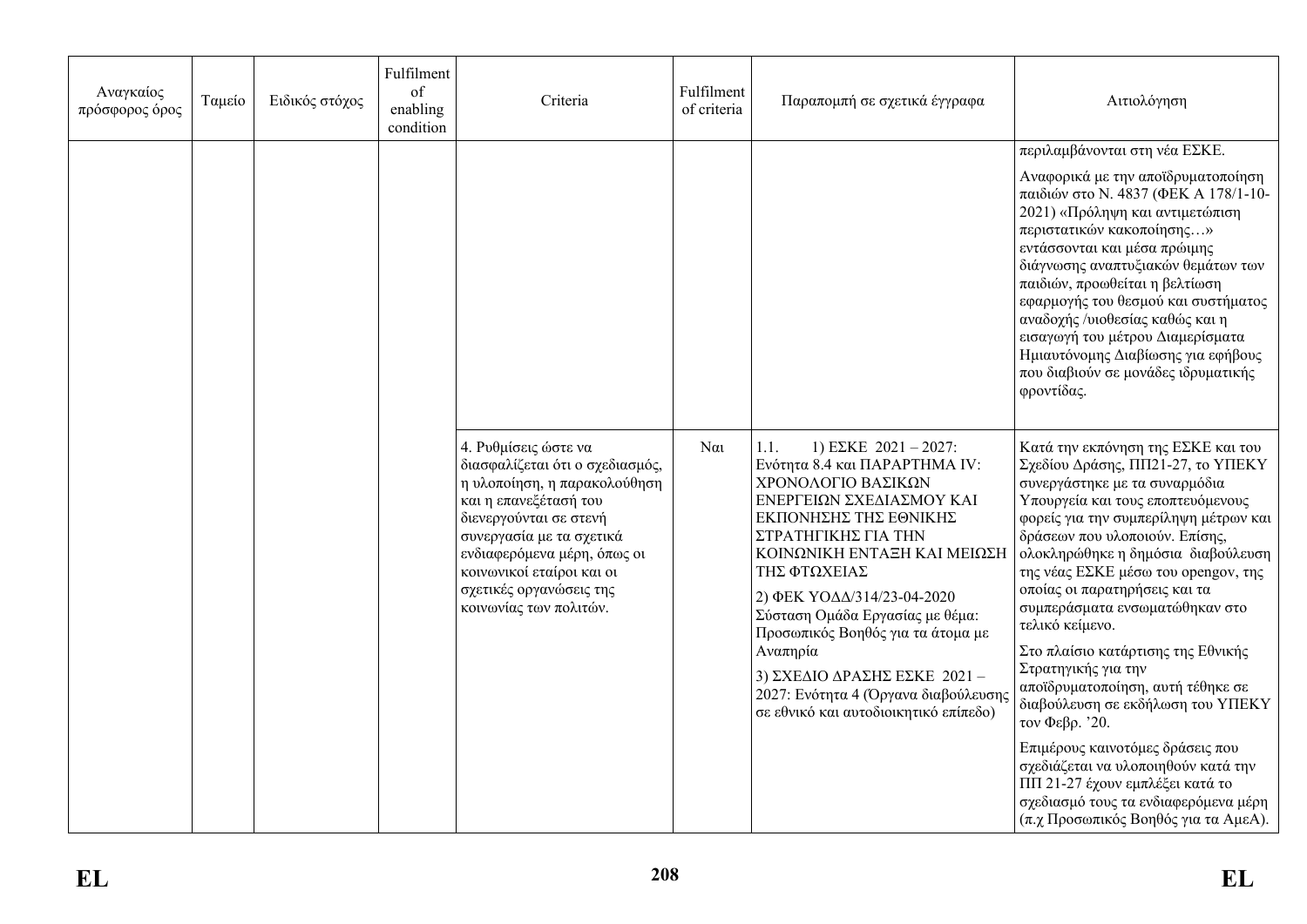| Αναγκαίος<br>πρόσφορος όρος                                                  | Ταμείο | Ειδικός στόχος                                                                                                          | Fulfilment<br>of<br>enabling<br>condition | Criteria                                                                                                                                                                                                                                                                                                                                                    | Fulfilment<br>of criteria | Παραπομπή σε σχετικά έγγραφα | Αιτιολόγηση                                                                                                                                                                                                                                                                                                                                                                                                          |
|------------------------------------------------------------------------------|--------|-------------------------------------------------------------------------------------------------------------------------|-------------------------------------------|-------------------------------------------------------------------------------------------------------------------------------------------------------------------------------------------------------------------------------------------------------------------------------------------------------------------------------------------------------------|---------------------------|------------------------------|----------------------------------------------------------------------------------------------------------------------------------------------------------------------------------------------------------------------------------------------------------------------------------------------------------------------------------------------------------------------------------------------------------------------|
|                                                                              |        |                                                                                                                         |                                           |                                                                                                                                                                                                                                                                                                                                                             |                           |                              | Μέσω της Εξωτερικής αξιολόγηση της<br>ΕΣΚΕ 2014-2020 έγινε επίσης<br>διαβούλευση με τα ενδιαφερόμενα μέρη<br>και οι απόψεις τους ελήφθησαν υπόψη<br>στη νέα ΕΣΚΕ.<br>Τέλος, στο πλαίσιο εφαρμογής της νέας<br>ΕΣΚΕ, η Δνση Κοιν. Ένταξης και Κοιν.<br>Συνοχής του ΥΠΕΚΥ θα αποτελέσει<br>κεντρικό συντονιστικό όργανο δρώντας<br>σε συνεργασία με τα όργανα<br>διαβούλευσης σε εθνικό και<br>αυτοδιοικητικό επίπεδο. |
| 4.5. Εθνικό<br>στρατηγικό<br>πλαίσιο πολιτικής<br>για την ένταξη<br>των Ρομά | $EKT+$ | ESO4.10.<br>Promoting the<br>socio-economic<br>integration of<br>marginalised<br>communities,<br>such as Roma<br>people | $O\chi t$                                 | Υφίσταται εθνικό στρατηγικό<br>πλαίσιο πολιτικής για την ένταξη<br>των Ρομά, το οποίο<br>περιλαμβάνει: 1. Μέτρα για την<br>επίσπευση της ένταξης των<br>Ρομά, την πρόληψη και την<br>εξάλειψη του διαχωρισμού,<br>λαμβάνοντας υπόψη τη<br>διάσταση του φύλου και την<br>κατάσταση των νέων Ρομά, και<br>ορίζει βασικά και μετρήσιμα<br>ορόσημα και στόχους. | $O\chi$ u                 |                              |                                                                                                                                                                                                                                                                                                                                                                                                                      |
|                                                                              |        |                                                                                                                         |                                           | 2. Ρυθμίσεις για την<br>παρακολούθηση, την<br>αξιολόγηση και την επανεξέταση<br>των μέτρων για την ένταξη των<br>Ρομά.                                                                                                                                                                                                                                      | $O\chi$ u                 |                              |                                                                                                                                                                                                                                                                                                                                                                                                                      |
|                                                                              |        |                                                                                                                         |                                           | 3. Ρυθμίσεις για την<br>ενσωμάτωση μέτρων για την<br>ένταξη των Ρομά σε<br>περιφερειακό και τοπικό<br>επίπεδο.                                                                                                                                                                                                                                              | $O\chi$ u                 |                              |                                                                                                                                                                                                                                                                                                                                                                                                                      |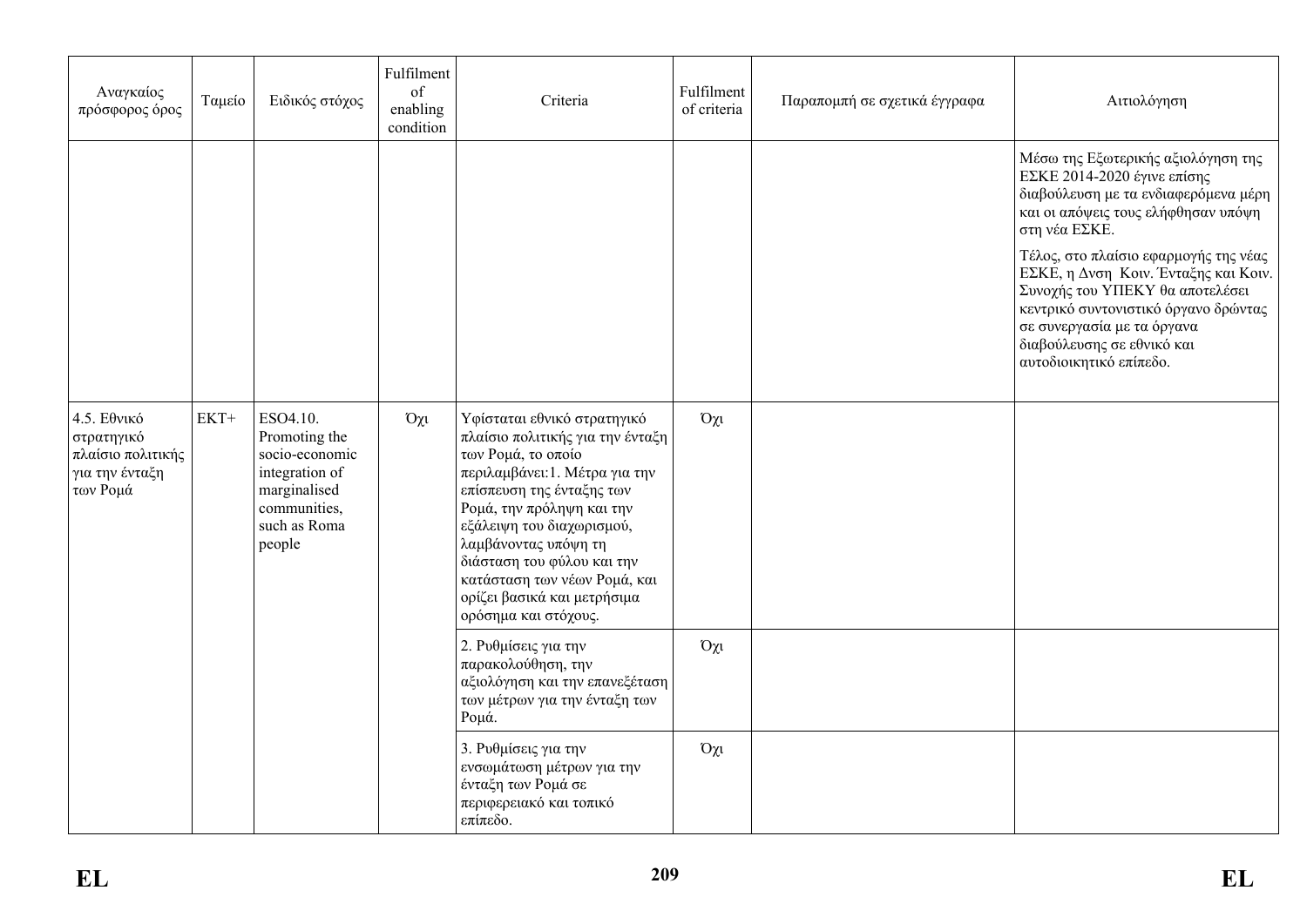| Αναγκαίος<br>πρόσφορος όρος                                                              | Ταμείο                | Ειδικός στόχος                                                                                                                                                                                                                                                                                                                                                                                                                                                   | Fulfilment<br>of<br>enabling<br>condition | Criteria                                                                                                                                                                                                                                                                                                                                            | Fulfilment<br>of criteria | Παραπομπή σε σχετικά έγγραφα | Αιτιολόγηση                                                                                                                                                                                                                                                                                                                                                                                                                                                                                                                                                                                                                                                                                                                                                                                                                                                       |
|------------------------------------------------------------------------------------------|-----------------------|------------------------------------------------------------------------------------------------------------------------------------------------------------------------------------------------------------------------------------------------------------------------------------------------------------------------------------------------------------------------------------------------------------------------------------------------------------------|-------------------------------------------|-----------------------------------------------------------------------------------------------------------------------------------------------------------------------------------------------------------------------------------------------------------------------------------------------------------------------------------------------------|---------------------------|------------------------------|-------------------------------------------------------------------------------------------------------------------------------------------------------------------------------------------------------------------------------------------------------------------------------------------------------------------------------------------------------------------------------------------------------------------------------------------------------------------------------------------------------------------------------------------------------------------------------------------------------------------------------------------------------------------------------------------------------------------------------------------------------------------------------------------------------------------------------------------------------------------|
|                                                                                          |                       |                                                                                                                                                                                                                                                                                                                                                                                                                                                                  |                                           | 4. Ρυθμίσεις ώστε να<br>διασφαλίζεται ότι ο σχεδιασμός,<br>η υλοποίηση, η παρακολούθηση<br>και η επανεξέτασή της<br>διενεργούνται σε στενή<br>συνεργασία με την κοινωνία των<br>πολιτών των Ρομά και όλα τα<br>άλλα σχετικά ενδιαφερόμενα<br>μέρη, μεταξύ άλλων και σε<br>περιφερειακό και τοπικό<br>επίπεδο.                                       | $O\chi$                   |                              |                                                                                                                                                                                                                                                                                                                                                                                                                                                                                                                                                                                                                                                                                                                                                                                                                                                                   |
| 4.6. Στρατηγικό<br>πλαίσιο πολιτικής<br>για την υγεία και<br>τη μακροχρόνια<br>περίθαλψη | $EKT+$<br><b>ΕΤΠΑ</b> | ESO4.11.<br>Enhancing the<br>equal and timely<br>access to quality,<br>sustainable and<br>affordable<br>services,<br>including services<br>that promote the<br>access to housing<br>and person-<br>centred care<br>including<br>healthcare;<br>modernising<br>social protection<br>systems,<br>including<br>promoting access<br>to social<br>protection, with a<br>particular focus<br>on children and<br>disadvantaged<br>groups;<br>improving<br>accessibility | $N\alpha$                                 | Εφαρμόζεται εθνικό ή<br>περιφερειακό στρατηγικό<br>πλαίσιο πολιτικής για την υγεία,<br>το οποίο εμπεριέχει: 1.<br>Χαρτογράφηση των αναγκών<br>στους τομείς της υγείας και της<br>μακροχρόνιας περίθαλψης,<br>μεταξύ άλλων σε ό,τι αφορά το<br>ιατρικό και νοσηλευτικό<br>προσωπικό, με σκοπό τη<br>διασφάλιση βιώσιμων και<br>συντονισμένων μέτρων. | $N\alpha$                 |                              | Διατίθεται επικαιροποιημένη<br>χαρτογράφηση των υποδομών και<br>ανθρωπίνων πόρων της ΠΦΥ με το<br>ανθρώπινο δυναμικό στο σύνολο των<br>δομών στις Περιφέρειες συμπ. των<br>ТОМҮ/КОМҮ (9оς 2021).<br>Από το ΒΙ του Υπουργείου<br>αντλούνται αναφορές για τις δομές και<br>το αντίστοιχο προσωπικό της β'βάθμιας,<br>γ'βάθμιας φροντίδας Υγείας (Δημόσια<br>Νοσοκομεία), συμπ. των τμημάτων και<br>κλινικών Ψυχικής Υγείας του ΕΣΥ.<br>Τα στοιχεία ιδιωτικών δομών<br>Ψυχικής Υγείας (ΝΠΙΔ) καταγράφονται.<br>Βλ. στο ΠΛΗΡΟΤΗΤΑ<br>ΣΤΕΓΑΣΤΙΚΩΝ ΔΟΜΩΝ<br>ΨΥΧΟΚΟΙΝΩΝΙΚΗΣ<br>ΑΠΟΚΑΤΑΣΤΑΣΗΣ.<br>Το Τμήμα Βιο-ιατρικής του<br>Υπουργείου τηρεί το αρχείο<br>παρακολούθησης του<br>Ιατροτεχνολογικού Εξοπλισμού Υψηλής<br>Τεχνολογίας των Δημόσιων Δομών. Με<br>βάση αυτό γίνεται προτεραιοποίηση<br>στις προτάσεις εξοπλισμού των<br>Μονάδων Υγείας που στέλνουν οι ΥΠΕ. |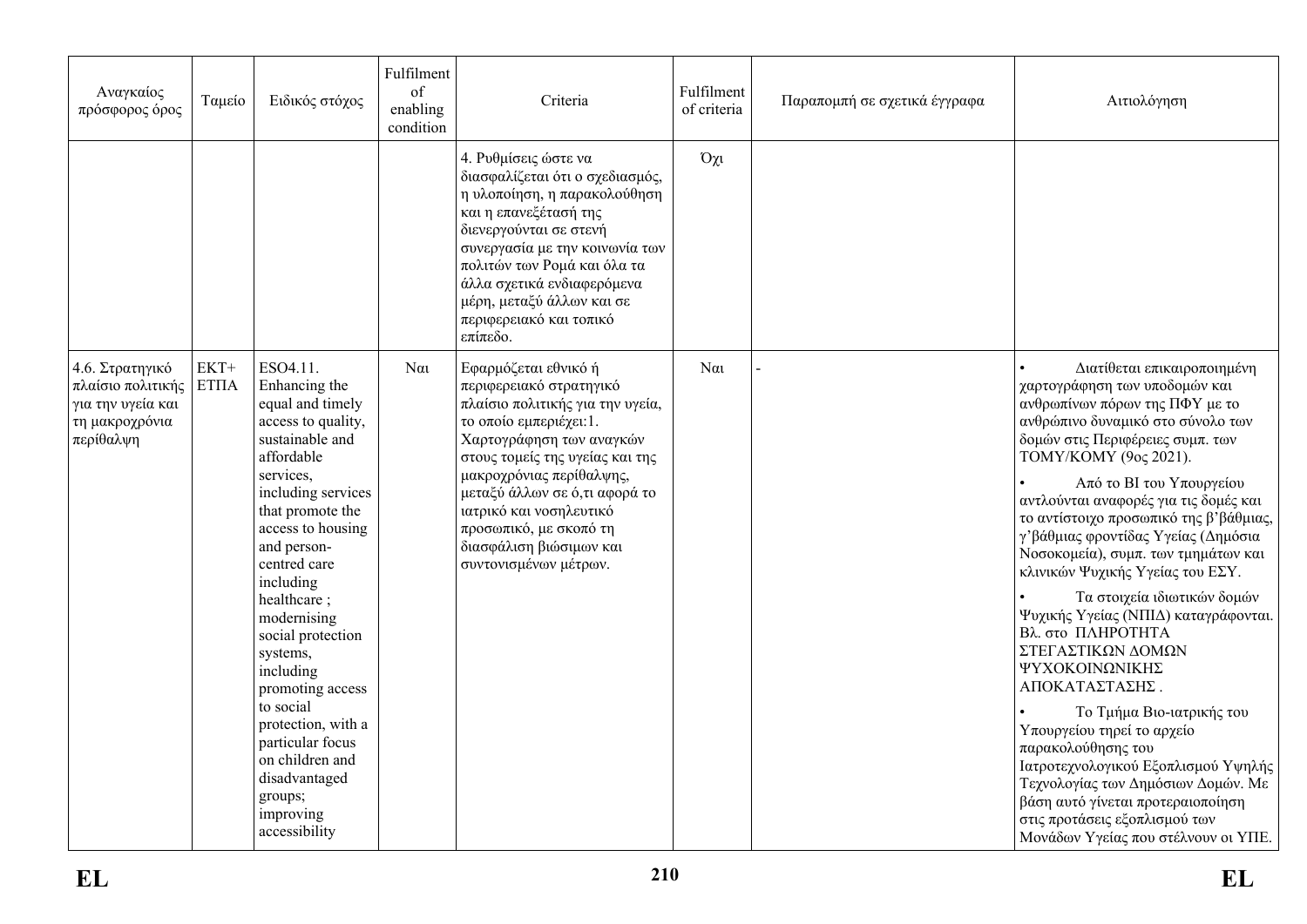| Αναγκαίος<br>πρόσφορος όρος | Ταμείο                                                                                                                                        | Ειδικός στόχος                                                                                                                                                                                                                              | Fulfilment<br>of<br>enabling<br>condition | Criteria                                                                                                                                                                                                                                                                                                                                                       | Fulfilment<br>of criteria | Παραπομπή σε σχετικά έγγραφα                                                                                                                                                                                                                                                                                                                                                           | Αιτιολόγηση                                                                                                                                                                                                                                                                                                                                                                                                                                                                                                                                                                                                                                                                                                                                                                                                                                                                                                                   |  |                                                                                                                                                                                                                   |
|-----------------------------|-----------------------------------------------------------------------------------------------------------------------------------------------|---------------------------------------------------------------------------------------------------------------------------------------------------------------------------------------------------------------------------------------------|-------------------------------------------|----------------------------------------------------------------------------------------------------------------------------------------------------------------------------------------------------------------------------------------------------------------------------------------------------------------------------------------------------------------|---------------------------|----------------------------------------------------------------------------------------------------------------------------------------------------------------------------------------------------------------------------------------------------------------------------------------------------------------------------------------------------------------------------------------|-------------------------------------------------------------------------------------------------------------------------------------------------------------------------------------------------------------------------------------------------------------------------------------------------------------------------------------------------------------------------------------------------------------------------------------------------------------------------------------------------------------------------------------------------------------------------------------------------------------------------------------------------------------------------------------------------------------------------------------------------------------------------------------------------------------------------------------------------------------------------------------------------------------------------------|--|-------------------------------------------------------------------------------------------------------------------------------------------------------------------------------------------------------------------|
|                             | including for<br>persons with<br>disabilities,<br>effectiveness and<br>resilience of<br>healthcare<br>systems and long-<br>term care services |                                                                                                                                                                                                                                             |                                           |                                                                                                                                                                                                                                                                                                                                                                |                           |                                                                                                                                                                                                                                                                                                                                                                                        |                                                                                                                                                                                                                                                                                                                                                                                                                                                                                                                                                                                                                                                                                                                                                                                                                                                                                                                               |  | Για το ιατρικό προσωπικό και<br>ειδικότητες της ΠΦΥ διατίθεται<br>επίκαιρη χαρτογράφηση όλων των<br>ιατρών ιδιωτών συμβεβλημένων του<br>ΕΟΠΥΥ και μέσω της εφαρμογής<br>Ηλεκτρονικής Συνταγογράφησης της<br>ΗΔΙΚΑ |
|                             |                                                                                                                                               | RSO4.5. Ensuring<br>equal access to<br>health care and<br>fostering<br>resilience of<br>health systems,<br>including primary<br>care, and<br>promoting the<br>transition from<br>institutional to<br>family- and<br>community-based<br>care |                                           | 2. Μέτρα για τη διασφάλιση της<br>αποδοτικότητας, της<br>βιωσιμότητας, της<br>προσβασιμότητας και της<br>οικονομικής προσιτότητας των<br>υπηρεσιών υγείας και<br>μακροχρόνιας περίθαλψης,<br>μεταξύ άλλων με ιδιαίτερη<br>επικέντρωση στα άτομα που<br>είναι αποκλεισμένα από τα<br>συστήματα υγείας και<br>μακροχρόνιας περίθαλψης και<br>στα πιο δυσπρόσιτα. | $N\alpha$                 | П.Д. 121/2017 (ФЕК А<br>148/09.10.2017)<br>N. 4368/2016 (ΦΕΚ Α<br>$21/21.02.2016$ ), άρθρο 33<br>N.4486/2017 (ΦΕΚ Α<br>115/07.08.2017)<br>N. 4461/2017 (ΦΕΚ Α<br>38/28.03.2017)<br>N. 2716/1999 (ΦΕΚ Α<br>96/17.05.1999)<br>Άρθρο 162 Ν. 4600/2019<br>N.4727/2020 (ΦΕΚ Α<br>184/23.09.2020)<br>N. 4675/2020 (ΦΕΚΑ<br>54/11.03.2020)<br>Πολιτική για την αντιμετώπιση των<br>εξαρτήσεων | Με τον Ν. 4368/2016 προβλέπεται η<br>διασφάλιση της καθολικής υγειονομικής<br>κάλυψης του πληθυσμού (Άρθρο 33<br>Υγειονομική κάλυψη ανασφάλιστων και<br>ευάλωτων κοινωνικών ομάδων).<br>Με τον Ν. 4486/17 υπάρχει πρόβλεψη<br>για ειδική μέριμνα για Ευάλωτες<br>Κοινωνικές Ομάδες (ΕΚΟ).<br>Για τις υπηρεσίες Long term care έχουν<br>θεσπιστεί βασικές διατάξεις με τον Ν.<br>4675/20, άρθρο 3 παρ.1γ, αρ.4 για<br>πρόληψη ανικανότητας, πρόληψη<br>υποτροπών, παροχή μακροχρόνιας<br>φροντίδας κ.λπ.<br>Πρόσφατα (4ος 2021) στο πλαίσιο των<br>εργασιών της Επιτροπής Κοινωνικών<br>Υποθέσεων της Βουλής, κατατέθηκε το<br>5ετές ολοκληρωμένο Εθνικό Σχέδιο<br>Δράσης για τη Δημόσια Υγεία, το οποίο<br>περιλαμβάνει δράσεις μακροχρόνιας<br>φροντίδας για τους ασθενείς με καρκίνο,<br>για εξαρτημένους και παρεμβάσεις<br>πρόληψης ψυχοκοινωνικών<br>προβλημάτων και προαγωγής της<br>ψυχικής υγείας παιδιών και εφήβων. |  |                                                                                                                                                                                                                   |
|                             |                                                                                                                                               |                                                                                                                                                                                                                                             |                                           | 3. Μέτρα για την προώθηση των                                                                                                                                                                                                                                                                                                                                  | $N\alpha$                 | П.Д. 121/2017 (ФЕКА                                                                                                                                                                                                                                                                                                                                                                    | Στο υφιστάμενο θεσμικό πλαίσιο                                                                                                                                                                                                                                                                                                                                                                                                                                                                                                                                                                                                                                                                                                                                                                                                                                                                                                |  |                                                                                                                                                                                                                   |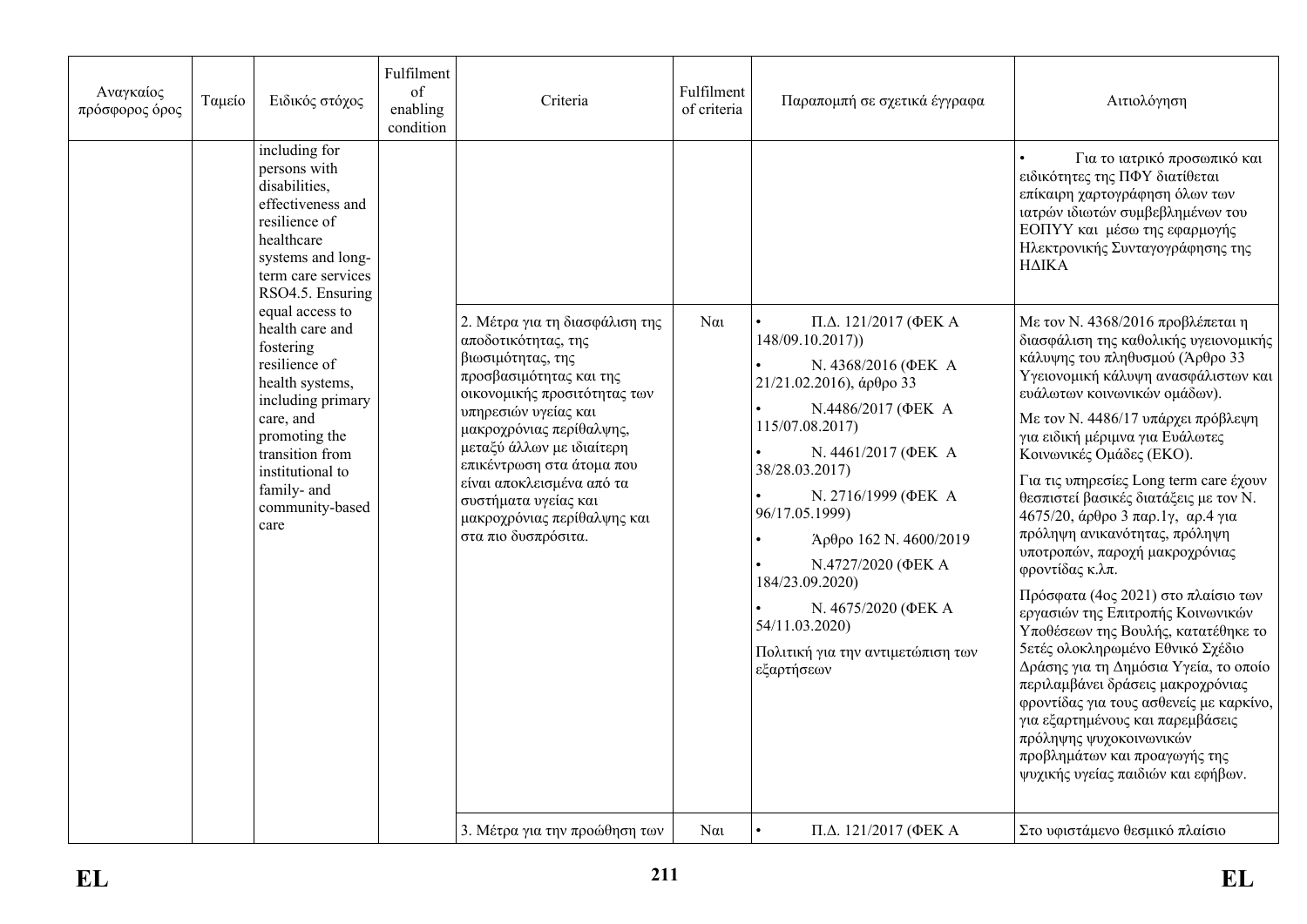| Αναγκαίος<br>πρόσφορος όρος | Ταμείο | Ειδικός στόχος | Fulfilment<br>of<br>enabling<br>condition | Criteria                                                                                                                                                                                                                                          | Fulfilment<br>of criteria | Παραπομπή σε σχετικά έγγραφα                                                                                                                                                                                                                                                                                                                                                                     | Αιτιολόγηση                                                                                                                                                                                                                                                                                                                                                                                                                                                                                                                                                                                                                                                                                                                                                                                                                                                                                                                                                                                                                                                                                                                                                                                                                           |
|-----------------------------|--------|----------------|-------------------------------------------|---------------------------------------------------------------------------------------------------------------------------------------------------------------------------------------------------------------------------------------------------|---------------------------|--------------------------------------------------------------------------------------------------------------------------------------------------------------------------------------------------------------------------------------------------------------------------------------------------------------------------------------------------------------------------------------------------|---------------------------------------------------------------------------------------------------------------------------------------------------------------------------------------------------------------------------------------------------------------------------------------------------------------------------------------------------------------------------------------------------------------------------------------------------------------------------------------------------------------------------------------------------------------------------------------------------------------------------------------------------------------------------------------------------------------------------------------------------------------------------------------------------------------------------------------------------------------------------------------------------------------------------------------------------------------------------------------------------------------------------------------------------------------------------------------------------------------------------------------------------------------------------------------------------------------------------------------|
|                             |        |                |                                           | υπηρεσιών σε επίπεδο τοπικής<br>κοινότητας και οικογένειας μέσω<br>αποϊδρυματοποίησης, όπου<br>περιλαμβάνονται η πρόληψη και<br>η πρωτοβάθμια περίθαλψη,<br>καθώς και οι υπηρεσίες<br>περίθαλψης κατ' οίκον και σε<br>επίπεδο τοπικής κοινότητας. |                           | 148/09.10.2017))<br>N. 4368/2016 (ΦΕΚ A<br>$21/21.02.2016$ ), άρθρο 33<br>N.4486/2017 (ΦΕΚ Α<br>115/07.08.2017)<br>N. 4461/2017 (ΦΕΚ Α<br>38/28.03.2017)<br>N. 2716/1999 (ΦΕΚ Α<br>96/17.05.1999)<br>Άρθρο 162 Ν. 4600/2019<br>N.4727/2020 (ΦΕΚ Α<br>184/23.09.2020)<br>N. 4675/2020 (ΦΕΚ Α<br>54/11.03.2020)<br>ΥΑ (ΑΔΑ: 6ΣΠ8465ΦΥΟ-<br>MX2)<br>Πολιτική για την αντιμετώπιση των<br>εξαρτήσεων | περιλαμβάνονται μέτρα που προάγουν<br>την ολοκλήρωση της μεταρρύθμισης<br>στην ΠΦΥ με σκοπό την προσέγγιση<br>ολιστικής φροντίδας στην Υγεία μέσα<br>από τη λειτουργία τοπικού δικτύου, τη<br>διασύνδεση μεταξύ των βαθμίδων,<br>εργαστηρίων του ΕΣΥ (Π.Φ.Υ.,<br>μακροχρόνια φροντίδα, Ψ.Υ. κ.α.) με το<br>σύστημα Πρόνοιας & Κοινωνικής<br>Φροντίδας. Προβλέπονται επίσης η<br>διασύνδεση Υπηρεσιών της ΠΦΥ με τη<br>Δημόσια Υγεία, η ενίσχυση του<br>Μηχανισμού Επιδημιολογικής<br>Επιτήρησης & Επαγρύπνησης και του<br>συστήματος Διαχείρισης Κρίσεων Δ.Υ.<br>Η αποασυλοποίηση των ψυχικά<br>πασχόντων είναι μια εφαρμοσμένη<br>μεταρρύθμιση σύμφωνα με τον Ν.<br>2716/99. Περιλαμβάνει δομές<br>αποκατάστασης και φιλοξενίας για την<br>εργασιακή και κοινωνική επανένταξη<br>τους σε ΚΟΙΣΠΕ, δομές πρόληψης και<br>α' βάθμιας φροντίδας Ψ.Υ στην<br>κοινότητα. Επίσης αναπτύχθηκαν Ψυχ.<br>Τμήματα στα δημόσια Νοσοκομεία.<br>Προβλέπεται περαιτέρω η ολοκλήρωση<br>του δικτύου των ως άνω υπηρεσιών με<br>έμφαση στο παιδί, στους ηλικιωμένους,<br>υποστήριξη στην οικογένεια με δομές<br>ολιγοήμερης διαμονής, εκπαίδευση<br>επαγγελματιών και φροντιστών και<br>κάλυψη αναγκών από τις επιπτώσεις της<br>υγειονομικής κρίσης. |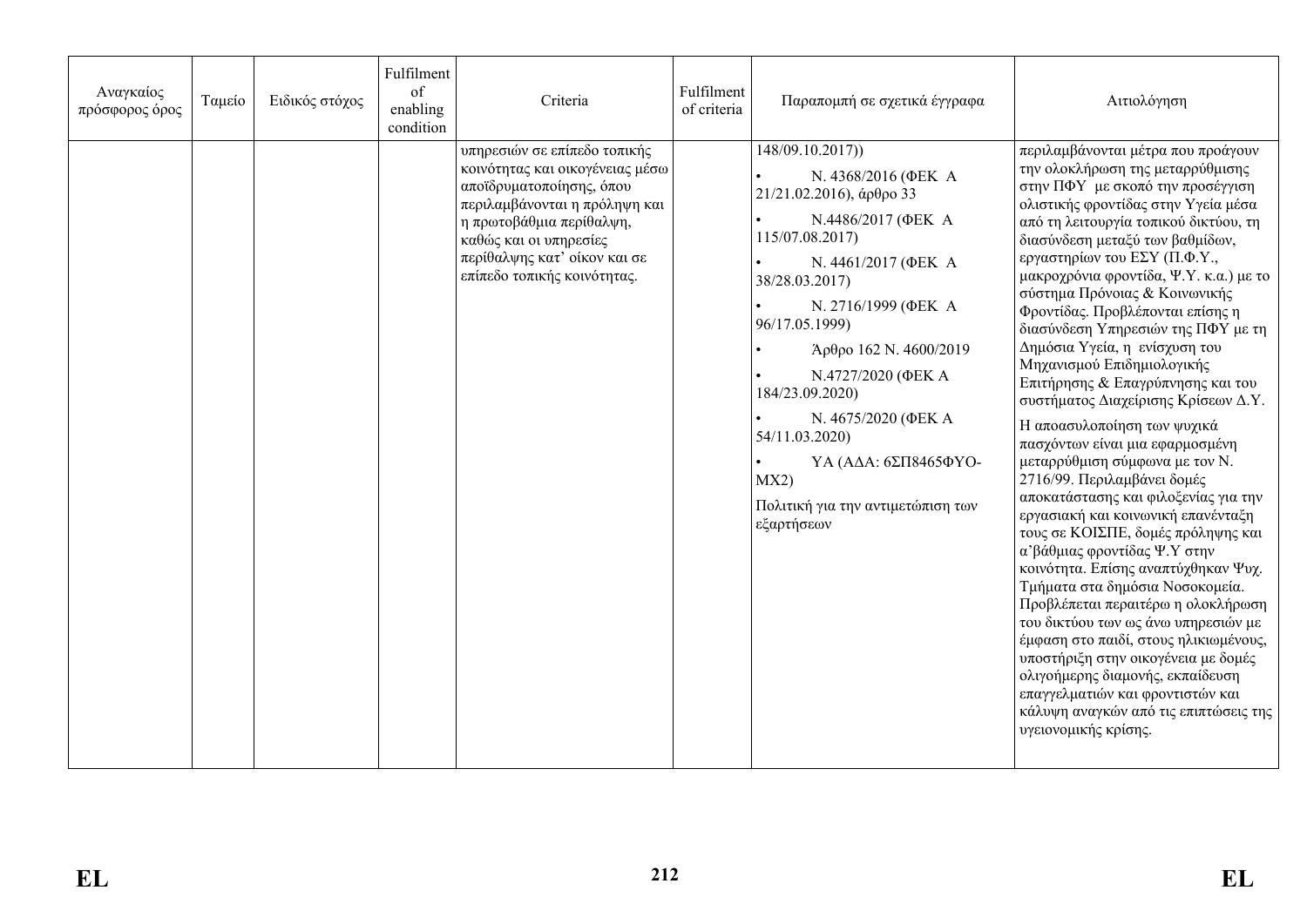# 5. Programme authorities Reference: point (k) of Article 22(3) and Articles 71 and 84 CPR Πίνακας 13: Αρχές του προγράμματος

| Programme authorities                         | Επωνυμία του φορέα              | Όνομα αρμοδίου επικοινωνίας | $\Theta$ έση | Ηλεκτρονική διεύθυνση         |
|-----------------------------------------------|---------------------------------|-----------------------------|--------------|-------------------------------|
| Διαχειριστική αρχή                            | Ειδική Υπηρεσία Διαχείρισης     | ' ΑΣΠΙΩΤΗΣ ΚΩΝΣΤΑΝΤΙΝΟΣ     | Προϊστάμενος | $\kappa$ kaspiotis@mou.gr     |
| Ελεγκτική αρχή                                | Επιτροπή Δημοσιονομικού Ελέγχου | ΤΟΥΡΚΟΛΙΑ ΑΘΗΝΑΪΣ           | Ι ΠΡΟΕΔΡΟΣ   | $ $ a.tourkolia@edel.gr       |
| Φορέας που λαμβάνει πληρωμές από την Επιτροπή | Αρχή Πιστοποίησης               | ΑΛΕΣΤΑ ΒΑΣΙΛΙΚΗ             | ΠΡΟΪΣΤΑΜΕΝΗ  | $alesta(\widehat{a})$ mnec.gr |

The repartition of the reimbursed amounts for technical assistance pursuant to Article 36(5) CPR if more bodies are identified to receive payments from the Commission

#### Reference: Article 22(3) CPR

Table 13A: The portion of the percentages set out in point (b) of Article 36(5) CPR that would be reimbursed to the bodies which receive payments from the Commission in case of technical assistance pursuant to Article 36(5) CPR (in percentage points)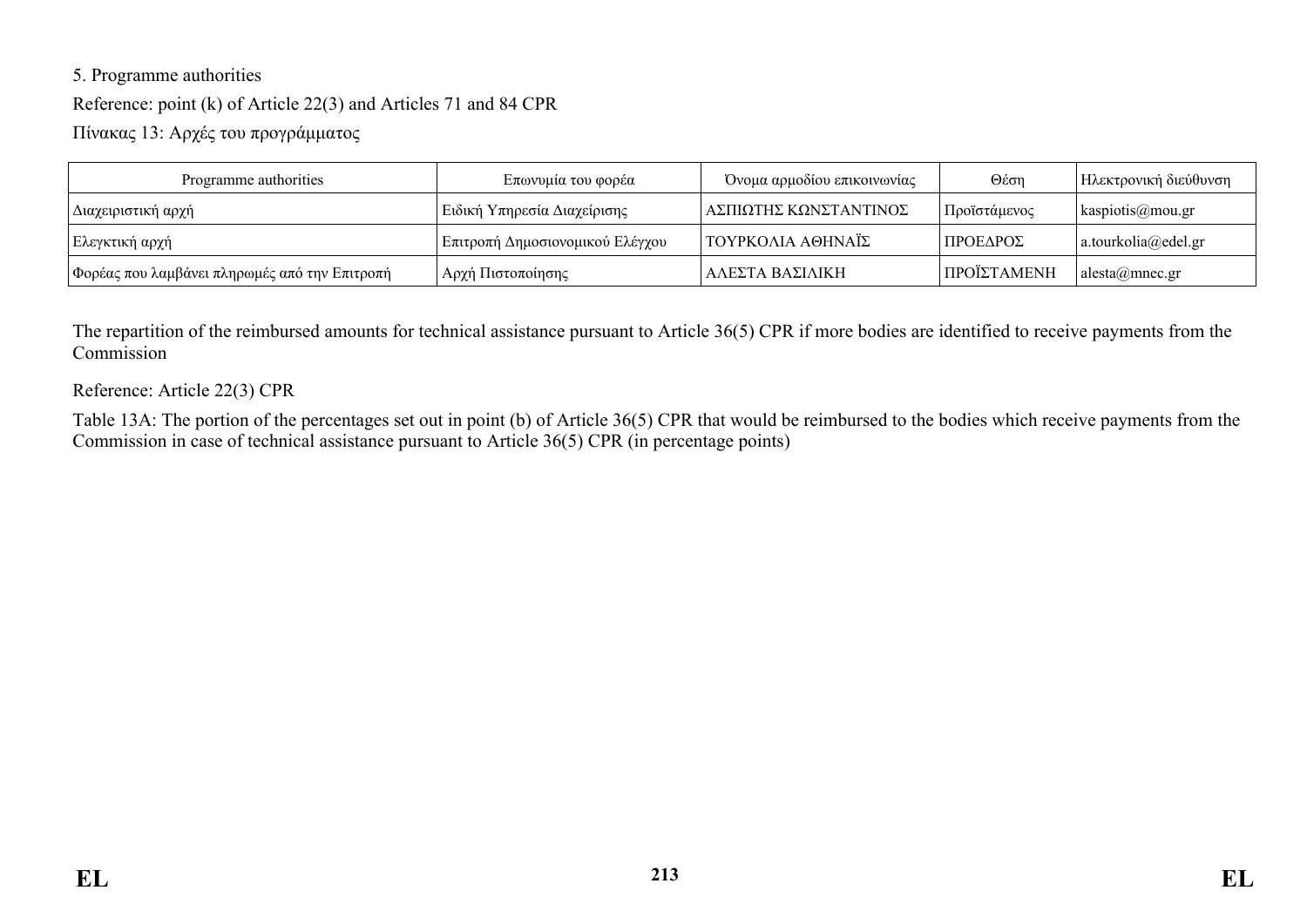## 6. Partnership

Reference: point (h) of Article 22(3) CPR

## **Γενικό πλαίσιο**

Η εταιρική σχέση χαρακτηρίζεται ως μια από τις βασικές αρχές για τον προγραμματισμό και την υλοποίηση δράσεων των Ευρωπαϊκών Ταμείων, συνδέεται δε άμεσα με την προσέγγιση της πολυεπίπεδης διακυβέρνησης και τις αρχές της επικουρικότητας και της αναλογικότητας. Η αρχή της εταιρικής σχέσης συνεπάγεται στενή συνεργασία μεταξύ της Ευρωπαϊκής Ένωσης, των δημόσιων αρχών των Κρατών Μελών (σε εθνικό, περιφερειακό, τοπικό επίπεδο), των φορέων της Κοινωνίας των Πολιτών, καθώς και του ιδιωτικού τομέα. Οι εταίροι πρέπει να συμμετέχουν ενεργά σε όλο τον κύκλο ζωής των Προγραμμάτων (σχεδιασμός, προετοιμασία, εφαρμογή, παρακολούθηση και αξιολόγηση), συμβάλλοντας σε όλα τα στάδια.

Στο πλαίσιο της ΠΠ 2021-2027, η εταιρική σχέση, σύμφωνα με το άρθρο 8 του ΚΚΔ, οργανώνεται προωθώντας τη συμμετοχή των εταίρων σε όλη τη διάρκεια της προετοιμασίας και της εφαρμογής των Προγραμμάτων (συμπεριλαμβανομένης της συμμετοχής στις Επιτροπές Παρακολούθησης), με ενεργοποίηση και εμπλοκή εταίρων από:

- · τις περιφερειακές, τοπικές, αστικές και άλλες δημόσιες αρχές,
- · τους οικονομικούς και κοινωνικούς εταίρους,

· τους φορείς που εκπροσωπούν την Κοινωνία των Πολιτών, περιβαλλοντικούς εταίρους και φορείς που είναι υπεύθυνοι για την προώθηση της κοινωνικής ένταξης, των θεμελιωδών δικαιωμάτων, των δικαιωμάτων των ατόμων με αναπηρία, της ισότητας των φύλων και της καταπολέμησης των διακρίσεων.

## **Όργανα Σχεδιασμού Περιφέρειας**

Οι βασικές δομές σχεδιασμού της ΠΙΝ για την Προγραμματική Περίοδο 2021-2027 είναι οι ακόλουθες:

Ομάδα Σχεδιασμού Προγράμματος (ΟΣΠ). Η ΟΣΠ της ΠΙΝ για την Προγραμματική Περίοδο 2021-2027 συγκροτήθηκε το Δεκέμβριο του 2020 με αντικείμενο την υποστήριξη της Περιφέρειας στις διαδικασίες αναπτυξιακού προγραμματισμού, με την συμμετοχή της στις φάσεις και στις ενέργειες εκπόνησης των σχετικών κειμένων της προγραμματικής περιόδου.

Περιφερειακό Συμβούλιο Καινοτομίας (ΠεΣυΚ) Ιονίων Νήσων. Συστάθηκε το Δεκέμβριο του 2018 και έχει ως σκοπό την προώθηση των πολιτικών «Έξυπνης Εξειδίκευσης» και την υποστήριξη της υλοποίηση της Περιφερειακής Στρατηγικής Έξυπνης Εξειδίκευσης στα Ιόνια Νησιά (αλλά και ευρύτερα θέματα έρευνας και καινοτομίας).

### **Διαδικασία Διαβούλευσης με εταίρους**

Σε όλη τη διαδικασία σχεδιασμού του Προγράμματος «Ιονίων Νήσων 2021-2027» πραγματοποιείται διαβούλευση με εμπλεκόμενους φορείς.

Ειδικότερα:

Η διαδικασία διαβούλευσης σχετικά με τη Νέα Προγραμματική Περίοδο 2021-2027 τέθηκε σε εφαρμογή με ένα **πρώτο κύκλο** διαδικτυακών ημερίδων που οργανώθηκαν τον Δεκέμβριο 2020 (18-23/12/2020).

Στις 18/12/2020 πραγματοποιήθηκε η εναρκτήρια Ημερίδα με αντικείμενο την ενημέρωση και συζήτηση για την «Κατάσταση στην Περιφέρεια Ιονίων Νήσων (Π.Ι.Ν.)», τις «Προκλήσεις της Περιόδου 2021- 2027 για την ΠΊ.Ν.», καθώς και τις «γενικές Κατευθύνσεις της Αναπτυξιακής Στρατηγικής για τα Ιόνια Νησιά».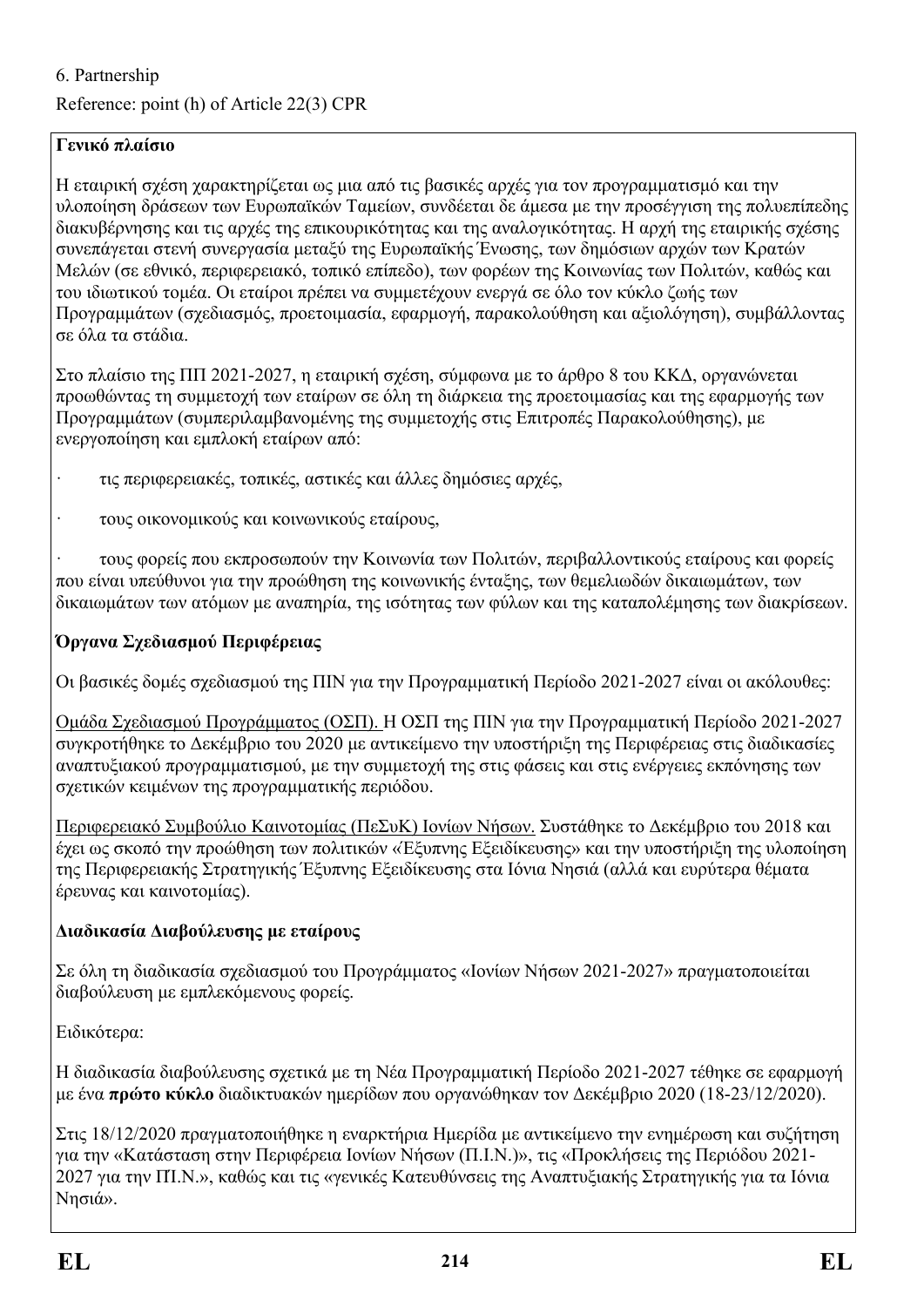Ακολούθησαν **πέντε ειδικότερες διαδικτυακές ημερίδες** στη διάρκεια των οποίων έγινε διεξοδική παρουσίαση και συζήτηση επί της υπάρχουσας κατάστασης και των προκλήσεων- προοπτικών για την Περιφέρεια Ιονίων Νήσων, με βάση τους παρακάτω πέντε Στόχους Πολιτικής (ΣΠ):

- 21/12/2020 Το Παραγωγικό Σύστημα της Π.Ι.Ν. (ΣΠ1).
- 21/12/2020 Υποδομές Μεταφορών & Ευρυζωνικότητας της Π.Ι.Ν. (ΣΠ3).
- 22/12/2020 Περιβάλλον, Κλιματική Αλλαγή & Κυκλική Οικονομία στην Π.Ι.Ν. (ΣΠ2).
- 22/12/2020 Κοινωνικές Υποδομές & Υπηρεσίες στην Π.Ι.Ν. (ΣΠ4).
- 23/12/2020 Η Ολοκληρωμένη Χωρική Ανάπτυξη στην Π.Ι.Ν. (ΣΠ5).

Ακολούθησε ένας **δεύτερος κύκλος** διαδικτυακών συναντήσεων-ημερίδων, με πιο εξειδικευμένη θεματολογία, αποσκοπώντας στην ανταλλαγή απόψεων και την κατάθεση προτάσεων για τη νέα ΠΠ σε επίπεδο «προτεινόμενων δράσεων»:

- 26/03/2021 – «Αγροδιατροφή και μεταποίηση, Εμπόριο και λοιπές υπηρεσίες (πλην τουρισμού): Προτάσεις για την αναβάθμιση του παραγωγικού δυναμικού της Περιφέρειας».

- 26/03/2021 – «Τουριστική Οικονομία στην Π.Ι.Ν.: Προτάσεις για την αναβάθμιση και τον εμπλουτισμό του περιφερειακού τουριστικού προϊόντος».

- 02/04/2021 - «Εκπαίδευση και Δια Βίου Μάθηση στην Π.Ι.Ν: Προτάσεις για την αναβάθμιση του περιφερειακού συστήματος Εκπαίδευσης & ΔβΜ».

- 02/04/2021 – «Υγεία και Πρόνοια στην ΠΙΝ: Προτάσεις για την αναβάθμιση του συστήματος υγείας & πρόνοιας στην ΠΙΝ».

- 05/04/2021 - «Μεταφορές-διασυνδεσιμότητα: Προτάσεις για την αναβάθμιση και συμπλήρωση του περιφερειακού συστήματος μεταφορών και διασυνδεσιμότητας της Π.Ι.Ν.».

-  $05/04/2021 - \langle \sqrt{10}\sigma \rangle$  νερό/ ύδατα, υγρά απόβλητα».

- 06/04/2021 – «Πολιτισμός & Δημιουργική οικονομία: Προτάσεις για την αξιοποίηση του πολιτιστικού δυναμικού της Περιφέρειας».

- 08/04/2021 – «Βιοποικιλότητα, κλιματική αλλαγή/ φυσικοί κίνδυνοι & Ενέργεια».

- 12/04/2021 – «Ολοκληρωμένη Χωρική Ανάπτυξη: Προτάσεις για το σχεδιασμό Τοπικών Στρατηγικών Ολοκληρωμένης Χωρικής Ανάπτυξης (ΟΧΕ και ΒΑΑ) στην ΠΙΝ».

- 14/04/2021 – «Απορρίμματα, Ανακύκλωση και Κυκλική Οικονομία»

- 20/04/2021 – «Κοινωνική Ένταξη, Καταπολέμηση της Φτώχειας και των Διακρίσεων»

Σε κάθε μία από τις παραπάνω ημερίδες προσκλήθηκαν να συμμετάσχουν όλοι οι εμπλεκόμενοι Φορείς μέσω «ηλεκτρονικών προσκλήσεων», άλλα και οι πολίτες της Περιφέρειας μέσω σχετικής ανακοίνωσης από τα τοπικά Μέσα Μαζικής Ενημέρωσης.

Επιπλέον, διαμορφώθηκε κατάλληλος χώρος στον διαδικτυακό τόπο της ΕΥΔ ΕΠ Περιφέρειας Ιονίων Νήσων (http://www.pepionia.gr/diavoulefsi-2127/) για την υποβολή σχολίων και προτάσεων, ενώ για το σκοπό αυτό σχεδιάστηκε και δημοσιοποιήθηκε σχετικό ηλεκτρονικό ερωτηματολόγιο, το οποίο απευθύνονταν σε φορείς της δημόσιας διοίκησης/ αυτοδιοίκησης, κοινωνικούς εταίρους, την κοινωνία των πολιτών, σε φορείς που συνδέονταν με τη επιχειρηματικότητα, κ.ά.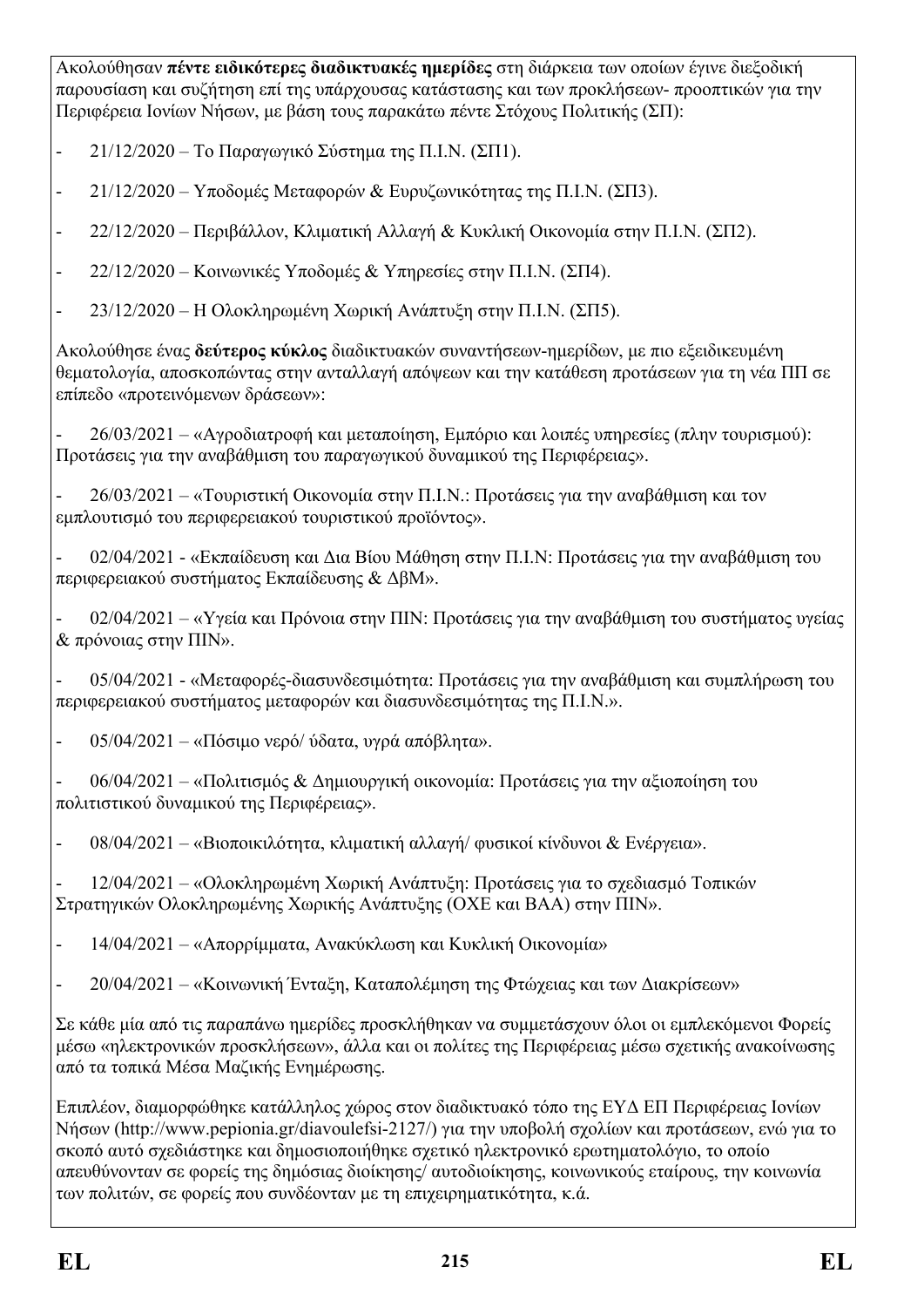Επίσης, στο διαδικτυακό τόπο της διαβούλευσης, αναρτήθηκε ενημερωτικό υλικό για τη νέα προγραμματική περίοδο (Κανονισμοί, κείμενα στρατηγικής, διαδικασία και πρόοδος σχεδιασμού, καθώς και σύντομες παρουσιάσεις με στόχο την εύκολη ενημέρωση όλων των πολιτών για τα βασικά στοιχεία της νέας Προγραμματικής Περιόδου, λαμβάνοντας υπόψη το πλήθος των τεχνικών κειμένων και την πολυπλοκότητα αυτών).

Στο πλαίσιο της παραπάνω διαβούλευσης υποβλήθηκε ικανός αριθμός προτάσεων δράσεων για τη νέα προγραμματική περίοδο, οι οποίες ελήφθησαν υπόψη κατά την κατάρτιση του Προγράμματος.

Ακολούθησε ένας **τρίτος κύκλος** διαβούλευσης με τους Φορείς χάραξης τομεακών πολιτικών (Υπουργεία και Επιτελικές Δομές) τον Μάϊο του 2021. Στο πλαίσιο της διαβούλευσης με τα αρμόδια Υπουργεία πραγματοποιήθηκαν θεματικές συναντήσεις με την συμμετοχή Ειδικών Υπηρεσιών Διαχείρισης και Επιτελικών Δομών και με στόχο την διαμόρφωση και τον διαχωρισμό / συμπληρωματικότητα των δράσεων μεταξύ Τομεακών και Περιφερειακών ΕΠ.

Τον Οκτώβριο 2021 πραγματοποιήθηκε **τέταρτος κύκλος** διαβούλευσης με την παρουσίαση Σχεδίου του Π.Π. Ι.Ν. 2021-2027 στις τοπικές αρχές και φορείς.

Σημαντικό στοιχείο για τη διαμόρφωση της νέας περιφερειακής στρατηγικής αποτέλεσε η μελέτη για την «Περιφερειακή Πολιτική της Ελλάδας μετά το 2020» στην οποία συμπεριλαμβάνεται και το προφίλ της κάθε Περιφέρειας, την οποία εκπόνησε ο Οργανισμός Οικονομικής Συνεργασίας και Ανάπτυξης (ΟΟΣΑ) για λογαριασμό της ΓΓ Δημοσίων Επενδύσεων & ΕΣΠΑ. Στο πλαίσιο της μελέτης ο ΟΟΣΑ διαβουλεύτηκε με Φορείς της Περιφέρειας μέσω συναντήσεων και ερωτηματολογίων.

#### **Επικαιροποίηση Περιφερειακών Στρατηγικών**

Ταυτόχρονα με την σύνταξη του Επιχειρησιακού Προγράμματος επικαιροποιήθηκε η Περιφερειακή Στρατηγική για την Έξυπνη Εξειδίκευση, ώστε να αξιοποιηθεί τόσο σε εθνικό επίπεδο (Εθνικός Σχεδιασμός), όσο και για την προτεραιοποίηση και εξειδίκευση της περιφερειακής διάστασης της Εθνικής Στρατηγικής Έξυπνης Εξειδίκευσης (ΕΣΕΕ).

Στο πλαίσιο αυτό, τον Ιούνιο - Ιούλιο 2021 πραγματοποιήθηκαν Εργαστήρια Επιχειρηματικής Ανακάλυψης, σε αντιστοιχία με τους τομείς προτεραιότητας για την Π.Ι.Ν., δηλαδή: «Τουρισμός Εμπειρίας & Δημιουργική οικονομία», «Γαλάζια Οικονομία», «Αγροδιατροφή», «Οριζόντιες δράσεις και ΤΠΕ».

### **Επιτροπή Παρακολούθησης**

Κορυφαίο όργανο για τη συμμετοχή των εταίρων στην υλοποίηση, την παρακολούθηση και την αξιολόγηση του Προγράμματος είναι η Επιτροπή Παρακολούθησης, για τη λειτουργία της οποίας λαμβάνονται μέτρα πιο ουσιαστικής και αποτελεσματικής λειτουργίας της για την ενίσχυση της αποτελεσματικότητάς της.

Πέραν των τυπικών μέτρων ενίσχυσης του επιχειρησιακού της χαρακτήρα, όπως η ολιγομελής και αντιπροσωπευτική σύνθεσή της και η υποστήριξη της λειτουργίας της από γραμματεία της Διαχειριστικής Αρχής, πρόκειται να ληφθούν και άλλα μέτρα άμεσης επικοινωνίας και ενημέρωσης των μελών της, με αναμενόμενο αποτέλεσμα την μεγαλύτερη κινητοποίησή τους.

Τέτοια μέτρα είναι η συνέχιση της αξιοποίησης της διαδικτυακής εφαρμογής/πλατφόρμας «Δίαυλος», μέσω της οποίας είναι δυνατή η διαδικτυακή επικοινωνία των μελών της, η υποβολή ερωτημάτων και παρατηρήσεων, καθώς και η εξατομικευμένη ενημέρωση μέσω email για κάθε νέα ανάρτηση.

Τα μέλη της Επιτροπής Παρακολούθησης, θα έχουν τη δυνατότητα να θέτουν ερωτήματα και να λαμβάνουν απαντήσεις για ειδικότερα ζητήματα, όπως το πλαίσιο υλοποίησης του Προγράμματος, η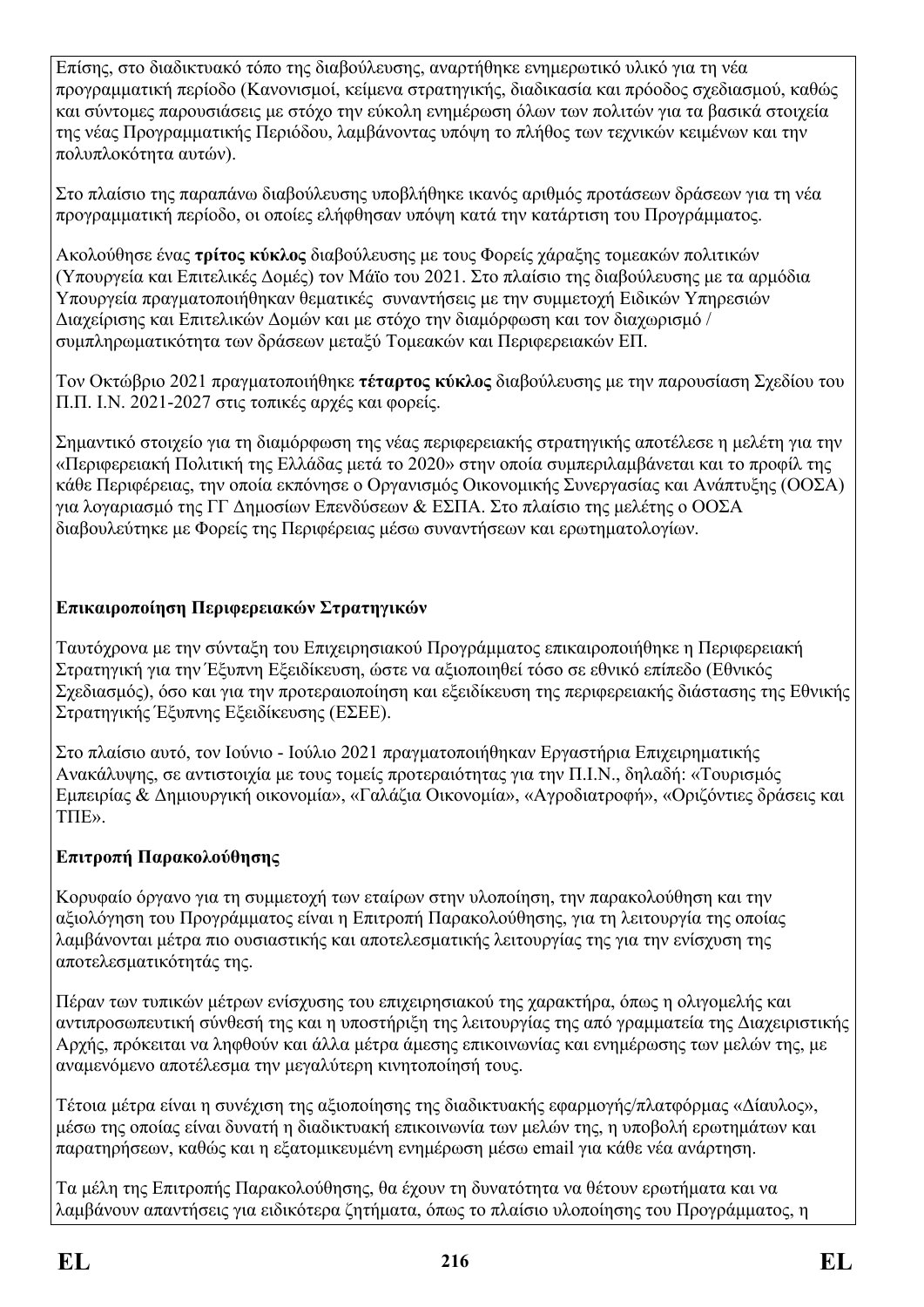αξιολόγηση και επιλογή των προτάσεων, η αξιόπιστη εφαρμογή των κριτηρίων επιλογής των πράξεων, η πορεία σύνταξης των ετήσιων και τελικής έκθεσης εφαρμογής, η αξιολόγηση του προγράμματος, η εφαρμογή των αρχών της προσβασιμότητας κλπ.

Με τα μέτρα αυτά αυξάνεται η διαφάνεια της εφαρμογής του Προγράμματος και η παραγωγική συμμετοχή των μελών της Επιτροπής Παρακολούθησης σ' αυτό, με αναμενόμενη άμεση θετική επίπτωση στην αποτελεσματικότητα και αποδοτικότητα των υλοποιούμενων παρεμβάσεων στην επίτευξη των τεθέντων στόχων.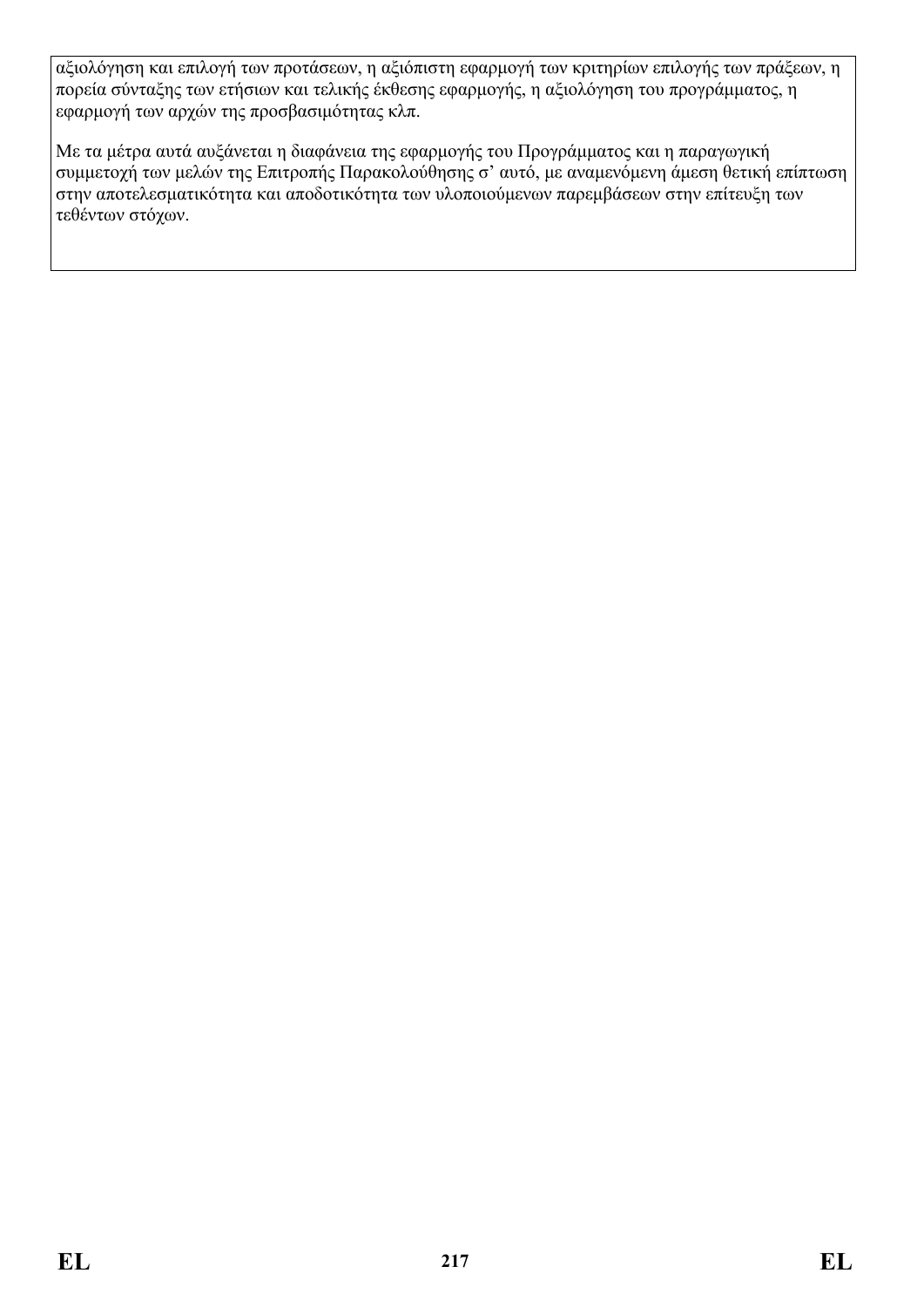Reference: point (j) of Article 22(3) CPR

#### **Κύριος επικοινωνιακός στόχος:**

Ανάδειξη & προβολή του ρόλου του Προγράμματος και της συμβολής της EE στην περιφερειακή και τοπική ανάπτυξη, στη βελτίωση της ποιότητας ζωής και της καθημερινότητας των πολιτών, ενημέρωση & ευαισθητοποίηση δικαιούχων, ωφελούμενων και της κοινής γνώμης της Περιφέρειας και της χώρας για τις ευκαιρίες και τα επιτεύγματα των πολιτικών συνοχής των Ταμείων.

#### **Ειδικοί επικοινωνιακοί στόχοι:**

- Ενίσχυση της αναγνωσιμότητας και της συμβολής της EE στη βελτίωση της ποιότητας ζωής μέσω των παρεμβάσεων του Προγράμματος.

- Διασφάλιση της μέγιστης διαφάνειας ως προς τη διαχείριση και υλοποίηση του Προγράμματος.

- Προβολή ης στρατηγικής και των ειδικών στόχων του Προγράμματος, καθώς και της προόδου αυτού.

- Άμεση και έγκυρη ενημέρωση για τις ευκαιρίες χρηματοδότησης του Π.Π. και τις διαδικασίες πρόσβασης σε αυτή.

- Ισότιμη πρόσβαση όλων των πολιτών της Περιφέρειας στις δράσεις επικοινωνίας και πληροφόρησης, χωρίς διακρίσεις γεωγραφικές, κοινωνικές, κ.α.

- Προβολή σημαντικών έργων και «καλών πρακτικών» ώστε να αναδειχθεί το άμεσο και έμμεσο όφελος για την καθημερινότητα του πολίτη.

- Προβολή των αναμενόμενων ωφελημάτων σε κρίσιμους κοινωνικού ενδιαφέροντος τομείς (ανεργία, & ανθρώπινο δυναμικό, καινοτομία, τεχνολογίες)

- Ενημέρωση δικαιούχων και ωφελουμένων για στρατηγικούς τομείς του Π.Π (Έξυπνη Εξειδίκευση (RIS), δράσεις προστασίας περιβάλλοντος, βιώσιμης ανάπτυξης πόλεων και υπαίθρου, κ.α.)

- Ευαισθητοποίηση - πληροφόρηση της κοινής γνώμης τη Μακροπεριφερειακή Στρατηγική Αδριατικής –Ιονίου, τα οφέλη και τις ευκαιρίες που δημιουργούνται μέσω του Ε.Π.

### **Ενδεικτικές δράσεις:**

- Ενέργειες εφαρμογής στρατηγικών επικοινωνίας και σχεδίων δράσης πληροφόρησης, δημοσιότητας και διάχυσης καλών πρακτικών των παρεμβάσεων και πολιτικών του Π.Π., που απευθύνονται σε φορείς πολιτικής, δυνητικούς δικαιούχους και στο ευρύ κοινό.

- Διοργάνωση ημερίδων, συνεδρίων, εκδηλώσεων με φυσική παρουσία ή/και ηλεκτρονικά μέσα

- Eιδική υποστήριξη σε θέματα επικοινωνιακής δραστηριότητας για δικαιούχους που υλοποιούν έργα στρατηγικής σημασίας (κοινές επικοινωνιακές δράσεις, στοχευμένες εκδηλώσεις, κ.α).

- Δημοσιοποίηση στοιχείων προόδου και αποτελεσμάτων υλοποίησης των παρεμβάσεων του Π.Π.

- Δημιουργία δικτύων & πολλαπλασιαστών πληροφόρησης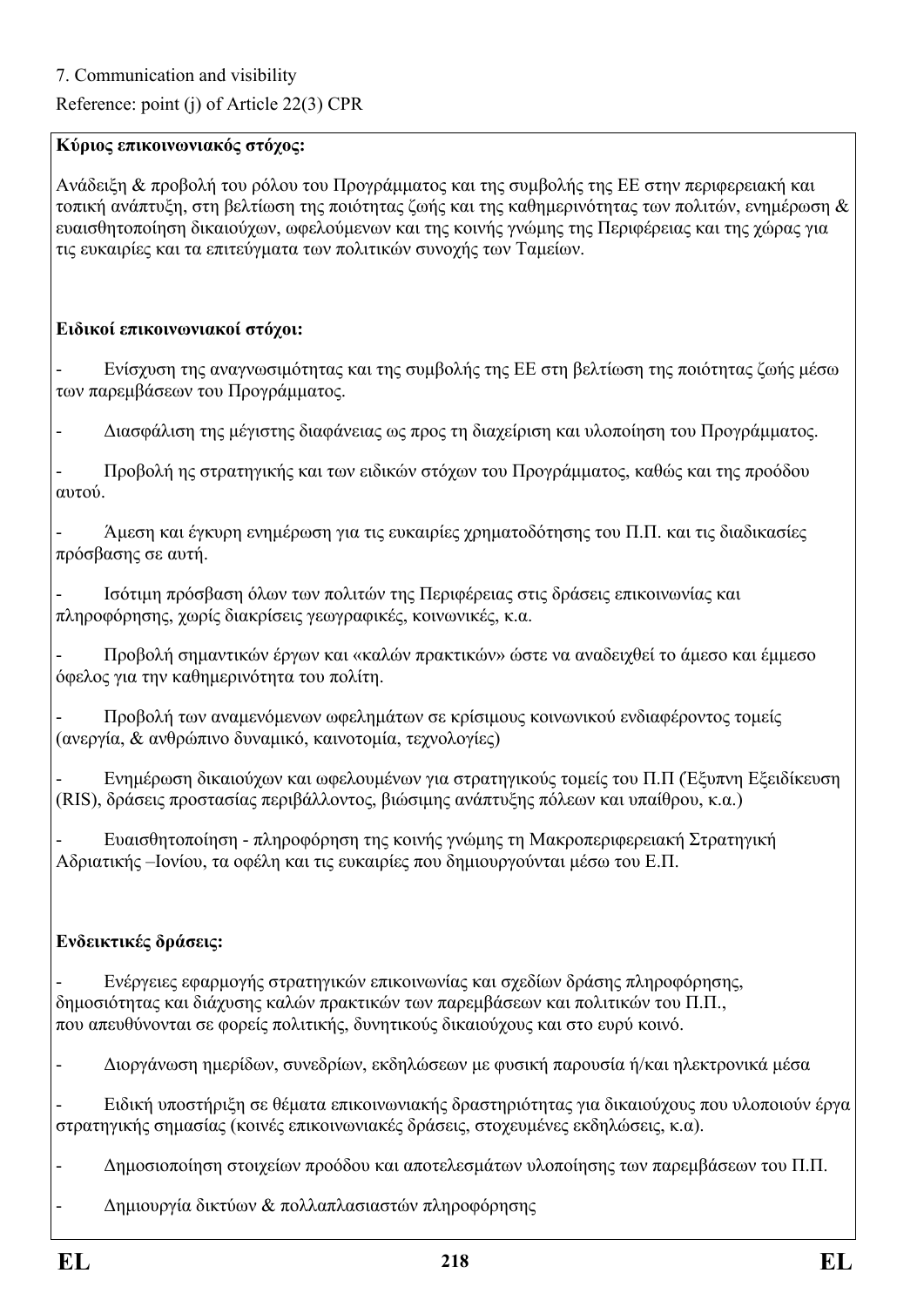- Αξιοποίηση όλων των μέσων επικοινωνίας, έντυπων και ηλεκτρονικών και των μέσων κοινωνικής δικτύωσης.

- Ενέργειες ενθάρρυνσης της συμμετοχής των κοινωνικών εταίρων για την ανάπτυξη ικανοτήτων συμμετοχής στις διαδικασίες του Π.Π. (κατάρτιση στελεχών, ενέργειες δικτύωσης & ενίσχυσης του κοινωνικού διαλόγου, στήριξη κοινών πρωτοβουλιών)

# **Κοινά - Στόχοι:**

- **Δυνητικοί δικαιούχοι**: Οργανισμοί & φορείς που δύναται να αναλάβουν την υλοποίηση έργων του Π.Π..

- **Δικαιούχοι:** Φορείς που υλοποιούν παρεμβάσεις του Π.Π. (δημόσια διοίκηση, ΟΤΑ, φορείς υποστήριξης επιχειρ/τητας, επιχειρήσεις, φορείς του τομέα Υγείας/Πρόνοιας, ΑΕΙ, κλπ).

- **Ευρύ κοινό:** Όλοι οι κάτοικοι & επισκέπτες της Περιφέρειας και κάθε ενδιαφερόμενος εκτός αυτής.

- **Πολλαπλασιαστές επικοινωνίας:** MME, Ευρωπαϊκά & Εθνικά όργανα, δίκτυα πληροφόρησης, κοινωνικοί και οικονομικοί εταίροι, ΜΚΟ

## **Μέσα επικοινωνίας συμπεριλαμβανομένων των social media:**

- Τύπος και Ραδιοτηλεοπτικά Μέσα ενημέρωσης,, με βάση το εθνικό, περιφερειακό και τοπικό πλαίσιο.

- Η ιστοσελίδα του Π.Π., η κεντρική ιστοσελίδα του ΕΣΠΑ(espa.gr), τα διαδικτυακά μέσα ενημέρωσης, τα κοινωνικά δίκτυα (Facebook, Twitter, Youtube).

Τα ανωτέρω μέσα χρησιμοποιούνται για την ενημέρωση του ευρέος κοινού και των δυνητικών δικαιούχων.

- Οι δράσεις επικοινωνίας περιλαμβάνουν εκδηλώσεις (εκθέσεις, διαγωνισμούς, επισκέψεις έργων, εκδηλώσεις προβολής έργων, καμπάνιες) με συμμετοχή κοινού (ευρέος ή στοχευμένου κατά περίπτωση, π.χ. νέοι, αγρότες, μαθητές, επιχειρηματίες, κλπ).

- Εκδόσεις (έντυπες ή ψηφιακές) και οπτικοακουστικές παραγωγές (video, TV και ραδιοφωνικά spot, καταχωρήσεις στον τύπο) για την ενημέρωση του ευρέος κοινού και των δυνητικών δικαιούχων

## **Παρακολούθηση και αξιολόγηση:**

Η παρακολούθηση & αξιολόγηση της επικοινωνίας θα προδιαγραφεί από το στάδιο σχεδιασμού των επιμέρους επικοινωνιακών ενεργειών/εργαλείων. Ειδικότερα, θα εφαρμοστεί αξιοποιώντας δείκτες υλοποίησης, αποτελέσματος, επιπτώσεων. Ενδεικτικά:

Δείκτες υλοποίησης: Αριθμός καταχωρίσεων, συχνότητα εκπομπών σποτ, αριθμός συμμετεχόντων ανά εκδήλωση/ συνέδριο/ σεμινάριο, ακόλουθοι/impressions/views για τα social media, impressions διαδικτυακής διαφήμισης, επισκεψιμότητα, αριθμός ερωτημάτων Helpdesk, αρ. συμμετεχόντων σε προσκλήσεις.

Δείκτες αποτελέσματος: Ποσοστό αναγνωρισιμότητας (Π.Π., έργων/ ενισχύσεων), audience recall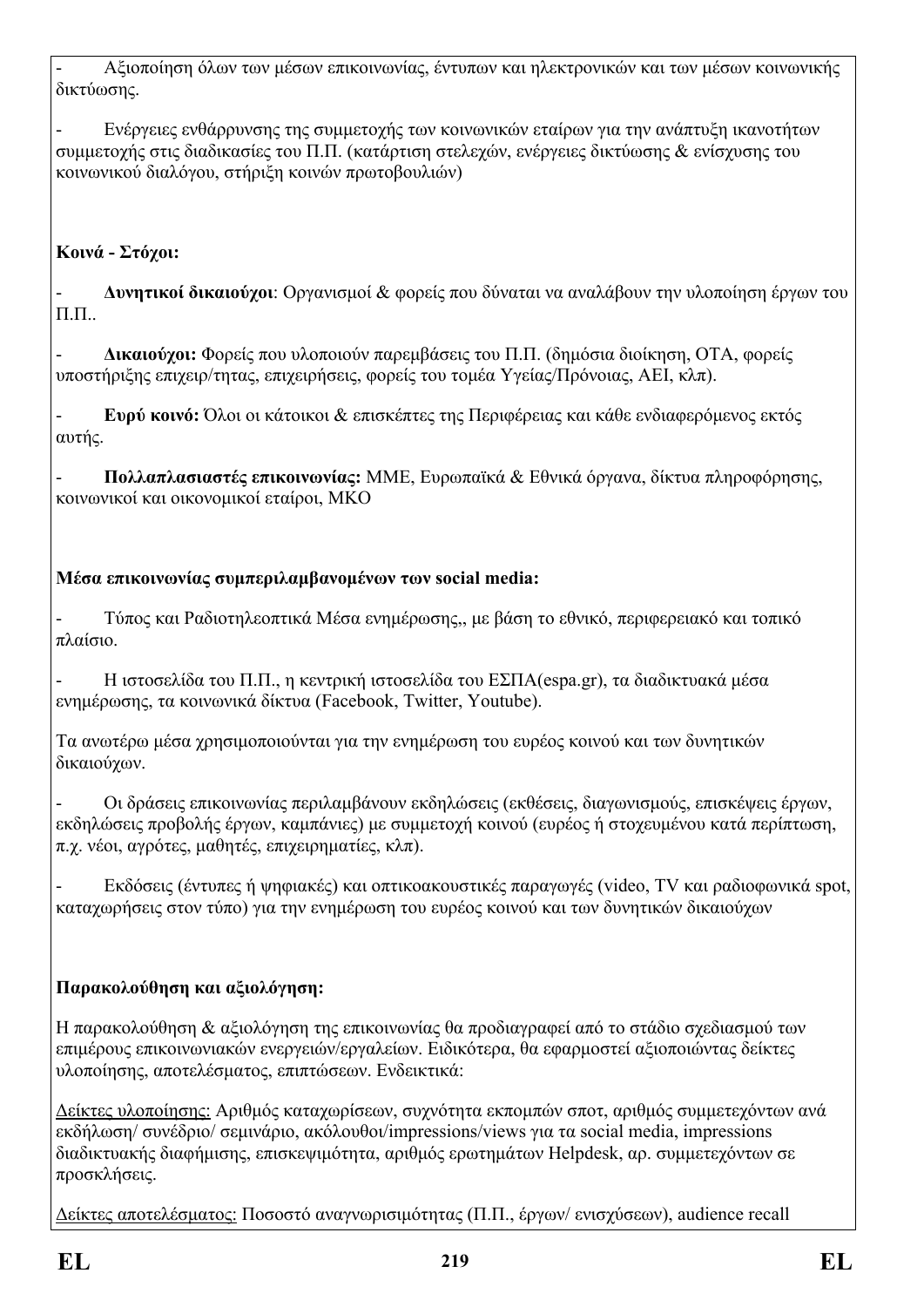καμπάνιας/ενέργειας, βαθμός ικανοποίησης/χρησιμότητας από event, engagement στα social media (shares, likes, comments, αναφορές hashtag), conversions ιστοσελίδας (downloads, εγγραφές, bouncing rate, διάρκεια σύνδεσης) και βαθμός ικανοποίησης χρηστών.

Δείκτες επιπτώσεων: Θετική άποψη για το Π.Π. κ τη συμβολή της Ε.E, διάδοση θετικού μηνύματος λόγω της επικοινωνιακής ενέργειας, βαθμός εμπιστοσύνης στις εθνικές/ευρωπαϊκές αρχές.

#### **Προϋπολογισμός**

Ο προϋπολογισμός διαμορφώνεται με βάση την προηγούμενη εμπειρία και τις ανάγκες επικοινωνίας και εκτιμάται στα **1.000.000€ (ΔΔ).**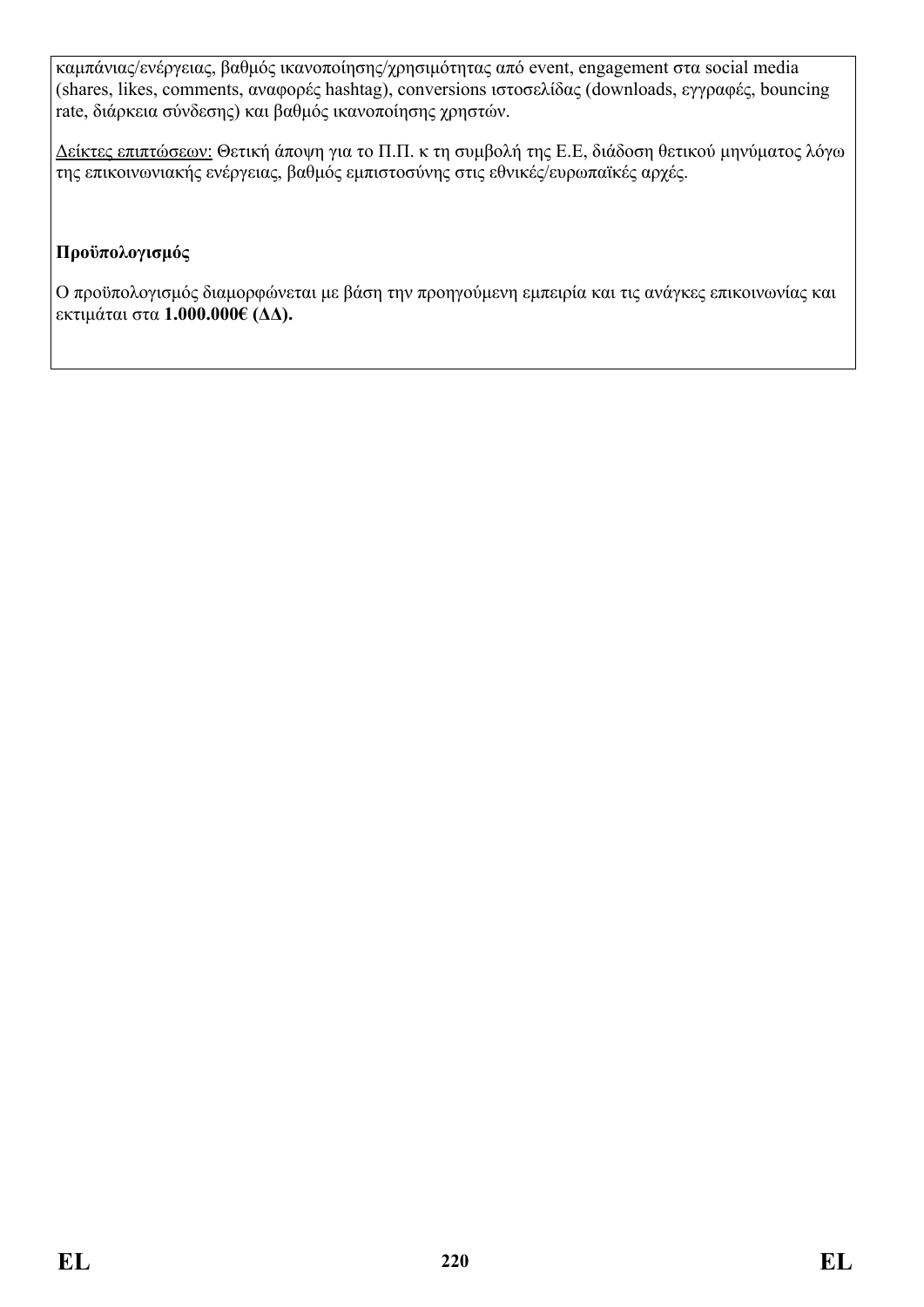8. Use of unit costs, lump sums, flat rates and financing not linked to costs

Παραπομπή: Άρθρα 94 και 95 του ΚΚΔ

Πίνακας 14: Χρήση μοναδιαίων δαπανών, κατ' αποκοπή ποσών, ενιαίων συντελεστών και χρηματοδότησης που δεν συνδέεται με τις δαπάνες

| Προβλεπόμενη χρήση των άρθρων 94 και 95 του ΚΚΔ                                                                                                                                                                                | $\left \text{N}\alpha\right $ | $O\gamma$ l |
|--------------------------------------------------------------------------------------------------------------------------------------------------------------------------------------------------------------------------------|-------------------------------|-------------|
| Από την έγκριση, το πρόγραμμα θα κάνει χρήση της επιστροφής της ενωσιακής συνεισφοράς βάσει μοναδιαίων<br>δαπανών, κατ' αποκοπή ποσών και ενιαίων συντελεστών στο πλαίσιο της προτεραιότητας σύμφωνα με το άρθρο 94<br>του ΚΚΔ |                               | ⊠           |
| Από την έγκριση, το πρόγραμμα θα κάνει χρήση της επιστροφής της ενωσιακής συνεισφοράς βάσει χρηματοδότησης  <br>που δεν συνδέεται με δαπάνες σύμφωνα με το άρθρο 95 του ΚΚΔ                                                    |                               | ا⊽ا         |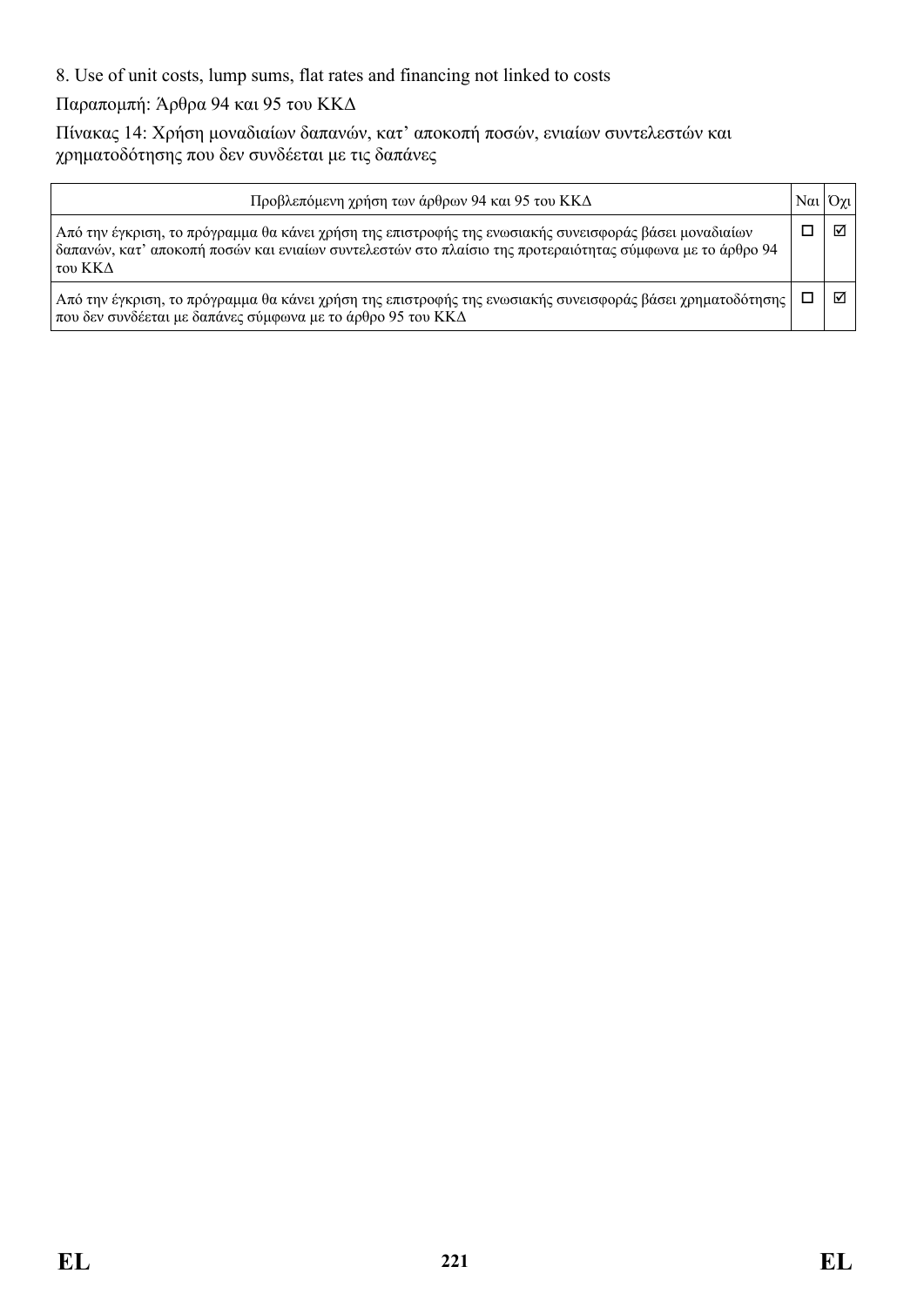#### Appendix 1: Union contribution based on unit costs, lump sums and flat rates

#### A. Σύνοψη των κύριων στοιχείων

| Προτεραιότητα |        | Ειδικός στόχος | Κατηγορία περιφέρειας | Estimated proportion<br>of the total financial<br>allocation within the priority<br>to which the SCO will be<br>applied in % | Τύπος/-οι) καλυπτόμενων πράξεων |           | Δείκτης ενεργοποίησης της<br>επιστροφής ποσών |           | Μονάδα μέτρησης<br>για τον δείκτη     | Type of SCO<br>(standard scale of        | Amount (in EUR) or                               |
|---------------|--------|----------------|-----------------------|------------------------------------------------------------------------------------------------------------------------------|---------------------------------|-----------|-----------------------------------------------|-----------|---------------------------------------|------------------------------------------|--------------------------------------------------|
|               | Γαμείο |                |                       |                                                                                                                              | Κωδικός(1)                      | Περιγραφή | Κωδικός(2)                                    | Περιγραφή | ενεργοποίησης της<br>επιστροφής ποσών | unit costs, lump<br>sums or flat rates). | percentage (in case of<br>flat rates) of the SCO |

(1) This refers to the code for the intervention field dimension in Table 1 of Annex I to the CPR and the Annex IV to the EMFAF regulation

(2) This refers to the code of a common indicator, if applicable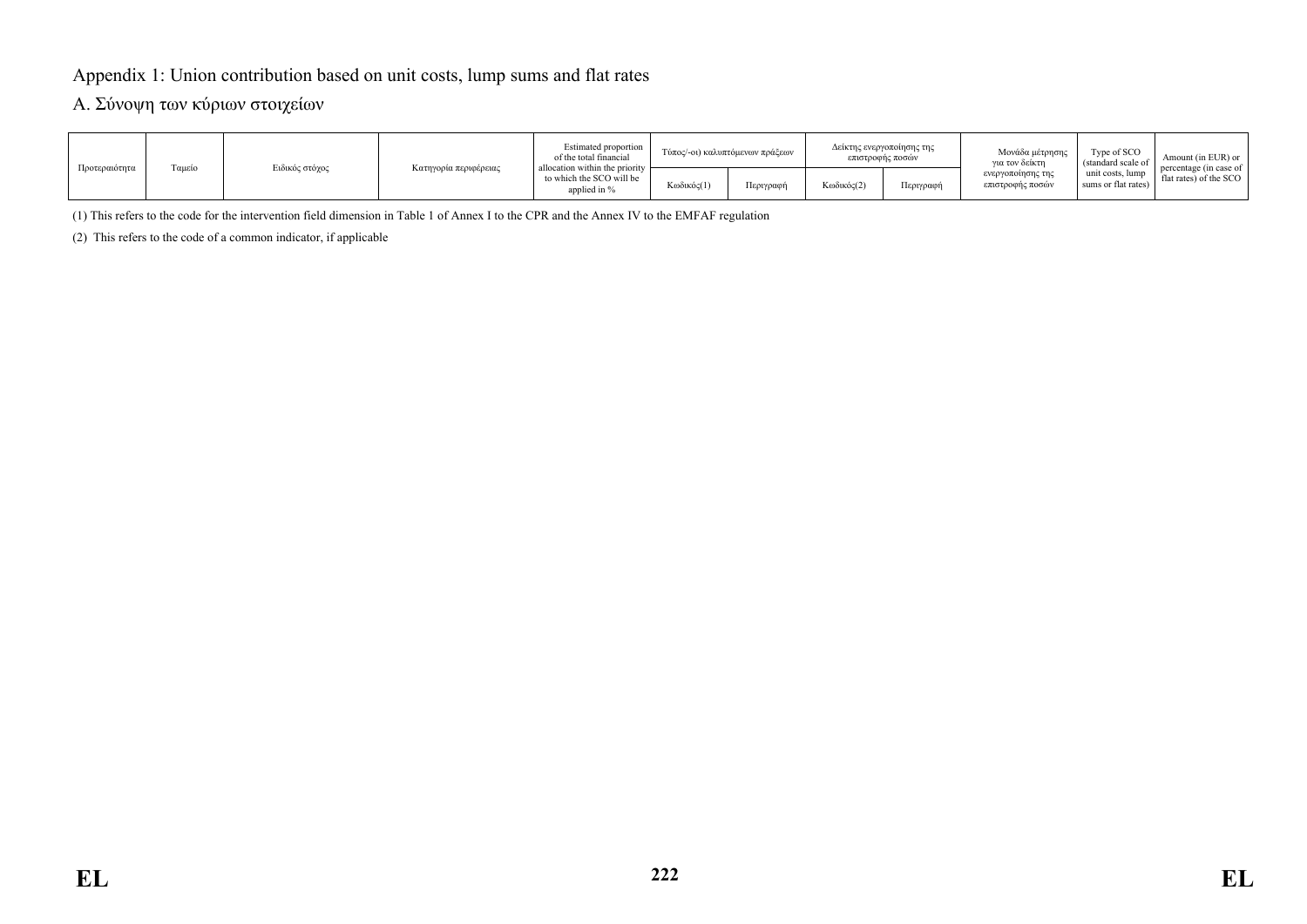Appendix 1: Union contribution based on unit costs, lump sums and flat rates

Β. Λεπτομερή στοιχεία ανά τύπο πράξης

Γ. Υπολογισμός της τυποποιημένης κλίμακας μοναδιαίων δαπανών, κατ' αποκοπή ποσών ή ενιαίων συντελεστών

1. Πηγή δεδομένων που χρησιμοποιούνται για τον υπολογισμό της τυποποιημένης κλίμακας μοναδιαίων δαπανών, κατ' αποκοπή ποσών ή ενιαίων συντελεστών (ποιος παρήγαγε, συνέλεξε και καταχώρισε τα δεδομένα, πού αποθηκεύονται τα δεδομένα, προθεσμίες, επαλήθευση κ.λπ.)

2. Να διευκρινιστεί για ποιον λόγο ενδείκνυνται η προτεινόμενη μέθοδος και ο προτεινόμενος υπολογισμός βάσει του άρθρου 94 παράγραφος 2 του ΚΚΔ για τον τύπο πράξης.

3. Please specify how the calculations were made, in particular including any assumptions made in terms of quality or quantities. Where relevant, statistical evidence and benchmarks should be used and, if requested, provided in a format that is usable by the Commission.

4. Να εξηγήσετε πώς εξασφαλίσατε ότι στον υπολογισμό της τυποποιημένης κλίμακας μοναδιαίου κόστους, κατ' αποκοπή ποσού ή ενιαίου συντελεστή έχουν περιληφθεί μόνον επιλέξιμες δαπάνες.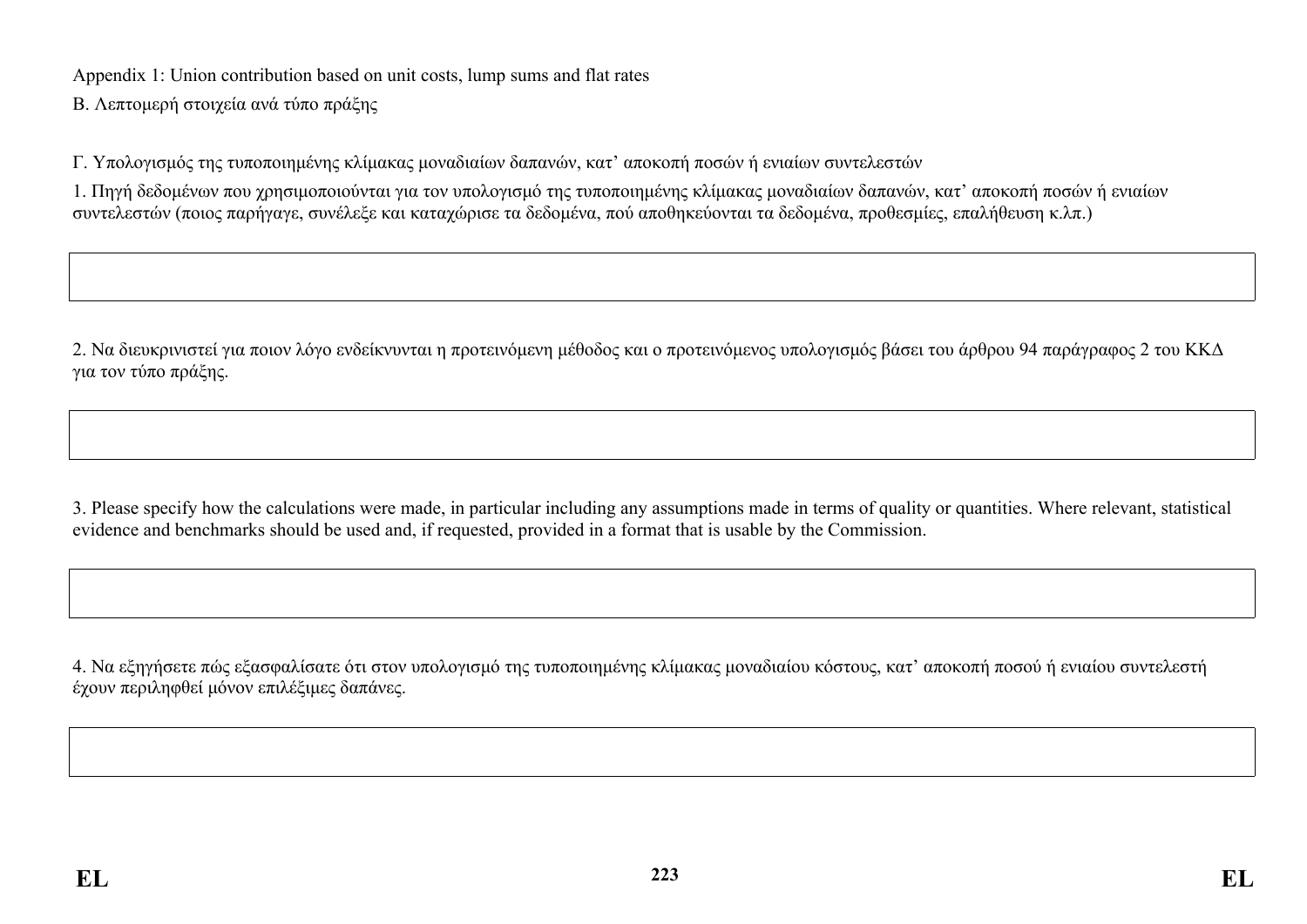5. Assessment of the audit authority(ies) of the calculation methodology and amounts and the arrangements to ensure the verification, quality, collection and storage of data.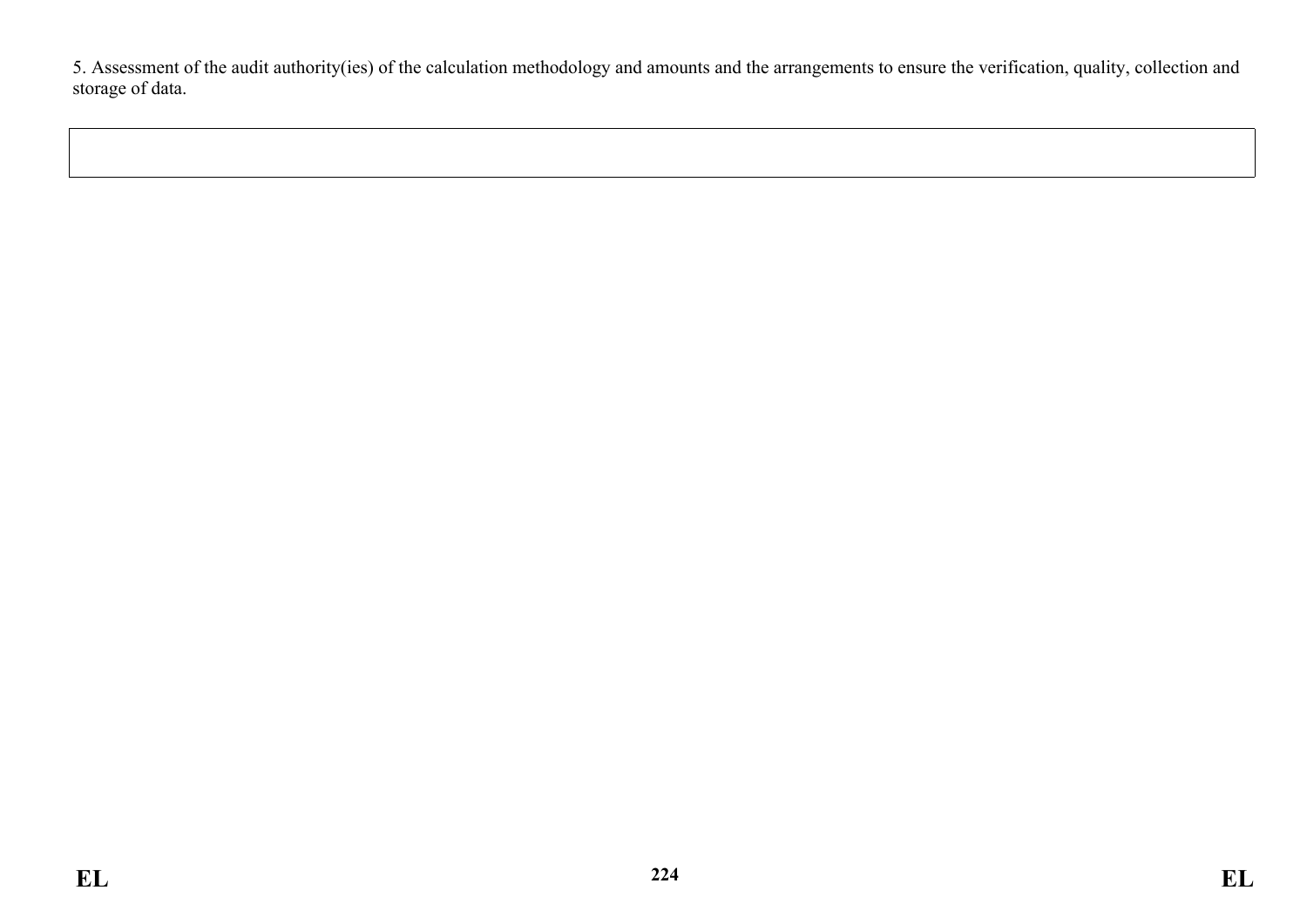#### Appendix 2: Union contribution based on financing not linked to costs

#### A. Σύνοψη των κύριων στοιχείων

| Προτεραιότητα | Γαμείο | Ειδικός στόχος |                          | Ποσό που καλύπτεται από<br>τη μη συνδεόμενη με τις<br>δαπάνες χρηματοδότηση | Type(s) of operation covered |           |                                                                                                          | Δείκτης     |           | Μονάδα μέτρησης για τους                                                                                                                             |                                                                                                                          |
|---------------|--------|----------------|--------------------------|-----------------------------------------------------------------------------|------------------------------|-----------|----------------------------------------------------------------------------------------------------------|-------------|-----------|------------------------------------------------------------------------------------------------------------------------------------------------------|--------------------------------------------------------------------------------------------------------------------------|
|               |        |                | Κατηγορία<br>περιφέρειας |                                                                             | Κωδικός (1)                  | Περιγραφή | Conditions to be<br>fulfilled/results to be<br>achieved triggering<br>reimbursement by the<br>Commission | Κωδικός (2) | Περιγραφή | όρους που πρέπει να<br>εκπληρωθούν /<br>αποτελέσματα που πρέπει<br>να επιτευγθούν και που<br>ενεργοποιούν την<br>επιστροφή ποσών από την<br>Επιτροπή | Προβλεπόμενο είδος της μεθόδου<br>επιστροφής που χρησιμοποιείται για<br>την επιστροφή ποσών στον/στους<br>δικαιούχο/-ους |

(1) This refers to the code for the intervention field dimension in Table 1 of Annex I to the CPR and the Annex IV to the EMFAF regulation

(2) This refers to the code of a common indicator, if applicable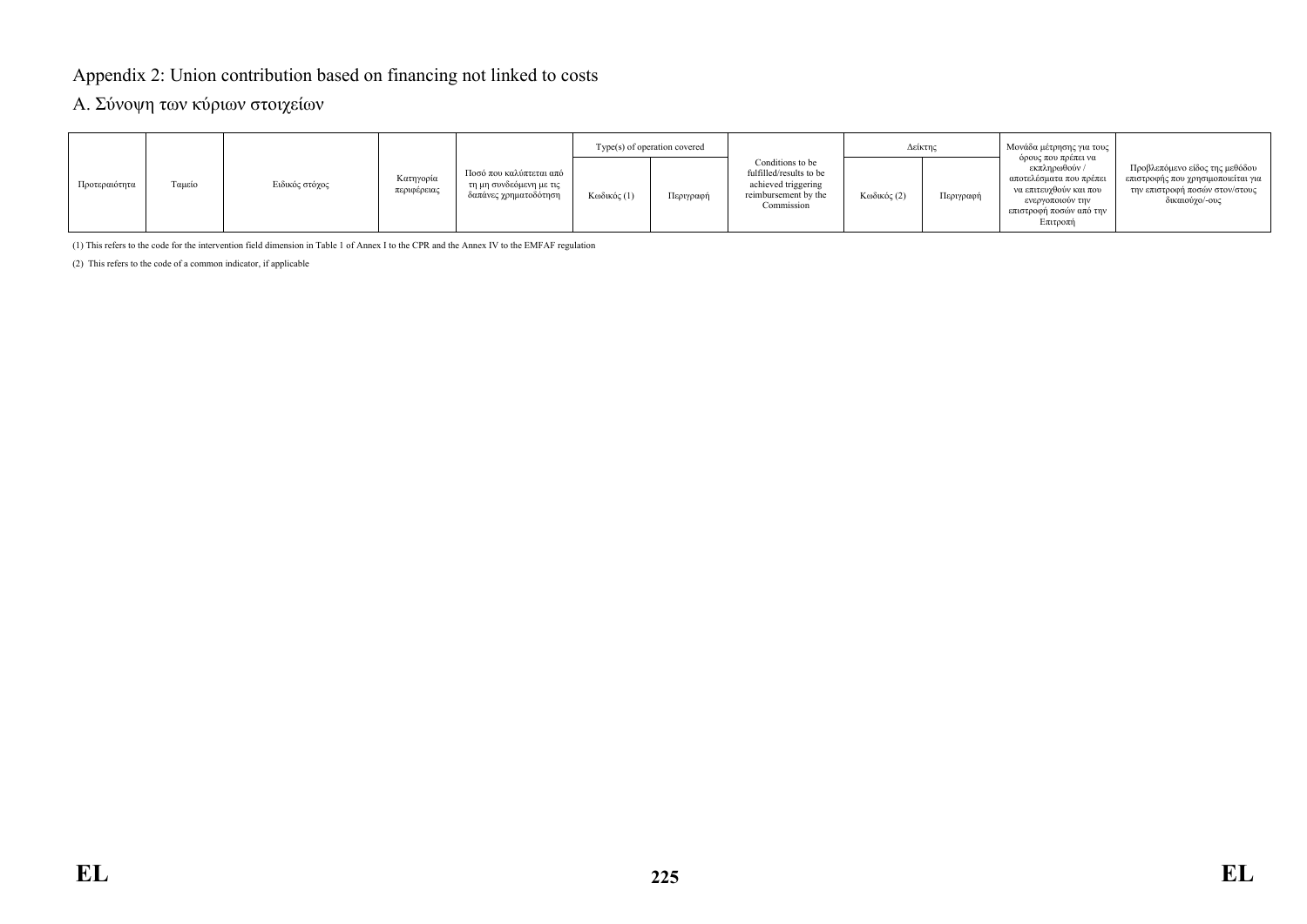Β. Λεπτομερή στοιχεία ανά τύπο πράξης